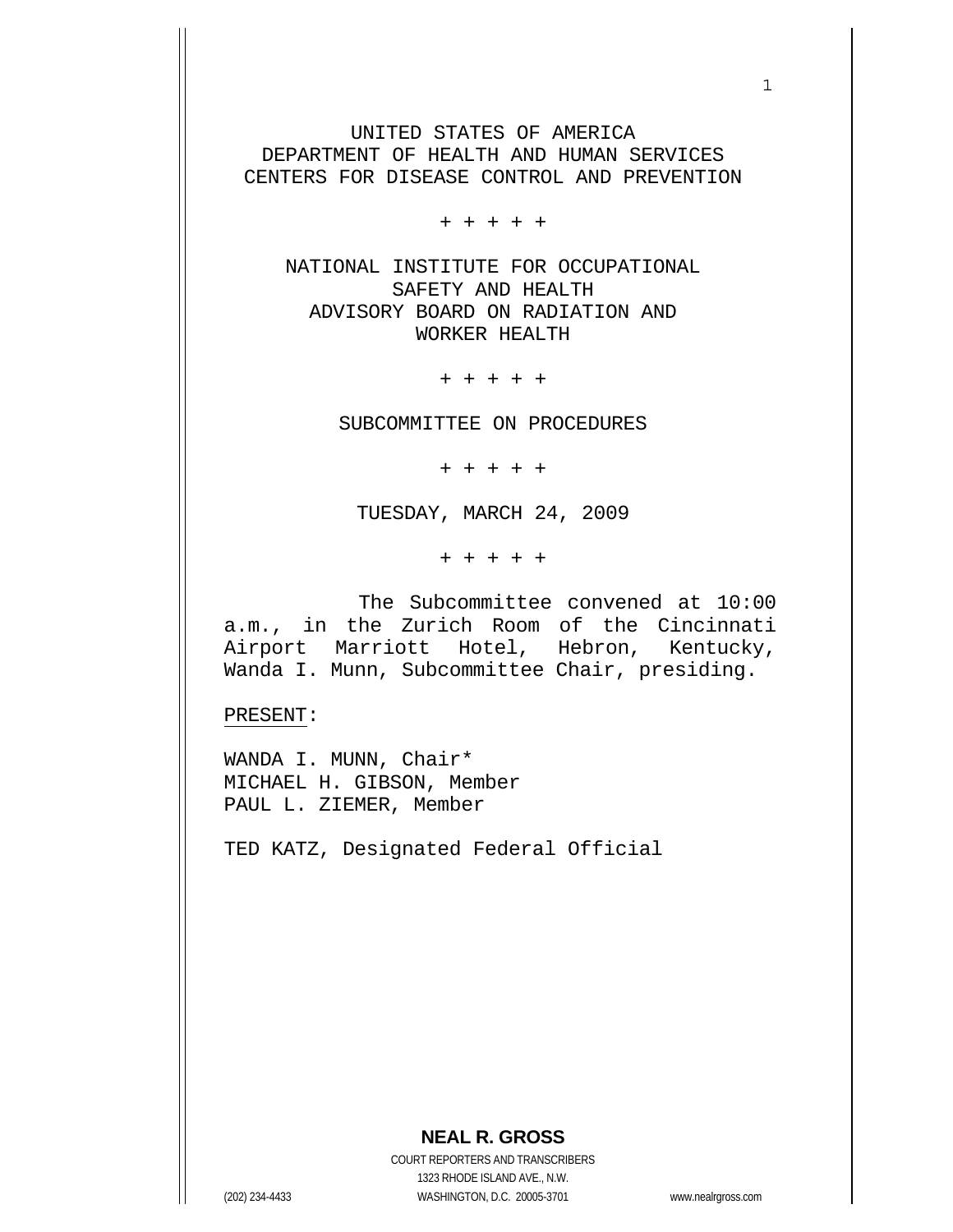IDENTIFIED PARTICIPANTS:

NANCY ADAMS, NIOSH Contractor HANS BEHLING, SC&A\* ELIZABETH BRACKETT, ORAU\* MICHELLE FERGUSON, ORAU\* STUART HINNEFELD, NIOSH EMILY HOWELL, HHS PAT KRAPS, ORAU\* ROY LLOYD, HHS\* ARJUN MAKHIJANI, SC&A STEVE MARSCHKE, SC&A JOHN MAURO, SC&A\* ROBERT MORRIS, ORAU\* JAMES NETON, OCAS STEVE OSTROW, SC&A\* MUTTY SHARFI, ORAU\* MATT SMITH, ORAU\* SCOTT SIEBERT, ORAU ELYSE THOMAS, ORAU

\* Participating via telephone

## **NEAL R. GROSS**

COURT REPORTERS AND TRANSCRIBERS 1323 RHODE ISLAND AVE., N.W. (202) 234-4433 WASHINGTON, D.C. 20005-3701 www.nealrgross.com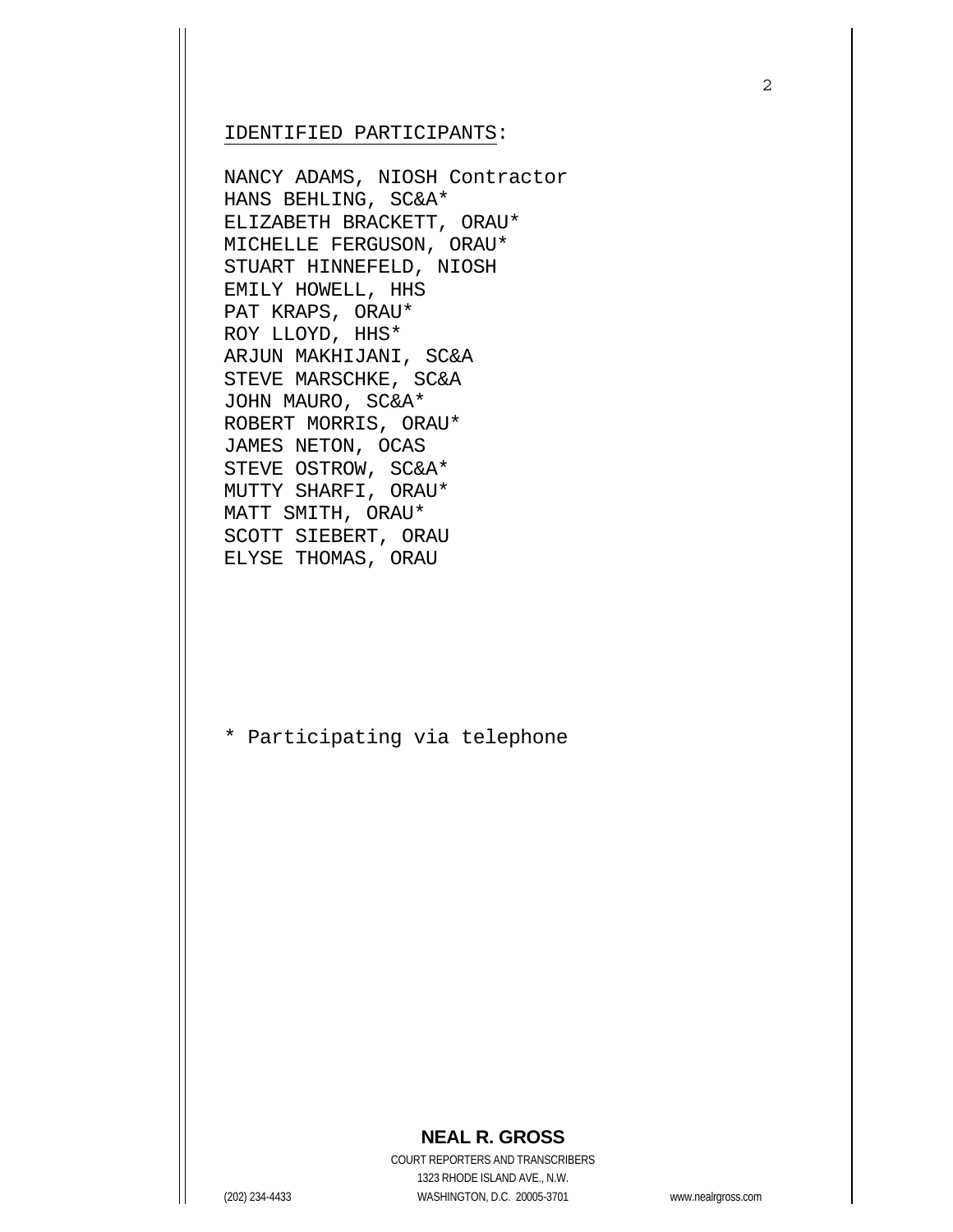## TABLE OF CONTENTS

3

| Introductions and Housekeeping                                                                                                                                   | 5   |
|------------------------------------------------------------------------------------------------------------------------------------------------------------------|-----|
| Review of Database Summary                                                                                                                                       | 12  |
| Action Item - SC&A - pursue a better<br>method for current update<br>database                                                                                    | 20  |
| Status and Discussion of CATI<br>Interview Exchanges                                                                                                             | 20  |
| Action Item - to make the<br>two-sentence suggested revision<br>to NIOSH                                                                                         | 45  |
| Action Item - writing the wording<br>of a proposed recommendation to<br>NIOSH for full Board approval and<br>circulating it to the Subcommittee<br>for agreement | 68  |
| Action Item - NIOSH will report<br>back on clarification of details<br>regarding how work history is used                                                        | 114 |
| Status and Discussion of Specifically<br>Designated Procedures                                                                                                   | 185 |
| OTIB-0052                                                                                                                                                        | 185 |
| OTIB-0054                                                                                                                                                        | 190 |
| OTIB-0066                                                                                                                                                        | 199 |
| OTIB-0070                                                                                                                                                        | 222 |
| Action Item                                                                                                                                                      | 238 |

**NEAL R. GROSS** COURT REPORTERS AND TRANSCRIBERS 1323 RHODE ISLAND AVE., N.W. (202) 234-4433 WASHINGTON, D.C. 20005-3701 www.nealrgross.com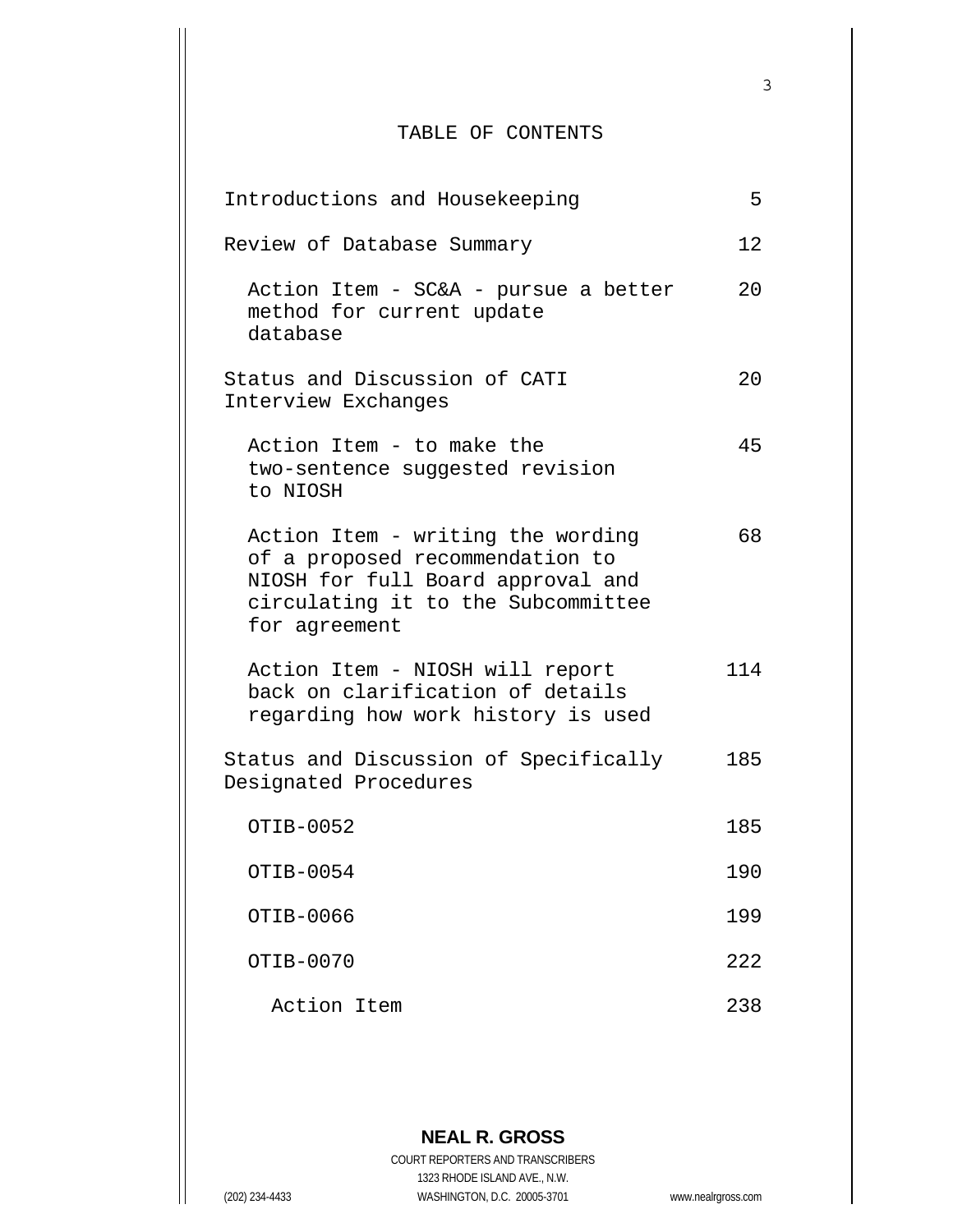## TABLE OF CONTENTS (CONTINUED)

| Review SC&A Comments to Third Set<br>of Procedure Reviews         | 240 |
|-------------------------------------------------------------------|-----|
| OTIB-002-14                                                       | 240 |
| Action Item                                                       | 248 |
| OTIB-005-03                                                       | 248 |
| Action Item                                                       | 249 |
| OTIB-0015                                                         | 249 |
| OTIB-0027-01                                                      | 251 |
| Action Item                                                       | 290 |
| OTIB-0029-01                                                      | 291 |
| OTIB-0029-02                                                      | 292 |
| OTIB-0029-03                                                      | 292 |
| Action Item                                                       | 304 |
| Action Item                                                       | 307 |
| OTIB-0029-04                                                      | 309 |
| Action Item                                                       | 321 |
| OTIB-0029-05                                                      | 321 |
| Action Item                                                       | 324 |
| OTIB-0030-01                                                      | 324 |
| OTIB-0030-02                                                      | 325 |
| Items from Agenda for Canceled<br>1/28/09 Meeting Not Yet Covered | 330 |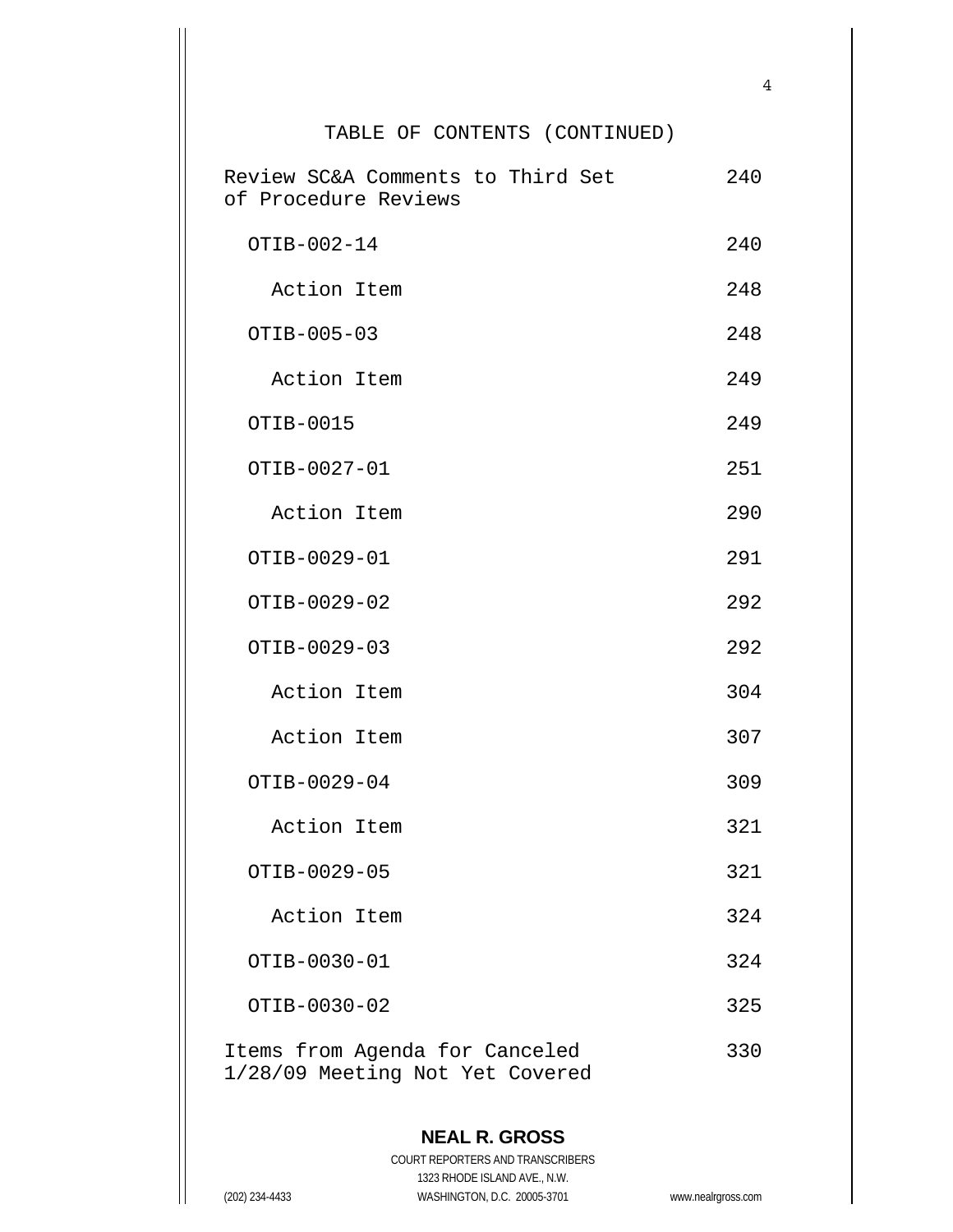**NEAL R. GROSS** COURT REPORTERS AND TRANSCRIBERS 1323 RHODE ISLAND AVE., N.W. (202) 234-4433 WASHINGTON, D.C. 20005-3701 www.nealrgross.com  $\sim$  5  $\sim$  5  $\sim$  5  $\sim$  5  $\sim$  5  $\sim$  5  $\sim$  5  $\sim$  5  $\sim$  5  $\sim$  5  $\sim$  5  $\sim$  5  $\sim$  5  $\sim$  5  $\sim$  5  $\sim$  5  $\sim$  5  $\sim$  5  $\sim$  5  $\sim$  5  $\sim$  5  $\sim$  5  $\sim$  5  $\sim$  5  $\sim$  5  $\sim$  5  $\sim$  5  $\sim$  5  $\sim$  5  $\sim$  5  $\sim$  5  $\sim$ 1 2 3 4 5 6 7 8 9 10 11 12 13 14 15 16 17 18 19 20 21 22 P-R-O-C-E-E-D-I-N-G-S 10:03 a.m. MR. KATZ: Okay, so let me get started with roll call then. This is the Subcommittee on Procedures Review of the Advisory Board on Radiation and Worker Health. I'm going to begin with roll call, starting with Board members in the room. MEMBER ZIEMER: Paul Ziemer, Board member. MEMBER GIBSON: Mike Gibson, Board member. MR. KATZ: And on the line? CHAIR MUNN: Wanda Munn, Procedures Subcommittee Chair, Board member. MR. KATZ: And by any chance, do we have Mark Griffon this morning? CHAIR MUNN: I believe that we are not going to have either Mark or Bob Presley. It's my understanding that both of them were summoned late last week to --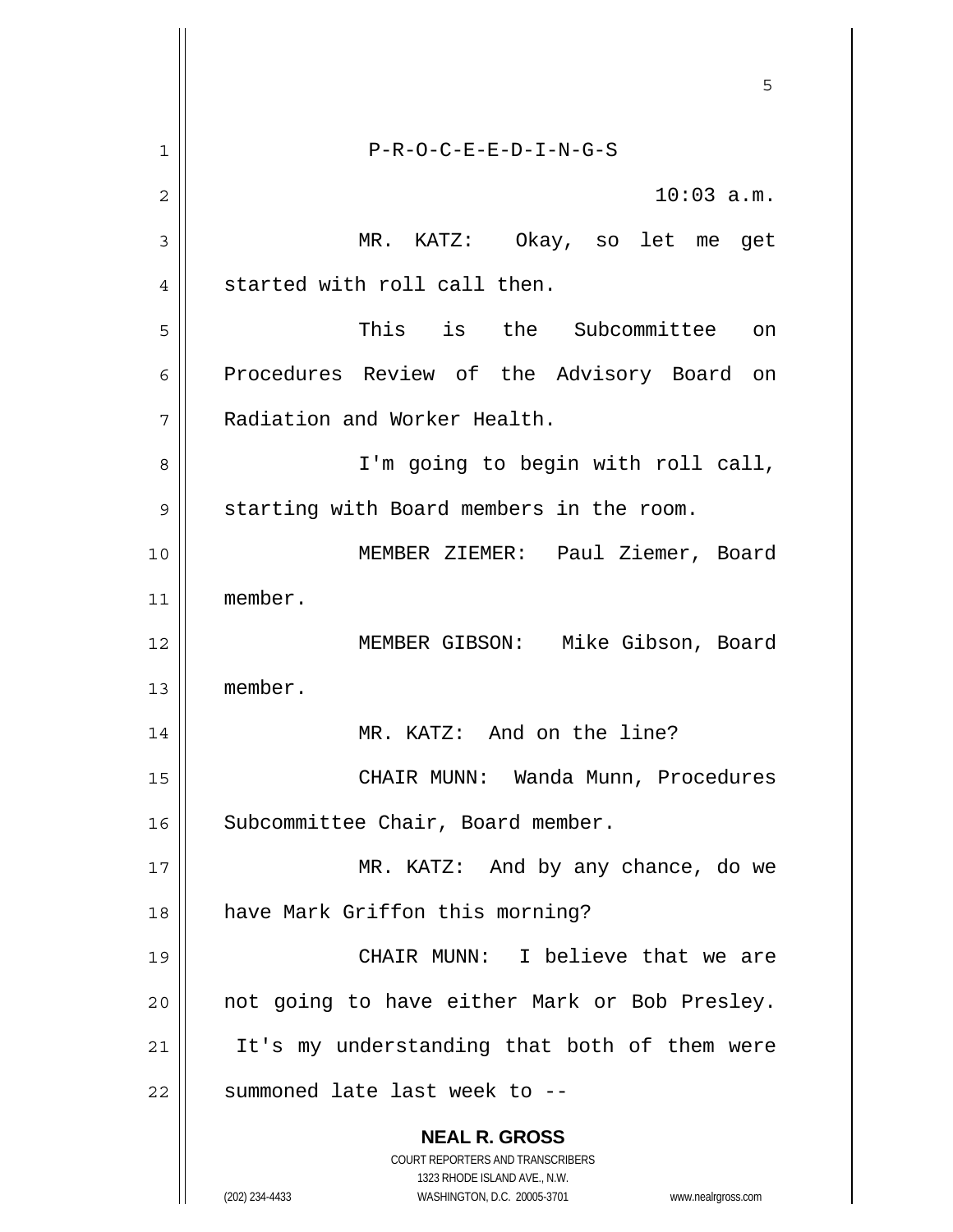|                | 6                                                                       |
|----------------|-------------------------------------------------------------------------|
| 1              | MR. KATZ: Right.                                                        |
| $\overline{2}$ | CHAIR MUNN: -- a meeting of the                                         |
| 3              | Department of Energy relative to sensitive                              |
| 4              | materials that they could not get changed.                              |
| 5              | MR. KATZ: Right. Okay. I knew                                           |
| 6              | Mark was traveling this morning. I didn't                               |
| 7              | know what time.                                                         |
| 8              | Okay, so that's it for Board                                            |
| 9              | members.                                                                |
| 10             | Then the NIOSH ORAU team in the                                         |
| 11             | room?                                                                   |
| 12             | Jim? NIOSH ORAU teams in the room.                                      |
| 13             | DR. NETON: Jim Neton, OCAS.                                             |
| 14             | MR. HINNEFELD: Stu Hinnefeld, OCAS.                                     |
| 15             | MR. SIEBERT: Scott Siebert, ORAU                                        |
| 16             | team.                                                                   |
| 17             | Elyse Thomas,<br>MS.<br>THOMAS:<br>ORAU                                 |
| 18             | team.                                                                   |
| 19             | MR. KATZ:<br>And NIOSH ORAU team on                                     |
| 20             | the line?                                                               |
| 21             | MR. SMITH: This is Matt Smith with                                      |
| 22             | ORAU team.                                                              |
|                | <b>NEAL R. GROSS</b>                                                    |
|                | <b>COURT REPORTERS AND TRANSCRIBERS</b><br>1323 RHODE ISLAND AVE., N.W. |
|                | (202) 234-4433<br>WASHINGTON, D.C. 20005-3701<br>www.nealrgross.com     |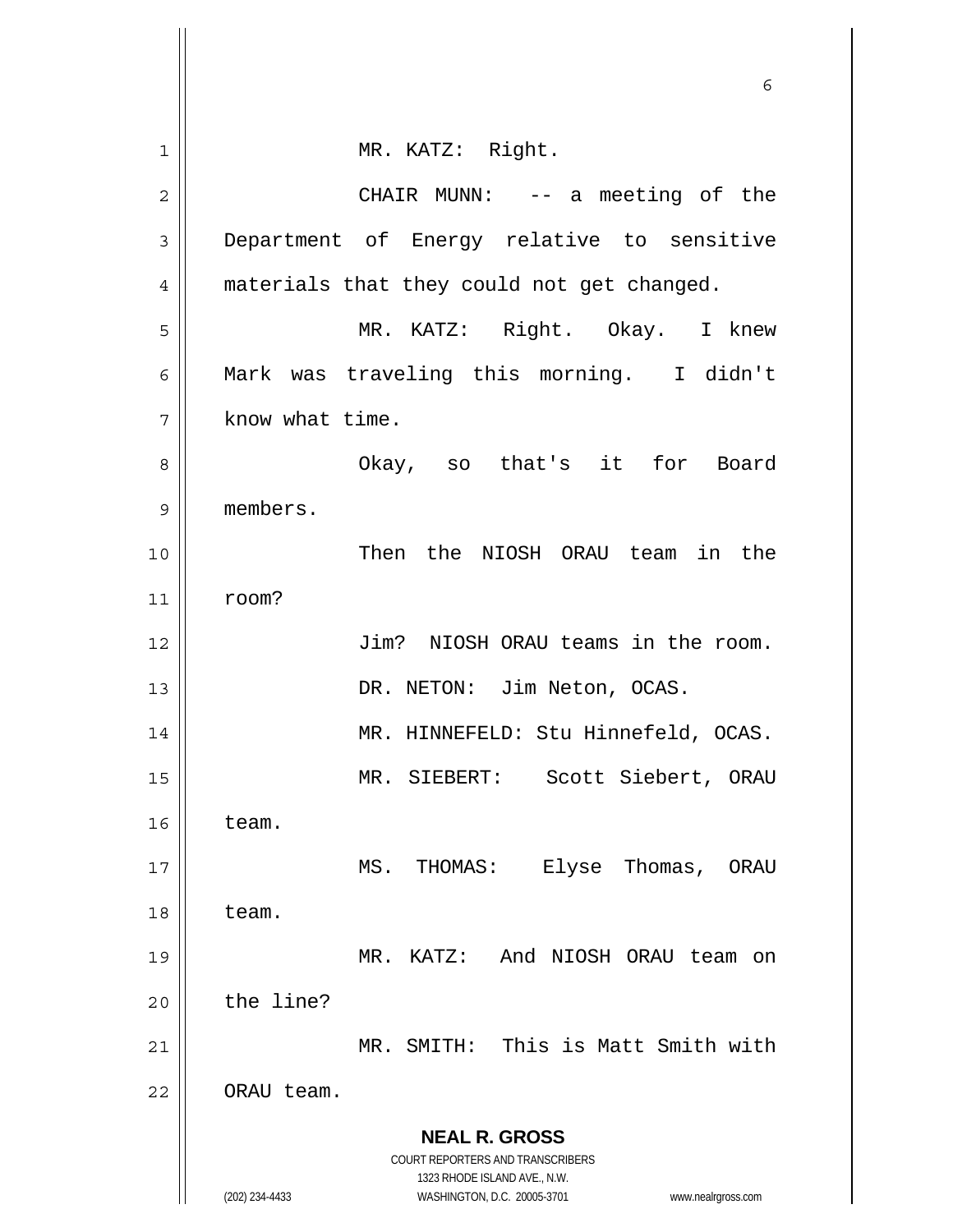|             | 7                                                                                                   |
|-------------|-----------------------------------------------------------------------------------------------------|
| $\mathbf 1$ | MR. SHARFI: Mutty Sharfi, ORAU                                                                      |
| 2           | team.                                                                                               |
| 3           | MR. KATZ: I'm sorry. So<br>Matt                                                                     |
| 4           | Smith, ORAU team, and who was second?                                                               |
| 5           | MR. SHARFI: Mutty Sharfi.                                                                           |
| 6           | MR. KATZ: Mutty Sharfi.                                                                             |
| 7           | MS. KRAPS: Pat Kraps is on the                                                                      |
| 8           | line with ORAU.                                                                                     |
| 9           | MR. KATZ: And Pat Kraps. Thank                                                                      |
| 10          | you.                                                                                                |
| 11          | MS. BRACKETT: Liz Brackett with                                                                     |
| 12          | ORAU.                                                                                               |
| 13          | MR. KATZ: Liz Brackett, welcome.                                                                    |
| 14          | MS. FERGUSON: Michelle Ferguson,                                                                    |
| 15          | ORAU team.                                                                                          |
| 16          | MR. KATZ: Michelle Ferguson.                                                                        |
| 17          | Okay, in the room then, SC&A?                                                                       |
| 18          | Marschke,<br>MARSCHKE:<br>Steve<br>MR.                                                              |
| 19          | SC&A.                                                                                               |
| 20          | Arjun Makhijani,<br>$MR$ .<br>MAKHIJANI:                                                            |
| 21          | SC&A.                                                                                               |
| 22          | on the line<br>for<br>$MR$ .<br>KATZ:<br>And                                                        |
|             | <b>NEAL R. GROSS</b><br>COURT REPORTERS AND TRANSCRIBERS                                            |
|             | 1323 RHODE ISLAND AVE., N.W.<br>(202) 234-4433<br>WASHINGTON, D.C. 20005-3701<br>www.nealrgross.com |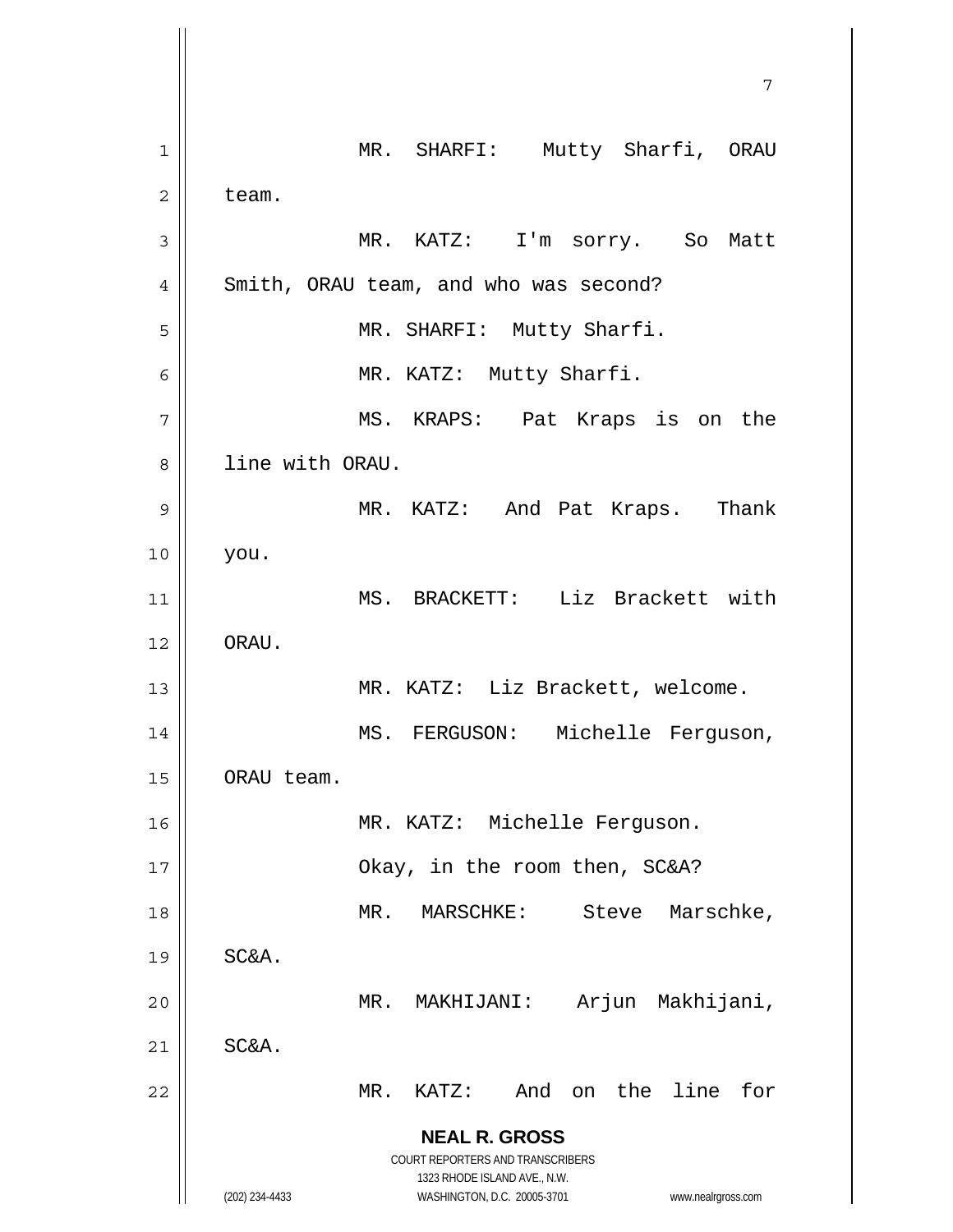**NEAL R. GROSS** COURT REPORTERS AND TRANSCRIBERS 1323 RHODE ISLAND AVE., N.W. (202) 234-4433 WASHINGTON, D.C. 20005-3701 www.nealrgross.com <u>83 - Santa Carlos de Santa Carlos de Santa Carlos de Santa Carlos de Santa Carlos de Santa Carlos de Santa Ca</u> 1 2 3 4 5 6 7 8 9 10 11 12 13 14 15 16 17 18 19 20 21 22 SC&A? DR. MAURO: John Mauro, SC&A. DR. BEHLING: Hans Behling, SC&A. DR. OSTROW: Steve Ostrow. MR. KATZ: Welcome, everybody. Federal employees and contractors in the room? MS. ADAMS: Nancy Adams, NIOSH contractor. MS. HOWELL: Emily Howell, HHS. MR. KATZ: On the line, federal employees or contractors? MR. LLOYD: Roy Lloyd, HHS. MR. KATZ: Okay, and then do we have any members of the public on the line? MEMBER ZIEMER: That want to identify themselves. MR. KATZ: That want to identify themselves, absolutely. (No response.) MR. KATZ: Okay, none heard. Then, just to remind everyone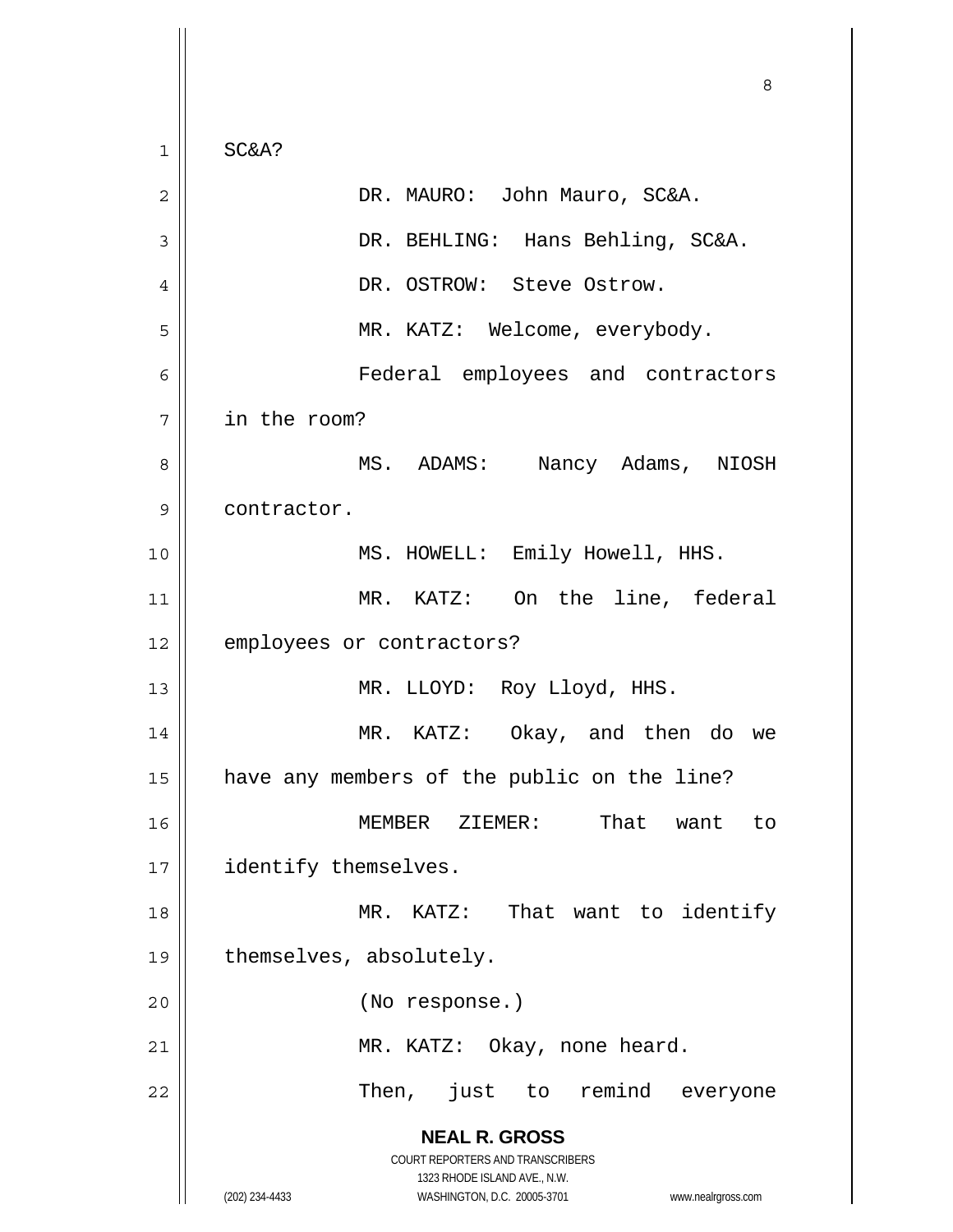| $\mathbf 1$    | listening on the line, if you would just mute  |
|----------------|------------------------------------------------|
| $\overline{2}$ | your phones when you're not participating,     |
| 3              | that would help. Thank you.                    |
| 4              | Wanda, it's all yours.                         |
| 5              | CHAIR MUNN: Thank you.                         |
| 6              | As all of you know -- and by the               |
| 7              | way, I need to check to make sure -- did the   |
| 8              | transcriptionist get our comments with respect |
| 9              | to the absence of Mark Griffon and Bob         |
| 10             | Presley? That is a part of the official        |
| 11             | record?                                        |
|                |                                                |
| 12             | MR. KATZ: Yes.                                 |
| 13             | CHAIR MUNN: Good. Thank you.                   |
| 14             | As all of you know, we've had quite            |
| 15             | difficult time scheduling this particular<br>a |
| 16             | meeting. My apologies for not being there      |
| $17$           | personally myself. I did see my surgeon        |
| 18             | yesterday, and he said he thought I could      |
| 19             | probably travel in the future, which will be   |
| 20             | most helpful. But, for the time being, we're   |
| 21             | going to try something that we haven't tried   |

COURT REPORTERS AND TRANSCRIBERS 1323 RHODE ISLAND AVE., N.W.

**NEAL R. GROSS**

(202) 234-4433 WASHINGTON, D.C. 20005-3701 www.nealrgross.com

 $\mathsf{II}$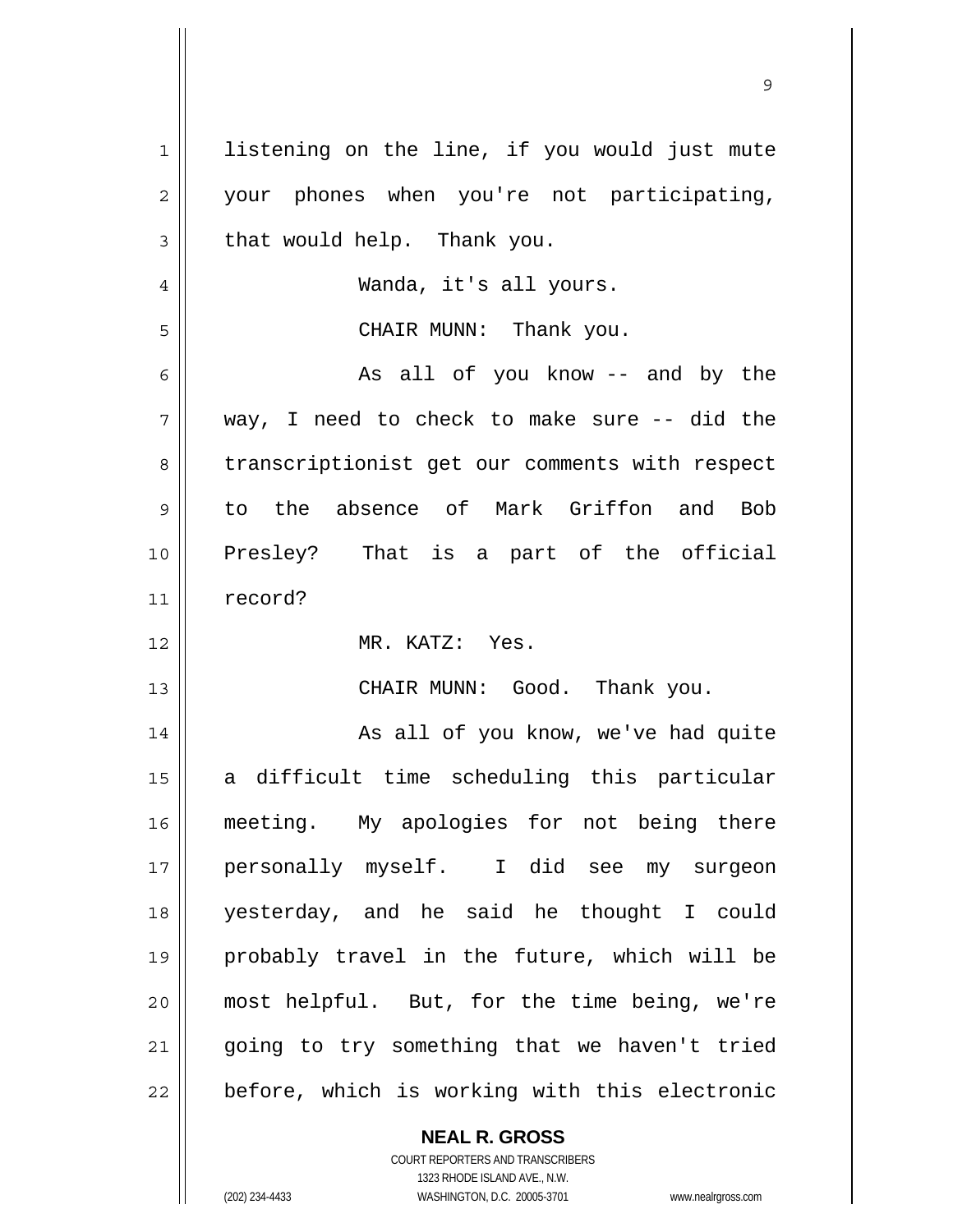1 2 database with part of us in one spot and part of us somewhere else.

**NEAL R. GROSS** COURT REPORTERS AND TRANSCRIBERS 1323 RHODE ISLAND AVE., N.W. 3 4 5 6 7 8 9 10 11 12 13 14 15 16 17 18 19 20 21 22 We were canceled from our original meeting, which had been planned in January, due to the rather severe weather conditions that Cincinnati was suffering during that week. This seemed to be the ideal date for us to try to review this, but, as you can see, we have had other conflicts arise in the interim. So we are going to do the best we can with this and hope we can get through it. I need to make sure that all of the people who are working with us have essentially the same documents before them, and if not, we need to make sure that you have them. The first thing I want to make sure that you have is my very rough agenda for this particular meeting, which was sent on the 22nd. The second item that you should have is the original agenda, which was sent

(202) 234-4433 WASHINGTON, D.C. 20005-3701 www.nealrgross.com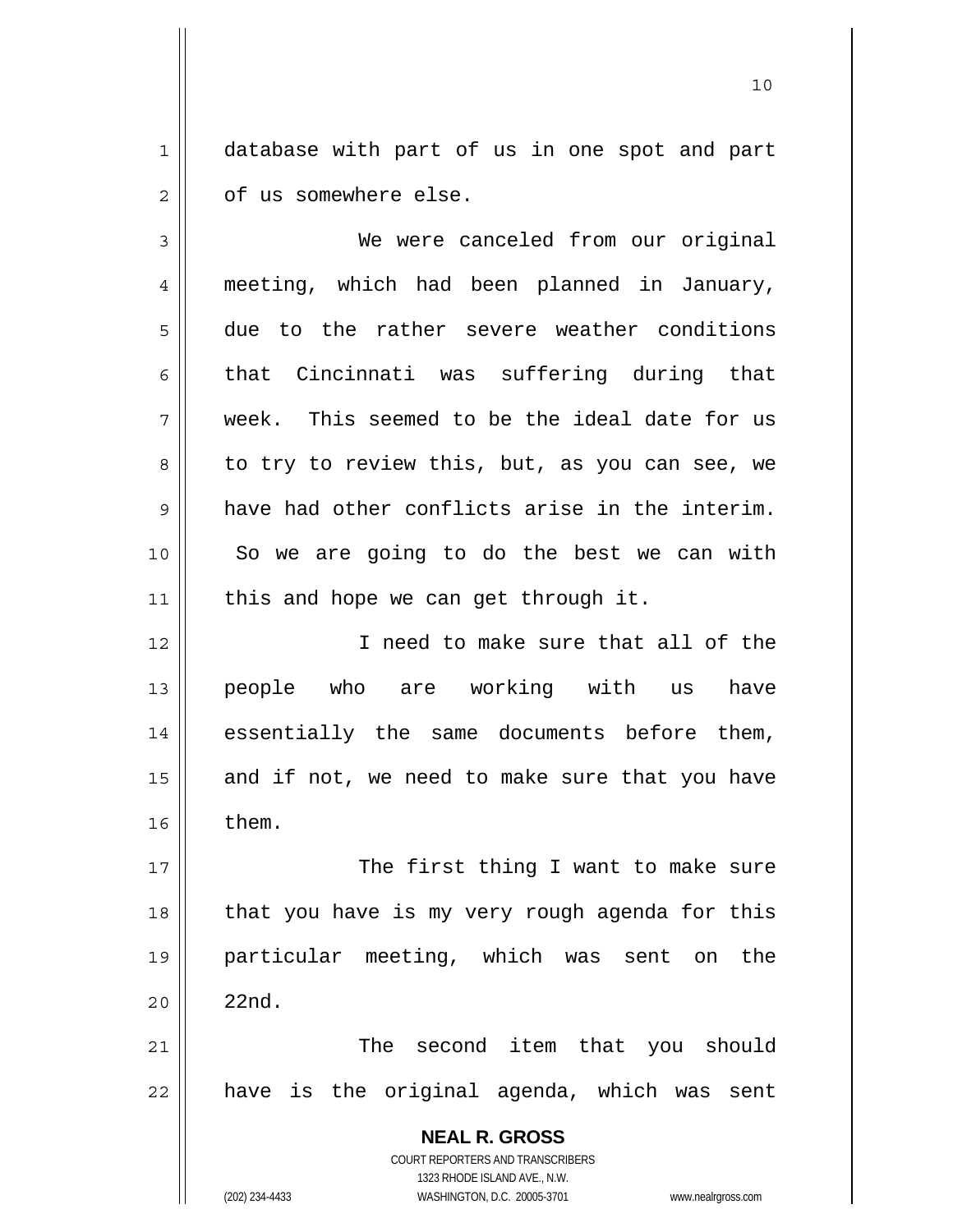$\begin{array}{c|c|c|c} 1 & 1 \\ \hline \end{array}$ out to you on January the 26th.

| $\overline{2}$ | You should have<br>information                                                                                                                                         |
|----------------|------------------------------------------------------------------------------------------------------------------------------------------------------------------------|
| 3              | relative to the CATI activity that Stu                                                                                                                                 |
| 4              | Hinnefeld sent to you last week.                                                                                                                                       |
| 5              | You should also have Mark Griffon's                                                                                                                                    |
| 6              | comments on the CATI letter and form<br>for                                                                                                                            |
| 7              | Energy employees themselves. He was unable to                                                                                                                          |
| 8              | get to the same type of material that goes to                                                                                                                          |
| 9              | survivor claimants.                                                                                                                                                    |
| 10             | And you should have -- now I guess                                                                                                                                     |
| 11             | Nancy Adams will have passed out to you,                                                                                                                               |
| 12             | hopefully, the summary of our electronic                                                                                                                               |
| 13             | database standings at this particular moment.                                                                                                                          |
| 14             | Do we all have those things or is                                                                                                                                      |
| 15             | anybody lacking something that needs to be                                                                                                                             |
| 16             | forwarded to them?                                                                                                                                                     |
| 17             | (No response.)                                                                                                                                                         |
| 18             | Good. Sounds like we're in great                                                                                                                                       |
| 19             | shape.                                                                                                                                                                 |
| 20             | Then the first thing I would like                                                                                                                                      |
| 21             | to do before we get started with the CATI                                                                                                                              |
| 22             | interview activities, which I hope you will                                                                                                                            |
|                | <b>NEAL R. GROSS</b><br><b>COURT REPORTERS AND TRANSCRIBERS</b><br>1323 RHODE ISLAND AVE., N.W.<br>(202) 234-4433<br>WASHINGTON, D.C. 20005-3701<br>www.nealrgross.com |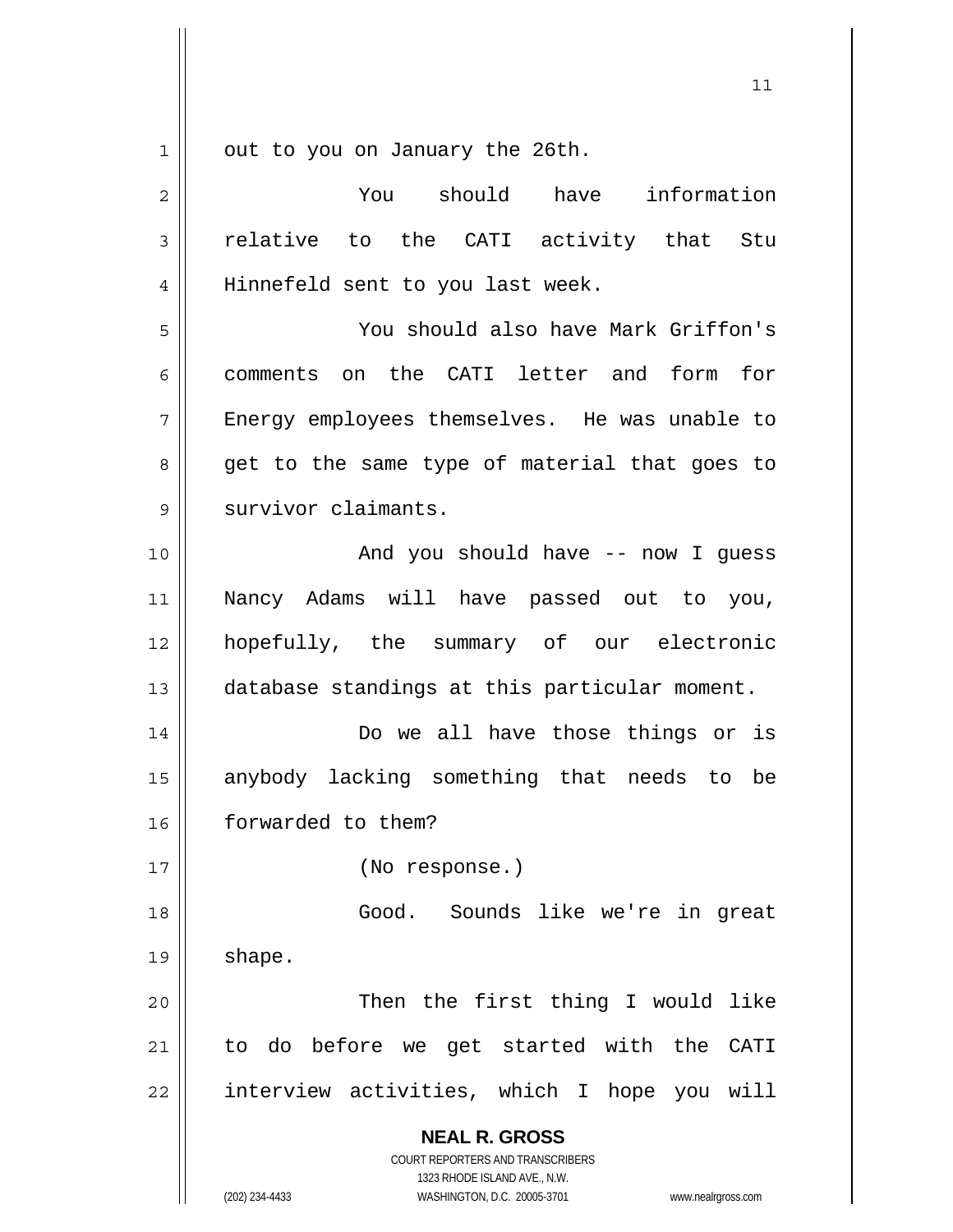| $\mathbf 1$    | lead off with, Stu, is a quick review of the                        |
|----------------|---------------------------------------------------------------------|
| $\overline{2}$ | database summary that Nancy has handed out to                       |
| 3              | you, so that we can get a feel to begin with                        |
| 4              | where we are.                                                       |
| 5              | Nancy?                                                              |
| 6              | MS. ADAMS: Thanks, Wanda.                                           |
| 7              | The summary that was passed out                                     |
| 8              | delineates the status of items for all of 2008                      |
| $\mathsf 9$    | from the meetings and the reports that we did                       |
| 10             | produce for March 10th, May 12th, June 18th,                        |
| 11             | July 9th, and December 5th. Then I have just                        |
| 12             | added at the bottom the status for March 23rd.                      |
| 13             | In looking at this, there's an                                      |
| 14             | apparent discrepancy in the total findings                          |
| 15             | from December 5th, which is 497, to today,                          |
| 16             | which is 486. I've got to go back through and                       |
| 17             | figure out what happened there, and I have not                      |
|                |                                                                     |
| 18             | yet had the opportunity to do that.                                 |
| 19             | MR. MARSCHKE:<br>May I ask<br>you                                   |
| 20             | something, Nancy?                                                   |
| 21             | MS. ADAMS: Sure, Steve.                                             |
| 22             | MR. MARSCHKE: There's a glitch in                                   |
|                | <b>NEAL R. GROSS</b>                                                |
|                | COURT REPORTERS AND TRANSCRIBERS                                    |
|                | 1323 RHODE ISLAND AVE., N.W.                                        |
|                | (202) 234-4433<br>WASHINGTON, D.C. 20005-3701<br>www.nealrgross.com |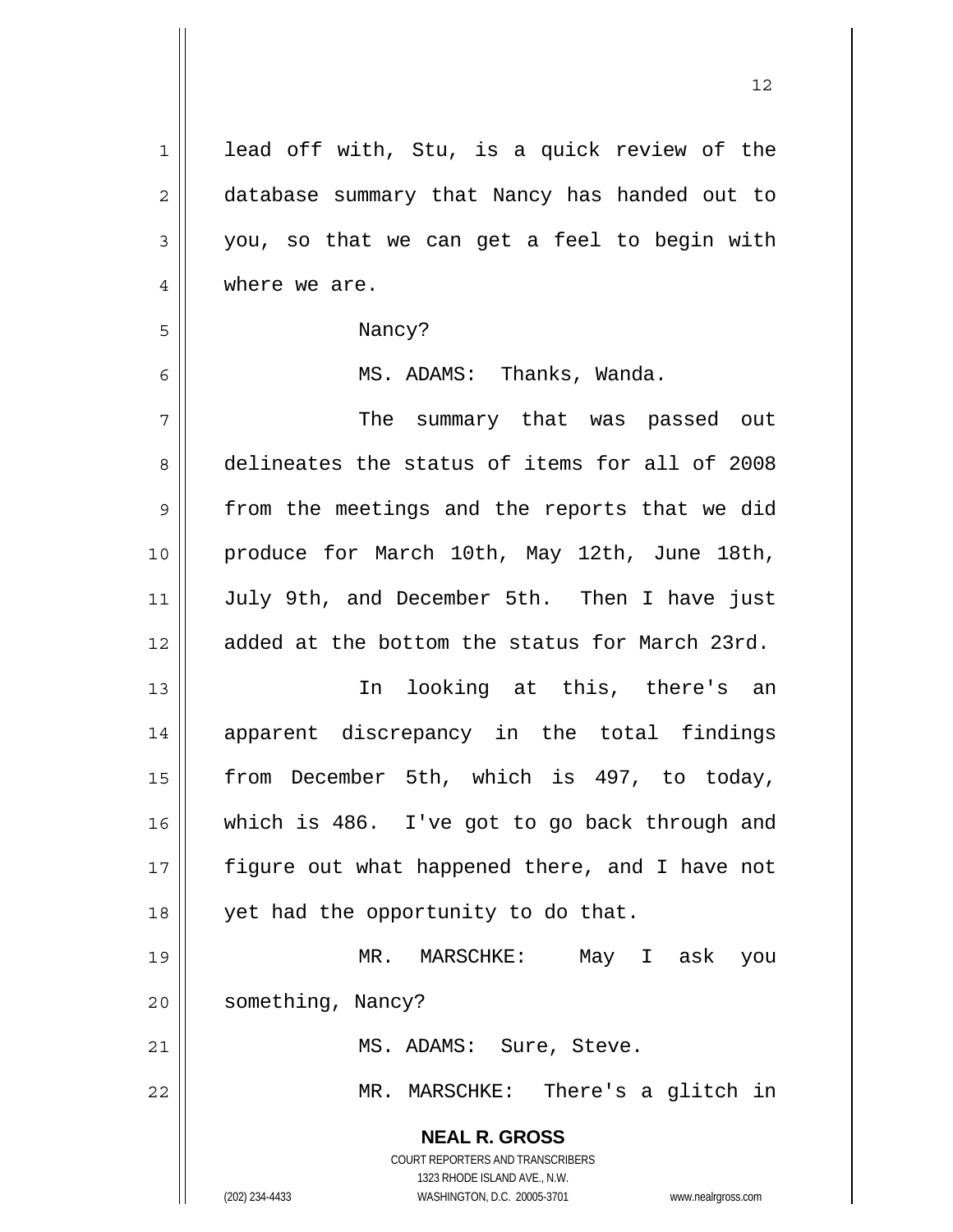the database program, and when you log onto the database program -- it doesn't automatically do the updates. If you add issues through the database when you immediately log on, it does not automatically recognize those additional issues.

7 8 9 10 11 12 13 So a workaround is to click on the sort/filter button; do not select anything to sort or filter on. Just click the Okay when that screen comes back up, and then you should get over 500 issues. There should be about 530 issues or so that are currently in the database.

14 15 16 17 18 19 20 21 22 When we bring up the database, either later this morning or this afternoon, I can show you how basically to go about that. But I mentioned this in one of my emails back in January, that there is this glitch that I noticed that it's not automatically updating. So that when you log on, it doesn't reflect all the latest revisions. So there are 50 or so issues which may not be representative,

> **NEAL R. GROSS** COURT REPORTERS AND TRANSCRIBERS 1323 RHODE ISLAND AVE., N.W. (202) 234-4433 WASHINGTON, D.C. 20005-3701 www.nealrgross.com

1

2

3

4

5

6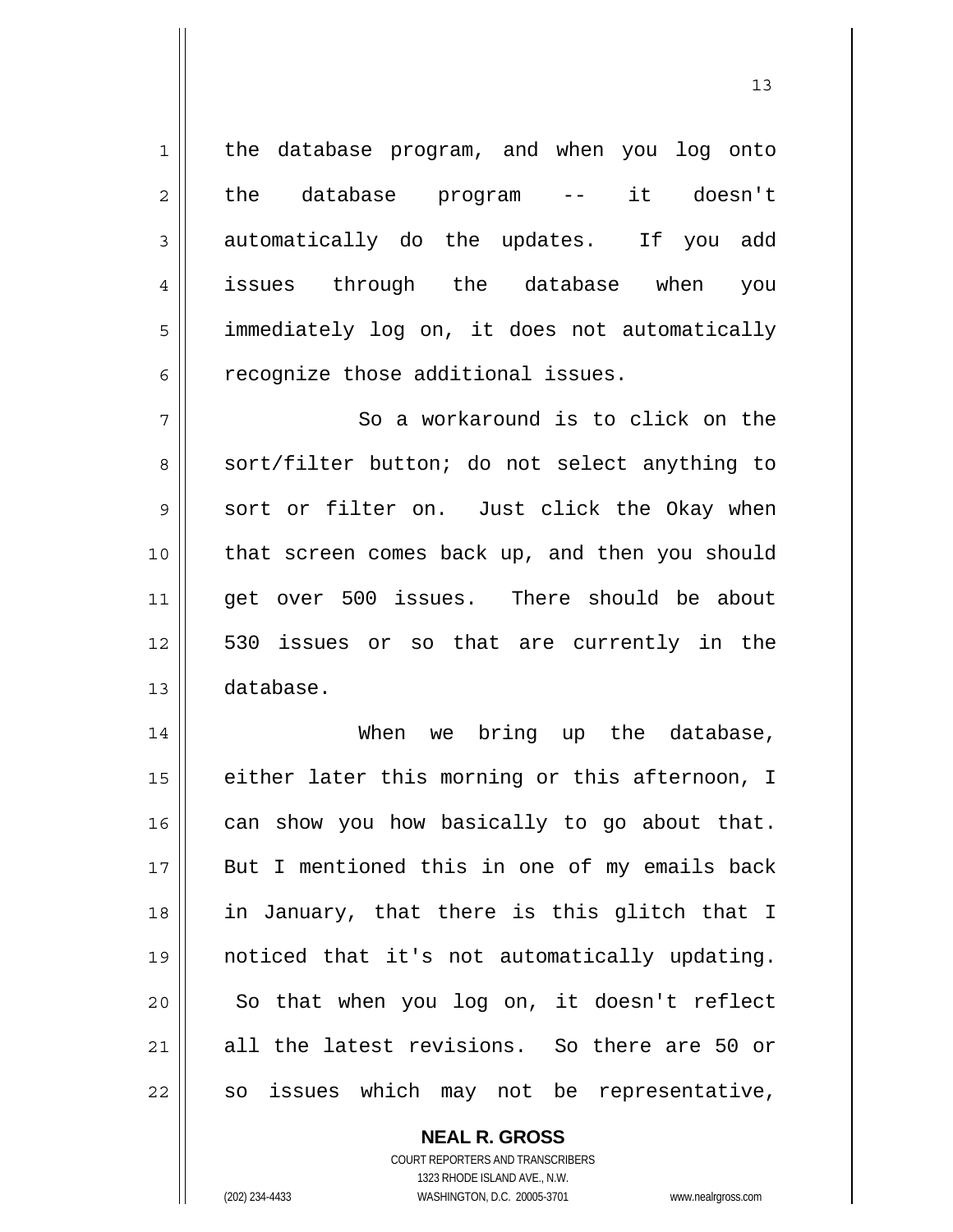**NEAL R. GROSS** COURT REPORTERS AND TRANSCRIBERS 1323 RHODE ISLAND AVE., N.W. 1 2 3 4 5 6 7 8 9 10 11 12 13 14 15 16 17 18 19 20 21 22 which is about the number that is missing here. So that may be why it went down in this instance. If you weren't aware of this and you did not do a sort/filter on nothing, then those issues would not be picked up. CHAIR MUNN: So, essentially, it's a time lag? MR. MARSCHKE: Yes, it's a time lag, but every time you go in you have to do this sort/filter to update it. It's not like a one-shot thing and then it's fixed. It's every time you log onto the database you have to do that. MEMBER ZIEMER: Question: does every person have to do that or, once it updates for somebody -- MR. MARSCHKE: No, as far as I know, every person -- MEMBER ZIEMER: The next person that comes on, it's still back in the default? MR. MARSCHKE: That's my belief, yes. And the question becomes then: do we

14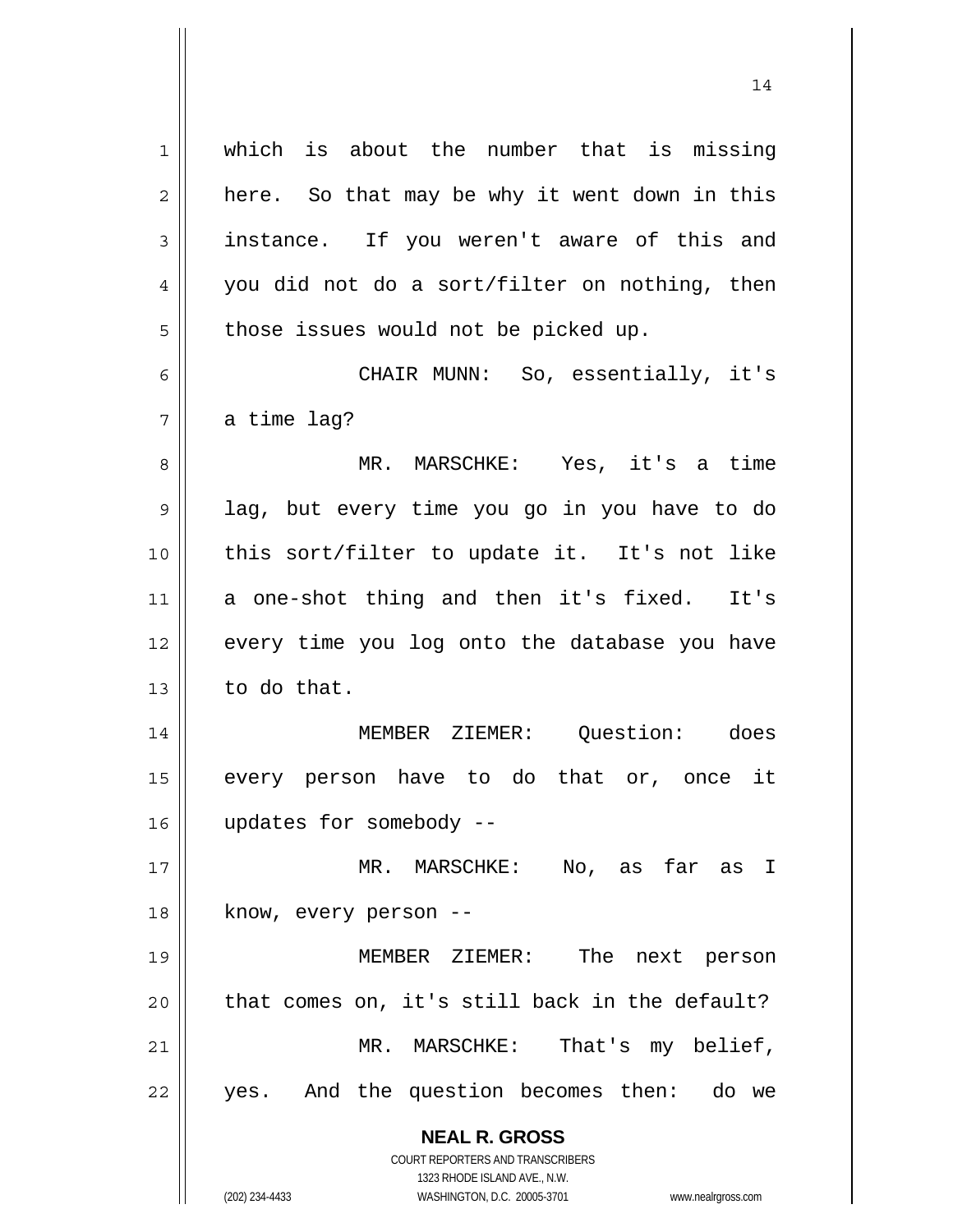1 7 want to take an action item, does SC&A want to take an action item to fix this or are we basically -- right now, we've kind of frozen the database in anticipation of going over to the SQL database, which is going to be behind the firewall on the NIOSH computers when we get them.

8 9 10 11 So we haven't really been, you know, taking charge and making fixes as they come up. We're keeping a list of things which are wrong, but not really fixing them.

12 13 14 15 16 17 18 So that's something that the Subcommittee, if the Subcommittee feels that this is a high enough visibility thing that we should take care of it, we can take care of it. If it's basically something, you know, let's just postpone it and do this workaround until we get the SQL version -- go ahead.

19 20 21 22 MEMBER ZIEMER: Well, at what point does it get updated? I mean, does this sort of happen indefinitely? Somebody's got to be authorized to say, put the next 50 in, so that

> **NEAL R. GROSS** COURT REPORTERS AND TRANSCRIBERS 1323 RHODE ISLAND AVE., N.W. (202) 234-4433 WASHINGTON, D.C. 20005-3701 www.nealrgross.com

2

3

4

5

6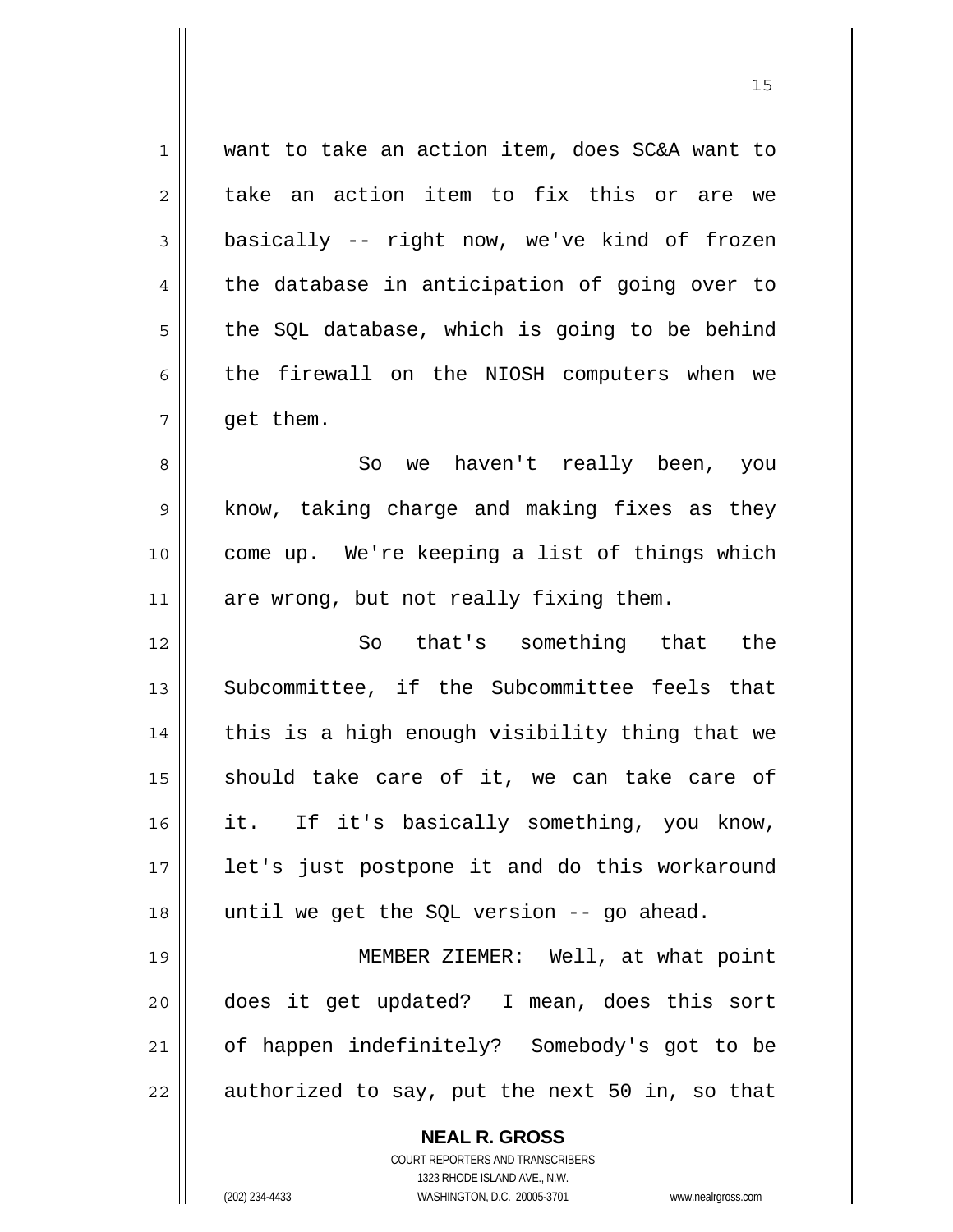| 1  | it's updated. At what point does that happen?                       |
|----|---------------------------------------------------------------------|
| 2  | MR. MARSCHKE: The 50 are out there                                  |
| 3  | someplace.                                                          |
| 4  | MEMBER ZIEMER: Yes, but --                                          |
| 5  | MR. MARSCHKE: They just don't get                                   |
| 6  | -- there's probably like a temporary file, and                      |
| 7  | that temporary file gets -- I've been noticing                      |
| 8  | this for a few months now, Paul.                                    |
| 9  | MEMBER ZIEMER: Is this indefinite                                   |
| 10 | or does --                                                          |
| 11 | MR. MARSCHKE: It's going to be                                      |
| 12 | indefinite, is my understanding.                                    |
| 13 | CHAIR MUNN: Now let's point out                                     |
| 14 | that we discussed not this specific item, but                       |
| 15 | one of the reasons the database has been                            |
| 16 | frozen, awaiting for the new SQL process, we                        |
| 17 | discussed that at our last meeting in                               |
| 18 | December. Because that was not really and                           |
| 19 | truly clarified, this is probably the first                         |
| 20 | time that this specific issue has been so                           |
| 21 | clearly raised for us.                                              |
| 22 | This was the type of issue that I                                   |
|    | <b>NEAL R. GROSS</b>                                                |
|    | <b>COURT REPORTERS AND TRANSCRIBERS</b>                             |
|    | 1323 RHODE ISLAND AVE., N.W.                                        |
|    | (202) 234-4433<br>WASHINGTON, D.C. 20005-3701<br>www.nealrgross.com |

 $\mathsf{I}$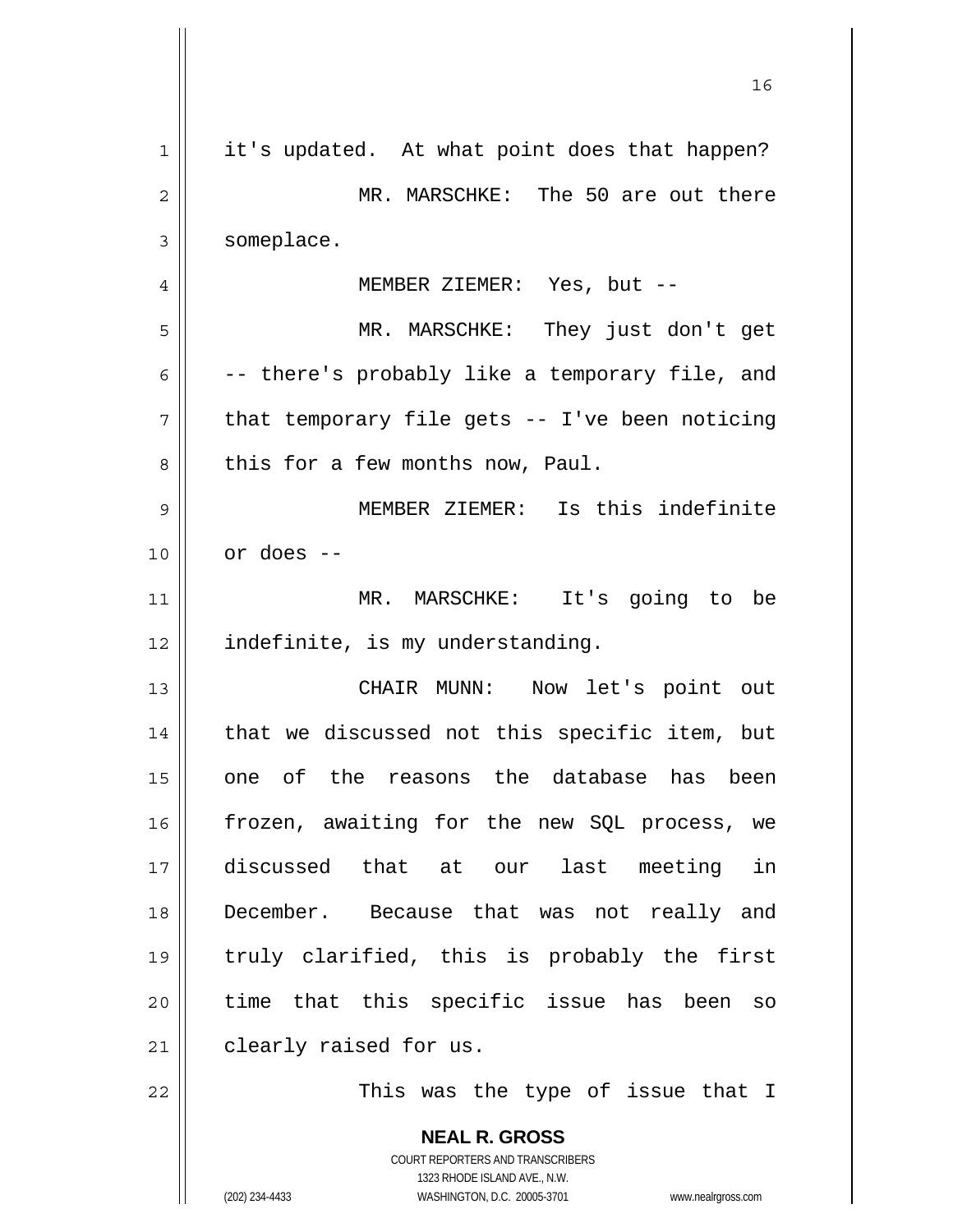**NEAL R. GROSS** COURT REPORTERS AND TRANSCRIBERS 1 2 3 4 5 6 7 8 9 10 11 12 13 14 15 16 17 18 19 20 21 22 had in mind when I identified our 4:30 p.m. item on our agenda today relative to database status. So we can either discuss this now or we can postpone it until this evening when people have had an opportunity to think about -- not this evening -- this afternoon, when people have had an opportunity to think a little bit about what we really and truly do need, and perhaps we can get a better definitive response with respect to what we can expect in terms of frozen data or very rapid update. MR. KATZ: Can I make a suggestion, Wanda? CHAIR MUNN: Yes, please. MR. KATZ: Stu, we don't have any definite date still for the SQL to come online, and we also don't have a date for when SC&A will all be equipped with computers and be coming through the firewall either. That's at least a month off. I mean I would just suggest -- I

1323 RHODE ISLAND AVE., N.W.

(202) 234-4433 WASHINGTON, D.C. 20005-3701 www.nealrgross.com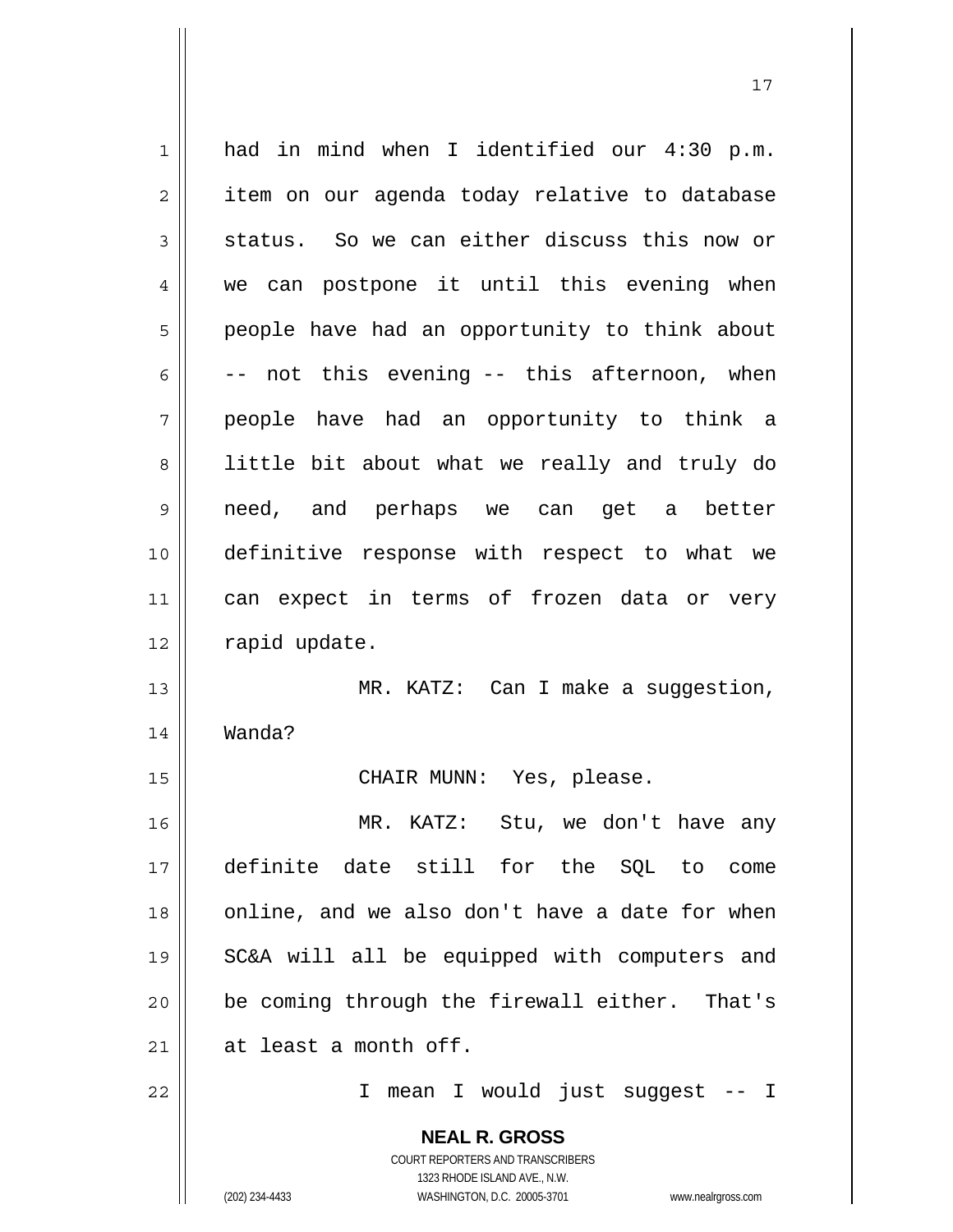1 2 3 4 5 6 7 8 9 10 11 mean I know some of the improvements; it makes a lot of sense to put those off until we're on SQL rather than doing double work. But this is sort of a real glitch that confuses matters and seems like it would make sense to just correct it; I mean do whatever it takes to sort this out, right? CHAIR MUNN: Well, it certainly seems obvious to me that that's what we need to do. From my perspective, once the change has been made by one of the authorized

13 14 15 16 that that should automatically update the database, so that anyone logging in 15 minutes later would have the new data.

entities who is able to do so, it seems to me

17 18 MR. KATZ: I just don't think we want to live with this confusion for several months possibly.

19 20 21 22 CHAIR MUNN: No, certainly I don't. MR. MARSCHKE: So we'll take action on it. When I get back, we'll get somebody started on looking into the problem --

> **NEAL R. GROSS** COURT REPORTERS AND TRANSCRIBERS 1323 RHODE ISLAND AVE., N.W. (202) 234-4433 WASHINGTON, D.C. 20005-3701 www.nealrgross.com

12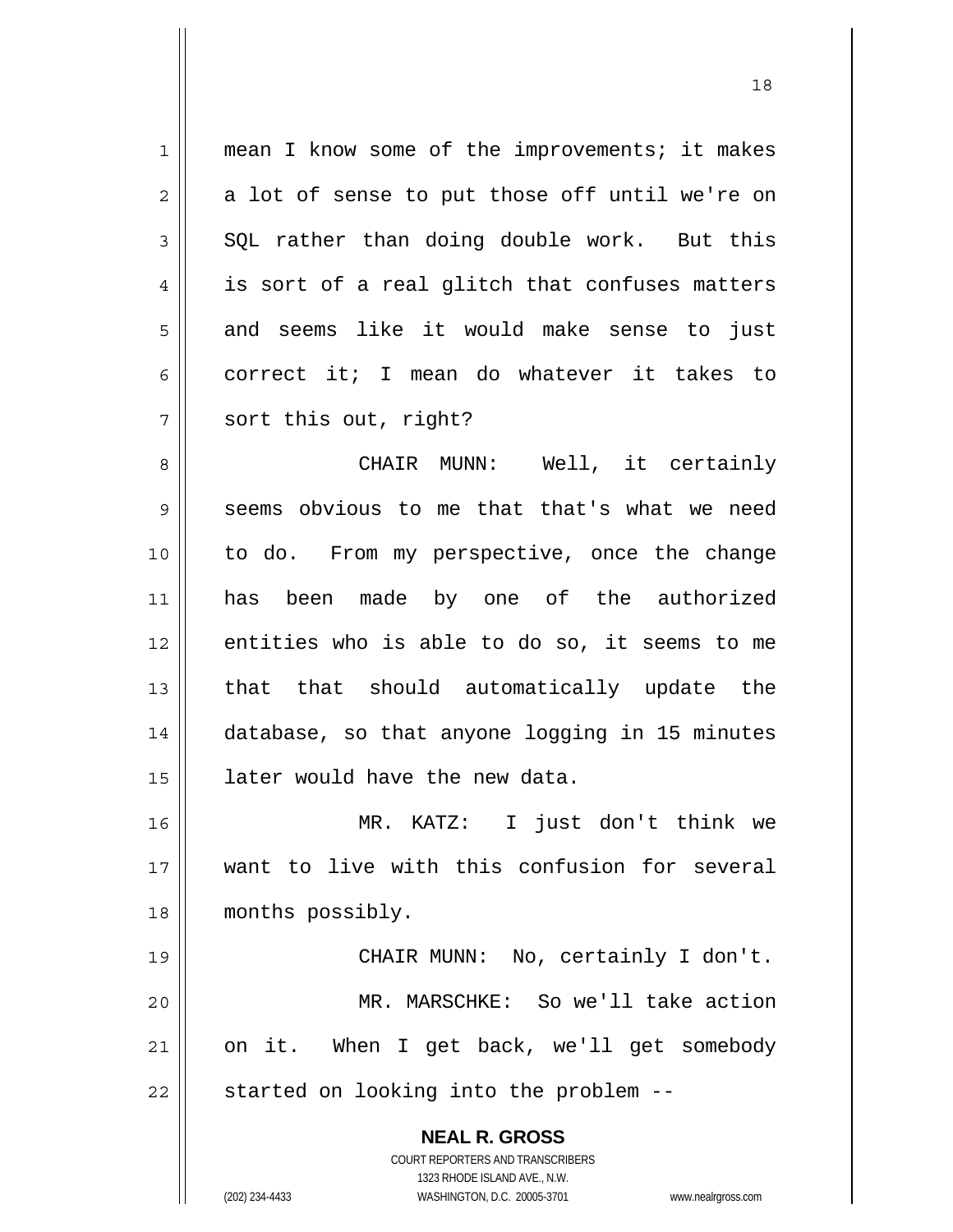**NEAL R. GROSS** COURT REPORTERS AND TRANSCRIBERS 1323 RHODE ISLAND AVE., N.W. 19 1 2 3 4 5 6 7 8 9 10 11 12 13 14 15 16 17 18 19 20 21 22 MR. KATZ: That's great. That sounds great. MR. MARSCHKE: -- and seeing if we can get it fixed. DR. MAURO: Ted, this is John Mauro. In the past, when we have had discussions like this regarding action items, I do want to -- so am I hearing that we have an action item here -- MR. KATZ: Yes. DR. MAURO: -- and SC&A has the green light to go ahead and make the next repairs? MR. KATZ: Absolutely. DR. MAURO: Okay, thank you. CHAIR MUNN: And, John, thank you for making that statement. I would appreciate it if each of us, as we accept action item statements, do, in fact, make that statement, that this is an action for whoever the action is assigned to. This will make it much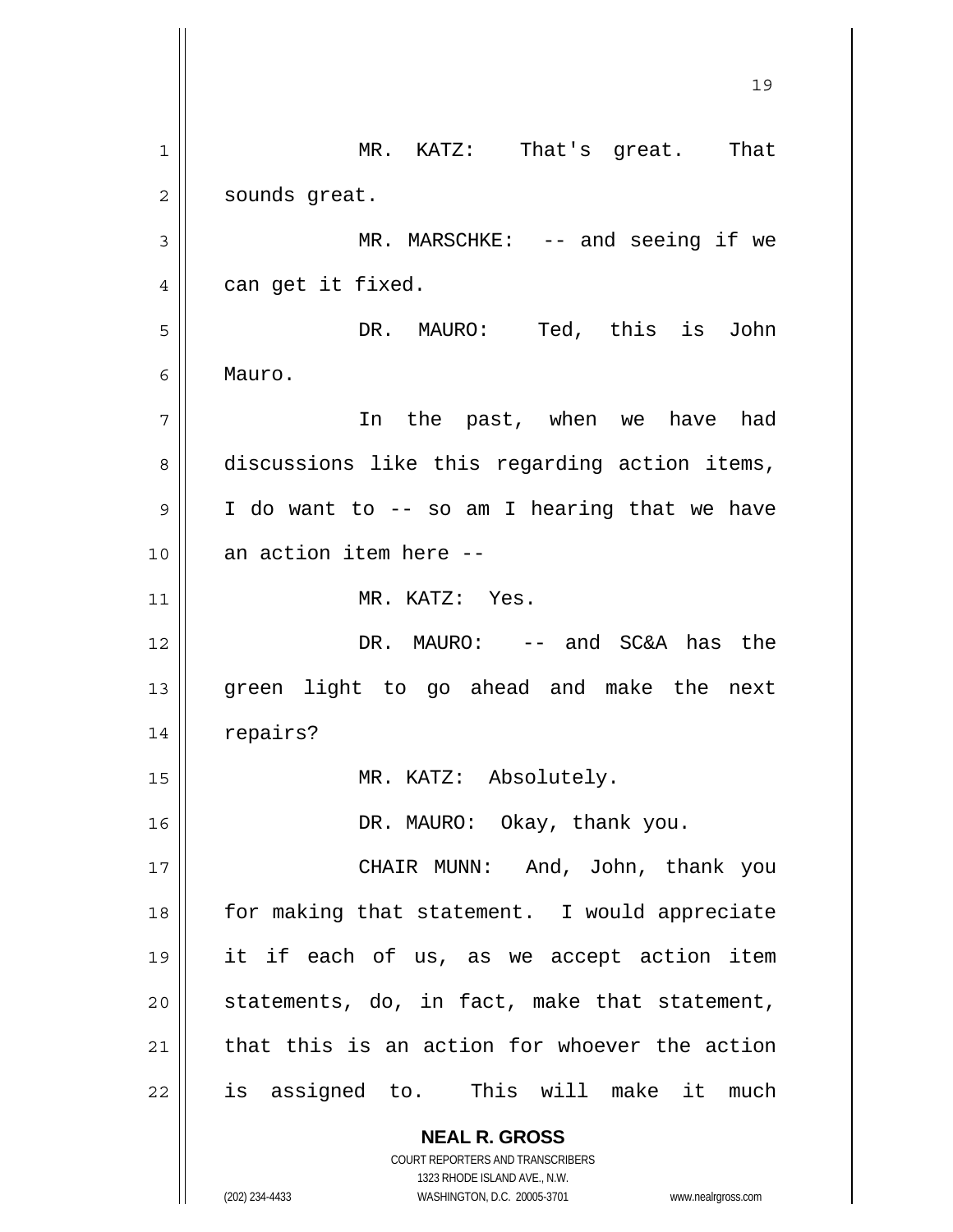1 2 3 4 5 6 7 8 9 10 11 12 13 14 15 16 17 18 19 20 21 22 simpler for all of us to verify, just from checking transcripts of prior meetings, what our action is, if I have been too late to get the information to you. It's an easier way for us to ascertain that. As I have not had any feedback from the list of action items that I sent for the meeting back in January, nevertheless, it is easy to lose the given number of individuals we have working on them. So thanks, John. SC&A's action item is to pursue a better method for current update of our database. Now I can mark that off of the tail-end of our 4:30 item, unless something else comes up in the interim. Stu, do you want to get us started with the CATI interview exchanges? MR. HINNEFELD: Okay. I guess to bring us up-to-date, the CATI form discussion really started with the Subcommittee's, or Working Group at the time, review of the

> **NEAL R. GROSS** COURT REPORTERS AND TRANSCRIBERS 1323 RHODE ISLAND AVE., N.W.

(202) 234-4433 WASHINGTON, D.C. 20005-3701 www.nealrgross.com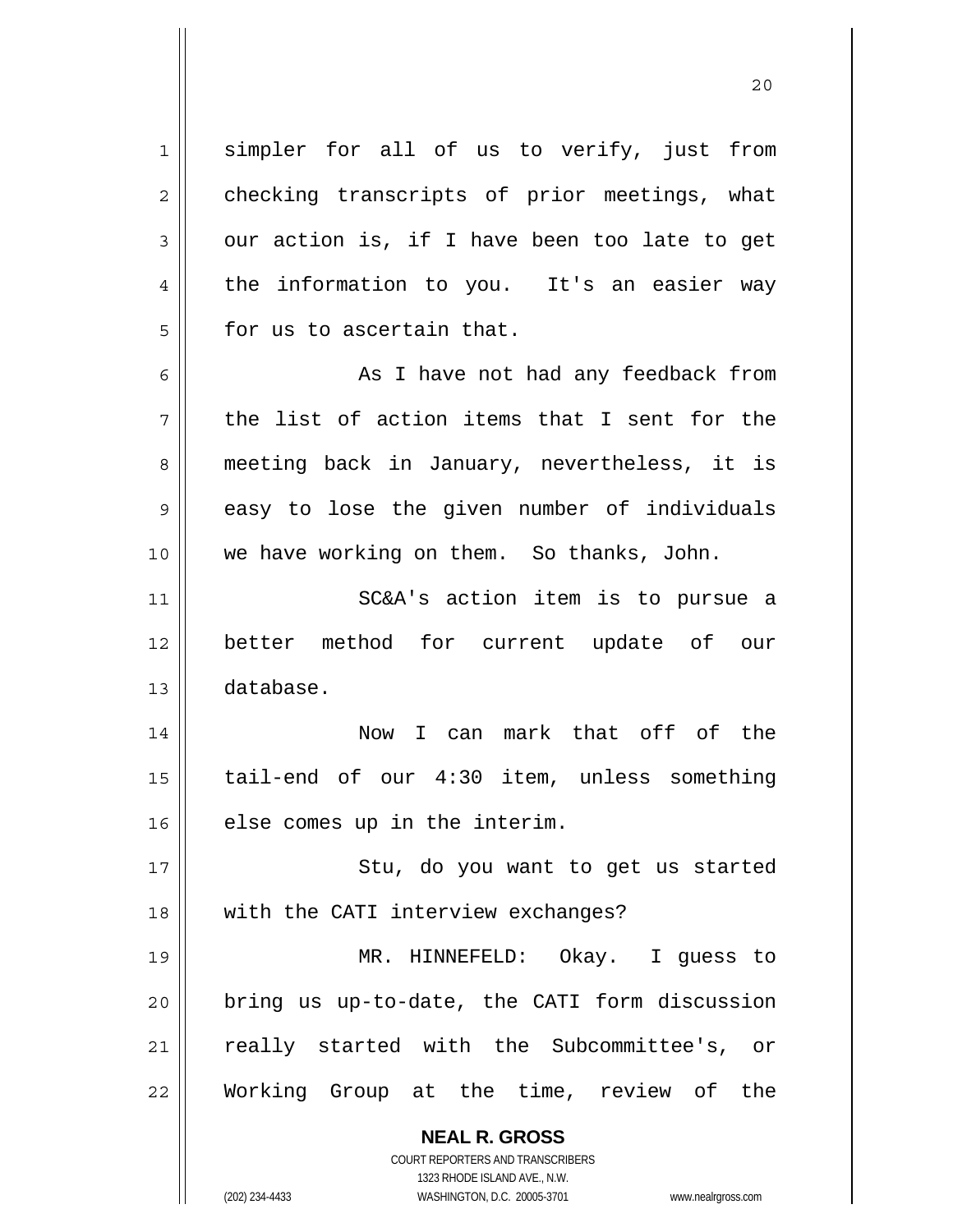1 2 3 CATI's procedure. That is where there were a number of comments made relative to the CATI form, in addition to the procedure.

4 5 6 7 8 9 10 11 12 13 Based on that discussion, we and our contractor had proposed, well, here are some changes that we think at least some address some of the findings on the form. I don't think all the findings on the form were considered appropriate to put into the CATI, and so they weren't all addressed. So a modified or a markup of what had been used was then prepared and shared with the Subcommittee.

14 15 16 17 18 19 20 21 22 In the meantime, the OMB approval of the CATI form was getting ready to expire. It expired, I think, in December. So, in order to have authority to continue to use it to collect information from the public, we submitted a request for renewal. What was submitted was the form that has been used so far. This was just a request to renew the authority to use that form, just to make

> **NEAL R. GROSS** COURT REPORTERS AND TRANSCRIBERS 1323 RHODE ISLAND AVE., N.W. (202) 234-4433 WASHINGTON, D.C. 20005-3701 www.nealrgross.com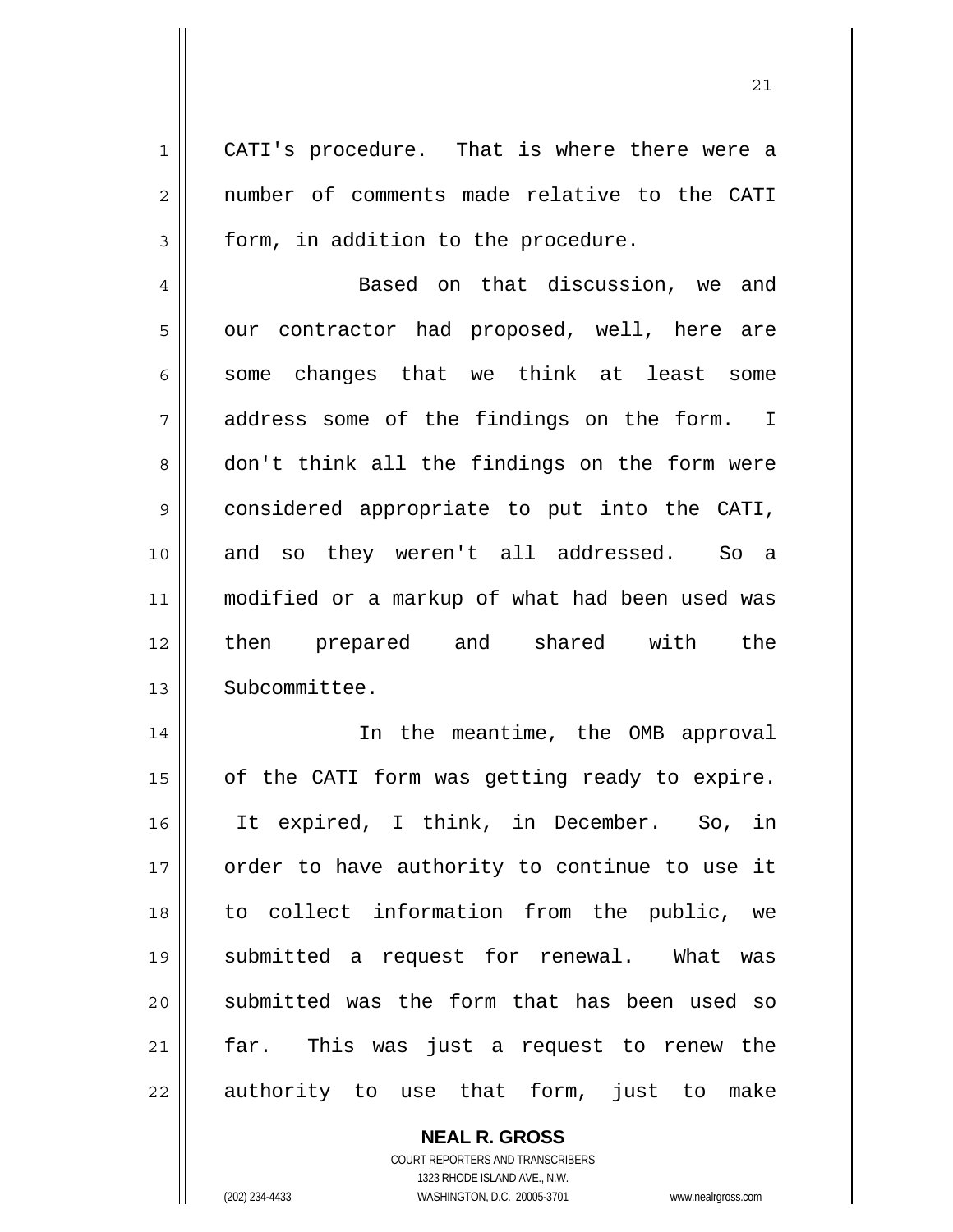sure -- so we hadn't really arrived at, if we would change anything, what would we change it to? So that is the request that is out there.

22

7 There is a public comment period. I have forgotten when that ends. I've asked Dave Sundin in an email just now. So I think maybe I'll know in a little while when that comment period ends. But I have no knowledge of whether we're getting any comments on it or not. So that is kind of where the process is.

11 12 13 14 15 16 17 Now the Board, we shared with the Subcommittee, as I said, a markup of what's being used now. That is what I forwarded to people earlier today. CP5 I believe is the file that is for a surviving -- or I mean for an Energy employee. Energy employee is the claim, not for survivor.

18 19 20 21 So that is, I believe, the one Mark commented on. Mark submitted some comments that Wanda distributed last night, and I believe that is the one he commented on.

Arjun, is that not the case?

**NEAL R. GROSS** COURT REPORTERS AND TRANSCRIBERS 1323 RHODE ISLAND AVE., N.W.

1

2

3

4

5

6

8

9

10

22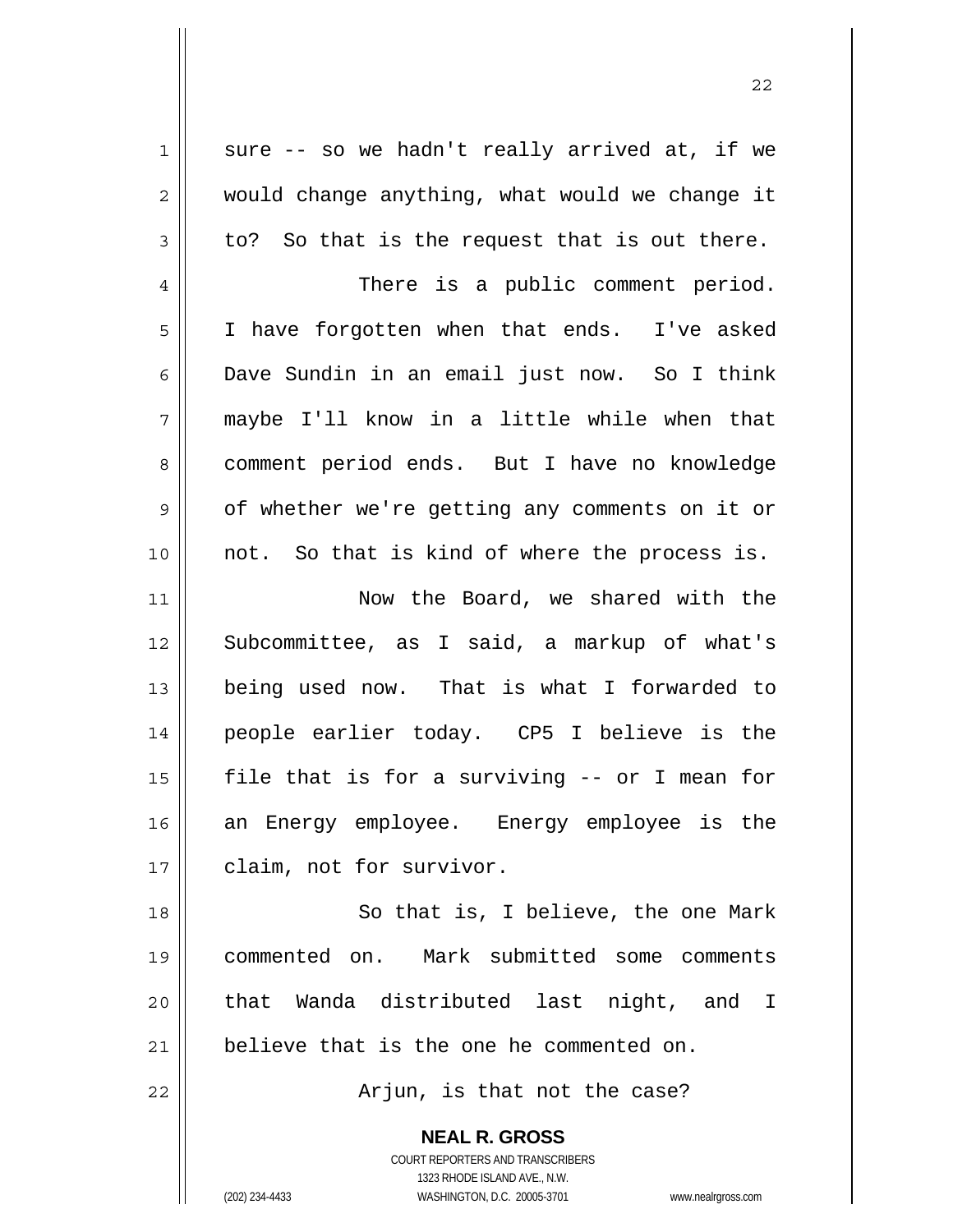| 1  | DR. MAKHIJANI: I am puzzled                                         |
|----|---------------------------------------------------------------------|
| 2  | because the numbering in the form that you                          |
| 3  | just sent is not the same as I find on Mark's                       |
| 4  | comments. He's got a lot more questions than                        |
| 5  | what you have. His numbering goes up to 19,                         |
| 6  | and it got like 8.2, 8.5, and I don't find any                      |
| 7  | of that in the form that you sent out.                              |
| 8  | CHAIR MUNN: I believe he was                                        |
| 9  | working from both the letter and the form,                          |
| 10 | Arjun. Unless my email did not come through                         |
| 11 | well, what Stu sent this morning was the                            |
| 12 | letter itself.                                                      |
| 13 | MEMBER ZIEMER: Do you have the                                      |
| 14 | employee form? Or the claimant's form -- or                         |
| 15 | the family form? There's two --                                     |
| 16 | DR. MAKHIJANI: I'm looking at the                                   |
| 17 | wrong one.                                                          |
| 18 | And it is for the<br>CHAIR MUNN:                                    |
| 19 | employee claimant. That's where Mark made his                       |
| 20 | comment.                                                            |
| 21 | MEMBER ZIEMER: The employee form,                                   |
| 22 | Wanda, has decimal points, like 8.2, 8.3, 8.4,                      |
|    | <b>NEAL R. GROSS</b>                                                |
|    | <b>COURT REPORTERS AND TRANSCRIBERS</b>                             |
|    | 1323 RHODE ISLAND AVE., N.W.                                        |
|    | (202) 234-4433<br>WASHINGTON, D.C. 20005-3701<br>www.nealrgross.com |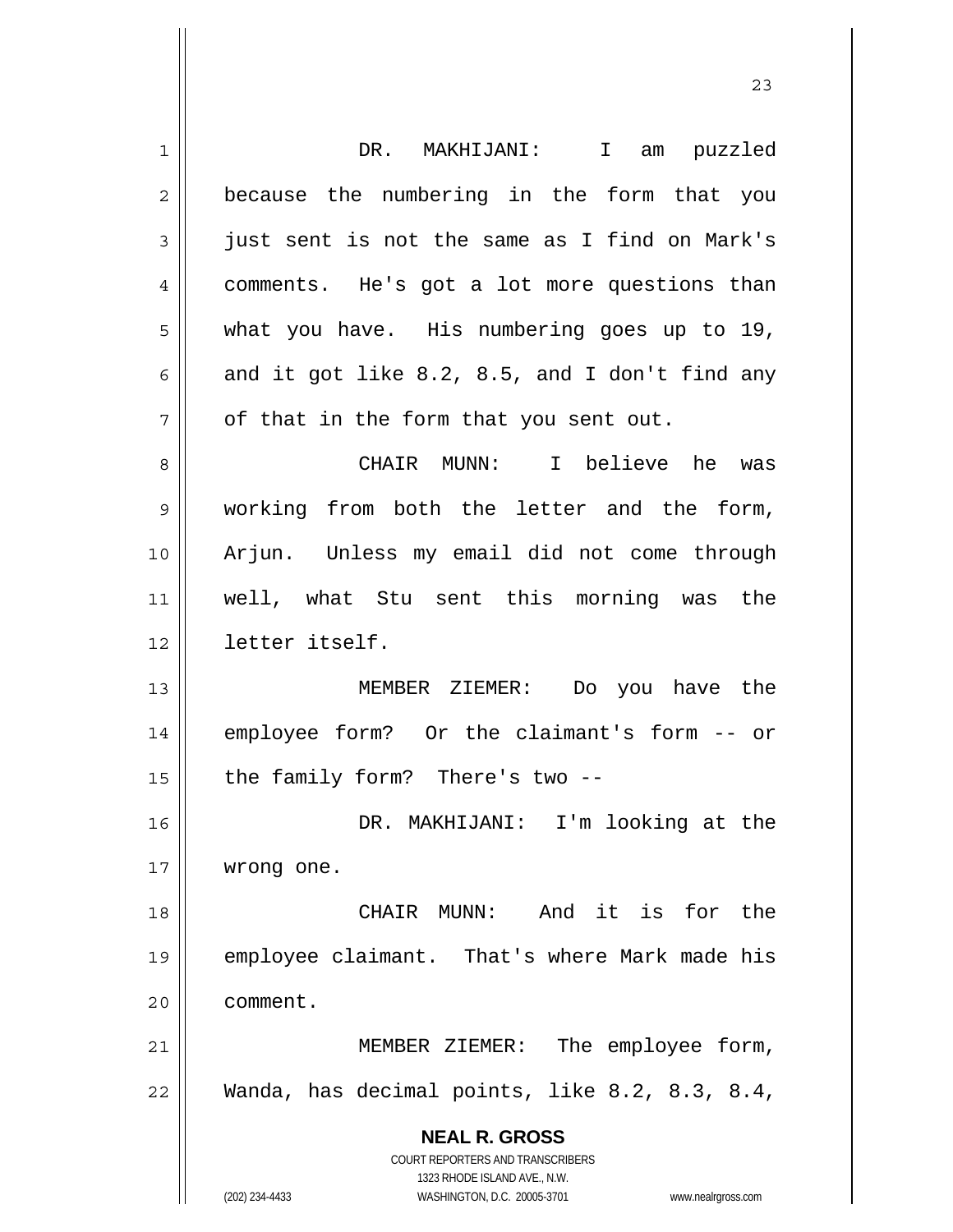| $\mathbf 1$    | and so on, whereas the family form does not.   |
|----------------|------------------------------------------------|
| $\mathbf 2$    | So I think maybe Arjun is looking at the other |
| $\mathfrak{Z}$ | form.                                          |
| $\overline{4}$ | DR. MAKHIJANI: I am.                           |
| 5              | MEMBER ZIEMER: Yes, he is. Okay.               |
| 6              | MR. KATZ: Okay, Wanda, we have                 |
| 7              | this sorted out. So it is the employee form.   |
| 8              | CHAIR MUNN: That is correct. I am              |
| $\mathsf 9$    | working at a disadvantage because, among the   |
| 10             | other catastrophes that we had to deal with,   |
| 11             | that I had to deal with in setting up this     |
| 12             | time and meeting, is the fact that my data,    |
| 13             | all of my Board data for the past 15 years has |
| 14             | disappeared into electronic ether somewhere.   |
| 15             | So I do not have many of the things that I     |
| 16             | otherwise would be using.                      |
| 17             | But I think we can at least get                |
| 18             | through perhaps some discussion about how we   |
| 19             | need to approach the letter and form relative  |
| 20             | to the employee specifically, rather than the  |
| 21             | survivors, and see if we can follow through    |
| 22             | with some of the Mark's comments.              |

**NEAL R. GROSS** COURT REPORTERS AND TRANSCRIBERS 1323 RHODE ISLAND AVE., N.W. (202) 234-4433 WASHINGTON, D.C. 20005-3701 www.nealrgross.com

 $\mathsf{II}$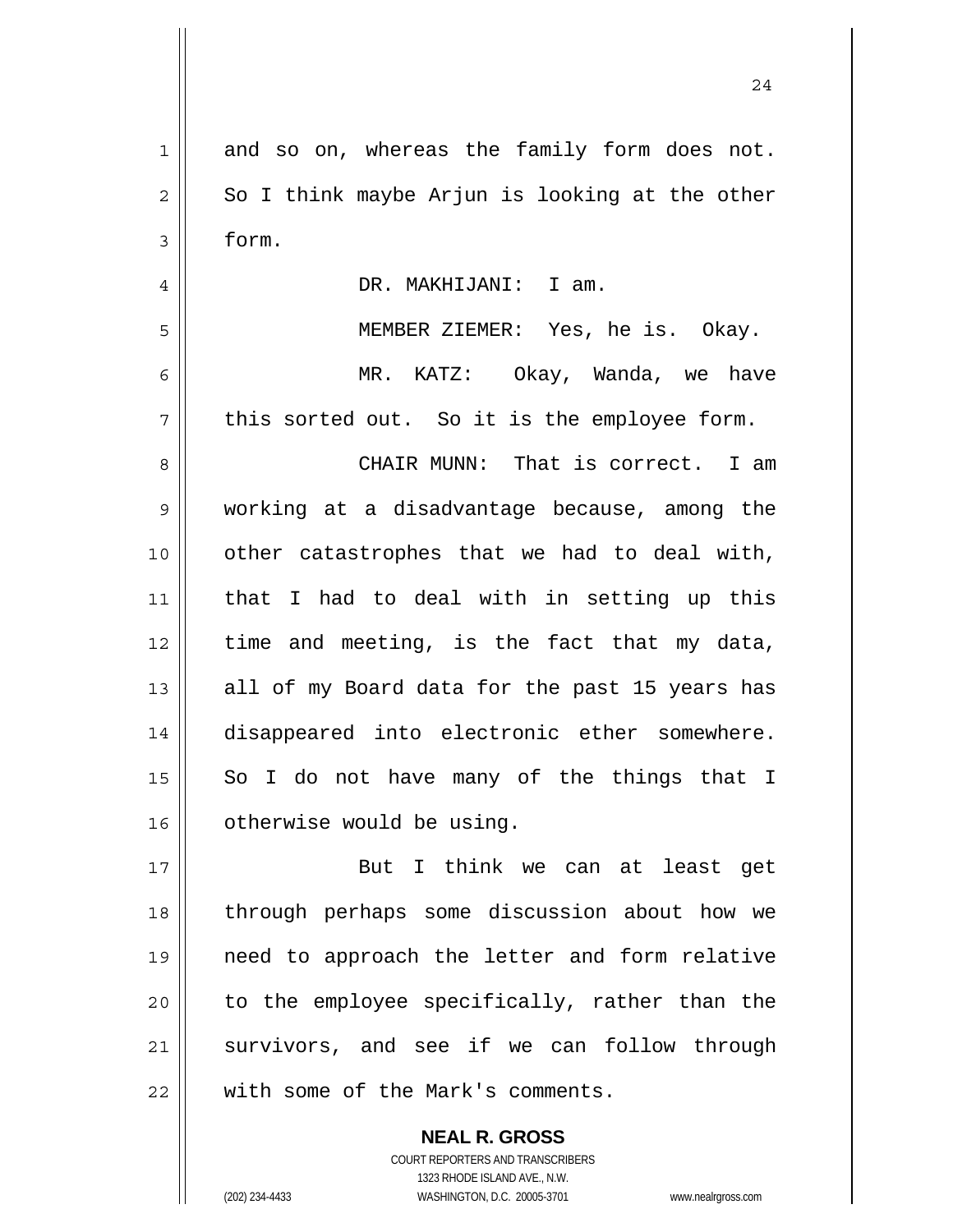| 1           | Arjun, have you read Mark's                                                                         |
|-------------|-----------------------------------------------------------------------------------------------------|
| 2           | comments, and are you or someone else from                                                          |
| 3           | SC&A prepared to follow through with that and                                                       |
| 4           | lead the discussion to some extent?                                                                 |
| 5           | DR. MAKHIJANI: Yes, I have read                                                                     |
| 6           | Mark's comments, you know, but I'm not able to                                                      |
| 7           | -- actually, I got two of the same forms from                                                       |
| 8           | Stu. So I'm still looking. I'm still looking                                                        |
| $\mathsf 9$ | for the form.                                                                                       |
| 10          | CHAIR MUNN: Okay.                                                                                   |
| 11          | DR. MAKHIJANI: The document                                                                         |
| 12          | numbers were different, but it was the same                                                         |
| 13          | document.                                                                                           |
| 14          | MEMBER ZIEMER: Yes, could I                                                                         |
| 15          | comment on this? I noticed, in checking back                                                        |
| 16          | on the transmissions of those, one of the                                                           |
| 17          | transmissions identified two different forms,                                                       |
| 18          | and they were identical. So I had to go back                                                        |
| 19          | to an earlier transmission of the forms.                                                            |
| 20          | So I think the last time they were                                                                  |
| 21          | presumably resent, but both the EE -- and what                                                      |
| 22          | was the other one?                                                                                  |
|             | <b>NEAL R. GROSS</b>                                                                                |
|             | <b>COURT REPORTERS AND TRANSCRIBERS</b>                                                             |
|             | 1323 RHODE ISLAND AVE., N.W.<br>(202) 234-4433<br>WASHINGTON, D.C. 20005-3701<br>www.nealrgross.com |
|             |                                                                                                     |

<u>25</u>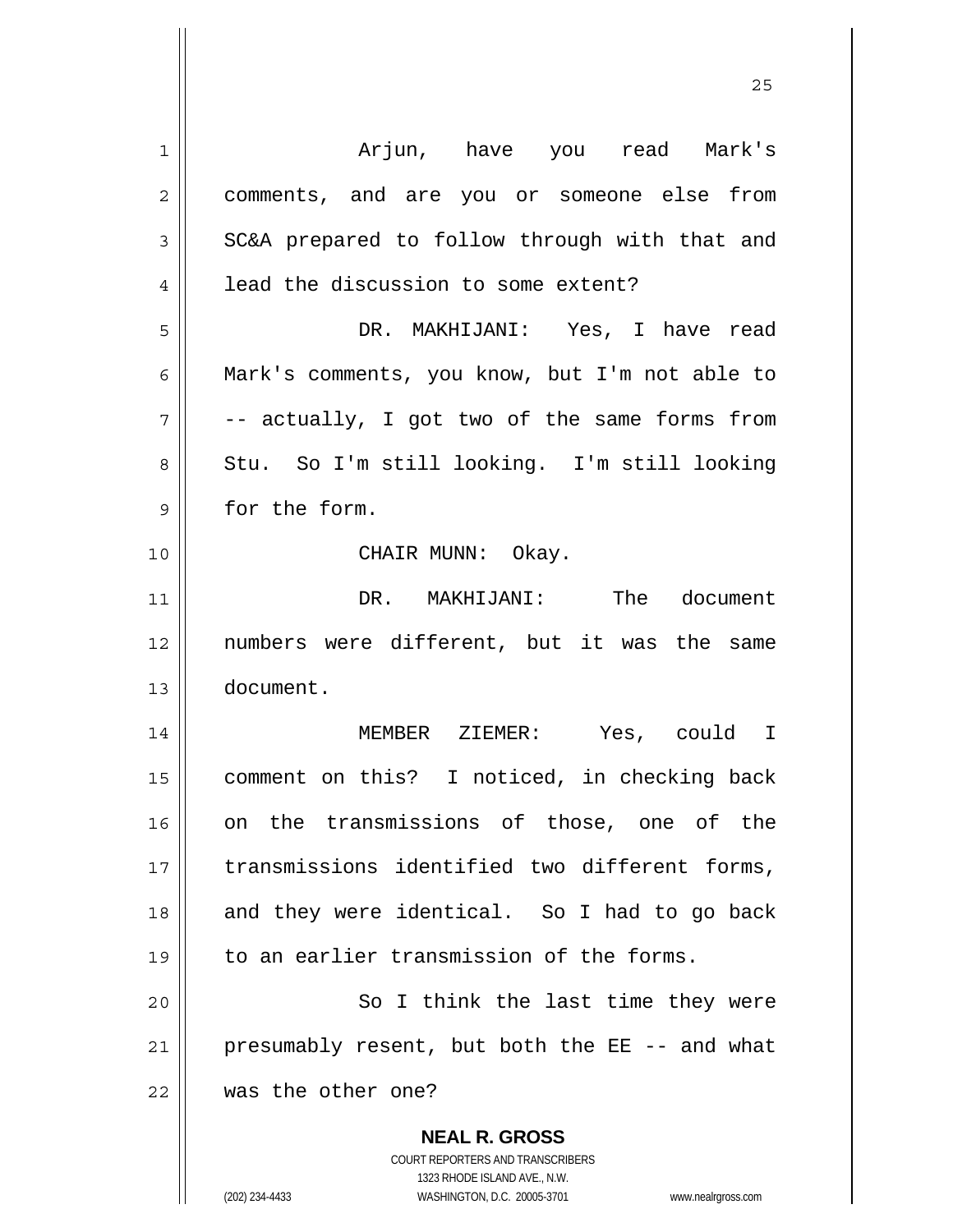|    | 26                                                                      |
|----|-------------------------------------------------------------------------|
| 1  | CHAIR MUNN: Survivor.                                                   |
| 2  | MEMBER ZIEMER: It was actually the                                      |
| 3  | same document identified differently.                                   |
| 4  | DR. MAKHIJANI: And I don't believe                                      |
| 5  | I was on that earlier email.                                            |
| 6  | MEMBER ZIEMER: But I have them                                          |
| 7  | both on the stick if you want --                                        |
| 8  | CHAIR MUNN: It would be very                                            |
| 9  | helpful if you could resend those since mine,                           |
| 10 | as I have said, have disappeared somewhere                              |
| 11 | into electronic heaven.                                                 |
| 12 | MEMBER ZIEMER: And those are                                            |
| 13 | identified on that stick as -- I think they                             |
| 14 | are .pdf documents, and they are the CATI                               |
| 15 | letter and Form EE, CATI letter, and Form SV,                           |
| 16 | which is the survivor. They are both .pdf                               |
| 17 | files, Arjun.                                                           |
| 18 | MR. KATZ: So, Wanda --                                                  |
| 19 | CHAIR MUNN: Yes?                                                        |
| 20 | MR. KATZ: -- can I make a                                               |
| 21 | suggestion? With respect to Mark's comments,                            |
| 22 | I mean since they are not really SC&A's                                 |
|    | <b>NEAL R. GROSS</b>                                                    |
|    | <b>COURT REPORTERS AND TRANSCRIBERS</b><br>1323 RHODE ISLAND AVE., N.W. |
|    | (202) 234-4433<br>WASHINGTON, D.C. 20005-3701<br>www.nealrgross.com     |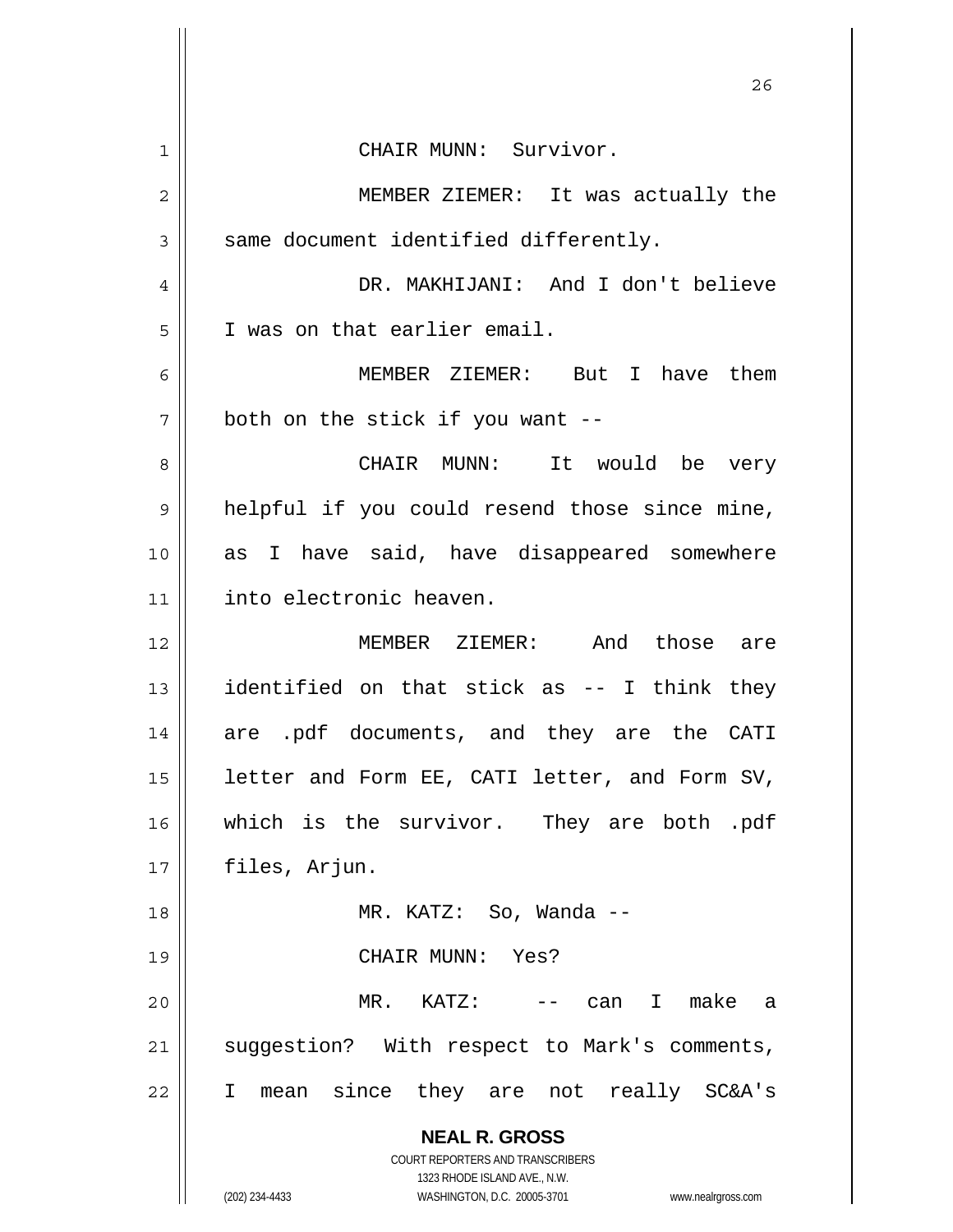**NEAL R. GROSS** COURT REPORTERS AND TRANSCRIBERS 1323 RHODE ISLAND AVE., N.W. (202) 234-4433 WASHINGTON, D.C. 20005-3701 www.nealrgross.com 27 1 2 3 4 5 6 7 8 9 10 11 12 13 14 15 16 17 18 19 20 21 22 comments, they're Mark's -- CHAIR MUNN: Yes, they are. MR. KATZ: -- it seems like one of us here could read into the record both -- the comments on their own, since they reference the document, I'm not sure how intelligible that will be, if we don't have -- CHAIR MUNN: If we don't have the documents in front of us. MR. KATZ: Not just the comment, but the element in the document that is being commented on, but we could -- CHAIR MUNN: It would be very helpful if we had the form. MR. KATZ: Well, we do have - CHAIR MUNN: Is there anyone other than myself and Arjun who does not have access to the form? DR. MAKHIJANI: These are also the same form, survivor -- MR. KATZ: We still have a problem? Is that what you're saying?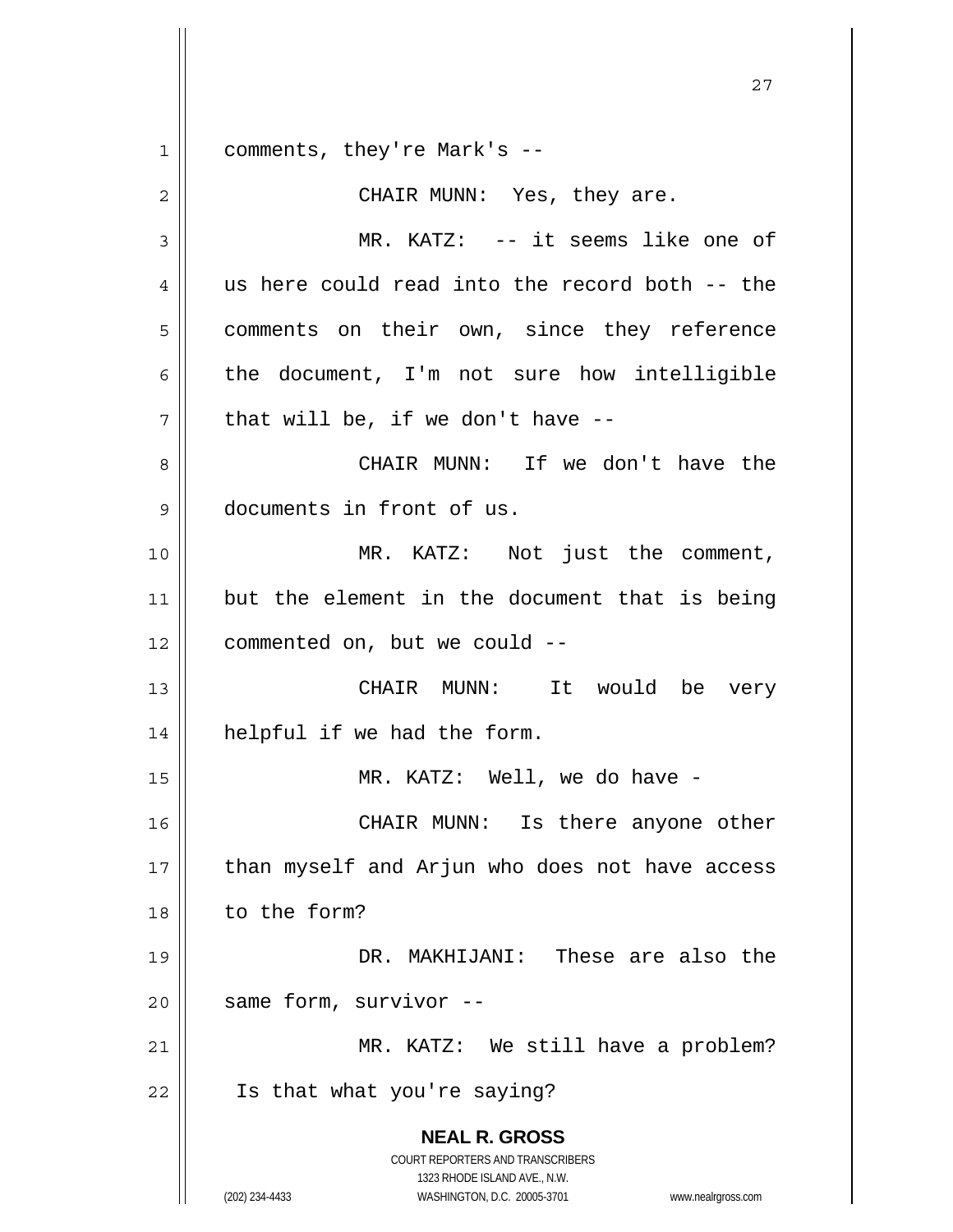|                | 28                                                                      |
|----------------|-------------------------------------------------------------------------|
| 1              | MEMBER ZIEMER: Okay, then I put                                         |
| $\overline{c}$ | the wrong ones on the stick. I had printed                              |
| 3              | out the right ones.                                                     |
| $\overline{4}$ | (Laughter.)                                                             |
| 5              | MR. KATZ: A comedy of errors.                                           |
| 6              | MEMBER ZIEMER: Okay.                                                    |
| 7              | CHAIR MUNN: Can you help us out,                                        |
| 8              | Stu?                                                                    |
| $\mathsf 9$    | MR. HINNEFELD: I'm trying to.                                           |
| 10             | MR. KATZ: We're working on this.                                        |
| 11             | CHAIR MUNN: Let's hold on just a                                        |
| 12             | moment until we see if we can't make sure we                            |
| 13             | have all of the documents in front of us.                               |
| 14             | When I was speaking of documents that we                                |
| 15             | should have, I failed to mention the most                               |
| 16             | voluminous of them all, which was Steve                                 |
| 17             | Marschke's SC&A commentary on our Set 3 that                            |
| 18             | he provided for us.                                                     |
| 19             | MR. KATZ: Can you say that more                                         |
| 20             | clearly, Wanda? It's hard. You're sort of                               |
| 21             | fading out.                                                             |
| 22             | CHAIR MUNN: Well, I'll try to                                           |
|                | <b>NEAL R. GROSS</b>                                                    |
|                | <b>COURT REPORTERS AND TRANSCRIBERS</b><br>1323 RHODE ISLAND AVE., N.W. |
|                | (202) 234-4433<br>WASHINGTON, D.C. 20005-3701<br>www.nealrgross.com     |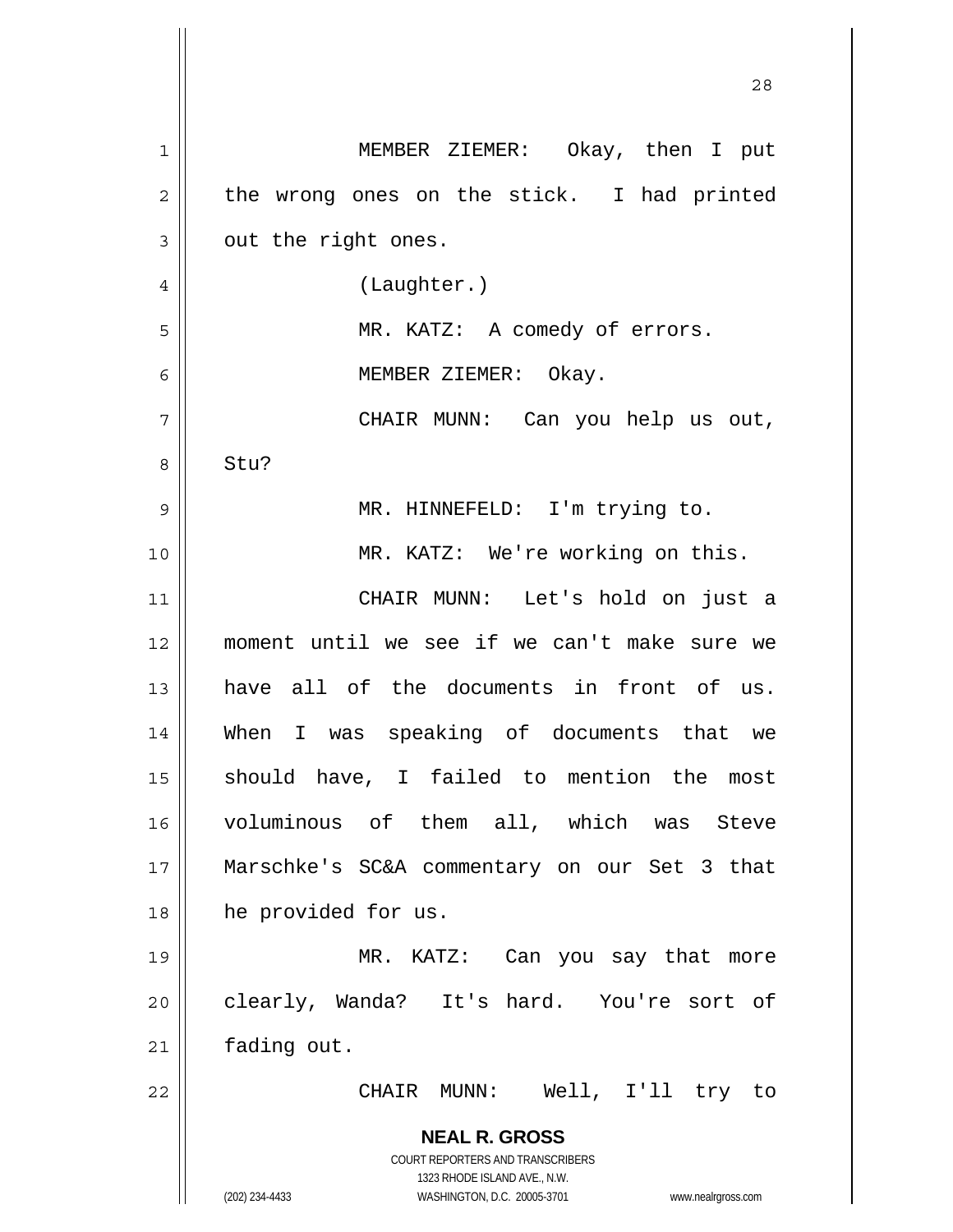1 2 speak up a little bit. I haven't had my Wheaties yet.

**NEAL R. GROSS** COURT REPORTERS AND TRANSCRIBERS 3 4 5 6 7 8 9 10 11 12 13 14 15 16 17 18 19 20 21 22 But I had said that I did not mention that we should also have Steve Marschke's comments, which have been incorporated into the database, but there are extensive responses from SC&A with respect to the Set 3 material that we covered during our last meeting. MR. KATZ: So, Wanda, Paul is just copying the document for Arjun. As soon as we get through with that, I'll let you know. CHAIR MUNN: And hopefully, for me as well. MR. KATZ: I think it's the same file. Have you emailed that to Wanda? MEMBER ZIEMER: No, I haven't. I don't have my email open. MR. KATZ: Okay. MEMBER GIBSON: I can do it. MR. KATZ: Okay, Mike Gibson is going to email you, Wanda.

1323 RHODE ISLAND AVE., N.W.

(202) 234-4433 WASHINGTON, D.C. 20005-3701 www.nealrgross.com

<u>29</u>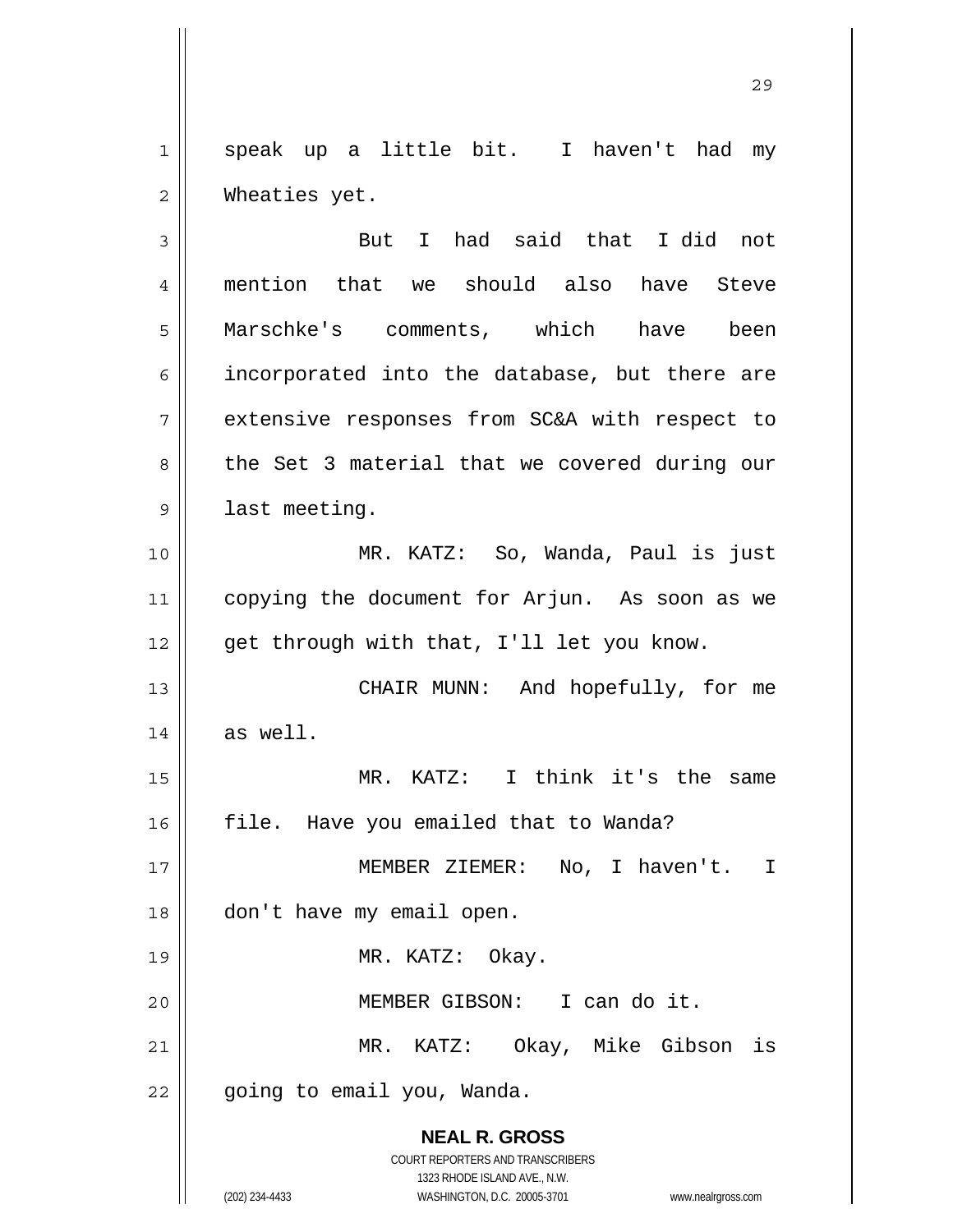| 1              | CHAIR MUNN: Thank you, Mike.                                                                        |
|----------------|-----------------------------------------------------------------------------------------------------|
| $\overline{2}$ | MEMBER ZIEMER: While we're                                                                          |
| 3              | waiting, could I ask whether or not we could                                                        |
| 4              | look at Stu's introduction, which is separate                                                       |
| 5              | from the two documents?                                                                             |
| 6              | CHAIR MUNN: That's appropriate.                                                                     |
| 7              | MEMBER ZIEMER: If that's all                                                                        |
| 8              | right, I have a question on Stu's document.                                                         |
| 9              | Let me ask this first: Stu, is this currently                                                       |
| 10             | in use?                                                                                             |
| 11             | MR. HINNEFELD: Yes.                                                                                 |
| 12             | MEMBER ZIEMER: This introduction?                                                                   |
| 13             | MR. HINNEFELD: Yes.                                                                                 |
| 14             | MEMBER ZIEMER: Is it used verbatim                                                                  |
| 15             | pretty much?                                                                                        |
| 16             | MR. HINNEFELD: I believe so. Pat                                                                    |
| 17             | Kraps is on the phone. She might be able to                                                         |
| 18             | help us out there.                                                                                  |
| 19             | MEMBER ZIEMER: Pat, is that used                                                                    |
| 20             | verbatim?                                                                                           |
| 21             | MS. KRAPS: Are you referring to                                                                     |
| 22             | the introduction from the software --                                                               |
|                | <b>NEAL R. GROSS</b>                                                                                |
|                | COURT REPORTERS AND TRANSCRIBERS                                                                    |
|                | 1323 RHODE ISLAND AVE., N.W.<br>WASHINGTON, D.C. 20005-3701<br>(202) 234-4433<br>www.nealrgross.com |
|                |                                                                                                     |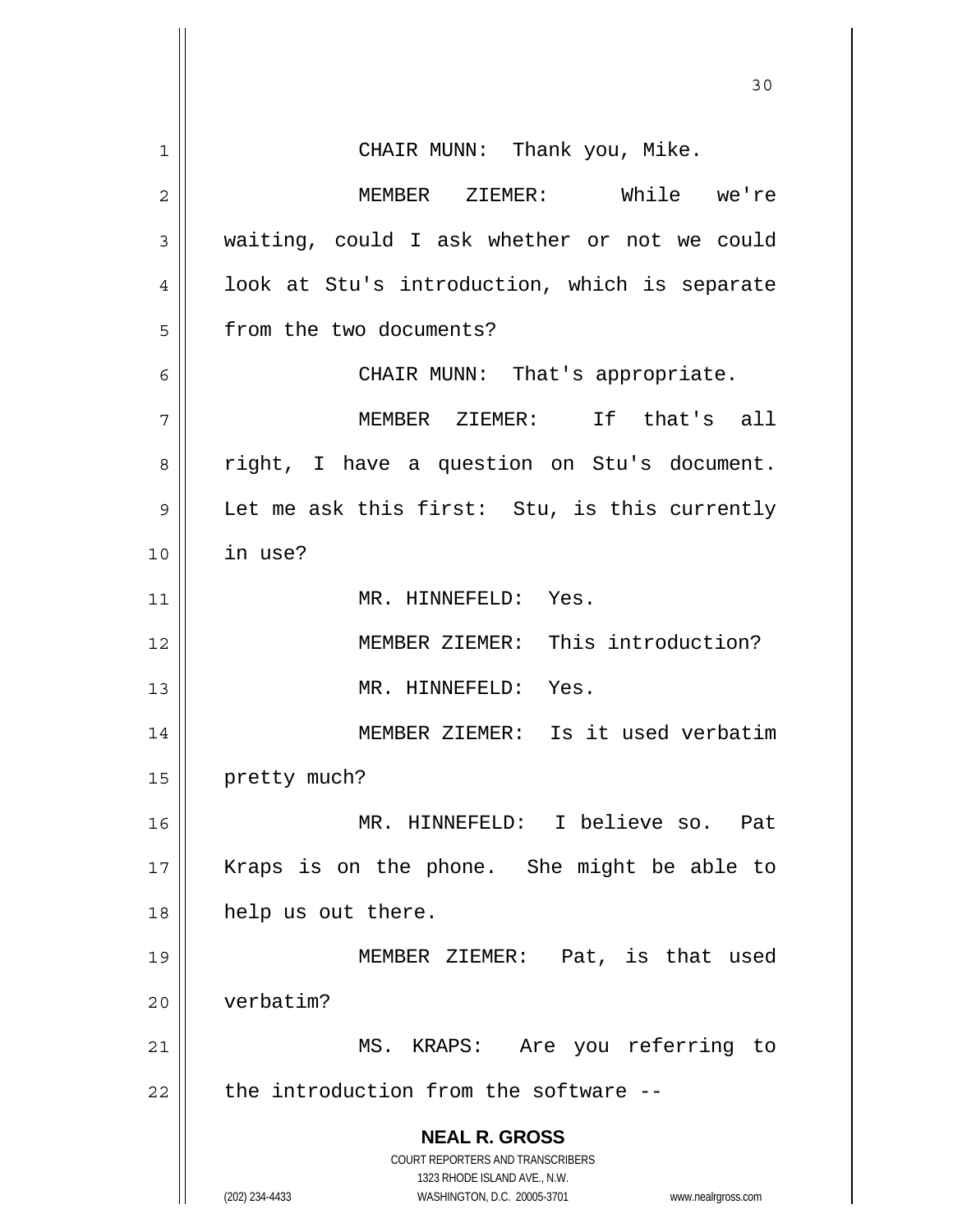**NEAL R. GROSS** COURT REPORTERS AND TRANSCRIBERS 1323 RHODE ISLAND AVE., N.W. (202) 234-4433 WASHINGTON, D.C. 20005-3701 www.nealrgross.com 1 2 3 4 5 6 7 8 9 10 11 12 13 14 15 16 17 18 19 20 21 22 MEMBER ZIEMER: Yes the one-page here. It's called, "Introduction to CATI Script". MS. KRAPS: The script? MR. HINNEFELD: Yes, it appears on -- Pat, it's what you sent to us. It appears on the screen when the CATI interviewer is conducting the interview. MS. KRAPS: Right. We do not read that verbatim. MR. HINNEFELD: Okay. You're not? MS. KRAPS: No, we do not. MEMBER ZIEMER: So you just use it kind of as a guide to -- MS. KRAPS: Yes, that's exactly how we use it, as a guide to introduce the series of questions that we go through with the claimant. MEMBER ZIEMER: Okay. Well, in any event, let me ask you then -- and maybe you can interpret this for us -- in the end of the second paragraph, where you point out that the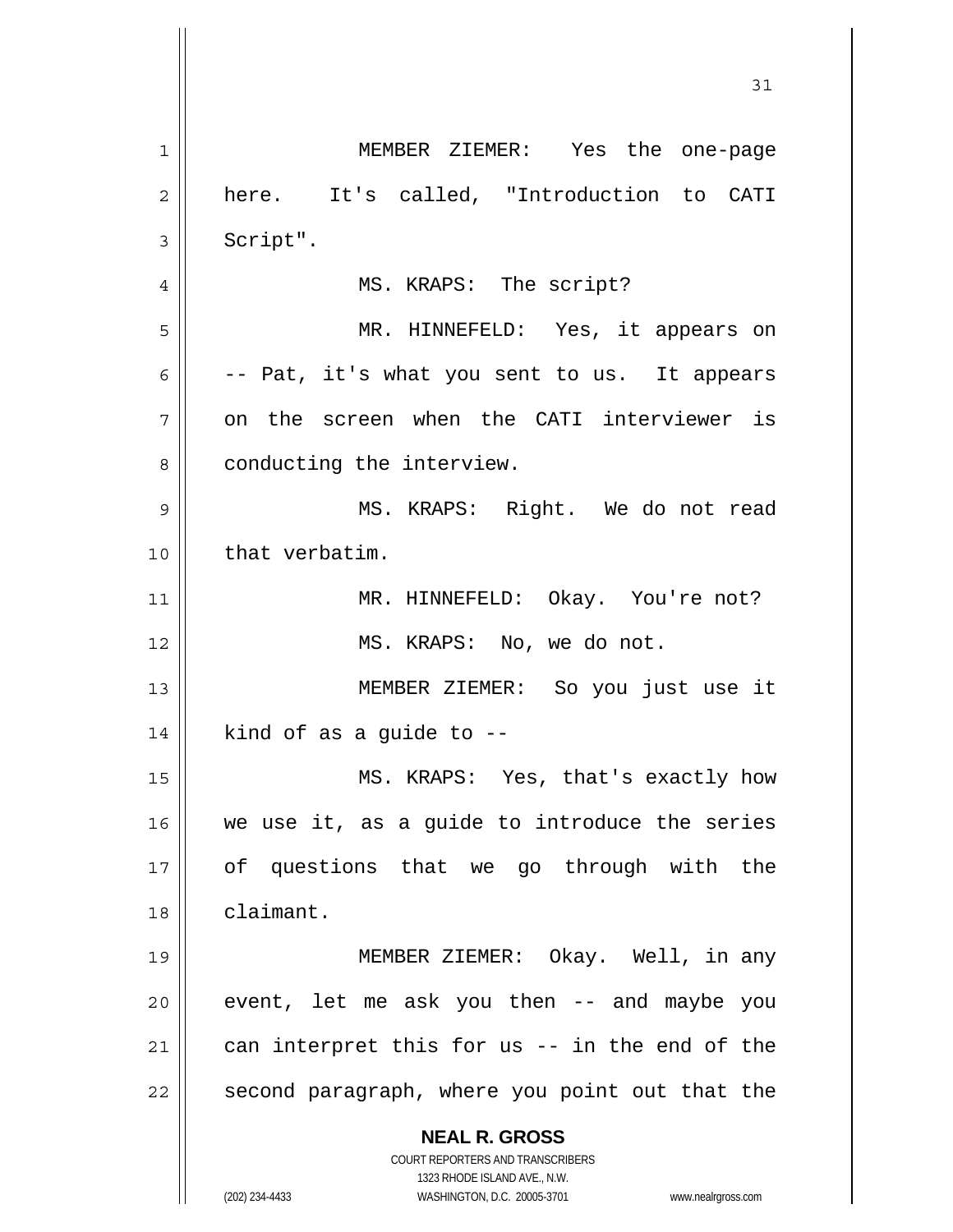**NEAL R. GROSS** COURT REPORTERS AND TRANSCRIBERS 1323 RHODE ISLAND AVE., N.W. (202) 234-4433 WASHINGTON, D.C. 20005-3701 www.nealrgross.com 32 1 2 3 4 5 6 7 8 9 10 11 12 13 14 15 16 17 18 19 20 21 22 interview is voluntary -- MS. KRAPS: Yes. MEMBER ZIEMER: -- there is kind of a threatening statement after that. It says -- MS. KRAPS: I'll save your breath. We do not read that verbatim. MEMBER ZIEMER: Okay. MS. KRAPS: We do let them know the interview is voluntary, and that's about all we do. MEMBER ZIEMER: Okay. MS. KRAPS: We also let them know that, if they choose not to be interviewed, that's okay; we're going to be able to move forward with dose reconstruction. MEMBER ZIEMER: Okay. So the business about hindering the dose reconstruction, and so on, is not really mentioned or -- MS. KRAPS: No, we do not make that statement during the introduction.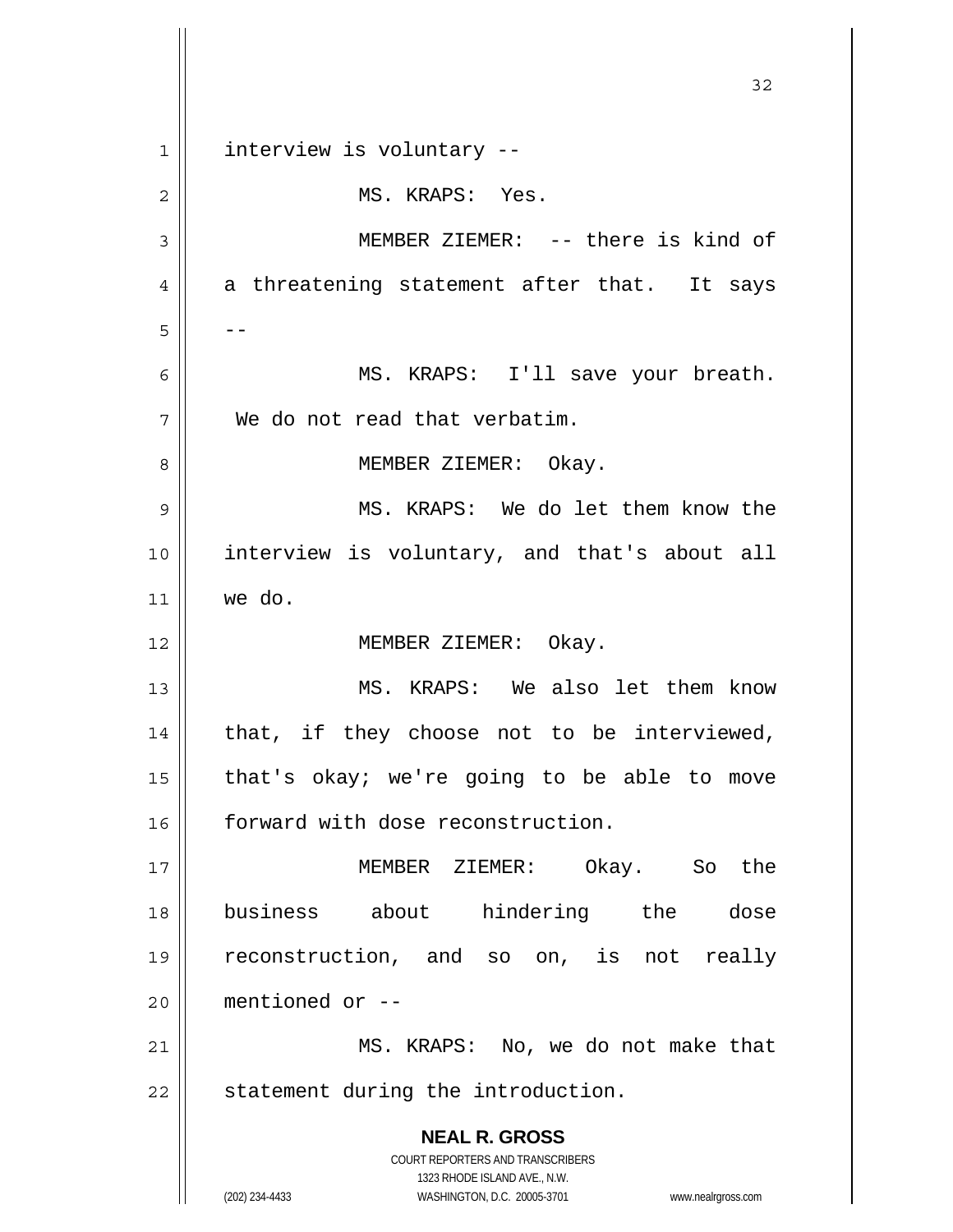|              | 33                                                                  |
|--------------|---------------------------------------------------------------------|
| $\mathbf{1}$ | MEMBER ZIEMER: Okay.                                                |
| 2            | MS. KRAPS: That's within the                                        |
| 3            | interview.                                                          |
| 4            | MEMBER ZIEMER: Because I<br>was                                     |
| 5            | concerned about the statement that says: this                       |
| 6            | would hinder, not that it could or might, but                       |
| 7            | that it will.                                                       |
| 8            | MS. KRAPS: Yes.                                                     |
| 9            | MEMBER ZIEMER: So that's out then?                                  |
| 10           | CHAIR MUNN: Although the last two                                   |
| 11           | sentences do have a tendency to be the exact                        |
| 12           | kind of thing that we hear the claimants as                         |
| 13           | having interpreted the information to be,                           |
| 14           | which gives them the feeling that if they                           |
| 15           | don't get it somehow, it's all wrong. There                         |
| 16           | are certainly gentler ways to say that,                             |
| 17           | because they're not going to get it wrong.                          |
| 18           | It's impossible to get it wrong.                                    |
| 19           | This is an attempt to get as                                        |
| 20           | complete a set of information as we possibly                        |
| 21           | can, and to threaten that if you don't get it                       |
| 22           | and get it voluntarily, that it may result in                       |
|              | <b>NEAL R. GROSS</b>                                                |
|              | COURT REPORTERS AND TRANSCRIBERS<br>1323 RHODE ISLAND AVE., N.W.    |
|              | (202) 234-4433<br>WASHINGTON, D.C. 20005-3701<br>www.nealrgross.com |

 $\mathsf{l}$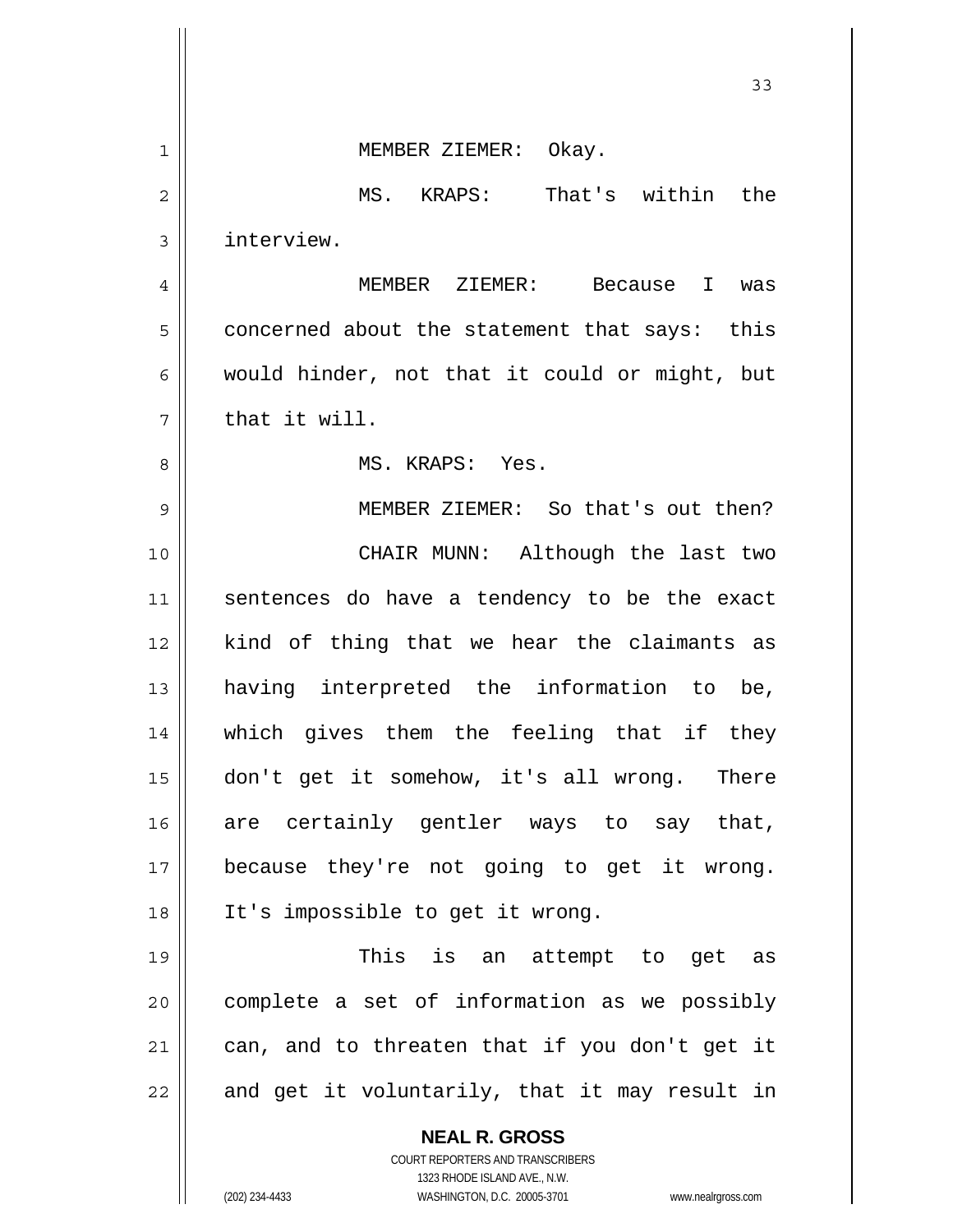**NEAL R. GROSS** COURT REPORTERS AND TRANSCRIBERS 1323 RHODE ISLAND AVE., N.W. (202) 234-4433 WASHINGTON, D.C. 20005-3701 www.nealrgross.com 1 2 3 4 5 6 7 8 9 10 11 12 13 14 15 16 17 18 19 20 21 22 an inaccurate dose, I think that's the kind of statement that has been giving so many people heartburn. MEMBER ZIEMER: And so this document, though, is not part of the OMB package, is that correct? Is it OMB or -- MR. HINNEFELD: That is correct; it is not a part of it. MEMBER ZIEMER: This is not part of the OMB package. So we don't have to comment on it officially for the public record as far as commenting on the document that will be in The Federal Register? MR. HINNEFELD: Right. OMB is only interested in - MEMBER ZIEMER: Right. MR. HINNEFELD: -- the parts where we're asking for recommendations. MEMBER ZIEMER: But, nonetheless, if this is a guide that is given to interviewers, I certainly would suggest that the guide be changed. Particularly if you're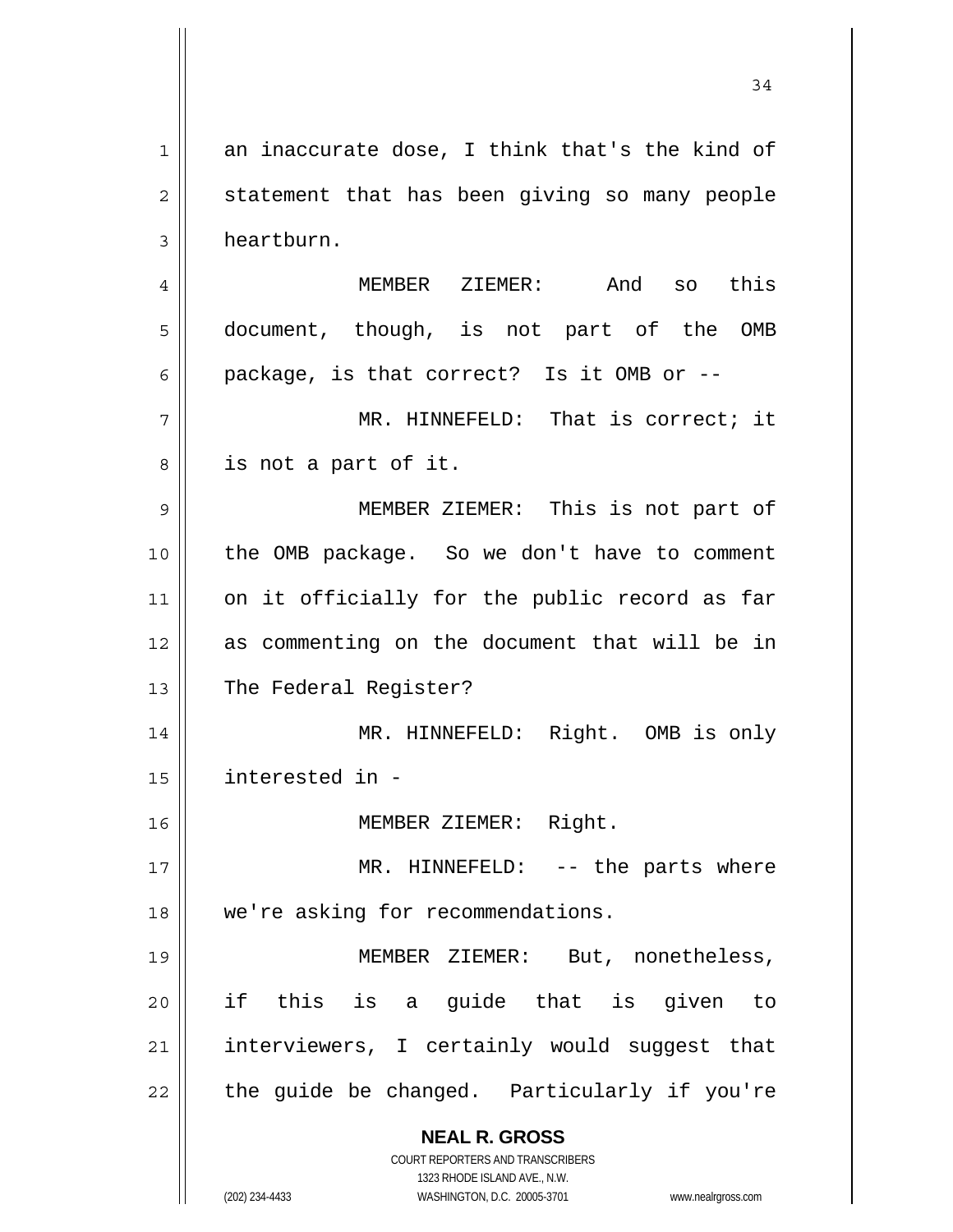not using that anyway, why have it in there? It would make sense to me that you modify it and show what you actually ask, and are there things that you do state that aren't in here? I mean, it sounds like this is --

yes, here it is, but we don't use it. Well, are there things that you do say that aren't in here, and are there other things that are in here that you don't say, in some form or another?

11 12 13 14 15 16 17 18 19 CHAIR MUNN: And in either case, I would strongly suggest that those last two sentences in the second paragraph be reworded, so that the person who is conducting the interview has very specific direction, though, with respect to how to elicit that specific information and make the non-voluntary statement. These two really do sound threatening.

20 21 22 MR. KATZ: Can I address a process issue that Paul just raised, Dr. Ziemer, with respect to OMB? Given what we have, which is,

> **NEAL R. GROSS** COURT REPORTERS AND TRANSCRIBERS

> > 1323 RHODE ISLAND AVE., N.W.

1

2

3

4

5

6

7

8

9

10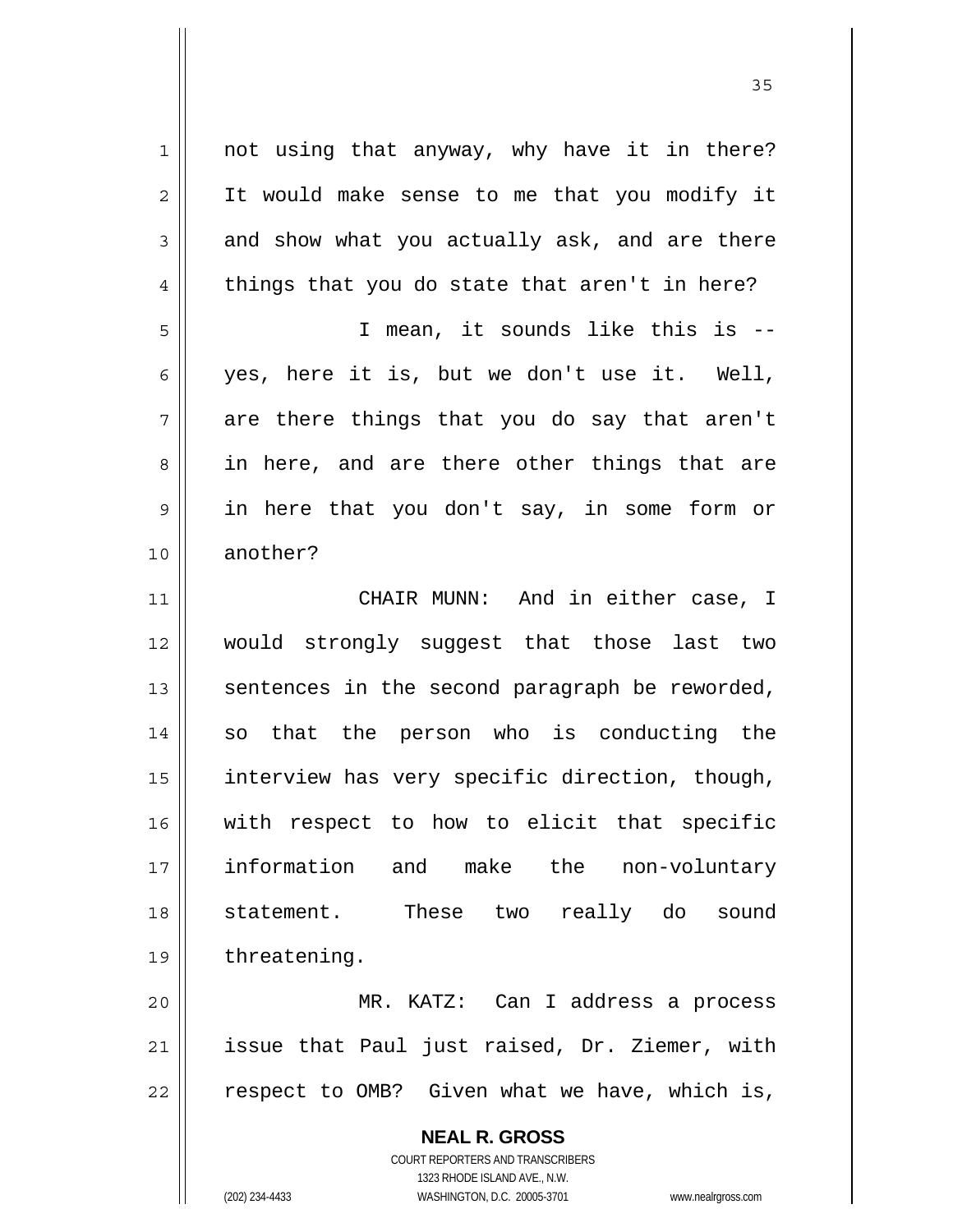1 2 3 4 5 6 7 8 9 10 11 12 13 14 15 16 17 18 19 20 21 22 in effect, we're extending the use of the existing CATI script, not the proposed revised one that you all will be commenting on, I think your recommendations to NIOSH, they will not be to OMB because OMB doesn't even - they'll be incorporated and then OMB will get a package, I believe, from OCAS that reflects both changes that you recommended and the changes they have already decided to make as one. DR. MAKHIJANI: Let me suggest something in regard to these last two sentences. I mean I don't know if I'm out of turn here. After saying that the interview is voluntary, we might disclose to them that, you know, you sometimes use information in CATI, but they normally complete the dose reconstruction without that information, which is as I understand how it proceeds normally. Anyway, 50 percent of your claimants are survivors, and you don't have very much

<u>36 and 36</u>

**NEAL R. GROSS**

COURT REPORTERS AND TRANSCRIBERS 1323 RHODE ISLAND AVE., N.W. (202) 234-4433 WASHINGTON, D.C. 20005-3701 www.nealrgross.com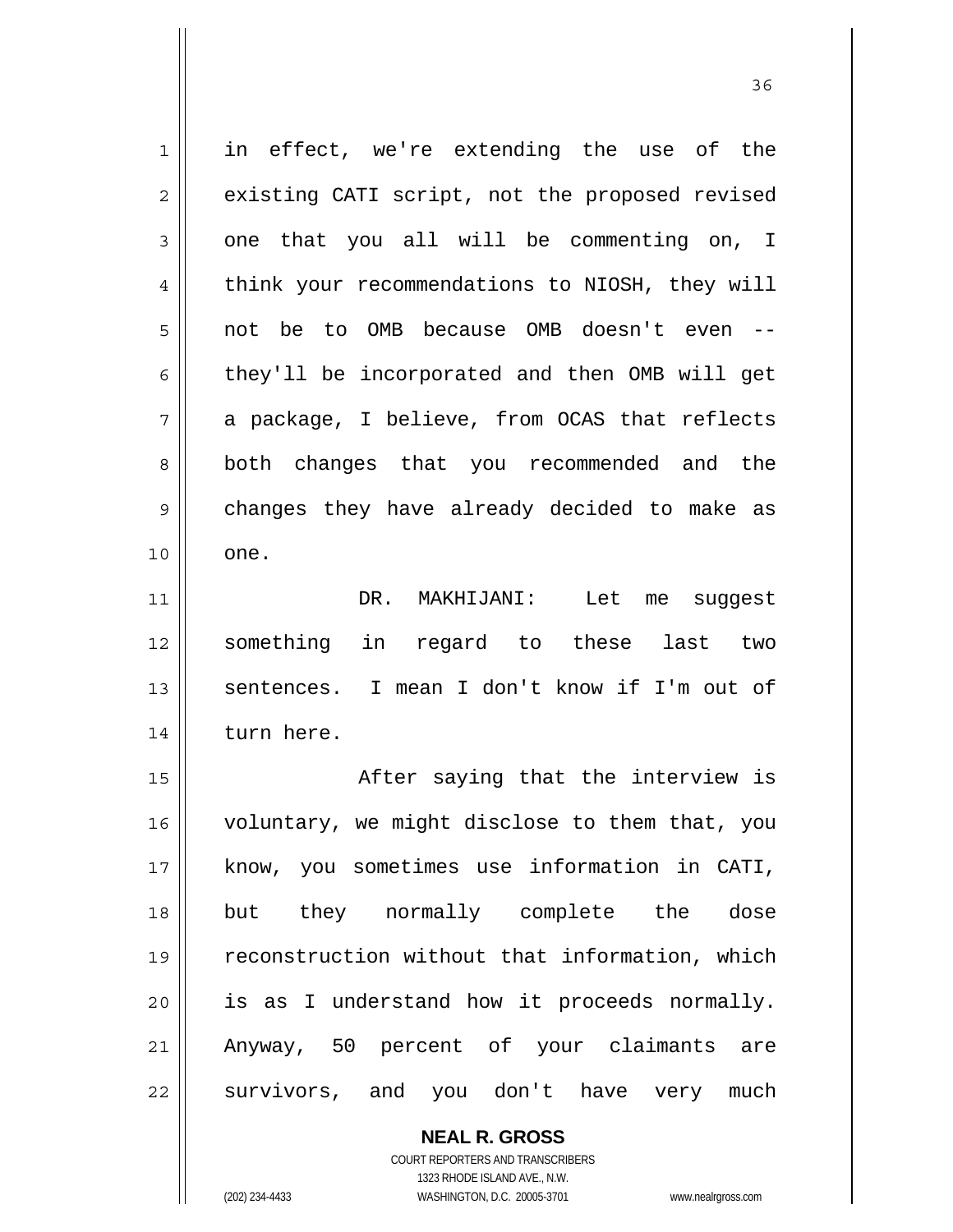1 information in those in CATI.

| DR. NETON:<br>There are certain                |
|------------------------------------------------|
| segments, though, where we verify the types of |
| cancers that the person has. We will discover  |
| certain pieces of information. It may be in    |
| there or supplemental information. So it does  |
| provide some utility. I mean these are         |
| not worthless interviews.                      |
| DR. MAKHIJANI: No. No, no, that's              |
| not what I'm suggesting.                       |
| MR. HINNEFELD: What you said I                 |
| believe is correct, that regardless of what    |
| they can tell us, we're confident we're going  |
| to be able to complete the dose reconstruct,   |
| whether they tell us anything --               |
| DR. MAKHIJANI: What I might                    |
| suggest is that you inform them so far as the  |
| technical number work part is concerned, you   |
| can normally proceed, and that if they choose  |
| not to be interviewed and you have<br>some     |
| problem, that you will get back in touch with  |
| and inform them that you need more<br>them     |
|                                                |

COURT REPORTERS AND TRANSCRIBERS 1323 RHODE ISLAND AVE., N.W. (202) 234-4433 WASHINGTON, D.C. 20005-3701 www.nealrgross.com

**NEAL R. GROSS**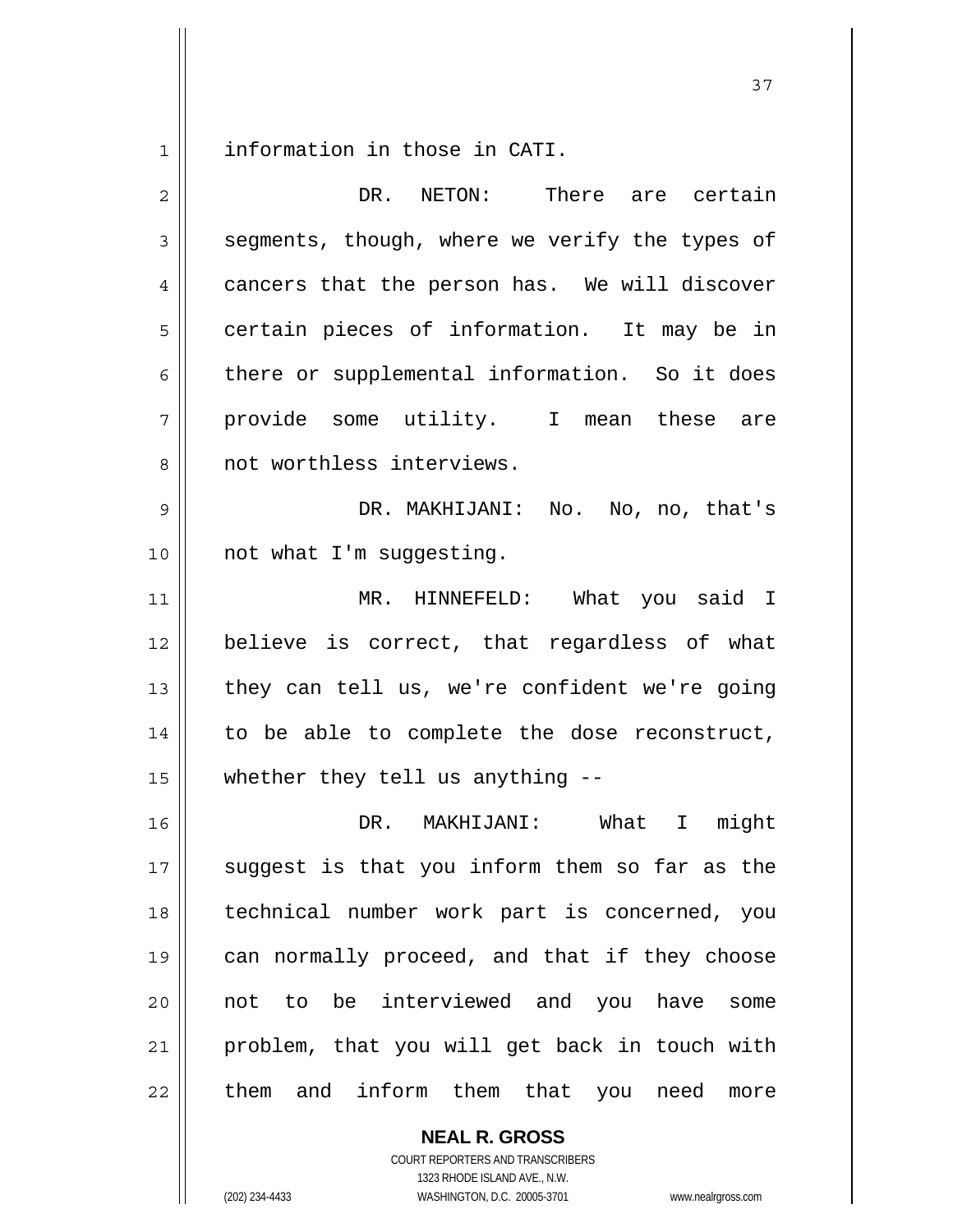**NEAL R. GROSS** COURT REPORTERS AND TRANSCRIBERS 1323 RHODE ISLAND AVE., N.W. 1 2 3 4 5 6 7 8 9 10 11 12 13 14 15 16 17 18 19 20 21 22 information, or whatever. It might be more clear to the other side, so they feel freer to say yes or no. MEMBER ZIEMER: I have a feeling that the interviewers are already doing this in a sense, and I think our only concern is that the script suggests otherwise, and maybe it needs to be brought into what practice really is. DR. NETON: I suspect this was written at the very beginning of the program -- MEMBER ZIEMER: Right. DR. NETON: -- when we really didn't have a feel for -- MEMBER ZIEMER: Right. DR. NETON: -- how the interviews were going to inform this. MR. HINNEFELD: And it's similar to the language on the original attachment to the introduction for the packet, the original language, which has since been modified.

<u>38</u>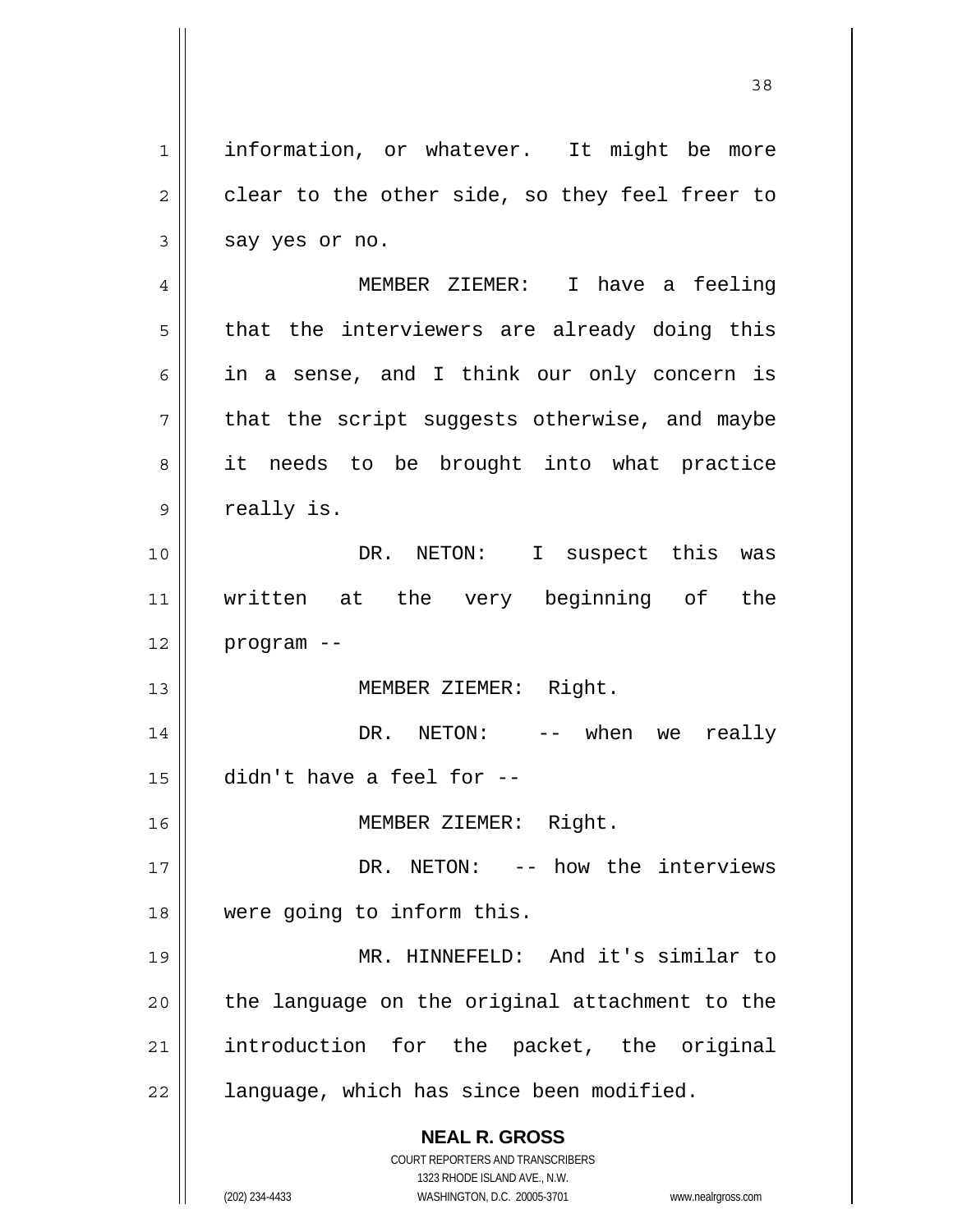DR. MAKHIJANI: Yes, that's what I was going to say. This seems like a leftover from the letter that we used to send. MEMBER ZIEMER: So that would be a

5 6 7 8 9 10 11 12 recommendation to NIOSH separately. If we choose -- does this go to the Board also? Wanda, I'm sort of asking you, I guess. This could be a work group recommendation to the Board that we recommend to NIOSH that the script be amended to reflect more current practice and remove threatening-sounding language.

13 14 15 16 17 18 19 CHAIR MUNN: I think that's appropriate. It seems also appropriate to me that, since in my head it's very clear what those two sentences ought to say, the direction they ought to take, but I don't know whether that's clear in other people's minds or not.

20 21 22 I definitely have no objection to taking a personal action item to make the twosentence suggested revision for the rest of

> **NEAL R. GROSS** COURT REPORTERS AND TRANSCRIBERS 1323 RHODE ISLAND AVE., N.W. (202) 234-4433 WASHINGTON, D.C. 20005-3701 www.nealrgross.com

1

2

3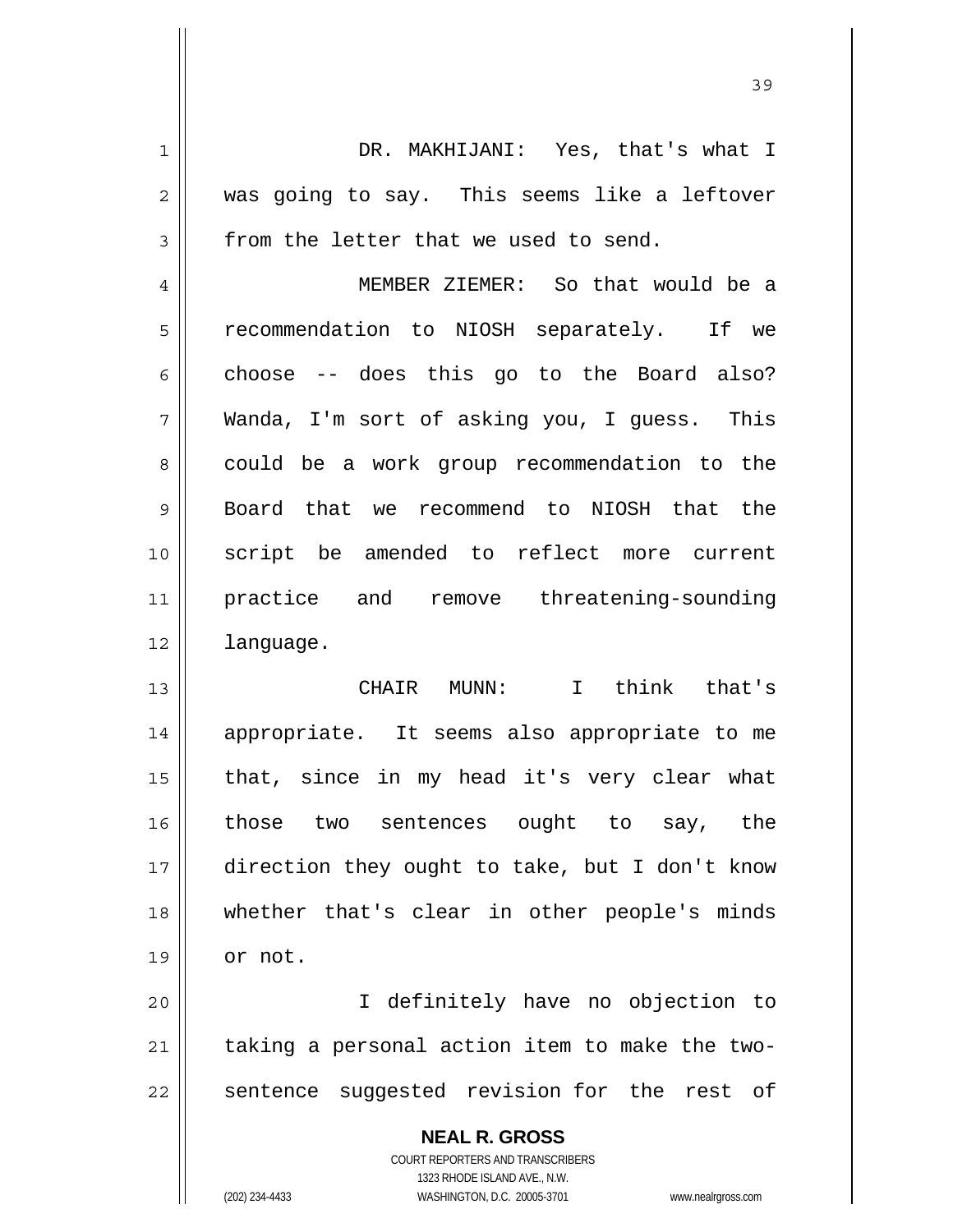1 2 3 the Subcommittee to take a look at. I would be glad to do that if no one has any strong feeling about that.

4 5 6 7 MEMBER ZIEMER: Might I make one other comment? Maybe I'll ask Pat this question because this may be a tempest in the teapot.

8 9 10 11 12 13 14 15 16 17 18 19 20 21 But I assume that you would use this script in training new interviewers in terms of how they should approach the interview process. No. 1, are we likely to have new interviewers? I mean do you actually have to use this in the future or is that a pretty sort of stable group? Well, I know you're all stable, but I mean -- a constant group that you're not going to be bringing in new people anyway, so we don't need this anymore? Or what do you see as we go forward on this? Is this document going to be used even? MS. KRAPS: Well, the document that

22 you all are referring to is actually the

> **NEAL R. GROSS** COURT REPORTERS AND TRANSCRIBERS

> > 1323 RHODE ISLAND AVE., N.W.

(202) 234-4433 WASHINGTON, D.C. 20005-3701 www.nealrgross.com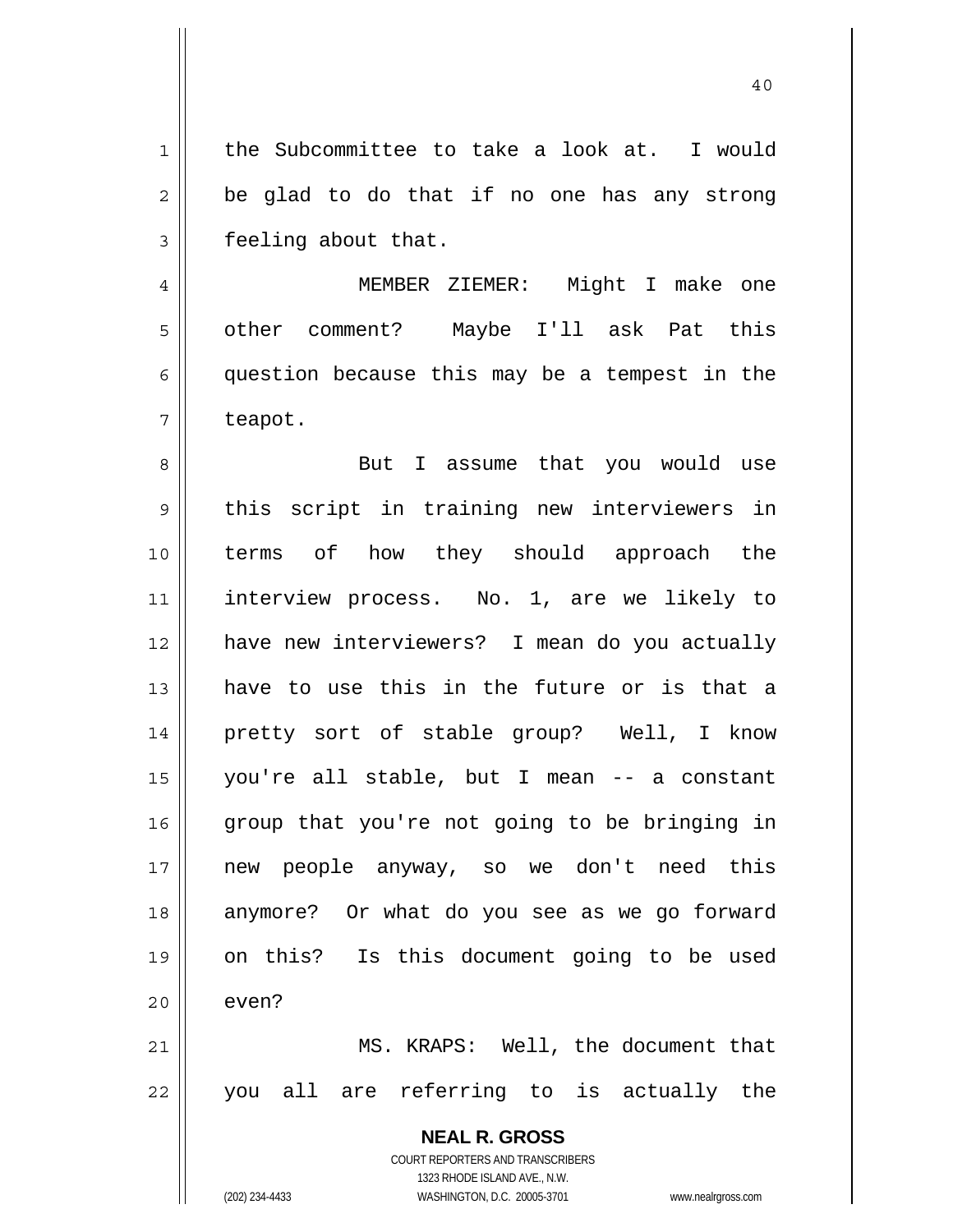1 2 software program that was developed by NIOSH back in 2001-2002.

41

MEMBER ZIEMER: Yes.

7 MS. KRAPS: And I believe it was stated that this was built way back when. So what you are referring to is actually a software program.

MEMBER ZIEMER: Yes.

9 10 11 12 13 14 15 MS. KRAPS: And to answer your question, no, we haven't brought any new interviewers on for the last eight months, and the one that we did bring in is a former DOE worker and was able to be trained fairly quickly as to what we do say and what we do not say during an interview.

16 17 18 19 20 MEMBER ZIEMER: So it's conceivable that you might have some use for the document in the future in sort of training new people as to what the ground rules are for the interviews?

MS. KRAPS: Yes.

MEMBER ZIEMER: Okay, thank you.

**NEAL R. GROSS** COURT REPORTERS AND TRANSCRIBERS 1323 RHODE ISLAND AVE., N.W. (202) 234-4433 WASHINGTON, D.C. 20005-3701 www.nealrgross.com

3

4

5

6

8

21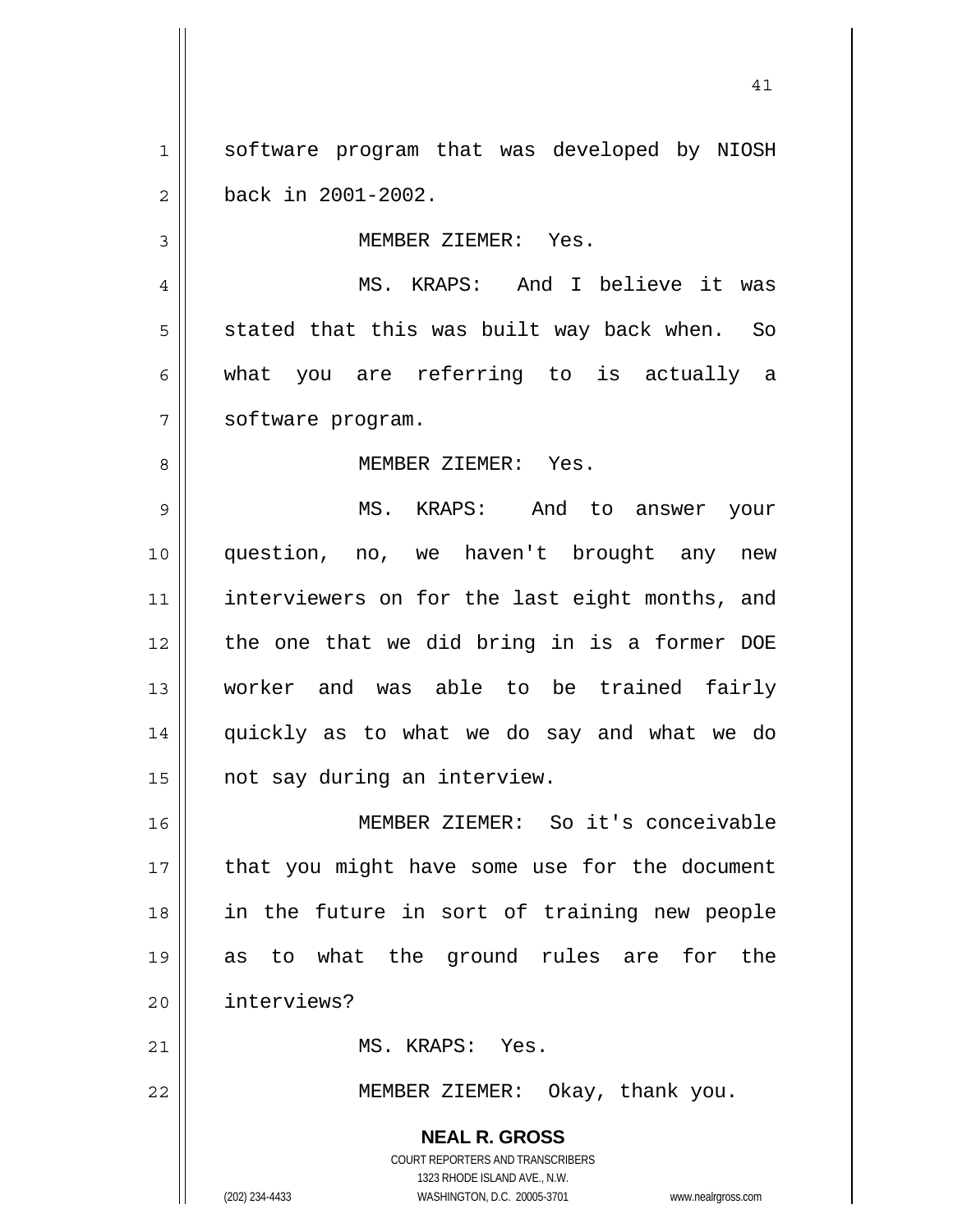**NEAL R. GROSS** COURT REPORTERS AND TRANSCRIBERS 1323 RHODE ISLAND AVE., N.W. (202) 234-4433 WASHINGTON, D.C. 20005-3701 www.nealrgross.com 1 2 3 4 5 6 7 8 9 10 11 12 13 14 15 16 17 18 19 20 21 22 MS. KRAPS: But we've had the same corps of interviewers since roughly 2002. MEMBER ZIEMER: Okay, thank you. DR. MAURO: Wanda, this is John Mauro. CHAIR MUNN: Yes, John. DR. MAURO: I've got a question. I'm looking over Mark's material, and in a sense he has some comments related to the CATI letter and to the form. CHAIR MUNN: Yes. DR. MAURO: And he has a couple of comments on the letter. Now my concern is that the introduction to CATI script that Stu distributed, is that material that is like a third type of thing? I'm seeing that we have three things. We have this introduction to CATI script. Apparently, there's a letter that goes with the CATI, and then there's the form itself. Mark had a comment on the letter.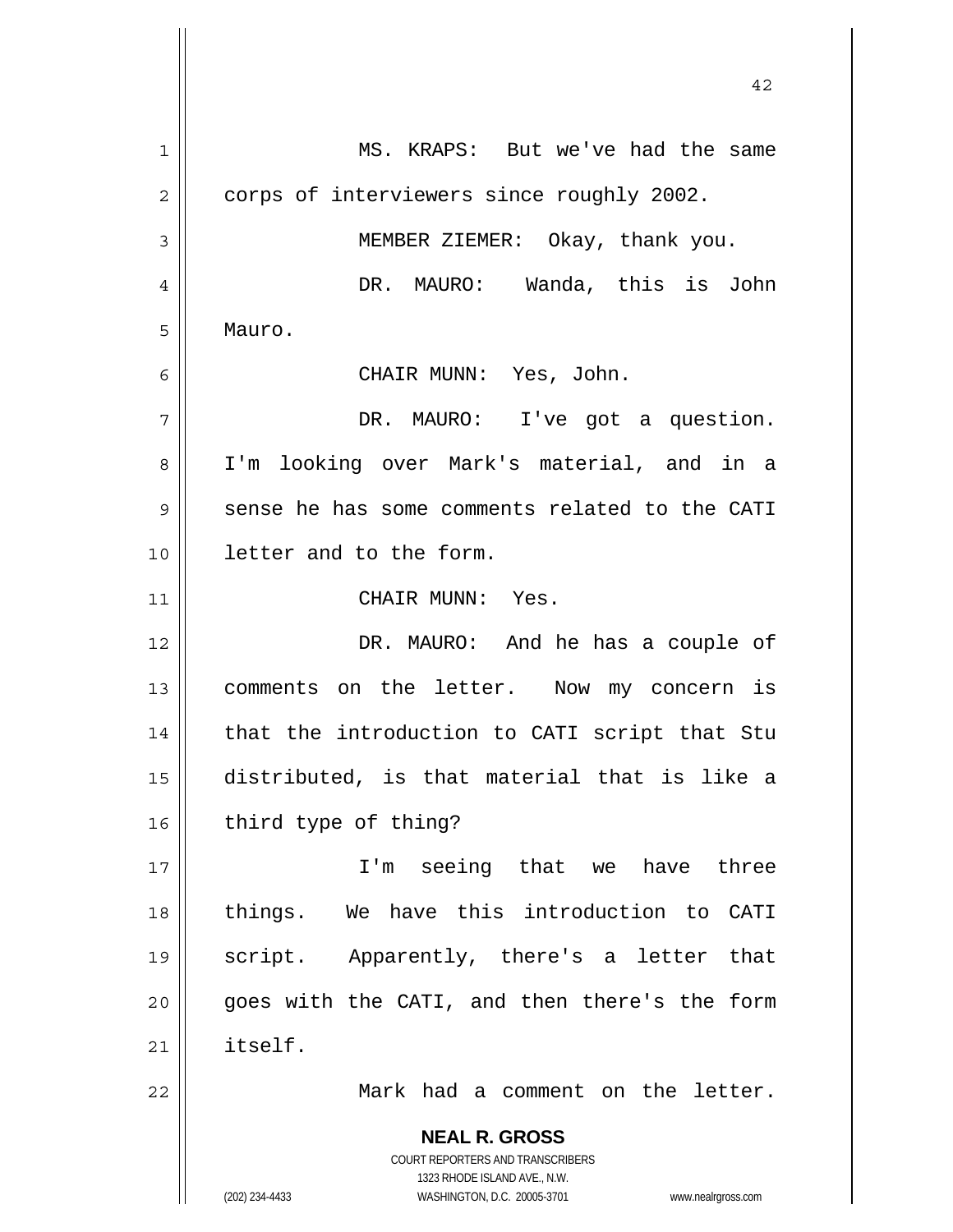**NEAL R. GROSS** COURT REPORTERS AND TRANSCRIBERS 1323 RHODE ISLAND AVE., N.W. (202) 234-4433 WASHINGTON, D.C. 20005-3701 www.nealrgross.com 1 2 3 4 5 6 7 8 9 10 11 12 13 14 15 16 17 18 19 20 21 22 His comments on the letter that goes with the form also apply to the introduction. In other words, I'm trying to organize information in my mind, and Mark had two comments that he refers to as comments on the letter. Are we going to capture that in this discussion? MR. KATZ: Yes. DR. MAURO: Okay. Does it apply to this introduction to the CATI script or we haven't gotten to that one yet, the letter? MR. KATZ: Well, we haven't gotten to Mark's comments or the letter. DR. MAURO: Okay. I just wanted to make sure. So there really are three different elements? MR. KATZ: Yes. DR. MAURO: I understand. Thank you. CHAIR MUNN: Yes, there are. But, to the best of my knowledge, Mark did not comment on the introduction to the script. DR. MAURO: That's correct. That's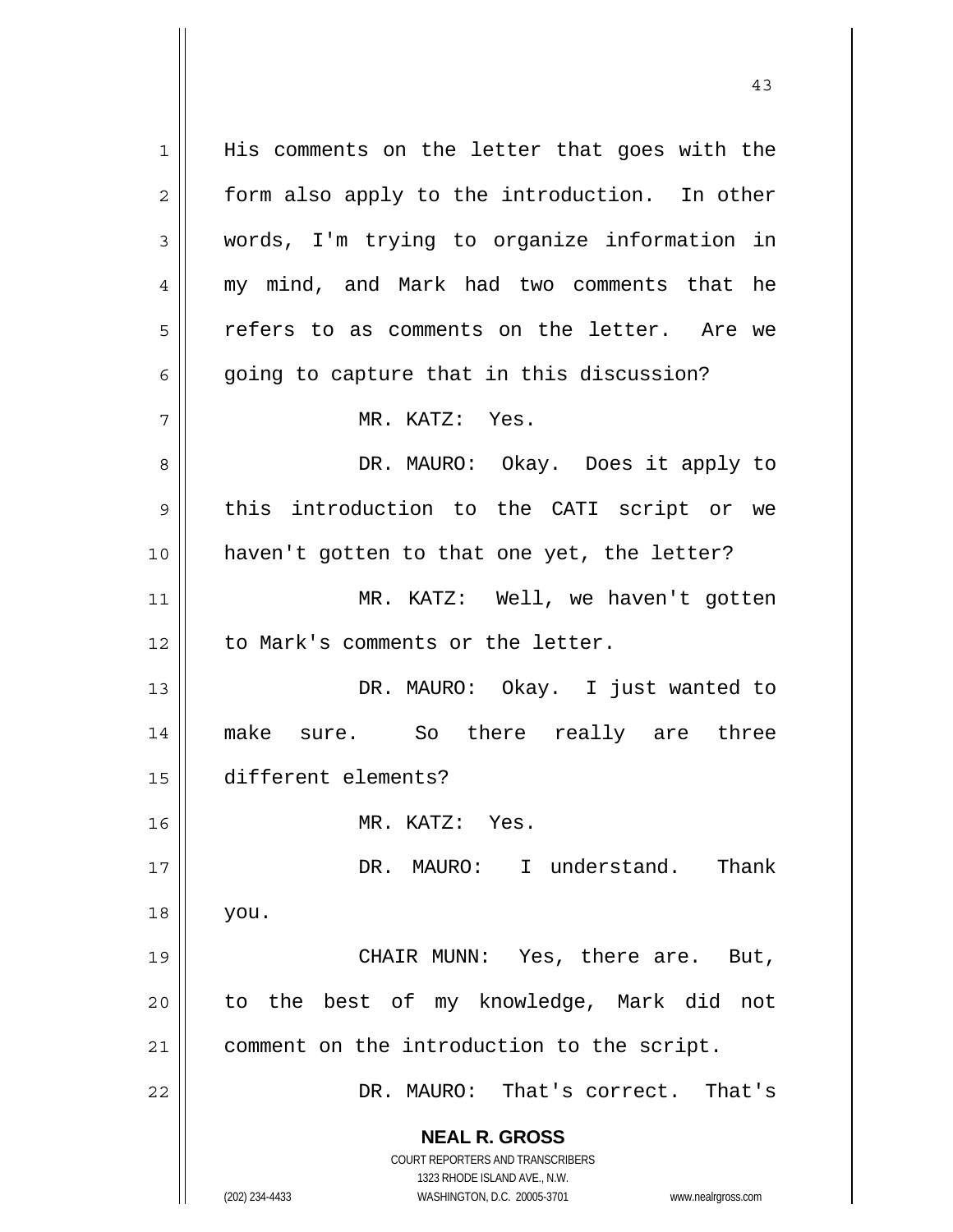1 my understanding also.

| 2  | CHAIR MUNN: I think he was working             |
|----|------------------------------------------------|
| 3  | specifically with the letter and with the      |
| 4  | form. I didn't see any indication that he had  |
| 5  | anything to say or whether he even had an      |
| 6  | opportunity to see the introduction to the     |
| 7  | CATI script, which is probably -- well, no, I  |
| 8  | was on the verge of saying the less strictly   |
| 9  | formulated of the three, but I'm not familiar  |
| 10 | enough with the process to make that           |
| 11 | statement. So I best not do that.              |
| 12 | I think, however, looking at the               |
| 13 | comments that Mark put together, he was        |
| 14 | specifically directing his attention to the    |
| 15 | form and the formal letter.                    |
| 16 | Is there any objection to my                   |
| 17 | submitting to the Subcommittee a suggestion    |
| 18 | with respect to those last two sentences of    |
| 19 | the CATI script? Or would we rather just       |
| 20 | leave an open suggestion that they be revised? |
| 21 | MEMBER ZIEMER:<br>Well, my                     |
| 22 | recommendation is that, if we make this as a   |
|    | <b>NEAL R. GROSS</b>                           |

COURT REPORTERS AND TRANSCRIBERS 1323 RHODE ISLAND AVE., N.W.

 $\mathsf{II}$ 

(202) 234-4433 WASHINGTON, D.C. 20005-3701 www.nealrgross.com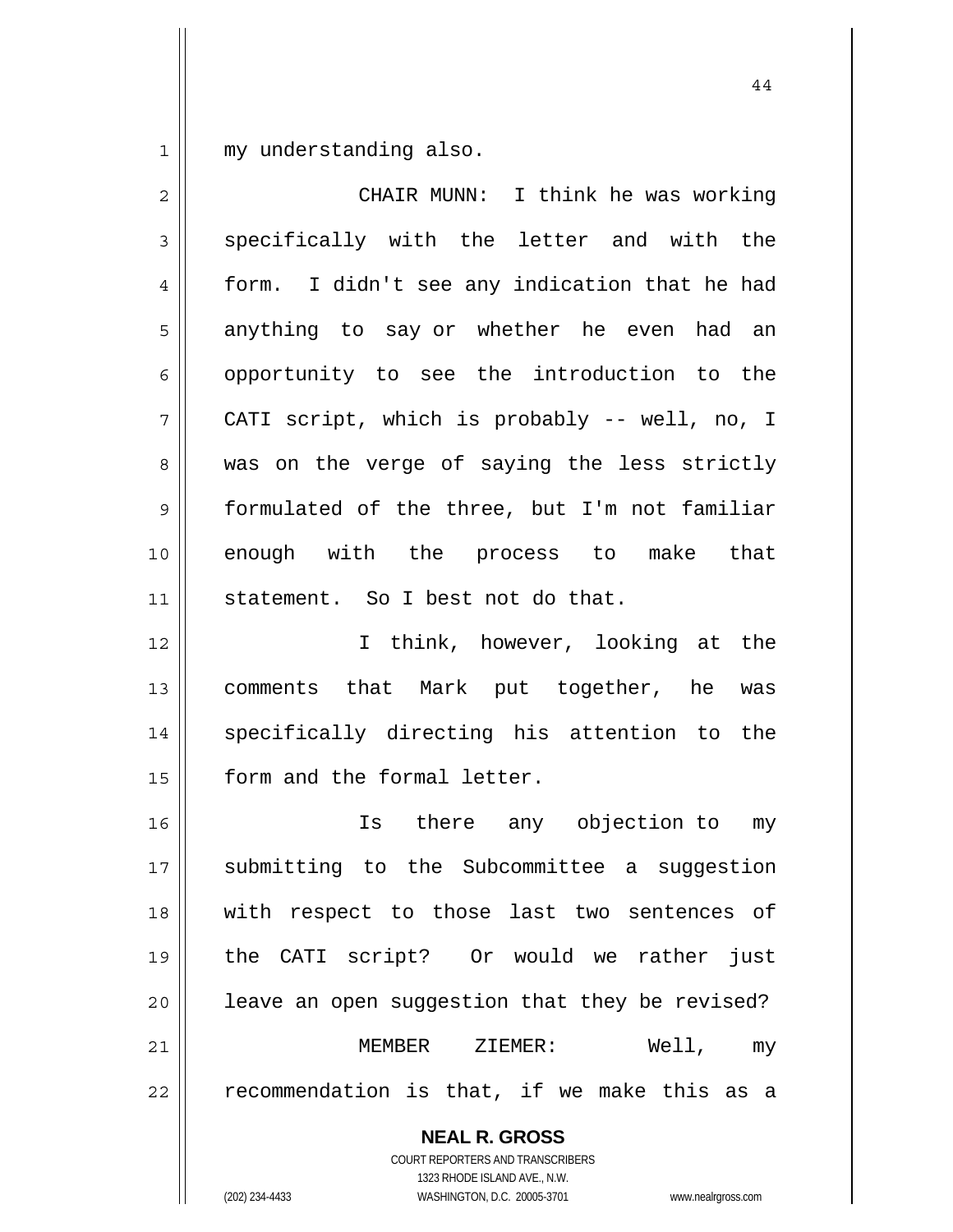| $\mathbf 1$    | recommendation to the Board, that we recommend                          |
|----------------|-------------------------------------------------------------------------|
| $\overline{c}$ | to NIOSH -- actually, we don't officially                               |
| 3              | advise NIOSH, but I think we can make a                                 |
| 4              | recommendation to them that they consider                               |
| 5              | revising that or having their contractors                               |
| 6              | revise it to reflect current practice and                               |
| 7              | removal of threatening language, insofar as                             |
| 8              | that document might be used in the future to                            |
| $\mathsf 9$    | train new interviewers.                                                 |
| 10             | CHAIR MUNN: All right. Then we'll                                       |
| 11             | just simply take that as an action for us to                            |
| 12             | identify a request to NIOSH. I'll put that as                           |
| 13             | an action item for us to do.                                            |
| 14             | Do you agree, Mike?                                                     |
| 15             | MEMBER GIBSON: Yes.                                                     |
| 16             | CHAIR MUNN: Very good. I'll list                                        |
| 17             | that as a proposal for us to $-$ - I'm assuming                         |
| 18             | that this particular discussion is an adequate                          |
| 19             | direction to NIOSH. Is that correct?<br>0r                              |
| 20             | shall I submit an email?                                                |
| 21             | MR. HINNEFELD: Well, I've written                                       |
| 22             | it down.                                                                |
|                |                                                                         |
|                | <b>NEAL R. GROSS</b>                                                    |
|                | <b>COURT REPORTERS AND TRANSCRIBERS</b><br>1323 RHODE ISLAND AVE., N.W. |
|                | (202) 234-4433<br>WASHINGTON, D.C. 20005-3701<br>www.nealrgross.com     |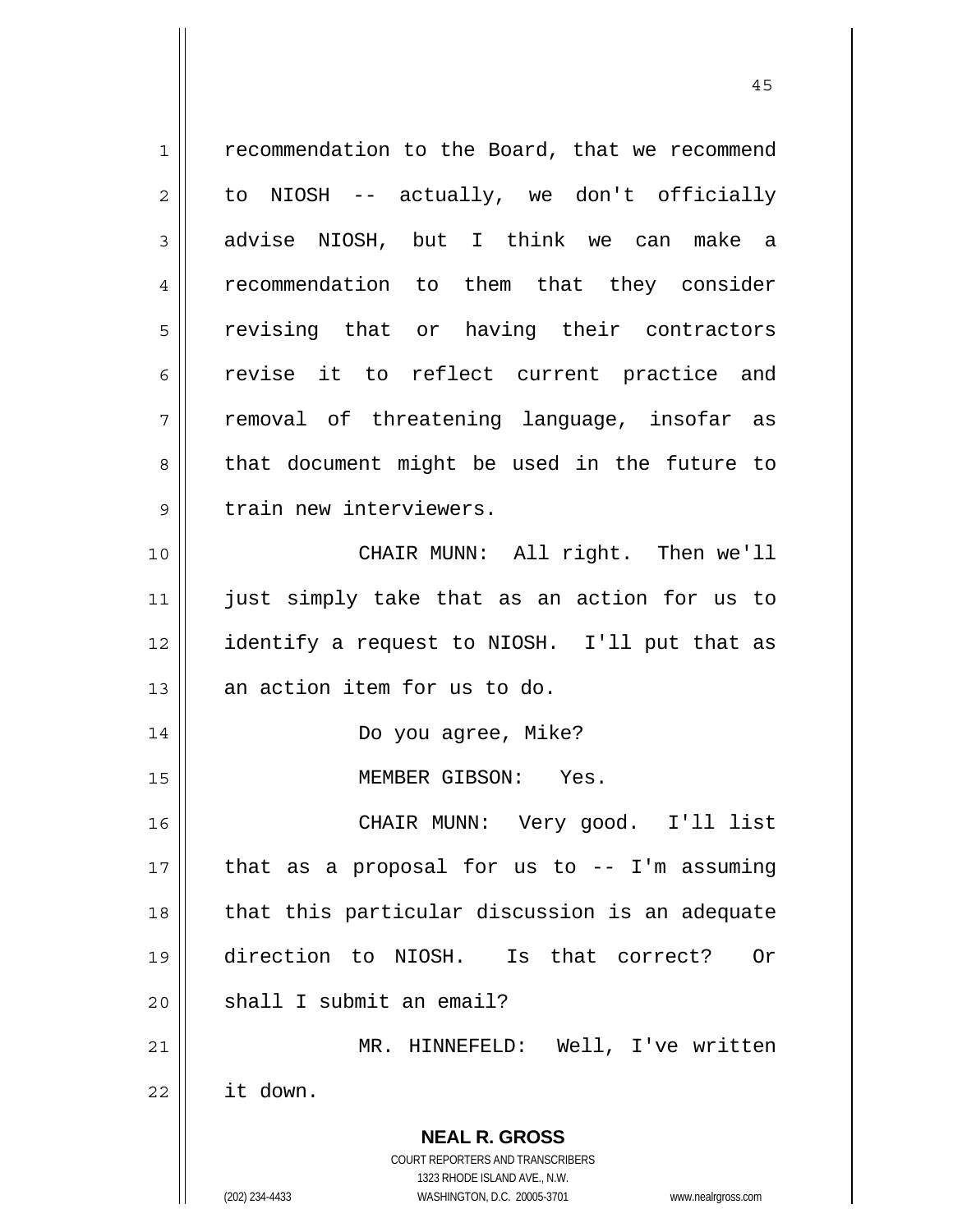|                | 46                                                       |
|----------------|----------------------------------------------------------|
| $\mathbf{1}$   | CHAIR MUNN: Okay.                                        |
| $\overline{2}$ | MEMBER ZIEMER: Wanda, I think we                         |
| 3              | can formalize it in our Board action.                    |
| 4              | CHAIR MUNN: Very good.                                   |
| 5              | MEMBER ZIEMER: In other words, you                       |
| 6              | can report to the Board that this is a                   |
| 7              | recommendation from the work group and the               |
| 8              | Board can endorse it.                                    |
| 9              | CHAIR MUNN: Will do.                                     |
| 10             | Now can we address Mark's comment?                       |
| 11             | Ted, would you like to take this                         |
| 12             | opportunity to determine whether this needs to           |
| 13             | be read into our transactions, since without             |
| 14             | Mark being present, there's no other direct              |
| 15             | method for us to insert this in our                      |
| 16             | transcript?                                              |
| 17             | MR. KATZ: Right. I mean I've                             |
| 18             | provided these comments to<br>the                        |
| 19             | transcriptionist. They could be appended, I              |
| 20             | guess, to the transcript as an alternative,              |
| 21             | but if you want it said aloud on the record as           |
| 22             | part of kicking off your discussion, I can               |
|                | <b>NEAL R. GROSS</b><br>COURT REPORTERS AND TRANSCRIBERS |

1323 RHODE ISLAND AVE., N.W.

 $\prod$ 

 $\mathsf{I}$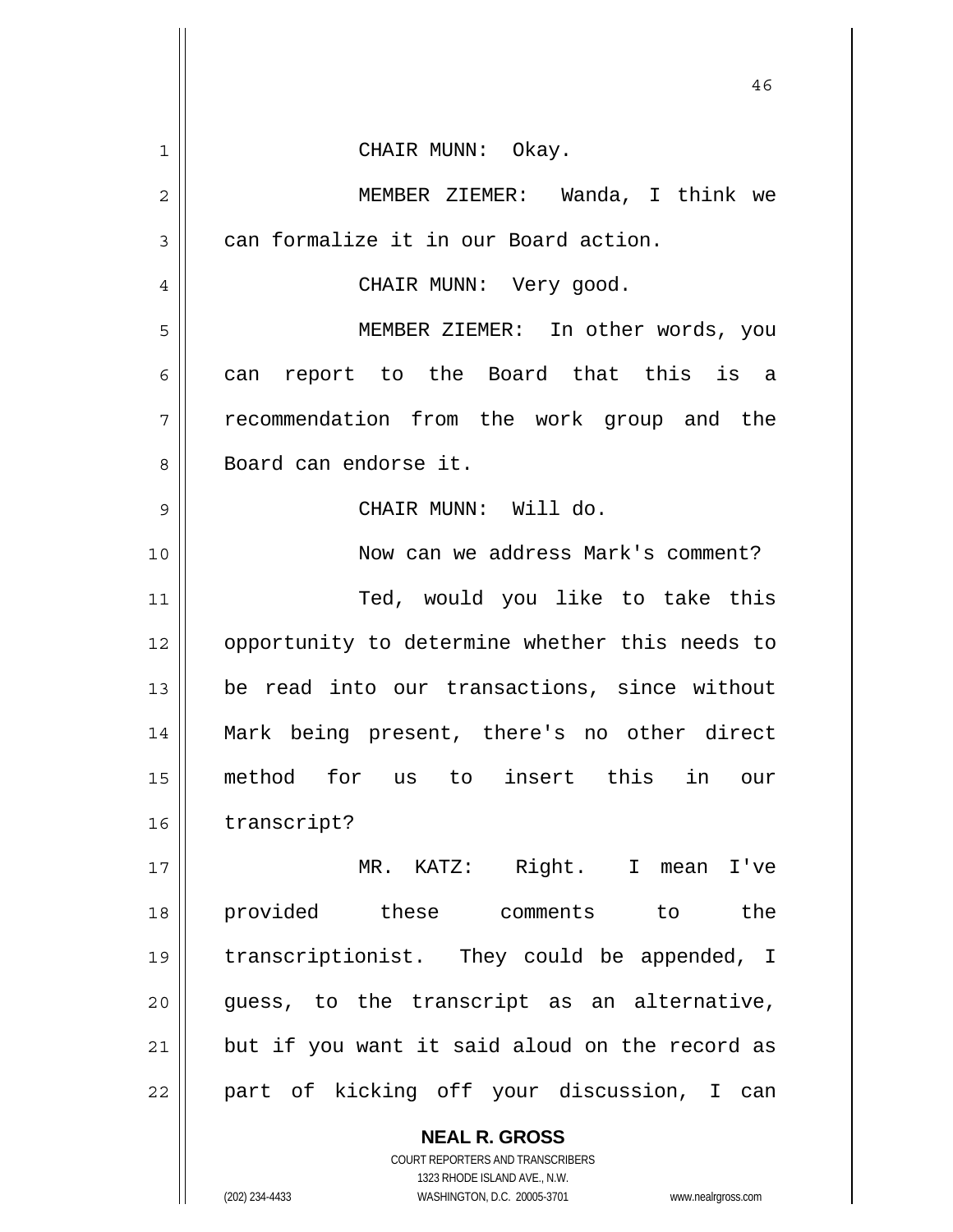| $\overline{c}$ | CHAIR MUNN: It might be easier for                                                                                                                              |
|----------------|-----------------------------------------------------------------------------------------------------------------------------------------------------------------|
| 3              | it to be located if it were incorporated in                                                                                                                     |
| 4              | the basic transcript rather than added                                                                                                                          |
| 5              | elsewhere sort of thing.                                                                                                                                        |
| 6              | MR. KATZ: Okay. So would you like                                                                                                                               |
| 7              | me to read these comments $--?$                                                                                                                                 |
| 8              | CHAIR MUNN: I would appreciate it                                                                                                                               |
| 9              | if you would.                                                                                                                                                   |
| 10             | $MR. KATZ: -- one by one, I guess?$                                                                                                                             |
| 11             | CHAIR MUNN: Yes.                                                                                                                                                |
| 12             | MR. KATZ: It probably would help                                                                                                                                |
| 13             | for me to read what he is referring to. Maybe                                                                                                                   |
| 14             | I will read the comment and then I will, in                                                                                                                     |
| 15             | this case, have to read what he is talking                                                                                                                      |
| 16             | about.                                                                                                                                                          |
| 17             | So his first comment is on the                                                                                                                                  |
| 18             | letter, the CATI letter that's sent to the                                                                                                                      |
| 19             | person to be interviewed, the employee to be                                                                                                                    |
| 20             | interviewed, prior to them<br>having<br>an                                                                                                                      |
| 21             | interview.                                                                                                                                                      |
| 22             | It says, Mark says, in the first                                                                                                                                |
|                | <b>NEAL R. GROSS</b><br>COURT REPORTERS AND TRANSCRIBERS<br>1323 RHODE ISLAND AVE., N.W.<br>(202) 234-4433<br>WASHINGTON, D.C. 20005-3701<br>www.nealrgross.com |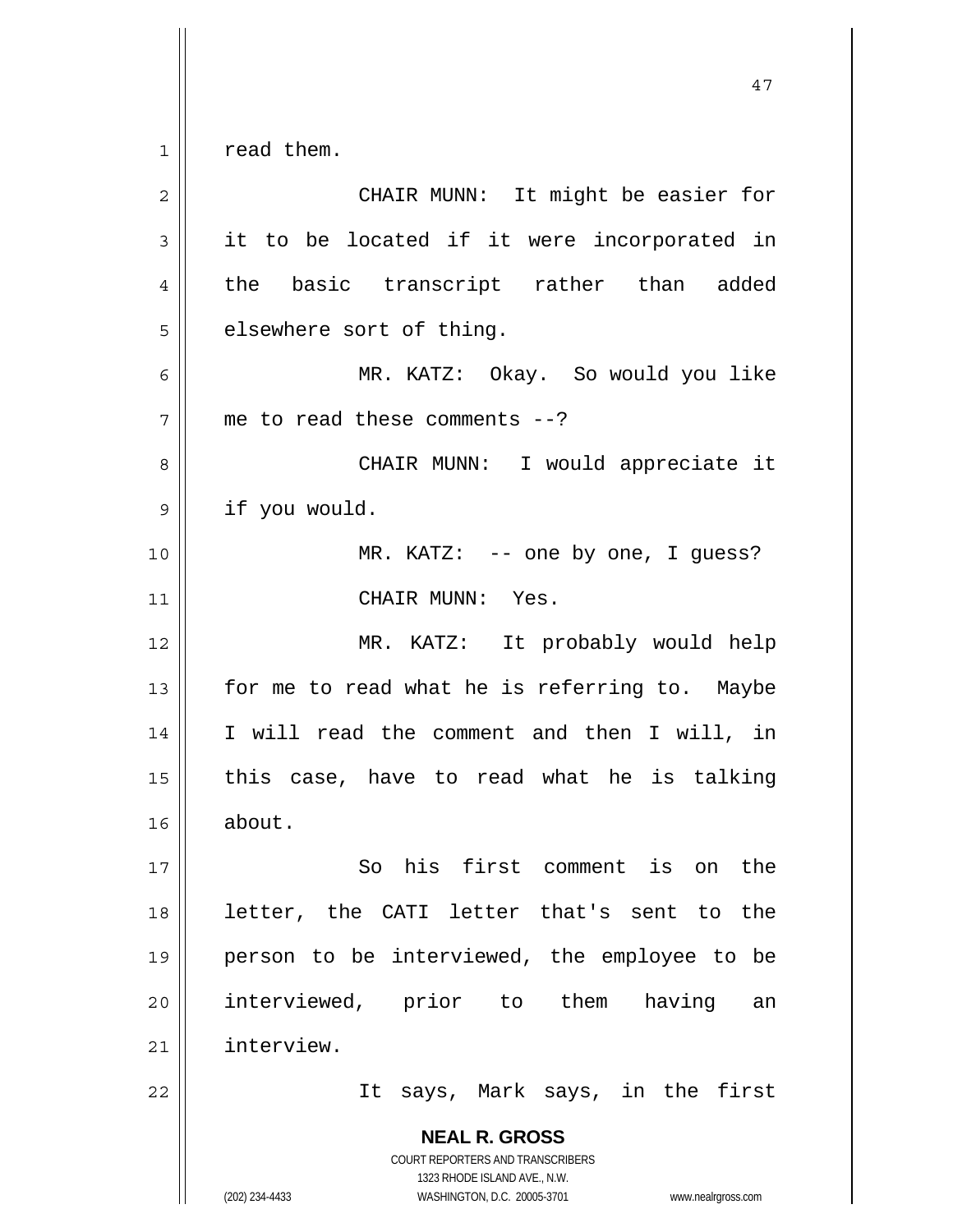**NEAL R. GROSS** COURT REPORTERS AND TRANSCRIBERS 1323 RHODE ISLAND AVE., N.W. 1 2 3 4 5 6 7 8 9 10 11 12 13 14 15 16 17 18 19 20 21 22 paragraph, "Why was the last sentence deleted? It makes the process easier for NIOSH/ORAU if you leave out this line, if we need additional information that may only be available from supervisors, co-workers, or others, the interview is also an opportunity for you to help us identify and locate these persons. However, does it make it a better questionnaire?" Now let me read the last sentence that is proposed for deletion. The sentence reads, "If we need additional information that may only be available from supervisors, coworkers, or others, the interview is also an opportunity for you to help us identify and locate these persons." So that is the line that has been deleted from the letter as it stands now that goes to employees. CHAIR MUNN: Okay. Do we need to address these one at a time? MR. KATZ: I think so.

(202) 234-4433 WASHINGTON, D.C. 20005-3701 www.nealrgross.com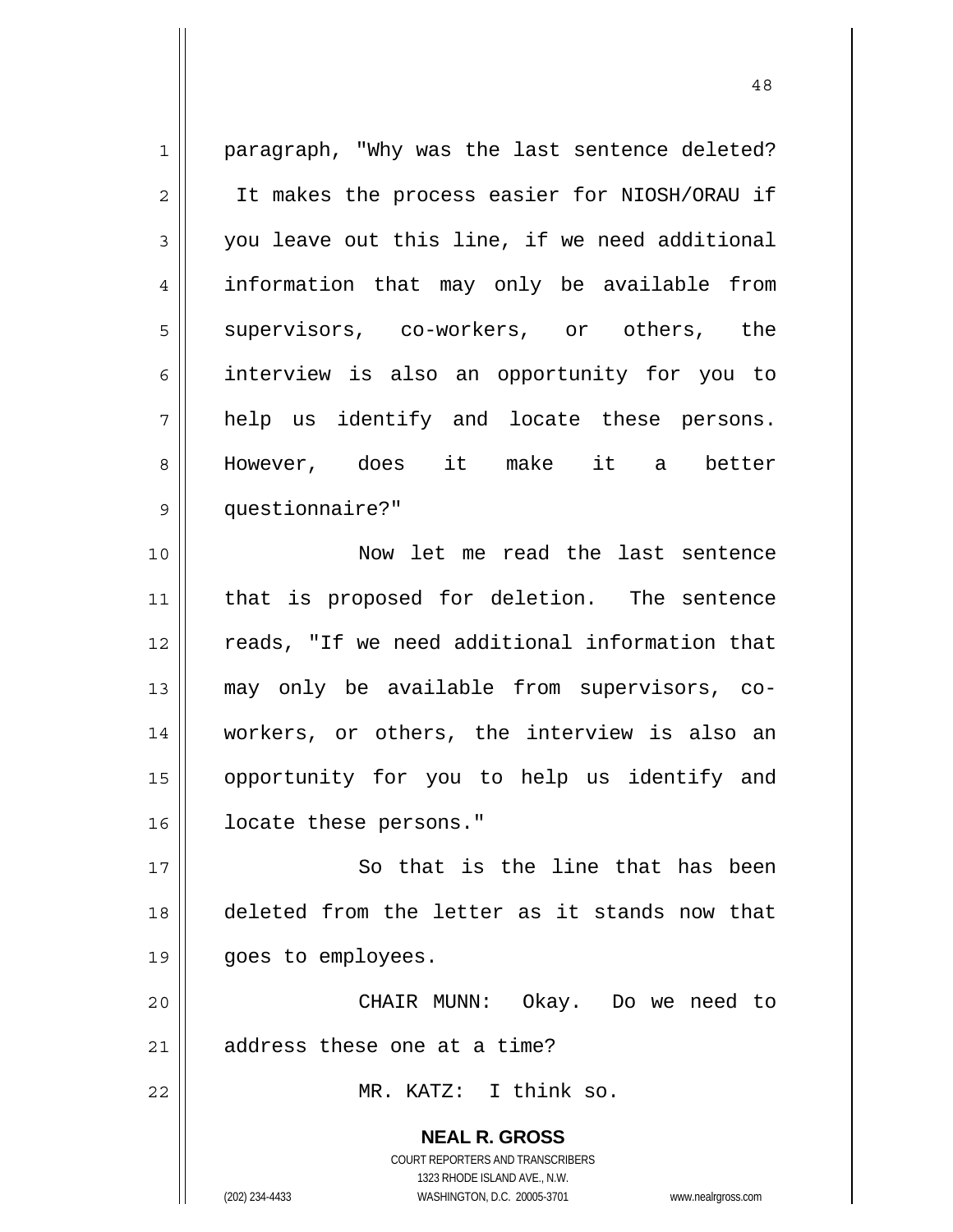|    | 49                                                                                                  |
|----|-----------------------------------------------------------------------------------------------------|
| 1  | This is Ziemer,<br>MEMBER ZIEMER:                                                                   |
| 2  | Wanda.                                                                                              |
| 3  | I think one of the issues that was                                                                  |
| 4  | on this co-worker business, I think the                                                             |
| 5  | experience was that the co-workers are almost                                                       |
| 6  | never contacted. I think they said like five                                                        |
| 7  | times out of 20,000 or something they had                                                           |
| 8  | been.                                                                                               |
| 9  | I don't know about supervisors. My                                                                  |
| 10 | guess is that they were deleting this because                                                       |
| 11 | they don't do it, and so it's a little                                                              |
| 12 | misleading.                                                                                         |
| 13 | MR. HINNEFELD: Well, there's                                                                        |
| 14 | another part.                                                                                       |
| 15 | MEMBER ZIEMER: Yes.                                                                                 |
| 16 | MR. HINNEFELD: Part of what we're                                                                   |
| 17 | trying to do is not be burdensome on the                                                            |
| 18 | interviewee. So, if they read this sentence,                                                        |
| 19 | first of all, "If we need additional                                                                |
| 20 | information that may only be available from                                                         |
| 21 | supervisors, co-workers," -- first of all, how                                                      |
| 22 | does the claimant know if we're going to need                                                       |
|    | <b>NEAL R. GROSS</b>                                                                                |
|    | COURT REPORTERS AND TRANSCRIBERS                                                                    |
|    | 1323 RHODE ISLAND AVE., N.W.<br>(202) 234-4433<br>WASHINGTON, D.C. 20005-3701<br>www.nealrgross.com |

 $\mathsf{I}$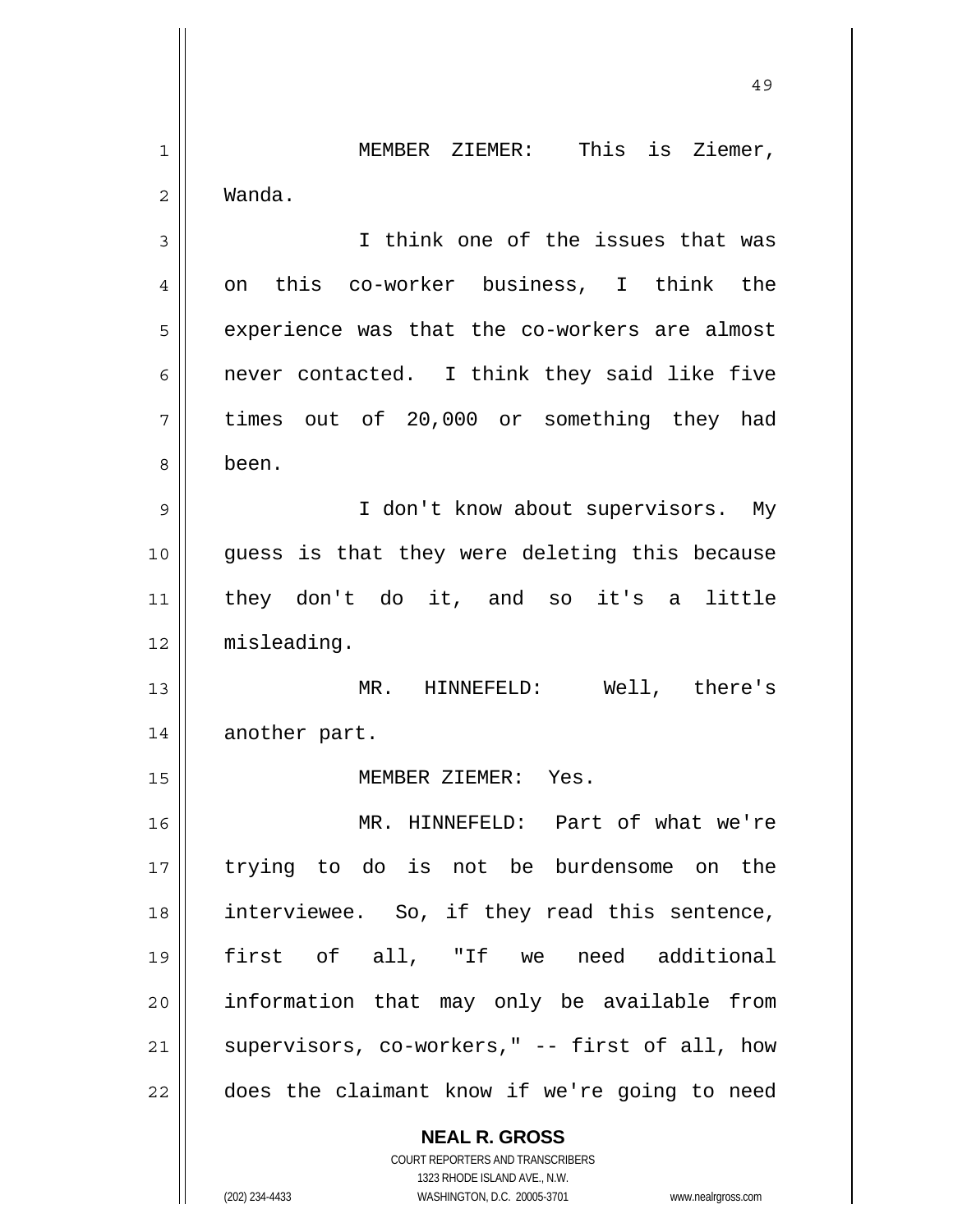| $\mathbf 1$ | that information? I mean, when they get that,  |
|-------------|------------------------------------------------|
| 2           | they have no way of knowing if we who sent     |
| 3           | them this letter are going to need that        |
| 4           | information. So they, presumably, some of      |
| 5           | them, will decide: I'd better try and          |
| 6           | remember and find supervisors, co-workers, and |
| 7           | so on, so I can tell them at the time, so that |
| 8           | they can talk to them.                         |
| 9           | So it's part of the burden,                    |
| 10          | essentially, that is being placed on the       |
| 11          | claimant --                                    |
| 12          | MEMBER ZIEMER: In advance.                     |
| 13          | MR. HINNEFELD: -- in advance of                |
| 14          | the interview, to have to worry about this     |
| 15          | issue, and then add to that the fact that it's |
| 16          | rarely done. It's rarely necessary to hunt     |
| 17          | down individuals that this person would know   |
| 18          | with direct-hand knowledge because it's not    |
| 19          | that common to be told about an event that is  |
| 20          | sort of an "oh, my gosh" event in the dose     |
| 21          | reconstruction that you can't find out about   |
| 22          | without tracking down the specific people they |

50

**NEAL R. GROSS** COURT REPORTERS AND TRANSCRIBERS

1323 RHODE ISLAND AVE., N.W.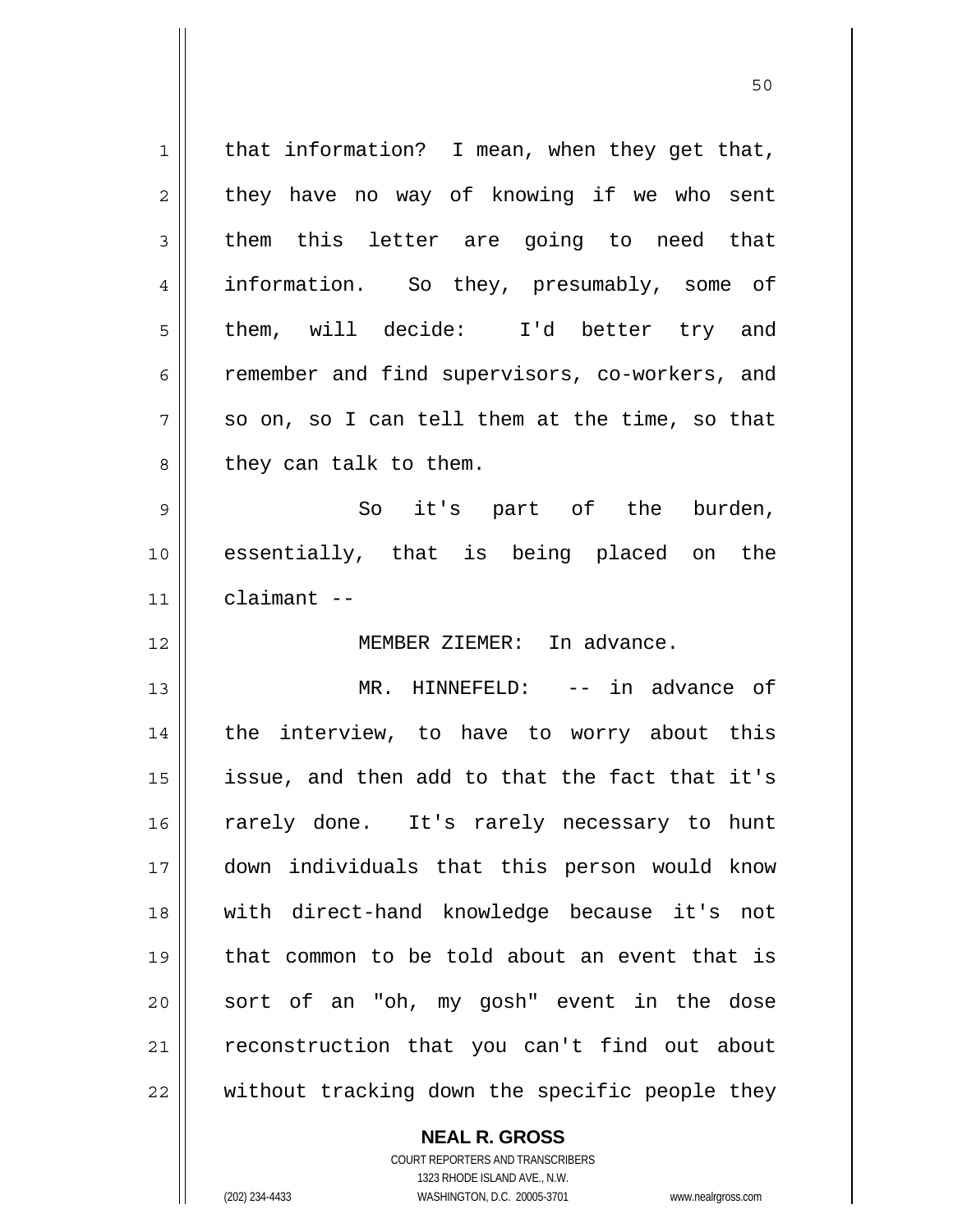**NEAL R. GROSS** 1 2 3 4 5 6 7 8 9 10 11 12 13 14 15 16 17 18 19 20 21 22 tell you about. So it is a combination of those two things. MR. KATZ: Yes, directly to the point, I think, this has been deleted in the proposed new script, Stu? MR. HINNEFELD: Yes. MR. KATZ: We would not routinely ask them for these individuals. So there's no reason to forewarn them of that because they're not going to be asked within the script for their co-workers, et cetera. MR. HINNEFELD: Right. Now if they recount something and they say, "And Joe Smith was there and he was there," and we feel like we need to talk to Joe Smith, if we can't figure out some other -- if, first of all, what he's telling us is really different than what we thought would happen anyway, what happens very often is people will describe work conditions that we expect and that the dose reconstruction accounts for. That is

 $51$ 

COURT REPORTERS AND TRANSCRIBERS 1323 RHODE ISLAND AVE., N.W. (202) 234-4433 WASHINGTON, D.C. 20005-3701 www.nealrgross.com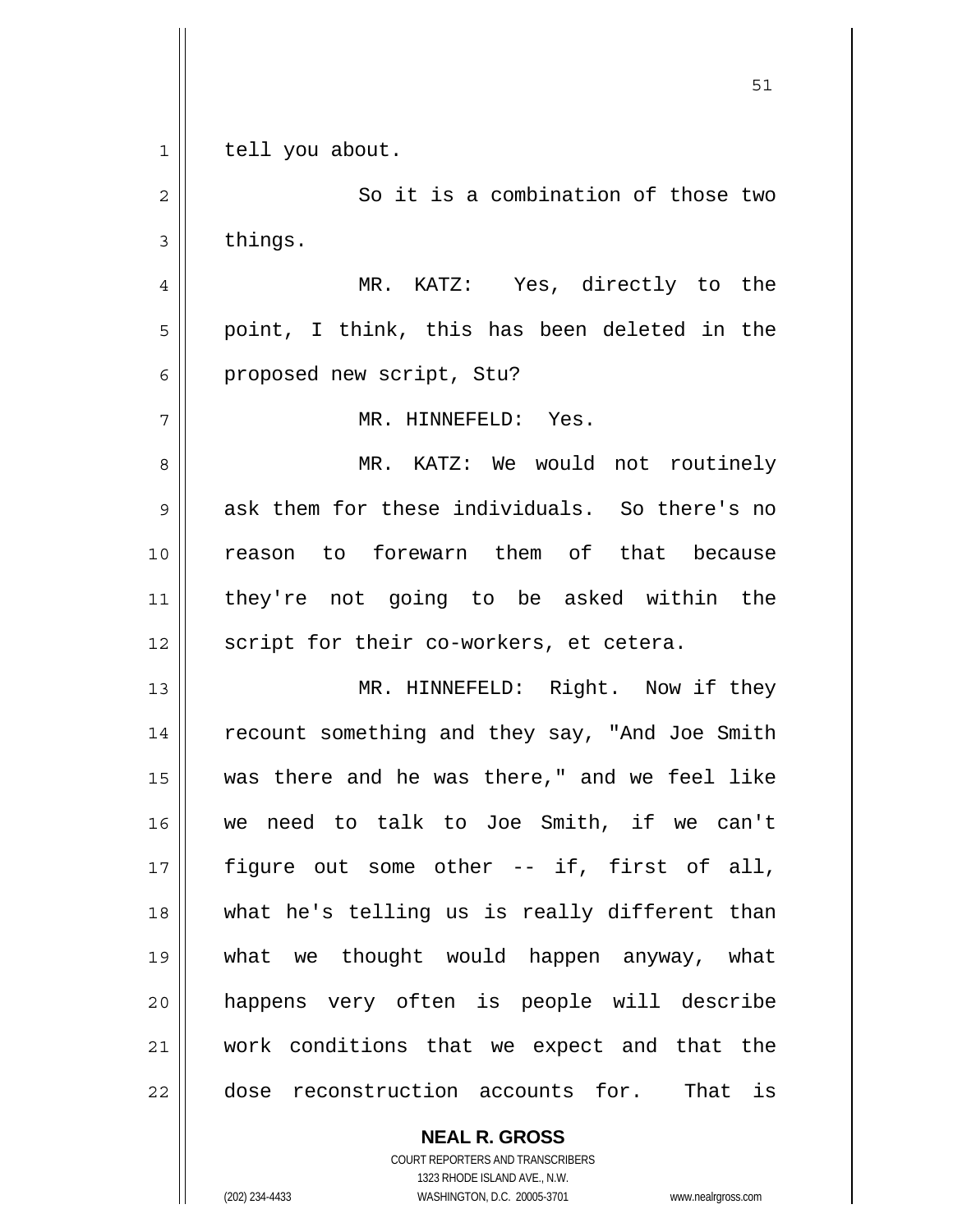1 very often what happens.

| $\overline{2}$ | So, consequently, since they are               |
|----------------|------------------------------------------------|
| $\mathfrak{Z}$ | describing things that you would expect them   |
| 4              | to encounter in their work, and your dose      |
| 5              | reconstruction technique accounts for that,    |
| 6              | you don't really feel the need to learn        |
| 7              | additional or have somebody confirm that it    |
| 8              | happened, and things like that.                |
| 9              | So there are a number of reasons               |
| 10             | here why -- well, the main reason is we want   |
| 11             | to decrease the expectation that we're going   |
| 12             | to go out and talk to everybody, the people    |
| 13             | they knew when they worked, decrease that      |
| 14             | expectation, and, also, in that sense,         |
| 15             | decrease the burden on them that some of them, |
| 16             | some fraction of them feel obliged to, gosh,   |
| 17             | I'd better try to figure out, you know,        |
| 18             | remember who these people were and see if I    |
| 19             | could figure out how to find them.             |
| 20             | Actually, we've heard stories,                 |
| 21             | accounts of people who went through a lot of   |
| 22             | work to find co-workers and supervisors, only  |
|                | <b>NEAL R. GROSS</b>                           |

COURT REPORTERS AND TRANSCRIBERS 1323 RHODE ISLAND AVE., N.W.

(202) 234-4433 WASHINGTON, D.C. 20005-3701 www.nealrgross.com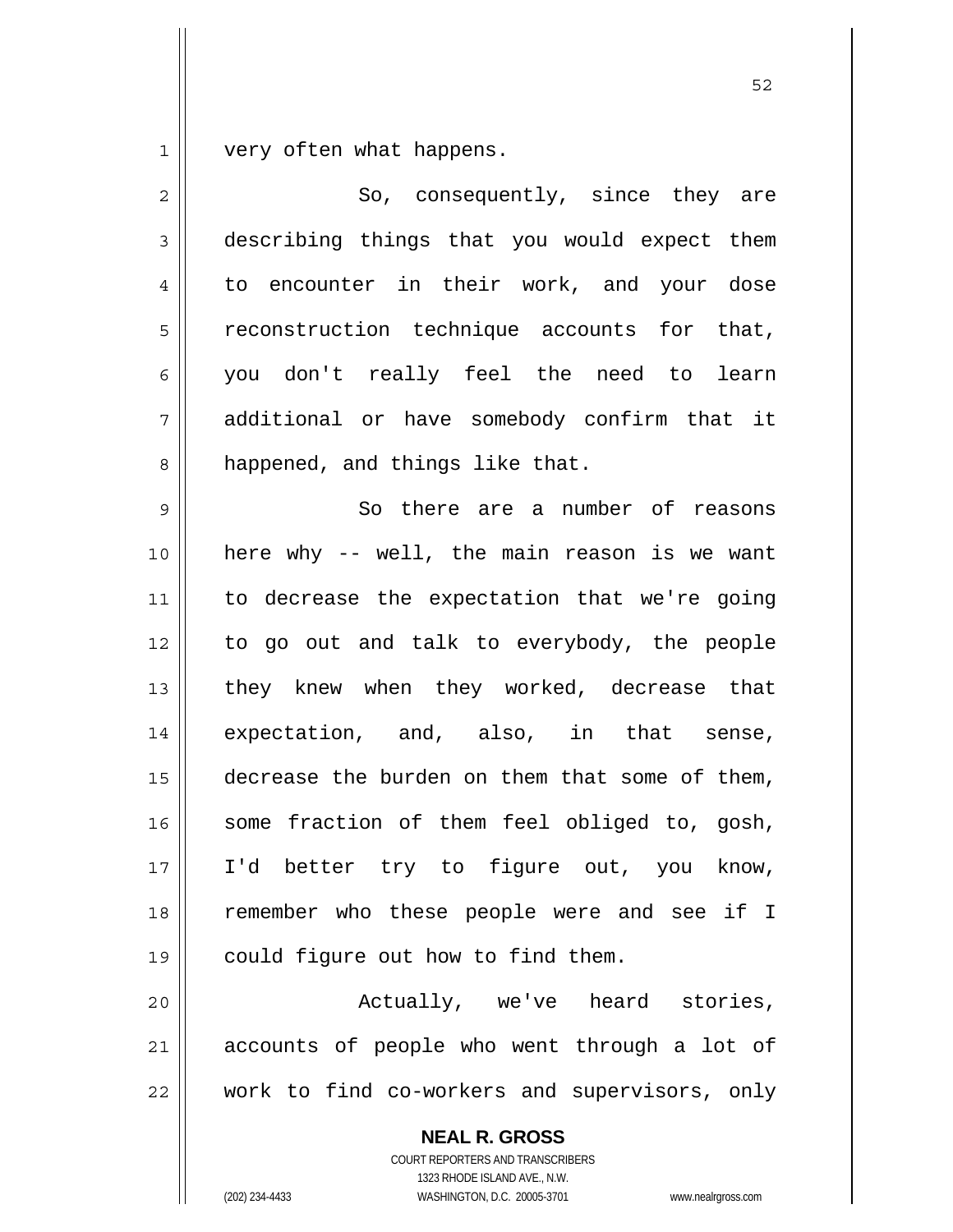| $\mathbf 1$    | to tell us about them, and then we did nothing |
|----------------|------------------------------------------------|
| $\overline{2}$ | about it because we understood the situation   |
| 3              | it was describing okay from other sources.     |
| 4              | DR. MAKHIJANI: I take Stu's                    |
| 5              | point well because I think when I interviewed, |
| 6              | started interviewing claimants, especially     |
| 7              | survivor claimants early on, this was a very   |
| 8              | big frustration that they took some time and   |
| 9              | effort to find co-workers and then nothing was |
| 10             | done. They were never contacted. So it was     |
| 11             | creating a lot of problems.                    |
| 12             | Now leaving aside the question of              |
| 13             | NIOSH should be interviewing co-<br>whether    |
| 14             | workers in the case of survivors for the       |
| 15             | moment, I think if you're not going to use     |
| 16             | them, it doesn't make sense to tell them in    |
| 17             | advance. But I do think it might still be --   |
| 18             | the question of incidence and the incomplete   |
| 19             | record of incidence in dose reconstruction is  |
| 20             | kind of a technical point that is very         |
| 21             | important.                                     |
| 22             | They might be told in some way that            |

They might be told in some way that

**NEAL R. GROSS** COURT REPORTERS AND TRANSCRIBERS 1323 RHODE ISLAND AVE., N.W. (202) 234-4433 WASHINGTON, D.C. 20005-3701 www.nealrgross.com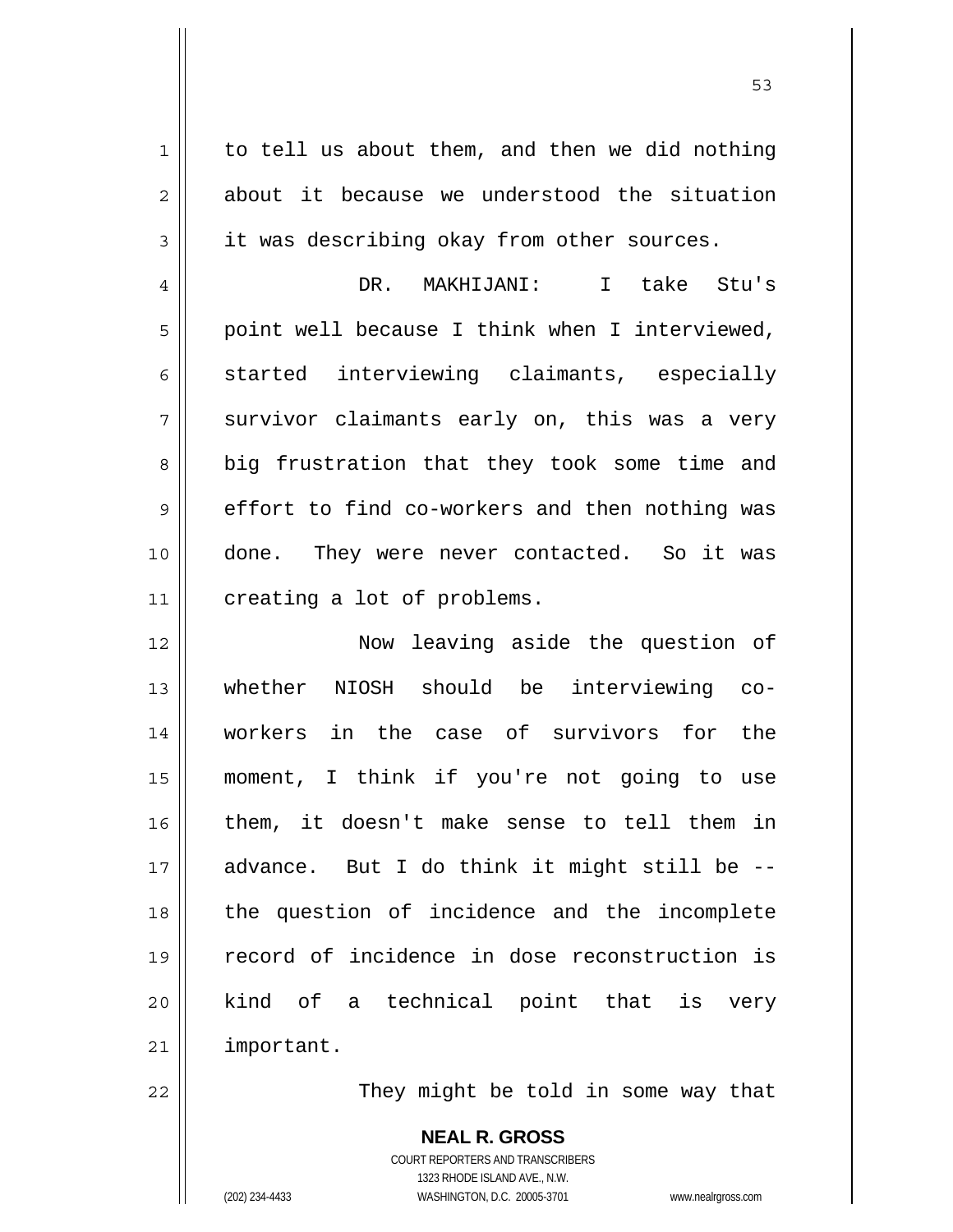1 2 3 4 5 6 7 8 9 10 11 12 13 14 15 16 17 18 19 20 -- and this is the same sentence which appears in both letters, for the employee and for the survivors, that they might be told that, if you know of some particular incident that you're especially concerned about that you can't inform us, and some co-worker might be helpful, but then you would interview that person. You might add, again, that normally we are able to complete these without information on co-workers because records are normally complete or you're using maximizing and efficiency methods, or whatever, which is mostly the case. I mean, mostly, you are able to complete these because either you've got a minimum or a maximum, and you don't need the co-worker information, as I understand. MR. HINNEFELD: Rather than delete the sentence entirely, you could rephrase it. You could rephrase this, because it's written

54

21 22 there because the original form didn't specifically ask who your co-workers were.

> **NEAL R. GROSS** COURT REPORTERS AND TRANSCRIBERS 1323 RHODE ISLAND AVE., N.W.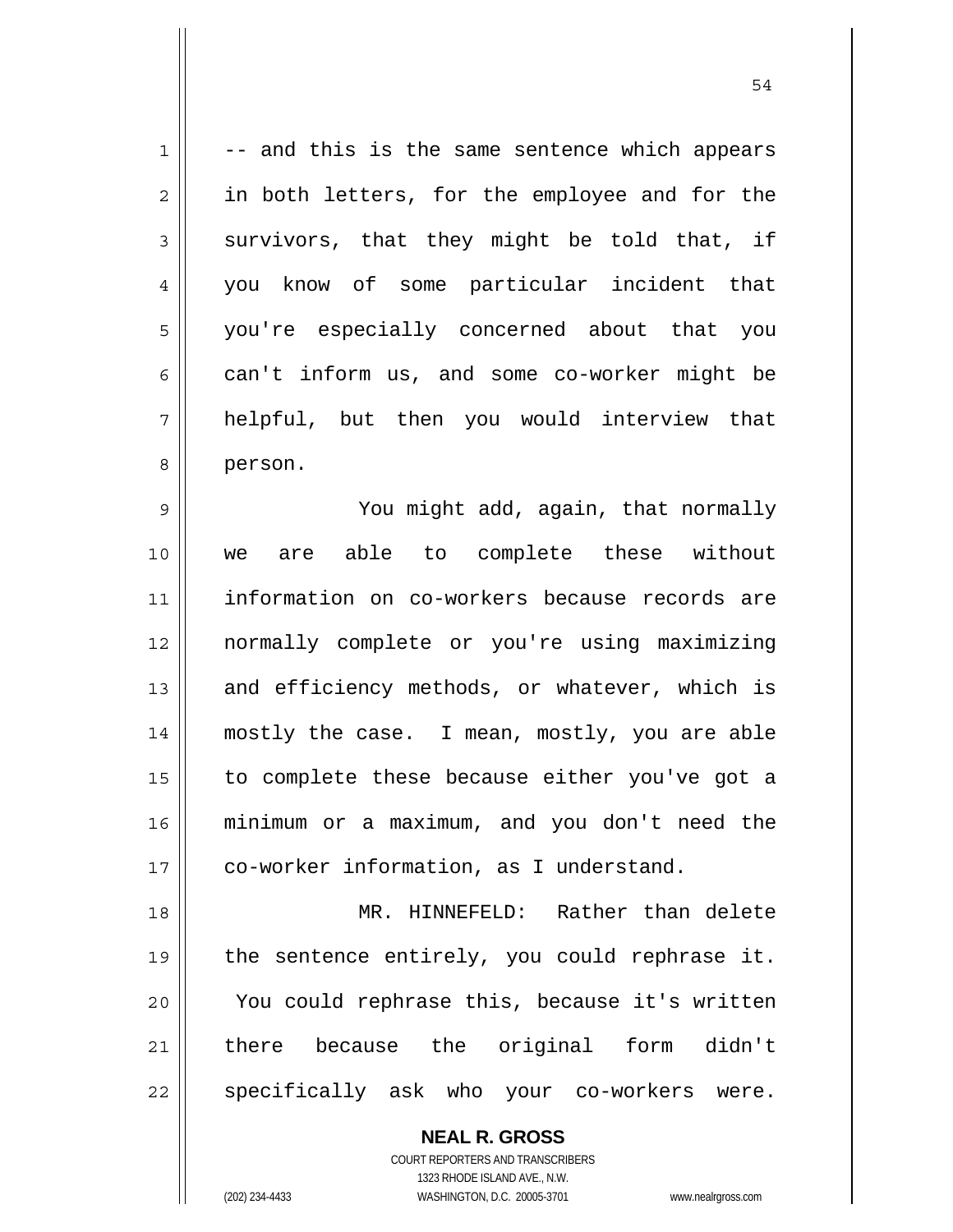1 That's why it was written.

| $\overline{2}$ | DR. MAKHIJANI: Right.                          |
|----------------|------------------------------------------------|
| 3              | MR. HINNEFELD: The revised form,               |
| 4              | the proposed revised form, does not. But you   |
| 5              | could put in a different sentence that would,  |
| 6              | just first of all, make sure, you know,        |
| 7              | reassure them that we don't want them to go to |
| 8              | a lot of work to find people. But if they can  |
| $\mathsf 9$    | readily identify people who observed things    |
| 10             | that they feel is important for their dose     |
| 11             | reconstruction, they will have the opportunity |
| 12             | to call us with this.                          |
| 13             | So the problem is, when you try to             |
| 14             | really flesh this out, you're getting a longer |
| 15             | and longer and more and more complicated       |
| 16             | letter. So I'm not going to attempt to write   |
| 17             | anything here in this meeting, but, you know,  |
| 18             | there could be a way to try to see, is there a |
| 19             | sentence we can write there that kind of       |
| 20             | conveys that message that you can identify     |
| 21             | these people to us? We don't want you to go    |
| 22             | to any work to try to identify them for us.    |

**NEAL R. GROSS** COURT REPORTERS AND TRANSCRIBERS

1323 RHODE ISLAND AVE., N.W.

(202) 234-4433 WASHINGTON, D.C. 20005-3701 www.nealrgross.com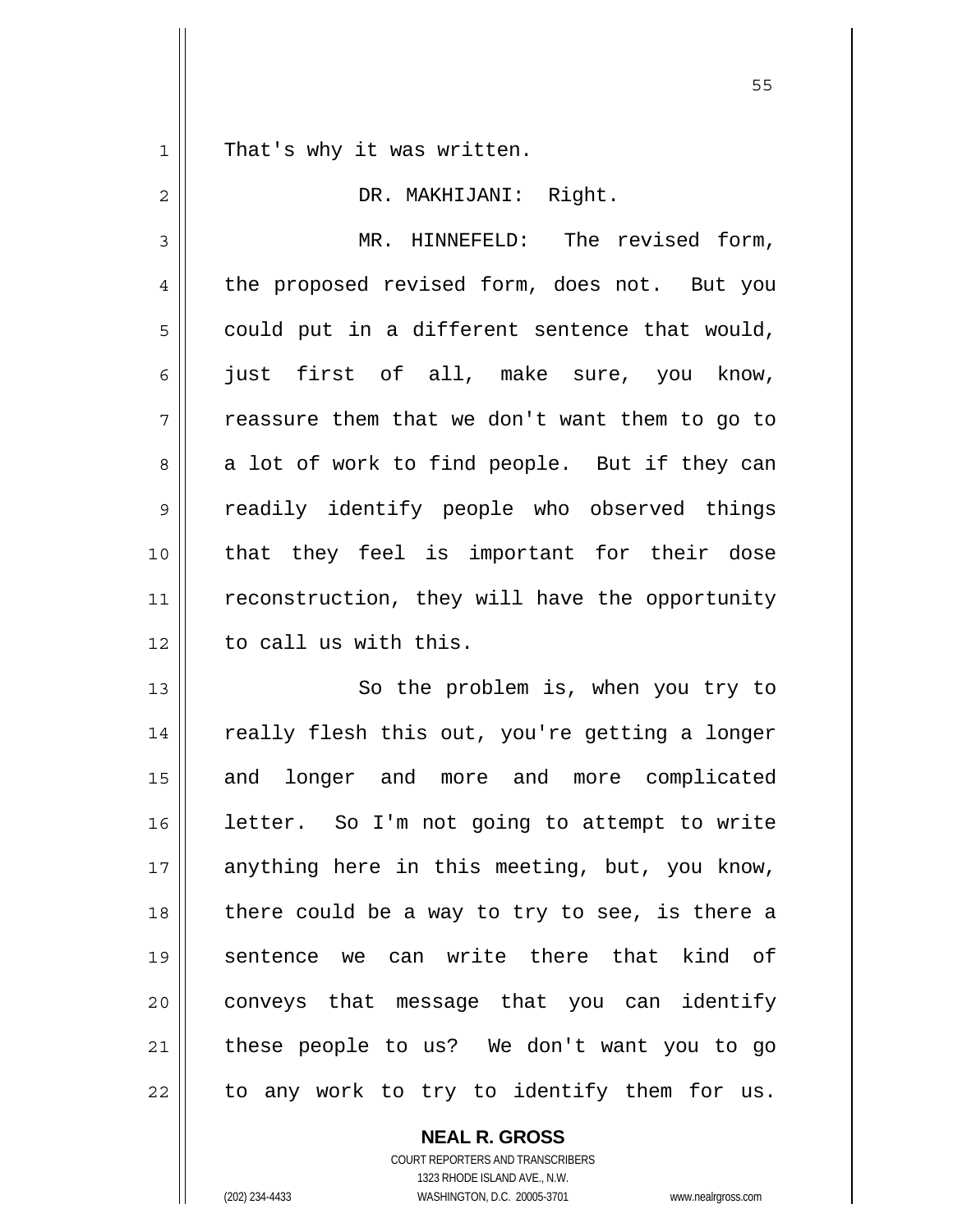1 2 3 But, if there are some readily available ones you want to tell us, we certainly will listen to you.

4 5 6 7 8 9 10 I don't know that we would promise that we would talk to them, though, because, again, depending on what the person tells us, we may be completely comfortable or they may describe an event that we know all about; we've had other accounts or we found records of and we got the whole investigation report.

11 12 13 14 15 16 17 So we don't want to promise that we'll call, but you could leave the avenue open for them to provide names, if they're readily available, without deleting this all together, or you wouldn't even have to say anything about it here and just account for it in the interview itself.

18 19 I mean there are a lot of things you could do besides just delete it.

20 21 22 MEMBER ZIEMER: I have an additional comment. It relates to what you said, Stu.

> **NEAL R. GROSS** COURT REPORTERS AND TRANSCRIBERS 1323 RHODE ISLAND AVE., N.W. (202) 234-4433 WASHINGTON, D.C. 20005-3701 www.nealrgross.com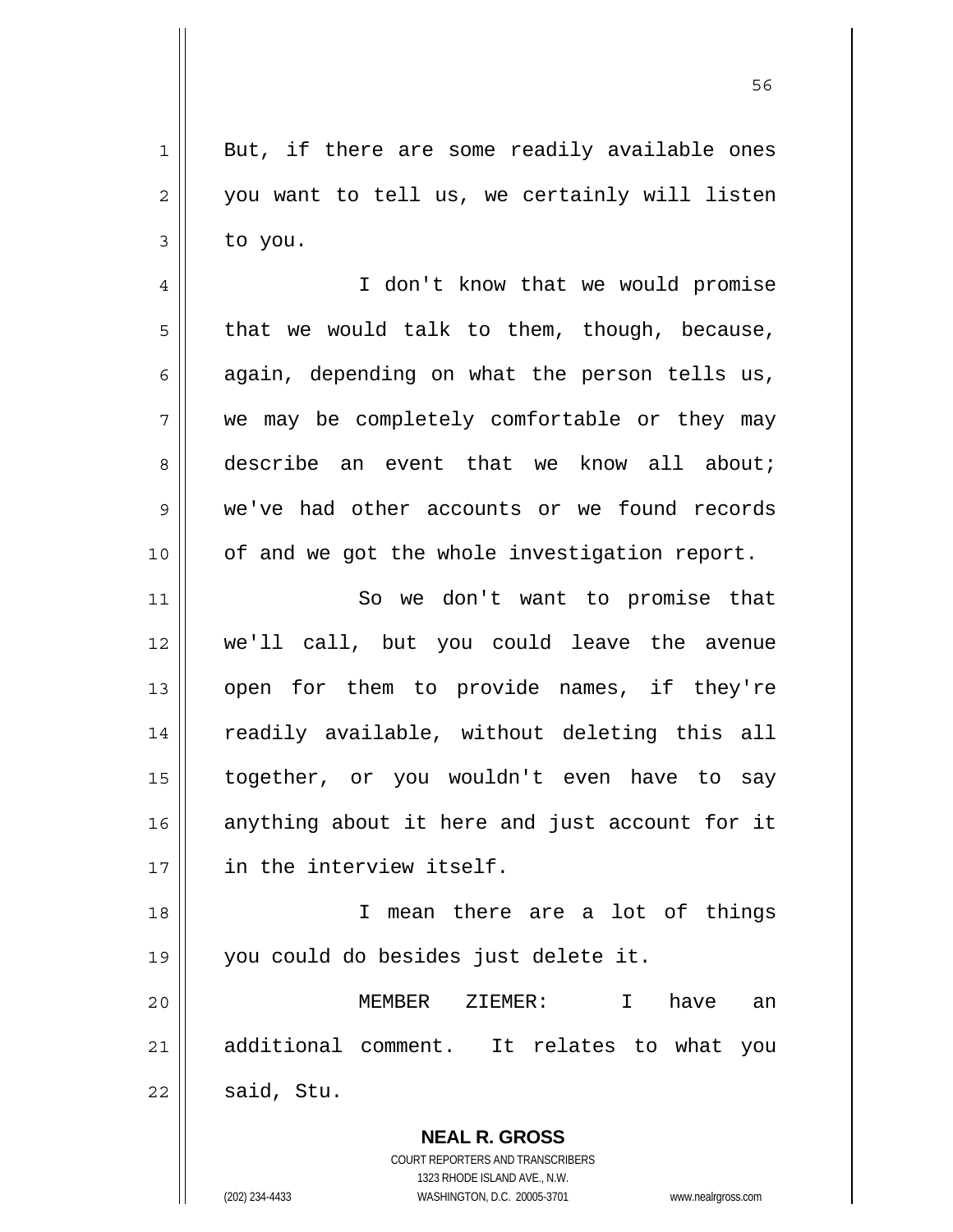**NEAL R. GROSS** COURT REPORTERS AND TRANSCRIBERS 1323 RHODE ISLAND AVE., N.W. 1 2 3 4 5 6 7 8 9 10 11 12 13 14 15 16 17 18 19 20 21 22 It seems to me -- and I think I made this comment several months ago or something along this line -- I don't think either of these cover letters conveys to the claimants why they're being contacted for information. It says that NIOSH needs their help to reconstruct the dose, which I guess I'm not even sure that's a good statement. But it is not at all clear that NIOSH is prepared in general to reconstruct doses anyway. It's not at all clear that you're in a sense looking for any supplementary information that they may wish to provide. I believe it still has the tone that there's a burden on them to provide information without which the dose cannot be reconstructed, if you understand what I'm saying. It's true it says it's all voluntary. You don't have to have the interview, but it seems to me the tone is

57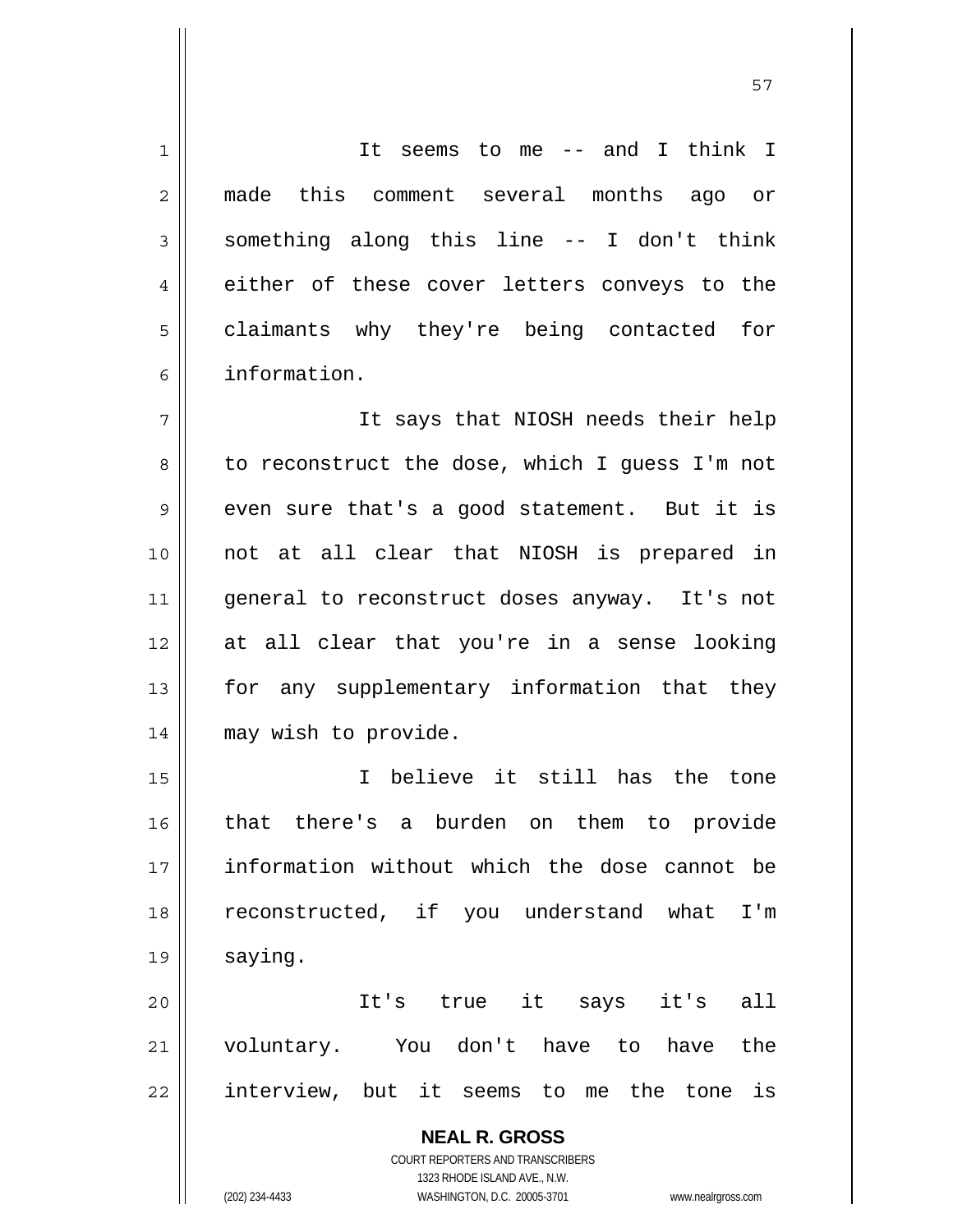1 2 3 4 still there that there's a much greater burden on the claimant than we really believe there is in terms of how we carry out dose reconstruction and how we proceed.

5 6 7 8 9 10 11 12 13 14 15 If somehow it could be conveyed to them that much of the information that is needed will be available, and is already available to NIOSH from existing records, and that to the extent that the employee may wish to supplement that or comment on that -- in other words, if there could be a tone that made it clear that NIOSH has a lot of information, but recognizes that, as the claimant, you may have additional information that you may wish to make available to us.

16 17 18 19 20 21 22 I think the deleted part here could be put in the form of a general statement that we may wish to get back to you later if we seek additional details, or something like that. It doesn't have to be couched in terms of supervisors or co-workers or anything of that sort. It could simply be pointed out

> **NEAL R. GROSS** COURT REPORTERS AND TRANSCRIBERS 1323 RHODE ISLAND AVE., N.W. (202) 234-4433 WASHINGTON, D.C. 20005-3701 www.nealrgross.com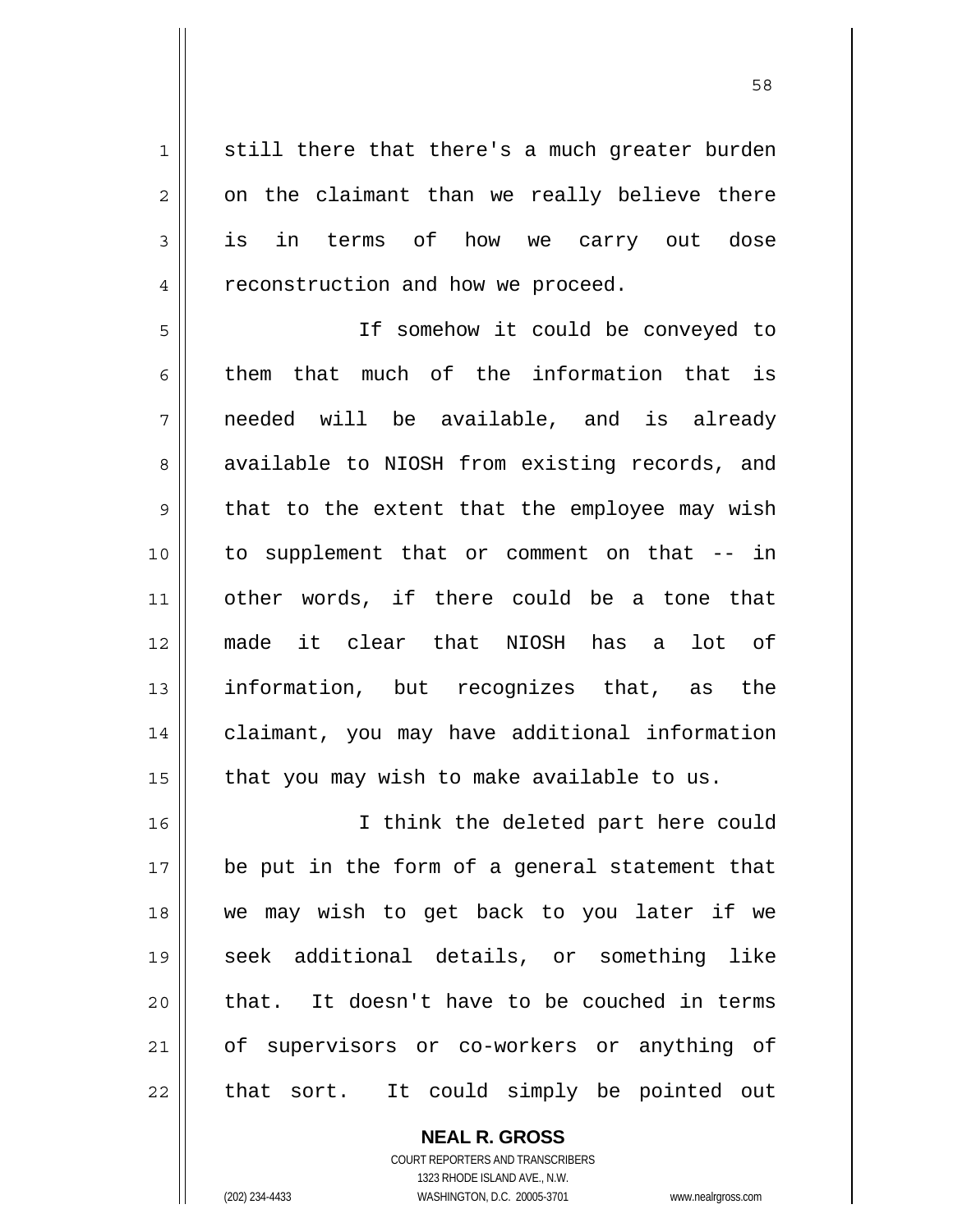1 2 3 4 5 6 7 8 9 10 11 12 13 14 15 16 17 18 19 20 21 22 that, if we get into your dose reconstruction and we have questions, we would like to be able to come back and ask you if you have additional details on some specific thing. And I know that this letter I don't think goes to OMB. So we're talking about, again, I think, recommendations to NIOSH and the ORAU team. Again, I'm thinking in terms of the tone of the letter and what the expectation of the claimant is when they get this letter, what they feel their burden is. Because they're going to go back and look at the questions, and I know you're suggesting deleting a lot of that, and that should help. But I think the tone of the letter needs to match that in some way. I don't have specific wording, but it's kind of a feeling that I have in terms of how it's presently stated. And I guess the other thing I would add to that, it seems to me that it would make sense not to have an identical letter for a

<u>59 September 2005 September 2005 September 2005 September 2005 September 2005 September 2005 September 2005 S</u>

**NEAL R. GROSS** COURT REPORTERS AND TRANSCRIBERS 1323 RHODE ISLAND AVE., N.W. (202) 234-4433 WASHINGTON, D.C. 20005-3701 www.nealrgross.com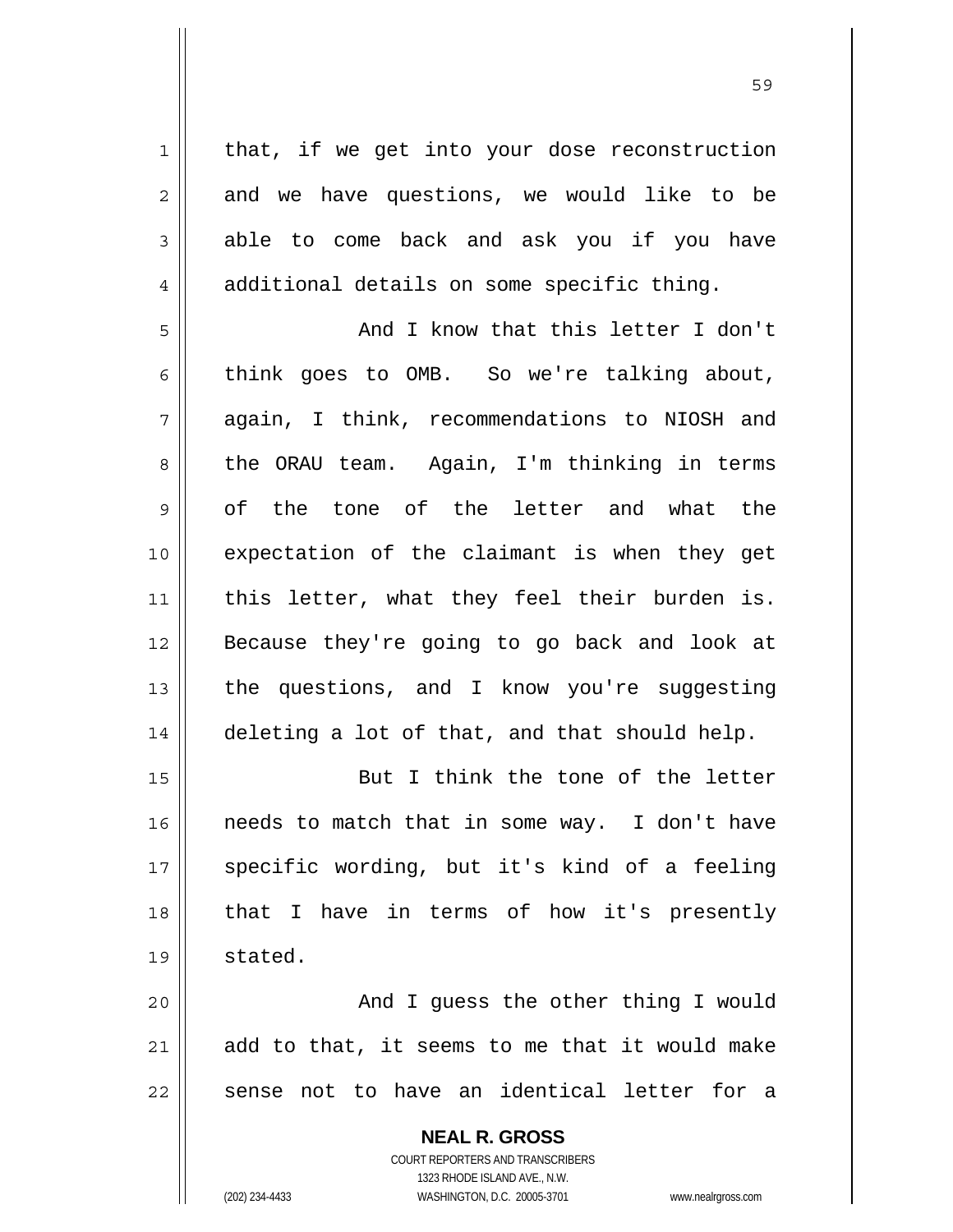| $\mathbf 1$ | family member, the same letter as the claimant                      |
|-------------|---------------------------------------------------------------------|
| 2           | gets. We already know the family members,                           |
| 3           | almost across the board, know much less, and                        |
| 4           | the letter should recognize that and tell them                      |
| 5           | that we understand that they may know very                          |
| 6           | little about the claimant's details, but in                         |
| 7           | case they do, we are soliciting that                                |
| 8           | information.                                                        |
| 9           | And again, I don't have specific                                    |
| 10          | wording, but that's kind of the tone of what I                      |
| 11          | feel. I'm concerned about, and, Mike, I think                       |
| 12          | you have similar concerns, about the families.                      |
| 13          | You've expressed this before, that they often                       |
| 14          | know very little about what the claimant did.                       |
| 15          | Why do they get the same<br>letter as<br>an                         |
| 16          | employee?                                                           |
| 17          | MEMBER GIBSON: Well, I agree it                                     |
| 18          | should be two letters. I think one to the                           |
| 19          | Energy employee.                                                    |
| 20          | You know, I agree with part of your                                 |
| 21          | comments, Paul, that it should kind of give                         |
| 22          | the feeling that, in general, the process can                       |
|             | <b>NEAL R. GROSS</b>                                                |
|             | <b>COURT REPORTERS AND TRANSCRIBERS</b>                             |
|             | 1323 RHODE ISLAND AVE., N.W.                                        |
|             | (202) 234-4433<br>WASHINGTON, D.C. 20005-3701<br>www.nealrgross.com |

 $\sim$  60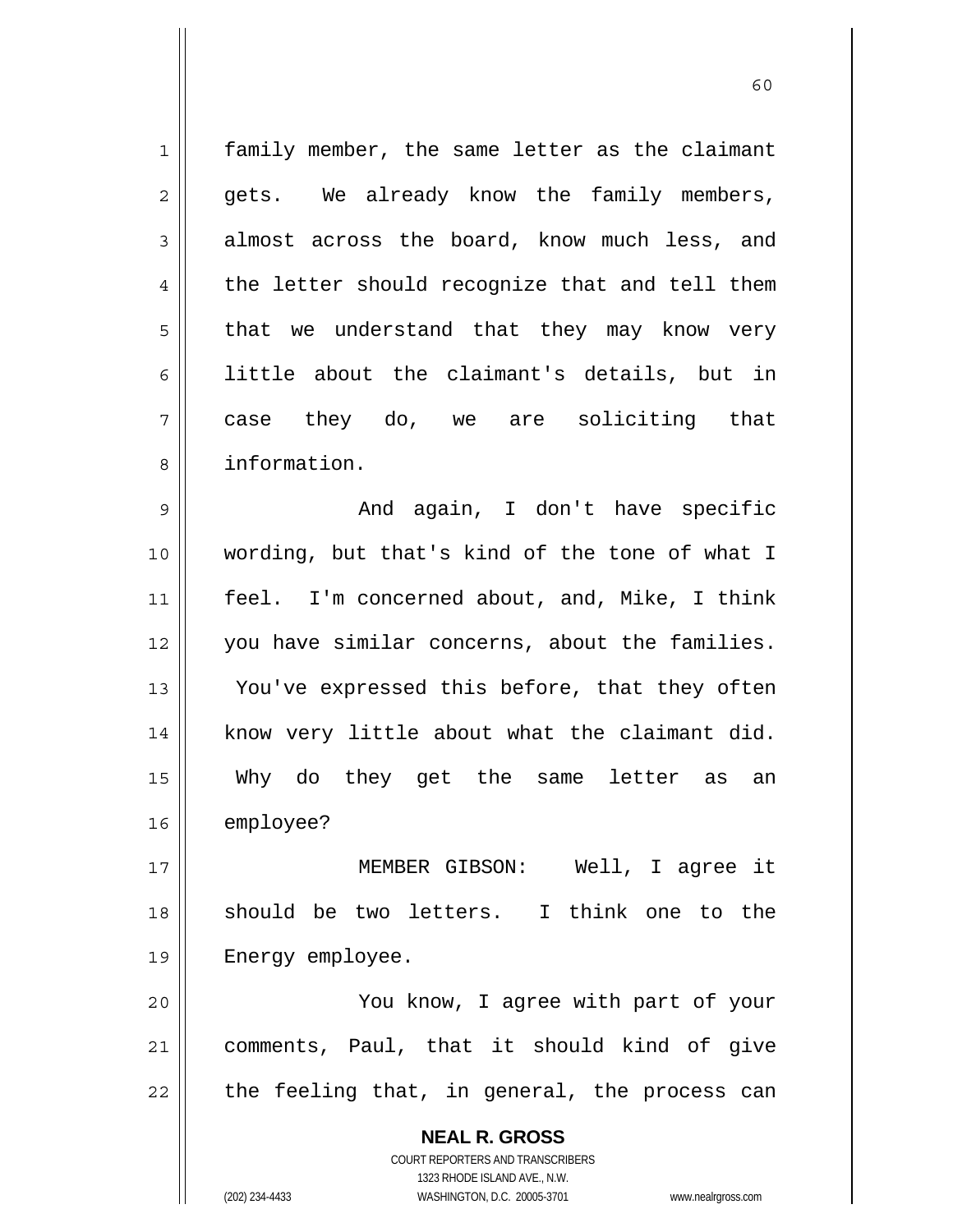1 2 3 4 5 6 7 8 9 10 11 12 13 14 15 16 17 18 19 20 21 22 get along without this interview, but I like part of Stu's comments, too, that somewhere in there we want to conduct this interview because you may have news about an incident or something that our records don't show. MEMBER ZIEMER: Yes, I agree with that. Right. Right. MEMBER GIBSON: It kind of pulls it both ways. MEMBER ZIEMER: Right. CHAIR MUNN: I think Paul and Mike have articulated pretty well the concerns that we have expressed previously. Perhaps it feels to me that we're a little bogged down in terms of how to accomplish what we're talking about here. If there is something other than a recommendation that we can make to NIOSH, then perhaps we should try to identify what that is. If not, then it seems it would be very helpful from the Subcommittee's point of view to be more specific with respect to what we

61

**NEAL R. GROSS**

COURT REPORTERS AND TRANSCRIBERS 1323 RHODE ISLAND AVE., N.W. (202) 234-4433 WASHINGTON, D.C. 20005-3701 www.nealrgross.com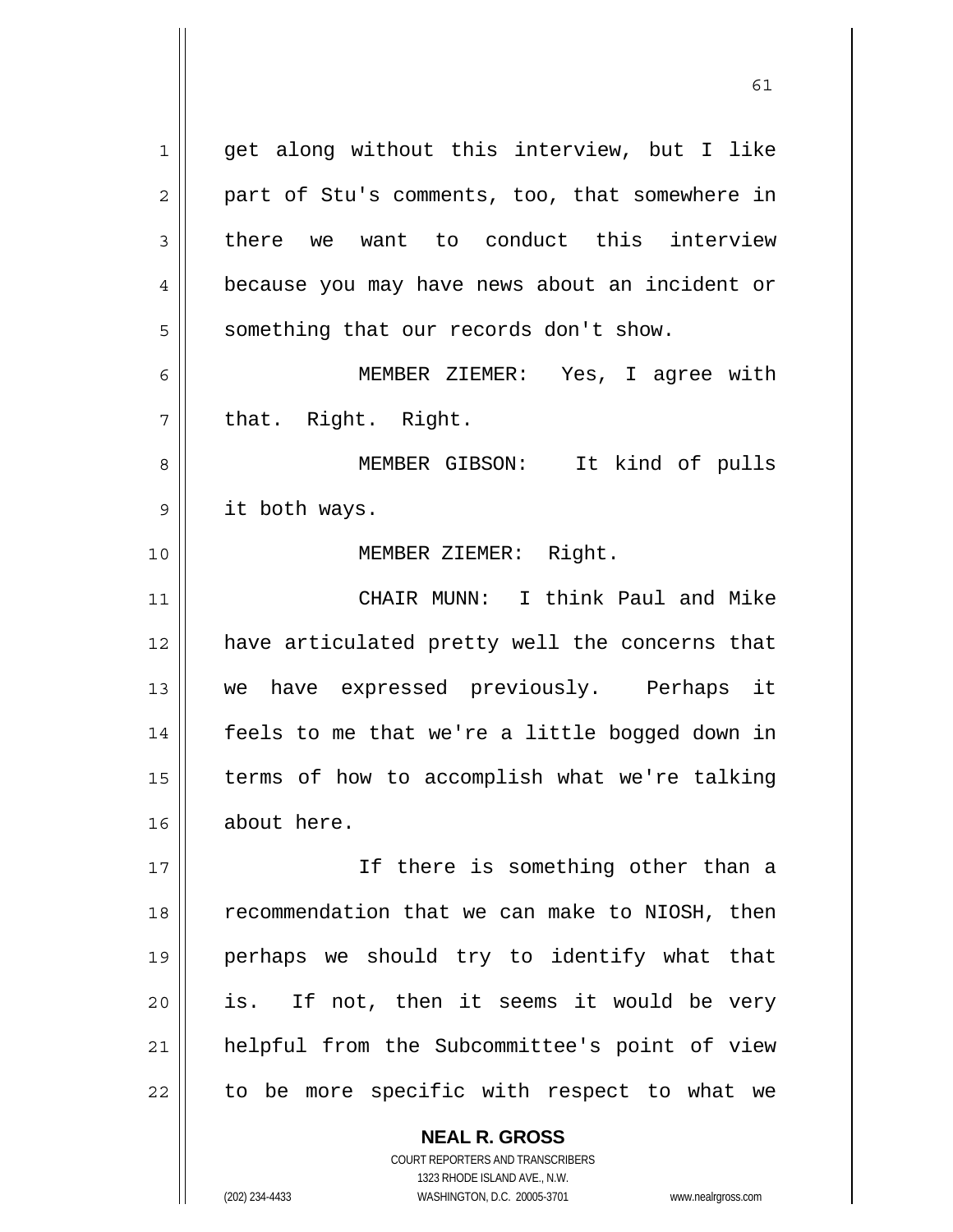$1 \parallel$ expect from NIOSH.

| $\overline{c}$ | What's the feeling there with                                                                                                                                   |
|----------------|-----------------------------------------------------------------------------------------------------------------------------------------------------------------|
| 3              | regard to how to proceed to make this happen?                                                                                                                   |
| $\overline{4}$ | MEMBER ZIEMER: Well, I'll be                                                                                                                                    |
| 5              | willing to respond to that.                                                                                                                                     |
| 6              | It seems to me that if there's a                                                                                                                                |
| 7              | general agreement -- and, yes, I'm looking for                                                                                                                  |
| 8              | feedback from NIOSH and ORAU, if we're off                                                                                                                      |
| $\mathsf 9$    | base here, to set us on the right track.                                                                                                                        |
| 10             | I think we can certainly -- well, I                                                                                                                             |
| 11             | quess with the work group I want to be the                                                                                                                      |
| 12             | same way as we are with our Board contractor.                                                                                                                   |
| 13             | I don't think we should do the work of NIOSH                                                                                                                    |
| 14             | or ORAU. I think if we want to delineate                                                                                                                        |
| 15             | something about the tone of the letter, I                                                                                                                       |
| 16             | would like to put the burden back on them to                                                                                                                    |
| 17             | suggest some modifications.                                                                                                                                     |
| 18             | I mean I can wordsmith and Mike can                                                                                                                             |
| 19             | wordsmith and Wanda can wordsmith and Mark                                                                                                                      |
| 20             | can, but I don't think we should be rewriting                                                                                                                   |
| 21             | the letter per se, is my view on it.                                                                                                                            |
| 22             | CHAIR MUNN: No, I agree. I agree.                                                                                                                               |
|                | <b>NEAL R. GROSS</b><br>COURT REPORTERS AND TRANSCRIBERS<br>1323 RHODE ISLAND AVE., N.W.<br>WASHINGTON, D.C. 20005-3701<br>(202) 234-4433<br>www.nealrgross.com |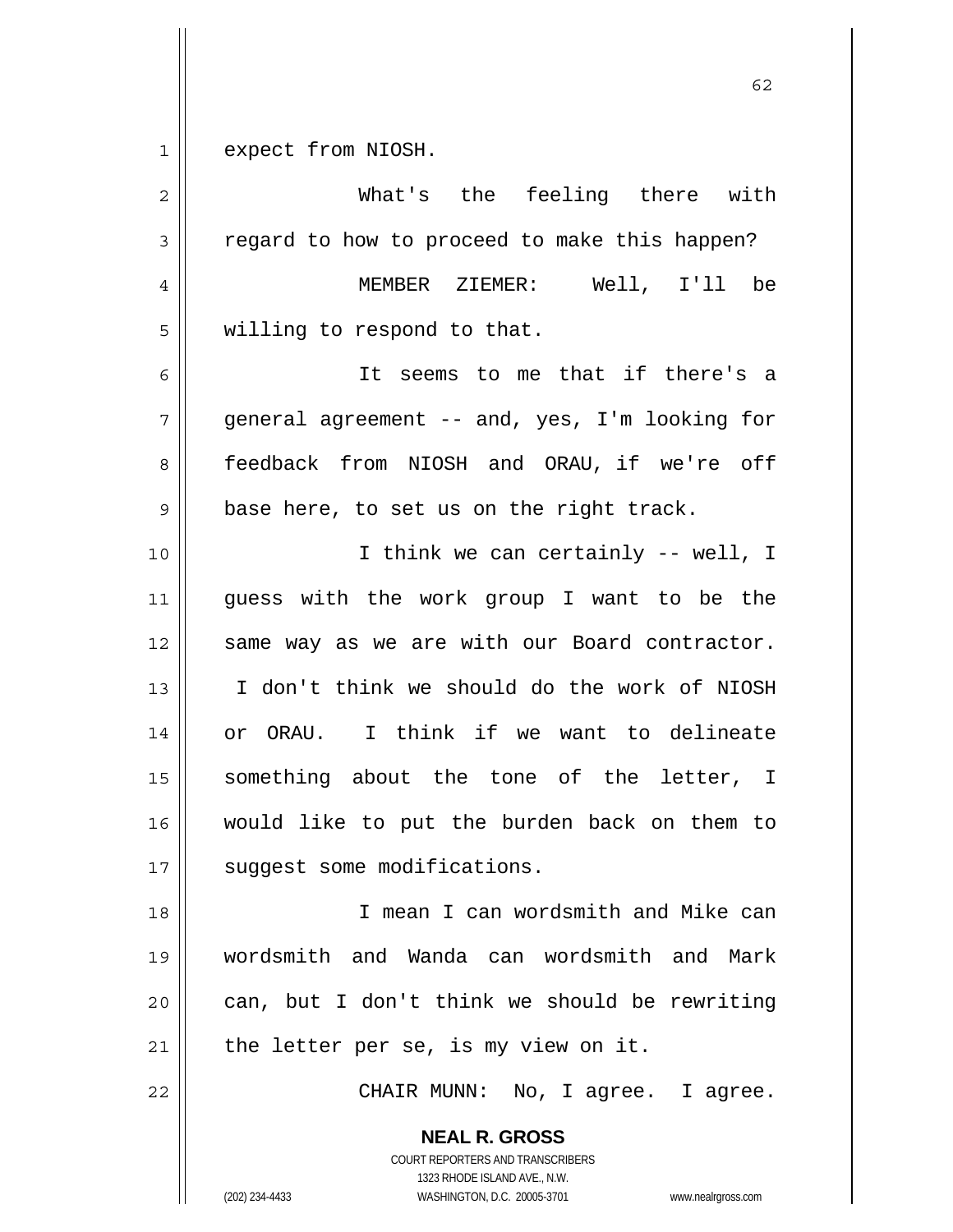| $\mathbf 1$ | So if I identify as our action item that I                          |
|-------------|---------------------------------------------------------------------|
| 2           | will circulate to the Subcommittee members my                       |
| 3           | suggestion of wording for a recommendation to                       |
| 4           | NIOSH, and with the expectation that at our                         |
| 5           | next meeting of the full Board we will provide                      |
| 6           | that recommendation to them with respect to,                        |
| 7           | one, differentiating clearly between the                            |
| 8           | employee letter and the family survivor letter                      |
| 9           | and, two, making very clear, making more clear                      |
| 10          | in the letter that dose reconstruction can                          |
| 11          | proceed without any further information, but                        |
| 12          | for their own benefit, in the event that there                      |
| 13          | may be significant information that they're                         |
| 14          | unaware of, these interviews will go forward.                       |
| 15          | If that's agreeable to the other                                    |
| 16          | members of the Subcommittee, then I will try                        |
| 17          | to word that recommendation and get it around                       |
| 18          | to you.                                                             |
| 19          | MEMBER ZIEMER: Wanda, does that                                     |
| 20          | include two different letters or how do you --                      |
| 21          | CHAIR MUNN: Yes. Yes.<br>More                                       |
| 22          | distinct the differentiation between the                            |
|             | <b>NEAL R. GROSS</b>                                                |
|             | <b>COURT REPORTERS AND TRANSCRIBERS</b>                             |
|             | 1323 RHODE ISLAND AVE., N.W.                                        |
|             | (202) 234-4433<br>WASHINGTON, D.C. 20005-3701<br>www.nealrgross.com |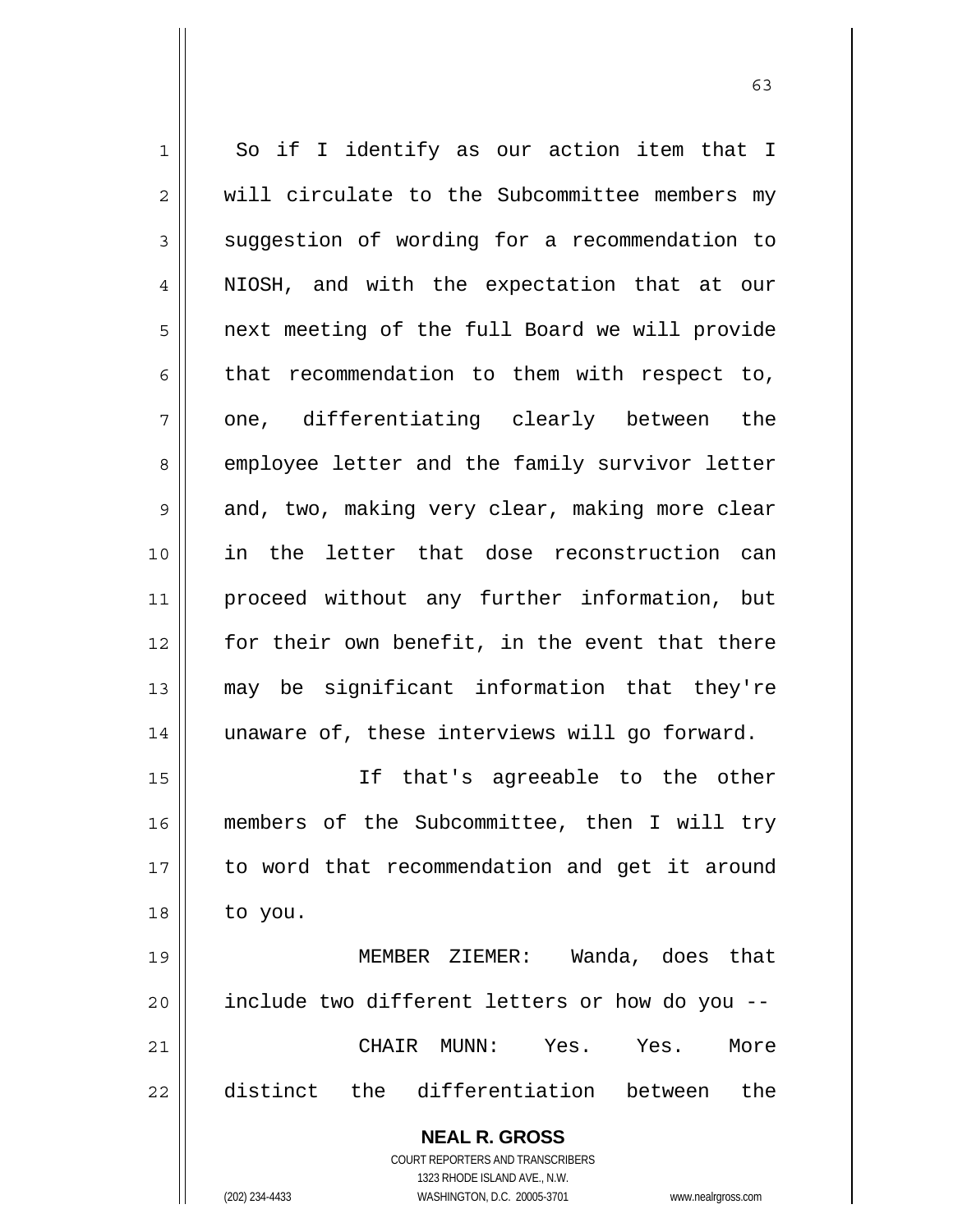1 2 employee letter and the family member letter and the survivor letter.

64

3 4 5 6 7 8 9 10 11 12 13 14 15 DR. MAKHIJANI: Should there be something in there that actively said that we have issues of special concern that we may not know about, especially the employee letter? CHAIR MUNN: I can hardly hear what you're saying. DR. MAKHIJANI: I was saying that, especially in the employee letter, there might be some mention in there of issues you are especially concerned about or you feel records might be inadequate, especially, Wanda, here. Because this is a frequent complaint in SECs, for instance, that people

16 17 feel records are inadequate and incidents haven't been recorded.

18 19 20 21 22 Since you're proceeding with a normal dose reconstruction without the routine information provided, what radionuclides were involved, what buildings people worked in, and so on, it would seem that the special purpose

> **NEAL R. GROSS** COURT REPORTERS AND TRANSCRIBERS 1323 RHODE ISLAND AVE., N.W.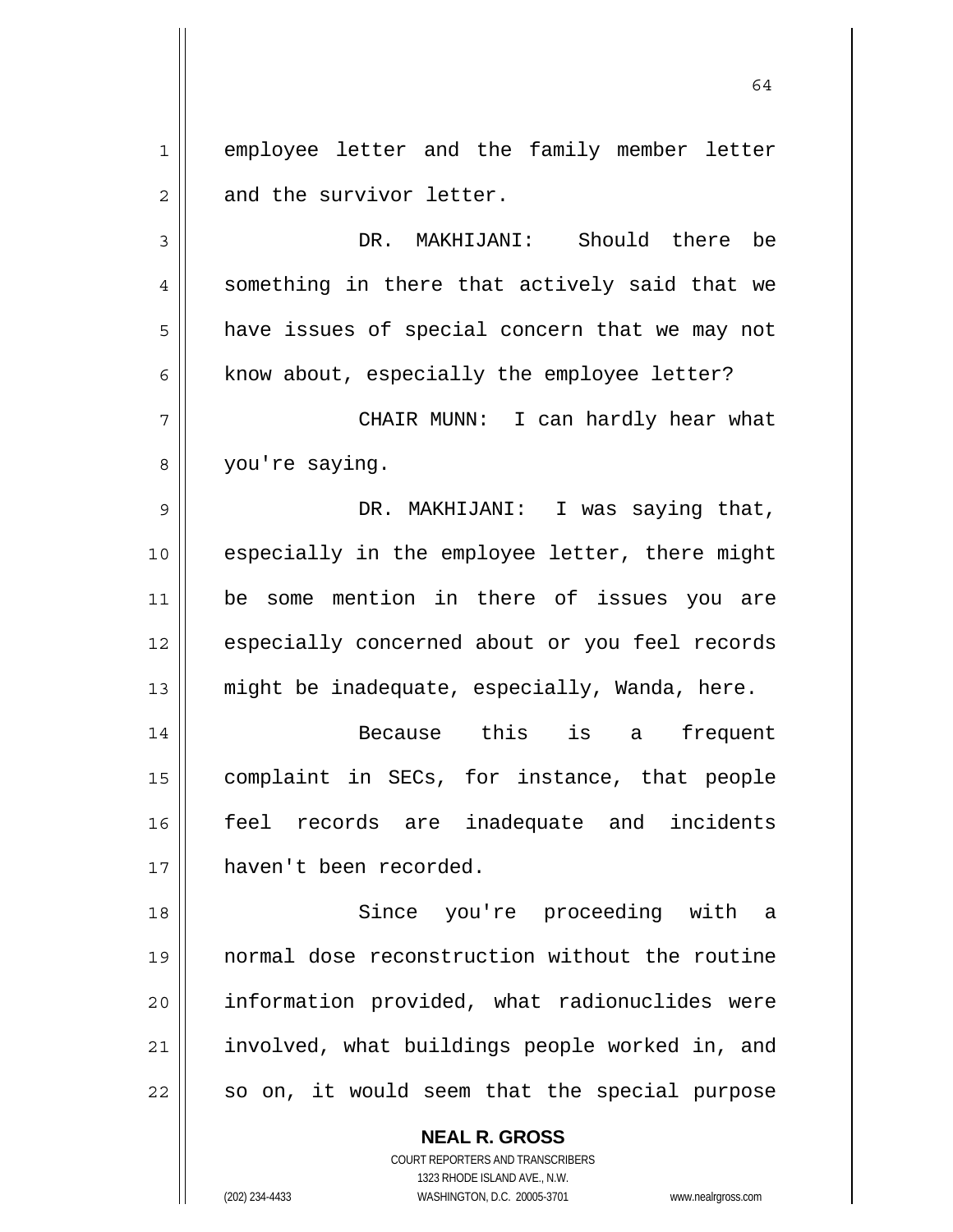|    | <b>NEAL R. GROSS</b>                          |
|----|-----------------------------------------------|
| 22 | $all.$ "                                      |
| 21 | say, "There's nothing else. I've said it      |
| 20 | interview, your mind will blank and you'll    |
| 19 | Usually, you know, sometimes at the end of an |
| 18 | specific. I mean, is there anything else?     |
| 17 | DR. MAKHIJANI: It could be more               |
| 16 | information?                                  |
| 15 | suggest that they prepare, present that       |
| 14 | warning to that effect or a cover letter to   |
| 13 | DR. NETON: Maybe something in a               |
| 12 | information.                                  |
| 11 | information. Now I'm thinking required        |
| 10 | Essentially, you need supplemental            |
| 9  | Right, right.<br>CHAIR MUNN:                  |
| 8  | interview?                                    |
| 7  | anything else you would like to offer in the  |
| 6  | the CATI that does talk about, is there       |
| 5  | DR. NETON: There is a section in              |
| 4  | I mean you may not need it, but --            |
| 3  | help the dose reconstructor.                  |
| 2  | elicit that kind of information that may then |
| 1  | of the CATI, if it is to be useful, is to     |
|    |                                               |

 $\sim$  65

COURT REPORTERS AND TRANSCRIBERS 1323 RHODE ISLAND AVE., N.W.

 $\prod$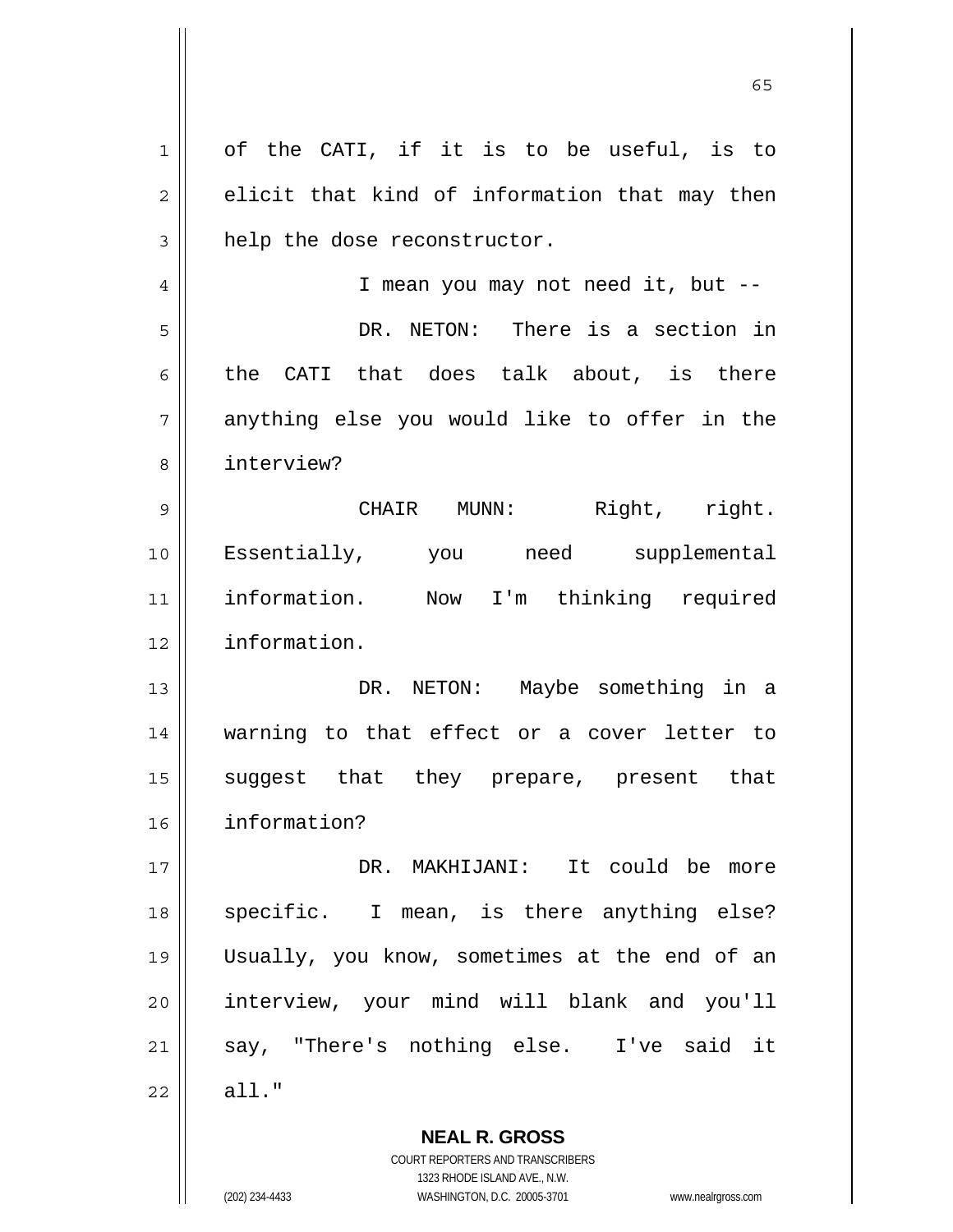| $\mathbf 1$ | The thing that I'm pointing out is                                  |
|-------------|---------------------------------------------------------------------|
| 2           | very often in SECs you see this concern here                        |
| 3           | pretty much across the board. Records are not                       |
| 4           | Incidents haven't been recorded.<br>adequate.                       |
| 5           | You know, "I've worked with contaminated                            |
| 6           | equipment that was considered to be clean, and                      |
| 7           | it was sent back to the field." This kind of                        |
| 8           | thing that people feel is not in the records.                       |
| 9           | So I don't know whether you want to indicate                        |
| 10          | that in the letter or not.                                          |
| 11          | MEMBER ZIEMER: I don't see why it                                   |
| 12          | couldn't be indicated, and it is part of the                        |
| 13          | interview. In fact, I think, Mike, you                              |
| 14          | suggested this. This is one of the areas that                       |
| 15          | you do want to solicit information perhaps.                         |
| 16          | Do they know of something that they at least                        |
| 17          | wish to have in the record that might have                          |
| 18          | been overlooked?                                                    |
| 19          | DR. MAKHIJANI: Because I mean, to                                   |
| 20          | say, "We really don't need your information,                        |
| 21          | but we're interviewing you," it's kind of, you                      |
| 22          | know, it seems like going to the other                              |
|             | <b>NEAL R. GROSS</b>                                                |
|             | <b>COURT REPORTERS AND TRANSCRIBERS</b>                             |
|             | 1323 RHODE ISLAND AVE., N.W.                                        |
|             | (202) 234-4433<br>WASHINGTON, D.C. 20005-3701<br>www.nealrgross.com |

 $\sim$  66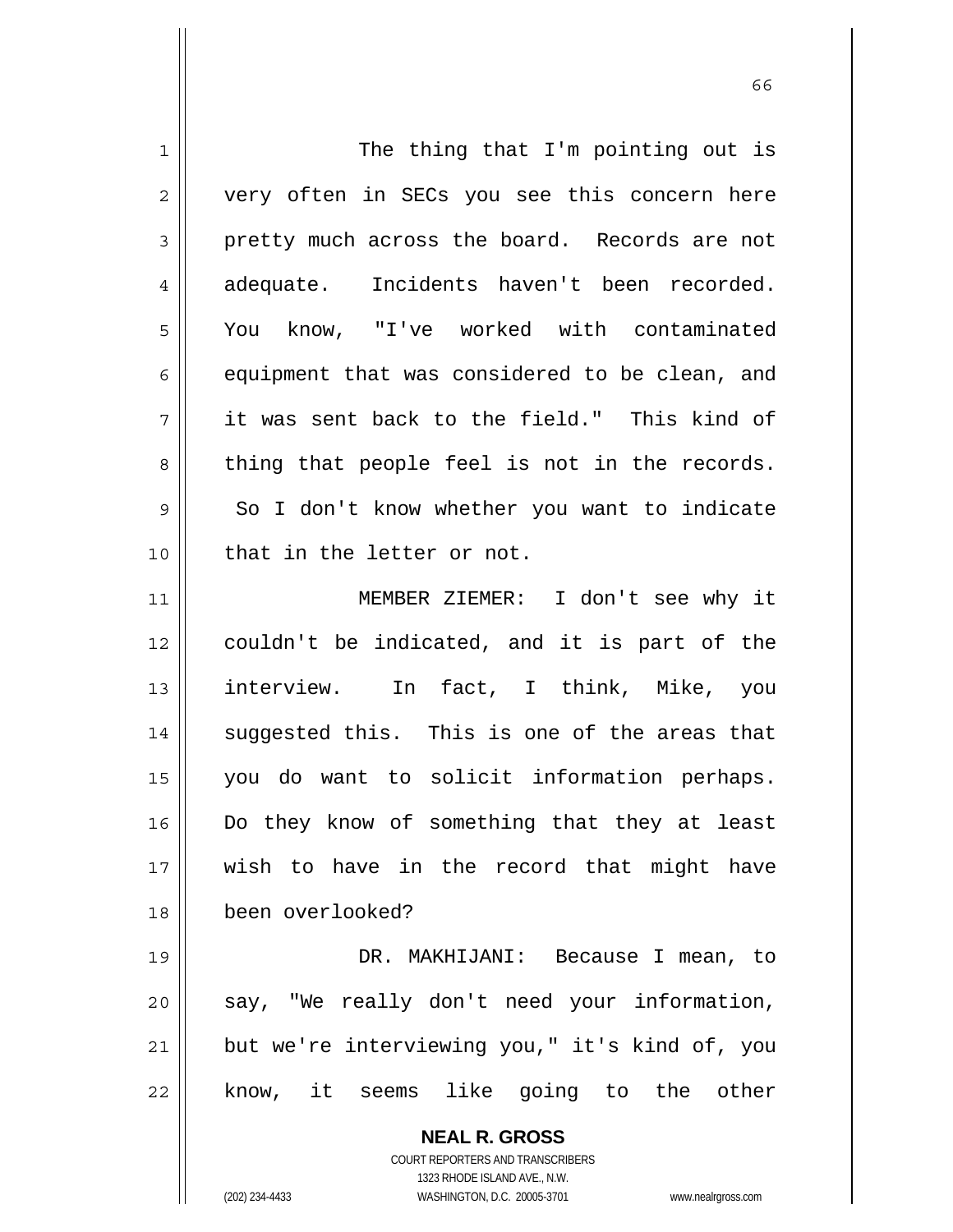**NEAL R. GROSS** COURT REPORTERS AND TRANSCRIBERS 1323 RHODE ISLAND AVE., N.W. (202) 234-4433 WASHINGTON, D.C. 20005-3701 www.nealrgross.com 1 2 3 4 5 6 7 8 9 10 11 12 13 14 15 16 17 18 19 20 21 22 extreme, from saying, "We really need your help in dose reconstruction" to saying, "We really don't need your help, but we're interviewing you." MEMBER ZIEMER: I hope I didn't convey that we tell them we don't need their help. CHAIR MUNN: No, I don't think you can say that. MEMBER ZIEMER: I was talking more, there's a feeling that the burden is on them to provide the information for it to be done. I would like to see a letter that they didn't feel like the burden is on them to get the information. DR. MAKHIJANI: No, no, I subscribe to your sentiment. MEMBER ZIEMER: Right, right. CHAIR MUNN: Back to the issue, how to proceed, is there any objection to my writing the wording of a proposed recommendation to NIOSH for full Board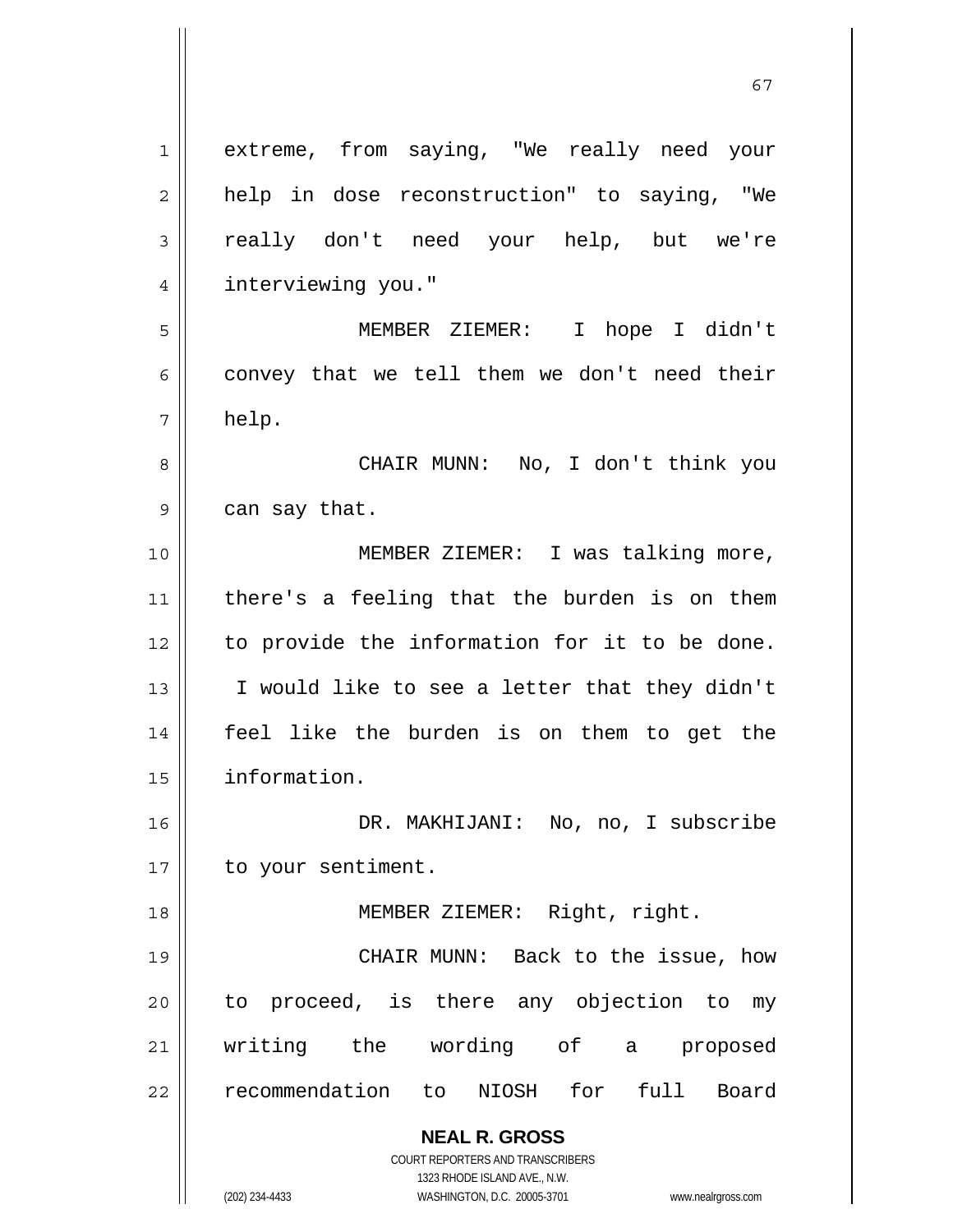**NEAL R. GROSS** COURT REPORTERS AND TRANSCRIBERS  $\sim$  68 1 2 3 4 5 6 7 8 9 10 11 12 13 14 15 16 17 18 19 20 21 22 approval and circulating it to the Subcommittee for agreement? MEMBER ZIEMER: I'm good with that. MEMBER GIBSON: Yes, sounds good to me. CHAIR MUNN: Very good, I'll take that action. I will get it to you in reasonable fashion here. MR. KATZ: Wanda, just a process issue: Paul and I were discussing before the meeting opened, we have a teleconference meeting of the full Board -- CHAIR MUNN: Yes. MR. KATZ: -- a week from today, I believe. CHAIR MUNN: Yes. MR. KATZ: So it depends really on how this day proceeds with respect to the CATI discussion, but you could possibly be looking at being able to make recommendations to the full Board a week from today, just to help you with the timing question. If you don't get

1323 RHODE ISLAND AVE., N.W.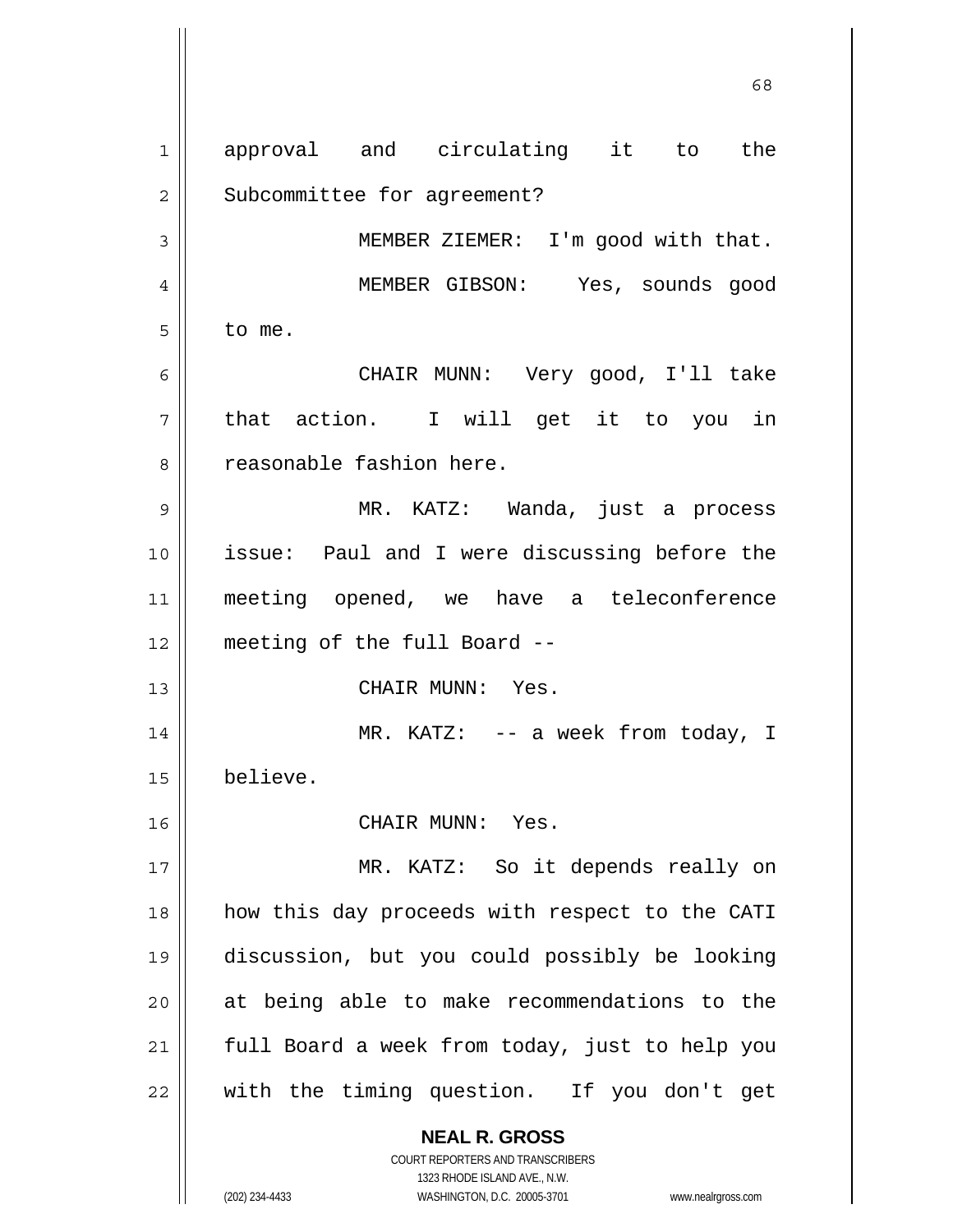1 2 it, if you can't get that much done, then that's not an issue, that date.

**NEAL R. GROSS** COURT REPORTERS AND TRANSCRIBERS 3 4 5 6 7 8 9 10 11 12 13 14 15 16 17 18 19 20 21 22 CHAIR MUNN: I would like it if we could. I think a great deal of it depends upon the current schedules of the Subcommittee members, and from what I can identify right now, that schedule is looking pretty bad. But I will try to get this information out as early as possible with an idealized goal of attempting -- there's an item on the agenda on the 31st. I'm not at all sure that it is possible, but I will give it a try. Now that was -- MR. KATZ: So that was item one from Mark. CHAIR MUNN: That was one issue. Now issue No. 2? MR. KATZ: Yes. So issue No. 2 from Mark also references this same letter that we've been discussing to the employee. He says, "On page 2, second paragraph, the text reads, quote, this interview provides you

1323 RHODE ISLAND AVE., N.W. (202) 234-4433 WASHINGTON, D.C. 20005-3701 www.nealrgross.com

 $\sim$  69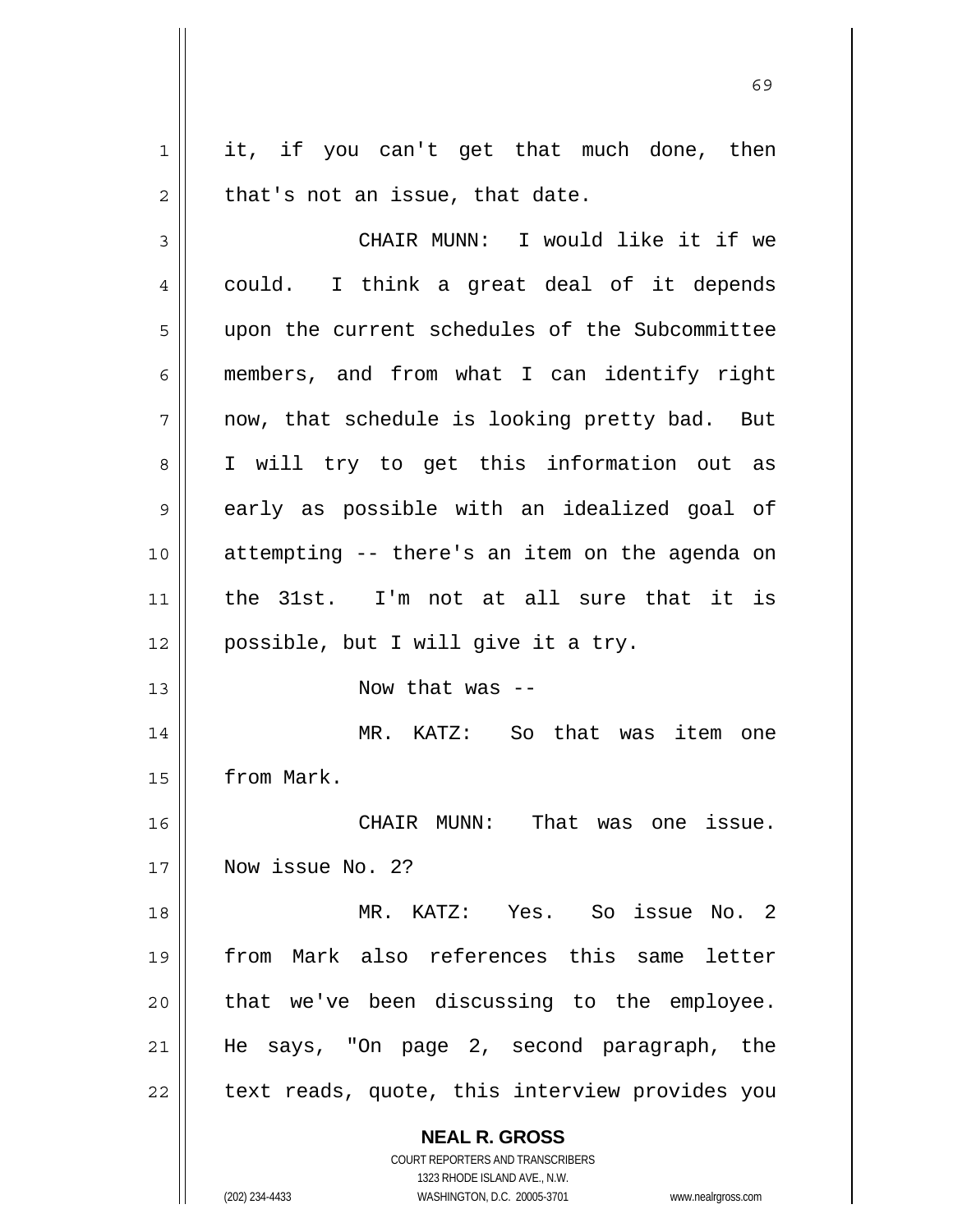with the opportunity to inform NIOSH of any additional information regarding your work history that might not be contained in the exposure monitoring and information we receive from DOE or AWE, close quote."

 And his comment is, "Nothing wrong with the sentence. However, I'm not sure where this other information is brought out during the interview process and captured."

10 11 12 13 14 15 16 17 18 19 MR. HINNEFELD: Well, I think from our standpoint, there are two places. One is in the incident. You know, we ask them to describe the incidents they were involved in because oftentimes people will feel like something worthwhile is an incident to them, and they would want to report that. Then, at the end, when we ask for additional things you want to tell us about, "Anything else you want to say?"

20 21 22 And we do, in fact, get a number of people who provide a number of comments at that part of the interview. So I would say

> **NEAL R. GROSS** COURT REPORTERS AND TRANSCRIBERS 1323 RHODE ISLAND AVE., N.W. (202) 234-4433 WASHINGTON, D.C. 20005-3701 www.nealrgross.com

1

2

3

4

5

6

7

8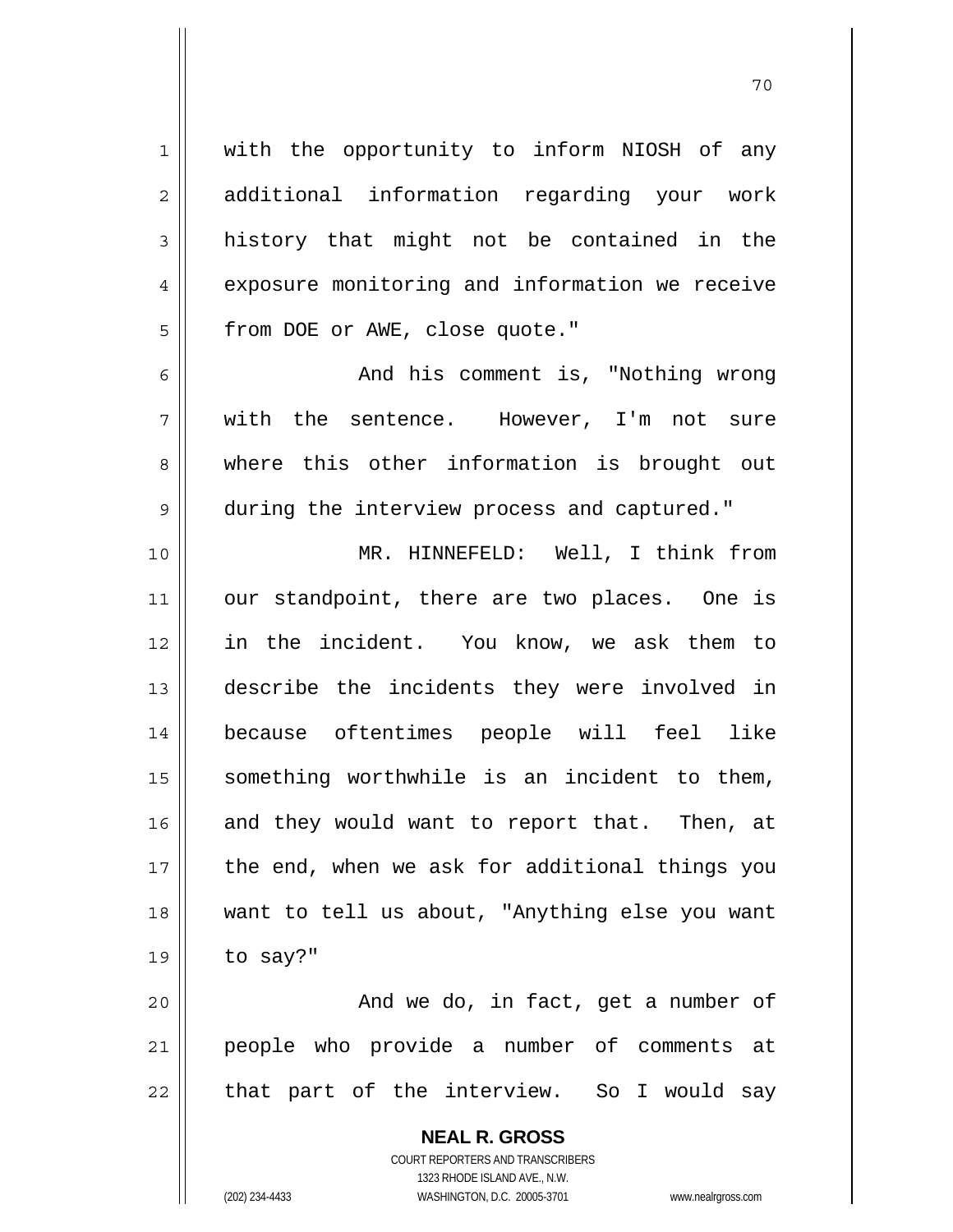1 2 3 4 5 6 7 8 9 10 11 12 13 14 15 16 17 18 19 20 21 22 that's where it's done, if that is what Mark is suggesting here. That would be what we would say. DR. NETON: In fact, occasionally, we find people that bring to light work histories that aren't even documented by either the DOE or the DOL. I mean they will say, "Well, I worked two years before that," or something to that effect, in an interview. That will be added to the interview and captured. MR. HINNEFELD: Well, yes, it would have to be verified. DR. NETON: It has to be verified. MR. HINNEFELD: Yes, we don't just add it. DR. NETON: No. MR. HINNEFELD: It has to be verified by the Department of Labor. DR. NETON: Right. CHAIR MUNN: My personal reaction to Mark's second comment was that my

> **NEAL R. GROSS** COURT REPORTERS AND TRANSCRIBERS

> > 1323 RHODE ISLAND AVE., N.W.

(202) 234-4433 WASHINGTON, D.C. 20005-3701 www.nealrgross.com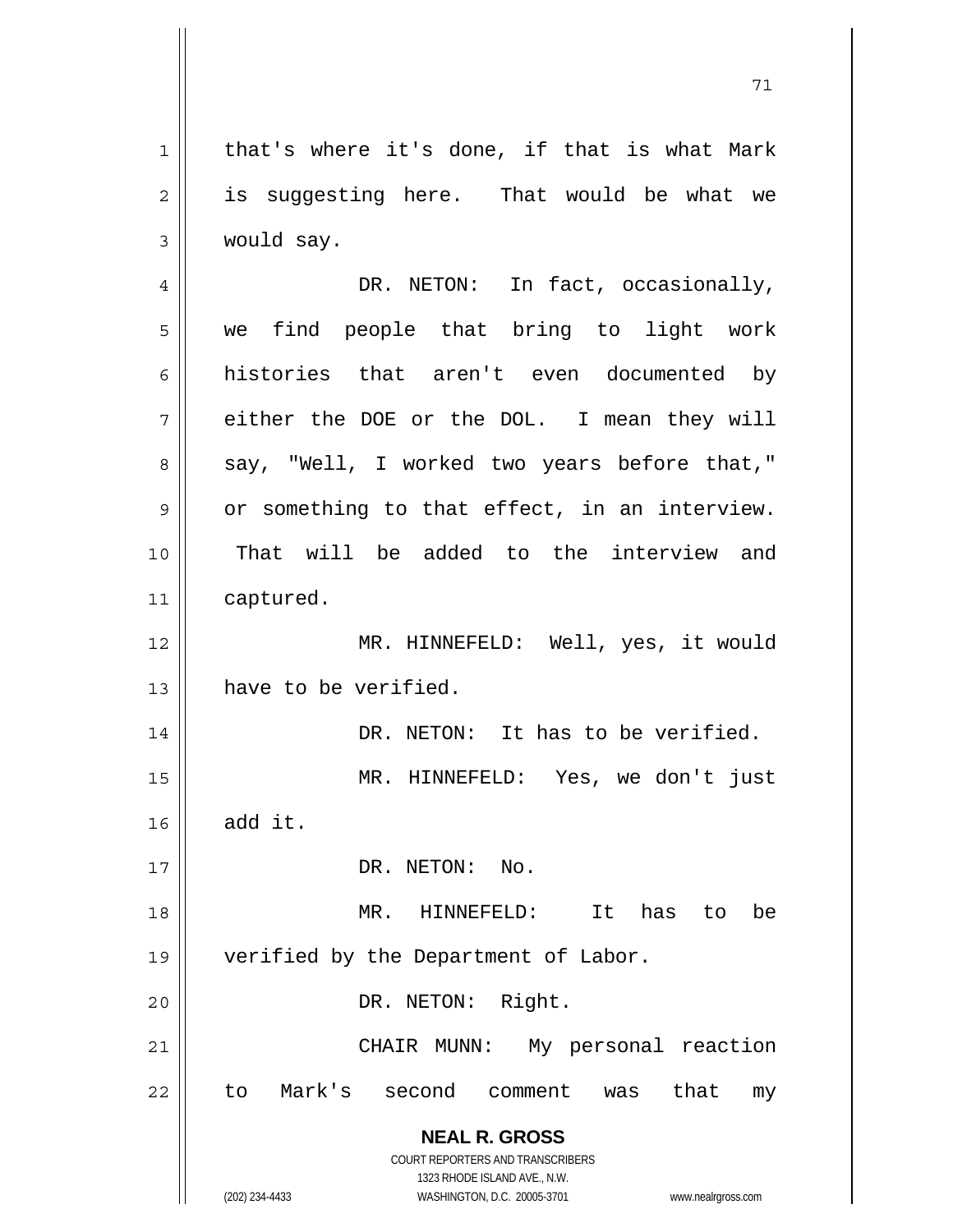| 1  | perspective of what existed in the CATI        |
|----|------------------------------------------------|
| 2  | indicated that his concern was already         |
| 3  | covered, but that's open for discussion.       |
| 4  | Does anyone have any strong                    |
| 5  | feelings that the existing process and the     |
| 6  | existing form does not call for that           |
| 7  | additional information adequately? It seems    |
| 8  | like it does to me.                            |
| 9  | DR. MAKHIJANI: This goes to some               |
| 10 | of Mark's comments on 19 and mine and,         |
| 11 | actually, relates to what we just talked       |
| 12 | about.                                         |
| 13 | In the question on incidents, you              |
| 14 | might add something like: "Do you know of      |
| 15 | incidents that were not recorded or that we    |
| 16 | might find more information about and          |
| 17 | documentation that might not be in your file?" |
| 18 | To give you a specific example, in             |
| 19 | some site -- I can't remember; I don't         |
| 20 | remember the name of the site, but there was a |
| 21 | particular requirement, I think, or something  |
| 22 | like that. I don't remember the site.<br>It    |
|    | <b>NEAL R. GROSS</b>                           |

COURT REPORTERS AND TRANSCRIBERS 1323 RHODE ISLAND AVE., N.W.

 $\mathsf{I}$ 

(202) 234-4433 WASHINGTON, D.C. 20005-3701 www.nealrgross.com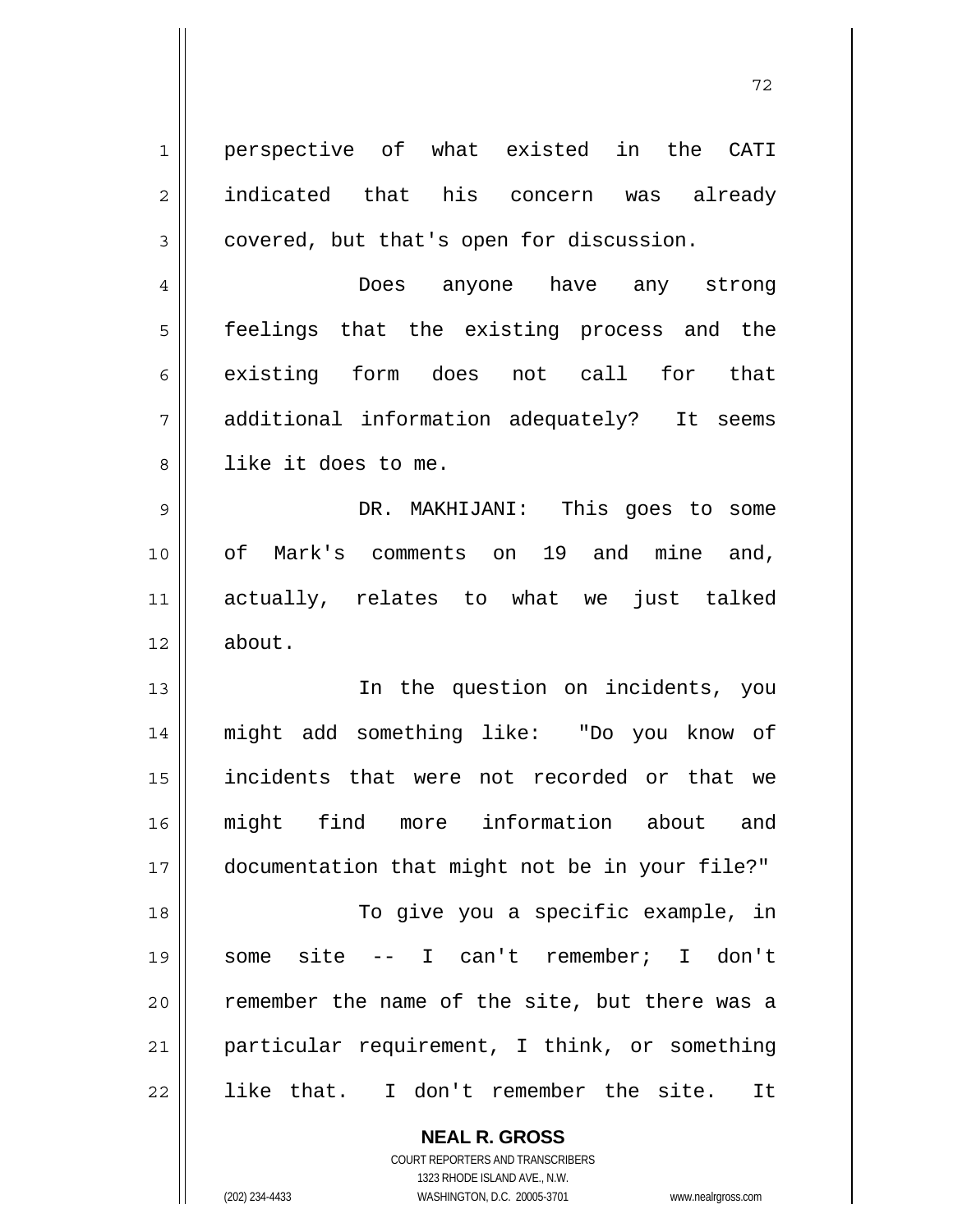said that their records individually did not contain incident information. It was part of the site information that didn't show up in the employee record.

5 6 7 8 9 10 So, in Question 19, we don't solicit a specific like that. I think this would probably be most applicable to records, things that happen to them, but they feel the records don't exist. And incidents would probably be the most important category.

11 12 13 14 15 16 17 18 MEMBER ZIEMER: Well, I notice in 20, under "other relevant information," they say, "Have we missed asking you about any conditions, situations, or practices that occurred during this job which you think might be useful to us in estimating your dose? If yes, describe in detail what occurred, when, where, how long, and who was involved."

19 20 21 22 That seems to me like a means of capturing other information. Maybe it's not complete, but it sounds like it is pretty open. That's in addition to the incidents

> **NEAL R. GROSS** COURT REPORTERS AND TRANSCRIBERS 1323 RHODE ISLAND AVE., N.W. (202) 234-4433 WASHINGTON, D.C. 20005-3701 www.nealrgross.com

1

2

3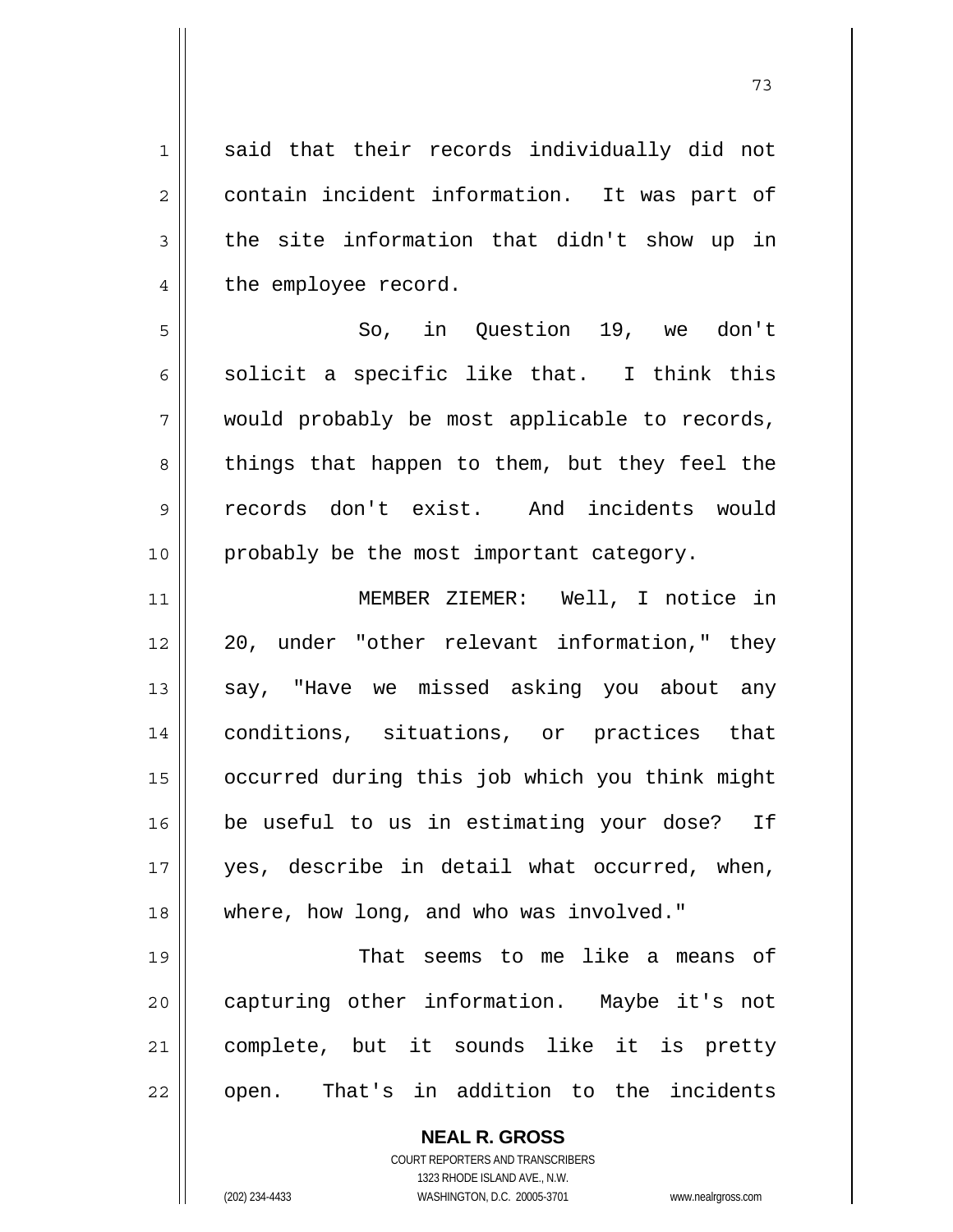1 section.

| $\overline{2}$ | DR. MAKHIJANI: Yes. I mean it is                                |
|----------------|-----------------------------------------------------------------|
| 3              | open. I think the open parts are fine. You                      |
| 4              | know, people do get the opportunity to                          |
| 5              | describe what's on their mind that might have                   |
| 6              | been missed in the specific question.                           |
| 7              | I was referring to the question of                              |
| 8              | records, and did they feel that what they                       |
| 9              | experienced was captured in the records?                        |
| 10             | MEMBER ZIEMER: Well, and then it                                |
| 11             | says, "Are you aware of any records related to                  |
| 12             | this information that may help us estimate                      |
| 13             | dose?"                                                          |
| 14             | DR. MAKHIJANI: Yes.                                             |
| 15             | MEMBER ZIEMER: I<br>the<br>mean                                 |
| 16             | questions I think are there.                                    |
| 17             | it's<br>DR. MAKHIJANI:<br>Maybe                                 |
| 18             | adequate. I don't know.                                         |
| 19             | CHAIR MUNN: In direct response to                               |
| 20             | Mark's concern, I think that several areas                      |
| 21             | have been pointed out here that would address                   |
| 22             | his concern.                                                    |
|                | <b>NEAL R. GROSS</b><br><b>COURT REPORTERS AND TRANSCRIBERS</b> |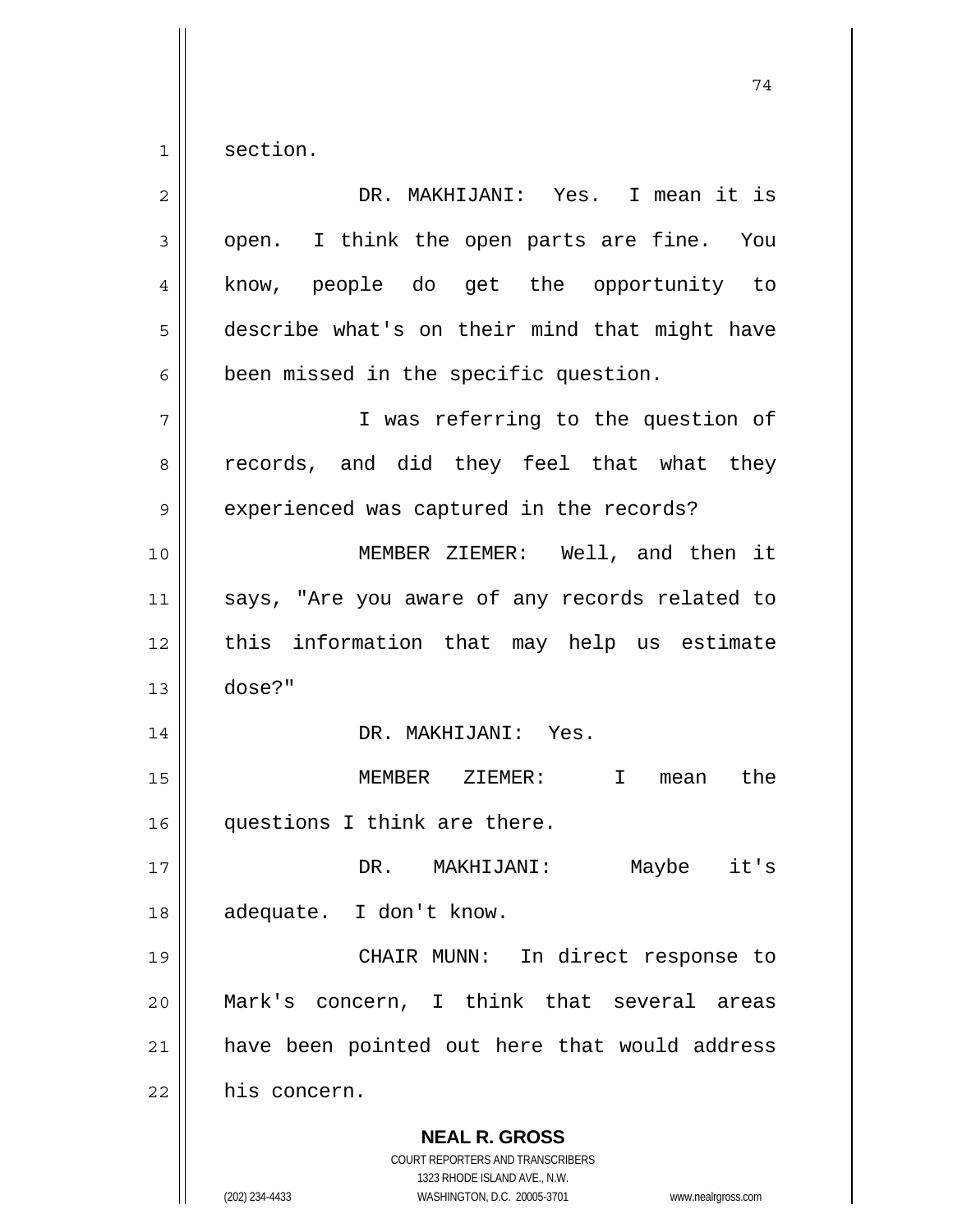| 1  | My only question here is, how do we                                 |
|----|---------------------------------------------------------------------|
| 2  | relay the information we've discussed here                          |
| 3  | briefly and succinctly to Mark in response to                       |
| 4  | that specific question?                                             |
| 5  | NIOSH, can you very quickly respond                                 |
| 6  | to that by electronic means to this                                 |
| 7  | Subcommittee, just as a cover and for the                           |
| 8  | record, to respond to Mark's question?                              |
| 9  | MR. HINNEFELD: You want us<br>to                                    |
| 10 | provide a response to No. 2 about where we                          |
| 11 | believe that --                                                     |
| 12 | CHAIR MUNN: Yes. Yes.                                               |
| 13 | MR. HINNEFELD: -- is called for in                                  |
| 14 | the interview? Yes, Mark may have -- you                            |
| 15 | know; Mark is pretty thoughtful about this.                         |
| 16 | He may have a slant on this that didn't really                      |
| 17 | come across as comments. So I think that's                          |
| 18 | probably a good idea, to just provide that to                       |
| 19 | him and then let him explain further.                               |
| 20 | CHAIR MUNN: Based on the comments                                   |
| 21 | that we've just made here that have pointed                         |
| 22 | out responses to that, I think we can say we                        |
|    |                                                                     |
|    | <b>NEAL R. GROSS</b><br><b>COURT REPORTERS AND TRANSCRIBERS</b>     |
|    | 1323 RHODE ISLAND AVE., N.W.                                        |
|    | (202) 234-4433<br>WASHINGTON, D.C. 20005-3701<br>www.nealrgross.com |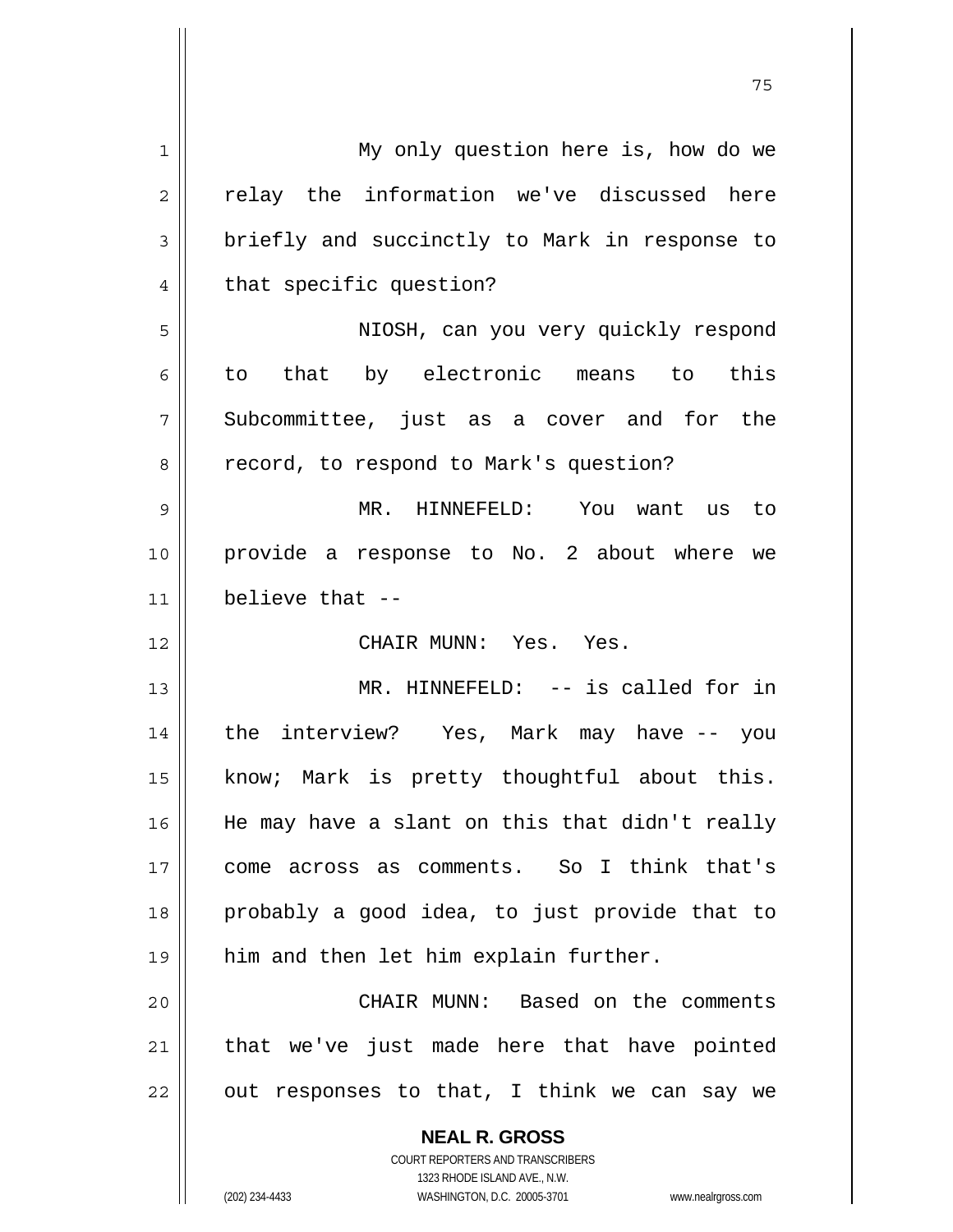1 2 3 are going to respond to Mark's concern, Item No. 2, and move on to the next comments, with respect to the form.

и процесс в политическиот представление в 176 године. В 176 године в 176 године. В 176 године в 176 године в 1<br>В 176 године в 176 године в 176 године в 176 године в 176 године в 176 године в 176 године в 176 године в 176

4 5 6 MR. KATZ: Okay. So now comments on the form, and this is the employee's script, interview script.

7 8 9 10 11 12 13 14 MEMBER ZIEMER: I'm sorry, I have a question. Before we get to the script, and on the page 2 item, I just want to ask, do the recipients already know the acronyms? Do they know what an A-W-E is? Many of these people didn't work for the Department of Energy. They worked for a contractor of the Atomic Energy Commission.

15 16 17 18 19 20 21 22 CHAIR MUNN: Well, don't the basic rules of grammar apply still to all of the communications that go out from any governmental agency? Aren't all acronyms first spelled out before they are used subsequently in any material? Or has that rule gone by the wayside with electronic text? MR. HINNEFELD: I believe, Wanda,

> **NEAL R. GROSS** COURT REPORTERS AND TRANSCRIBERS

1323 RHODE ISLAND AVE., N.W. (202) 234-4433 WASHINGTON, D.C. 20005-3701 www.nealrgross.com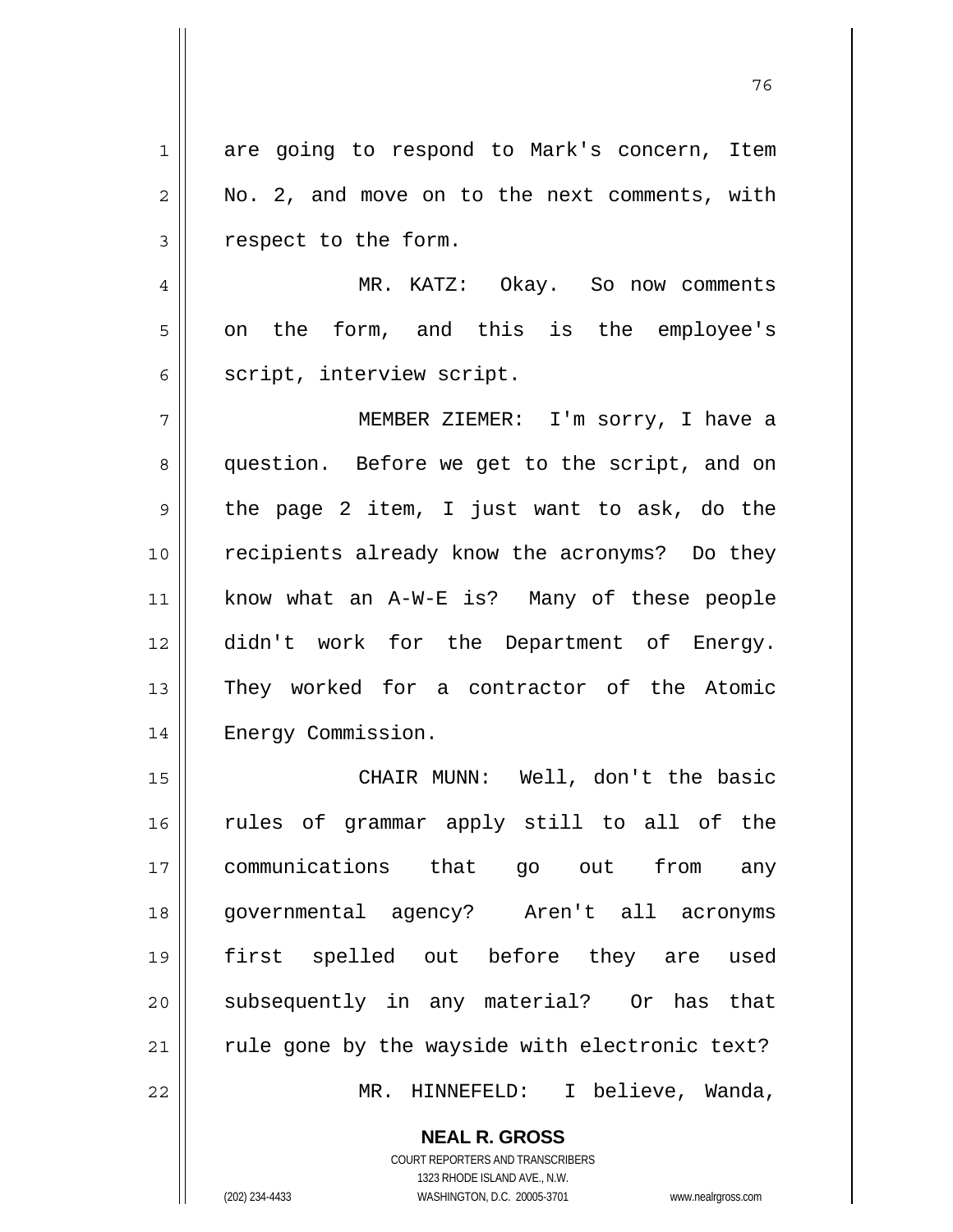| $\mathbf{1}$ | that is normally what we try to do, is we     |
|--------------|-----------------------------------------------|
| 2            | write it out the first time and use the       |
| 3            | acronym following, and then, after that, we   |
| 4            | put the acronym.                              |
| 5            | CHAIR MUNN: Right.                            |
| 6            | MEMBER ZIEMER: No, but even if you            |
| 7            | say what it is, do they know what an Atomic   |
| 8            | Weapons Employer is?                          |
| 9            | MR. HINNEFELD: I don't remember.              |
| 10           | Jim, do you remember the application form? I  |
| 11           | mean that they submit to Labor.               |
| 12           | DR. NETON: I don't recall. I                  |
| 13           | suspect they do, but I can't think of where   |
| 14           | they would become aware of that in the        |
| 15           | process, off the top of my head. It's worth   |
| 16           | checking into.                                |
| 17           | MEMBER ZIEMER: I mean there's many            |
| 18           | of these individuals that will say, "Well, I  |
| 19           | never worked for the Department of Energy. I  |
| 20           | worked for, you know, Union Carbide, and they |
| 21           | were a contractor of the Atomic Energy        |
| 22           | Commission."                                  |
|              |                                               |

77

**NEAL R. GROSS** COURT REPORTERS AND TRANSCRIBERS 1323 RHODE ISLAND AVE., N.W. (202) 234-4433 WASHINGTON, D.C. 20005-3701 www.nealrgross.com

 $\mathbf{I}$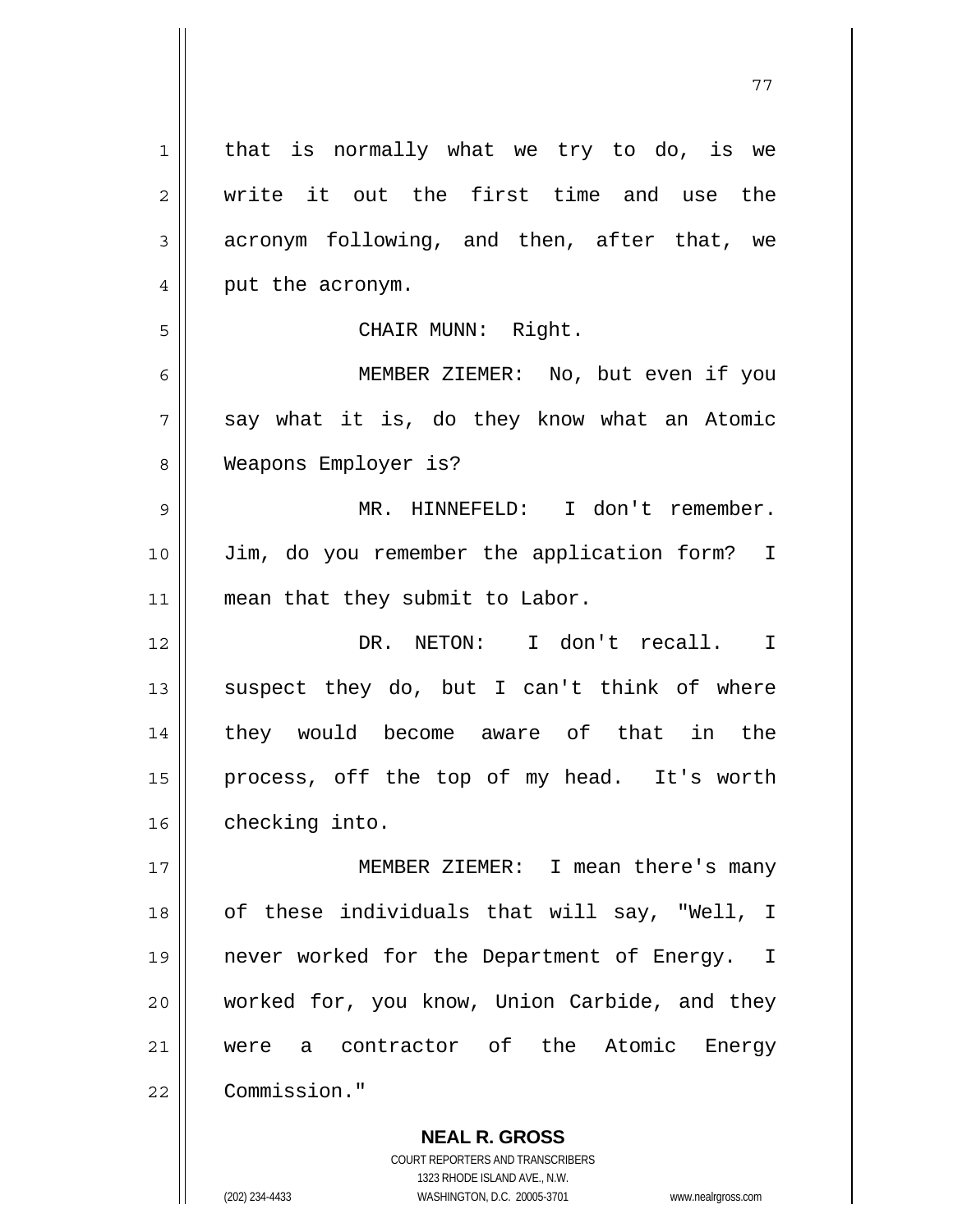| 1  | DR. NETON: Somehow, applying to                                                                     |
|----|-----------------------------------------------------------------------------------------------------|
| 2  | the program now, I suspect that they are                                                            |
| 3  | asked, what kind of weapons employer they                                                           |
| 4  | might have worked for. I'm not sure. We need                                                        |
| 5  | $to$ $-$                                                                                            |
| 6  | MR. HINNEFELD: I think there's a                                                                    |
| 7  | lot that the claimant goes through before we                                                        |
| 8  | ever see them.                                                                                      |
| 9  | MEMBER ZIEMER: Okay.                                                                                |
| 10 | MR. HINNEFELD: I don't really                                                                       |
| 11 | know, sitting here.                                                                                 |
| 12 | MEMBER ZIEMER: They would get that                                                                  |
| 13 | from the Department of Labor?                                                                       |
| 14 | MR. HINNEFELD: There are these                                                                      |
| 15 | series of EE forms that are the application                                                         |
| 16 | forms. There's one if it's a living Energy                                                          |
| 17 | employee, and there's one for survivors, and                                                        |
| 18 | there are other forms.                                                                              |
| 19 | MEMBER ZIEMER: That explains it?                                                                    |
| 20 | MR. HINNEFELD: I don't know. I                                                                      |
| 21 | don't know. All I'm saying is that there is a                                                       |
| 22 | lot of opportunity early in the process,                                                            |
|    | <b>NEAL R. GROSS</b>                                                                                |
|    | <b>COURT REPORTERS AND TRANSCRIBERS</b>                                                             |
|    | 1323 RHODE ISLAND AVE., N.W.<br>(202) 234-4433<br>WASHINGTON, D.C. 20005-3701<br>www.nealrgross.com |

78

 $\mathsf{I}$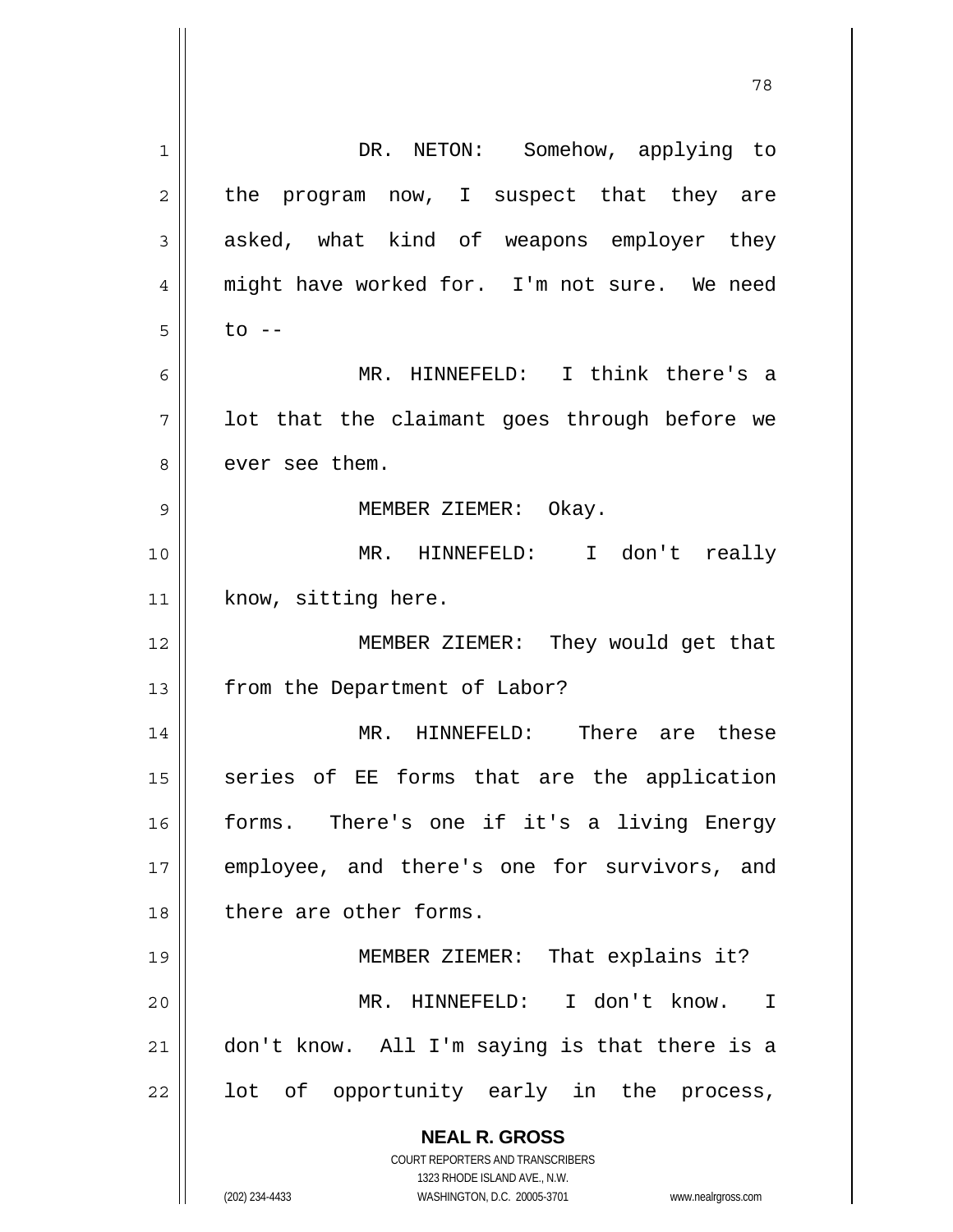**NEAL R. GROSS** COURT REPORTERS AND TRANSCRIBERS 1323 RHODE ISLAND AVE., N.W. 1 2 3 4 5 6 7 8 9 10 11 12 13 14 15 16 17 18 19 20 21 22 before the case ever comes to us, for them to understand why it is that they're in the program. MEMBER ZIEMER: Okay. So they probably -- we haven't had a problem with people saying, like when we say, "Were you an A-W-E employee," they don't say, "Well, what is that?" MR. HINNEFELD: I don't know. I haven't heard of a lot of problem with that. I don't know if Pat has anything to offer or not. MEMBER ZIEMER: Pat, are you still on the line? MR. HINNEFELD: Okay, Pat is not on the line. MEMBER ZIEMER: Who else on the ORAU team works with Pat? Do we know --? MR. HINNEFELD: Well, nobody else who is on the phone, right? CHAIR MUNN: Can't we just leave an action item that NIOSH will verify for us how

79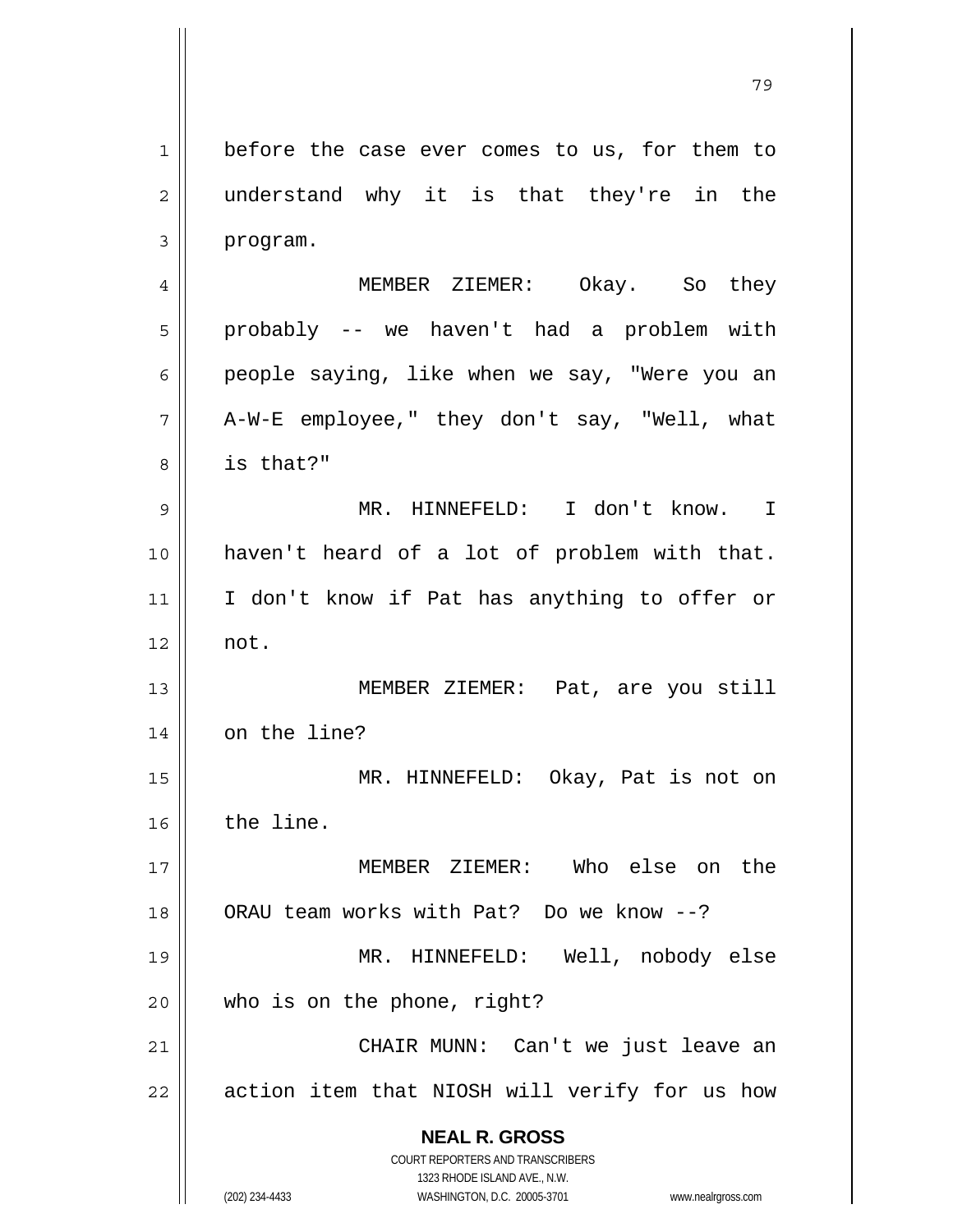**NEAL R. GROSS** COURT REPORTERS AND TRANSCRIBERS 1323 RHODE ISLAND AVE., N.W. (202) 234-4433 WASHINGTON, D.C. 20005-3701 www.nealrgross.com 1 2 3 4 5 6 7 8 9 10 11 12 13 14 15 16 17 18 19 20 21 22 the claimant is informed of the exact meaning  $of$   $-$  MEMBER ZIEMER: I have a feeling it's probably not an issue if it's not written. MR. HINNEFELD: I mean they get a glossary from us with their receipt packet. I would think the Atomic Weapon Employer is in that glossary. So, I mean, this should not be the first time they've seen the term, I don't think. MEMBER ZIEMER: Okay. Does that come with this packet? MR. HINNEFELD: No, that goes earlier. MEMBER ZIEMER: Earlier? Okay. MR. HINNEFELD: The acknowledgment packet is when we first get a claim -- MEMBER ZIEMER: Okay. I got you. All right. MR. HINNEFELD: -- we send an acknowledgment packet.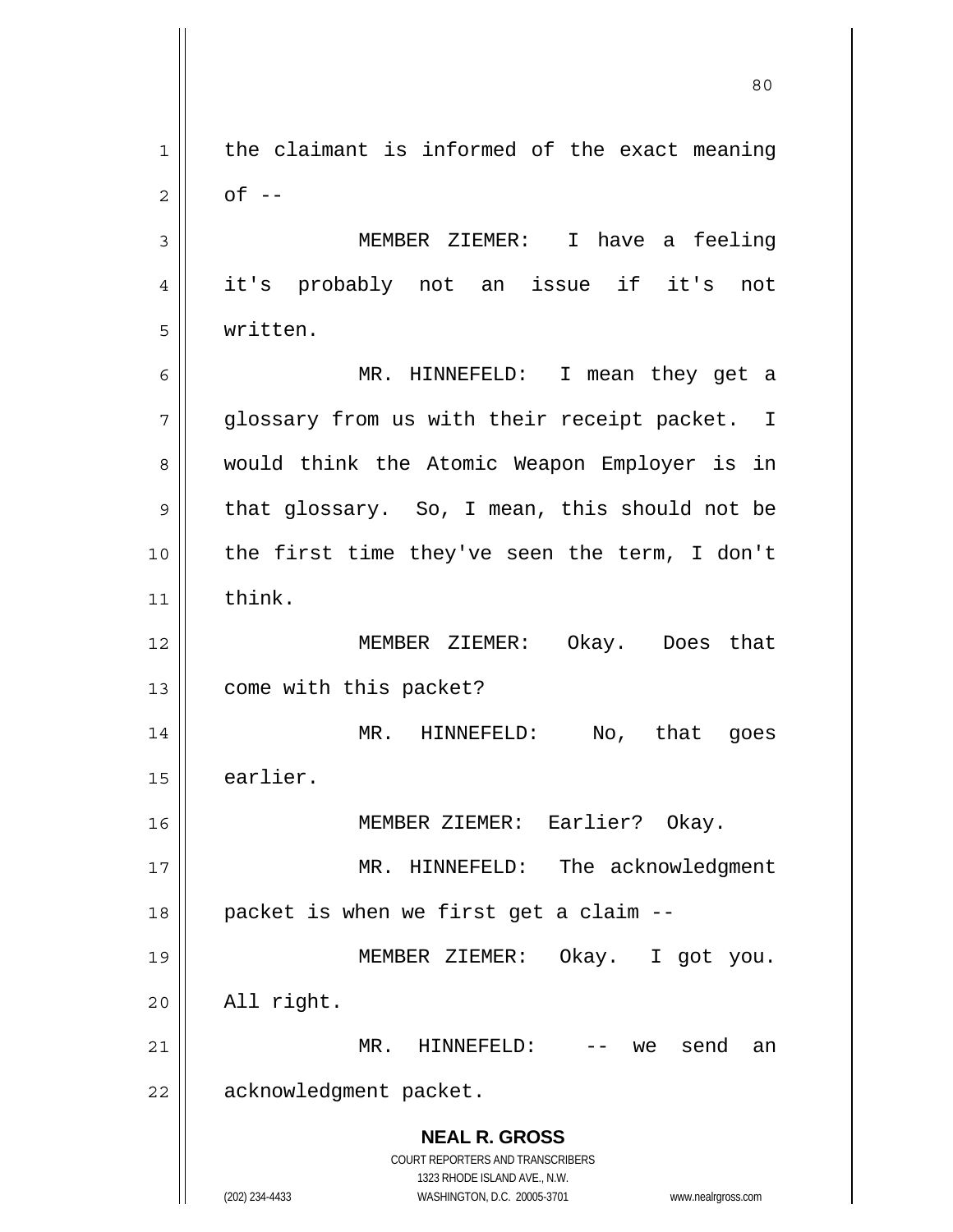**NEAL R. GROSS** COURT REPORTERS AND TRANSCRIBERS 1323 RHODE ISLAND AVE., N.W. (202) 234-4433 WASHINGTON, D.C. 20005-3701 www.nealrgross.com <u>81</u> 1 2 3 4 5 6 7 8 9 10 11 12 13 14 15 16 17 18 19 20 21 22 MEMBER ZIEMER: Okay. CHAIR MUNN: Are we satisfied on that point? MEMBER ZIEMER: I think I'm fine. I don't want to make extra work here. I just was concerned as to what level of sort of knowledge people had about these acronyms when they get this thing kind of at the front end. But they, apparently, have had -- well, they've filled out all the forms at this point. So they have to have had -- MR. HINNEFELD: Well, I think we've never had any trouble with anybody not really understanding why they're in it. MEMBER ZIEMER: Yes, yes. MR. HINNEFELD: I mean they know they worked for Bethlehem Steel, and that's why they're in, or something. MEMBER ZIEMER: Got you. Okay, I'm all right. CHAIR MUNN: Good. MR. KATZ: Would you like me to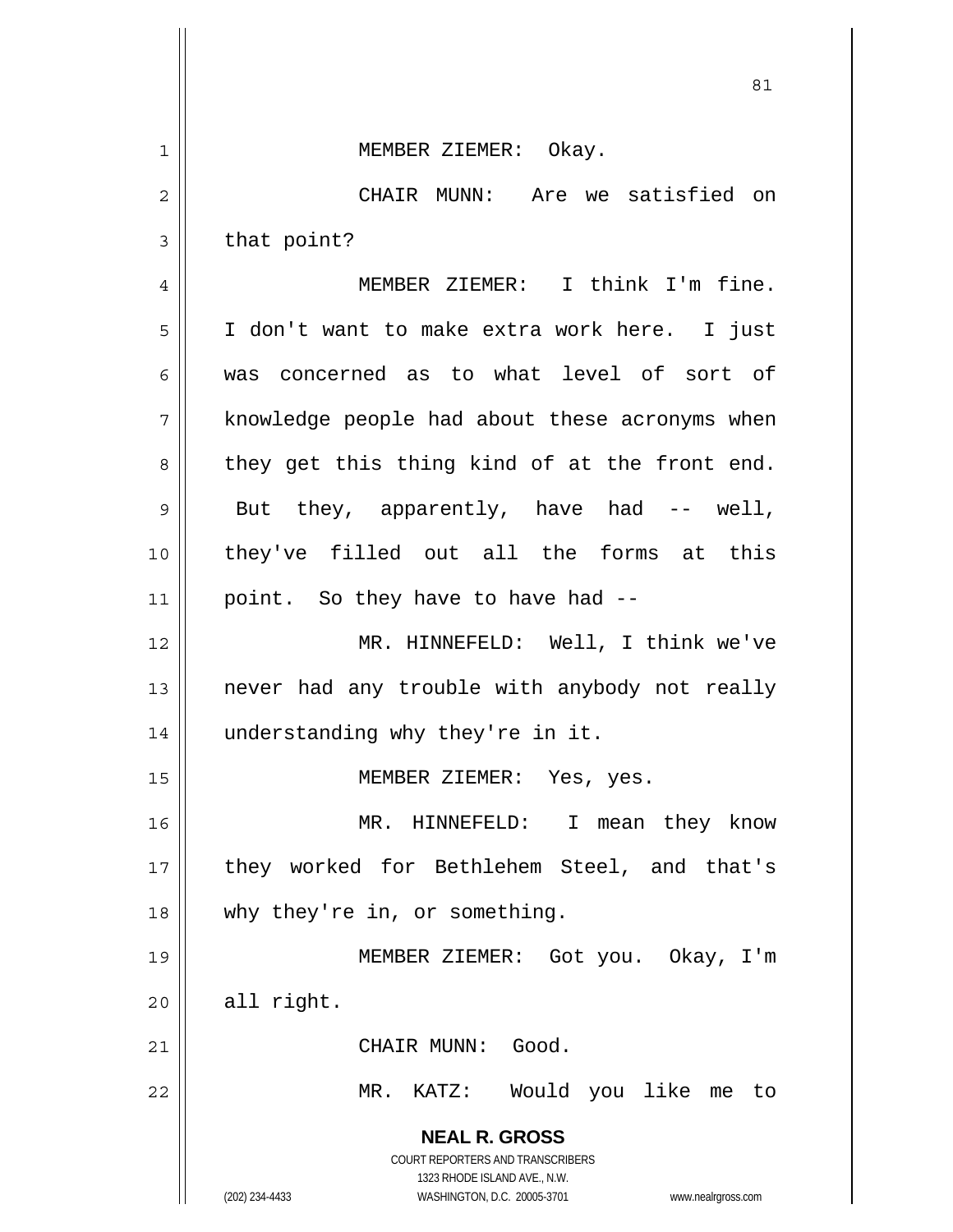1 proceed?

| $\overline{2}$ | CHAIR MUNN: Again, before we go on            |
|----------------|-----------------------------------------------|
| 3              | to the form, thanks to Mike for the email.    |
| 4              | Unfortunately, Mike, your email came as a     |
| 5              | winmail.dat file which, for some reason, my   |
| 6              | system does not want to open. So whatever the |
| 7              | format was that you sent that file, it's not  |
| 8              | helping me out. I still don't have the form.  |
| 9              | MR. KATZ: So that's the script?               |
| 10             | Mike sent you the script.                     |
| 11             | MEMBER ZIEMER: Is that a .pdf                 |
| 12             | file?                                         |
| 13             | CHAIR MUNN: If it were a .pdf                 |
| 14             | file, I would not have a problem.             |
| 15             | DR. NETON: You might be able to               |
| 16             | open it with Acrobat Reader.                  |
| 17             | CHAIR MUNN: My system doesn't want            |
| 18             | to acknowledge it. I don't know whether it's  |
| 19             | Vista or what, but --                         |
| 20             | MR. KATZ: Jim was suggesting you              |
| 21             | might want to try Acrobat Reader since it was |
| 22             | a .pdf file.                                  |
|                | <b>NEAL R. GROSS</b>                          |

COURT REPORTERS AND TRANSCRIBERS 1323 RHODE ISLAND AVE., N.W.

 $\prod$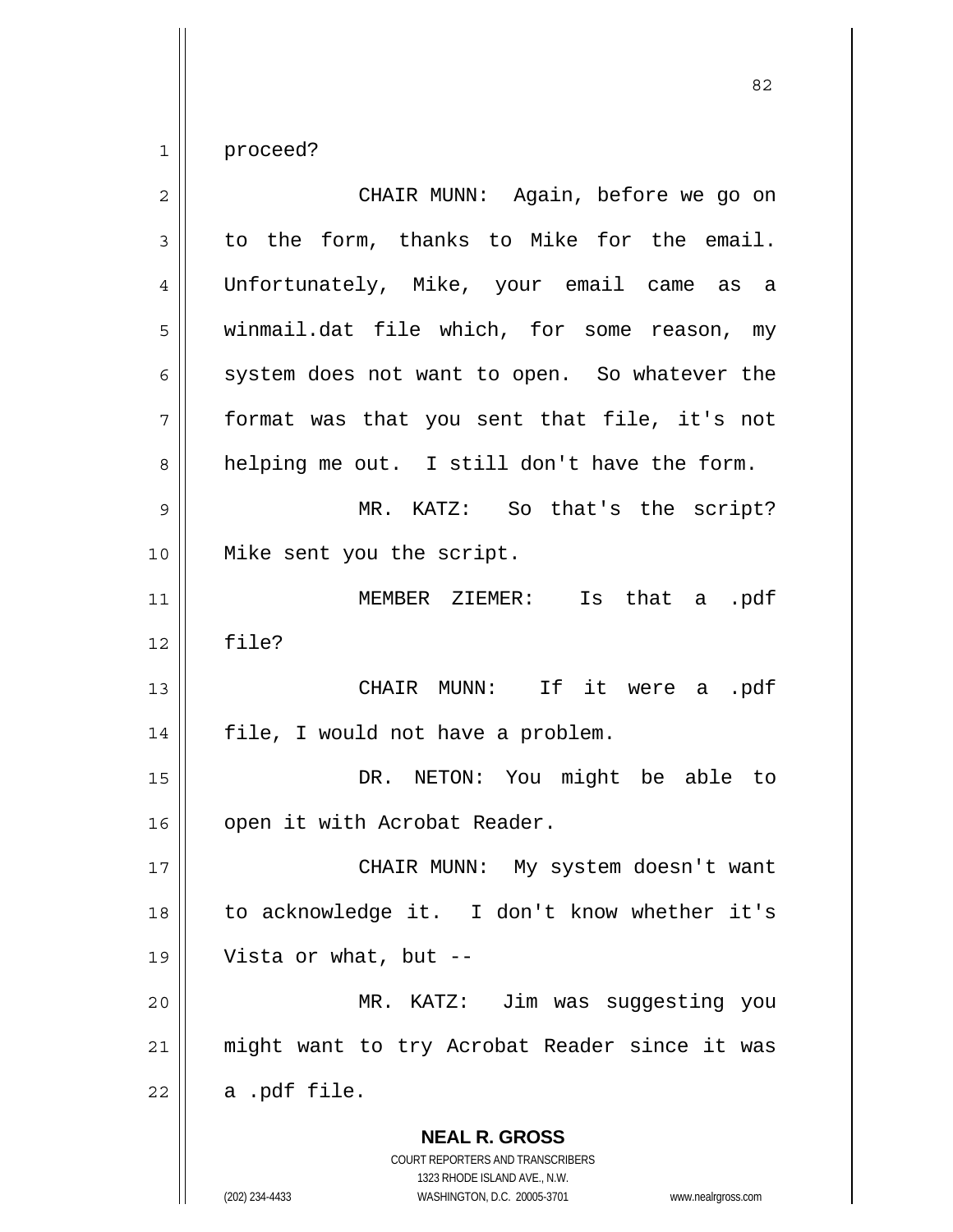**NEAL R. GROSS** COURT REPORTERS AND TRANSCRIBERS 1323 RHODE ISLAND AVE., N.W. (202) 234-4433 WASHINGTON, D.C. 20005-3701 www.nealrgross.com <u>83</u> 1 2 3 4 5 6 7 8 9 10 11 12 13 14 15 16 17 18 19 20 21 22 CHAIR MUNN: Well, I have Acrobat Reader and I tried -- MR. KATZ: Okay. CHAIR MUNN: -- changing the suffix to .pdf, and it didn't help. MR. KATZ: Okay. Well, we'll have someone else send you, in case somehow -- MR. HINNEFELD: We're talking about the form, is that we're talking about? MR. KATZ: Yes. CHAIR MUNN: Yes, I would like the form. MR. KATZ: The scripts. CHAIR MUNN: Yes, which were lost from my other files when I destroyed whatever I did. MR. HINNEFELD: Okay. I just forwarded an email to you that I think has the version we're working on. CHAIR MUNN: Thank you, Stu. I appreciate it. Now we can go back to Ted.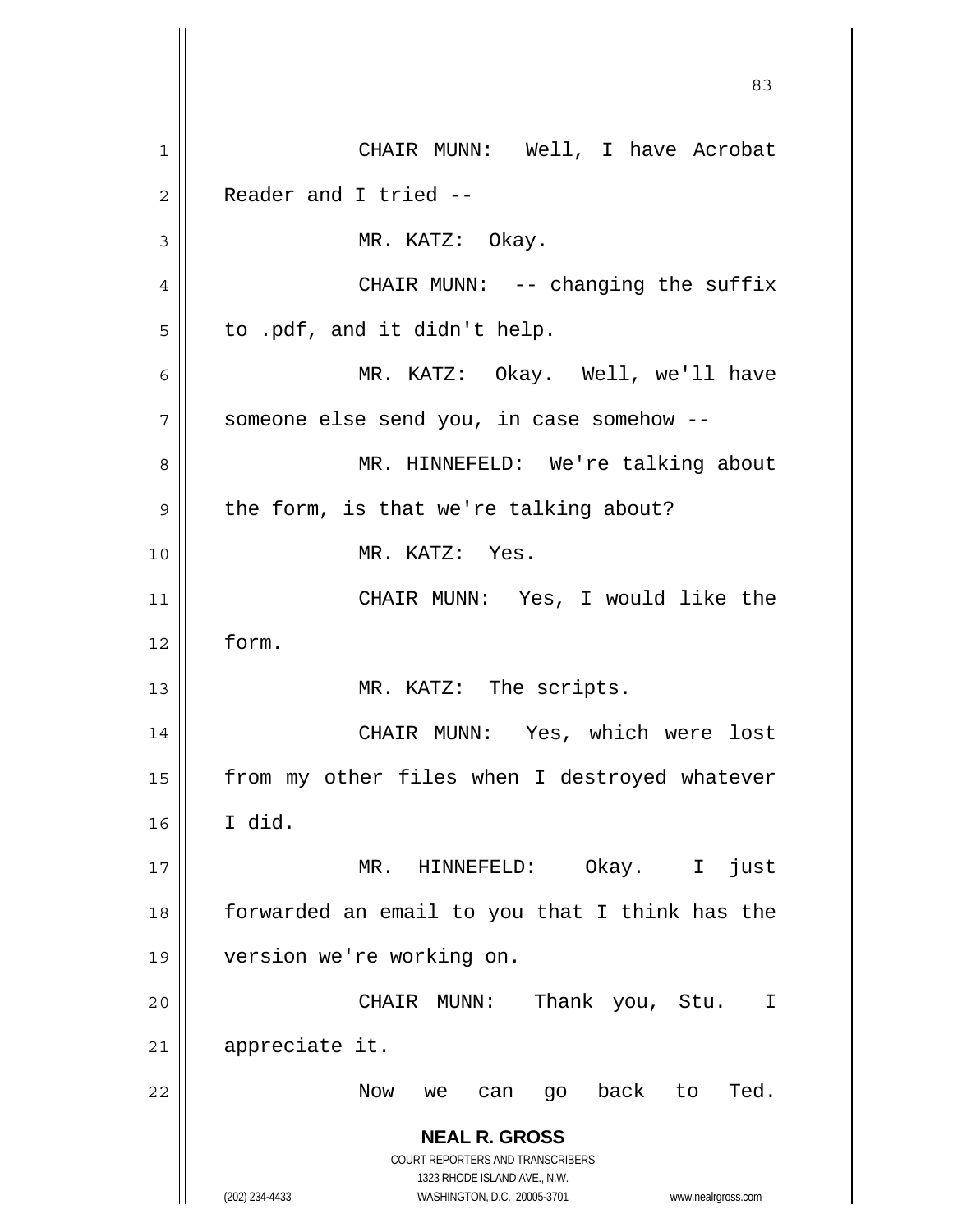1 Comments on the form?

| $\overline{2}$ | MR. KATZ: Okay. So Mark's first                                                                                                                                 |
|----------------|-----------------------------------------------------------------------------------------------------------------------------------------------------------------|
| 3              | comment -- again, this is the employee's                                                                                                                        |
| 4              | script, for the Energy employee -- and his                                                                                                                      |
| 5              | first comment, and I guess Paul will follow                                                                                                                     |
| 6              | along with the form itself; I don't have that                                                                                                                   |
| 7              | -- is: "In several places, including Question                                                                                                                   |
| 8              | 7, you ask the claimant to list, quote, time                                                                                                                    |
| 9              | period worked or time period."                                                                                                                                  |
| 10             | He's just suggesting that that                                                                                                                                  |
| 11             | include in parenthetical, e.g., He says,                                                                                                                        |
| 12             | "e.g., 1960 to 1965". But, in other words, a                                                                                                                    |
| 13             | clarification that you're talking about what                                                                                                                    |
| 14             | years.                                                                                                                                                          |
| 15             | MEMBER ZIEMER: Like don't write                                                                                                                                 |
| 16             | down five months --                                                                                                                                             |
| 17             | MR. KATZ:<br>Right. Exactly.                                                                                                                                    |
| 18             | Exactly. He is meaning be specific about                                                                                                                        |
| 19             | dates, in effect.                                                                                                                                               |
| 20             | CHAIR MUNN: Then --                                                                                                                                             |
| 21             | MR. KATZ: That seems just pretty,                                                                                                                               |
| 22             | comments, pretty straightforward.<br>the<br>Does                                                                                                                |
|                | <b>NEAL R. GROSS</b><br>COURT REPORTERS AND TRANSCRIBERS<br>1323 RHODE ISLAND AVE., N.W.<br>(202) 234-4433<br>WASHINGTON, D.C. 20005-3701<br>www.nealrgross.com |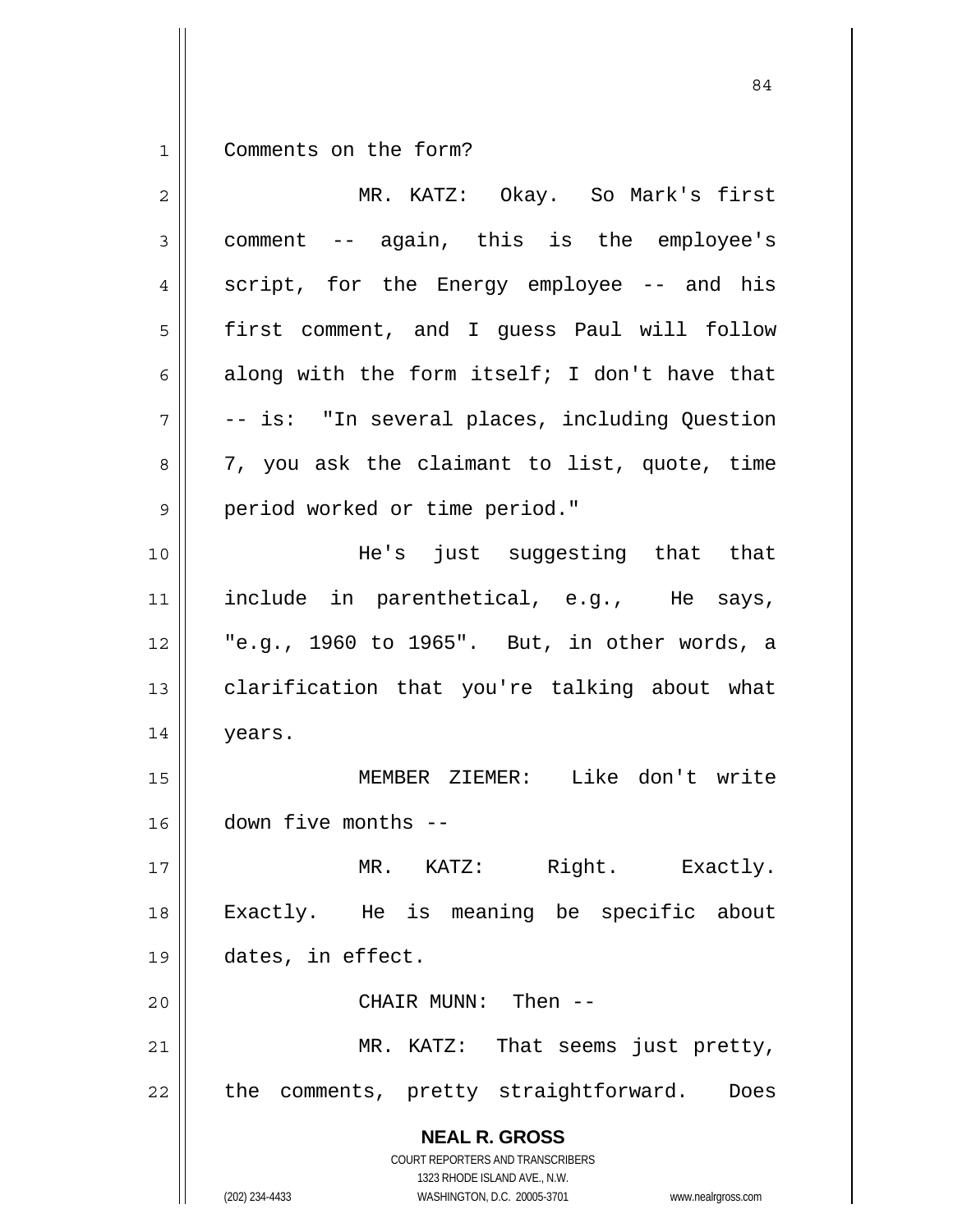**NEAL R. GROSS** COURT REPORTERS AND TRANSCRIBERS 1323 RHODE ISLAND AVE., N.W. (202) 234-4433 WASHINGTON, D.C. 20005-3701 www.nealrgross.com <u>85 and 2001 and 2001 and 2001 and 2001 and 2001 and 2001 and 2001 and 2001 and 2001 and 2001 and 2001 and 200</u> 1 2 3 4 5 6 7 8 9 10 11 12 13 14 15 16 17 18 19 20 21 22 the Board -- CHAIR MUNN: Yes, it does. However, would it not be good just to change the year, from time period to the years worked? MEMBER ZIEMER: Well, you don't want them to say 10 years either. Dates or if you put -- CHAIR MUNN: Yes. Date of the time period worked. MEMBER ZIEMER: "yyyy to yyyy" or something. CHAIR MUNN: Does that create a change that gives anybody heartburn? MEMBER ZIEMER: No. That's what's intended, I think. MR. KATZ: I mean keep in mind, I think, that this is an interview with a live person on the line. So if there were any confusion, I'm sure the interviewer would clarify that they're looking for dates. CHAIR MUNN: You would think so.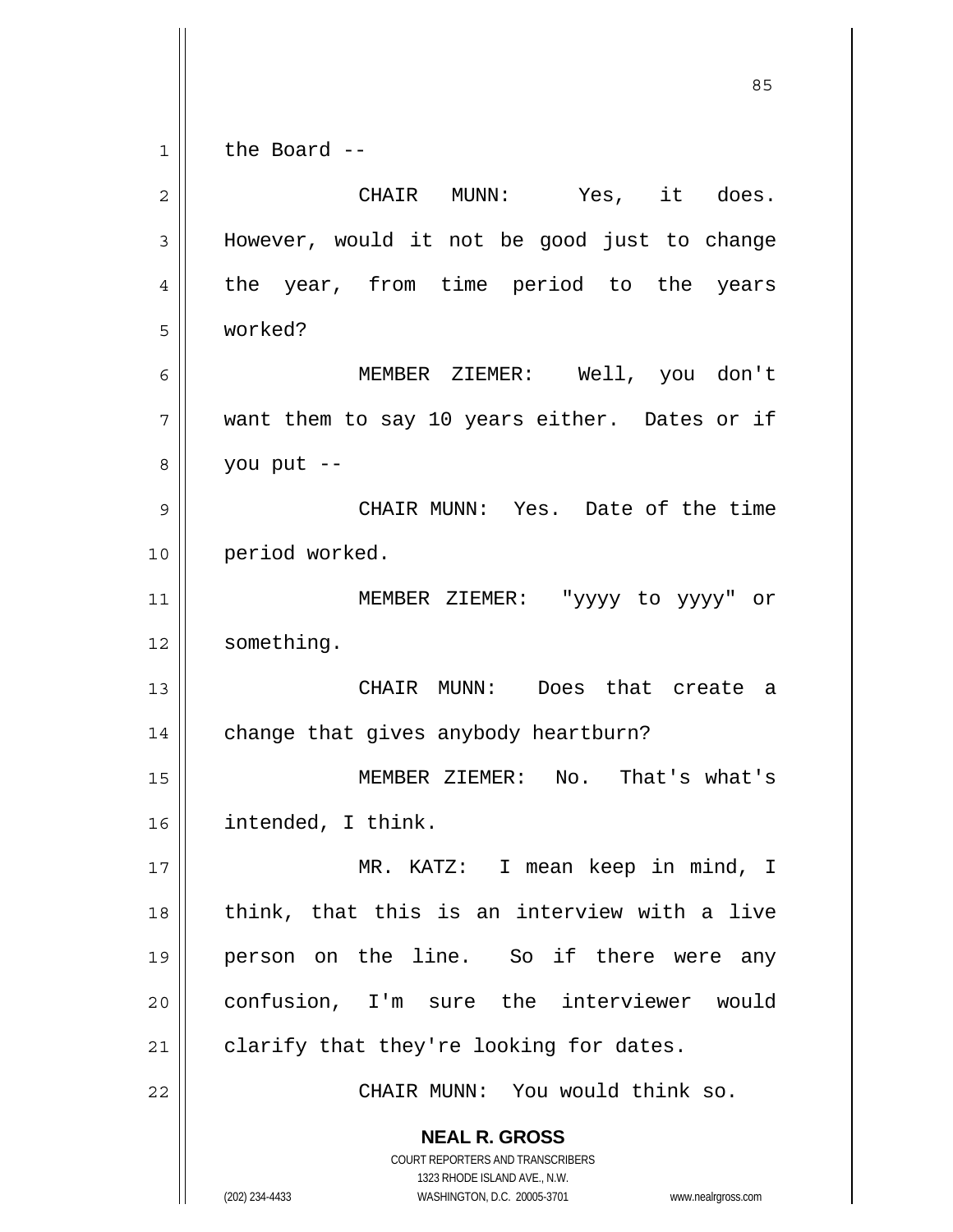**NEAL R. GROSS** COURT REPORTERS AND TRANSCRIBERS 1323 RHODE ISLAND AVE., N.W. 1 2 3 4 5 6 7 8 9 10 11 12 13 14 15 16 17 18 19 20 21 22 MR. KATZ: You probably don't need to edit this if this were a standalone written document that they were going to respond to through the mail, the questionnaire. CHAIR MUNN: Does anyone feel that we need to take any action on this, since, as Ted points out, this is really and truly a question that is asked by an interviewer who is going to be very specific about needing years? MEMBER ZIEMER: I think it's fine. I wonder if we might go back, though, and go through these items one by one and maybe bring in Mark's comments when we get to the particular item? MR. KATZ: Yes, we could do that. MEMBER GIBSON: I had some comments on one and two. MEMBER ZIEMER: I did, too. MR. KATZ: Why don't we do that then? That will be the last for now, and when you all come in when we get to the items with

<u>86 and 2001 and 2002 and 2003 and 2003 and 2003 and 2003 and 2003 and 2003 and 2003 and 2003 and 2003 and 200</u>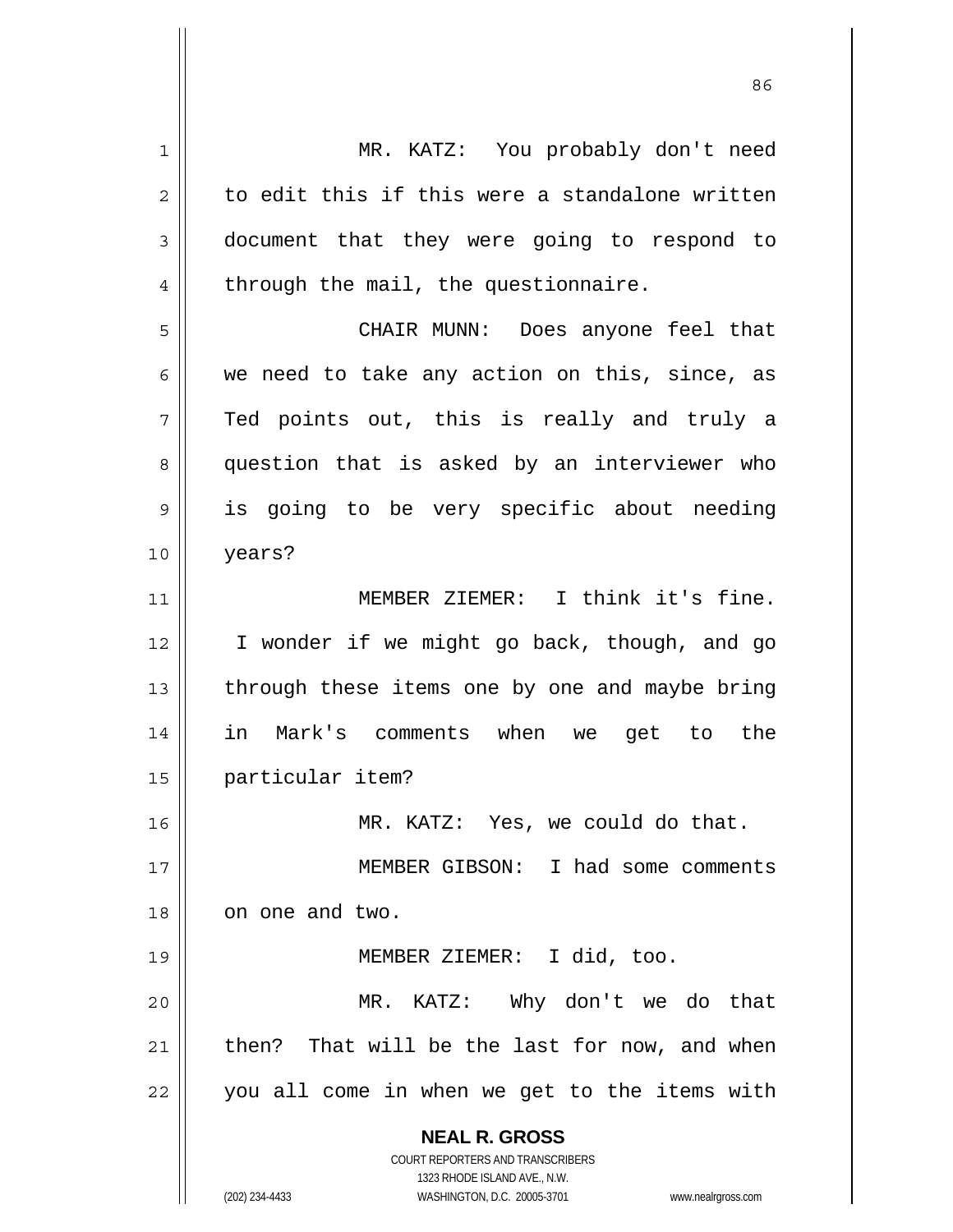**NEAL R. GROSS** COURT REPORTERS AND TRANSCRIBERS 1323 RHODE ISLAND AVE., N.W. <u>87 and 2014 and 2014 and 2014 and 2014 and 2014 and 2014 and 2014 and 2014 and 2014 and 2014 and 2014 and 201</u> 1 2 3 4 5 6 7 8 9 10 11 12 13 14 15 16 17 18 19 20 21 22 Mark's -- MEMBER ZIEMER: Is that okay, Wanda? CHAIR MUNN: That's fine with me; if that's the way you want to do it, if you think that's more effective. MEMBER ZIEMER: Well, I don't know if it's more effective. CHAIR MUNN: Well, my concern here is the only comments that I've had have been from Mark. Unless other members of the Subcommittee have formulated some concerns of their own that they wish to bring forward, then there doesn't seem to be any reason for us to go through the form item by item again, is there? MEMBER ZIEMER: Well, in fact, I have some comments. CHAIR MUNN: That's good. MEMBER ZIEMER: And Mike does, too, I guess. MEMBER GIBSON: Right.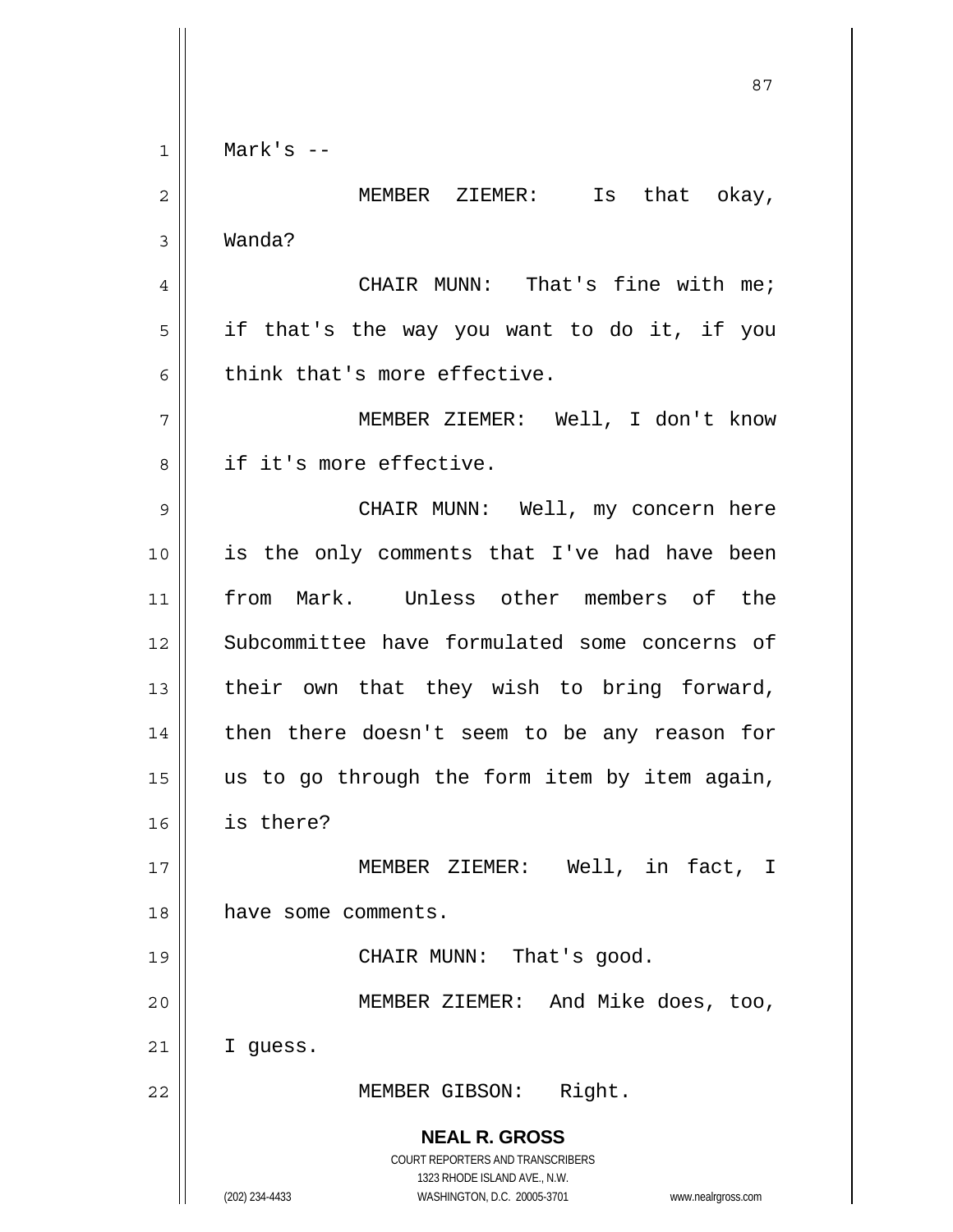**NEAL R. GROSS** COURT REPORTERS AND TRANSCRIBERS 1323 RHODE ISLAND AVE., N.W. 88 1 2 3 4 5 6 7 8 9 10 11 12 13 14 15 16 17 18 19 20 21 22 CHAIR MUNN: All right. MEMBER ZIEMER: So I guess we do have some -- CHAIR MUNN: Then is it your preference that, rather than follow through on Mark's issues, that we begin an item-by-item review of the form itself? Would that serve our purpose better? MEMBER ZIEMER: We can do it whatever way you want, Wanda. It's your call. CHAIR MUNN: Well, if the two of you there also have comments about one or more of the items that we are going to be looking at on the form, then it would appear reasonable that we start marching through the form beginning from item one, if we all have the form in front of us. MEMBER ZIEMER: Okay. CHAIR MUNN: Shall we do that? MEMBER ZIEMER: I'm good with that. MR. KATZ: Yes. CHAIR MUNN: I'm going to have to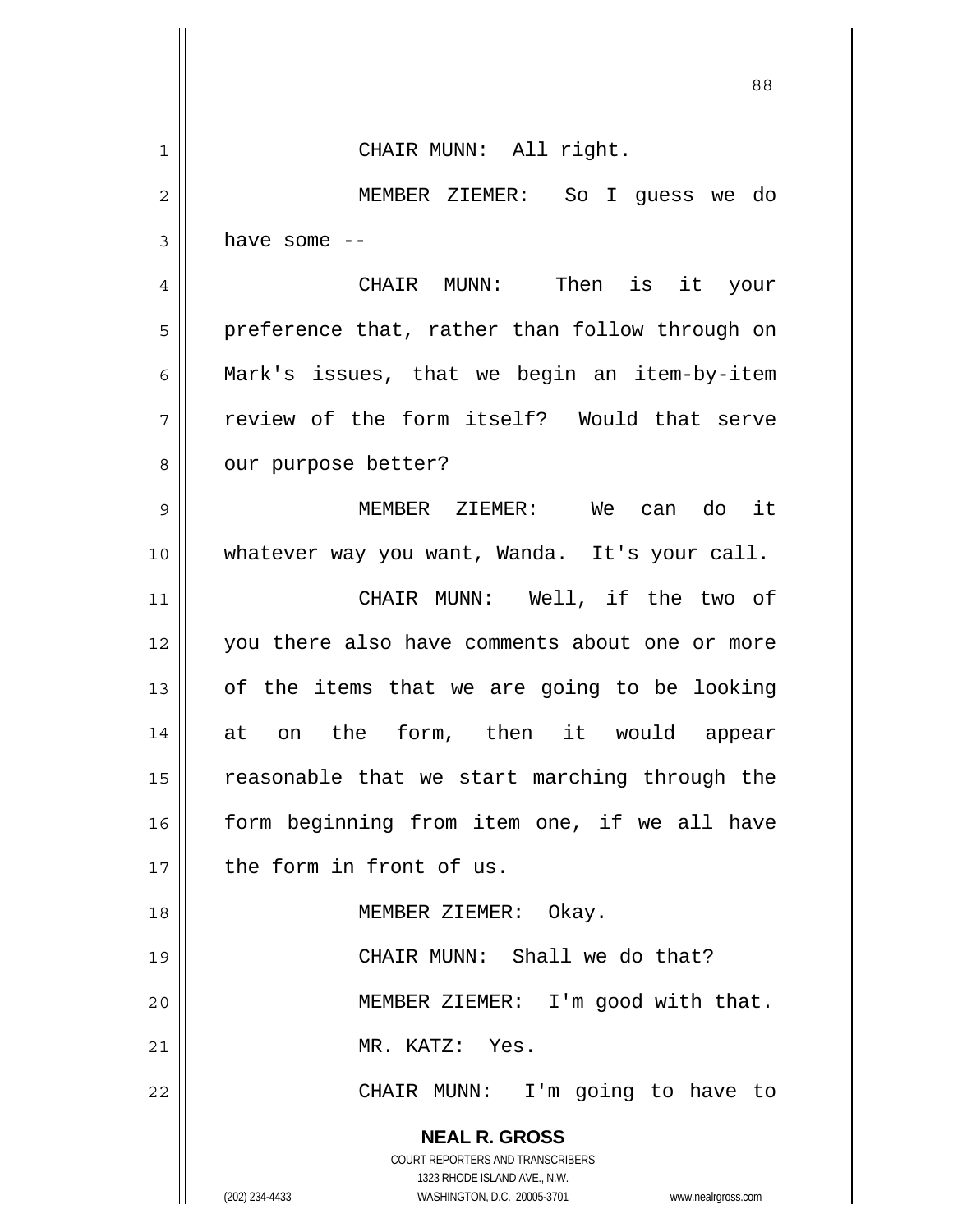**NEAL R. GROSS** COURT REPORTERS AND TRANSCRIBERS 1323 RHODE ISLAND AVE., N.W. (202) 234-4433 WASHINGTON, D.C. 20005-3701 www.nealrgross.com 1 2 3 4 5 6 7 8 9 10 11 12 13 14 15 16 17 18 19 20 21 22 wait until the form gets to me. It hasn't yet. MR. KATZ: Wanda, until that happens, we can just, where there's a comment, they can read the item. CHAIR MUNN: You can go right ahead, yes. MR. KATZ: Yes. MEMBER ZIEMER: Now item one is the same for both the employee and the family member form. Are we just looking at the employee form right now or both? CHAIR MUNN: It seems wise to me for us to take these forms one at a time. MEMBER ZIEMER: Okay. CHAIR MUNN: Otherwise, we are going to be jumping back and forth, and it will be doubly confusing, certainly for your Chair. Let's begin with the employee's form since that's the one on which we appear to have a mass of questions here.

<u>89 and 2001 and 2002 and 2003 and 2003 and 2003 and 2003 and 2003 and 2003 and 2003 and 2003 and 2003 and 200</u>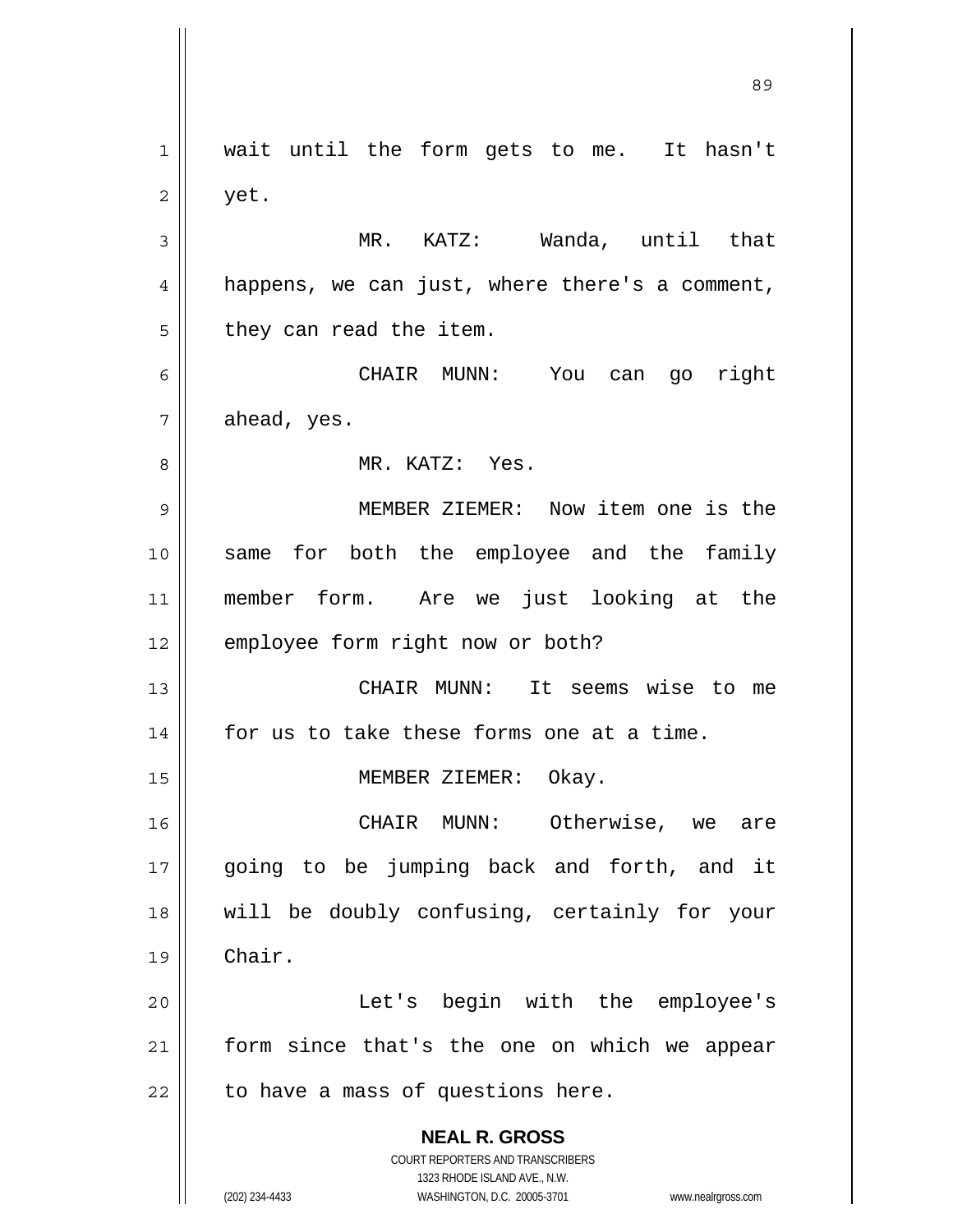| 1  | MEMBER ZIEMER: I notice that NIOSH                                  |
|----|---------------------------------------------------------------------|
| 2  | is recommending that the facility name be                           |
| 3  | deleted. I'm not sure, when they say,                               |
| 4  | facility here, if they're talking about like                        |
| 5  | Los Alamos National Laboratory or building                          |
| 6  | something or other or the hot lab or how you                        |
| 7  | would use the chart if the facility was                             |
| 8  | eliminated completely.                                              |
| 9  | Some of these people have worked in                                 |
| 10 | multiple places. Some have worked in multiple                       |
| 11 | buildings. So I would like to sort of learn                         |
| 12 | why they are eliminating facility but I'm not                       |
| 13 | even sure what facility means.                                      |
| 14 | MR. HINNEFELD: I think that is an                                   |
| 15 | addition. A yellow highlight is a --                                |
| 16 | It's<br>yellow<br>MEMBER<br>ZIEMER:                                 |
| 17 | highlighted.                                                        |
| 18 | MR. HINNEFELD: That's an addition.                                  |
| 19 | MEMBER ZIEMER: That's an addition?                                  |
| 20 | DR. NETON: Something has changed,                                   |
| 21 | but I think it is meant to be deleted.                              |
| 22 | MEMBER ZIEMER: Well, if it's an                                     |
|    |                                                                     |
|    | <b>NEAL R. GROSS</b><br>COURT REPORTERS AND TRANSCRIBERS            |
|    | 1323 RHODE ISLAND AVE., N.W.                                        |
|    | (202) 234-4433<br>WASHINGTON, D.C. 20005-3701<br>www.nealrgross.com |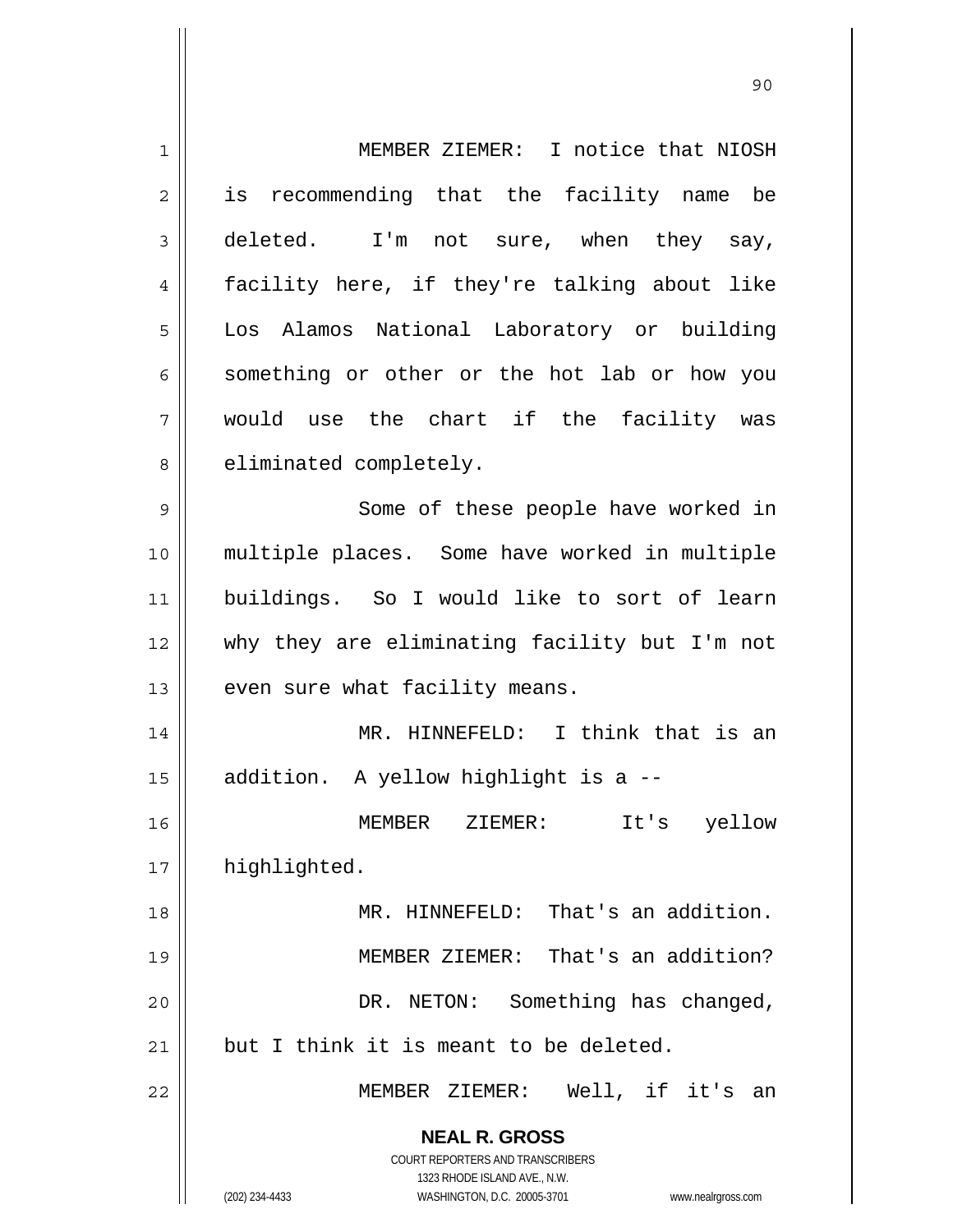**NEAL R. GROSS** COURT REPORTERS AND TRANSCRIBERS 1323 RHODE ISLAND AVE., N.W. 1 2 3 4 5 6 7 8 9 10 11 12 13 14 15 16 17 18 19 20 21 22 addition, then my original question is, does the recipient know what we mean by facility? Remember, they're going to be looking this up in advance, right, getting ready for the interview? Do we want to know that they worked at the test site or do we want to know that they worked in Building 505 of something, or what are we asking them there? I think it needs to be made clear. If we say, you know, "building" or -- DR. NETON: That's a good question. I'm not sure what was intended. MR. HINNEFELD: I'm not 100 percent sure. I believe it means like a building, not -- DR. MAKHIJANI: Well, you have a separate question on buildings later on, No. 7. "What building or location did you work in?" So I also got a little confused by that when I saw "facility" because we often have the buildings question come up. But I

<u>91</u>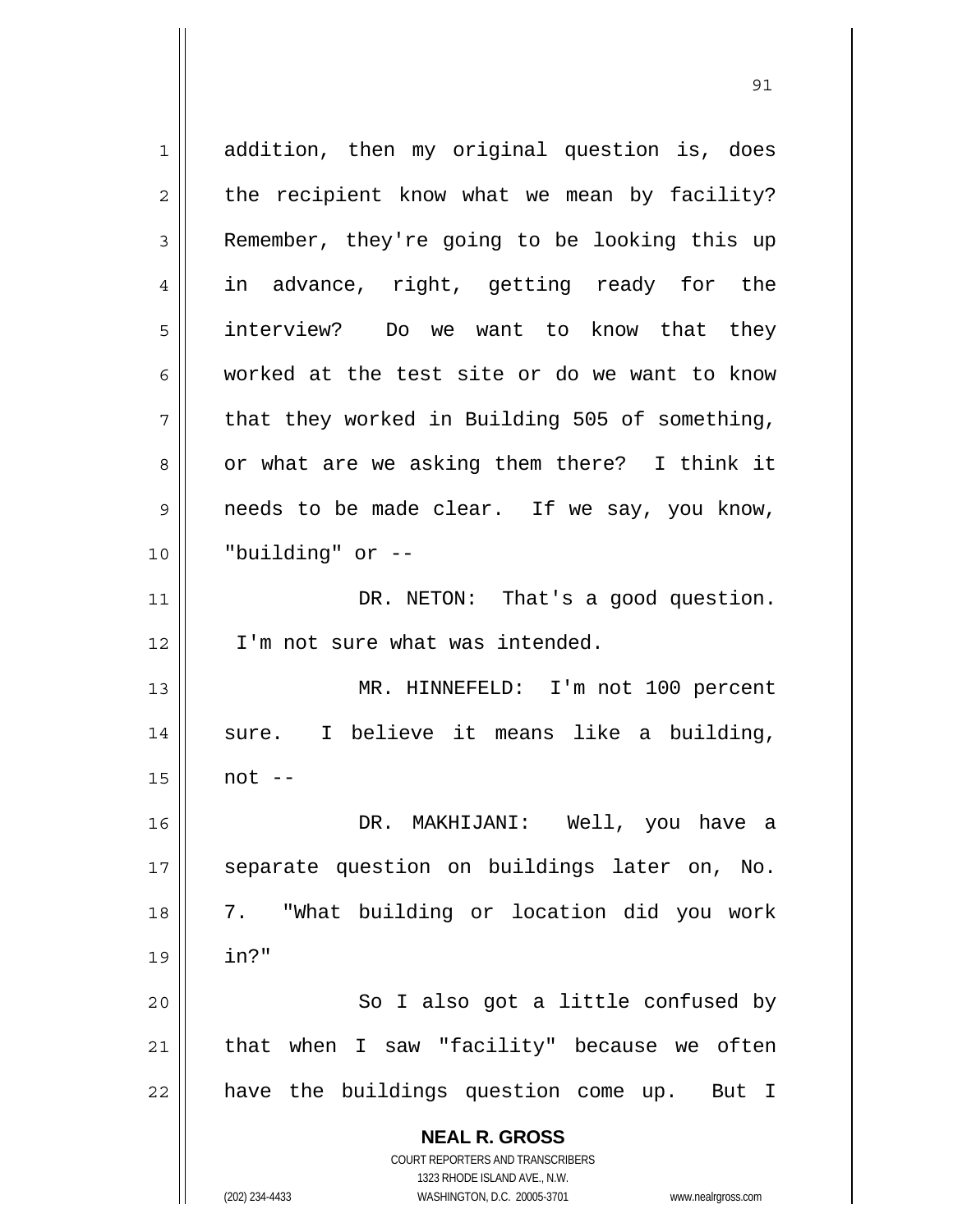**NEAL R. GROSS** COURT REPORTERS AND TRANSCRIBERS 1 2 3 4 5 6 7 8 9 10 11 12 13 14 15 16 17 18 19 20 21 22 think you're asking them which site they worked at. MR. HINNEFELD: Yes, this is to ask if the employment that has been referred to us is correct. We have a referred employment. MEMBER ZIEMER: Okay. Then we need to specifically earmark this so they know, I think. If it's site, e.g. and give them an example, e.g., Los Alamos National Lab or something like that. DR. MAKHIJANI: Yes, so you might say, "What site did you work at? What job did you hold there?" That might make it, I guess, clearer. I had another comment, if I might, Dr. Ziemer. Especially in the construction worker thing, it's come up that very often DOL is referring to the union people to verify employment because they lost track of the subcontractors and things like that. So here you might have an additional column for contractor or

1323 RHODE ISLAND AVE., N.W.

<u>92 and 2014 and 2014 and 2014 and 2014 and 2014 and 2014 and 2014 and 2014 and 2014 and 2014 and 2014 and 201</u>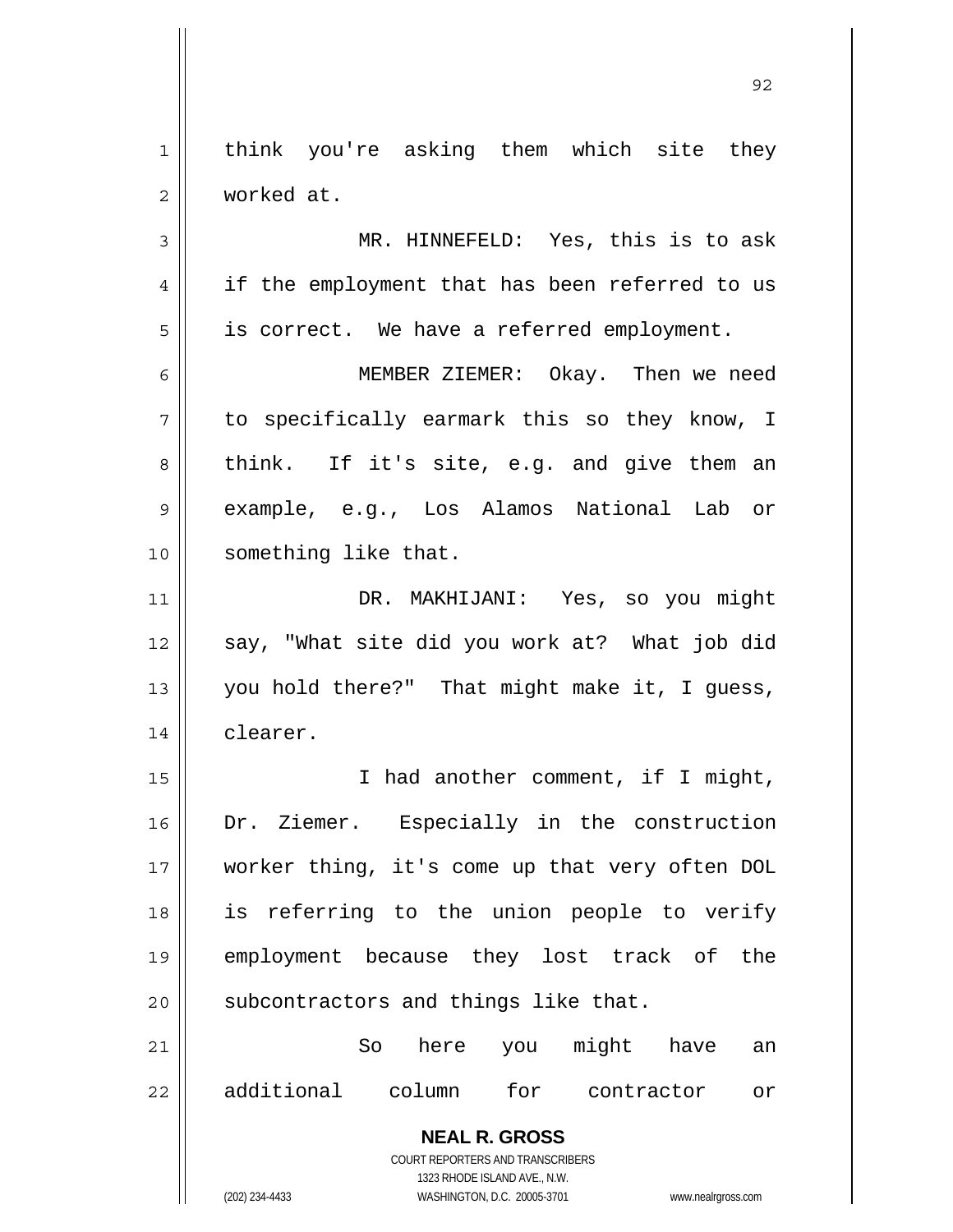**NEAL R. GROSS** COURT REPORTERS AND TRANSCRIBERS 1323 RHODE ISLAND AVE., N.W. (202) 234-4433 WASHINGTON, D.C. 20005-3701 www.nealrgross.com 1 2 3 4 5 6 7 8 9 10 11 12 13 14 15 16 17 18 19 20 21 22 subcontractor or maybe AEC/DOE, who they worked for, although they might have worked - it might be a complicated question because a lot of people work for a lot of different companies. So I don't know whether or how you want to get into that. MR. HINNEFELD: They may not be real familiar whether they know if they're a contractor or subcontractor. You know, they know they work for J. A. Jones, and they don't know if J. A. Jones was contracting with the DOE or with somebody else. DR. MAKHIJANI: Maybe that's a separate question, is: who did you work for? MR. HINNEFELD: The employer may be  $--$  DR. MAKHIJANI: Who was your employer? Right. Is that useful here? I don't know. MR. HINNEFELD: I don't know. DR. NETON: I think there are pluses and minuses when asking that question.

<u>93 and 200 and 200 and 200 and 200 and 200 and 200 and 200 and 200 and 200 and 200 and 200 and 200 and 200 an</u>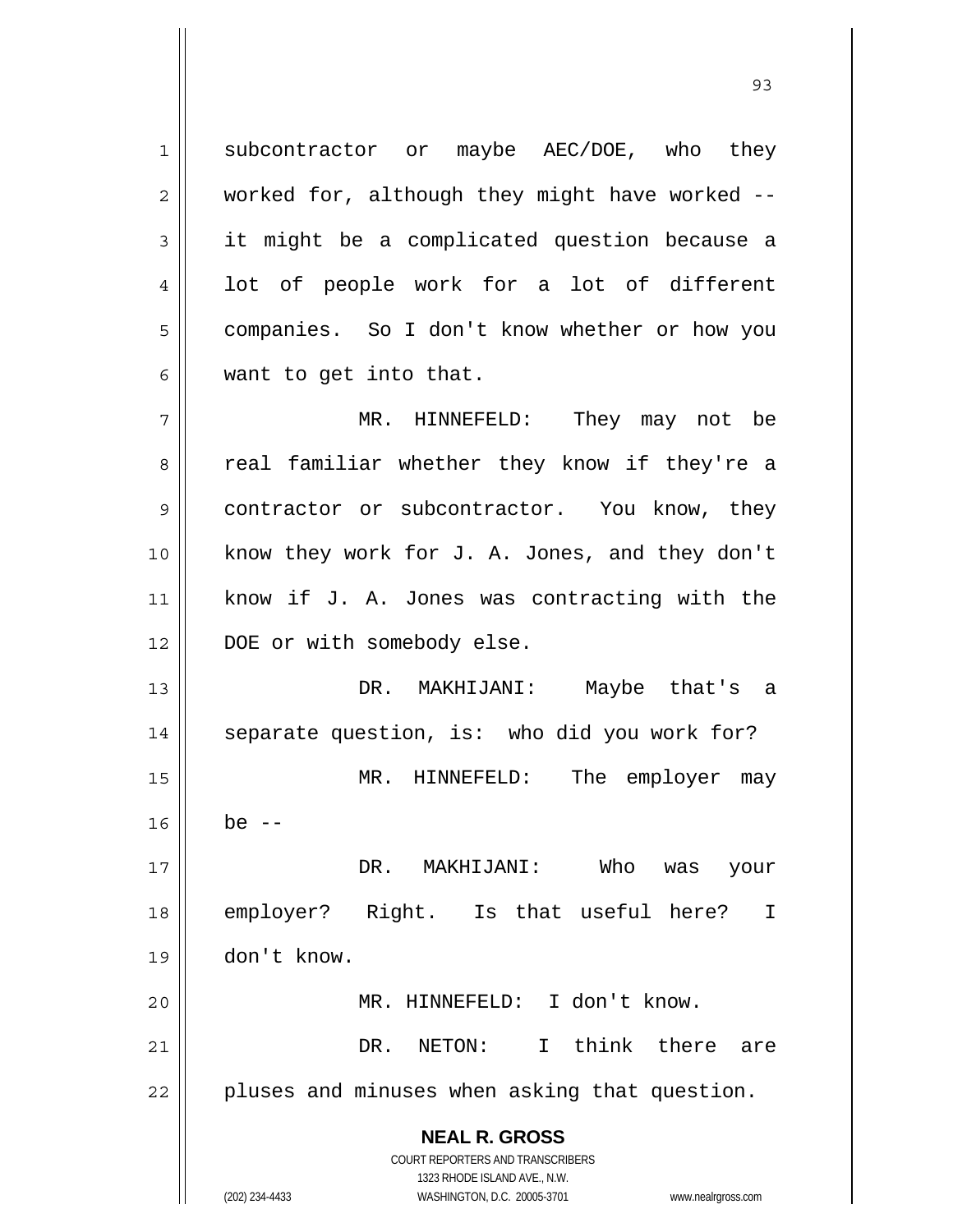| $\mathbf{1}$   | One thing that just dawned on me, I            |
|----------------|------------------------------------------------|
| $\overline{c}$ | think facility is in here because I think      |
| $\mathfrak{Z}$ | we're referring to covered facility, and that  |
| 4              | is sort of jargon in our business, because     |
| 5              | there are plants that only a specific building |
| 6              | is covered versus the entire site. Maybe       |
| 7              | that's where this confusion arises from.       |
| 8              | I'm not sure what level of detail              |
| 9              | you are trying to elicit from that box there.  |
| 10             | Maybe we need to clarify that.                 |
| 11             | MEMBER ZIEMER: Could I ask another             |
| 12             | one on this table? And it will come up again   |
| 13             | when we get to the other claimants, that is,   |
| 14             | the family members.                            |
| 15             | But under "supervisor's name", and             |
| 16             | we're talking about people going back quite a  |
| 17             | ways, I think in the form, again, it would be  |
| 18             | helpful to put, for example, in parentheses,   |
| 19             | if known, or something like that, so that they |
| 20             | don't spend a lot of time going back into      |
| 21             | records saying, "Gee, I can't remember who my  |
| 22             | supervisor was in 1957." You know, it's 40-50  |

COURT REPORTERS AND TRANSCRIBERS 1323 RHODE ISLAND AVE., N.W. (202) 234-4433 WASHINGTON, D.C. 20005-3701 www.nealrgross.com

**NEAL R. GROSS**

 $\mathsf{I}$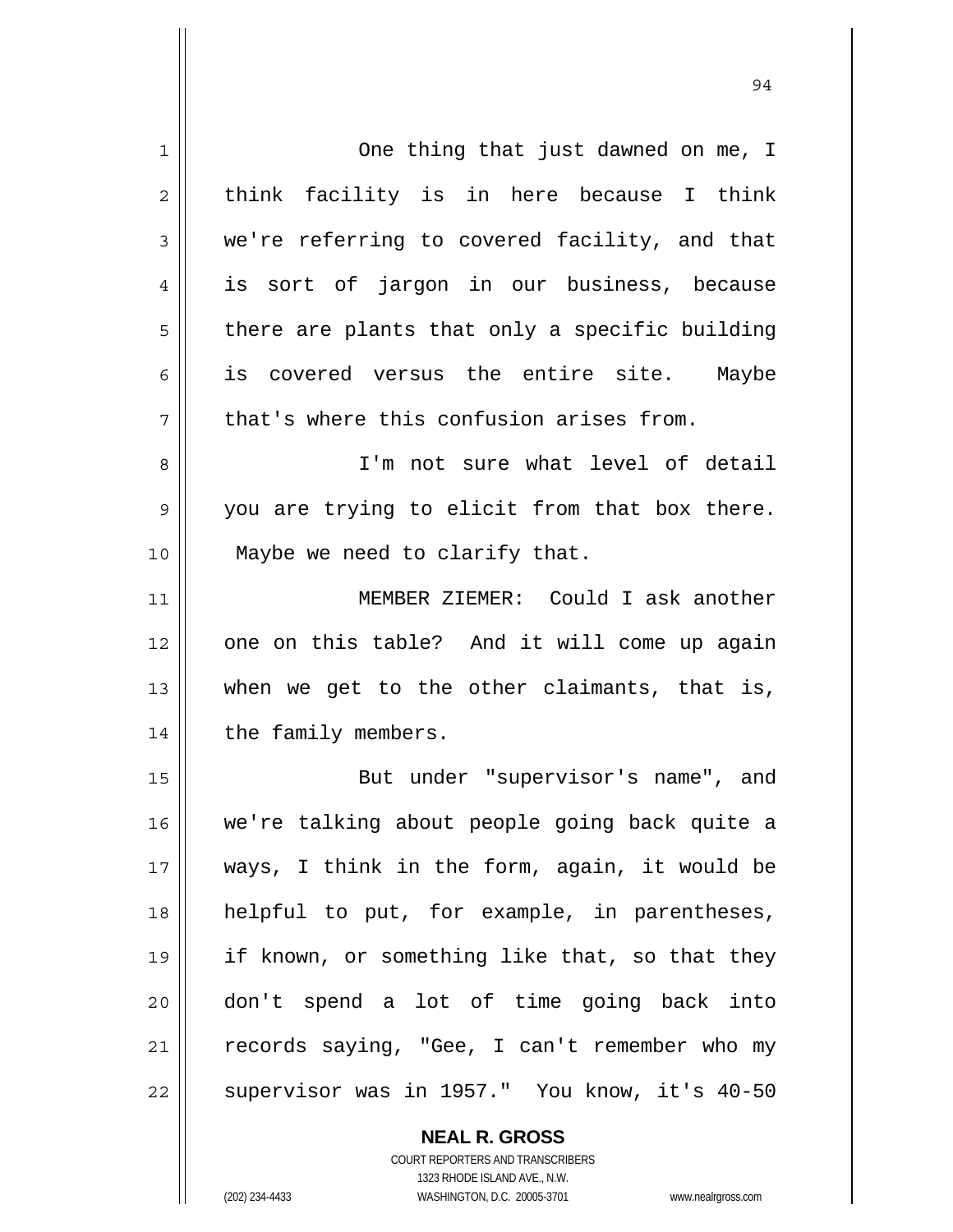**NEAL R. GROSS** COURT REPORTERS AND TRANSCRIBERS 1 2 3 4 5 6 7 8 9 10 11 12 13 14 15 16 17 18 19 20 21 22 years later, and "Gee, who was it?" So I'm just suggesting that that be clarified. And then job title, I think the same thing. If you asked me what my job title was at a certain place 40 years ago, let's see, I'm not sure. But why not say "job title or type of work"? Like, if you're a pipefitter, I'm not sure if my job was pipe-fitter level 3 or -- name something. Do you know what I'm saying? Wouldn't it be just as good just to say, "job title or type of work" or something? I mean, we would want to know if they were a carpenter, but do we need to know that they were some specific named title? I'm just sort of asking that question. Is the actual title the critical piece of information? I don't know. It's a question to me. CHAIR MUNN: I think job title, I mean job title or job performed would be more --

<u>95 and 2001 and 2001 and 2001 and 2001 and 2001 and 2001 and 2001 and 2001 and 2001 and 2001 and 2001 and 200</u>

1323 RHODE ISLAND AVE., N.W.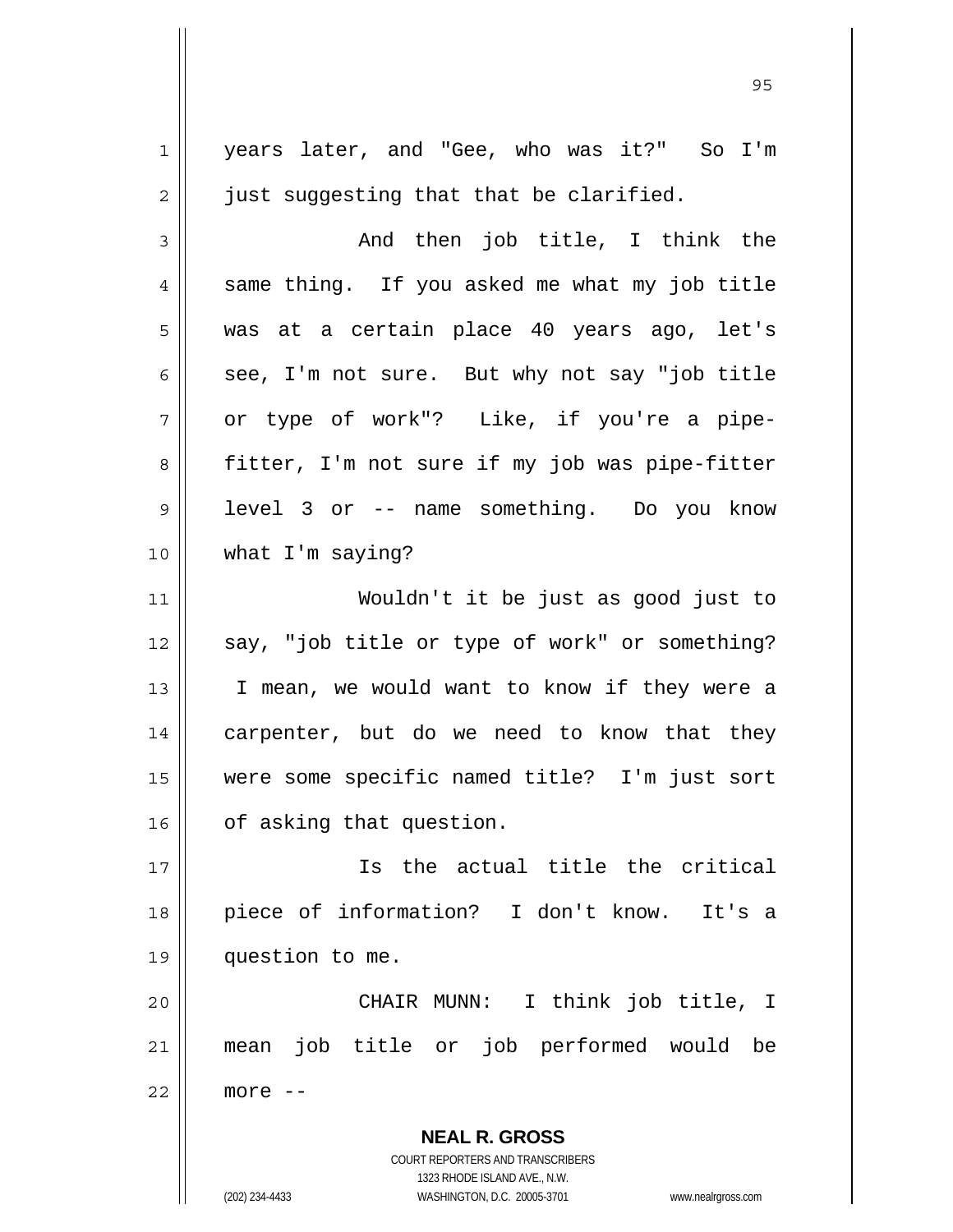**NEAL R. GROSS** COURT REPORTERS AND TRANSCRIBERS 1323 RHODE ISLAND AVE., N.W. 1 2 3 4 5 6 7 8 9 10 11 12 13 14 15 16 17 18 19 20 21 22 MEMBER ZIEMER: Well, see, the other thing we have found is that job titles, the person may know their job title, but we may not have that information in the system as far as what we can retrieve in terms of information. CHAIR MUNN: Or job performed. DR. MAURO: This is John Mauro. I have an observation. I think that there are circumstances when job title is important when we're going in and, let's say, we're doing a search related to a SEC. I realize we're not talking SECs. So there is value of knowing a person's job title, if he knows it. But, at the same time, for the purpose of dose reconstruction audits, when we do our work, knowing the kind of job the person does is relevant. So I could see both types of information have value. DR. NETON: Ouestion 8 asked, "Describe what you did on a job as routine

<u>96 and 200 million and 200 million and 200 million and 200 million and 200 million and 200 million and 200 million and 200 million and 200 million and 200 million and 200 million and 200 million and 200 million and 200 mi</u>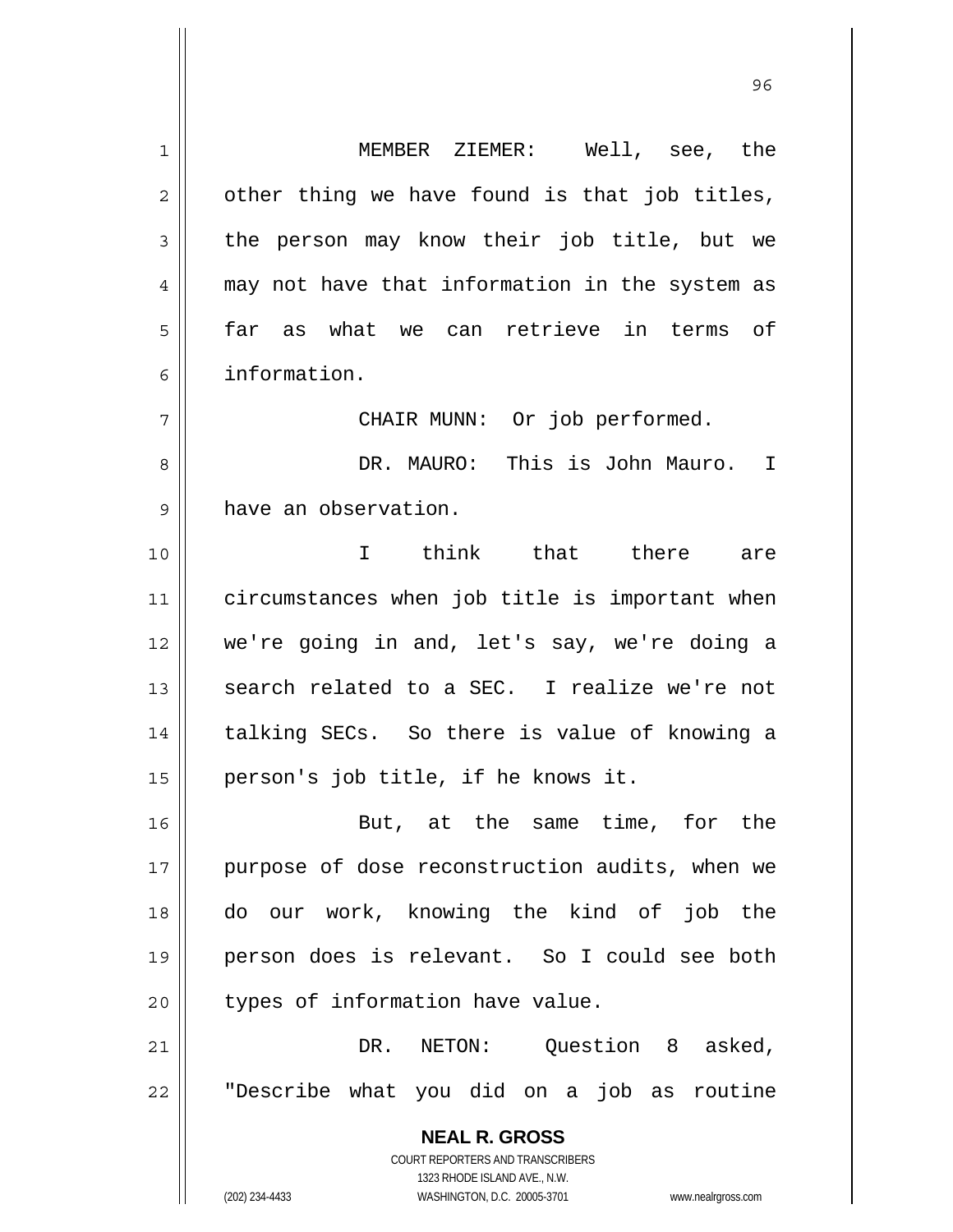1 2 duties." So that is to elicit that type of information.

3 4 5 6 7 8 9 10 I really think this "job title" is just sort of a placeholder because they might have had three or four different jobs in the plant, and then they go through every single job and ask these series of detailed work history questions. So I'm not sure -- I don't think there's any harm in making it more broad.

 Is your concern that, if we ask for job titles, they have no idea, and they wouldn't provide any additional information  $or$   $--$ 

15 16 17 18 19 20 21 MEMBER ZIEMER: Or that they spend a lot of time and effort trying to get the exact title where that may or may not be that important; you know, that "I was a level 3 secretary" versus a level 2, or what year. "I don't remember when I got promoted to level 3."

I don't know. I'm just concerned,

**NEAL R. GROSS** COURT REPORTERS AND TRANSCRIBERS

1323 RHODE ISLAND AVE., N.W.

(202) 234-4433 WASHINGTON, D.C. 20005-3701 www.nealrgross.com

11

12

13

14

22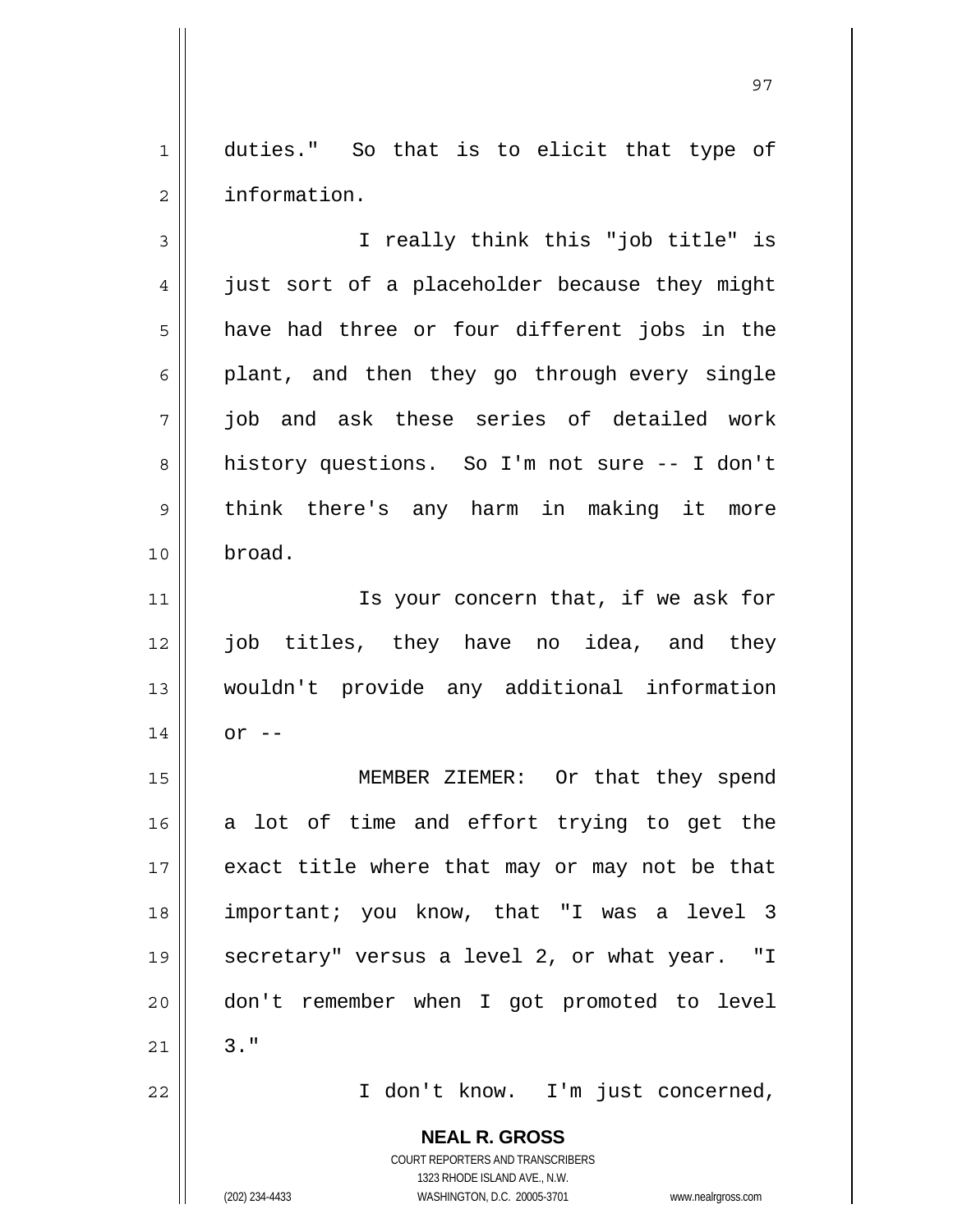$1$ 

how much specificity do they need?

| 2  | DR. NETON: Because this is an                                                                                                                                   |
|----|-----------------------------------------------------------------------------------------------------------------------------------------------------------------|
| 3  | interview where you can elicit that response                                                                                                                    |
| 4  | from the person, but maybe your concern is                                                                                                                      |
| 5  | this is mailed in advance to the claimants,                                                                                                                     |
| 6  | and they would pore over this and try to fill                                                                                                                   |
| 7  | it out.                                                                                                                                                         |
| 8  | MEMBER ZIEMER: Right.                                                                                                                                           |
| 9  | MR. KATZ: You could use your                                                                                                                                    |
| 10 | parenthetical "if known" --                                                                                                                                     |
| 11 | MEMBER ZIEMER: Or "if known."                                                                                                                                   |
| 12 | MR. KATZ: -- to avoid the problem                                                                                                                               |
| 13 | of them searching forever for something that                                                                                                                    |
| 14 | maybe you don't need.                                                                                                                                           |
| 15 | MEMBER ZIEMER: But you do want to                                                                                                                               |
| 16 | know if they were a hot lab or hot cell worker                                                                                                                  |
| 17 | or a fuel-handler versus, you know --                                                                                                                           |
| 18 | MR. KATZ: Right, but when they're                                                                                                                               |
| 19 | interviewed, that's when that is elicited.                                                                                                                      |
| 20 | This is just being provided in advance.                                                                                                                         |
| 21 | MEMBER ZIEMER: Right.                                                                                                                                           |
| 22 | MR. KATZ: So you're just trying to                                                                                                                              |
|    | <b>NEAL R. GROSS</b><br>COURT REPORTERS AND TRANSCRIBERS<br>1323 RHODE ISLAND AVE., N.W.<br>(202) 234-4433<br>WASHINGTON, D.C. 20005-3701<br>www.nealrgross.com |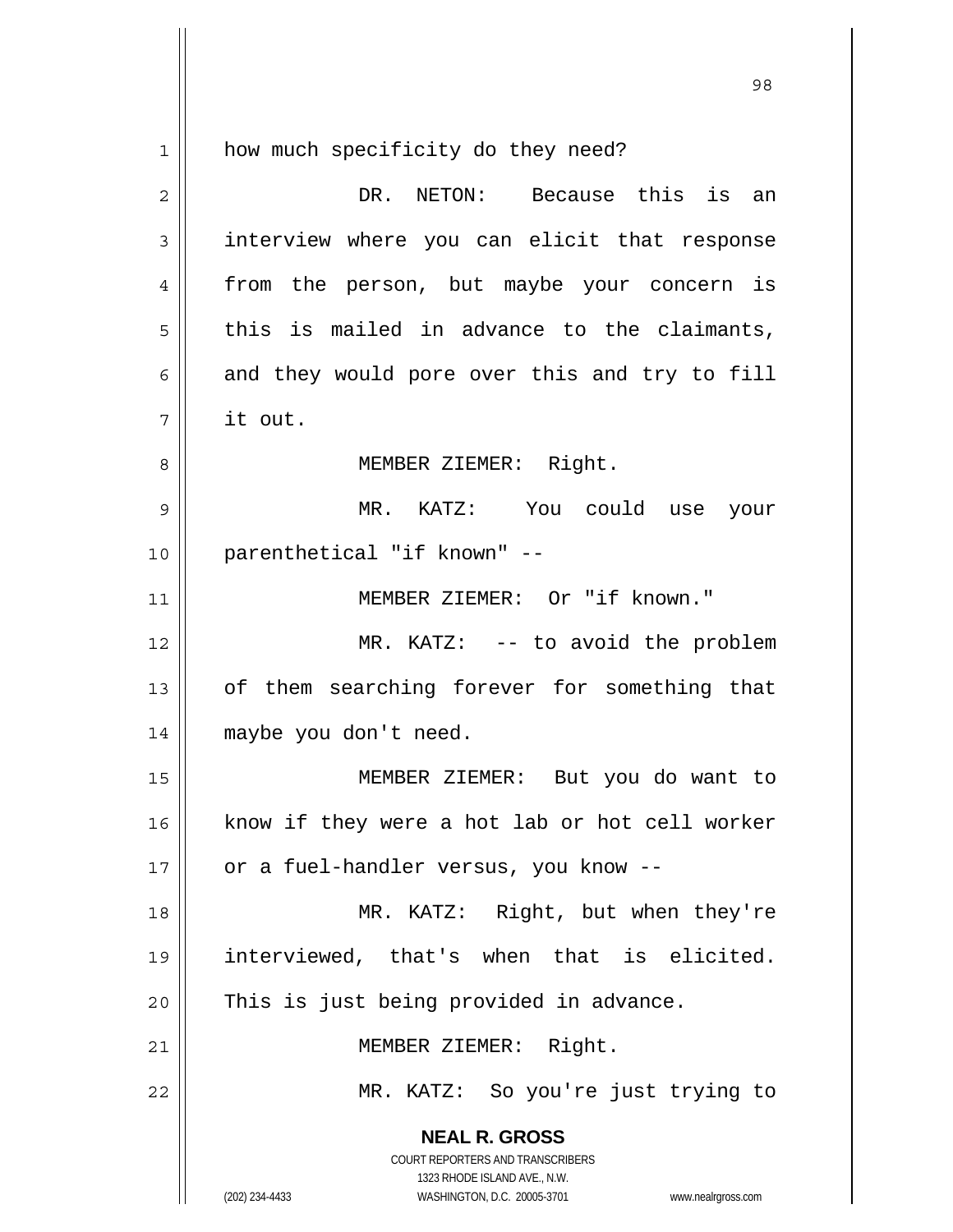**NEAL R. GROSS** COURT REPORTERS AND TRANSCRIBERS 99 - Paul Barbara, poeta e a contra de 1999 - Paul Barbara, español de 1999 - Paul Barbara, español de 1999 -<br>1990 - Paul Barbara, poeta español de 1990 - Paul Barbara, español de 1990 - Paul Barbara, español de 1990 -1 2 3 4 5 6 7 8 9 10 11 12 13 14 15 16 17 18 19 20 21 22 avoid them spending time basically -- MEMBER ZIEMER: Right. Right. I'm okay with "if known." CHAIR MUNN: As long as work done gets in here somewhere in the interview, that's really and truly -- MEMBER ZIEMER: Well, that will come out in the work history. CHAIR MUNN: Yes. So are we okay with that one? (No response.) Sounds like we can move on to the next one? Since I still don't have the form, I can't identify that or read it. MEMBER ZIEMER: Well, the next several questions had to do with detailed work history. So I guess I don't know yet what the yellow means on the mark-up sheet. Does that mean we're adding or deleting? MR. HINNEFELD: A yellow, addition. The yellow is an addition. A yellow highlight is an addition.

1323 RHODE ISLAND AVE., N.W.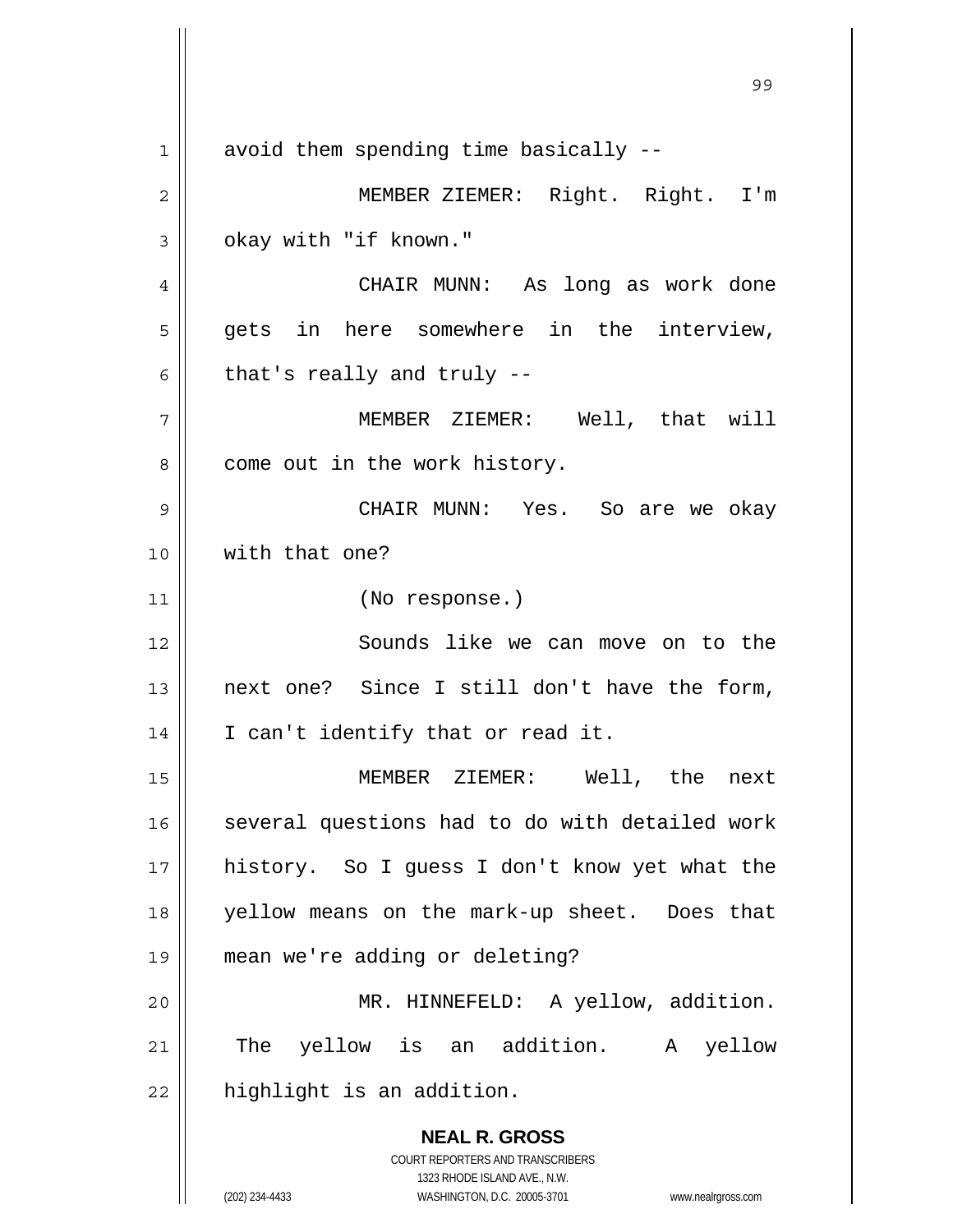**NEAL R. GROSS** COURT REPORTERS AND TRANSCRIBERS 1323 RHODE ISLAND AVE., N.W. (202) 234-4433 WASHINGTON, D.C. 20005-3701 www.nealrgross.com 1 2 3 4 5 6 7 8 9 10 11 12 13 14 15 16 17 18 19 20 21 22 DR. NETON: I think it is at least something that is changed on the form. I think when this form was modified, any area that was changed is highlighted in yellow. Now I don't know whether that was an exact addition or whether it had moved from someplace else. I'm not certain. MR. KATZ: I guess what's germane is whether you have any issues with what's there, right? DR. NETON: So the yellow is there. This is the form as it would be used. MR. HINNEFELD: Yes, I mean at the end of the form there's some line-outs. So things that are removed are lined out, and things that are in yellow are additions. I believe that is the -- yes, changes. I mean it could be that this is being used to replace the way the question was previously phrased. MR. KATZ: I suspect that's -- MR. HINNEFELD: Yes, that is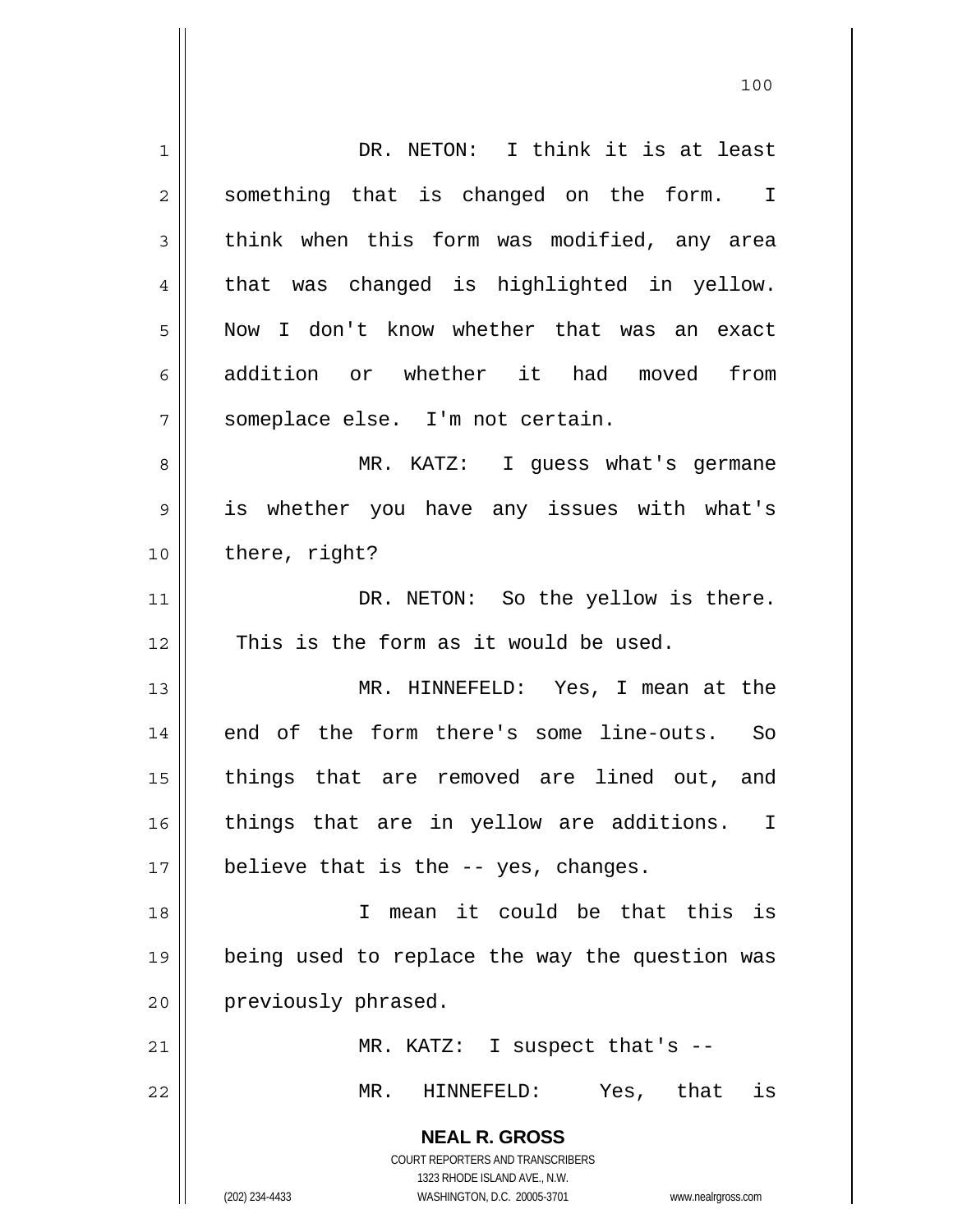1 probably what happened.

| $\overline{2}$ | DR. NETON: It could have been some             |
|----------------|------------------------------------------------|
| 3              | changes in verbiage or a word or two.          |
| 4              | MR. HINNEFELD: Right.                          |
| 5              | DR. NETON: I'm pretty certain                  |
| 6              | we've asked a lot of these questions before,   |
| 7              | maybe in a slightly different format.          |
| 8              | MEMBER ZIEMER: Well, I<br>have                 |
| 9              | several questions. So let me ask the           |
| 10             | questions.                                     |
| 11             | No. 1, how important is it that you            |
| 12             | know that they did shift work? It's Question   |
| 13             | 5.                                             |
| 14             | MR. HINNEFELD: Probably only in a              |
| 15             | radon environment like Fernald.                |
| 16             | MEMBER GIBSON: I don't know if I               |
| 17             | necessarily agree with that because, if you    |
| 18             | try to use co-worker data to establish a dose, |
| 19             | an upper-bounding dose, whatever, there could  |
| 20             | have been a difference in what the day shift   |
| 21             | workers were exposed to and as to what the     |
| 22             | second shift workers were exposed to.          |
|                | <b>NEAL R. GROSS</b>                           |

1323 RHODE ISLAND AVE., N.W. (202) 234-4433 WASHINGTON, D.C. 20005-3701 www.nealrgross.com

COURT REPORTERS AND TRANSCRIBERS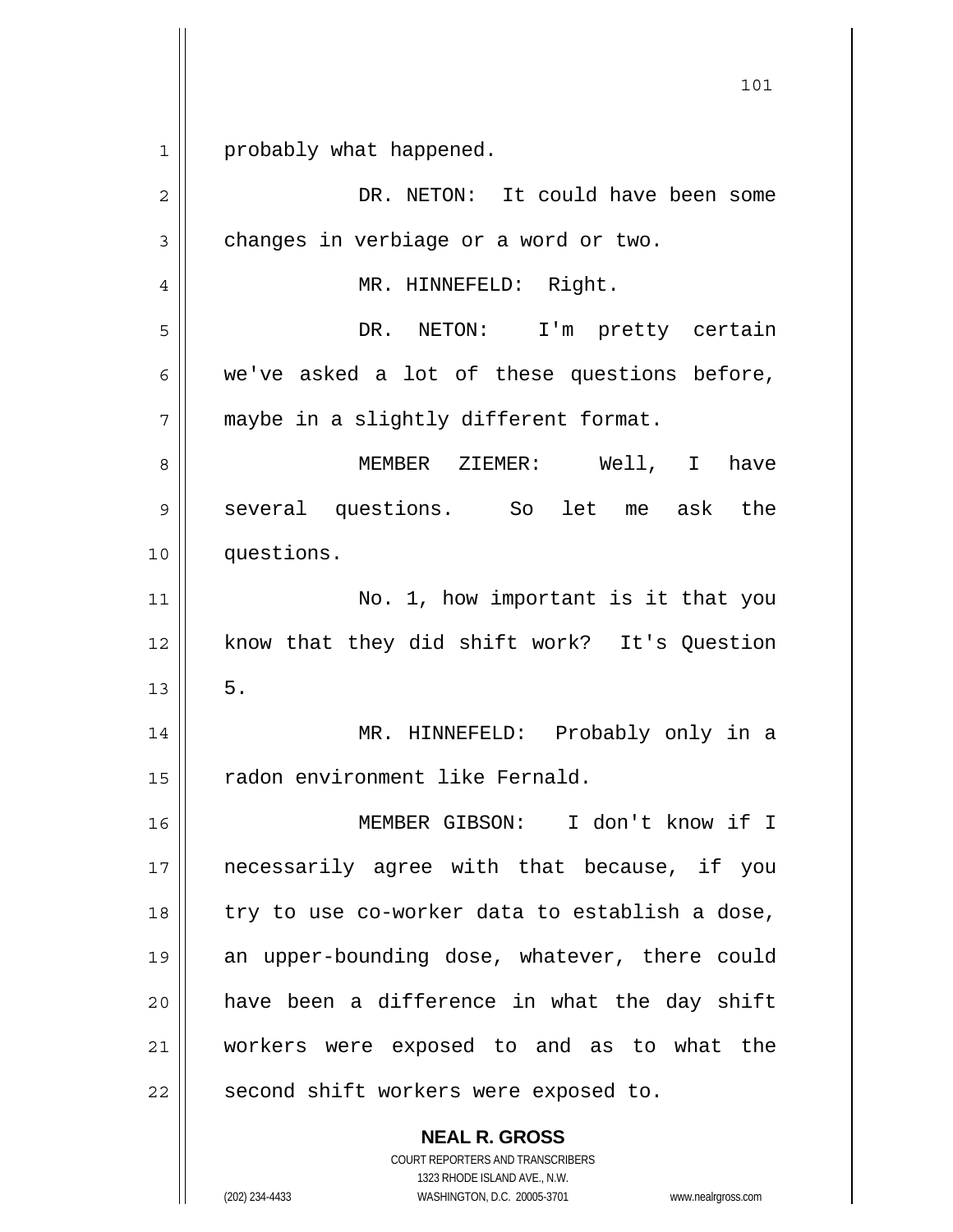**NEAL R. GROSS** COURT REPORTERS AND TRANSCRIBERS 1323 RHODE ISLAND AVE., N.W. (202) 234-4433 WASHINGTON, D.C. 20005-3701 www.nealrgross.com 1 2 3 4 5 6 7 8 9 10 11 12 13 14 15 16 17 18 19 20 21 22 MEMBER ZIEMER: Well, what I'm really asking you is, does NIOSH use that information? Do you use shift -- do you say, well, this is a second-shift guy, so we'll use a different worker/co-worker model? See, I don't know if they are doing that. That's why I'm asking. DR. NETON: I can't think of an example, but I can't guarantee that we haven't done something. We've done a lot of -- MR. HINNEFELD: I don't even know what the Fernald radon model says anymore. I just remember the measurements were higher overnight than they were during the daytime. DR. NETON: I would have to go back and look. I can't answer that question. But Mike raises a valid point. MEMBER ZIEMER: Yes, I'm just asking whether it is used. MR. MARSCHKE: I don't know if it is germane, but on the one of the petitioners on the SECs, he had a concern that the off-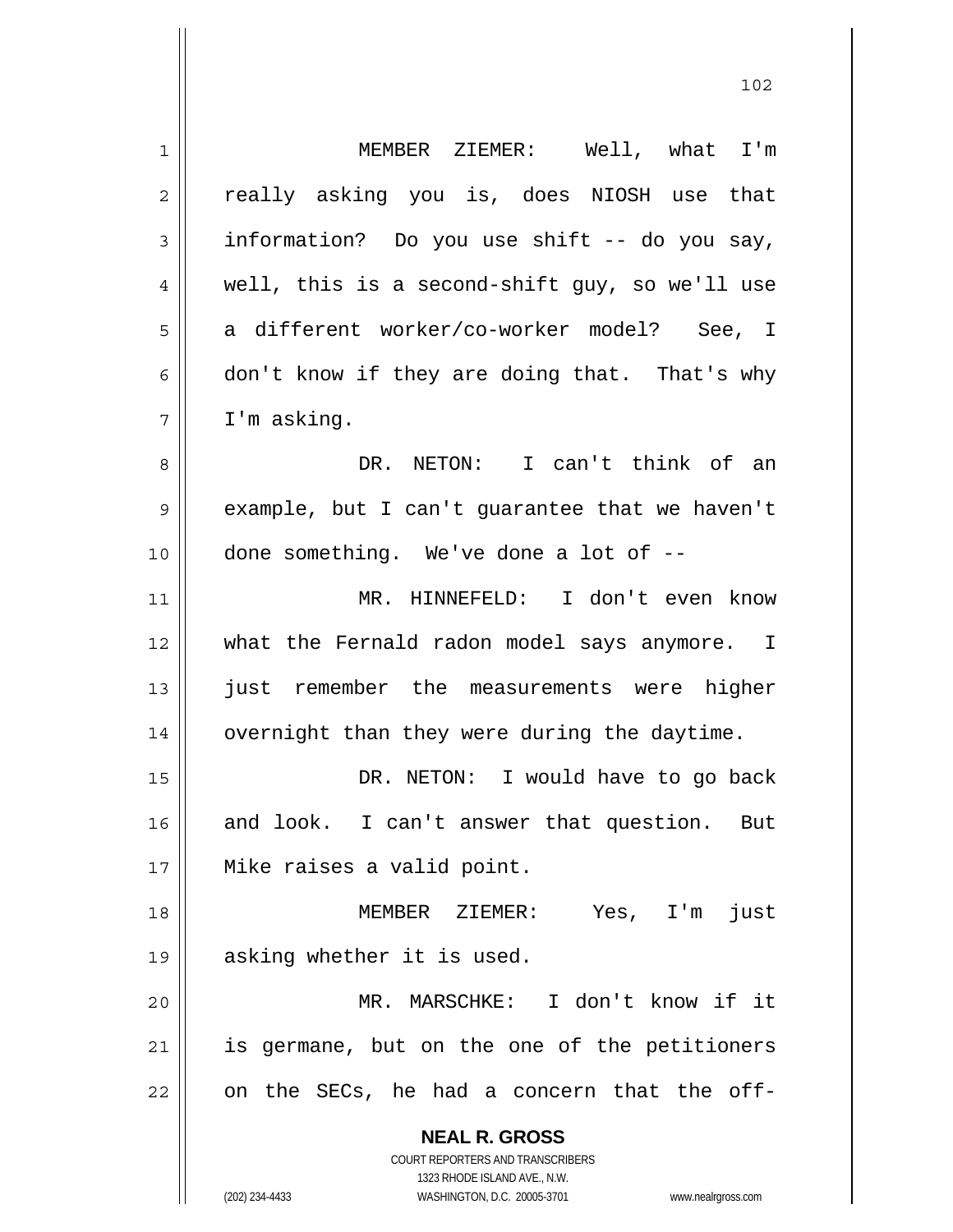shift workers were not being monitored as rigorously as the first-shift workers were being monitored. So that is a concern. I mean that was his concern about differences between the shifts.

1

2

3

4

5

6

7

8

9

22

 He claimed that working the weekends, he was not getting the monitoring that he got when he worked the normal 40-hour, 8:00-to-5:00 shifts.

10 11 12 13 14 15 16 17 MEMBER ZIEMER: Okay, but maybe I am feeling like the interviewers are tied too closely to this. If the answer is yes, do they solicit the information about the shift? Because it's a yes/no thing right here. If they say yes, that's still not helpful unless you follow it up and say, okay, what shift is it? Is that what happens then?

18 19 20 21 MR. HINNEFELD: Yes, I think maybe what we can take from here is maybe an explanation for why or how this would be used, and maybe even some modification to it.

MEMBER ZIEMER: Right.

**NEAL R. GROSS** COURT REPORTERS AND TRANSCRIBERS

1323 RHODE ISLAND AVE., N.W.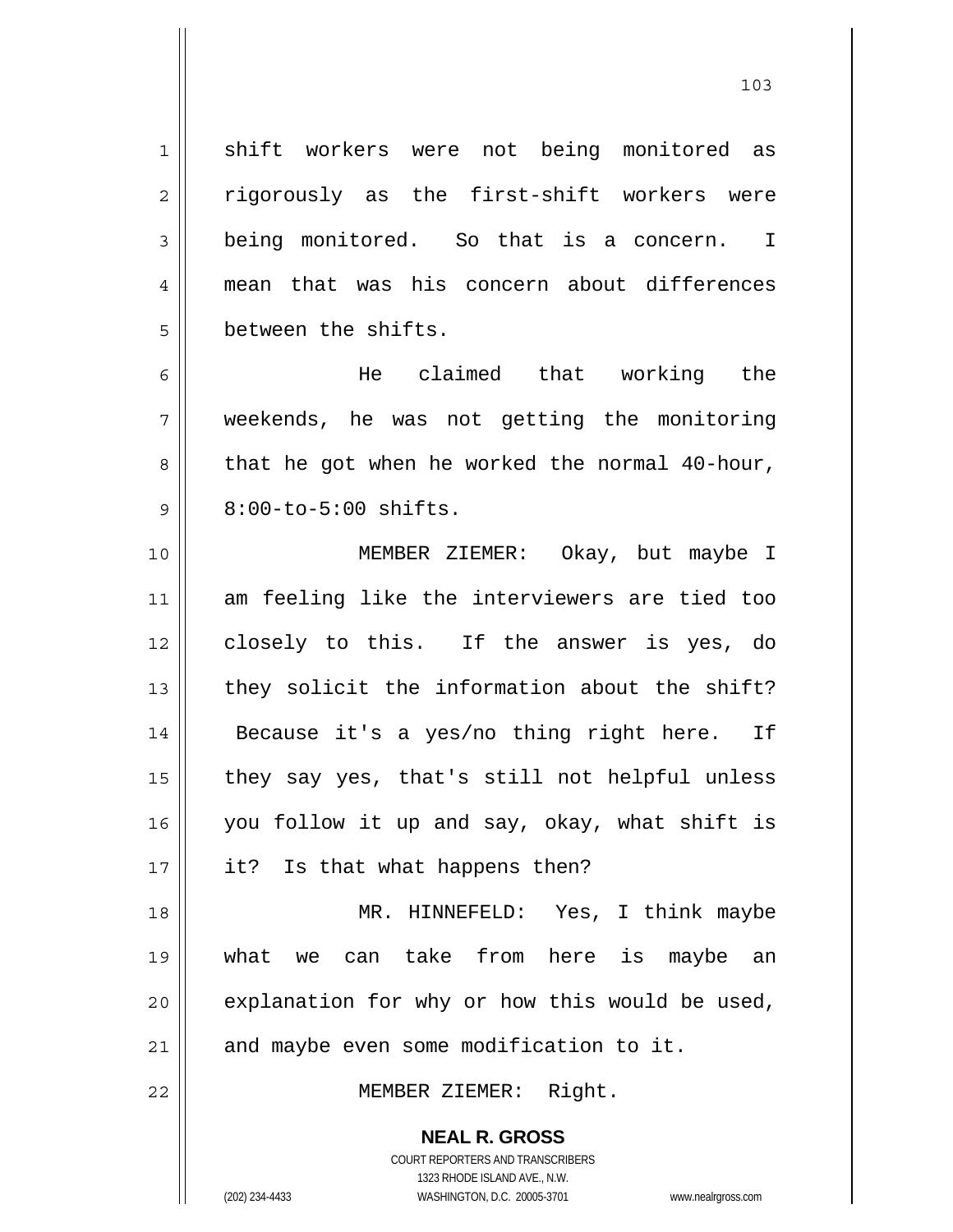| 1  | DR. NETON: It seems like on the                                     |
|----|---------------------------------------------------------------------|
| 2  | surface it's a very simple question. Do you                         |
| 3  | think it would be overly burdensome to have                         |
| 4  | someone remember if they did shift work or --                       |
| 5  | MR. HINNEFELD: I think it would be                                  |
| 6  | hard to remember when you worked shift work.                        |
| 7  | MEMBER ZIEMER: Well, here's the                                     |
| 8  | other part of it, and it applies to 3 and 4 as                      |
| 9  | well. If a person says, "I worked overtime,"                        |
| 10 | how is that helpful unless you know when that                       |
| 11 | occurred? I mean there are very few people                          |
| 12 | that work overtime every year, year-round for                       |
| 13 | 40 years, or whatever the lifetime is.                              |
| 14 | So if they say yes, and they say                                    |
| 15 | this is how many hours, how do you apply that?                      |
| 16 | So there's a lot more information needed                            |
| 17 | here.                                                               |
| 18 | DR. NETON: But I would think this                                   |
| 19 | instance where it<br>might apply<br>is<br>an                        |
| 20 | generically to a model overall. If we receive                       |
| 21 | consistent responses from a<br>particular                           |
| 22 | facility that everybody said they worked 10                         |
|    | <b>NEAL R. GROSS</b>                                                |
|    | <b>COURT REPORTERS AND TRANSCRIBERS</b>                             |
|    | 1323 RHODE ISLAND AVE., N.W.                                        |
|    | (202) 234-4433<br>WASHINGTON, D.C. 20005-3701<br>www.nealrgross.com |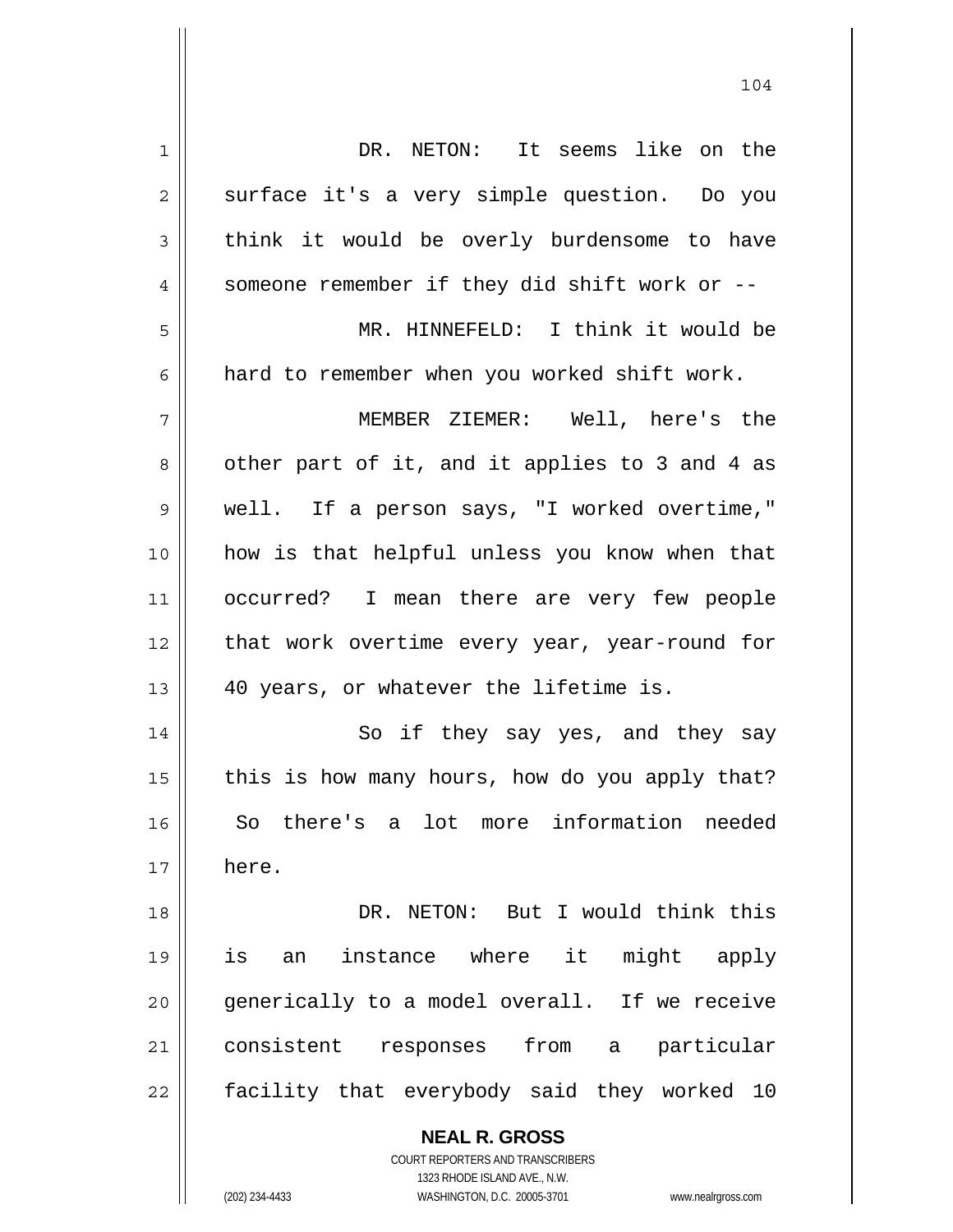**NEAL R. GROSS** 1 2 3 4 5 6 7 8 9 10 11 12 13 14 15 16 17 18 19 20 21 22 hours of overtime a week for this AWE period, we would consider it in development of some sort of a -- MEMBER ZIEMER: Right, and I know we've seen facilities where people have pointed out, in fact, even some of the ones that involve the civilian workers and the tests, where they're talking about 50- and 60 hour weeks were the norm, and we can take that into consideration. But somehow this needs to be tied in with years. DR. NETON: Well, this is for a particular job that he's claiming at one point, right? MEMBER ZIEMER: Yes. DR. NETON: It's the first job. MEMBER ZIEMER: Right. Well, I'm trying to get a feel for what the interviewer does with this information because, if a worker just says, "On average, I worked 10 hours overtime," how do you use that unless

105

1323 RHODE ISLAND AVE., N.W. (202) 234-4433 WASHINGTON, D.C. 20005-3701 www.nealrgross.com

COURT REPORTERS AND TRANSCRIBERS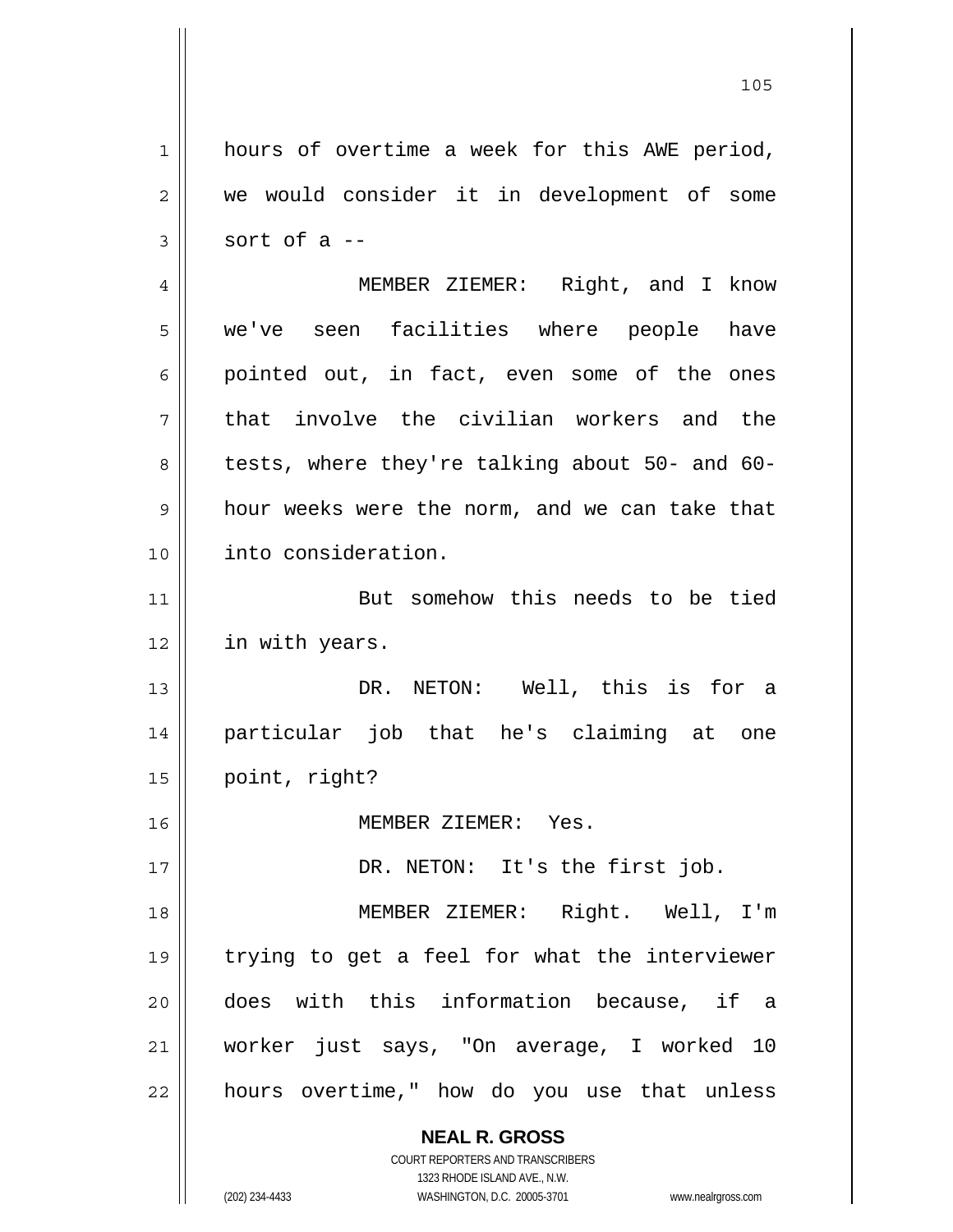**NEAL R. GROSS** COURT REPORTERS AND TRANSCRIBERS 1 2 3 4 5 6 7 8 9 10 11 12 13 14 15 16 17 18 19 20 21 22 you know what years it occurred in, and so on? So what happens with the information? MR. HINNEFELD: I'll go back and find out. This is a direct resolution of a comment that has been made on the form, when they did the -- MEMBER ZIEMER: To solicit this information? MR. HINNEFELD: Yes. Yes. MEMBER ZIEMER: I'm sort of saying that's great information, but without any specificity, how can you use it? MR. HINNEFELD: Right. I'll find out. I mean the best we can do is go figure out the intent and how it is going to be utilized. MEMBER ZIEMER: And then does that put a burden on the worker? Yes, I remember working overtime, but I don't know whether it -- was it five weeks in 1957 or was it year-around or what? Again, it is sort of -- DR. NETON: It really depends on

<u>106</u>

1323 RHODE ISLAND AVE., N.W.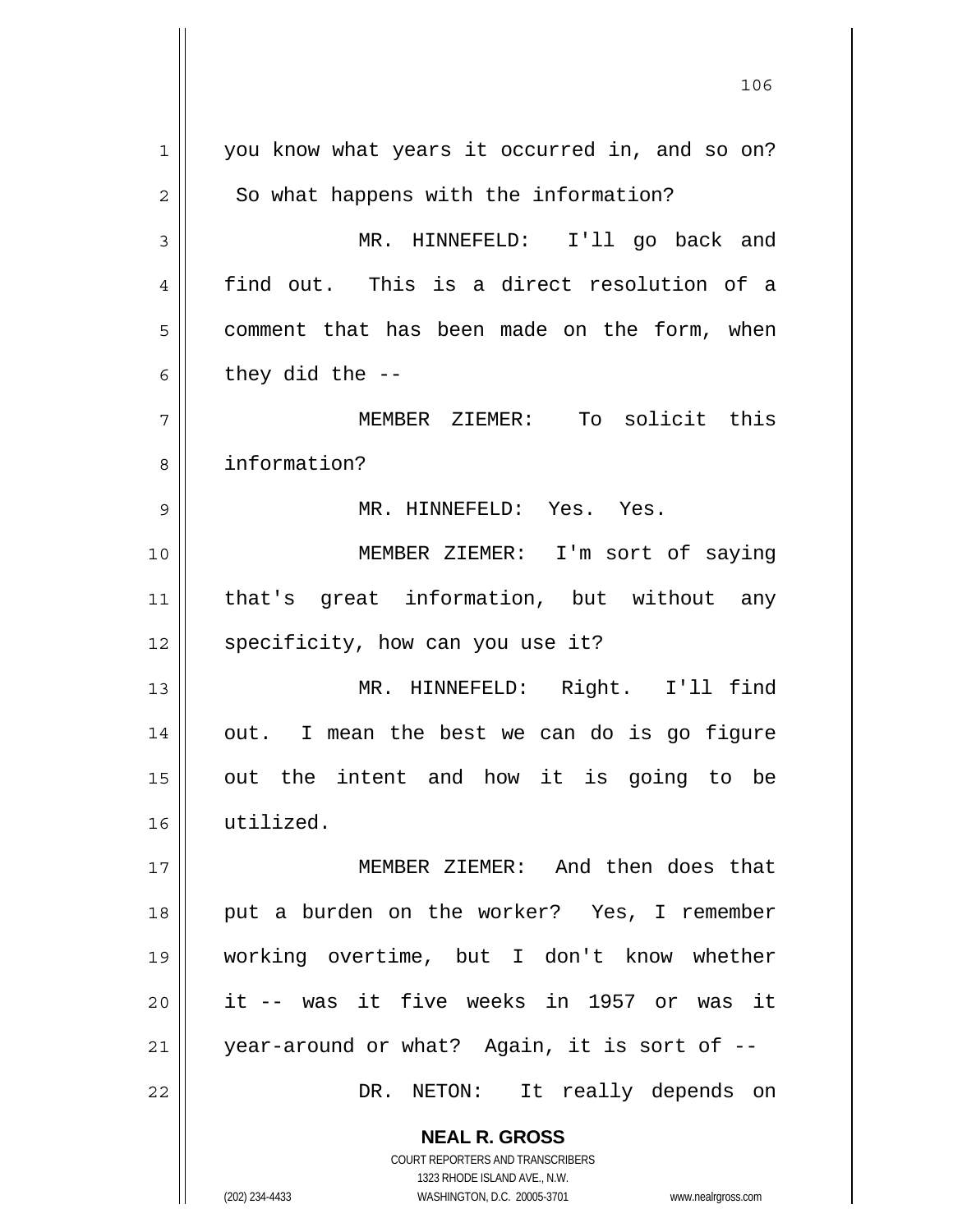1 the case.

**NEAL R. GROSS** COURT REPORTERS AND TRANSCRIBERS 1323 RHODE ISLAND AVE., N.W. (202) 234-4433 WASHINGTON, D.C. 20005-3701 www.nealrgross.com 2 3 4 5 6 7 8 9 10 11 12 13 14 15 16 17 18 19 20 21 22 MEMBER ZIEMER: Yes. DR. NETON: For example, if this work was completely monitored, his overtime -- MEMBER ZIEMER: Then it makes no difference. It's irrelevant. That's the other part of it. DR. MAKHIJANI: Dr. Ziemer, the overtime question is separate from the shift question, I think. MEMBER ZIEMER: Yes, I understand that. Right. DR. MAKHIJANI: The overtime question has come up from the beginning when we've done interviews and talked to workers, and you're using eight-hour days, and it is relevant when you're using air concentration data. MEMBER ZIEMER: Yes, yes. DR. MAKHIJANI: So it becomes quite important in the individual dose reconstruction to have that information. If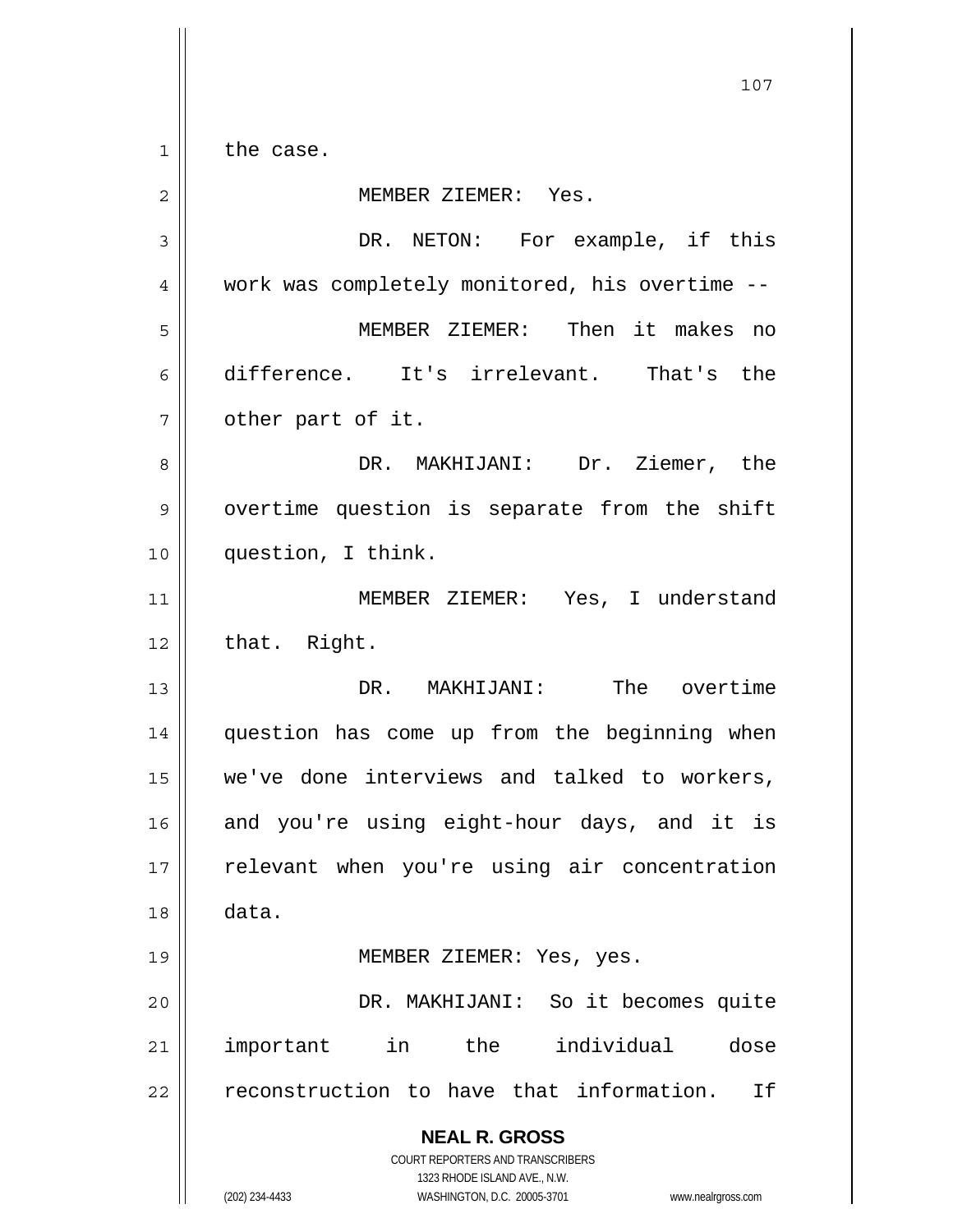**NEAL R. GROSS** COURT REPORTERS AND TRANSCRIBERS 1323 RHODE ISLAND AVE., N.W. 1 2 3 4 5 6 7 8 9 10 11 12 13 14 15 16 17 18 19 20 21 22 they tell you they worked 10 hours a day or if they slept at work -- actually, one of my comments here was it came up not only at the Nevada test site, it came out of Mallinckrodt. People said, "During the heavier periods of work, we worked two shifts and we were so exhausted we had to get up again to work two shifts that we just slept right there. You know, we ran to the office and slept." MEMBER ZIEMER: Right. I understand. DR. MAKHIJANI: So I think the hours of work question, besides overtime that might be supplemented by, you know, "Did you sleep at work" or, you know, "Were there periods when work was so heavy that you actually slept there? -- I think that is a very important question. The shift question I think would need to be amplified to be meaningful. MEMBER ZIEMER: I think they all

108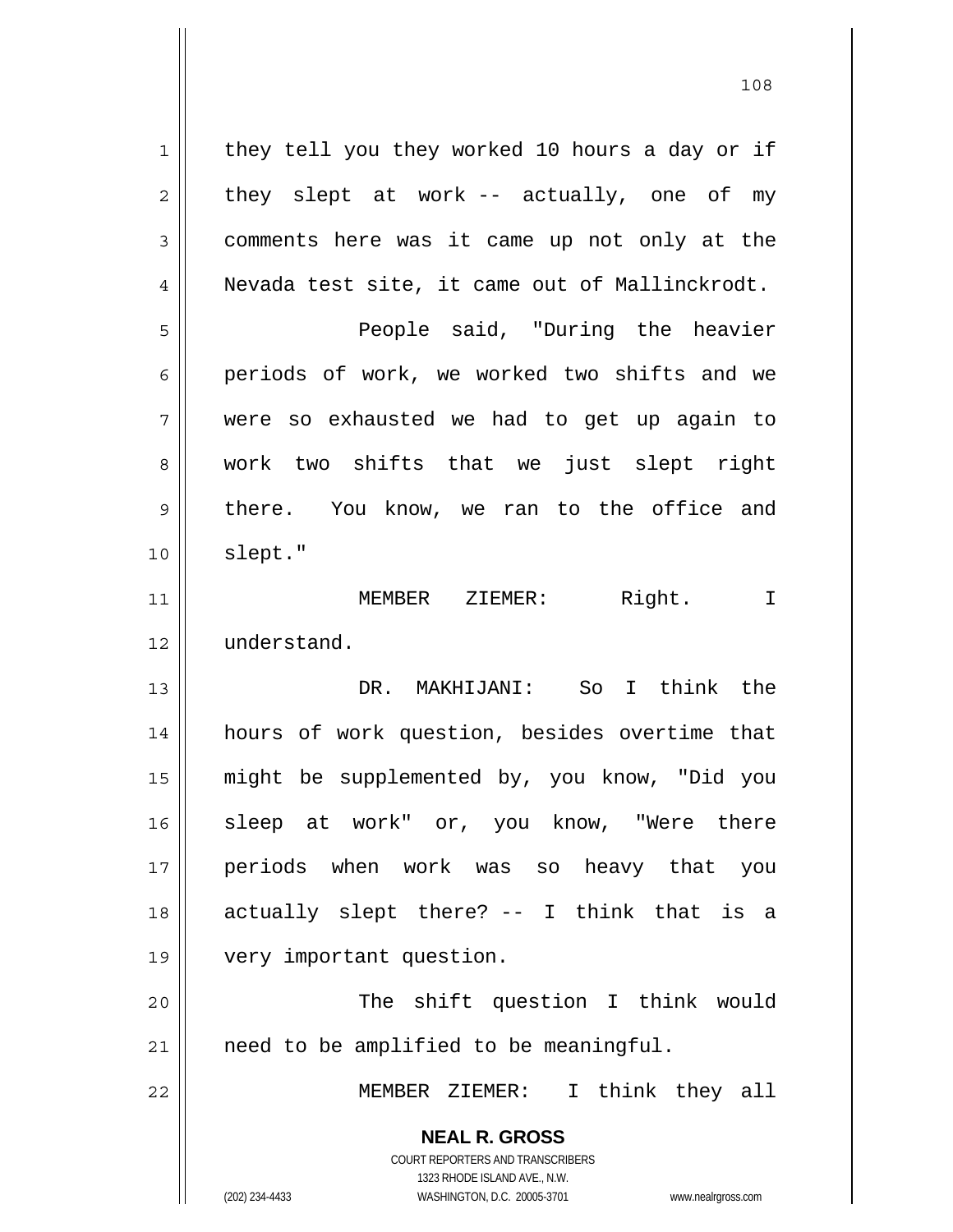**NEAL R. GROSS** COURT REPORTERS AND TRANSCRIBERS 1 2 3 4 5 6 7 8 9 10 11 12 13 14 15 16 17 18 19 20 21 22 would need to be amplified, and maybe what has to happen here is, if the answers to any of these are yes, then you give more detail on the extent of this, or something that would provide more useful information. If this is it, it's not very useful. DR. MAKHIJANI: That's right, because no quantitative information is solicited. MEMBER ZIEMER: Right. Right. Either "Yes, I did" or -- well, it does ask, on the average, how many hours overtime, but even that, unless you plug it into some periods of time -- DR. MAKHIJANI: Don't you just use that -- sorry -- don't you just use that generally when somebody says 10 hours a week and you just apply that? DR. NETON: Right, but it's very rare I think that we would do a claimantspecific adjustment. Again, it would be more

1323 RHODE ISLAND AVE., N.W.

(202) 234-4433 WASHINGTON, D.C. 20005-3701 www.nealrgross.com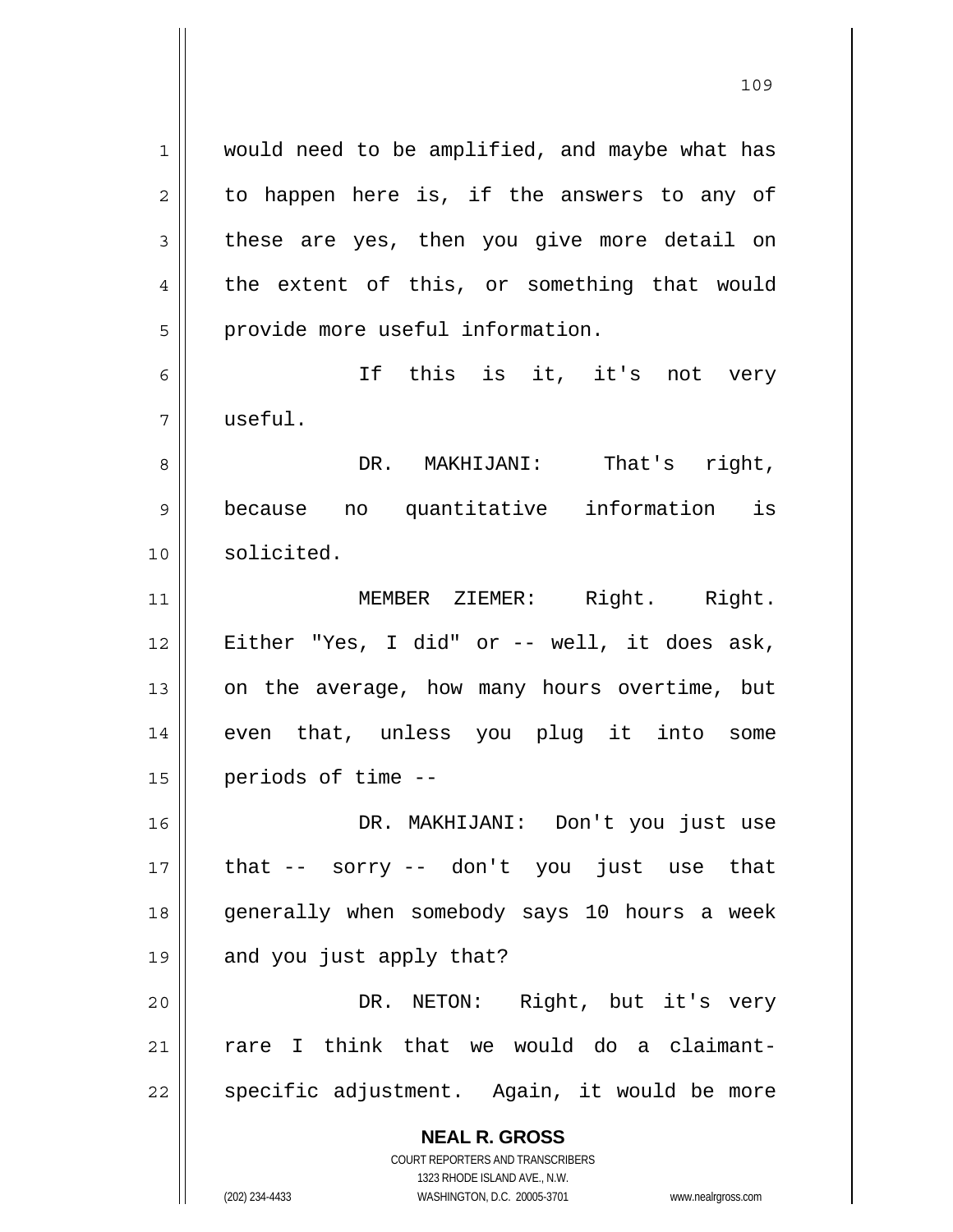1 of a facility.

| $\overline{2}$ | If we knew that all certain job                          |
|----------------|----------------------------------------------------------|
| 3              | categories worked 10 hours a week, we would              |
| 4              | probably just default to that. So this is                |
| 5              | almost a way -- are you going to get the                 |
| 6              | upper-bracket exposure or the routine                    |
| 7              | exposure? Maybe if you were a secretary and              |
| 8              | didn't work overtime, you would get a certain            |
| 9              | dose model versus someone who was involved in            |
| 10             | overtime work or maybe if there were a                   |
| 11             | specific shift model -- for instance, radon at           |
| 12             | Fernald -- it would allow us to make some                |
| 13             | first-order corrections. These wouldn't be               |
| 14             | second-order corrections like, how many                  |
| 15             | additional hours are we going to add, that               |
| 16             | sort of thing.                                           |
| 17             | MEMBER ZIEMER: Right, right,                             |
| 18             | right.                                                   |
| 19             | MR. KATZ: Paul, with respect to                          |
| 20             | the period of time, though, the point you're             |
| 21             | making about when he worked overtime, when the           |
| 22             | person -- they go through this interview for             |
|                | <b>NEAL R. GROSS</b><br>COURT REPORTERS AND TRANSCRIBERS |

1323 RHODE ISLAND AVE., N.W.

 $\prod$ 

(202) 234-4433 WASHINGTON, D.C. 20005-3701 www.nealrgross.com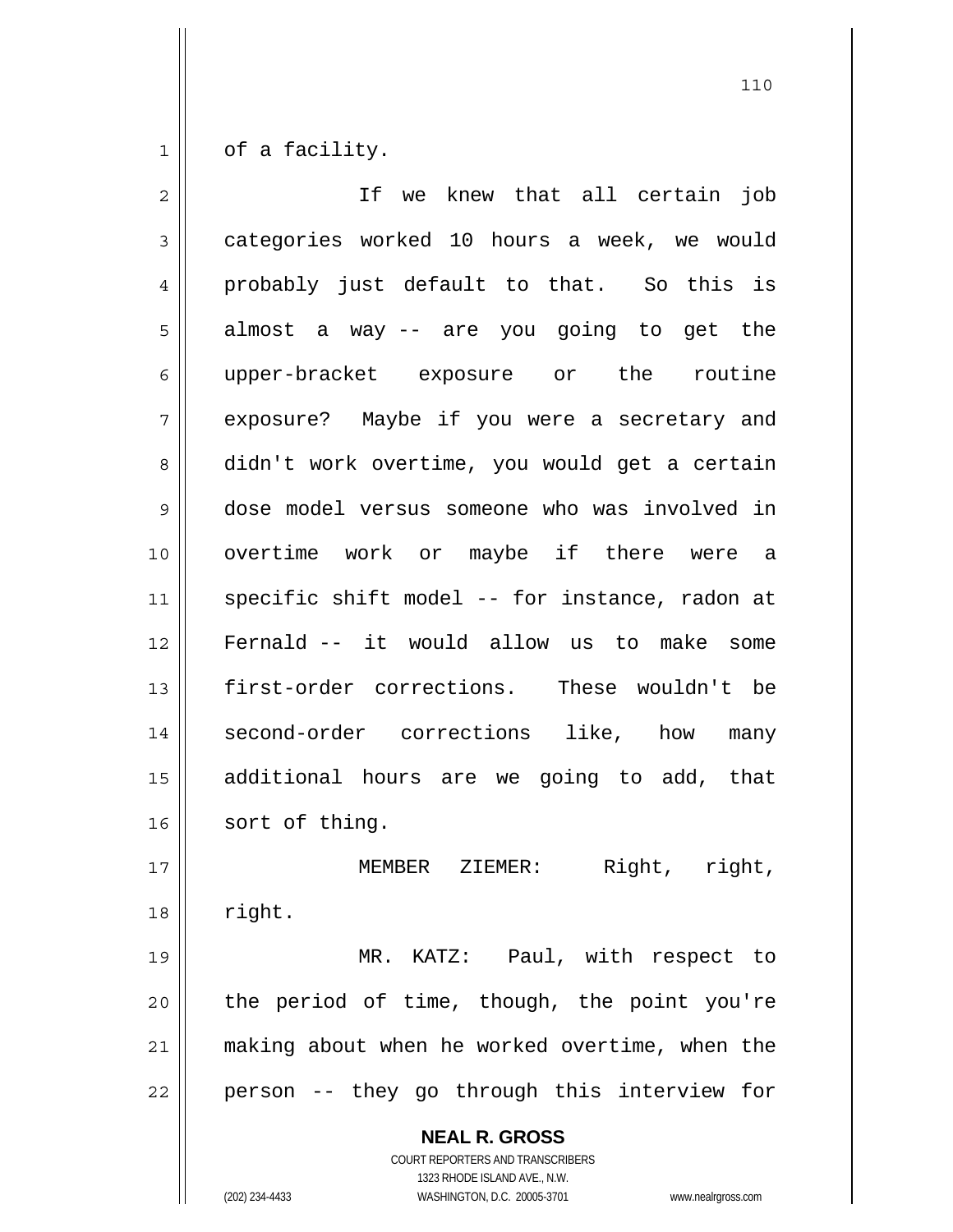1 2 each job, for each era of that person's work history.

3 4 MEMBER ZIEMER: Okay. So these are repeated for each of these?

5 6 MR. KATZ: Repeated for each of their jobs during their career.

7 8 MEMBER ZIEMER: Okay. Okay. Got you.

9 10 11 12 13 14 15 But, even there, suppose they worked at one place for "X" -- 30 years? If they said they worked overtime, that doesn't help you unless you know it occurred sort of across the board for 30 years or if it occurred for 10 weeks in one year, or something.

16 17 18 19 20 21 A lot of people do shift work for a couple of years and then they're on regular shift or they switch. So it is sort of the issue of, are you soliciting the information that you're actually going to use? If you don't need that detail, I think it is fine.

I'm sort of asking, are we getting

**NEAL R. GROSS**

22

COURT REPORTERS AND TRANSCRIBERS 1323 RHODE ISLAND AVE., N.W. (202) 234-4433 WASHINGTON, D.C. 20005-3701 www.nealrgross.com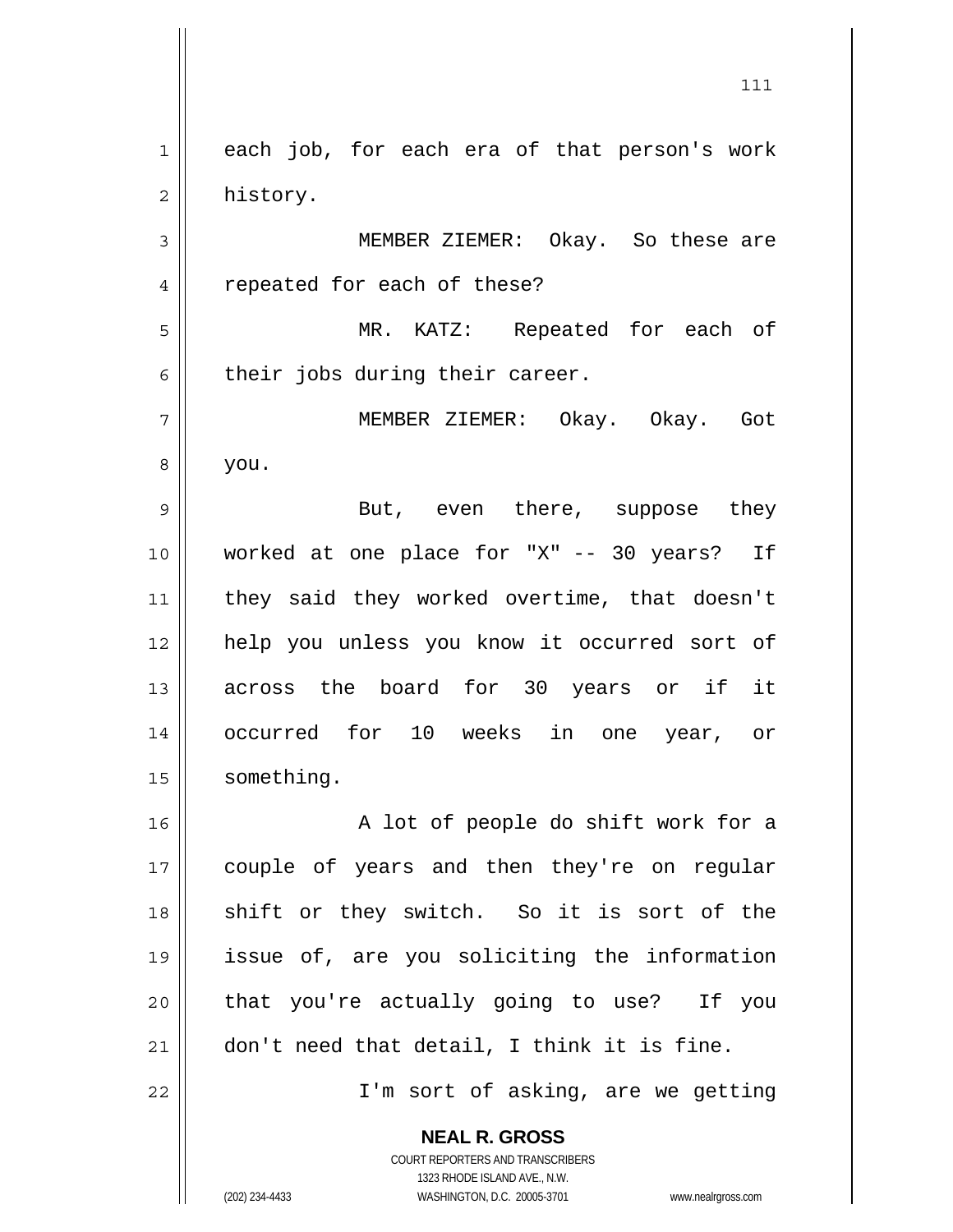| $\mathbf{1}$   | what we need for what we do?                                                                        |
|----------------|-----------------------------------------------------------------------------------------------------|
| $\overline{2}$ | The questions on both forms are                                                                     |
| 3              | identical, both for the employee and the                                                            |
| 4              | family member.                                                                                      |
| 5              | DR.<br>NETON: Well, did we agree,                                                                   |
| 6              | Stu, we're going to go back and just try to --                                                      |
| 7              | MR. HINNEFELD: Yes, we'll get a                                                                     |
| 8              | little more insight into how the question is                                                        |
| 9              | going to be used.                                                                                   |
| 10             | MR. KATZ: So that's still                                                                           |
| 11             | Questions 4 and 5.                                                                                  |
| 12             | MR. HINNEFELD: Three through five,                                                                  |
| 13             | I think.                                                                                            |
| 14             | Three through five,<br>MR. KATZ:                                                                    |
| 15             | right.                                                                                              |
| 16             | DR. NETON:<br>In AWE model                                                                          |
| 17             | development, we will go back and they'll look                                                       |
| 18             | through all the CATIs and say, "Is our AWE                                                          |
| 19             | profile consistent with what we've heard from                                                       |
| 20             | all the claimants?" It could possibly result                                                        |
| 21             | in modifications to our profile.                                                                    |
| 22             | CHAIR MUNN:<br>So am I hearing a                                                                    |
|                | <b>NEAL R. GROSS</b>                                                                                |
|                | <b>COURT REPORTERS AND TRANSCRIBERS</b>                                                             |
|                | 1323 RHODE ISLAND AVE., N.W.<br>WASHINGTON, D.C. 20005-3701<br>(202) 234-4433<br>www.nealrgross.com |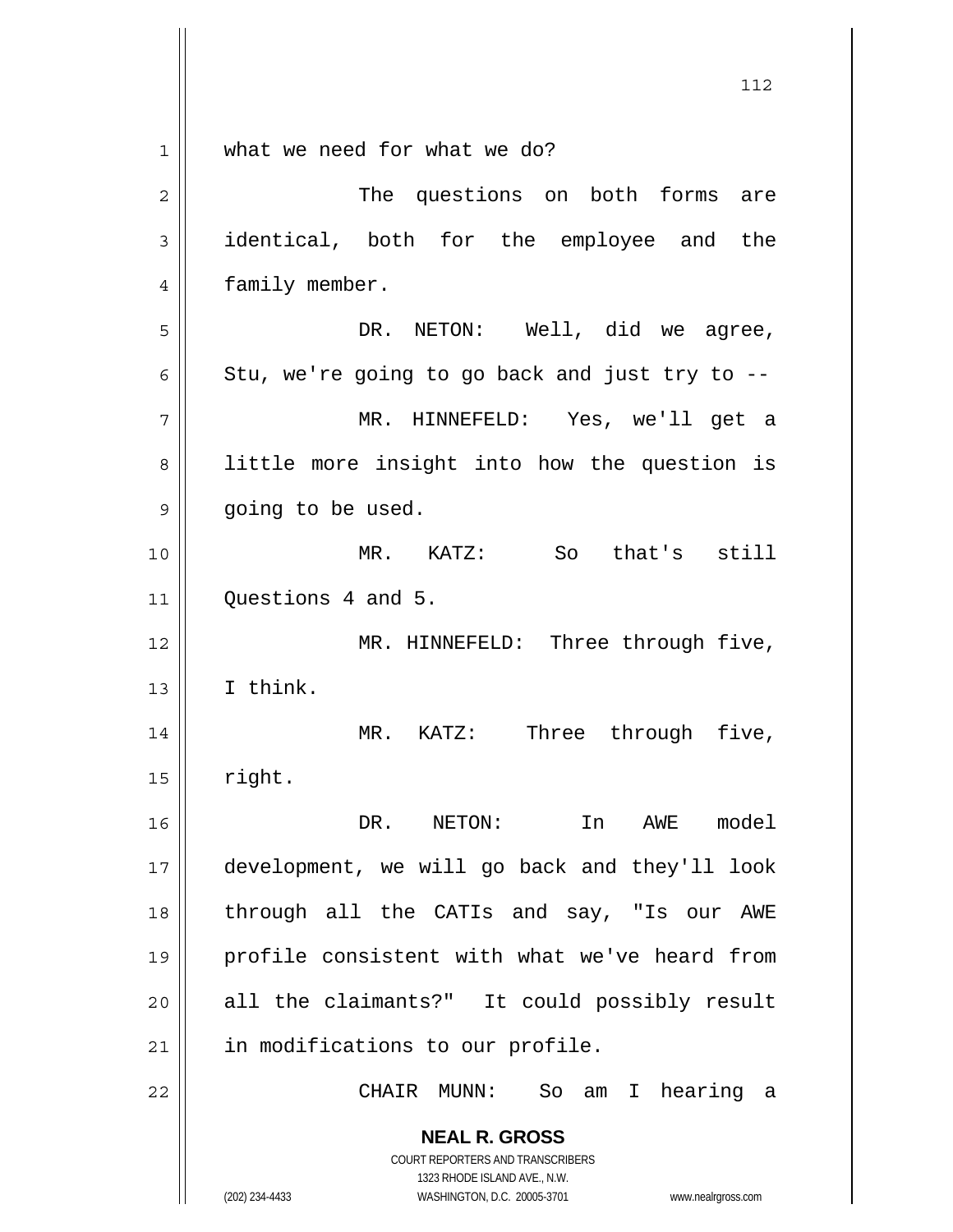**NEAL R. GROSS** COURT REPORTERS AND TRANSCRIBERS 1323 RHODE ISLAND AVE., N.W. 1 2 3 4 5 6 7 8 9 10 11 12 13 14 15 16 17 18 19 20 21 22 NIOSH action to report back more fully on how the work history questions are used? MR. KATZ: Yes, are or would be because it sounds like at least one of these questions was added at the behest of SC&A. MEMBER ZIEMER: Could I ask this question? This is sort of a process question because NIOSH is talking about clarifying something here, but these are also the documents that have to be formally commented on for -- MR. HINNEFELD: No, you can submit these comments directly to us. You don't need to comment to OMB. MEMBER ZIEMER: Because right now, the only thing that OMB has is the extension of the existing -- MR. HINNEFELD: The extension of the existing. Once we arrive at -- MEMBER ZIEMER: So there will be another modification before you -- MR. HINNEFELD: Yes. We won't wait

113

(202) 234-4433 WASHINGTON, D.C. 20005-3701 www.nealrgross.com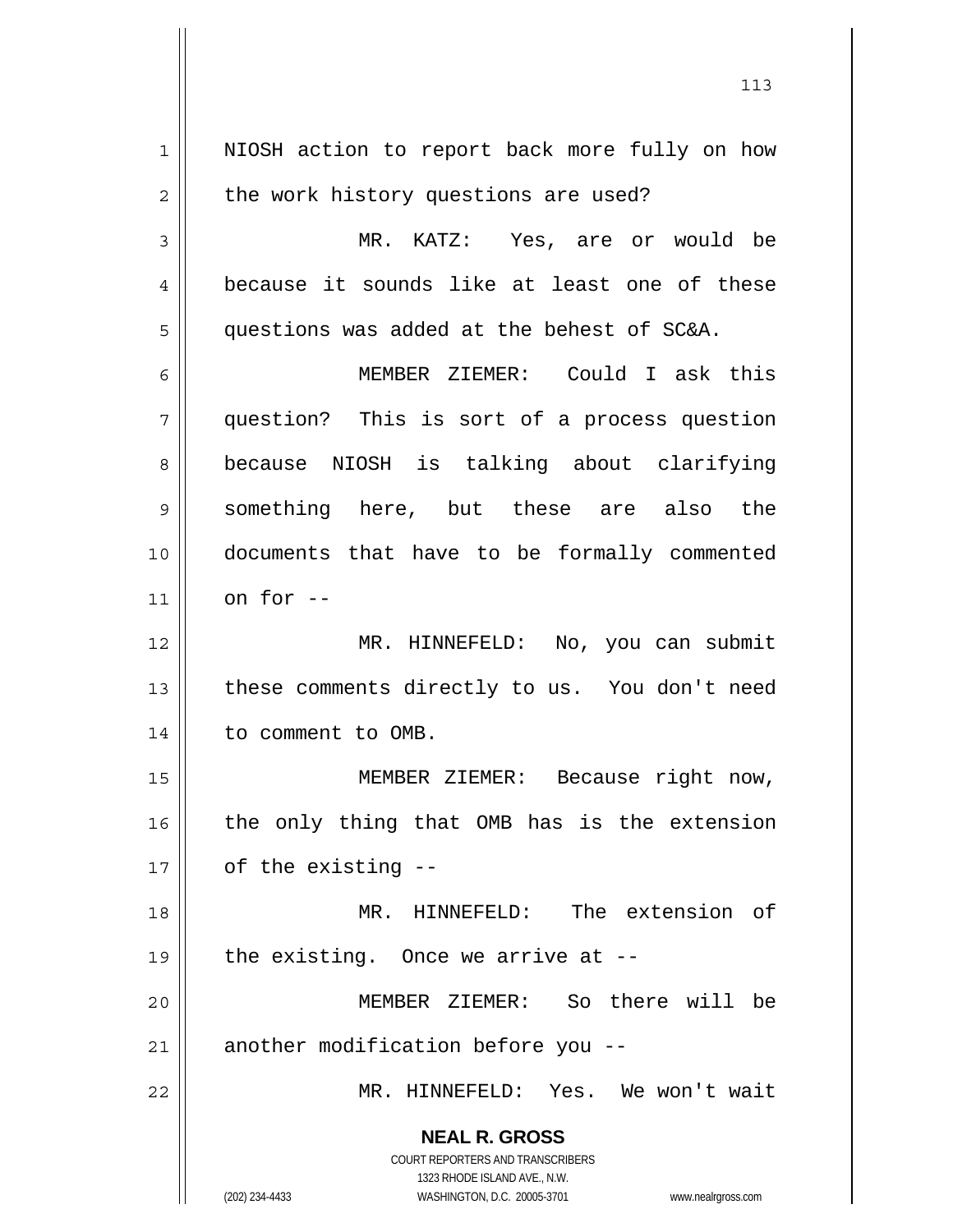| $\mathbf 1$    | until it has to come up for recertification.                        |
|----------------|---------------------------------------------------------------------|
| $\overline{c}$ | We'll make a change -- we'll make an amendment                      |
| 3              | to the form once we arrive at what it will                          |
| 4              | look like.                                                          |
| 5              | Then we will resubmit to OMB saying                                 |
| 6              | we want to replace this form we have been                           |
| 7              | using to perform the audit and that we want to                      |
| 8              | use for this form. So that is how this works.                       |
| $\mathsf 9$    | So these comments should come directly to us.                       |
| 10             | CHAIR MUNN: Okay. So the action                                     |
| 11             | item is NIOSH will report back on                                   |
| 12             | clarification of details regarding how work                         |
| 13             | history is used.                                                    |
| 14             | Am I stating that correctly or not?                                 |
| 15             | MR. HINNEFELD:<br>You may just want                                 |
| 16             | to take Questions 3 through 5.                                      |
| 17             | MEMBER ZIEMER: Yes.                                                 |
| 18             | CHAIR MUNN: Right. All right.                                       |
| 19             | MR. HINNEFELD: Or, Paul, do those                                   |
| 20             | comments pertain to 6 as well?                                      |
| 21             | CHAIR MUNN: Sorry, I'm not hearing                                  |
| 22             | you clearly, Stu.                                                   |
|                |                                                                     |
|                | <b>NEAL R. GROSS</b><br>COURT REPORTERS AND TRANSCRIBERS            |
|                | 1323 RHODE ISLAND AVE., N.W.                                        |
|                | (202) 234-4433<br>WASHINGTON, D.C. 20005-3701<br>www.nealrgross.com |

114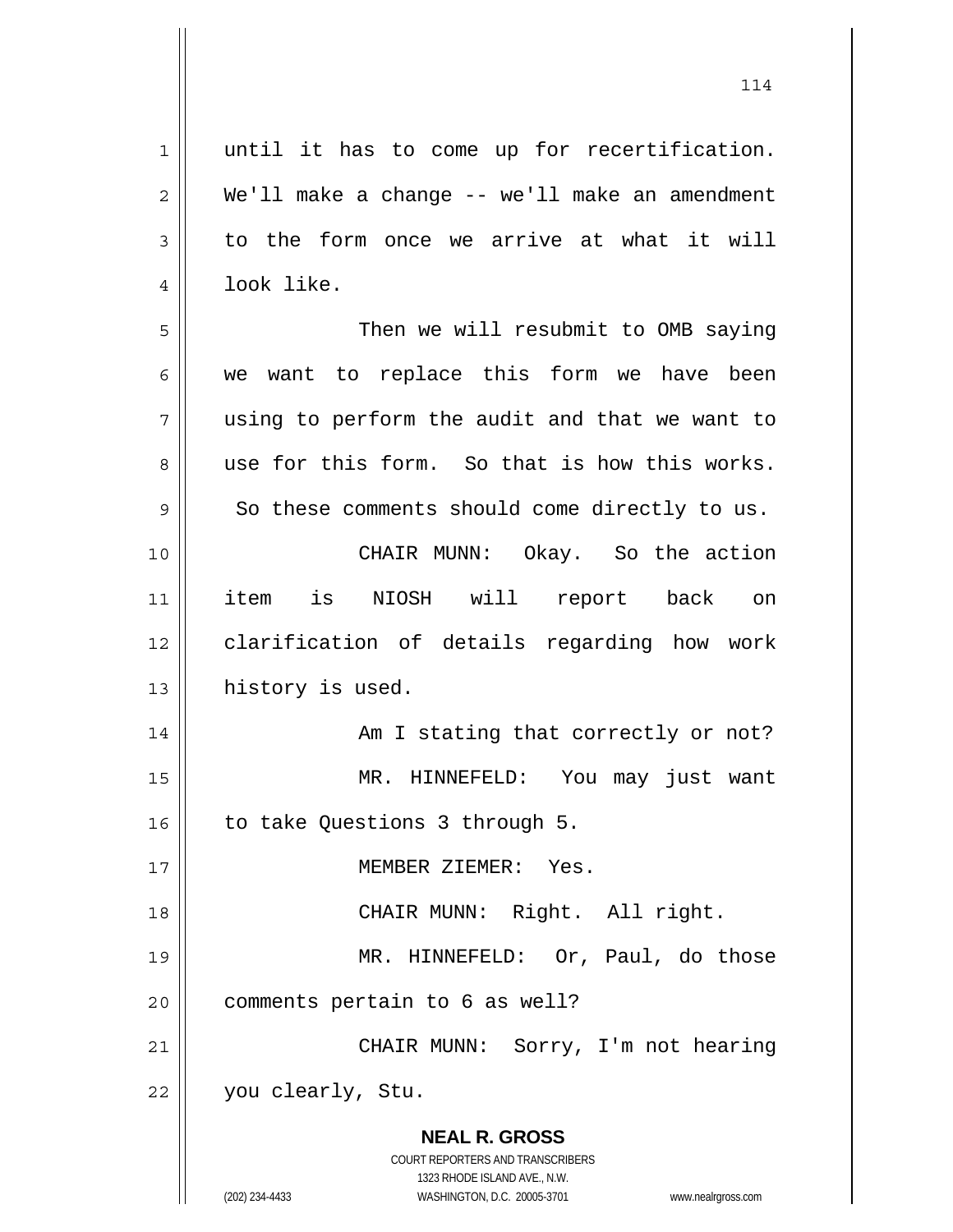| 1  | MR. HINNEFELD: Well, I'm just                                       |
|----|---------------------------------------------------------------------|
| 2  | wondering if Question No. 6 has that same sort                      |
| 3  | of thing. "How many hours per week did your                         |
| 4  | job involve potential exposure to radiation                         |
| 5  | and to radioactive materials?"                                      |
| 6  | Again, that is something -- isn't                                   |
| 7  | that Question 6?                                                    |
| 8  | DR. NETON: Yes, that is Question                                    |
| 9  | б.                                                                  |
| 10 | MR. HINNEFELD: That is something                                    |
| 11 | that would change over a person's employment                        |
| 12 | or employment at a given site, the same way as                      |
| 13 | the amount of overtime they worked and things                       |
| 14 | like that. It could anyway.                                         |
| 15 | CHAIR MUNN: Sure.                                                   |
| 16 | MR. HINNEFELD: I'm just trying to                                   |
| 17 | scope out the extent of the things I want to                        |
| 18 | reply back on.                                                      |
| 19 | CHAIR MUNN: Yes. Well, one would                                    |
| 20 | expect that to change over time, yes.                               |
| 21 | DR. MAKHIJANI: Wanda, I sent you                                    |
| 22 | the form.                                                           |
|    |                                                                     |
|    | <b>NEAL R. GROSS</b>                                                |
|    | COURT REPORTERS AND TRANSCRIBERS<br>1323 RHODE ISLAND AVE., N.W.    |
|    | (202) 234-4433<br>WASHINGTON, D.C. 20005-3701<br>www.nealrgross.com |

<u>115</u>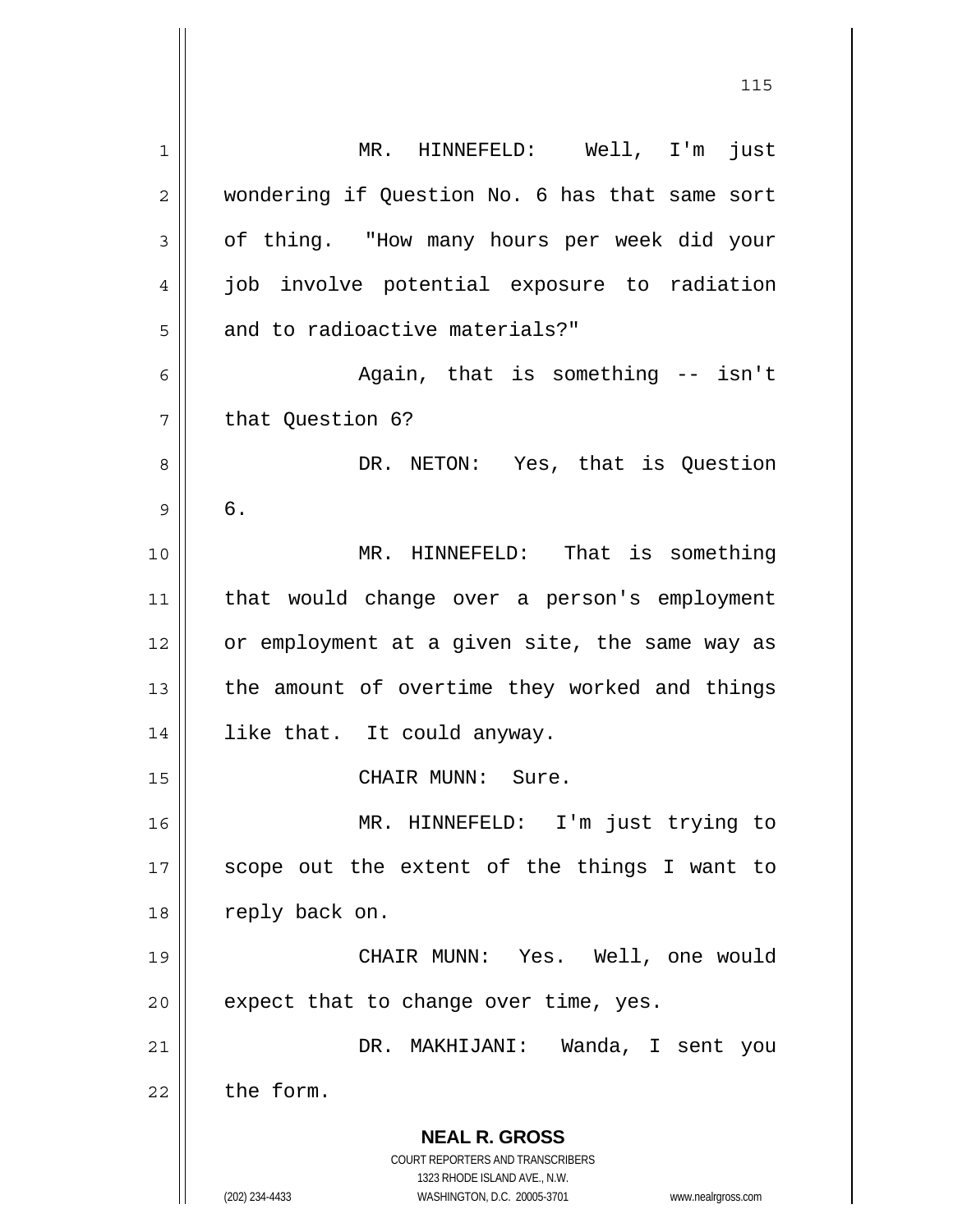**NEAL R. GROSS** COURT REPORTERS AND TRANSCRIBERS 1323 RHODE ISLAND AVE., N.W. 1 2 3 4 5 6 7 8 9 10 11 12 13 14 15 16 17 18 19 20 21 22 CHAIR MUNN: Yes, I have them now. Thank you. I appreciate Scott and Arjun both responding to that. MEMBER ZIEMER: Well, on number six, and I hadn't noticed this before, but your use of the term potential exposure I think you could argue that if a person worked in a laboratory that had materials on hand, their job always involved potential exposure. You're after the actual exposure. What does potential mean here? MR. HINNEFELD: Well, I believe the intent would be, if you -- well, I may be speaking out of school. But there are probably some jobs where you work in an office for at least a part of your day or the bulk of your day. MEMBER ZIEMER: Right. MR. HINNEFELD: And some part of that, you would not be in a production area or something. I suppose it still is, with

(202) 234-4433 WASHINGTON, D.C. 20005-3701 www.nealrgross.com

<u>116</u>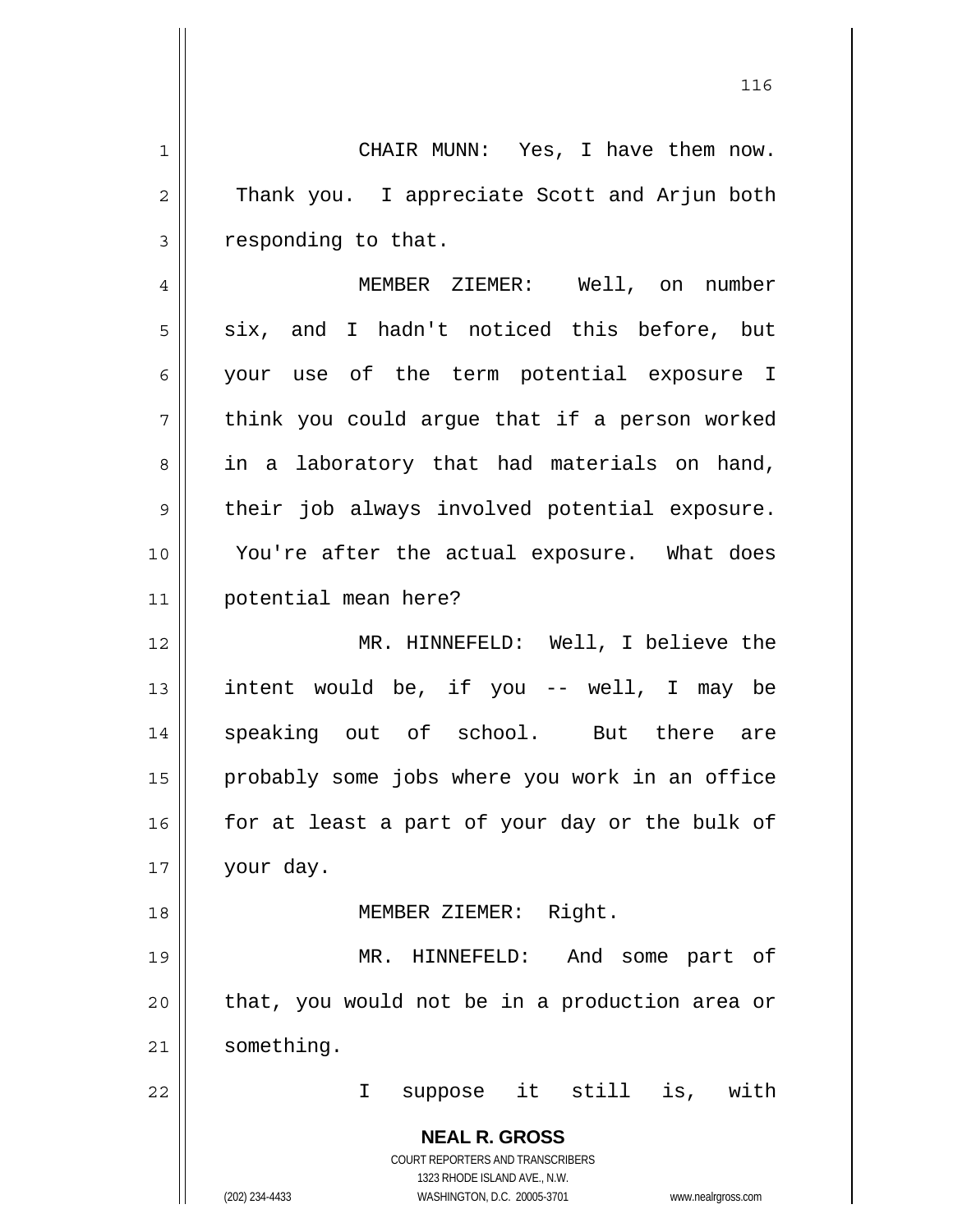**NEAL R. GROSS** 1 2 3 4 5 6 7 8 9 10 11 12 13 14 15 16 17 18 19 20 21 22 something like that, again, you can ask the same question, how helpful is this actually? How necessary this is going to actually be for dose reconstruction because a lot really hinges on that answer. You could ask that question. I'm not sure what would hinge on that answer. MEMBER ZIEMER: Well, what I'm saying is, if you worked in that office but you're from time to time going to be sent out, potentially that could be anytime and, therefore, all the time. MR. HINNEFELD: Well -- MEMBER ZIEMER: You want to know, on average -- MR. HINNEFELD: The intent is not that, well, when I'm working in my office, I'm potentially going to be exposed because I may be -- I think the one indication or point where this may come into play would be if you're going to decide for a co-worker, was this person constantly exposed or occasionally

1323 RHODE ISLAND AVE., N.W. (202) 234-4433 WASHINGTON, D.C. 20005-3701 www.nealrgross.com

COURT REPORTERS AND TRANSCRIBERS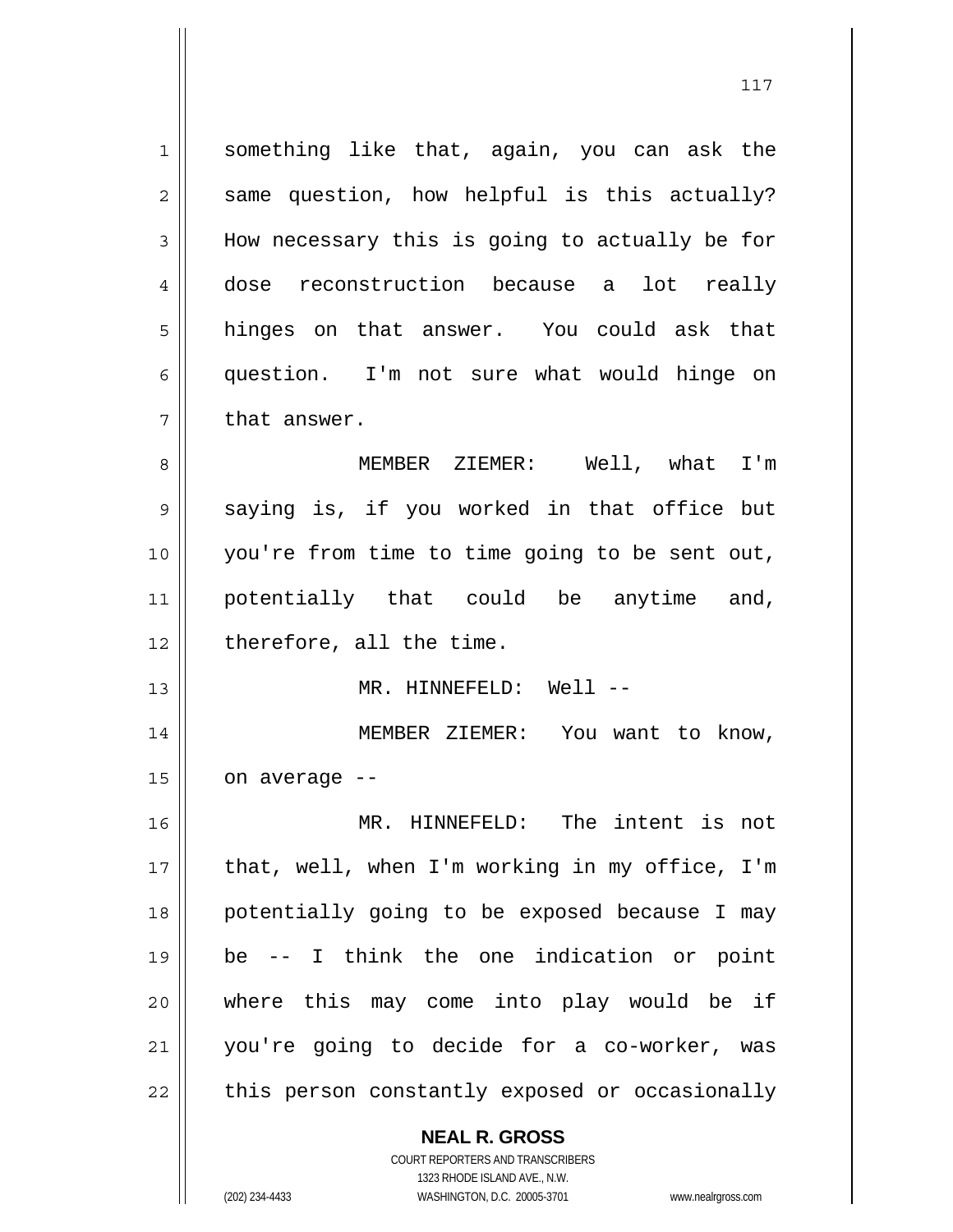**NEAL R. GROSS** 1 2 3 4 5 6 7 8 9 10 11 12 13 14 15 16 17 18 19 20 21 22 exposed person, because that makes a different category usually on a co-worker application. MEMBER ZIEMER: Right. MR. HINNEFELD: So I'm not sure we make that distinction based on the CATI answer, to be completely honest with you. CHAIR MUNN: Well, Paul does make a good point though, the point being that a staggering number of people assume that if they work anywhere onsite or even near-site that they have a potential for exposure. Whether that is true in a strictly categorical, scientific sense is an entirely different issue. But the use of the word potential pretty much covers almost, in the minds of the claimants, covers pretty much anyone who goes through the gate. DR. NETON: Right, except that we do go on to elicit a lot of additional information about what did you do, what type of potential nuclides were there. CHAIR MUNN: Right, right. I

> COURT REPORTERS AND TRANSCRIBERS 1323 RHODE ISLAND AVE., N.W.

(202) 234-4433 WASHINGTON, D.C. 20005-3701 www.nealrgross.com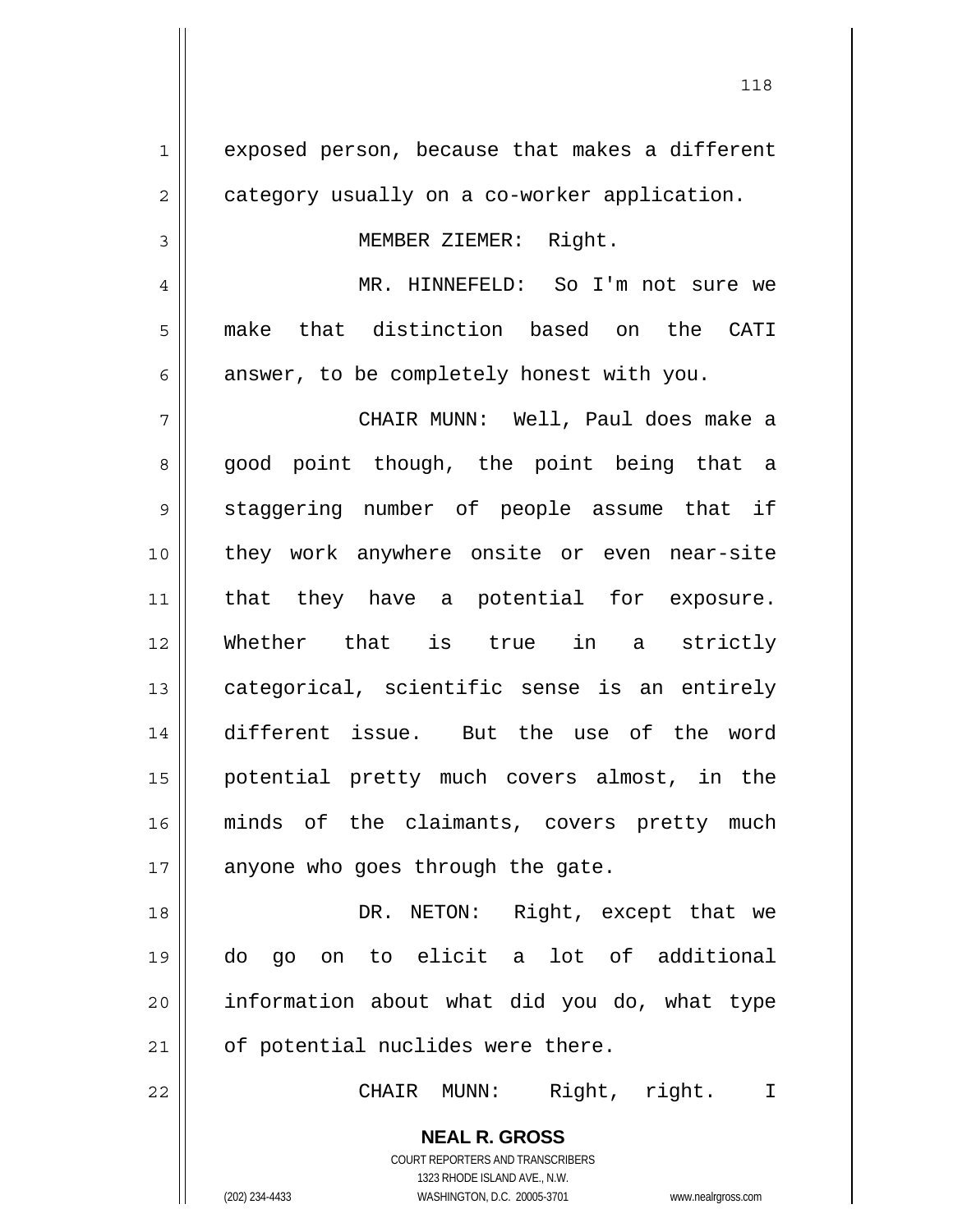1 understand that. I'm just hovering in on the use of the word potential. I've seen that as a trigger in so many minds.

**NEAL R. GROSS** COURT REPORTERS AND TRANSCRIBERS 1323 RHODE ISLAND AVE., N.W. 4 5 6 7 8 9 10 11 12 13 14 15 16 17 18 19 20 21 22 DR. NETON: I really thought this was more sort of to establish some sort of a dichotomy. I mean the administrative staff, who rarely visited the areas where radioactive materials were used, secretarial types, I'm not sure we haven't got an answer that zero has shown up in some of these interviews. I mean that's helpful information to begin with, when someone says, "Oh, I had very little potential," or "Maybe I walked out there one hour a month or two hours." CHAIR MUNN: Yes. DR. NETON: I think it is a helpful question. MEMBER ZIEMER: So they understand what it means then? DR. NETON: Well, I think the interviewer has an opportunity to explain it. MEMBER ZIEMER: Okay.

2

3

(202) 234-4433 WASHINGTON, D.C. 20005-3701 www.nealrgross.com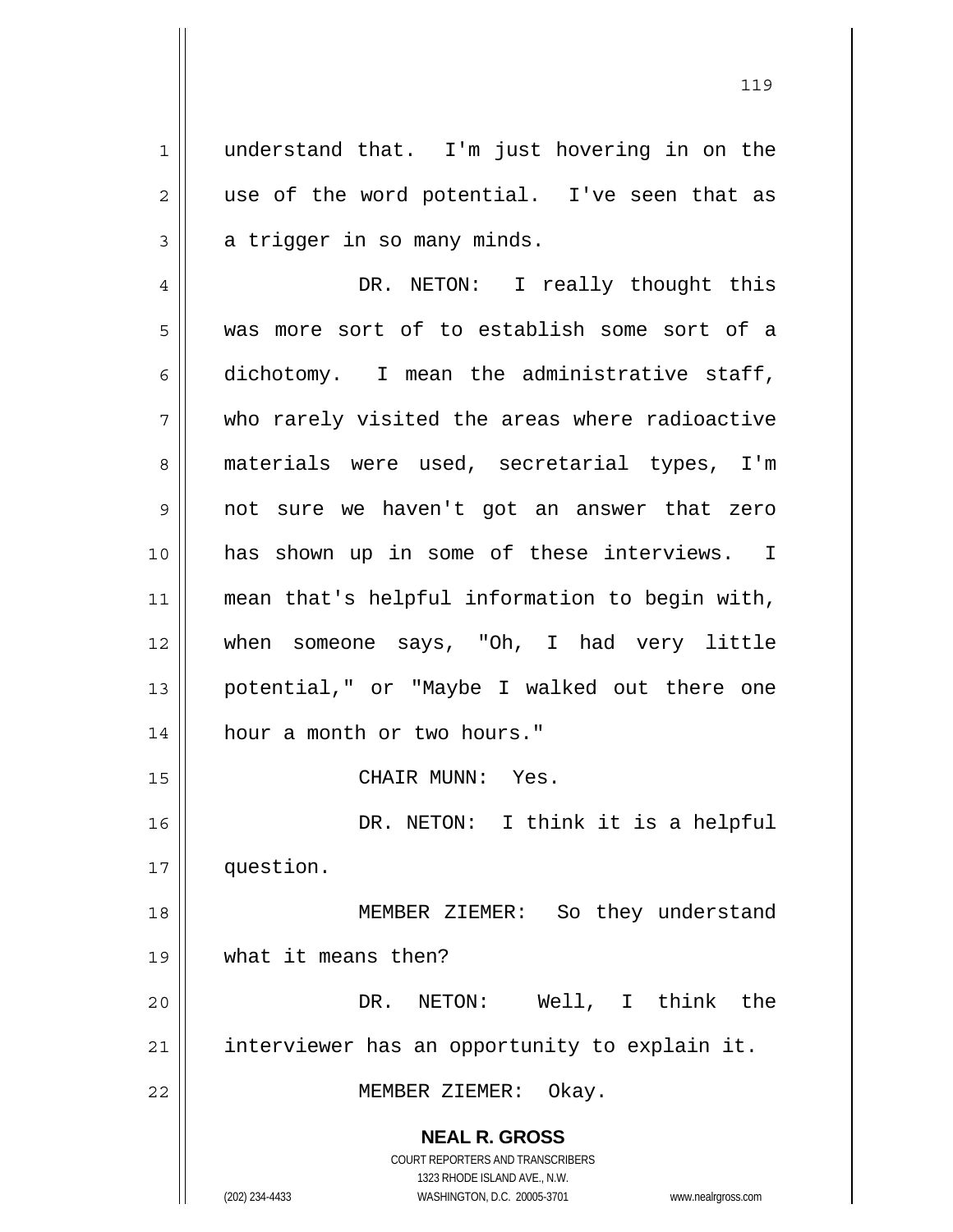|    | 120                                                      |
|----|----------------------------------------------------------|
| 1  | DR. NETON: I think it is a                               |
| 2  | reasonable question.                                     |
| 3  | MEMBER ZIEMER: I'm okay then, as                         |
| 4  | long as the interviewer is approaching it that           |
| 5  | way.                                                     |
| 6  | CHAIR MUNN: All right. Can we                            |
| 7  | move on from work duties to item 8?                      |
| 8  | DR. MAURO: Item 8, Mark had a                            |
| 9  | comment.                                                 |
| 10 | CHAIR MUNN: With respect to                              |
| 11 | routine duties and the handling of materials.            |
| 12 | Mark's comment was 8.2.                                  |
| 13 | MR. KATZ: Yes, I'll read it, if                          |
| 14 | you would like.                                          |
| 15 | The overall 8 is "Describe what you                      |
| 16 | did on the job as routine duties." 8.2, Mark             |
| 17 | says, "What quantities of radiological                   |
| 18 | material over what time? If the interviewee              |
| 19 | has enough information to answer this                    |
| 20 | question, it doesn't seem like the field                 |
| 21 | provided on the form is appropriate for                  |
| 22 | collecting the information. One problem is               |
|    | <b>NEAL R. GROSS</b><br>COURT REPORTERS AND TRANSCRIBERS |

1323 RHODE ISLAND AVE., N.W.

 $\prod$ 

(202) 234-4433 WASHINGTON, D.C. 20005-3701 www.nealrgross.com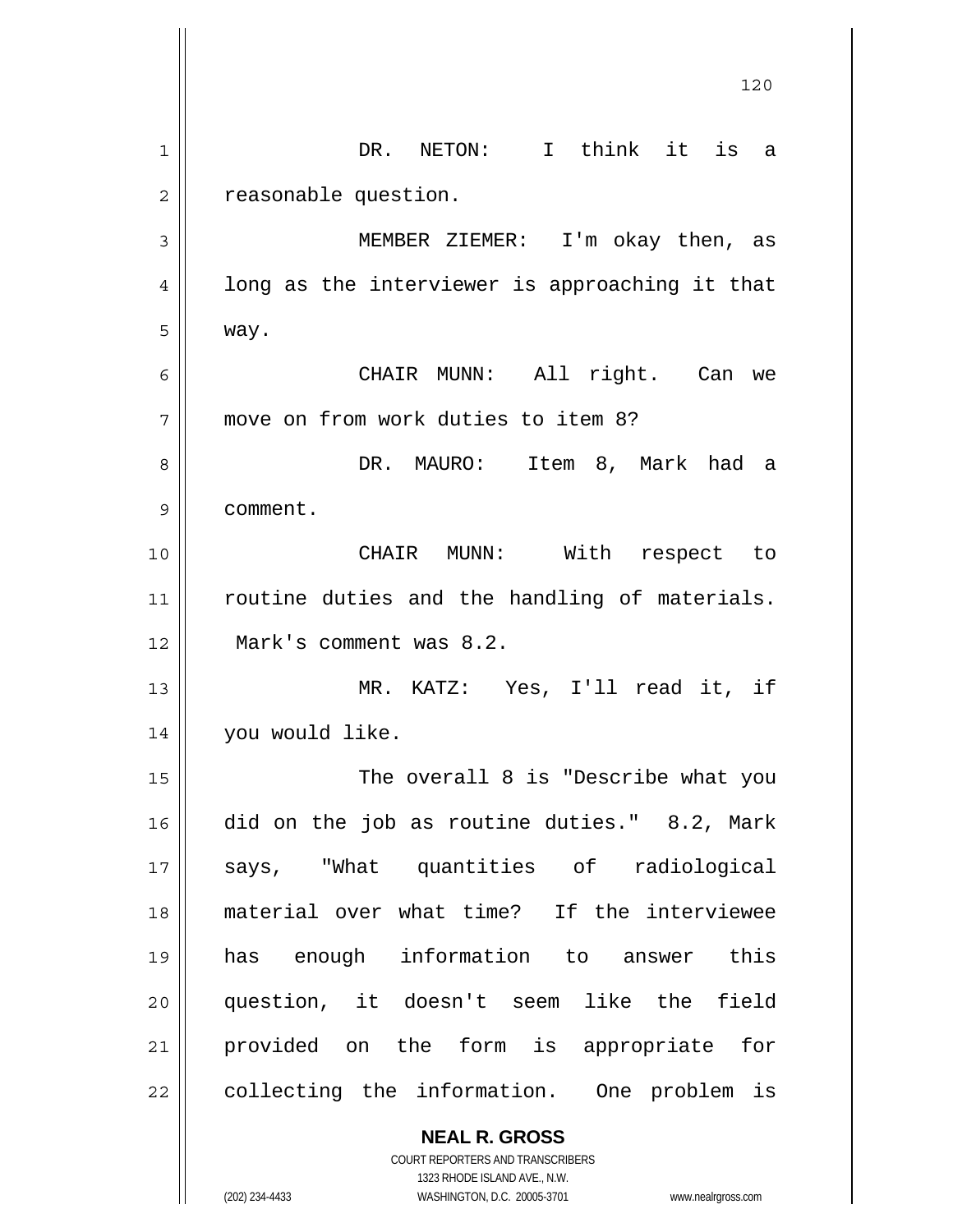**NEAL R. GROSS** COURT REPORTERS AND TRANSCRIBERS 1323 RHODE ISLAND AVE., N.W. 1 2 3 4 5 6 7 8 9 10 11 12 13 14 15 16 17 18 19 20 21 22 that it could vary tremendously by radionuclide. For example, was there tons of uranium, ounces of plutonium, etcetera?" CHAIR MUNN: I'm assuming the interviewer is not constrained by the space on the form. DR. NETON: Well, I think I can shed some light on this question. That response was originally in the form when it was drafted. After some interagency review, the response on what types of quantities was taken off the form. There were issues with us determining what quantities of plutonium were in various facilities at various times, that sort of thing. MEMBER ZIEMER: So is this question disappearing then or they are just asking -- DR. NETON: It doesn't ask what quantities. Mark is saying, why don't we find out what quantities? MEMBER ZIEMER: Well, it says, "What quantities" -- 8.2 on the employee's

121

(202) 234-4433 WASHINGTON, D.C. 20005-3701 www.nealrgross.com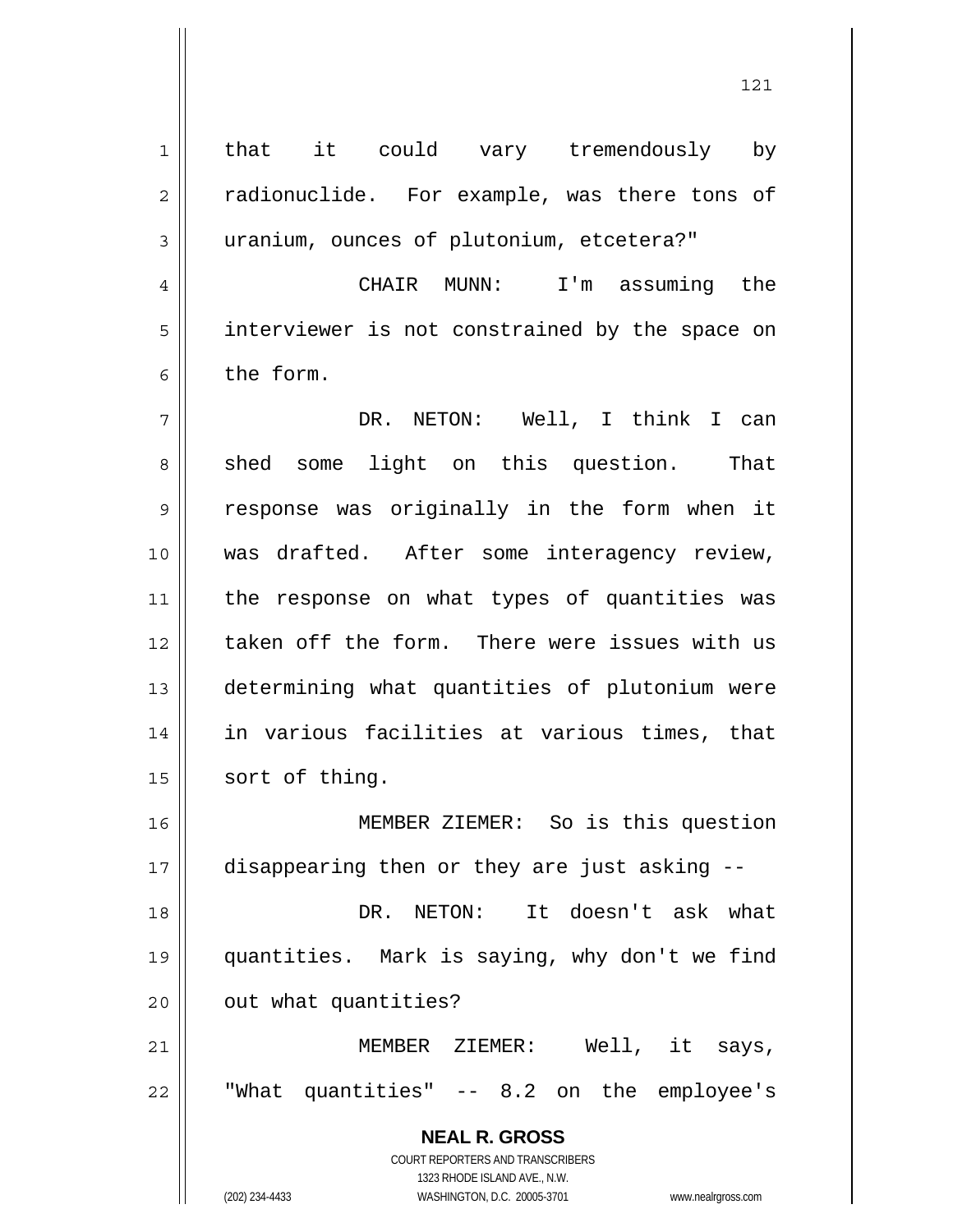| $\mathbf 1$ | form, not on the --                                                                                 |
|-------------|-----------------------------------------------------------------------------------------------------|
| $\mathbf 2$ | CHAIR MUNN: "What quantities of                                                                     |
| 3           | radioactive materials were present or                                                               |
| 4           | processed, ounces, pounds, kilograms, drums?"                                                       |
| 5           | DR. NETON: Yes, I think it had                                                                      |
| 6           | more to do with the specific isotopes.                                                              |
| 7           | CHAIR MUNN: Well, this is 8.2.                                                                      |
| 8           | DR. NETON: This would be the                                                                        |
| $\mathsf 9$ | isotopic -- but I guess if you have generic                                                         |
| 10          | quantities, that's okay.                                                                            |
| 11          | CHAIR MUNN: But Mark's question is                                                                  |
| 12          | that, if they have enough information, the                                                          |
| 13          | field on the form isn't large enough. And my                                                        |
| 14          | response is that the size of the field on the                                                       |
| 15          | form really doesn't have anything to do with                                                        |
| 16          | it, does it? The interviewer can write as                                                           |
| 17          | long as the interviewer<br>is<br>getting                                                            |
| 18          | information. Correct?                                                                               |
| 19          | DR. NETON: But I think Mark is                                                                      |
| 20          | getting into this; it varies tremendously by                                                        |
| 21          | radionuclide. I think that is where we ran                                                          |
| 22          | into trouble with this. This is a generic                                                           |
|             | <b>NEAL R. GROSS</b>                                                                                |
|             | COURT REPORTERS AND TRANSCRIBERS                                                                    |
|             | 1323 RHODE ISLAND AVE., N.W.<br>(202) 234-4433<br>WASHINGTON, D.C. 20005-3701<br>www.nealrgross.com |
|             |                                                                                                     |

122

 $\mathsf{I}$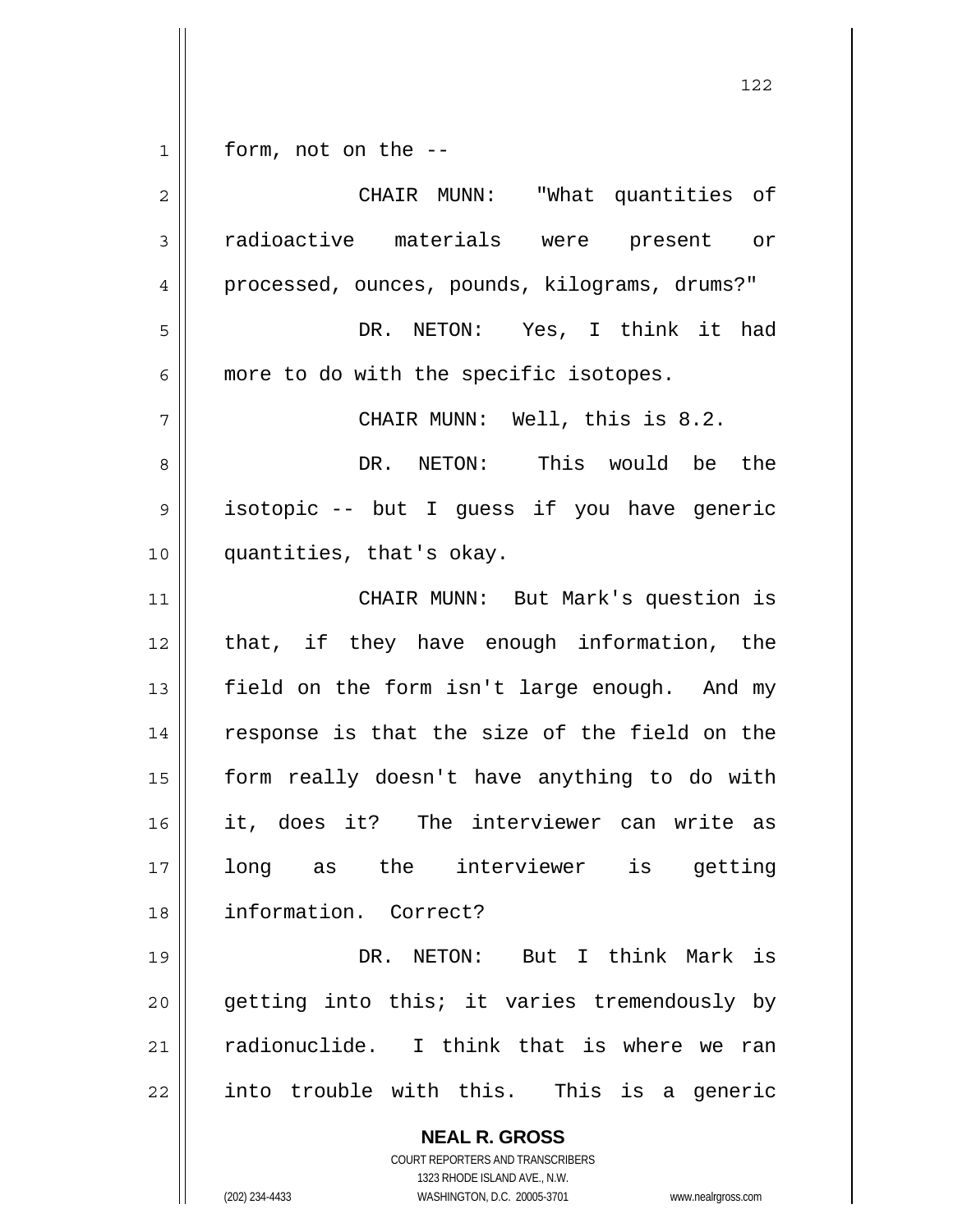**NEAL R. GROSS** COURT REPORTERS AND TRANSCRIBERS 1323 RHODE ISLAND AVE., N.W. 1 2 3 4 5 6 7 8 9 10 11 12 13 14 15 16 17 18 19 20 21 22 question, were there tons, pounds? But if you get into specific information about what quantities of individual nuclides such as plutonium or maybe enriched uranium, you could get into some issues with other agencies. CHAIR MUNN: But there are very few people other than very specific laboratory personnel who had that kind of detail. DR. NETON: Right. MR. HINNEFELD: Well, I think Pat's back on the phone. Pat, the first question, 8.2. First of all, I know this is done on a computer. Does the field expand to just accommodate however much you want to write in there? MS. KRAPS: Yes. MR. HINNEFELD: That's what I thought. MS. KRAPS: We can put in as much as the claimant would like to have put in under that particular topic.

(202) 234-4433 WASHINGTON, D.C. 20005-3701 www.nealrgross.com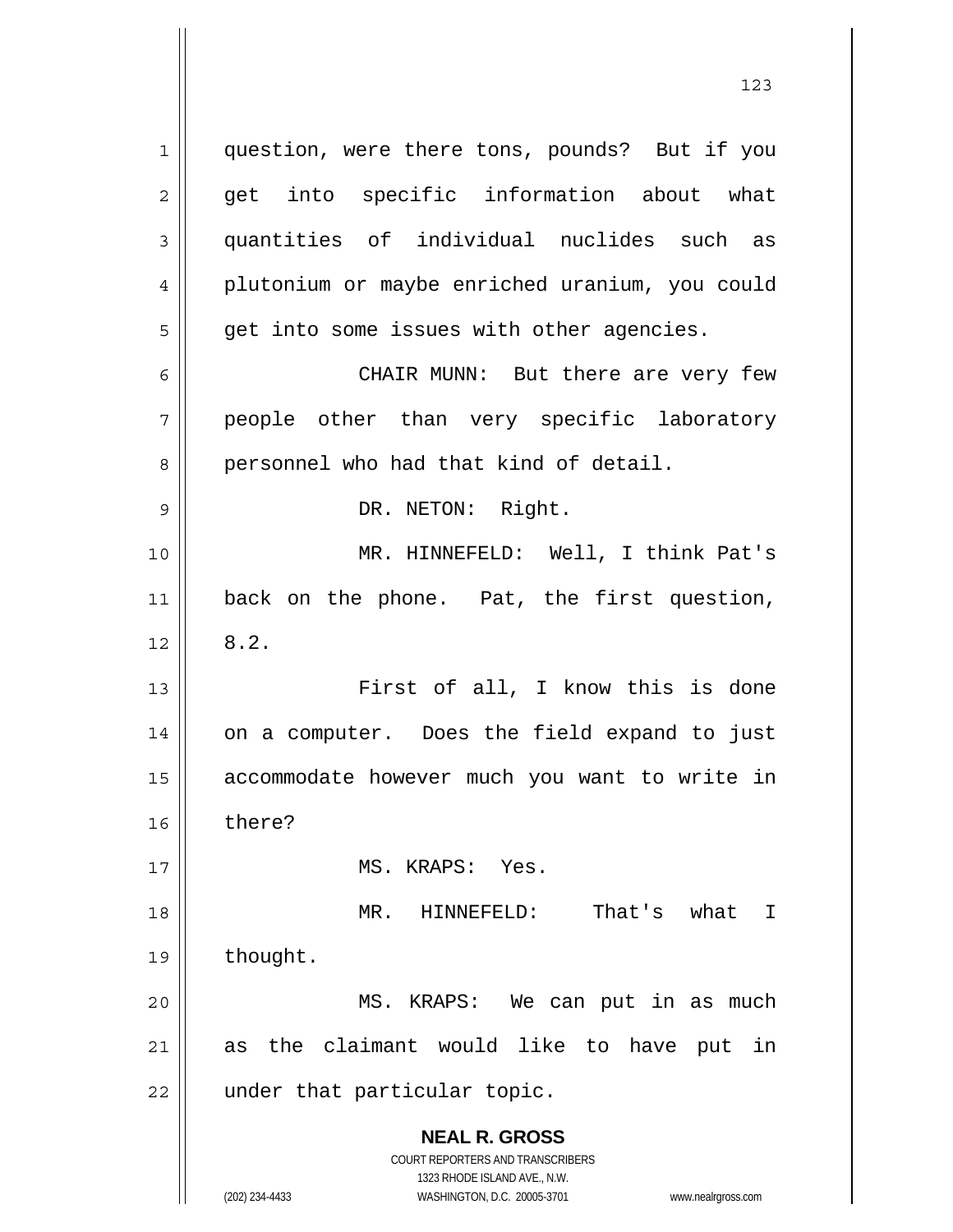| $\mathbf 1$ | The other thing, in the electronic                                                                                                                              |
|-------------|-----------------------------------------------------------------------------------------------------------------------------------------------------------------|
| 2           | software program itself, that's not called out                                                                                                                  |
| 3           | as a separate question, but rather as a tie-on                                                                                                                  |
| 4           | to the question. In other words, if the                                                                                                                         |
| 5           | employee or the claimant says, "Yes, I was                                                                                                                      |
| 6           | exposed; we handled tritium," then we would                                                                                                                     |
| 7           | ask very generically, you know, "Did you                                                                                                                        |
| 8           | handle it daily? Was it a lot? Was it                                                                                                                           |
| 9           | liquid," et cetera, et cetera?                                                                                                                                  |
| 10          | So we do ask the question very                                                                                                                                  |
| 11          | generically, trying to stay away from the                                                                                                                       |
| 12          | specifics, as Jim was referring to.                                                                                                                             |
| 13          | MEMBER ZIEMER: Well, Pat, each of                                                                                                                               |
| 14          | these nuclides that are listed in 8 as well as                                                                                                                  |
| 15          | the unknown ones or the blanks in 8, those                                                                                                                      |
| 16          | expand to allow you to enter quantities, at                                                                                                                     |
| 17          | least in a general sense?                                                                                                                                       |
| 18          | MS. KRAPS: Yes, absolutely.                                                                                                                                     |
| 19          | MEMBER ZIEMER: That could, in some                                                                                                                              |
| 20          | cases, be in terms of millicuries or is that                                                                                                                    |
| 21          | always in mass?                                                                                                                                                 |
| 22          | MS. KRAPS: Well, we can put it in                                                                                                                               |
|             | <b>NEAL R. GROSS</b><br>COURT REPORTERS AND TRANSCRIBERS<br>1323 RHODE ISLAND AVE., N.W.<br>(202) 234-4433<br>WASHINGTON, D.C. 20005-3701<br>www.nealrgross.com |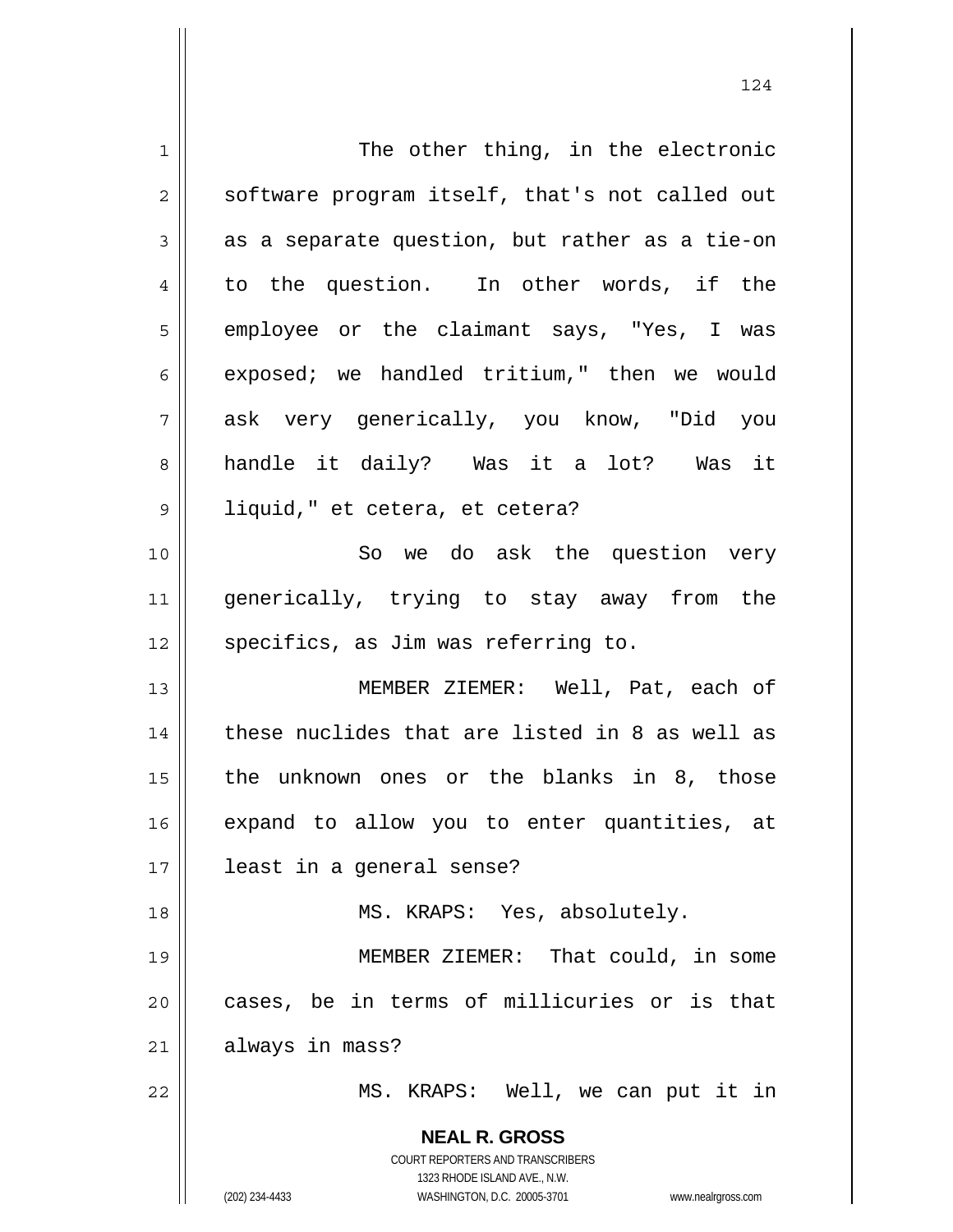**NEAL R. GROSS** COURT REPORTERS AND TRANSCRIBERS 1323 RHODE ISLAND AVE., N.W. (202) 234-4433 WASHINGTON, D.C. 20005-3701 www.nealrgross.com 1 2 3 4 5 6 7 8 9 10 11 12 13 14 15 16 17 18 19 20 21 22 in whatever format that the claimant is stating. MEMBER ZIEMER: Okay. But when you get into certain ones like plutonium, are you even permitted to ask that question? MS. KRAPS: Well, I can tell you - and this is a very general, broad brush here, if you will -- very rarely do the claimants actually give us quantities. MEMBER ZIEMER: Okay. MS. KRAPS: Okay, when they do give us quantities, it's usually in terms of, you know, daily eight hours a day and it was solid, and leave it at that. MEMBER ZIEMER: I see. MS. KRAPS: Or I had a gentleman that I did an update with a week ago, and he referred to it as tons, just because he worked there for so long. So, again, we don't get into the nitty-gritty specifics. CHAIR MUNN: That's why there is enough flexibility for the interviewer to

<u>125</u>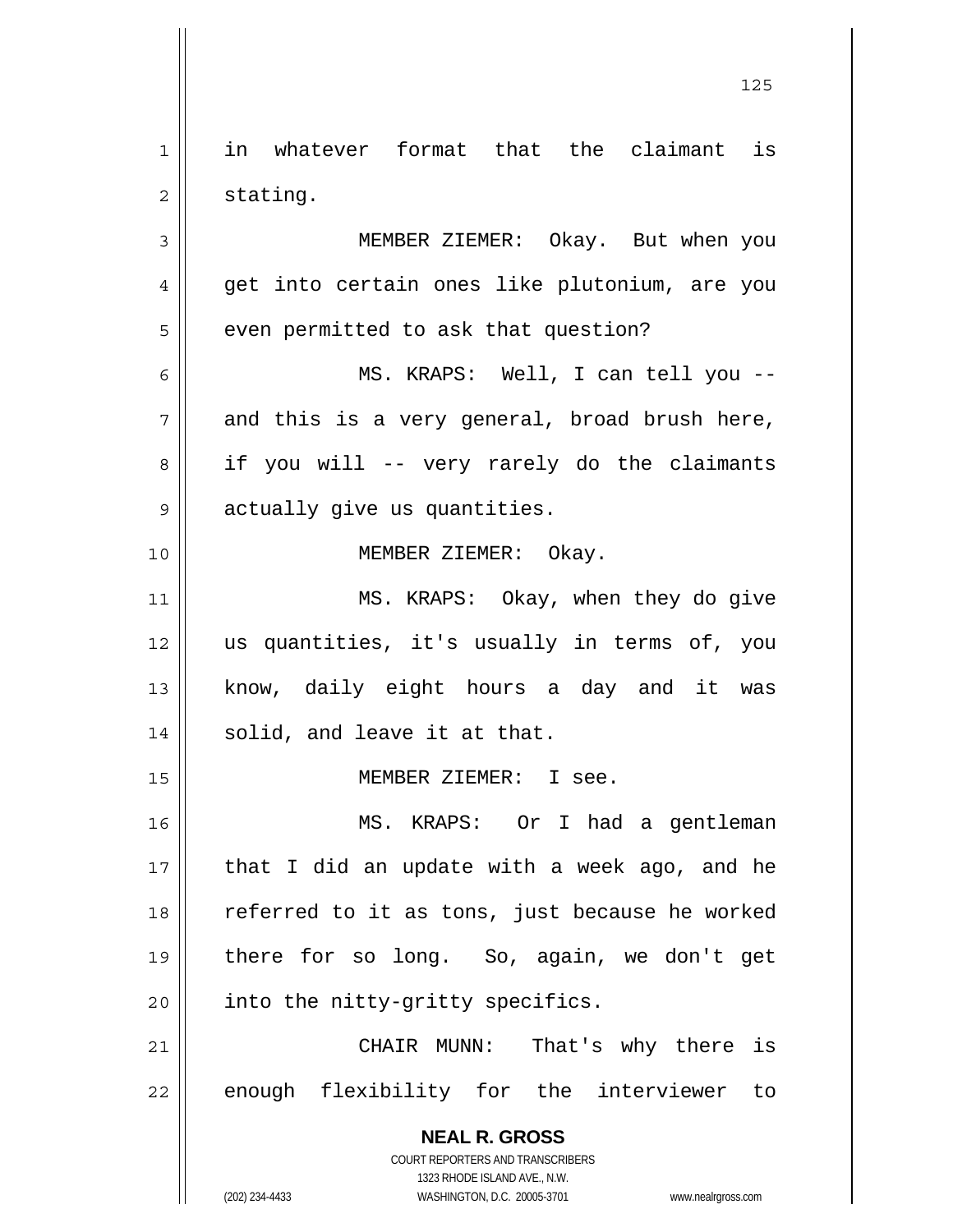1 pursue the issue, right?

| $\overline{2}$ | On Question 8,<br>DR. MAKHIJANI:                         |
|----------------|----------------------------------------------------------|
| 3              | might it be useful to ask whether in the                 |
| 4              | portion where materials got suspended, you               |
| 5              | know, radionuclides were suspended, was the              |
| 6              | environment dusty? Because these questions               |
| 7              | sometimes come up in assessing area, air                 |
| 8              | monitoring, and all of this.                             |
| $\mathsf{S}$   | CHAIR MUNN: It seems, in response                        |
| 10             | to Mark's specific concern, is that the                  |
| 11             | question and the interviewer are flexible                |
| 12             | enough to be able to accommodate essentially             |
| 13             | any type of material that the employee wants             |
| 14             | to provide. Am I correct in that statement?              |
| 15             | MR. KATZ: Yes, you are correct                           |
| 16             | that they can provide as much information as             |
| 17             | they want. These fields are expandable.                  |
| 18             | CHAIR MUNN: Excellent. Then that                         |
| 19             | should put the 8.2 question to bed.                      |
| 20             | MEMBER ZIEMER: Well, let me ask,                         |
| 21             | though, a follow up on Arjun's question. I               |
| 22             | don't think this is soliciting information               |
|                | <b>NEAL R. GROSS</b><br>COURT REPORTERS AND TRANSCRIBERS |

1323 RHODE ISLAND AVE., N.W.

 $\mathsf{II}$ 

(202) 234-4433 WASHINGTON, D.C. 20005-3701 www.nealrgross.com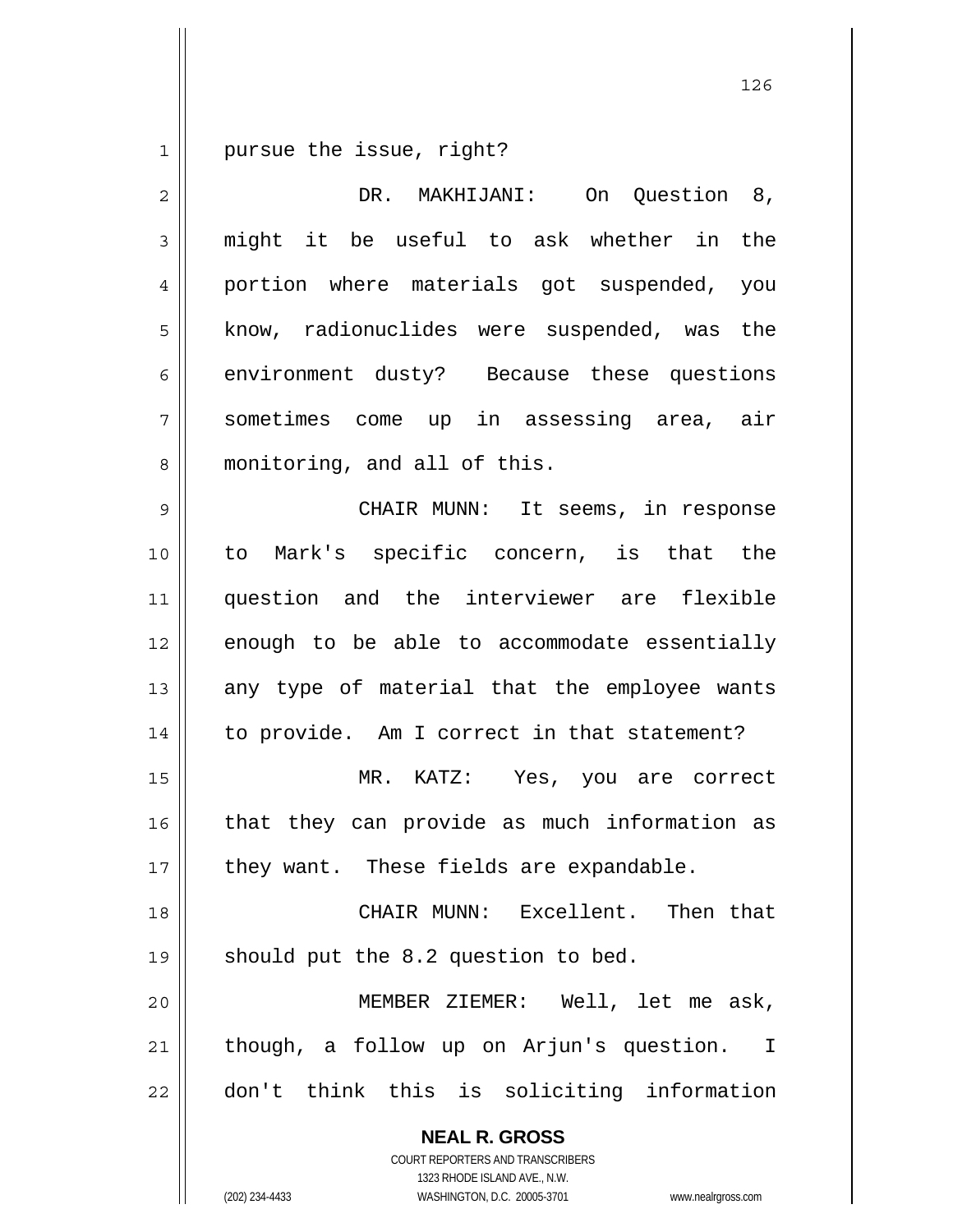1 2 3 4 5 6 7 8 about releases here. You're asking about whether or not something became airborne, and I think they're only asking here what form it was in. Was it solid, gas, and so on? But you're asking about a follow-up, I think, Arjun, are you not? DR. MAKHIJANI: Yes. My comment wasn't directed at 8.2 particularly, but at 8

9 10 11 12 more generally, in that seems to be, from my memory, the only place where the materials question comes up in all of the subcategories. The other questions are about monitoring.

13 14 15 16 17 18 And so since that would appear to be the place to ask about whether the processes were -- you know, whether you had machining or something that was suspending the materials, or whether the environment was dusty or not --

19 20 21 22 CHAIR MUNN: There are questions further down with respect to control measures and whether special work permits were required, et cetera, and monitoring questions

> **NEAL R. GROSS** COURT REPORTERS AND TRANSCRIBERS 1323 RHODE ISLAND AVE., N.W. (202) 234-4433 WASHINGTON, D.C. 20005-3701 www.nealrgross.com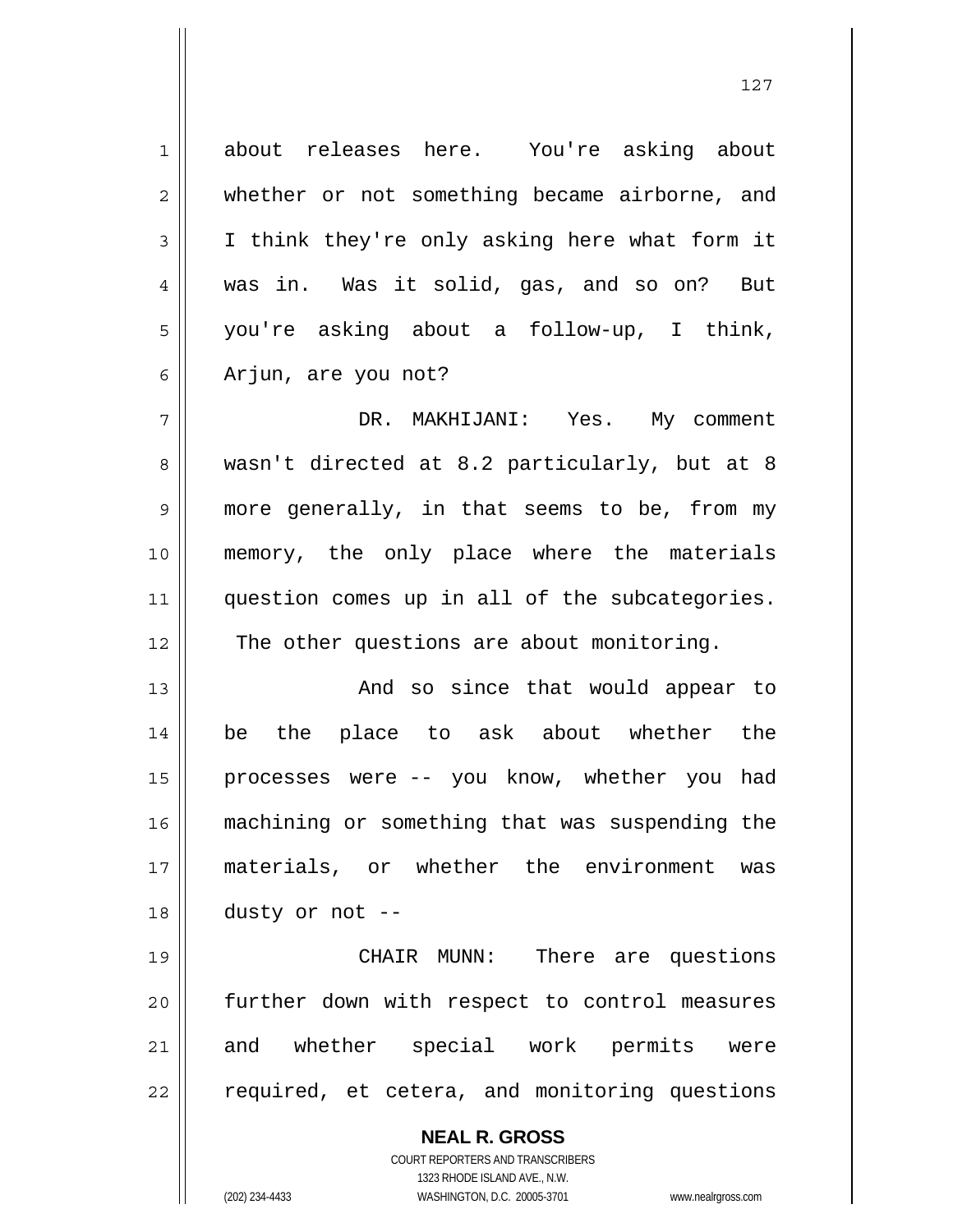**NEAL R. GROSS** COURT REPORTERS AND TRANSCRIBERS 1 2 3 4 5 6 7 8 9 10 11 12 13 14 15 16 17 18 19 20 21 22 come up in 9. So there's material further down that, if the questions that we're coming to further down don't respond, don't seem to fit the bill, would you bring the question back up again, Arjun, when we get down there? DR. MAKHIJANI: Absolutely. I mean I guess it could be more than one -- DR. NETON: Yes, 8.3 kind of gets to that issue. It says, "What type of production process involving radioactive material occurred in the area?" I mean, a person could describe whether they were rolling uranium rods or running a lathe or something of that effect. DR. MAKHIJANI: Yes, but it doesn't get at what I was -- and that's the context. That's why I raised it in the context of 8 because over there you get information like "I was machining" or "We were producing green salt and some metal," or whatever. Then the corollary of the process description would be, was it dusty; was it

1323 RHODE ISLAND AVE., N.W.

(202) 234-4433 WASHINGTON, D.C. 20005-3701 www.nealrgross.com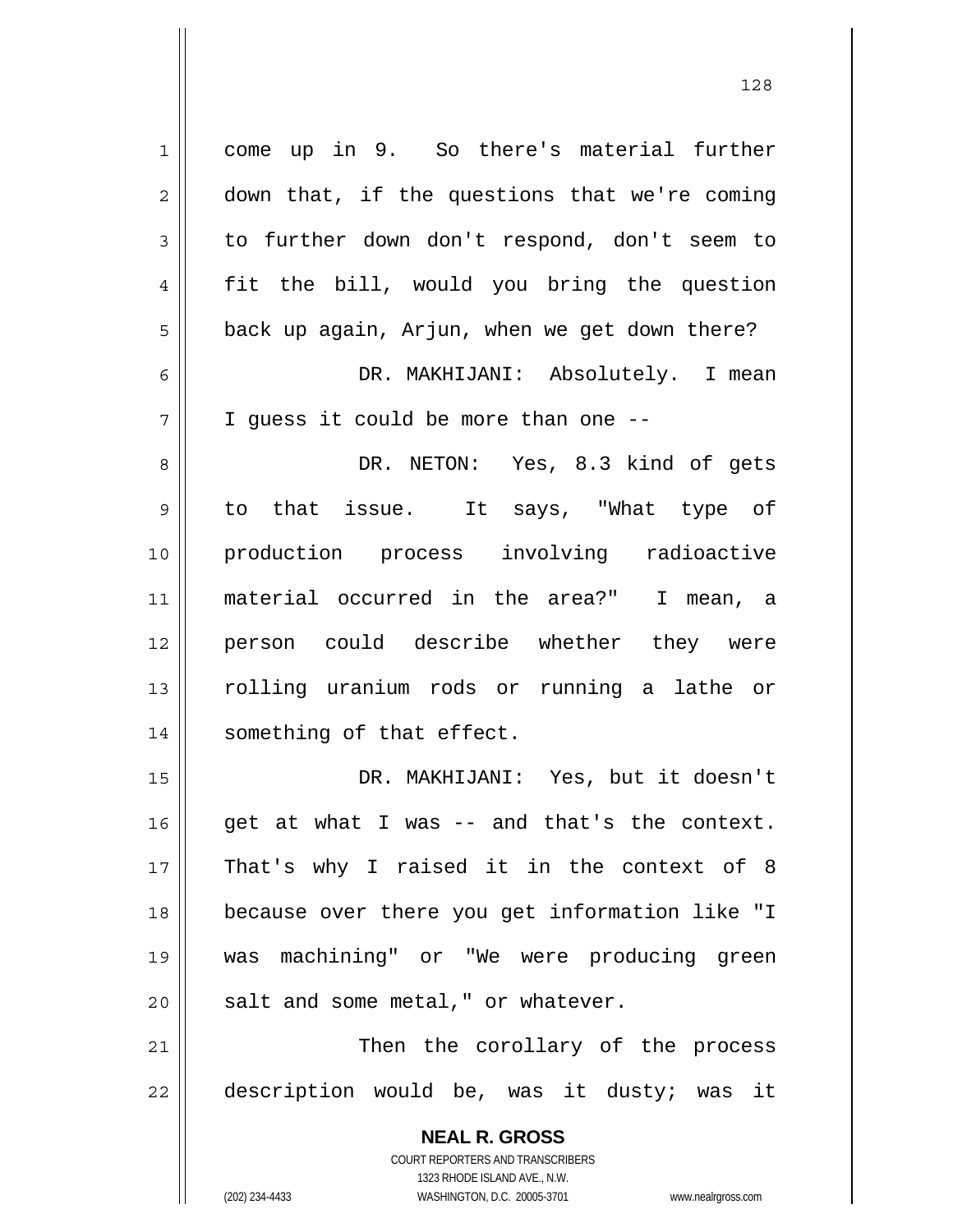**NEAL R. GROSS** COURT REPORTERS AND TRANSCRIBERS 1323 RHODE ISLAND AVE., N.W. (202) 234-4433 WASHINGTON, D.C. 20005-3701 www.nealrgross.com 1 2 3 4 5 6 7 8 9 10 11 12 13 14 15 16 17 18 19 20 21 22 clean; was there visible suspension as a result of the process? Maybe it's not useful. It occurred to me in going through Question 8 in the way it is structured. DR. NETON: I don't know. I'm not sure what you would make of a response in that area if you know the area is already -- I guess -- DR. MAKHIJANI: Well, we've had this -- this, I guess, goes to our discussions on Bethlehem Steel, how dusty it was -- DR. NETON: Right. DR. MAKHIJANI: -- whether at the workplace people were able to see the dust. I remember we actually tried to quantify from that, and that turned out to be quite useful information. That came out of interviews. Both NIOSH and SC&A spent quite a lot of time and effort trying to find out which workplaces were dusty enough for visible dust. This is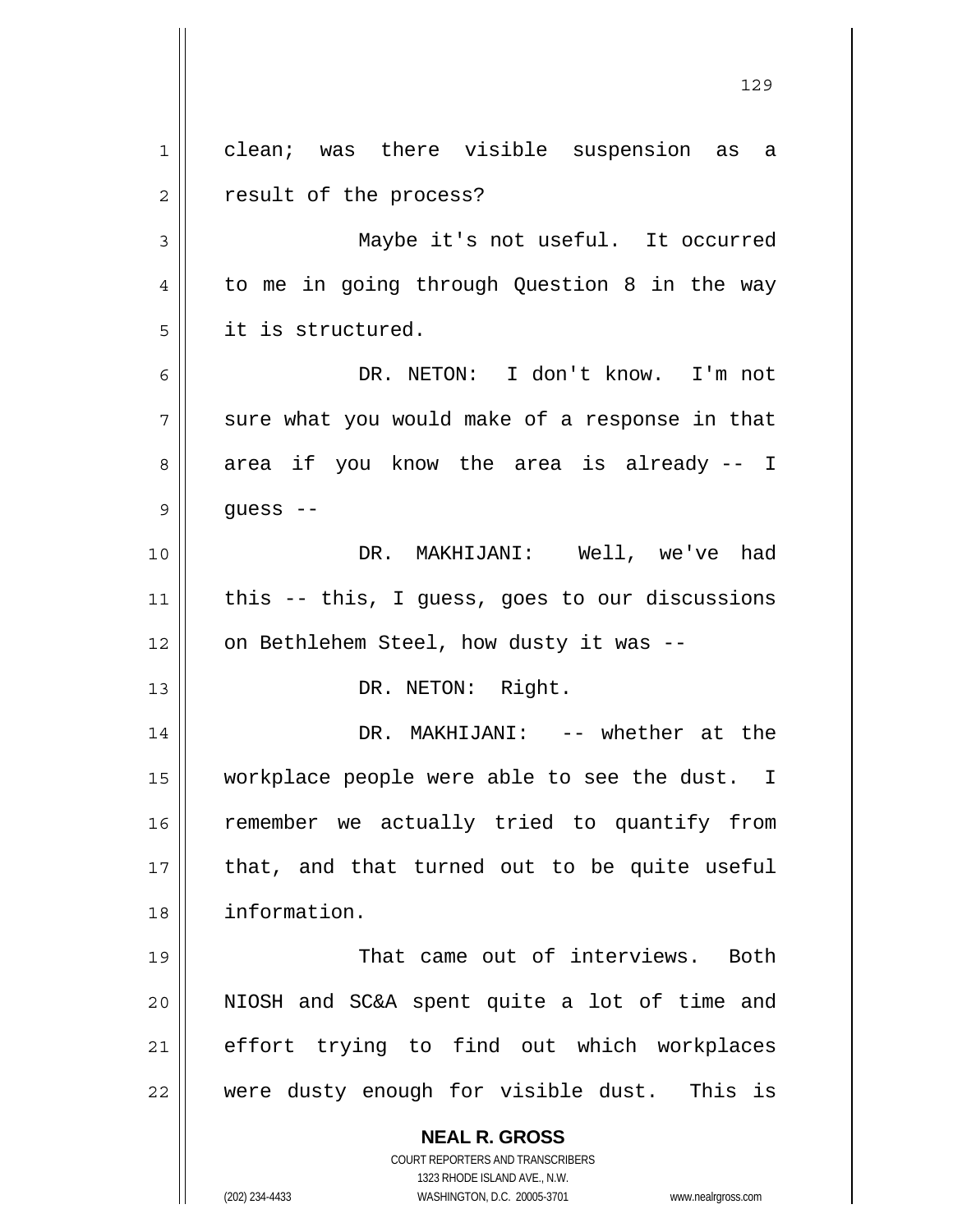|              | 130                                            |
|--------------|------------------------------------------------|
| $\mathbf{1}$ | from memory of --                              |
| 2            | DR. NETON: No, you're right.                   |
| 3            | You're right.                                  |
| 4            | MEMBER ZIEMER: Maybe, just as a                |
| 5            | follow-up to that idea, there are some other   |
| 6            | questions here in 8 that somewhat relate to    |
| 7            | that but don't ask the specific question.      |
| 8            | For example, "What specific tasks              |
| 9            | did you perform? What are the processes?"      |
| 10           | Maybe a corollary to 8.3 even would be, "Are   |
| 11           | you aware of any processes where radioactive   |
| 12           | materials were released to the work            |
| 13           | environment," or something like that, I think  |
| 14           | is what you're getting at, are you not, Arjun? |
| 15           | CHAIR MUNN: But isn't that covered             |
| 16           | much further down in any incidents or          |
| 17           | activities that haven't been covered here?     |
| 18           | MEMBER ZIEMER: Well, I think                   |
| 19           | partially it does, but you might consider      |
| 20           | certain processes where you have sort of       |
| 21           | general partial releases that maybe wouldn't   |
| 22           | be qualified as incidents. I'm not sure at     |

COURT REPORTERS AND TRANSCRIBERS 1323 RHODE ISLAND AVE., N.W. (202) 234-4433 WASHINGTON, D.C. 20005-3701 www.nealrgross.com

**NEAL R. GROSS**

 $\mathbf{I}$ 

 $\mathsf{I}$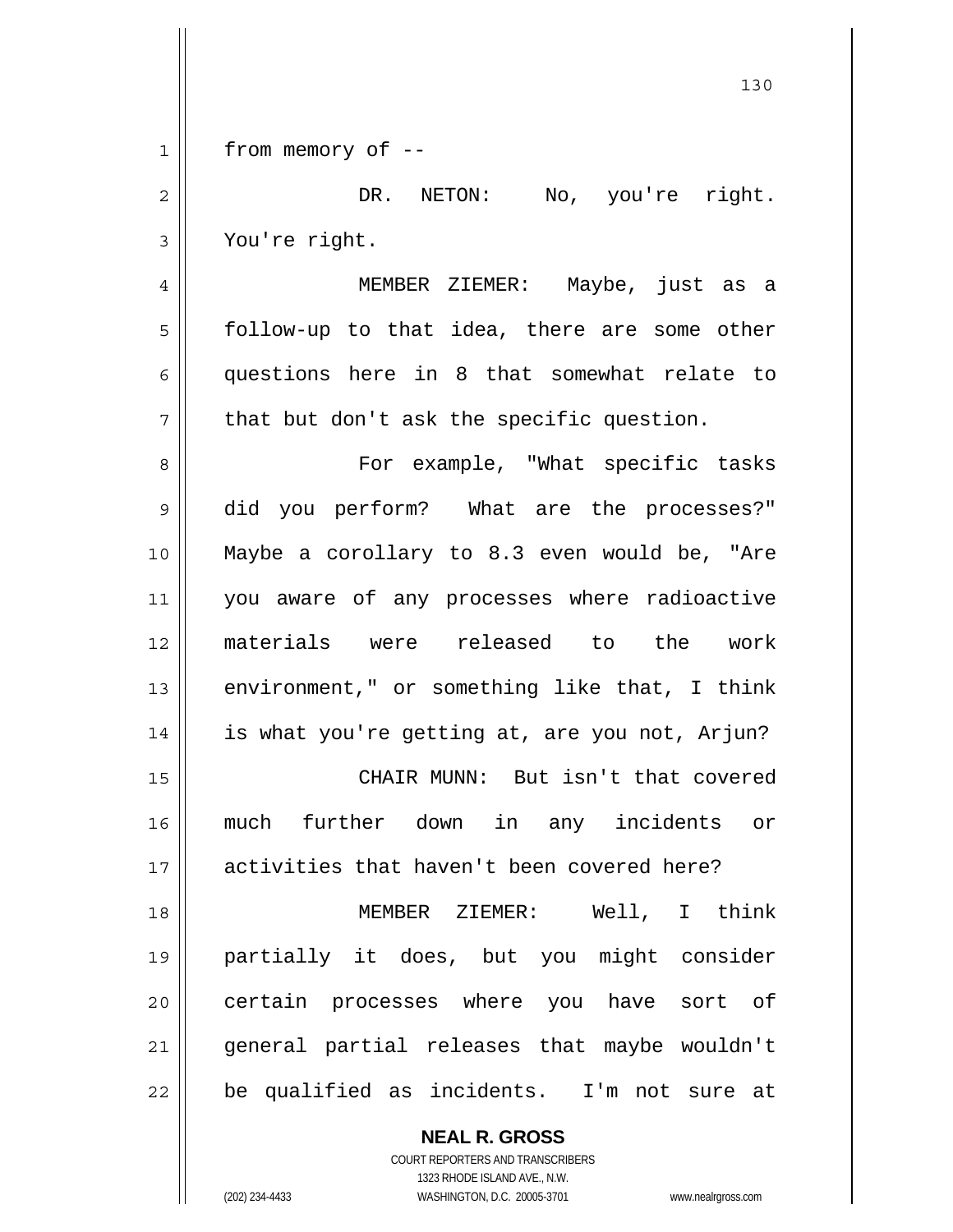**NEAL R. GROSS** COURT REPORTERS AND TRANSCRIBERS 1 2 3 4 5 6 7 8 9 10 11 12 13 14 15 16 17 18 19 20 21 22 Bethlehem Steel that they were considered incidents. It was the normal work environment in the sense that it was kind of dirty work or messy work. DR. MAKHIJANI: And especially in the period. MEMBER ZIEMER: Yes, for that period. MR. HINNEFELD: You're asking for a depiction of, essentially, the appearance of the workplace, was it clean or dirty, however you want to phrase that. MEMBER ZIEMER: Right, right, right. MR. HINNEFELD: That would be relevant to whether we build the same -- MEMBER ZIEMER: There are other questions here about contamination control measures. So maybe something would fit in here to ask the question in some form or another about work conditions. I am not sure what the wording would be.

131

1323 RHODE ISLAND AVE., N.W.

(202) 234-4433 WASHINGTON, D.C. 20005-3701 www.nealrgross.com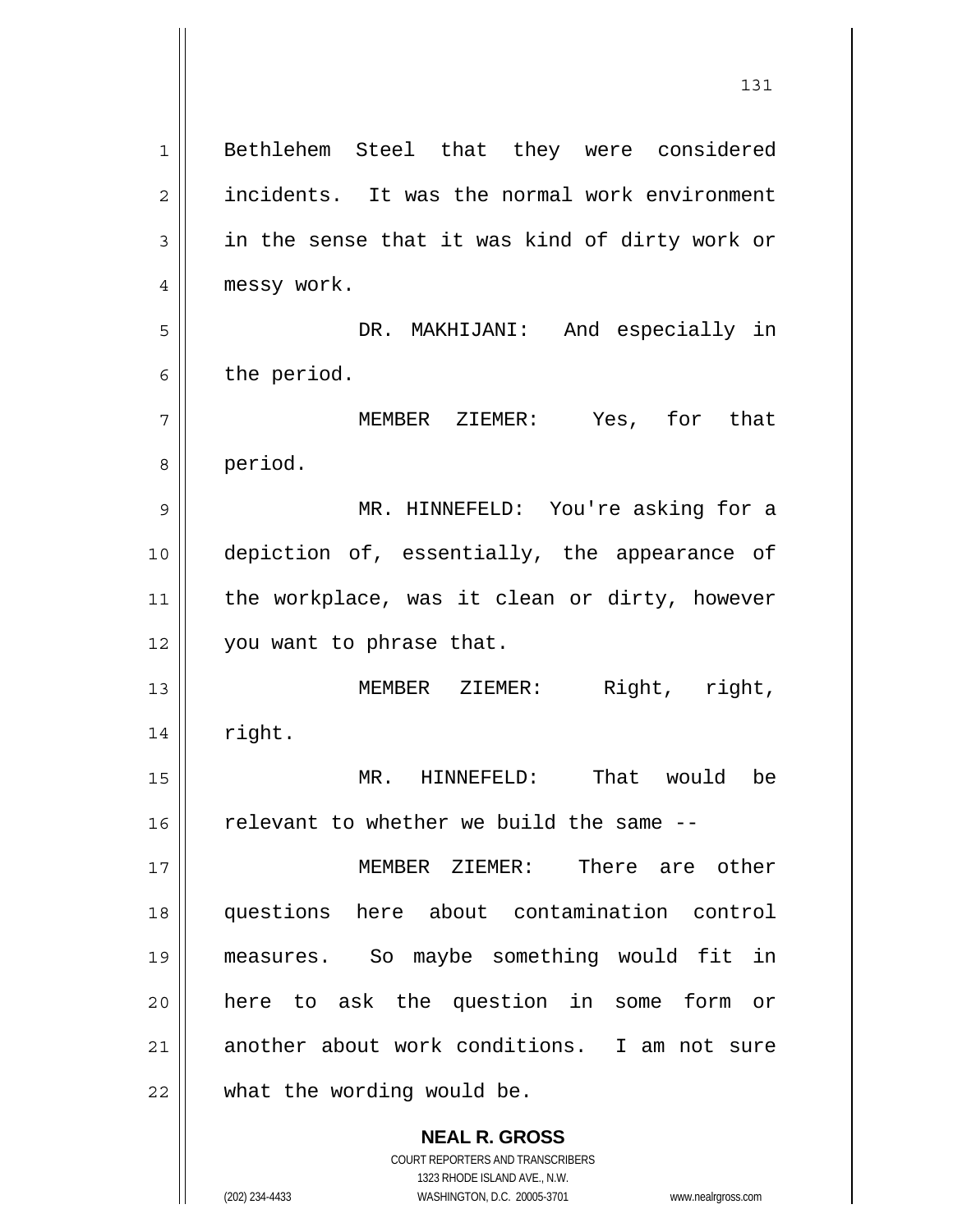**NEAL R. GROSS** COURT REPORTERS AND TRANSCRIBERS 1323 RHODE ISLAND AVE., N.W. (202) 234-4433 WASHINGTON, D.C. 20005-3701 www.nealrgross.com 1 2 3 4 5 6 7 8 9 10 11 12 13 14 15 16 17 18 19 20 21 22 DR. NETON: You're getting the dusty environment-type questions. That is relevant for maybe a uranium facility, but when you get into a plutonium facility, it's not really important. MR. HINNEFELD: No. You would hope not. MEMBER ZIEMER: It had better not be. DR. NETON: I don't know. I could see it potentially useful. Although many workers confuse chemical dusty environment with a radioactive dusty environment. It doesn't necessarily get you a definitive answer. MEMBER ZIEMER: Because they do have a question about contamination control measures and respirators, and so on. I mean it is sort of like, well, why are you using those potential or real -- DR. NETON: But I guess you could argue that if they answer "never" to all of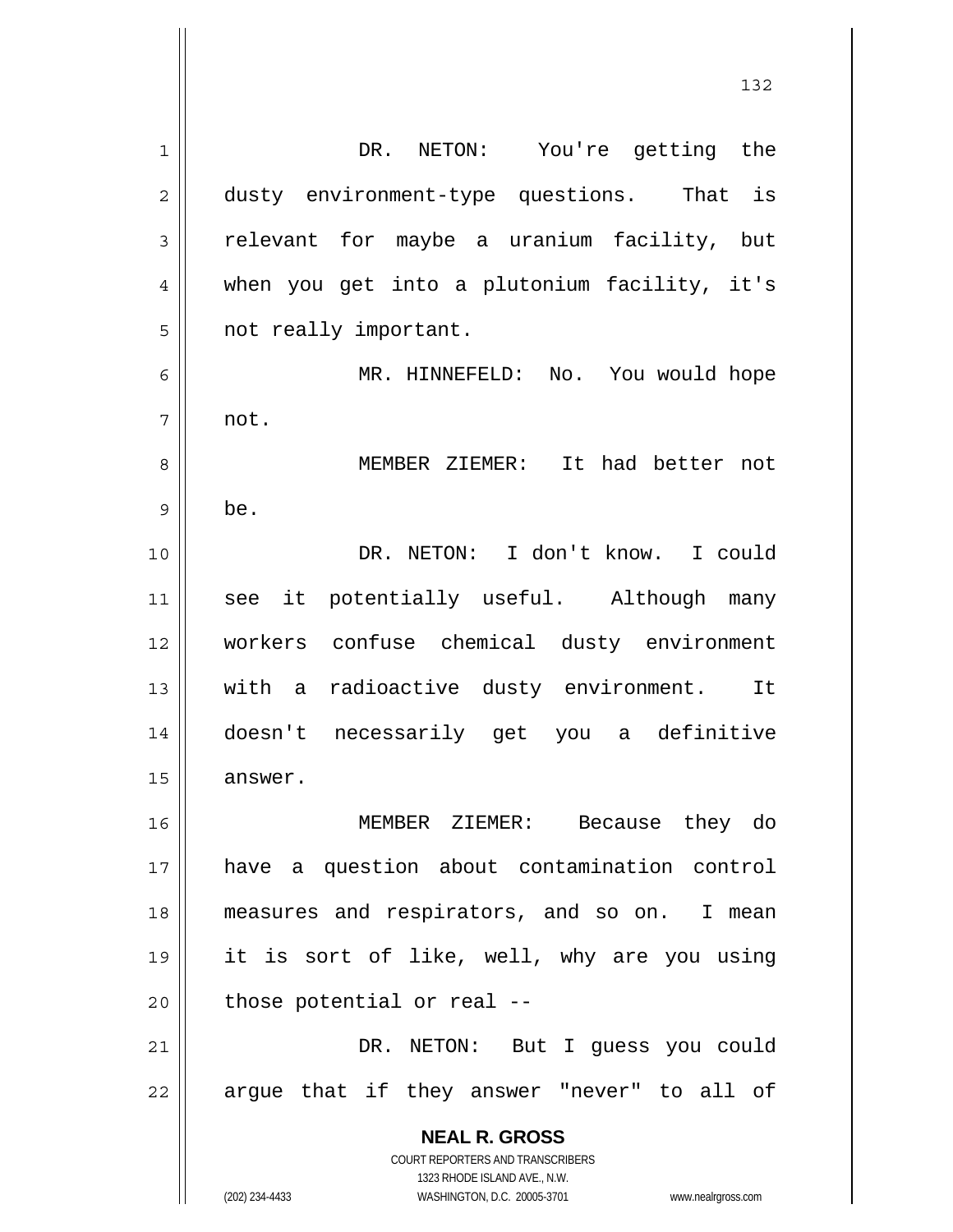**NEAL R. GROSS** COURT REPORTERS AND TRANSCRIBERS 1323 RHODE ISLAND AVE., N.W. 1 2 3 4 5 6 7 8 9 10 11 12 13 14 15 16 17 18 19 20 21 22 8.6, it still doesn't mean it wasn't a dusty -- MEMBER ZIEMER: Right. Right. So you may need the specific question. DR. MAKHIJANI: Yes, I mean the suggestion really was from the uranium environment being awfully dusty, trying to establish what that means quantitatively. CHAIR MUNN: So is there a Subcommittee recommendation with respect to this concern? MEMBER ZIEMER: It seems to me it would be appropriate to have a question that solicited the type of information that was described. I mean I don't know what the wording would be, but it would fit in with the other questions, I think. MR. HINNEFELD: Yes, we can -- CHAIR MUNN: May I suggest that we, at the moment, put this in a sidebar for our own thinking until we have gone through the forms to see if other questions further down

133

(202) 234-4433 WASHINGTON, D.C. 20005-3701 www.nealrgross.com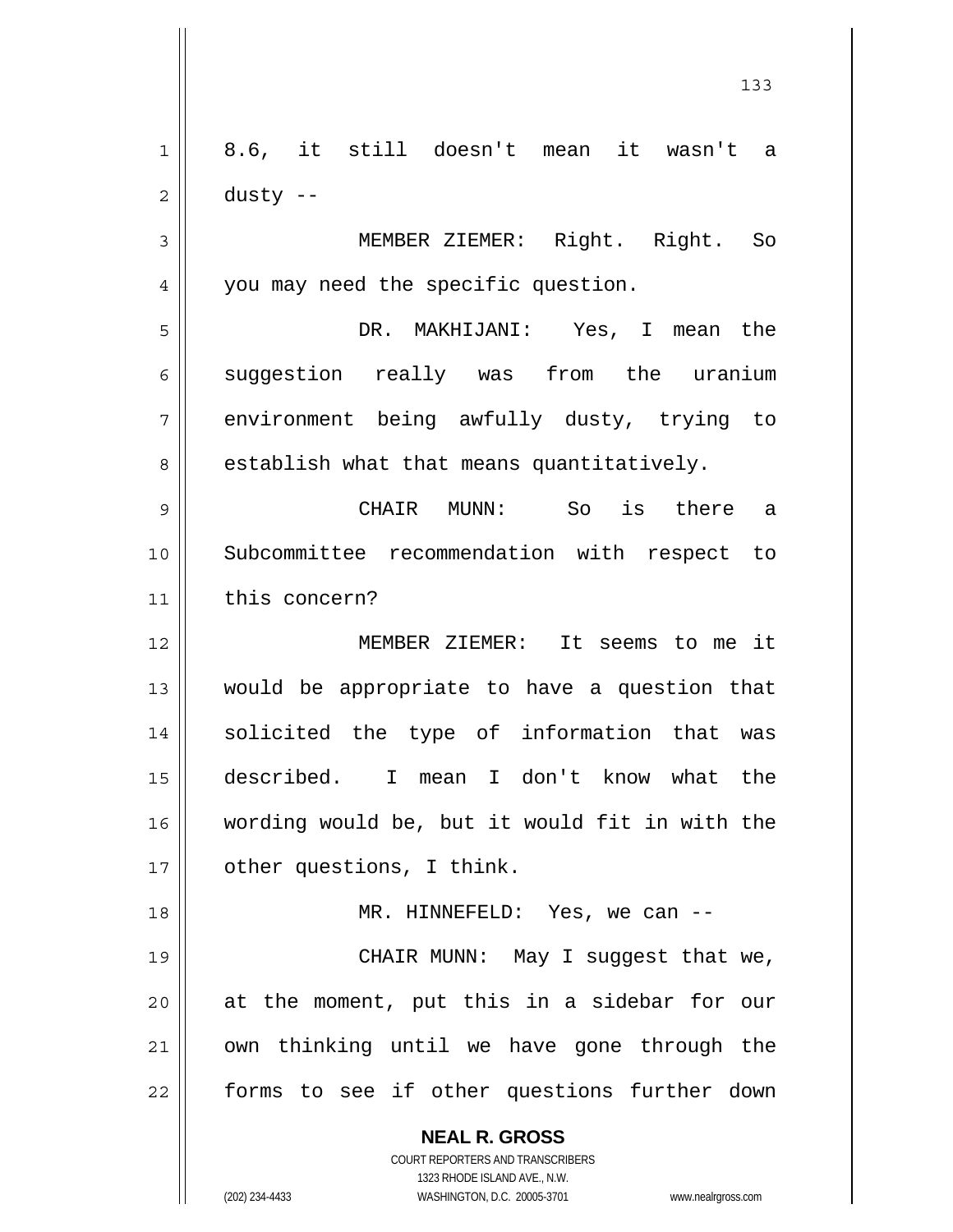| $\mathbf 1$    | are a more appropriate place for this issue?                                                        |
|----------------|-----------------------------------------------------------------------------------------------------|
| $\overline{c}$ | Or do you want to address it right now, right                                                       |
| 3              | here, right now?                                                                                    |
| 4              | MEMBER ZIEMER: I'm okay with that.                                                                  |
| 5              | I just don't want to lose it.                                                                       |
| 6              | MR. KATZ: There's another comment                                                                   |
| 7              | from Mark that falls in this range of                                                               |
| 8              | questions. It is on 8.5.                                                                            |
| 9              | He asks, he says, "8.5 asks a very                                                                  |
| 10             | specific question and, once again, no                                                               |
| 11             | systematic way for the information to be                                                            |
| 12             | collected." So it's not so much that there                                                          |
| 13             | isn't a field for it, but it isn't systematic.                                                      |
| 14             | The question 8.5 is, "What specific                                                                 |
| 15             | task did you perform, using what types of                                                           |
| 16             | radioactive materials (in what quantities)                                                          |
| 17             | and/or radiation-generating equipment?"<br>So                                                       |
| 18             | what specific task did you perform?                                                                 |
| 19             | So Mark is saying that the response                                                                 |
| 20             | field there doesn't give sort of a systematic                                                       |
| 21             | way of collecting the information.                                                                  |
| 22             | MEMBER ZIEMER: Well, I suspect the                                                                  |
|                | <b>NEAL R. GROSS</b>                                                                                |
|                | COURT REPORTERS AND TRANSCRIBERS                                                                    |
|                | 1323 RHODE ISLAND AVE., N.W.<br>(202) 234-4433<br>WASHINGTON, D.C. 20005-3701<br>www.nealrgross.com |
|                |                                                                                                     |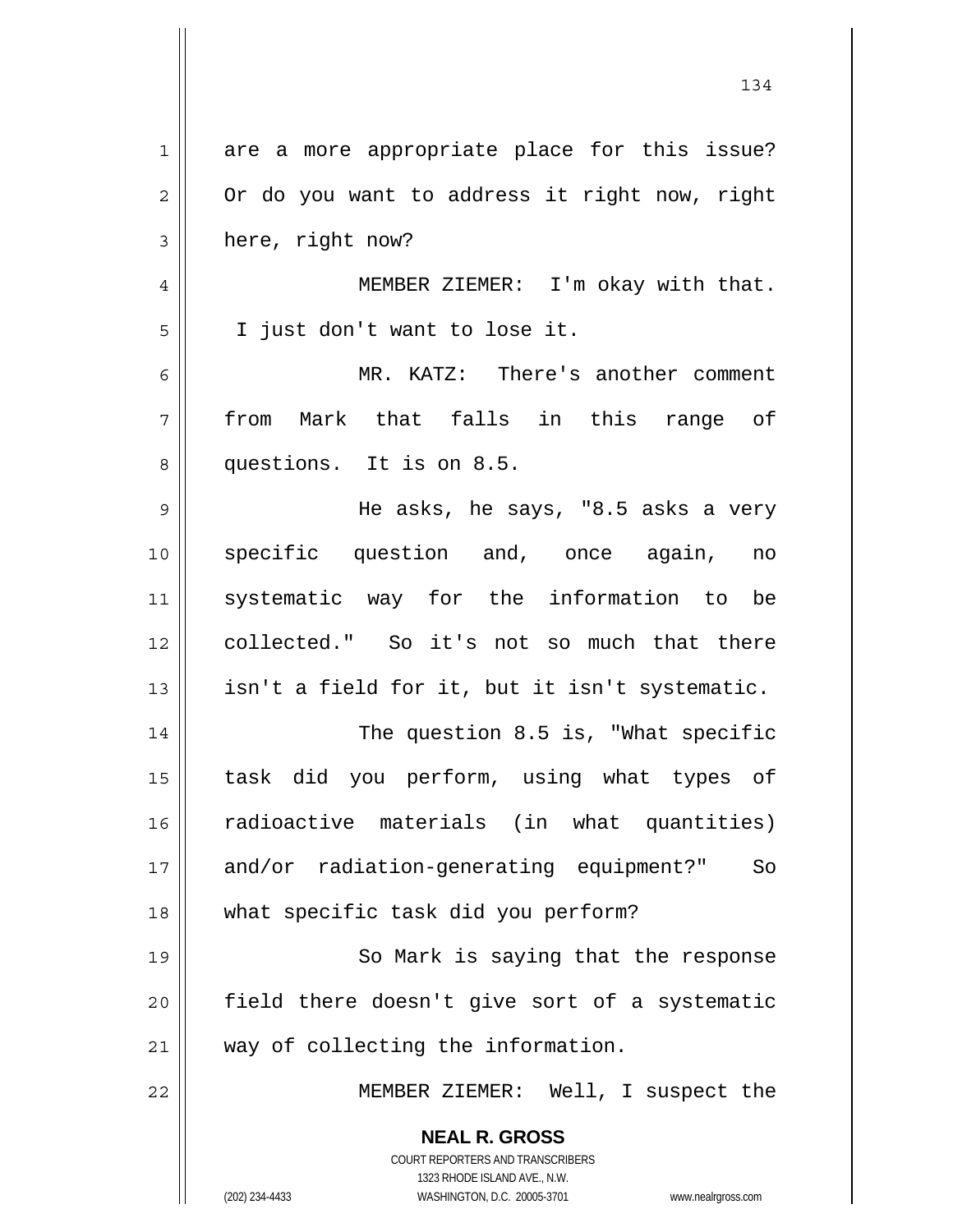<u>135</u> 1 2 3 4 5 6 7 8 9 10 11 12 13 14 15 16 17 18 19 20 21 22 computer form does. Pat, are you still on the line? MS. KRAPS: I'm on the line. I'm not sure that I understand the -- MEMBER ZIEMER: Question 8.5, what kind of a field do you have when you collect that information? MS. KRAPS: We have a field where we type in the type, the quantity, and the specific task. MR. KATZ: Okay. So it sounds like you have exactly what Mark had in mind. MR. MARSCHKE: Well, I guess my question would be, I mean, if the claimant is attempting to fill this form out before the interview, he gets this in the mail, as I understand, and he's maybe attempting to fill it out before the interview, I mean, how does he know what the -- he doesn't have access to the electronic form. So he may be spending time or he may be looking at the same field and have the same question that Mark has:

**NEAL R. GROSS**

COURT REPORTERS AND TRANSCRIBERS 1323 RHODE ISLAND AVE., N.W. (202) 234-4433 WASHINGTON, D.C. 20005-3701 www.nealrgross.com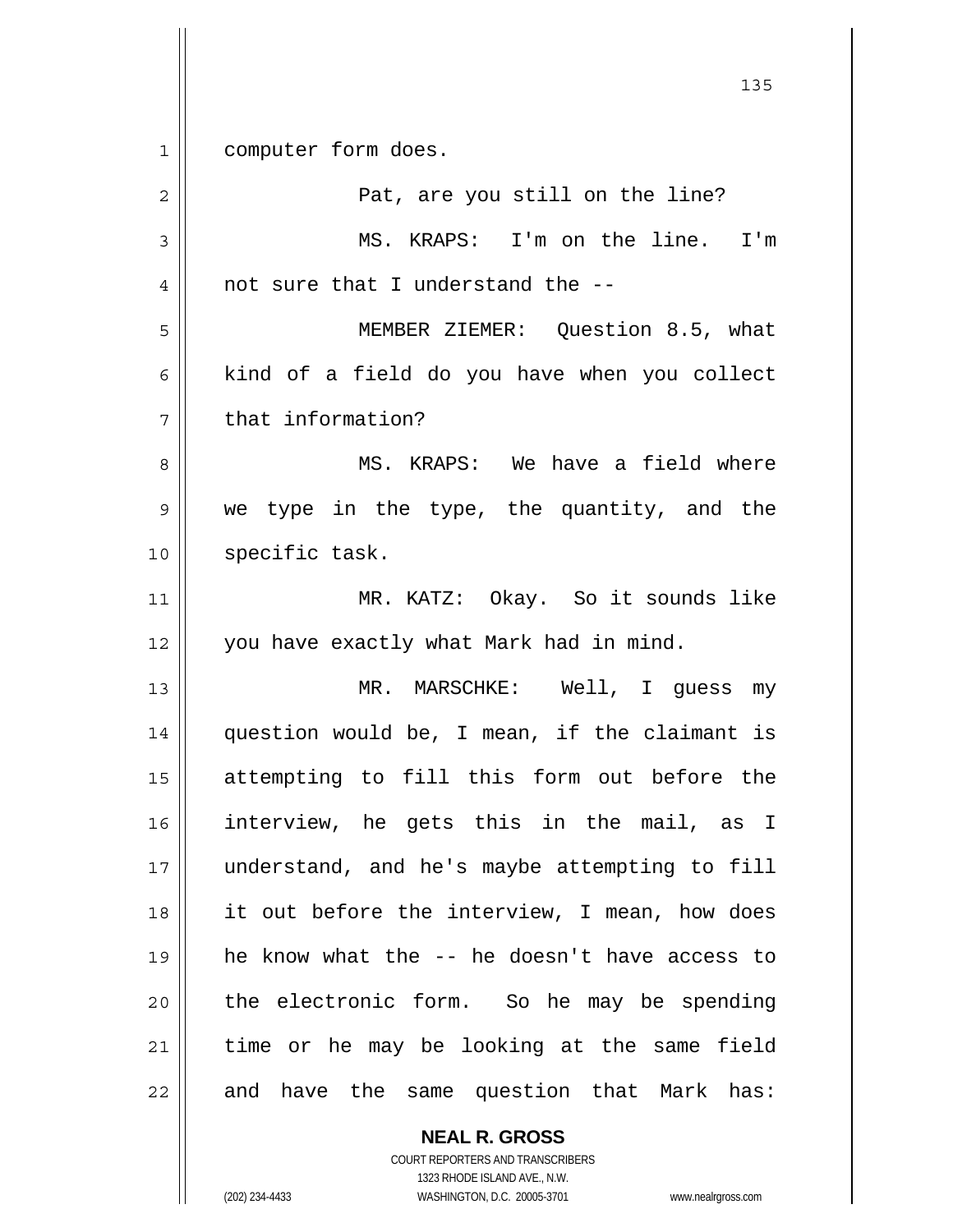1 2 what's the specific way that I should put the information in that field?

3 4 5 6 7 Do we need to tell him more information or to use additional sheets of paper or not to be limited by the size of the fields that are shown on the form, or something along those lines?

8 9 10 11 12 13 MEMBER ZIEMER: They do provide for suggested tables in some of the others. I think the computer, apparently, is doing it that way. Does that help the person to organize their stuff, to have a little table for themselves?

14 15 16 17 18 19 20 MR. MARSCHKE: That's the question I'm asking, I guess. Does the person -- I mean your question earlier on, Paul, was like the individual is trying to fill this out in anticipation of the phone call, and he may be stumped by, you know, well, what do I put in here?

21 22 MEMBER ZIEMER: Well, it says what he needs. They need the type and the quantity

> **NEAL R. GROSS** COURT REPORTERS AND TRANSCRIBERS 1323 RHODE ISLAND AVE., N.W. (202) 234-4433 WASHINGTON, D.C. 20005-3701 www.nealrgross.com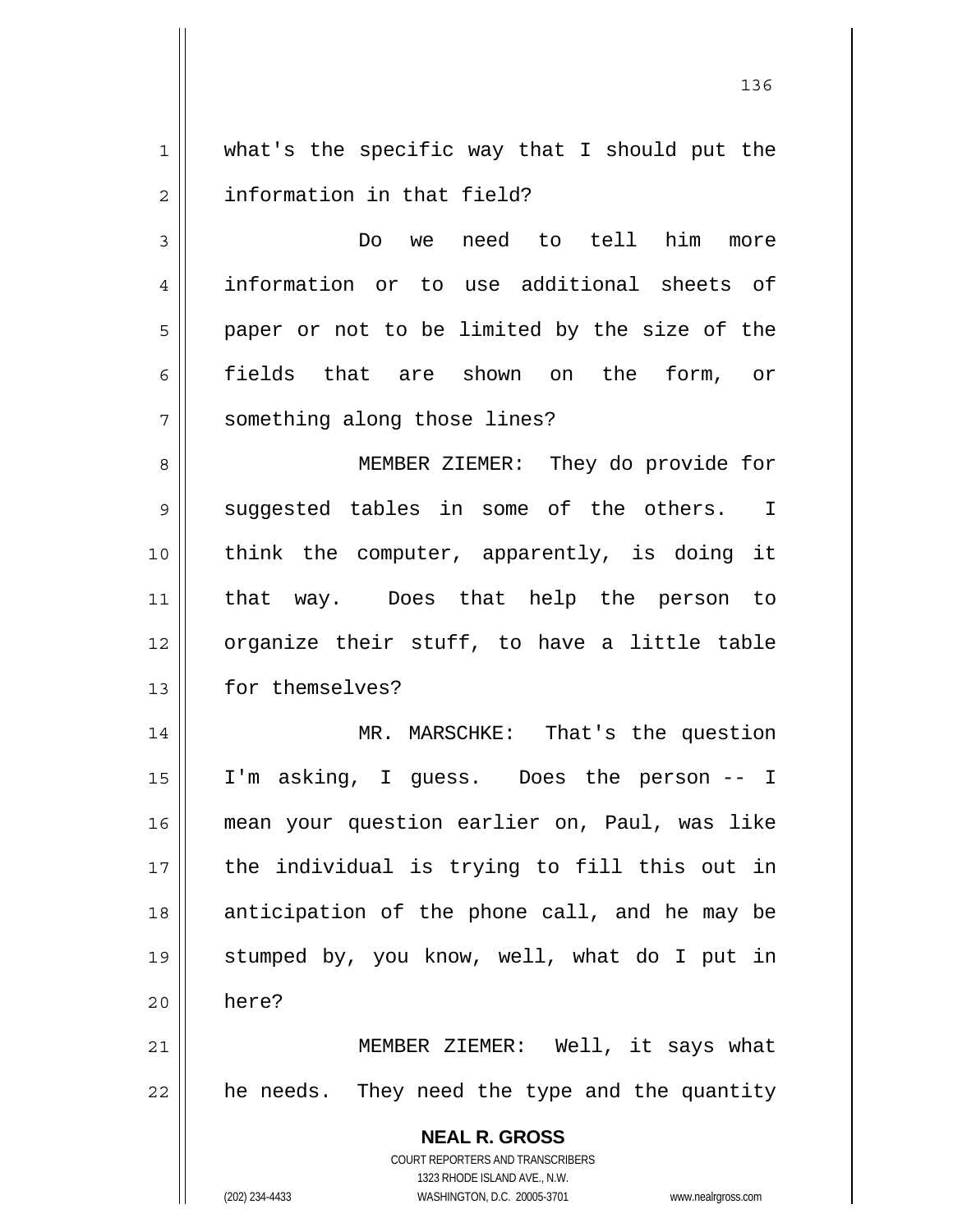| $\mathbf 1$    | and the type of equipment, which is what Pat                                                        |
|----------------|-----------------------------------------------------------------------------------------------------|
| $\overline{c}$ | said the array does. We're just not showing                                                         |
| 3              | the array here. You're sort of saying, why                                                          |
| 4              | not, I guess.                                                                                       |
| 5              | MR. MARSCHKE: Why not? I mean                                                                       |
| 6              | he's not limited to that little space.                                                              |
| 7              | MEMBER ZIEMER: Right.                                                                               |
| 8              | MR. MARSCHKE: Basically, he knows                                                                   |
| 9              | he's not limited to that little space. He                                                           |
| 10             | realizes that he can expand that as large as                                                        |
| 11             | he wants to or needs to, I guess is the                                                             |
| 12             | question, or does he know that he can expand                                                        |
| 13             | that to as big as he needs to?                                                                      |
| 14             | DR. MAKHIJANI: Is the electronic                                                                    |
| 15             | form different before it's filled out than the                                                      |
| 16             | hard copy? Is the electronic form different                                                         |
| 17             | than the hard copy of the form that is sent                                                         |
| 18             | out to the claimant? I wasn't aware of that.                                                        |
| 19             | MR. HINNEFELD: Well, it appears on                                                                  |
| 20             | the screen probably very similar to the way it                                                      |
| 21             | appears here.                                                                                       |
| 22             | DR. MAKHIJANI:<br>Okay.                                                                             |
|                |                                                                                                     |
|                | <b>NEAL R. GROSS</b>                                                                                |
|                | COURT REPORTERS AND TRANSCRIBERS                                                                    |
|                | 1323 RHODE ISLAND AVE., N.W.<br>(202) 234-4433<br>WASHINGTON, D.C. 20005-3701<br>www.nealrgross.com |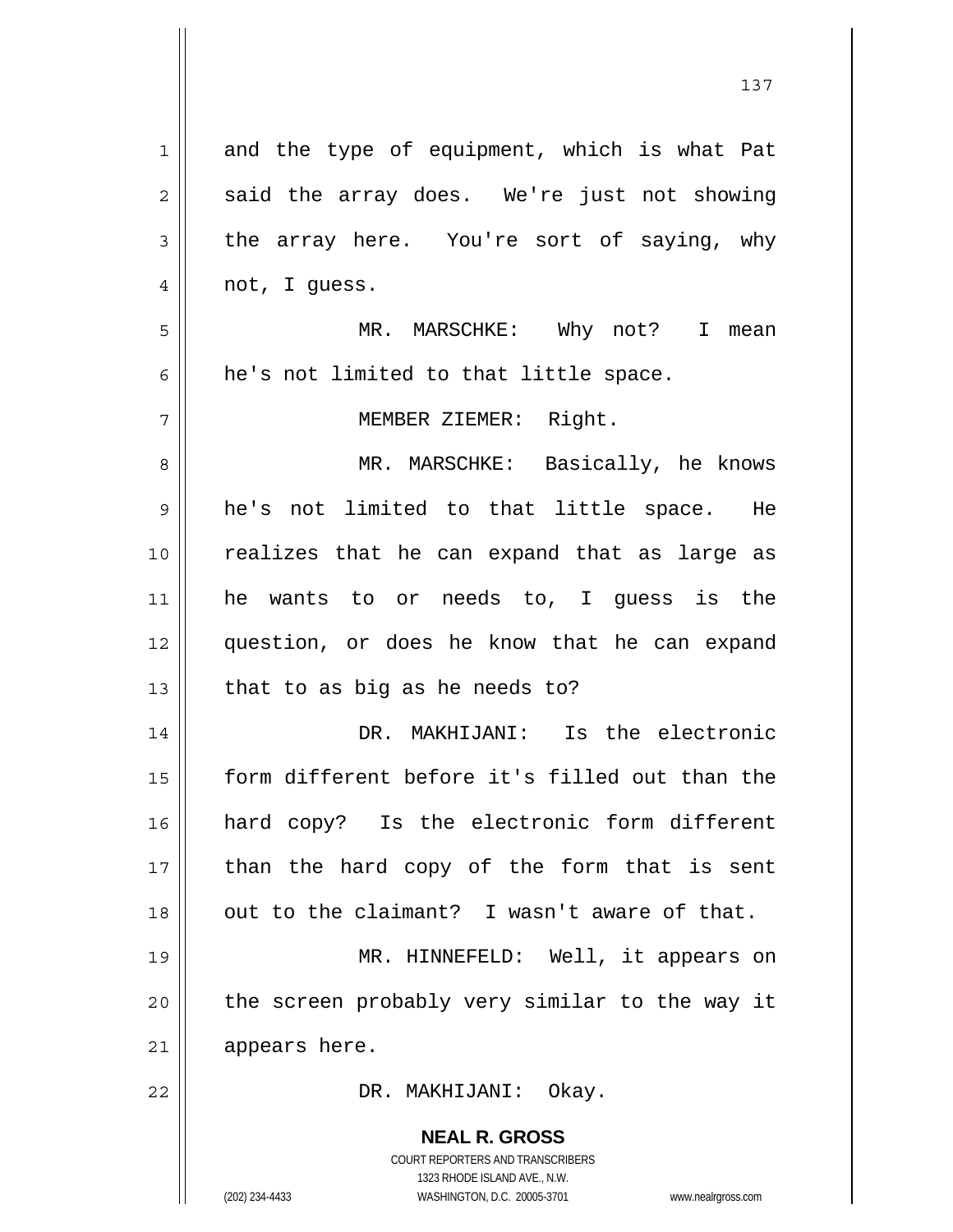**NEAL R. GROSS** COURT REPORTERS AND TRANSCRIBERS 1323 RHODE ISLAND AVE., N.W. (202) 234-4433 WASHINGTON, D.C. 20005-3701 www.nealrgross.com 138 1 2 3 4 5 6 7 8 9 10 11 12 13 14 15 16 17 18 19 20 21 22 MR. HINNEFELD: But as you enter the  $--$  CHAIR MUNN: But it's expandable electronically. As additional information is provided, you can expand it to whatever size it needs to be. MR. HINNEFELD: Yes, the field is expandable. I mean -- CHAIR MUNN: Right. MR. HINNEFELD: -- it probably looks like this. As you put things in there, you keep typing, and it expands to accommodate what you type in. I think that is how it works. MR. KATZ: Right, but Pat noted that this field actually includes these three columns or -- MR. HINNEFELD: Well, no, what she said was it includes the type, quantity, and the task. MR. KATZ: Right. MR. HINNEFELD: She didn't say it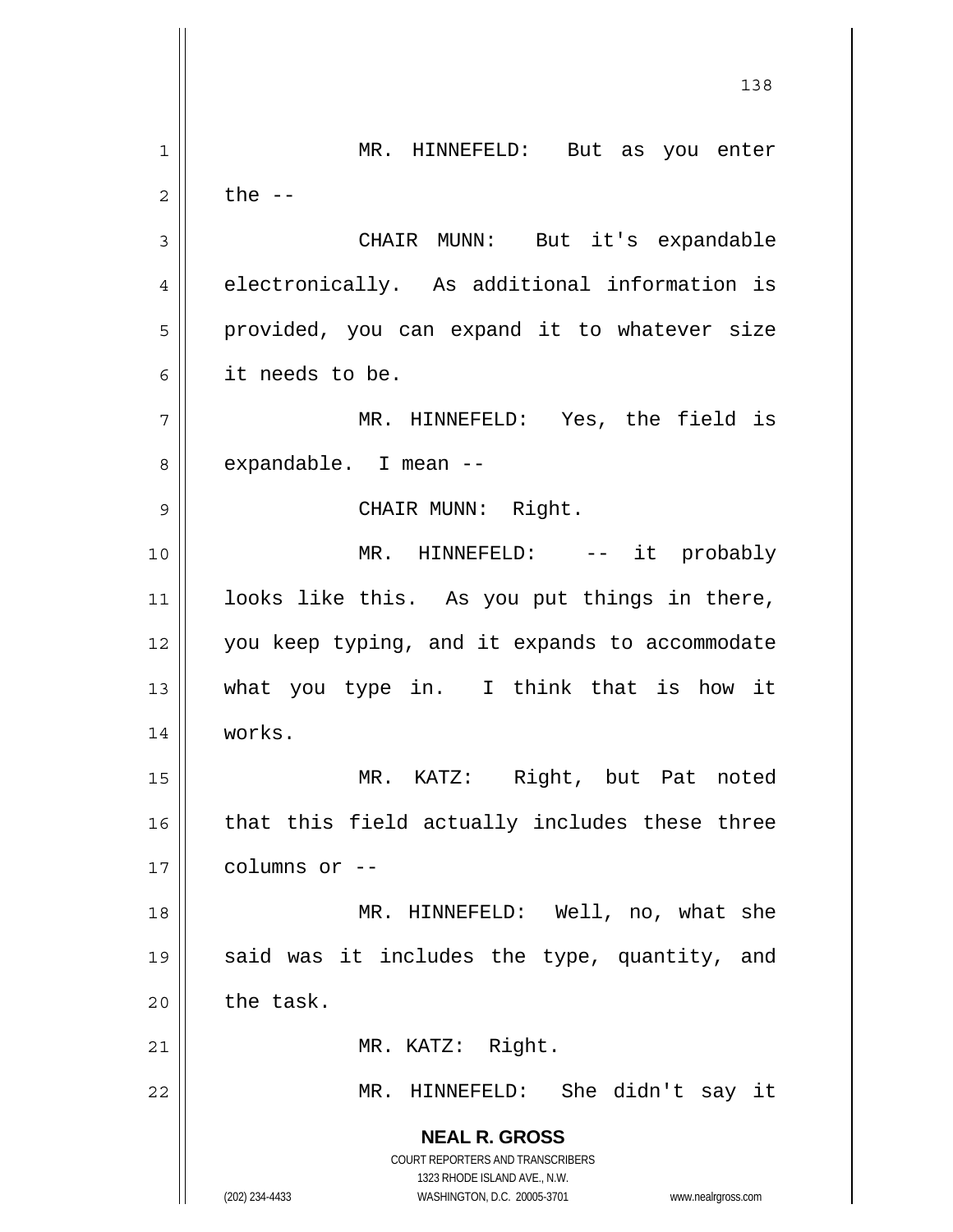**NEAL R. GROSS** COURT REPORTERS AND TRANSCRIBERS 1323 RHODE ISLAND AVE., N.W. (202) 234-4433 WASHINGTON, D.C. 20005-3701 www.nealrgross.com 139 1 2 3 4 5 6 7 8 9 10 11 12 13 14 15 16 17 18 19 20 21 22 was a table. MR. KATZ: Oh, okay. MR. HINNEFELD: Is there a table, Pat, or not? MS. KRAPS: I'm sorry, was that directed to me? MR. HINNEFELD: We're on Question 8.5, Pat. MS. KRAPS: Yes. MR. HINNEFELD: You said the form, you put in the type of material, the quantity, and the task. MS. KRAPS: Yes. MR. HINNEFELD: Is that a table that pops up or you just enter it in that fashion when you enter it into the field? MS. KRAPS: It's literally the type has a field; quantity has a field, and the task has a field. MR. HINNEFELD: Okay. MR. KATZ: So it seems like the question you are raising, Steve, is whether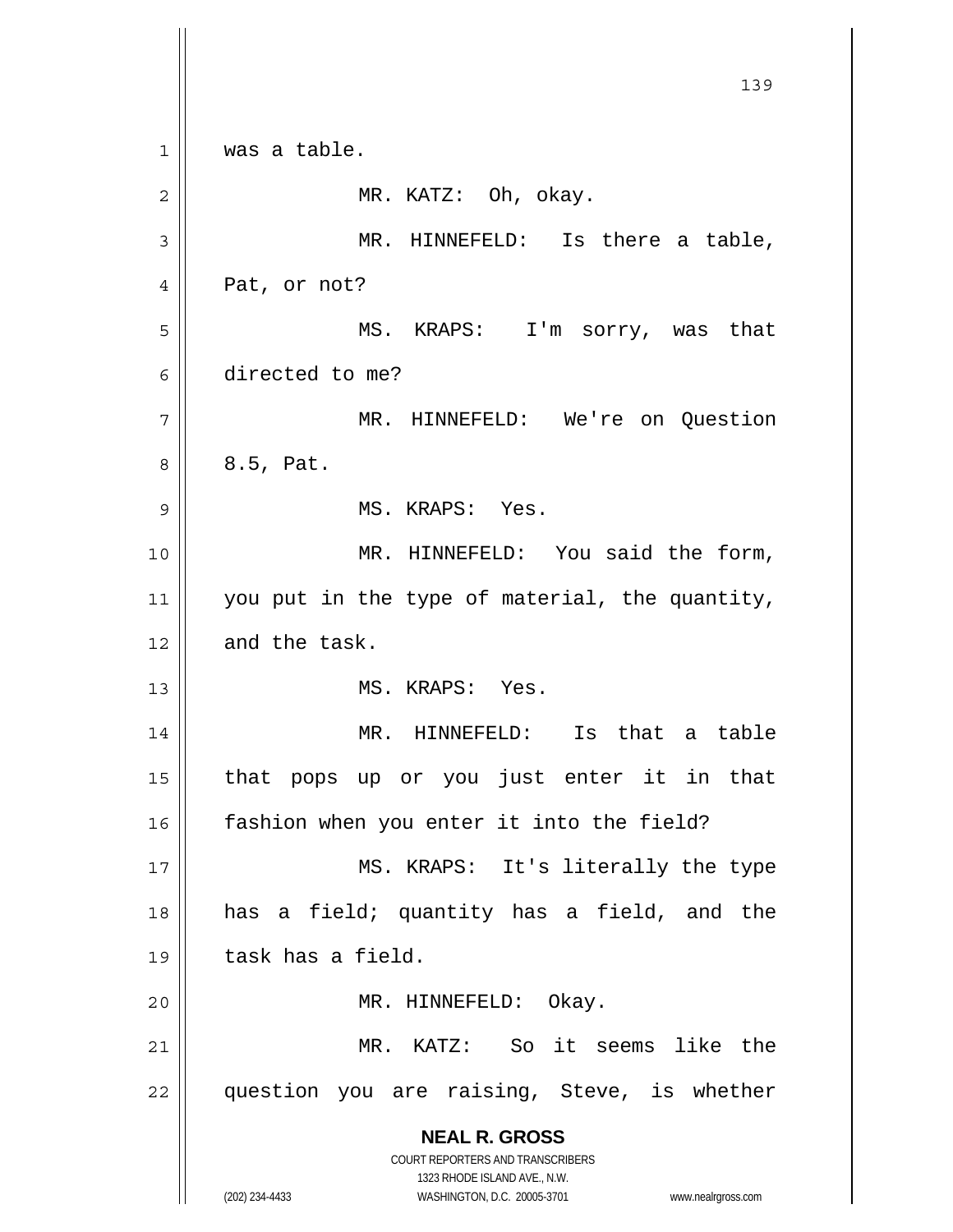**NEAL R. GROSS** COURT REPORTERS AND TRANSCRIBERS 1323 RHODE ISLAND AVE., N.W. 1 2 3 4 5 6 7 8 9 10 11 12 13 14 15 16 17 18 19 20 21 22 this form should also be sort of a job aid for the employees, to make it easy for them to prepare, because this is really to give them just advance notice of the interview and what will be covered, but it wasn't really designed, I guess, as a job aid to them so much. MEMBER ZIEMER: Well, for example, on Question 8.1, we don't say what types of radioactive materials were present and give them one little line. MR. KATZ: Right. MEMBER ZIEMER: We give them the whole array to help them. MR. KATZ: Right. MEMBER ZIEMER: So how is this different --? MR. KATZ: I think that array is to help the interviewer. DR. NETON: Yes, this was not designed to help the claimant. MEMBER ZIEMER: Oh, okay.

(202) 234-4433 WASHINGTON, D.C. 20005-3701 www.nealrgross.com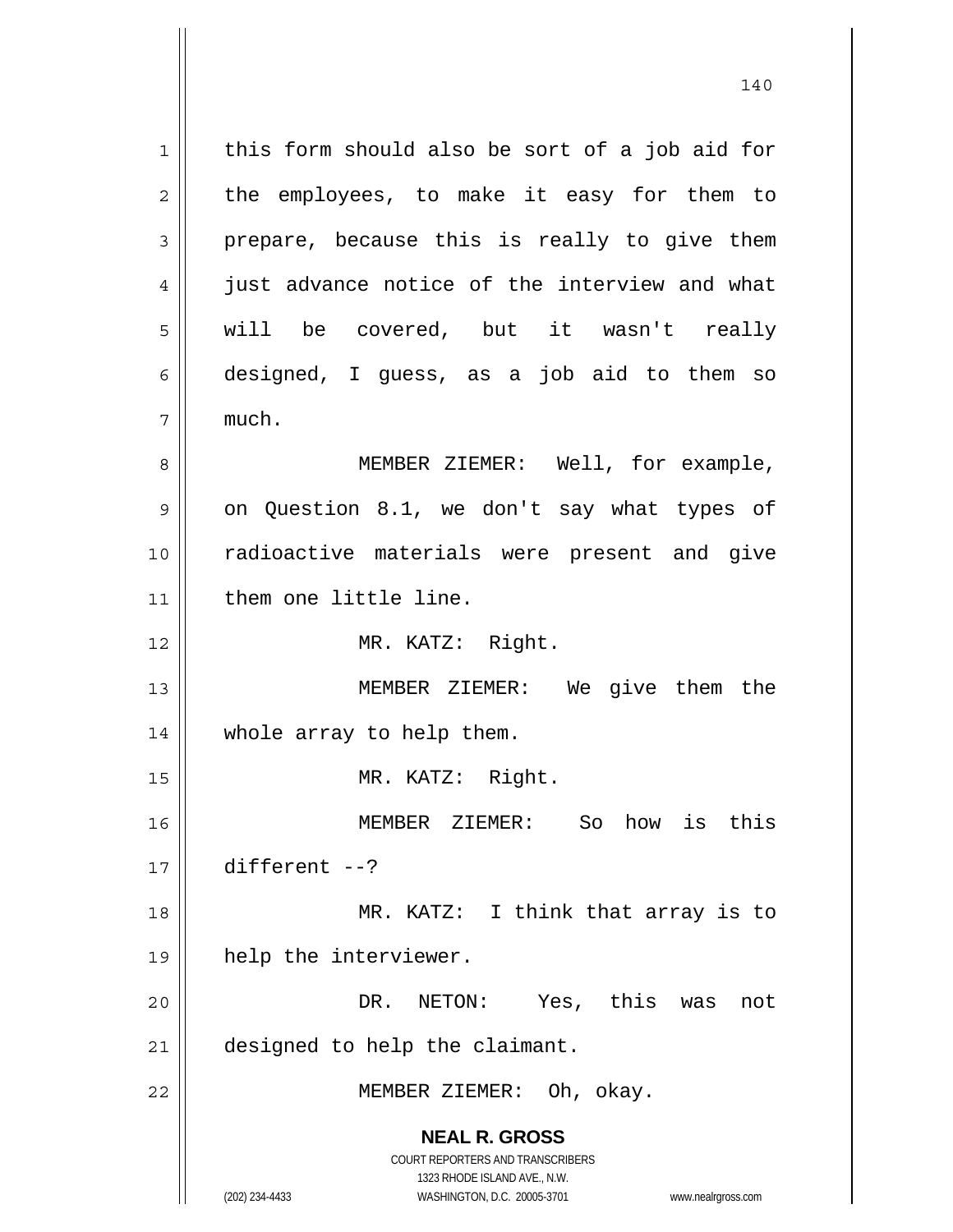| 1  | DR. NETON: It happens that we send                                  |
|----|---------------------------------------------------------------------|
| 2  | it out to them to give them a heads-up that                         |
| 3  | these types of questions are coming, but it                         |
| 4  | was really not the intent to have --                                |
| 5  | MEMBER ZIEMER: Yes, it helps both,                                  |
| 6  | I understand that, right. No, it's sort of --                       |
| 7  | I don't know -- it's sort of the little                             |
| 8  | $line -$                                                            |
| 9  | DR. MAURO: This is John.                                            |
| 10 | I quess I don't have the cover                                      |
| 11 | letter in front of me, but that might be an                         |
| 12 | important point to make. That is, when he                           |
| 13 | receives this, he should be alert that he's                         |
| 14 | not expected to fill out all this information                       |
| 15 | before the interview, just we're going to call                      |
| 16 | and discuss this.                                                   |
| 17 | that something that is made<br>Is                                   |
| 18 | clear in the cover letter?                                          |
| 19 | MEMBER ZIEMER: Well, they tell                                      |
| 20 | them, you know, don't fill this out and send                        |
| 21 | it in; this is just to help you organize your                       |
| 22 | thoughts.                                                           |
|    | <b>NEAL R. GROSS</b>                                                |
|    | COURT REPORTERS AND TRANSCRIBERS                                    |
|    | 1323 RHODE ISLAND AVE., N.W.                                        |
|    | (202) 234-4433<br>WASHINGTON, D.C. 20005-3701<br>www.nealrgross.com |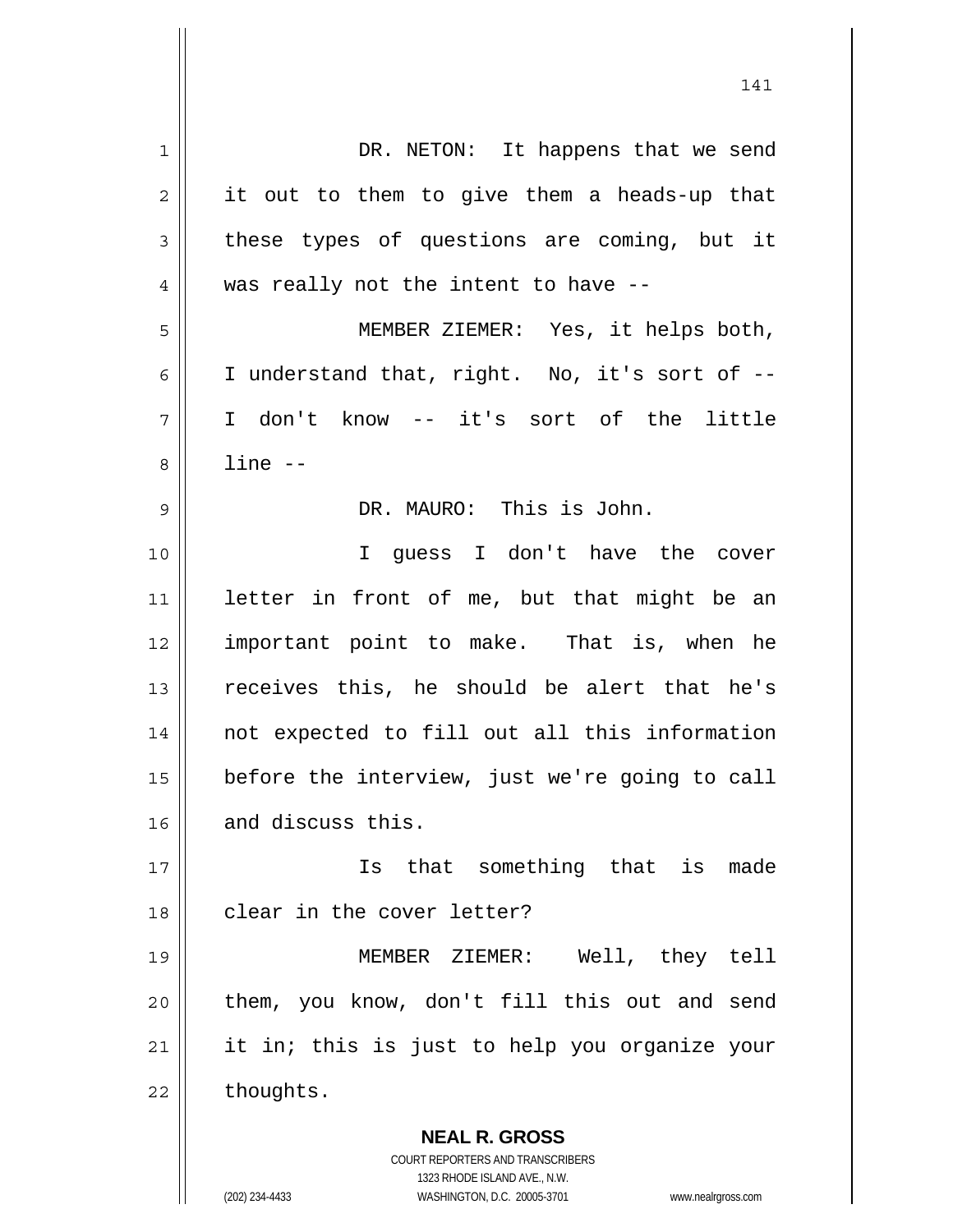| 1  | DR. MAURO: Okay. No, that's fine.                        |
|----|----------------------------------------------------------|
| 2  | I just wanted to check that. Thank you.                  |
| 3  | DR. MAKHIJANI: What would be the                         |
| 4  | in sending out the actual electronic<br>harm             |
| 5  | version that pops up before it's filled out?             |
| 6  | CHAIR MUNN: It's an issue of how                         |
| 7  | much detail you want to end up sending these             |
| 8  | folks, for goodness sakes. This is a                     |
| 9  | formidable number of pages for people to look            |
| 10 | at and a formidable number of questions. If              |
| 11 | you're going to just keep adding all of the              |
| 12 | potential expandables that the software gives            |
| 13 | you that the interviewer has, you will have a            |
| 14 | document that would literally stagger an ox.             |
| 15 | You just have to anticipate that                         |
| 16 | your folks are going to read the letter, so              |
| 17 | that the letter essentially tells them do not            |
| 18 | send the questionnaire back. We'll take the              |
| 19 | information by telephone.                                |
| 20 | If we put every potential format                         |
| 21 | for a response into each one of these                    |
| 22 | questions, it becomes an overwhelming burden.            |
|    | <b>NEAL R. GROSS</b><br>COURT REPORTERS AND TRANSCRIBERS |

1323 RHODE ISLAND AVE., N.W.

 $\begin{array}{c} \hline \end{array}$ 

(202) 234-4433 WASHINGTON, D.C. 20005-3701 www.nealrgross.com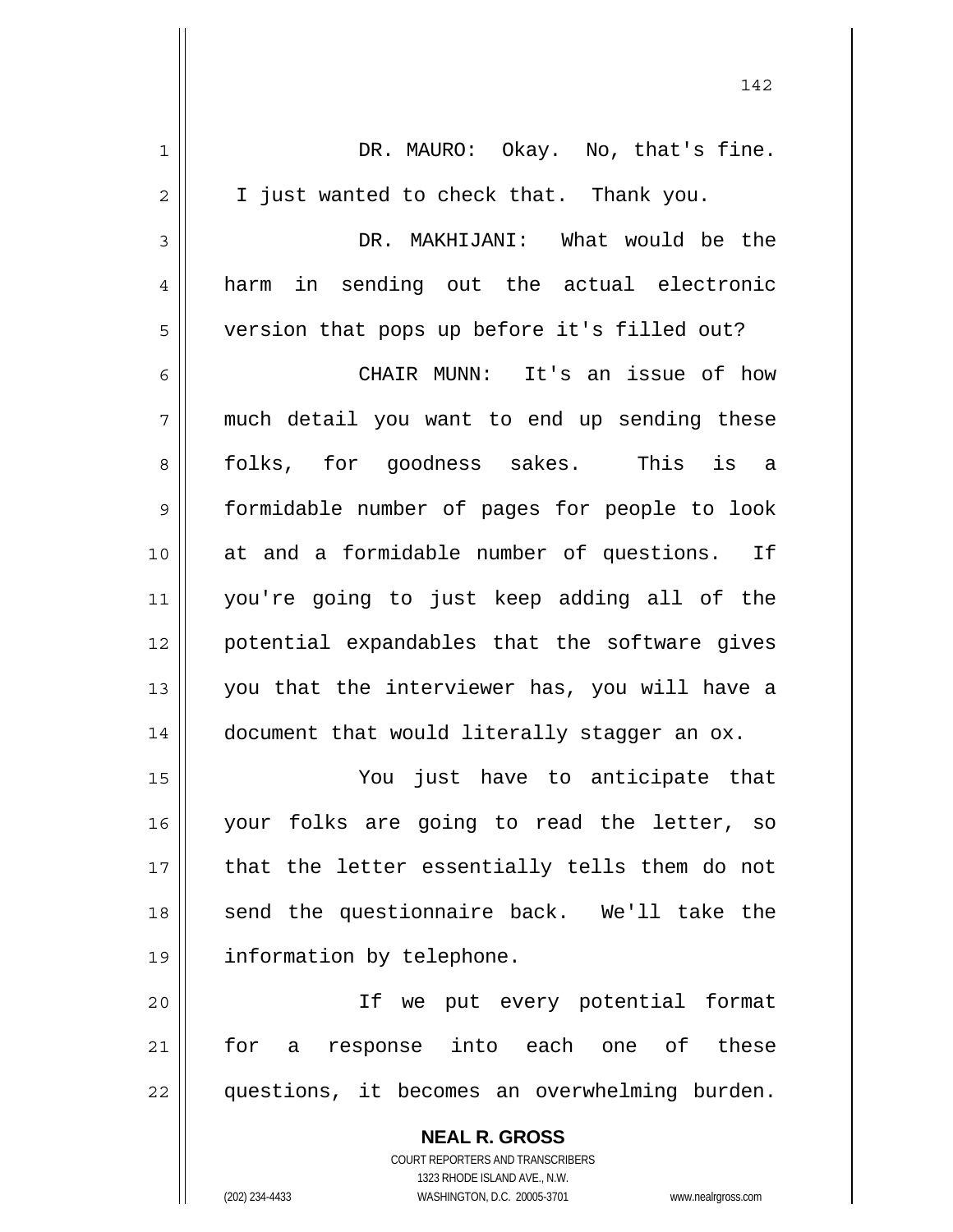1 2 We're trying to eliminate the burden on the claimant, not expand it.

3 4 5 6 We want them to know these are the types of questions that are going to be asked, but they can expand it, whatever links they wish, in the telephone interview.

7 8 9 10 11 12 13 14 15 MEMBER ZIEMER: Maybe we would be just as well to leave off the little line, just leave the question there, that that's a question that they're going to ask you. Do you need that little line that asks the same thing on 8.3 and 8.4? Do you need those little lines? Or even on 8.2? Outside of the tables, and so on, why do they need those little lines?

16 17 18 19 20 21 CHAIR MUNN: The only reason in the world they need those, from my perspective, would be for the claimant to scribble some notes, so that they would have them fresh in their mind at the time that they did the telephone interview.

22

MEMBER ZIEMER: Well, why not leave

**NEAL R. GROSS** COURT REPORTERS AND TRANSCRIBERS 1323 RHODE ISLAND AVE., N.W. (202) 234-4433 WASHINGTON, D.C. 20005-3701 www.nealrgross.com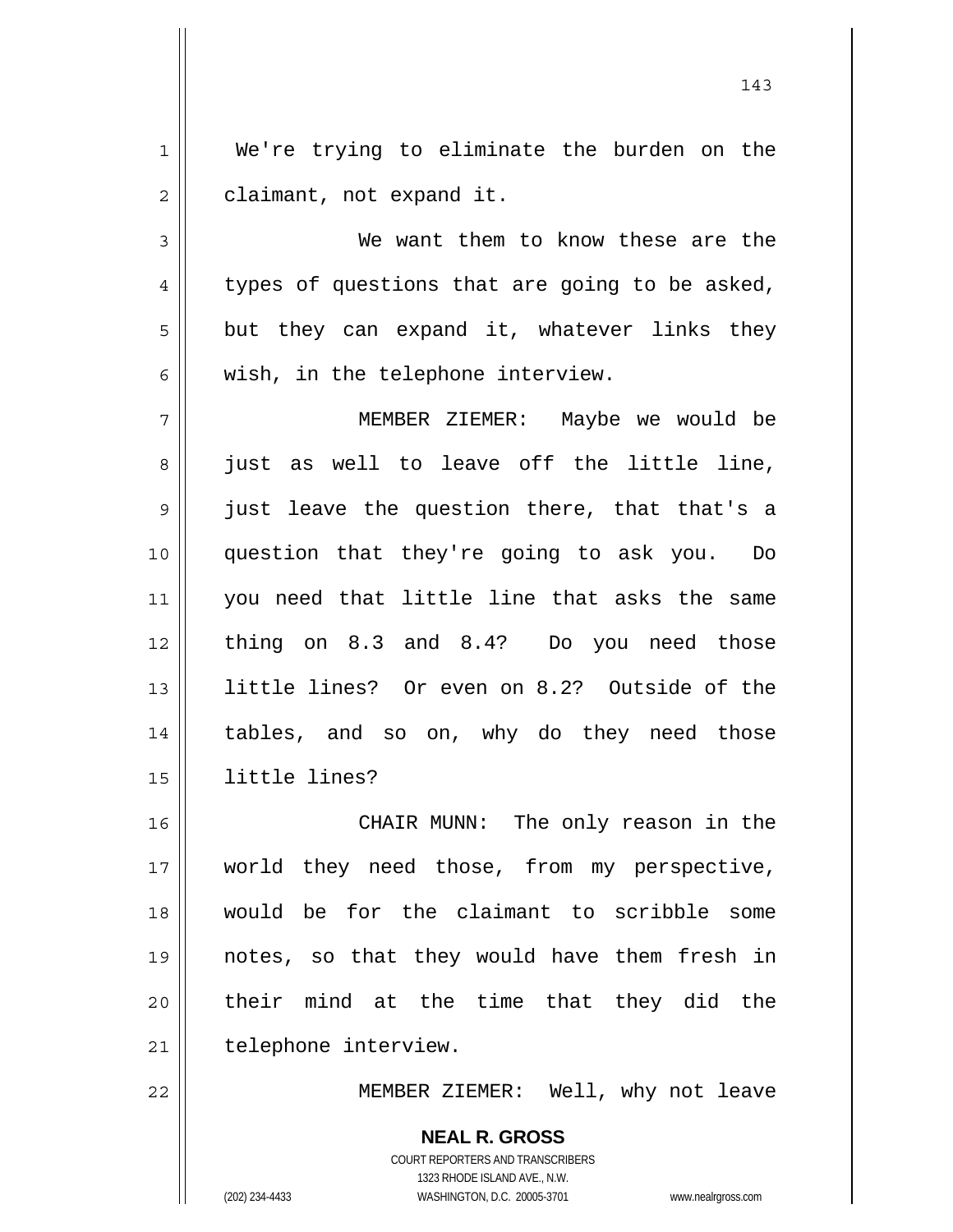**NEAL R. GROSS** COURT REPORTERS AND TRANSCRIBERS 1323 RHODE ISLAND AVE., N.W. (202) 234-4433 WASHINGTON, D.C. 20005-3701 www.nealrgross.com 1 2 3 4 5 6 7 8 9 10 11 12 13 14 15 16 17 18 19 20 21 22 out the little line and just put some space there, so they can write their notes? CHAIR MUNN: Yes, it might be -- MEMBER ZIEMER: That little short line doesn't give them much to scribble on. I don't know. CHAIR MUNN: No, it doesn't. Blank spaces would probably be better, but that's a minor point. We can certainly discuss that. MEMBER ZIEMER: Yes, and, actually, remember, this is something to go to OMB. So OMB needs to know what the question is. I don't think they necessarily need to know how much space is devoted to the answer, do they? CHAIR MUNN: I think not. MEMBER ZIEMER: Or how it is arrayed? CHAIR MUNN: So we've reached the witching hour, and I know folks there need to go get lunch and I certainly need to go get breakfast. So if we can come to an agreement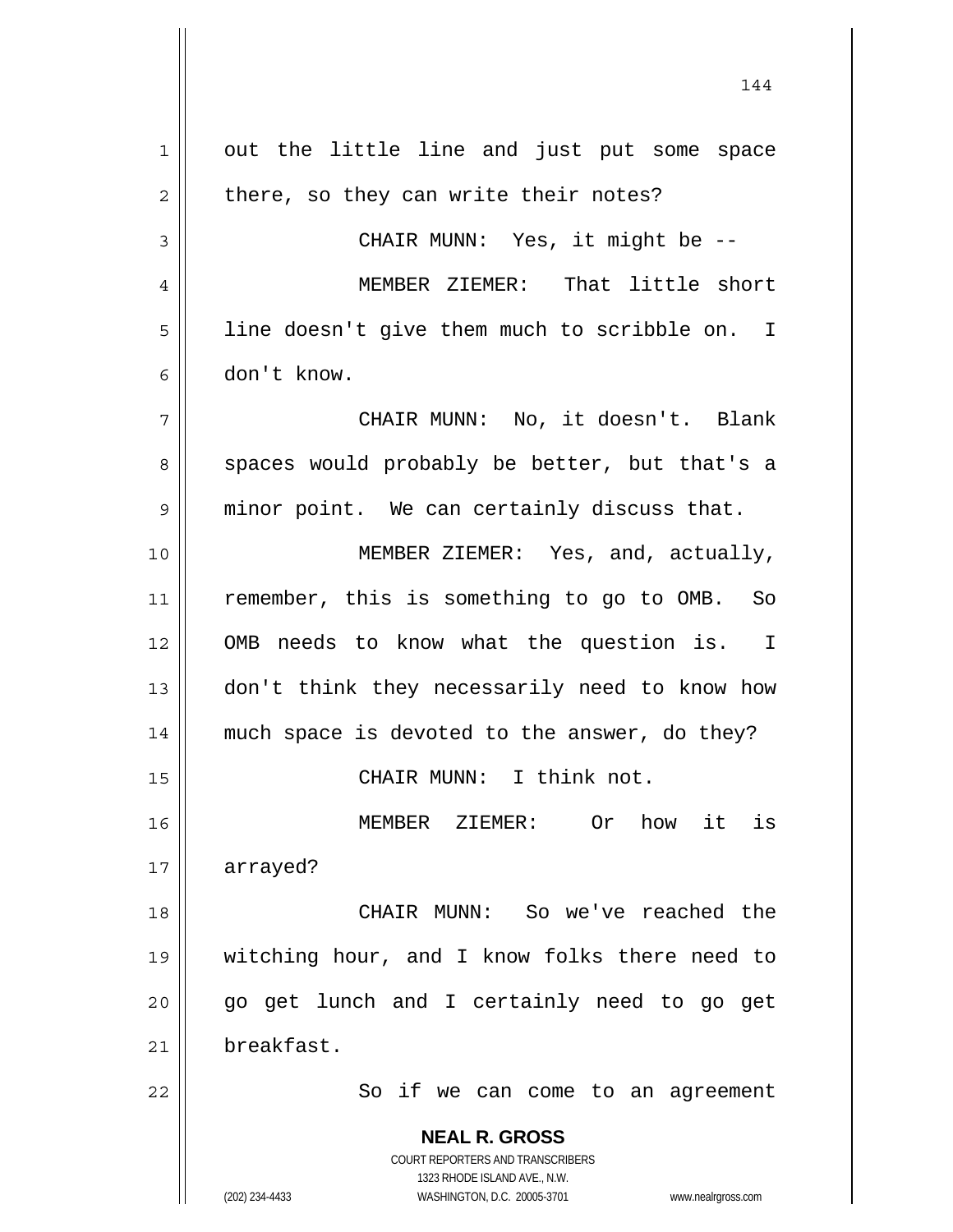**NEAL R. GROSS** COURT REPORTERS AND TRANSCRIBERS 1323 RHODE ISLAND AVE., N.W. 1 2 3 4 5 6 7 8 9 10 11 12 13 14 15 16 17 18 19 20 21 22 about where we will take this up in an hour, I would like to break for lunch. MEMBER ZIEMER: Good idea. CHAIR MUNN: Can we say that, when we come back from lunch, we will reach some sort of consensus with respect to items 8.2 and 8.5 that we have just been discussing? MEMBER ZIEMER: Sure. CHAIR MUNN: And hold that in abeyance until we come back and pick up where we left off with discussion of 8.2 and 8.5, and some decision as to whether or not real changes are merited here? Okay? MR. KATZ: That sounds good, Wanda. CHAIR MUNN: Very good. My electronic clock says 9:17 my time, if you can trust anything electronic today. So is 1:15 your time adequate for lunch? MR. KATZ: Yes. Thanks, Wanda. So we will recess until 1:15. CHAIR MUNN: Very good. We'll see you at 1:15. Bye-bye.

145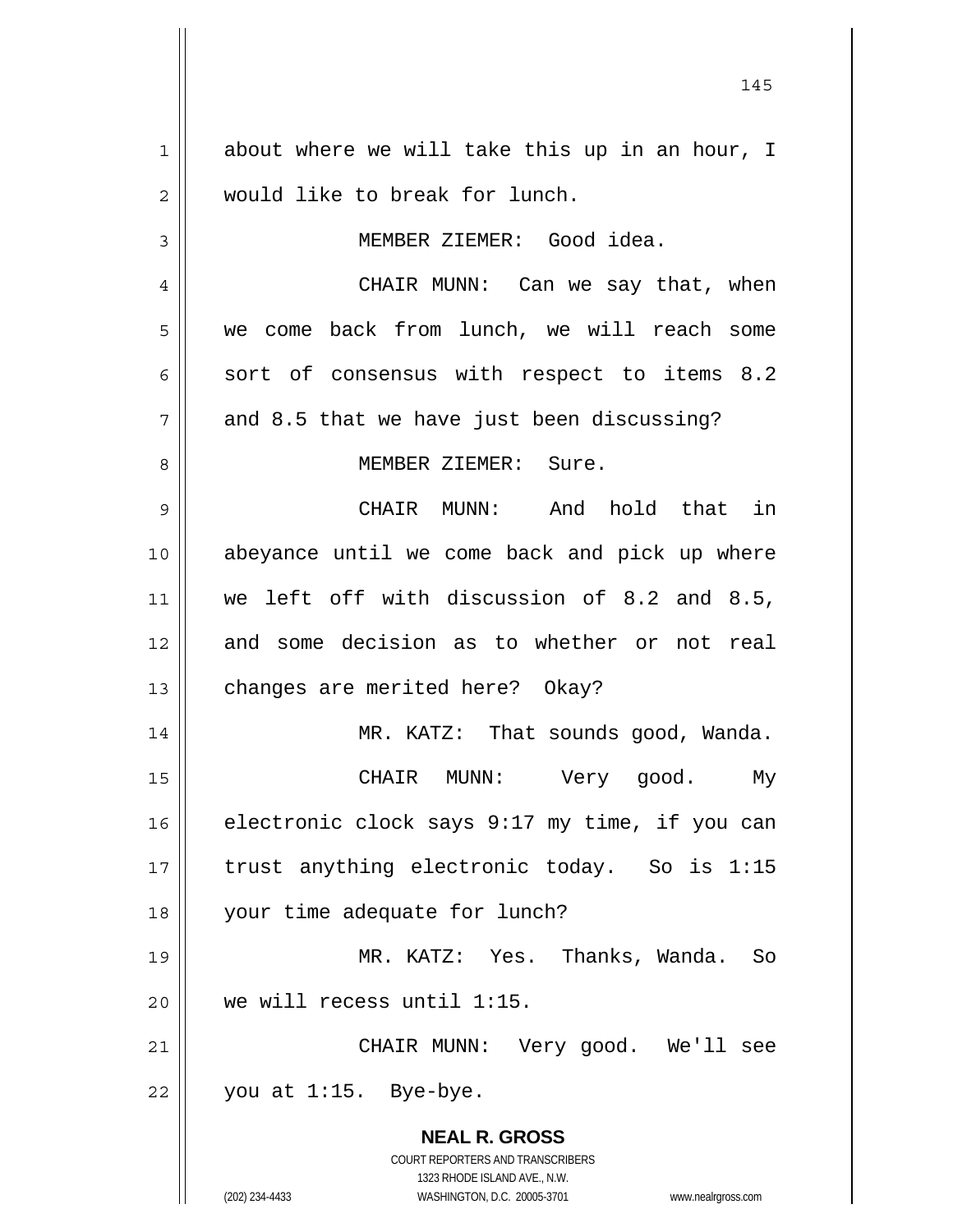|                | 146                                                                                      |
|----------------|------------------------------------------------------------------------------------------|
| $\mathbf 1$    | MR. KATZ: Thanks, everyone on the                                                        |
| $\mathbf 2$    | phone. Bye now.                                                                          |
| $\mathsf 3$    | (Whereupon, the above-entitled                                                           |
| $\overline{4}$ | matter went off the record at 12:19 p.m. and                                             |
| 5              | resumed at $1:20$ p.m.)                                                                  |
| $\epsilon$     |                                                                                          |
| 7              |                                                                                          |
| 8              |                                                                                          |
| $\mathsf 9$    |                                                                                          |
| 10             |                                                                                          |
| 11             |                                                                                          |
| 12             |                                                                                          |
| 13             |                                                                                          |
| 14             |                                                                                          |
| 15             |                                                                                          |
| 16             |                                                                                          |
| 17             |                                                                                          |
| 18             |                                                                                          |
| 19             |                                                                                          |
| 20             |                                                                                          |
| 21             | A-F-T-E-R-N-O-O-N S-E-S-S-I-O-N                                                          |
| 22             | $1:20$ p.m.                                                                              |
|                | <b>NEAL R. GROSS</b><br>COURT REPORTERS AND TRANSCRIBERS<br>1323 RHODE ISLAND AVE., N.W. |
|                | (202) 234-4433<br>WASHINGTON, D.C. 20005-3701<br>www.nealrgross.com                      |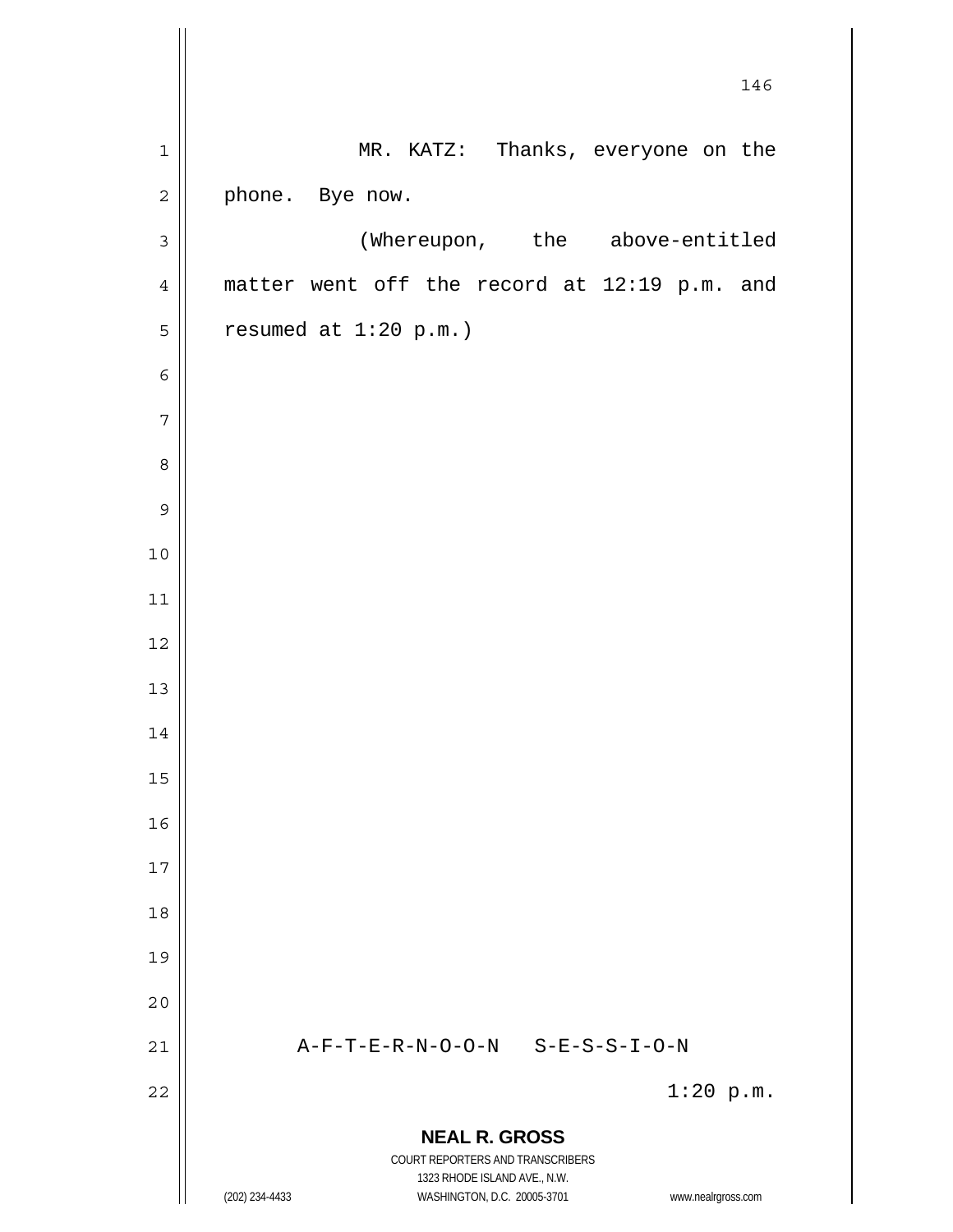| 1  | MR. KATZ: This is Ted Katz. I've                                                                    |
|----|-----------------------------------------------------------------------------------------------------|
| 2  | just reconnected the phone for the Advisory                                                         |
| 3  | Board on Radiation Worker Health, Subcommittee                                                      |
| 4  | on Procedures Review. We're reconvening after                                                       |
| 5  | a lunch break, and I would just like to check                                                       |
| 6  | who is on the line, starting with Wanda, of                                                         |
| 7  | course, who is the Chair of this Subcommittee.                                                      |
| 8  | CHAIR MUNN: I'm here.                                                                               |
| 9  | MR. KATZ: Are we joined by any                                                                      |
| 10 | other Board members, by any chance?                                                                 |
| 11 | CHAIR MUNN: I had the impression                                                                    |
| 12 | they were going to be $-$                                                                           |
| 13 | MR. KATZ: Okay. Yes, I know. I'm                                                                    |
| 14 | just checking. There are 13 folks on the                                                            |
| 15 | line.                                                                                               |
| 16 | John Mauro, have you --                                                                             |
| 17 | DR. MAURO: I'm here.                                                                                |
| 18 | MR. KATZ: Great. Great.                                                                             |
| 19 | DR. OSTROW: Steve Ostrow here.                                                                      |
| 20 | MR. KATZ: Great, Steve.                                                                             |
|    |                                                                                                     |
| 21 | Pat Kraps, are you back on?                                                                         |
| 22 | MS. KRAPS: Yes, I'm back on.                                                                        |
|    | <b>NEAL R. GROSS</b>                                                                                |
|    | COURT REPORTERS AND TRANSCRIBERS                                                                    |
|    | 1323 RHODE ISLAND AVE., N.W.<br>WASHINGTON, D.C. 20005-3701<br>(202) 234-4433<br>www.nealrgross.com |
|    |                                                                                                     |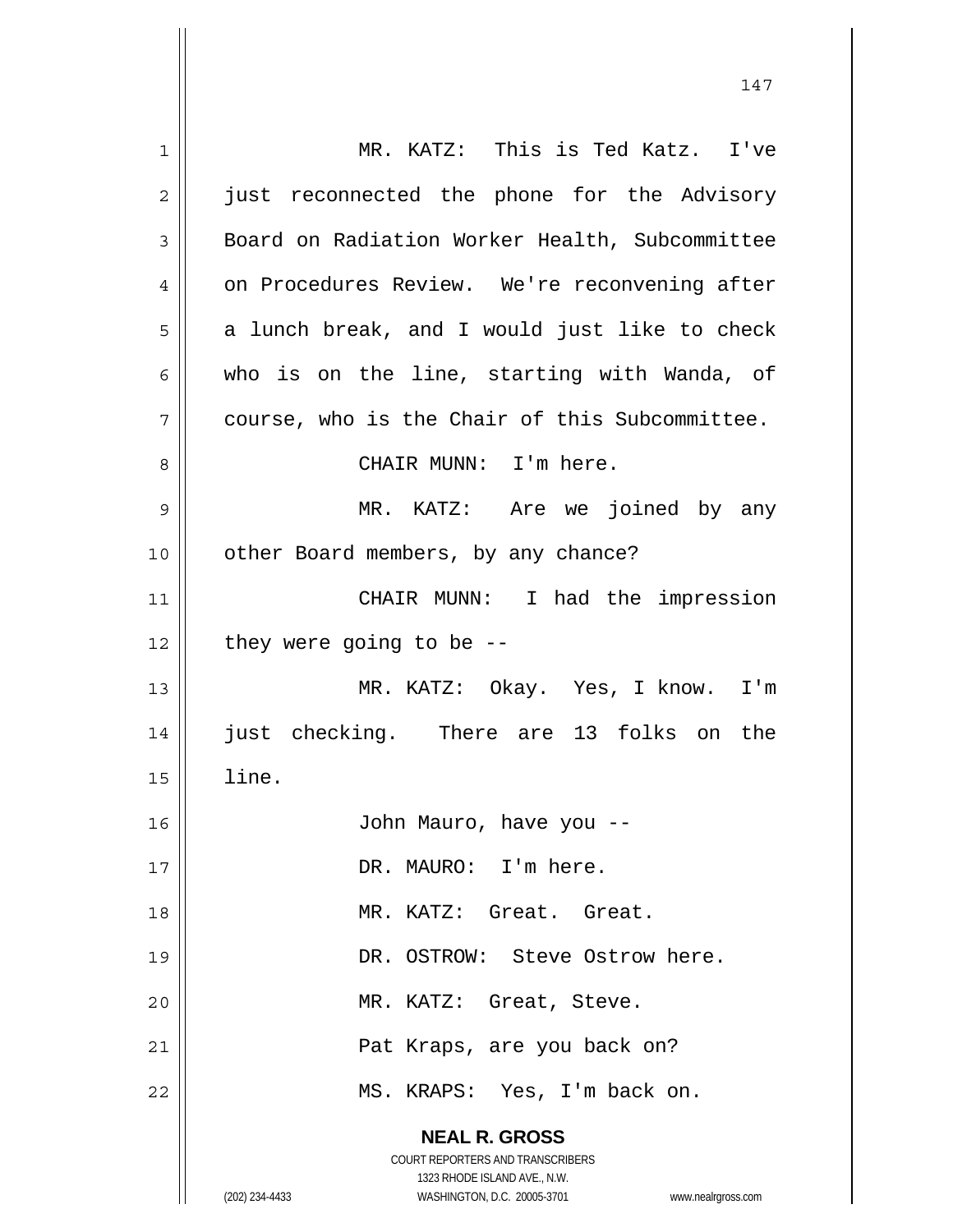**NEAL R. GROSS** COURT REPORTERS AND TRANSCRIBERS 1323 RHODE ISLAND AVE., N.W. 148 1 2 3 4 5 6 7 8 9 10 11 12 13 14 15 16 17 18 19 20 21 22 MR. KATZ: Great. Okay, Wanda, it looks like -- CHAIR MUNN: Very good. Let's take up where we left off. Before we actually get into that, I would request that all of you take a look at our agenda, see what we've done to ourselves today, re-evaluate what we've been doing. There is concern -- and I think reasonable concern -- that we at the Subcommittee are drifting away a bit from our actual task, which is probably being overburdened by an extreme attention to detail, to process, and to the finer points of how things are done rather than whether they are, in fact, being done in a reasonable, scientific, and appropriate manner, as anticipated by legislation. Let us do our very best to try to get through very quickly some of the issues that have been raised by Mark's questions that he brought to us and accept the fact that, if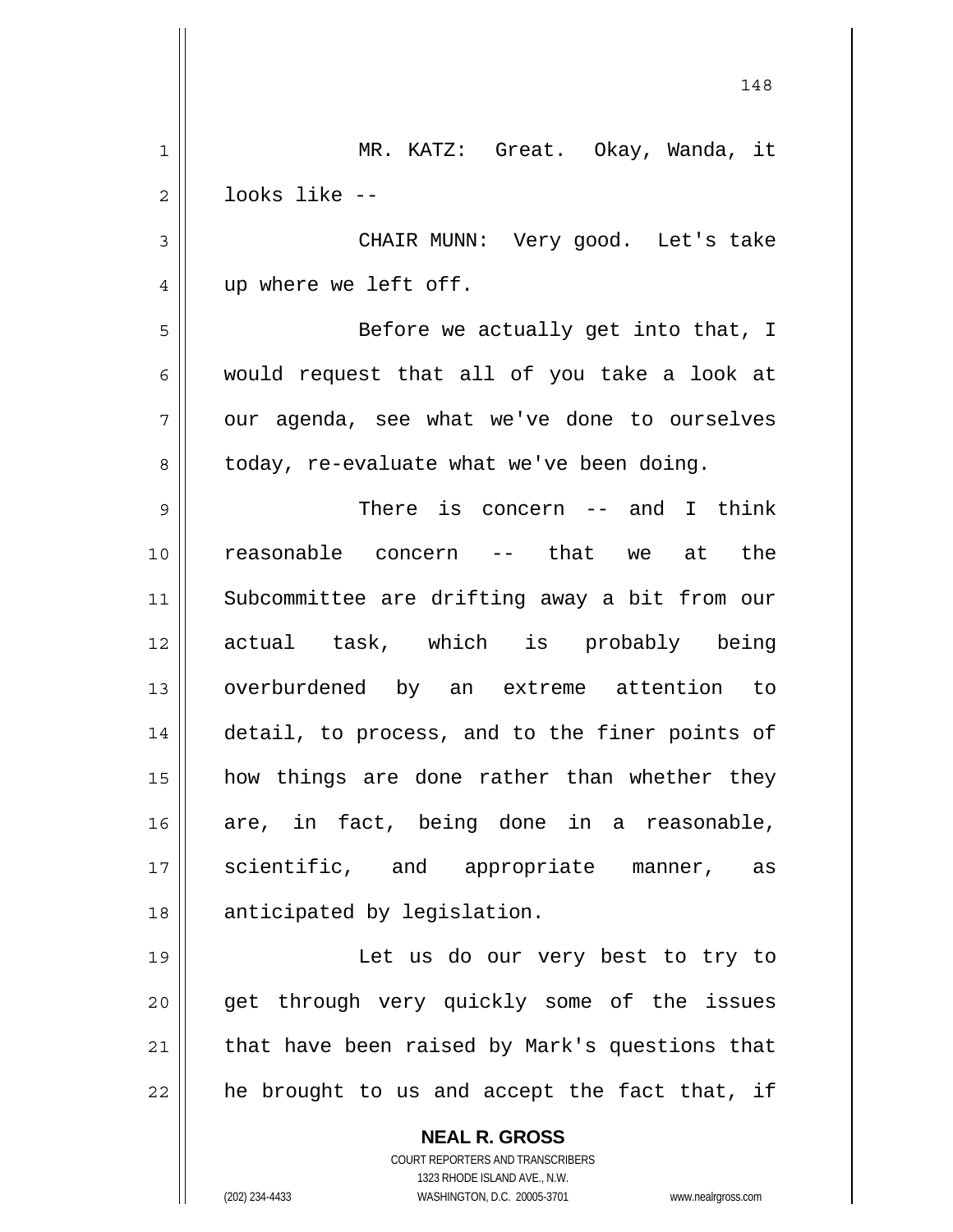we are going to do this kind of thorough parsing of each of these forms, we need to be honest with ourselves about it and set aside

7 an entire meeting date for nothing except this activity. Clearly, this is, in my view,

beyond the purview of what we are expected to do. But, if other members of the Subcommittee feel that this is an appropriate use of our time and energies, then we need to pursue that.

12 13 14 15 16 17 18 19 20 I don't want to ask at this moment whether we are, in fact, going to establish a specific day for doing nothing but this, but if this is the manner in which we are going to pursue the question which was originally, should the CATI be improved in any way, can we make this easier for claimants, and we seem to have drifted quite a ways away from that initial question.

21 22 Even though all of our issues that are being raised bear on that in some way,

> **NEAL R. GROSS** COURT REPORTERS AND TRANSCRIBERS 1323 RHODE ISLAND AVE., N.W. (202) 234-4433 WASHINGTON, D.C. 20005-3701 www.nealrgross.com

1

2

3

4

5

6

8

9

10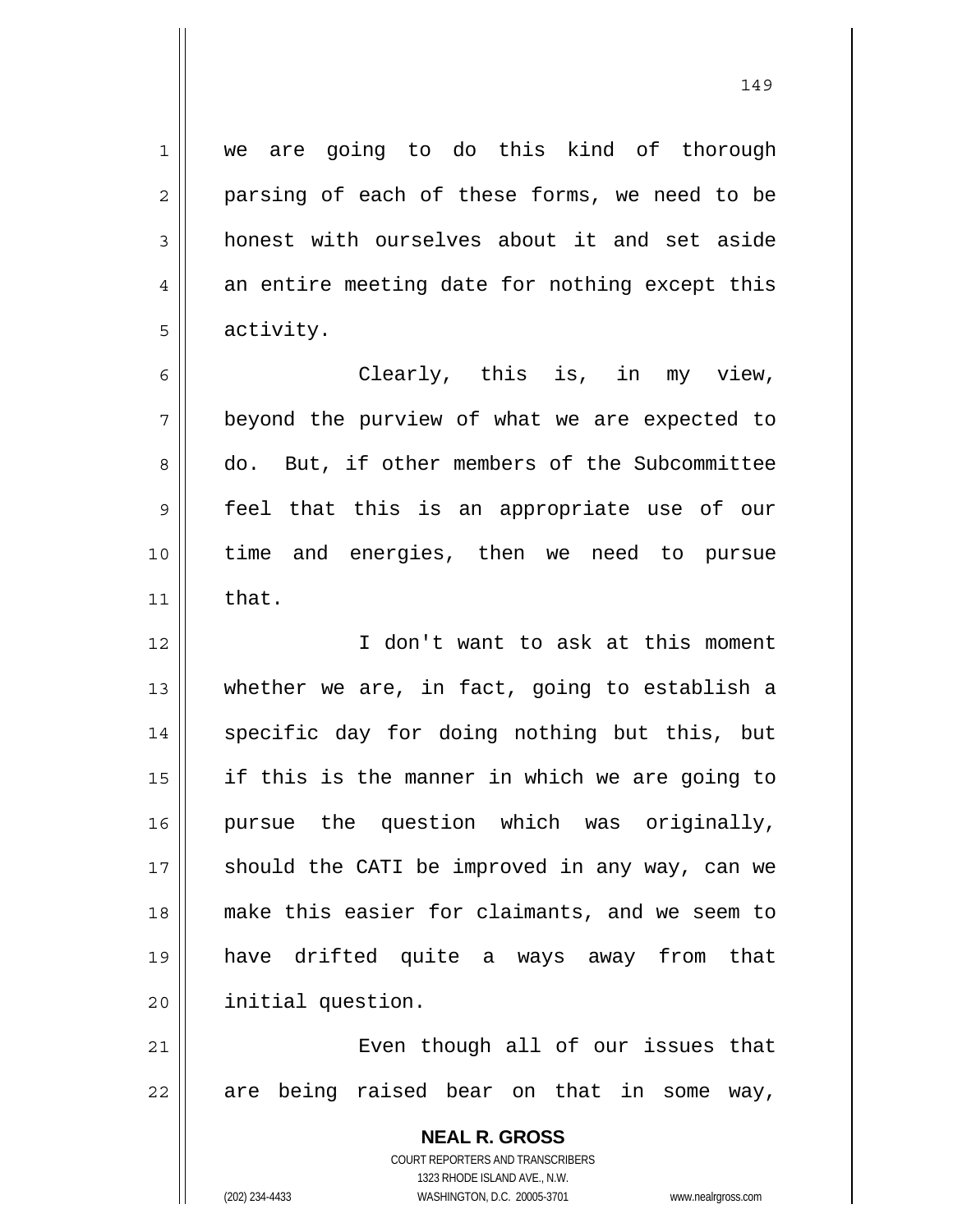**NEAL R. GROSS** 1 2 3 4 5 6 7 8 9 10 11 12 13 14 15 16 17 18 19 20 21 22 it's not the direct inference that one could easily see as being an oversight, at least a high-level oversight function for this kind of procedure. That being said, we had indicated that we would take up where we left off, which was in the middle of Question 8. We were discussing both Section 8.2 and 8.5 and a few things in between that bore on that. So, if we want to continue that now, the question that I would like to pose to you is whether there are specific recommendations that you would like to see this Subcommittee bring to the Board for their approval to pass along to NIOSH, only on these issues that we have been discussing, that is, 8.2 and 8.5. Do we have any specific requests? We've discussed it at length. There are several concepts of what might be done. The real issue here is whether the form in its current format is not getting the information

1323 RHODE ISLAND AVE., N.W. (202) 234-4433 WASHINGTON, D.C. 20005-3701 www.nealrgross.com

COURT REPORTERS AND TRANSCRIBERS

<u>150</u>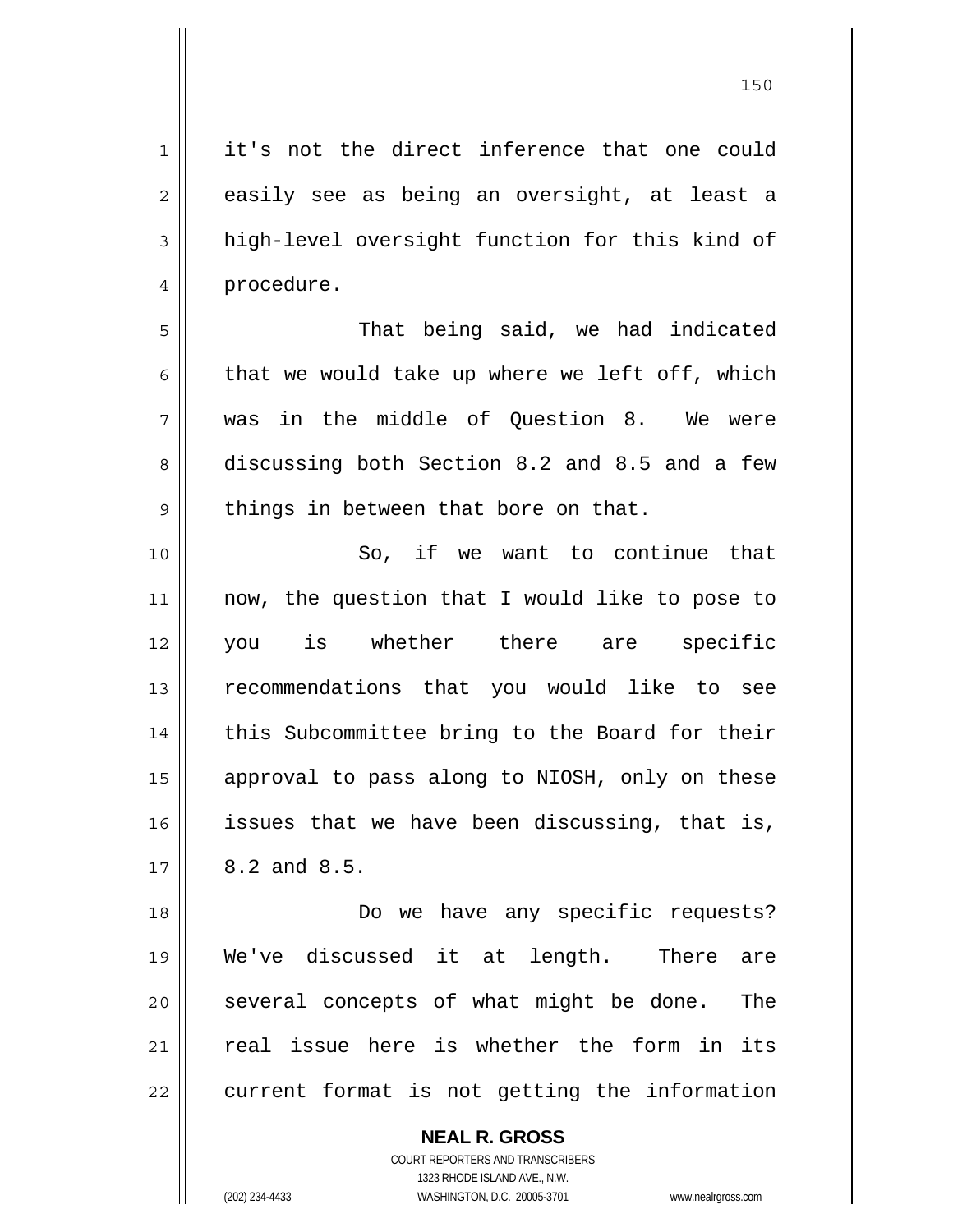1 2 3 4 5 6 7 8 9 10 11 12 13 14 15 16 17 18 19 20 21 22 that we need. If it's getting the information we need, then our individual preferences with respect to verbiage and perhaps other syntax may not be the best use of our time. Any thoughts? MEMBER ZIEMER: Well, I'll make a comment and break the silence here. I'm fine with 8.2 and 8.5. I think we got to debating about whether the form should show a table or have more space or something, but it certainly elicits the right information. That's the key thing, as you have identified. So I'm fine if they leave it as it is on those two. CHAIR MUNN: I'm hesitant to make any final commentary with respect to these items, specifically because two of our members are not present. I'm sure that both of them have input that they would like to have heard. But unless I hear comments to the contrary from our Subcommittee members, I am going to suggest that we very quickly move through the other comments that have been

> **NEAL R. GROSS** COURT REPORTERS AND TRANSCRIBERS

> > 1323 RHODE ISLAND AVE., N.W.

(202) 234-4433 WASHINGTON, D.C. 20005-3701 www.nealrgross.com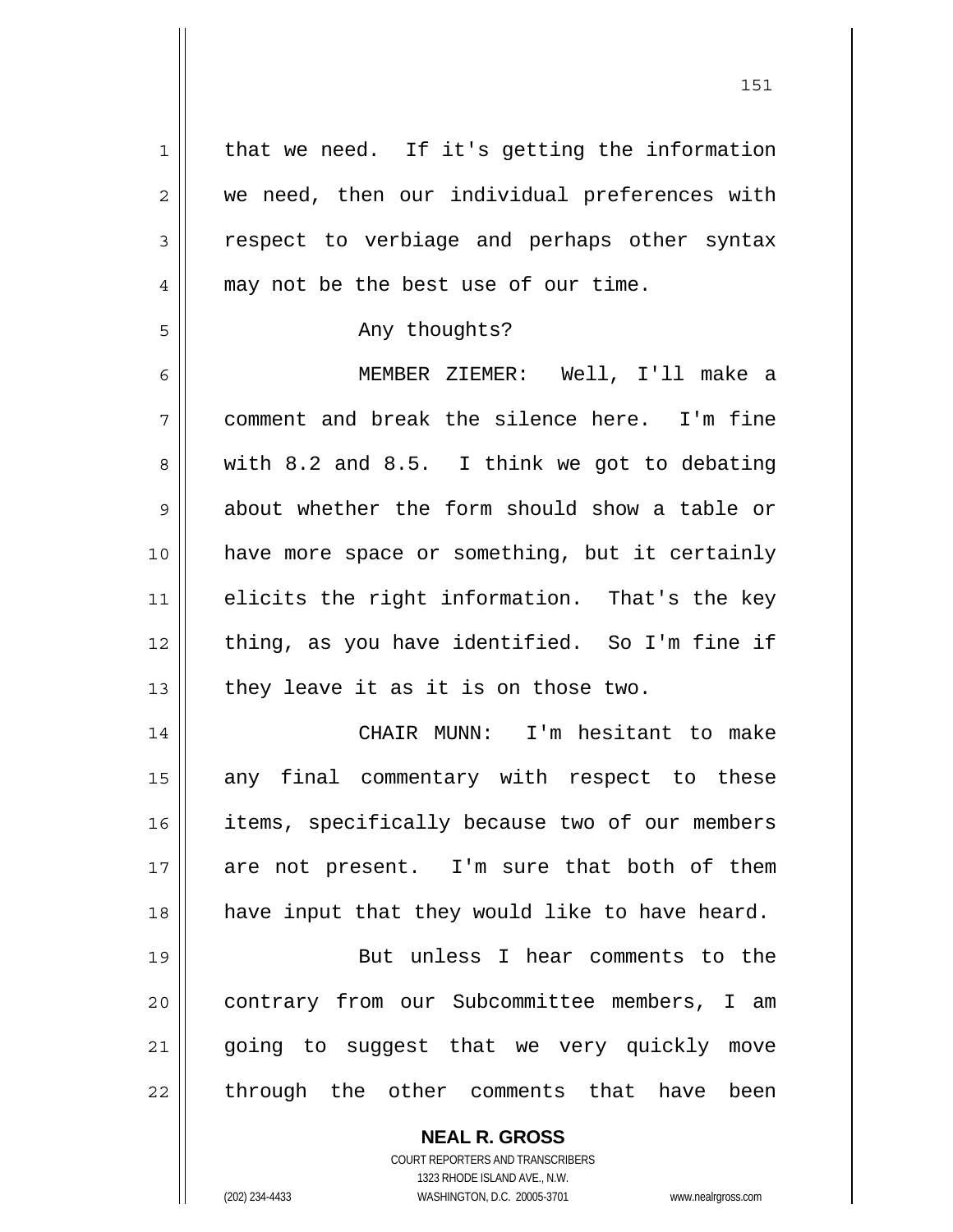**NEAL R. GROSS** COURT REPORTERS AND TRANSCRIBERS 1323 RHODE ISLAND AVE., N.W. 1 2 3 4 5 6 7 8 9 10 11 12 13 14 15 16 17 18 19 20 21 22 made, see if we can address them in sentences of 25 words or less, and then toward the end of our meeting, when we are doing housekeeping, debate whether or not a specific date should be set aside for no purpose other than to address the CATI issues that people may have. So unless I hear objection to that, we're going to move on to the next question on Mark's list. Do I hear objections? MR. KATZ: No, no objections here. CHAIR MUNN: Then let's go on to his item 4 under "comments on the form". MR. KATZ: His item 4 is similar to what's above. For 8.7, he says, "Once again, is this time period specific?" Then he asks, "Prior to a certain time period, there were no special work or rad work permits," or he states that. CHAIR MUNN: I believe that we have already heard from the individuals who work with these forms on a daily basis that the

152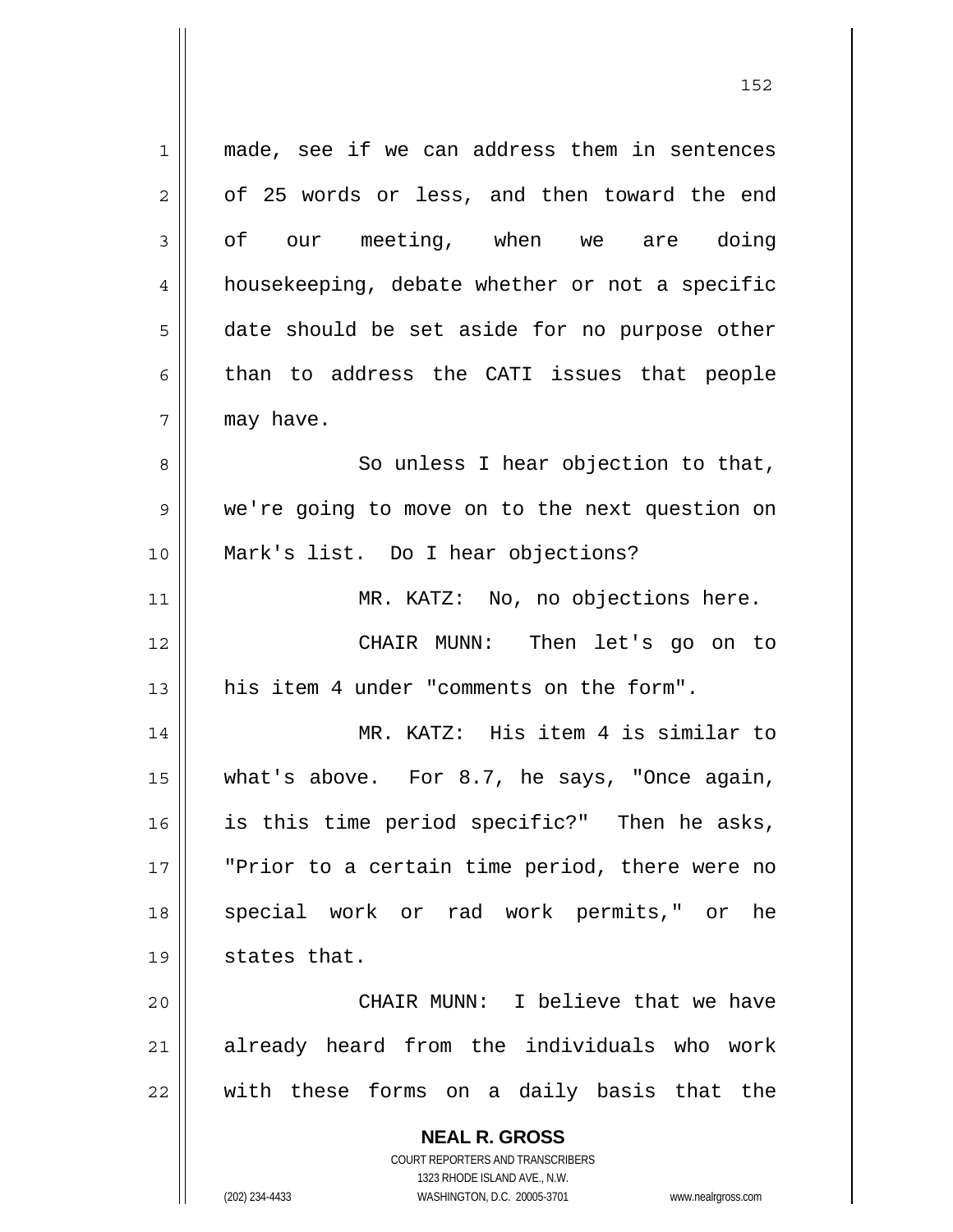**NEAL R. GROSS** COURT REPORTERS AND TRANSCRIBERS 1323 RHODE ISLAND AVE., N.W. (202) 234-4433 WASHINGTON, D.C. 20005-3701 www.nealrgross.com 1 2 3 4 5 6 7 8 9 10 11 12 13 14 15 16 17 18 19 20 21 22 interviewer has adequate flexibility to obtain that type of specificity needed in the response. Is that correct? MS. KRAPS: This is Pat Kraps. Yes, that's correct. If the claimant answers in the affirmative, then we ask during what time period. MEMBER ZIEMER: Which is 8.8. So it is covered. MR. KATZ: Okay. Should I move on, Wanda? CHAIR MUNN: Very good. MR. KATZ: Okay. The next issue he has is on Question 9. "Similar problems as mentioned above." Okay, which we've dealt with in general. "Plus, in 9.2 and 9.3, I would give an example of time period; e.g., 1960 to 1965," is the comment he has made elsewhere, "and frequency; e.g., weekly, monthly, annually." But this is something, again, these are interviews. They are oral, and the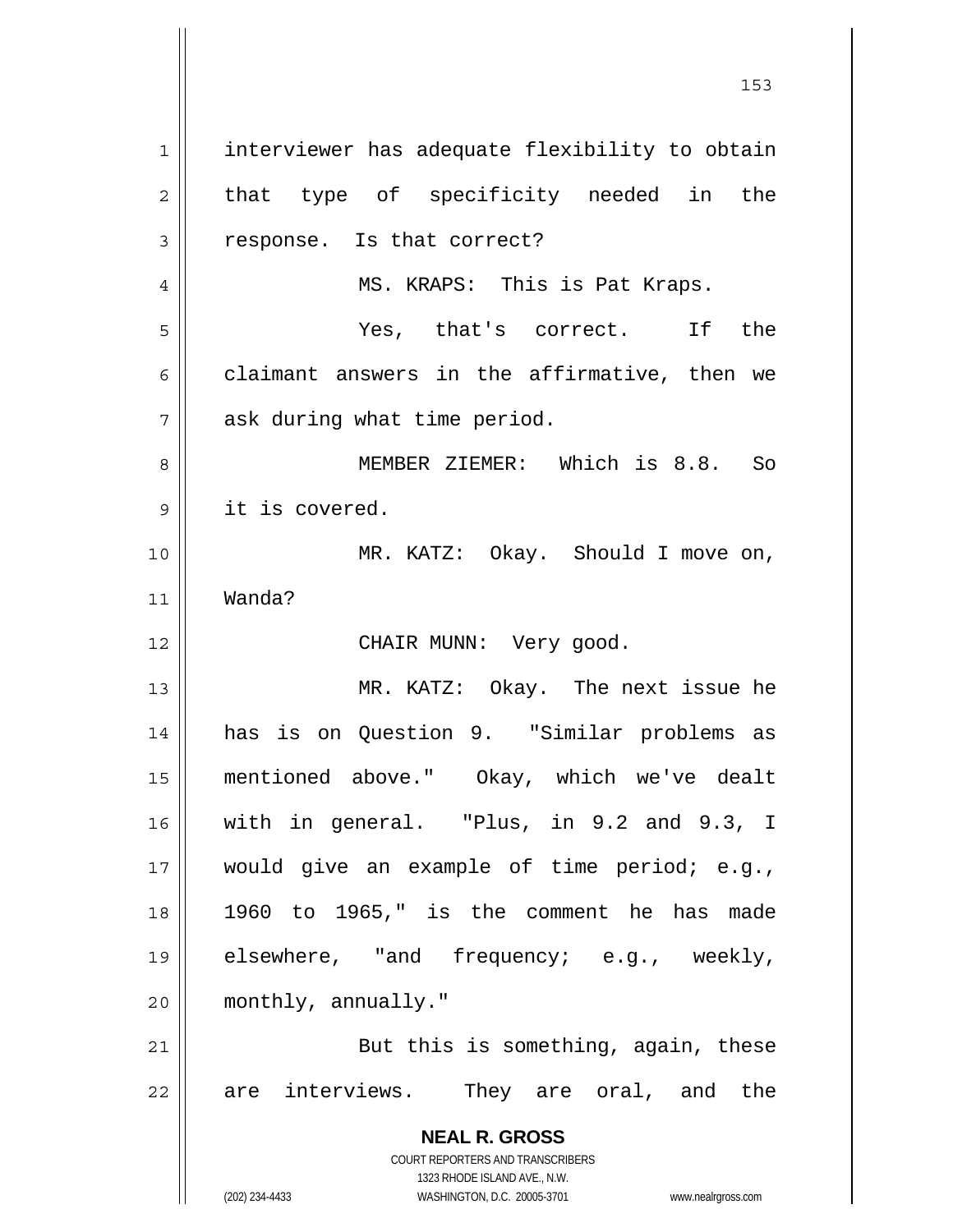**NEAL R. GROSS** COURT REPORTERS AND TRANSCRIBERS 1 2 3 4 5 6 7 8 9 10 11 12 13 14 15 16 17 18 19 20 21 22 interviewer can elaborate. CHAIR MUNN: Correct. Any objection to that response? MEMBER ZIEMER: No. MR. KATZ: Okay. So let's move it on then. "Question 17 should be worded in a neutral way," and he gives as an example, let's see, "Did you ever not wear or not turn in your badge?" Versus, he's saying you shouldn't say, "Did you ever elect," I don't know what the rest of his sentence is. CHAIR MUNN: "Not to turn in your dosimeter badge because you were approaching a radiation dose limit?" MR. KATZ: Got it. CHAIR MUNN: Again, here we have a question of semantics. The basic issue of whether or not the question as it is written is adequate to elicit this information that's needed is the outstanding question. MEMBER ZIEMER: We have heard of

154

1323 RHODE ISLAND AVE., N.W.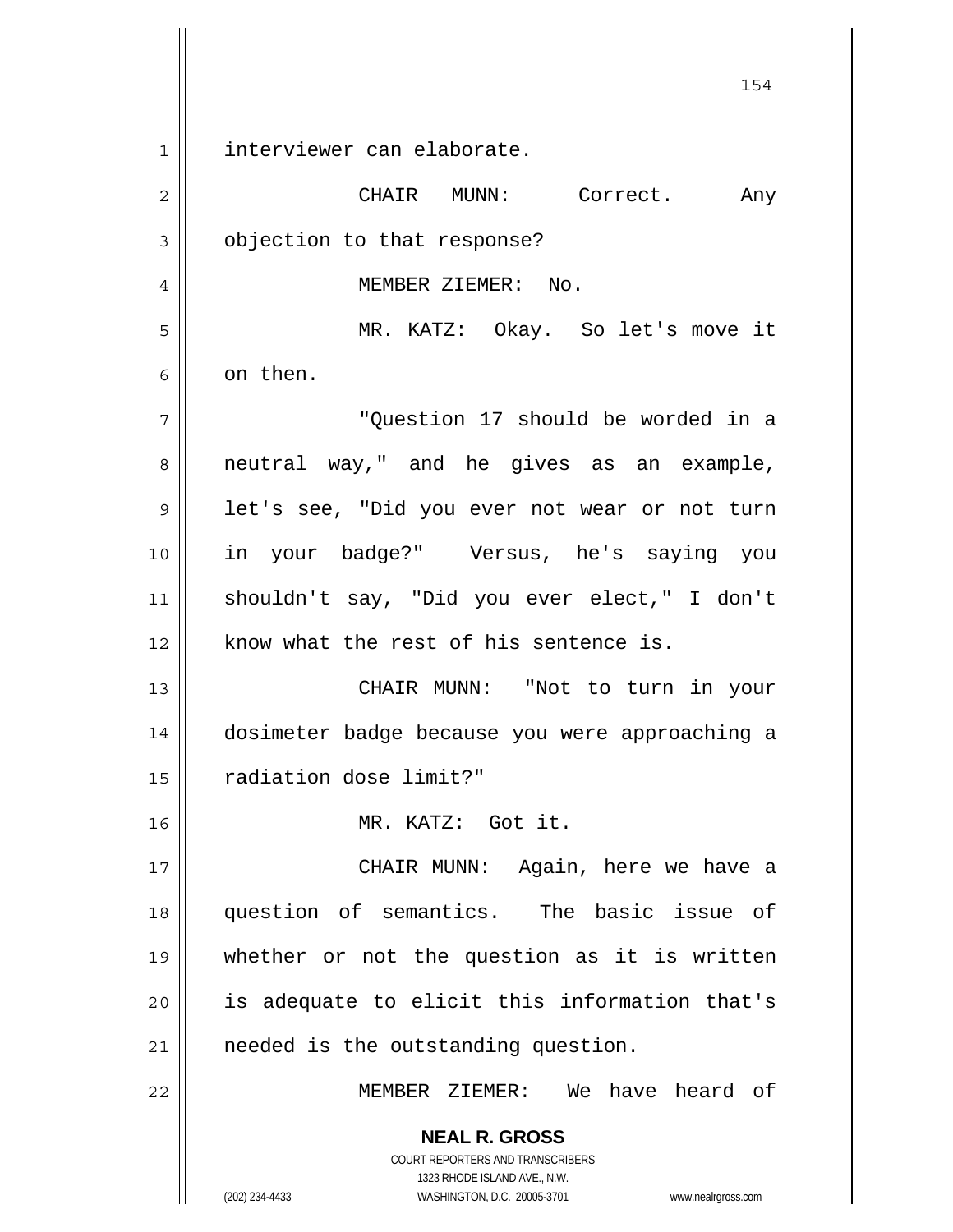**NEAL R. GROSS** 1 2 3 4 5 6 7 8 9 10 11 12 13 14 15 16 17 18 19 20 21 22 cases where the badge was not turned in because the worker was basically made by a foreman or someone in charge to not turn it in or to not use it. So I suppose the worker might argue, "I did not elect to do that. I was told to do that." It's more neutral if we leave out the word "elect." The issue is not whose fault is it at this point. This looks like it's the worker's fault. It may not be. I think that may be what Mark is -- MR. KATZ: Yes. MEMBER ZIEMER: I don't want to assume necessarily, but it sounds like he's concerned about the implication of the word "elect." Leaving it out simply leaves that -- CHAIR MUNN: Would we like to recommend in our suggestions to the Board that the words "elect" and "to" be eliminated from the form? MR. KATZ: Yes, or you could just

> COURT REPORTERS AND TRANSCRIBERS 1323 RHODE ISLAND AVE., N.W.

<u>155 میں اس کی استعمال کرتا ہے۔ اس کی اس کی اس کی اس کی اس کی اس کی اس کی اس کی اس کی اس کی اس کی اس کی اس کی</u>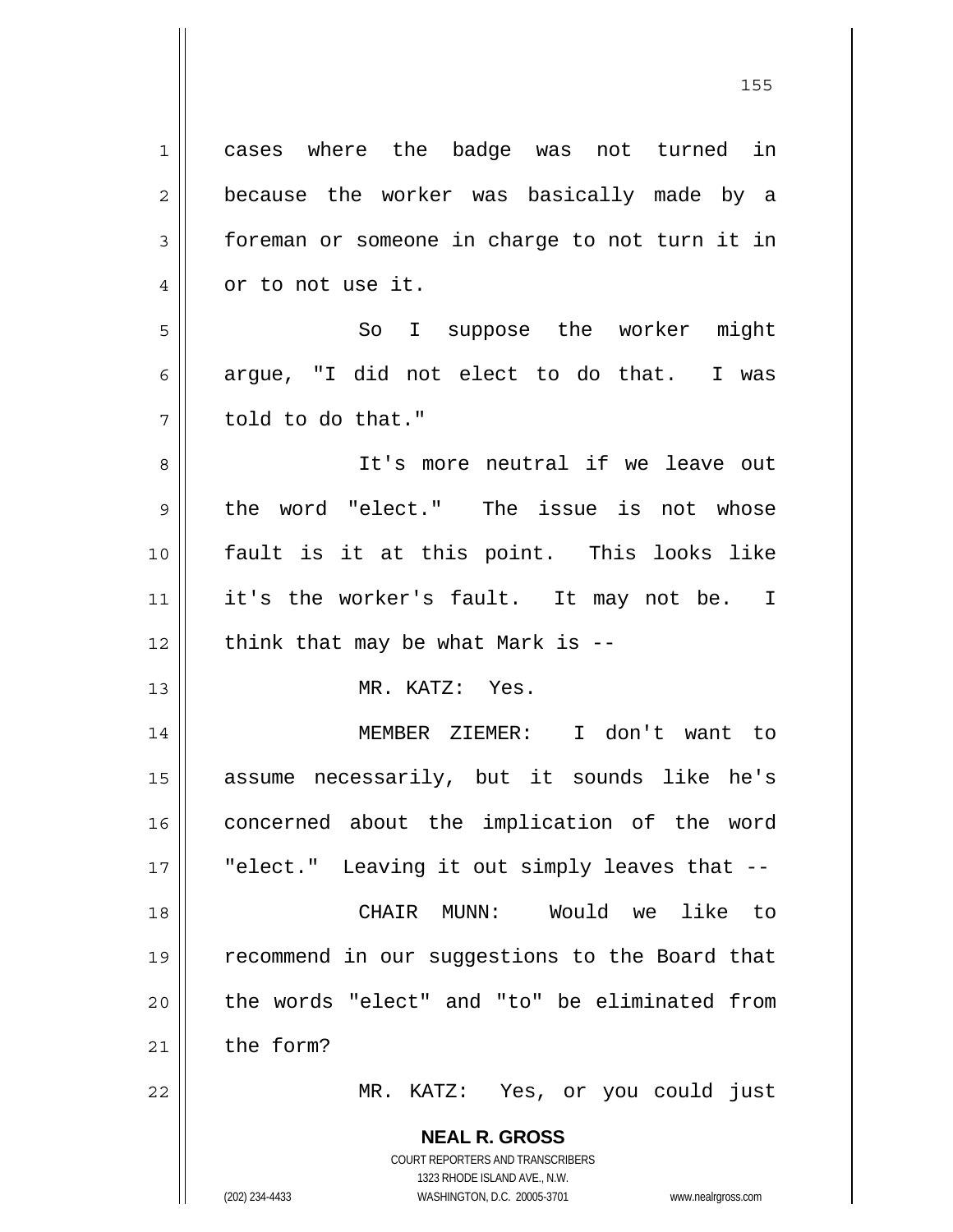**NEAL R. GROSS** COURT REPORTERS AND TRANSCRIBERS 1323 RHODE ISLAND AVE., N.W. (202) 234-4433 WASHINGTON, D.C. 20005-3701 www.nealrgross.com 1 2 3 4 5 6 7 8 9 10 11 12 13 14 15 16 17 18 19 20 21 22 state generally that, as Mark suggests here, he says it should be worded in a neutral way. In other words -- MEMBER ZIEMER: Yes. CHAIR MUNN: Which would be, "Did you ever not turn in your dosimeter badge" -- MEMBER ZIEMER: Yes. CHAIR MUNN: -- "because you were approaching a radiation dose limit?" MR. KATZ: There may be other reasons. I wouldn't limit it. DR. MAKHIJANI: Yes. That's what I was about to say is at NTS we've heard other reasons. So I think the briefer version that Mark has suggested would probably be better. But, as a sub-question, if yes, you might ask, not only how frequently, but for what reason. MEMBER ZIEMER: For what reasons, yes. DR. MAKHIJANI: If it was dose limit or if they were afraid of damaging the

<u>156 - Animal Stephen Barbara, amerikan pendadaran pengaran pengaran pengaran pengaran pengaran pengaran penga</u>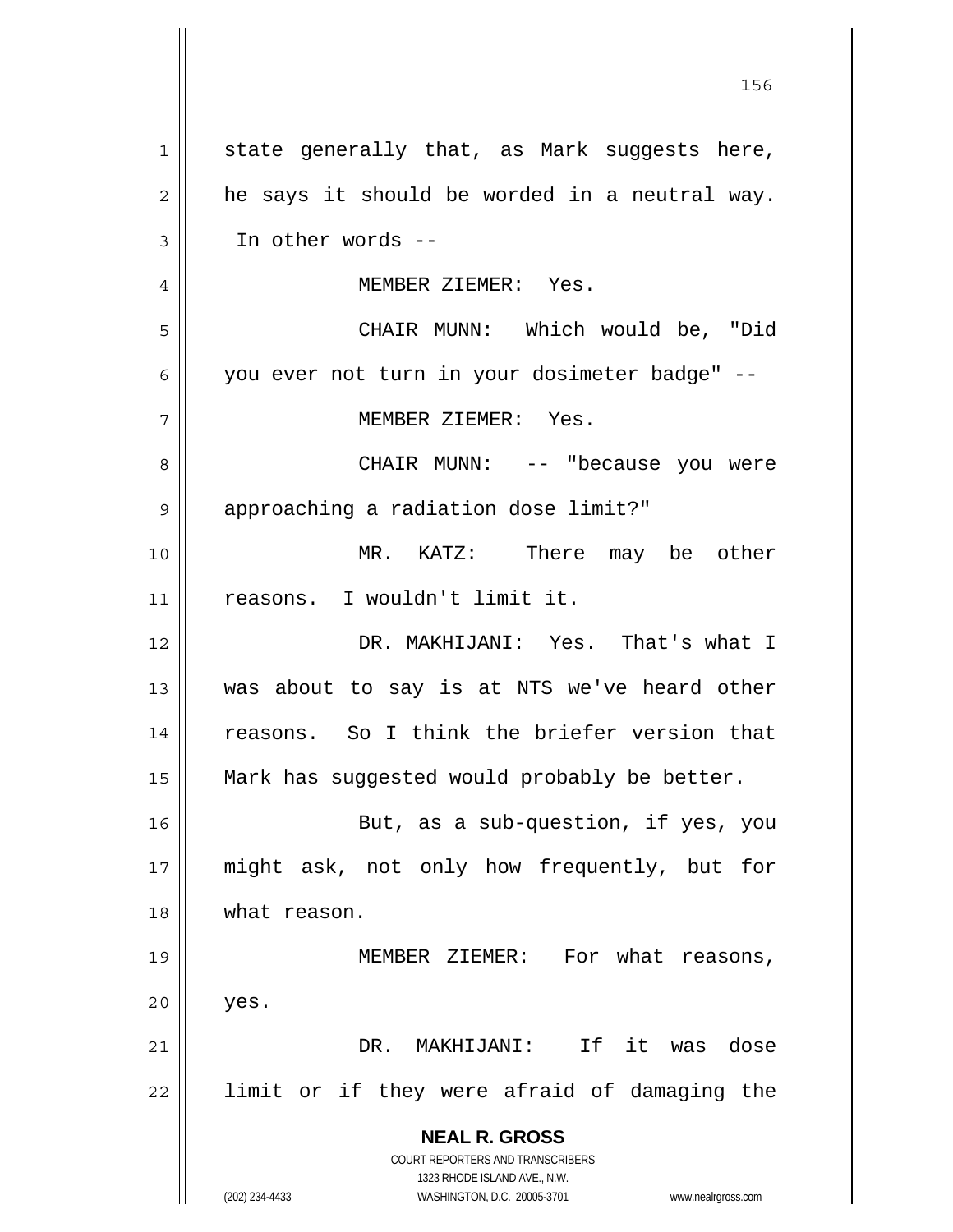**NEAL R. GROSS** COURT REPORTERS AND TRANSCRIBERS 1323 RHODE ISLAND AVE., N.W. (202) 234-4433 WASHINGTON, D.C. 20005-3701 www.nealrgross.com 1 2 3 4 5 6 7 8 9 10 11 12 13 14 15 16 17 18 19 20 21 22 badge? Then you would get that information. So that's sort of become neutral and you're not kind of prompting them. CHAIR MUNN: Okay. I will include that in our list of recommendations that we send around to take a look at. The next one? MR. KATZ: Okay. So now we are on Question -- it relates to Question -- MEMBER ZIEMER: Before we jump ahead, I just want to point out, on 13.2, "What types was performed?" should read, "What types were performed?" Just editorial. CHAIR MUNN: Okay. Very good. MR. KATZ: Okay. This relates to item 19, and Mark says that it should be asking, "Were you involved in an incident?" or plural "incidents", and he says, "And obviously, 19.1 through 19.17 apply for each incident." CHAIR MUNN: And of course, again, we go back to the fact that the interviewer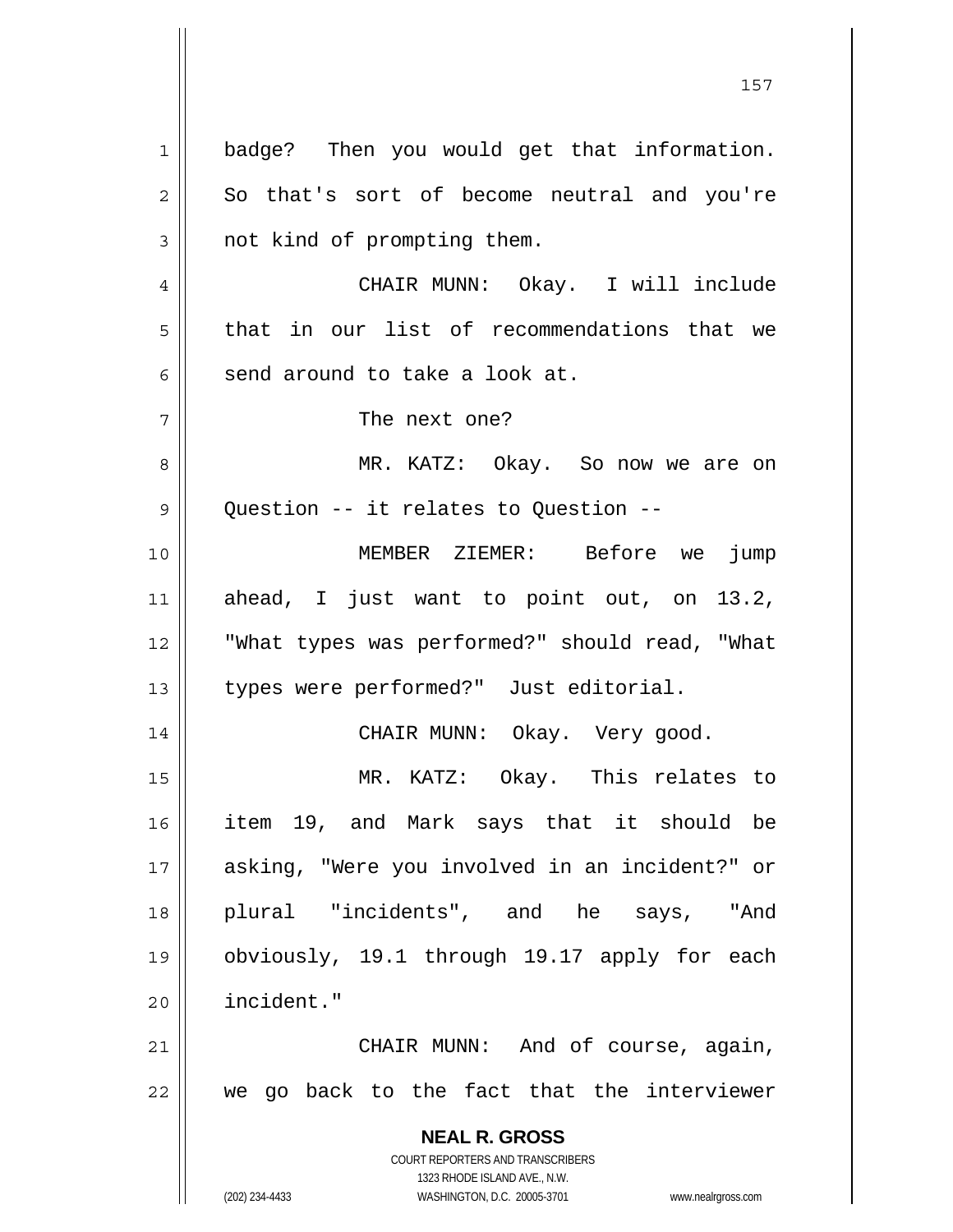**NEAL R. GROSS** COURT REPORTERS AND TRANSCRIBERS 1323 RHODE ISLAND AVE., N.W. 1 2 3 4 5 6 7 8 9 10 11 12 13 14 15 16 17 18 19 20 21 22 would clearly be obtaining that for each incident. Correct? MEMBER ZIEMER: That's correct. Pat? MR. KATZ: That's correct. MS. KRAPS: Excuse me. For each and every incident, it's captured in its own unique entity. In other words, we don't lump all these incidents together. They have their own field per incident. CHAIR MUNN: Thank you. MEMBER ZIEMER: Might I ask another question here, Wanda? CHAIR MUNN: Please do. MEMBER ZIEMER: I wonder if the employee, at the time that they get this form, knows what we mean by incident. I mean, semantically, you can say, "Well, anything I did was a particular incident." We use it more like accident. I'm wondering if it would help clarify if we did something like "incident/accident," to sort of

158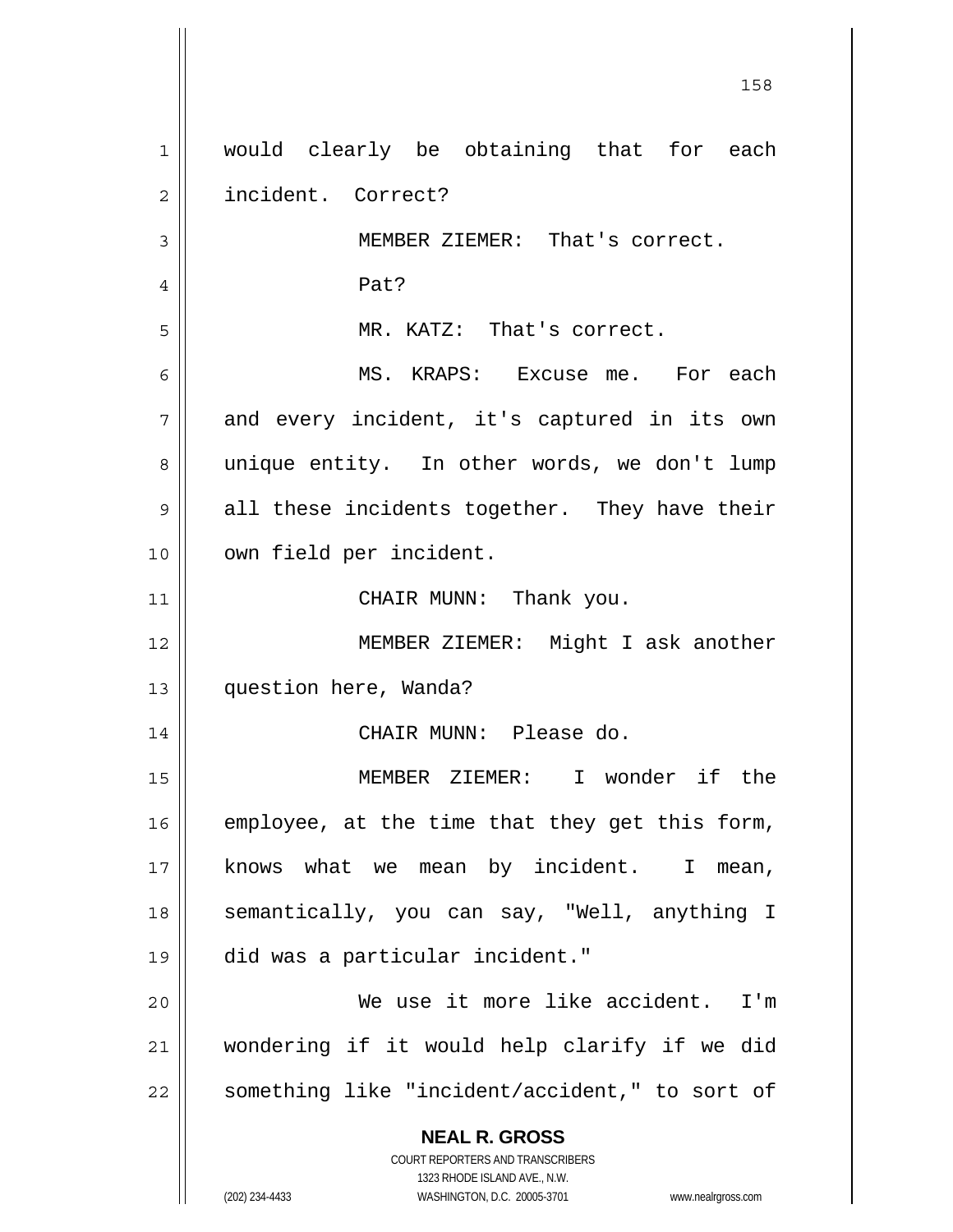| $\mathbf 1$    | help the person understand what we mean. Or                                                         |
|----------------|-----------------------------------------------------------------------------------------------------|
| $\overline{2}$ | is this defined in the materials that they get                                                      |
| 3              | with this, so that they know what we mean by                                                        |
| $\overline{4}$ | an incident?                                                                                        |
| 5              | CHAIR MUNN: Actually, don't we                                                                      |
| 6              | mean more off normal occurrence rather than --                                                      |
| 7              | MEMBER ZIEMER: Well, that's what                                                                    |
| 8              | I'm asking. Does the claimant know what that                                                        |
| 9              | is?                                                                                                 |
| 10             | MR. HINNEFELD: I think we're                                                                        |
| 11             | fairly comfortable letting the claimant decide                                                      |
| 12             | because that means it is important to them.                                                         |
| 13             | To the extent that they want to<br>Okay?                                                            |
| 14             | describe something, they describe something                                                         |
| 15             | that's important to them, then that would be                                                        |
| 16             | what we account for, and make sure we've                                                            |
| 17             | accounted for, in the dose reconstruction.                                                          |
| 18             | I think we're just as comfortable                                                                   |
| 19             | leaving it defined in the mind of the reader                                                        |
| 20             | or interviewee.                                                                                     |
| 21             | If they think it's<br>MEMBER ZIEMER:                                                                |
| 22             | an incident.                                                                                        |
|                | <b>NEAL R. GROSS</b>                                                                                |
|                | <b>COURT REPORTERS AND TRANSCRIBERS</b>                                                             |
|                | 1323 RHODE ISLAND AVE., N.W.<br>(202) 234-4433<br>WASHINGTON, D.C. 20005-3701<br>www.nealrgross.com |

159

 $\mathsf{I}$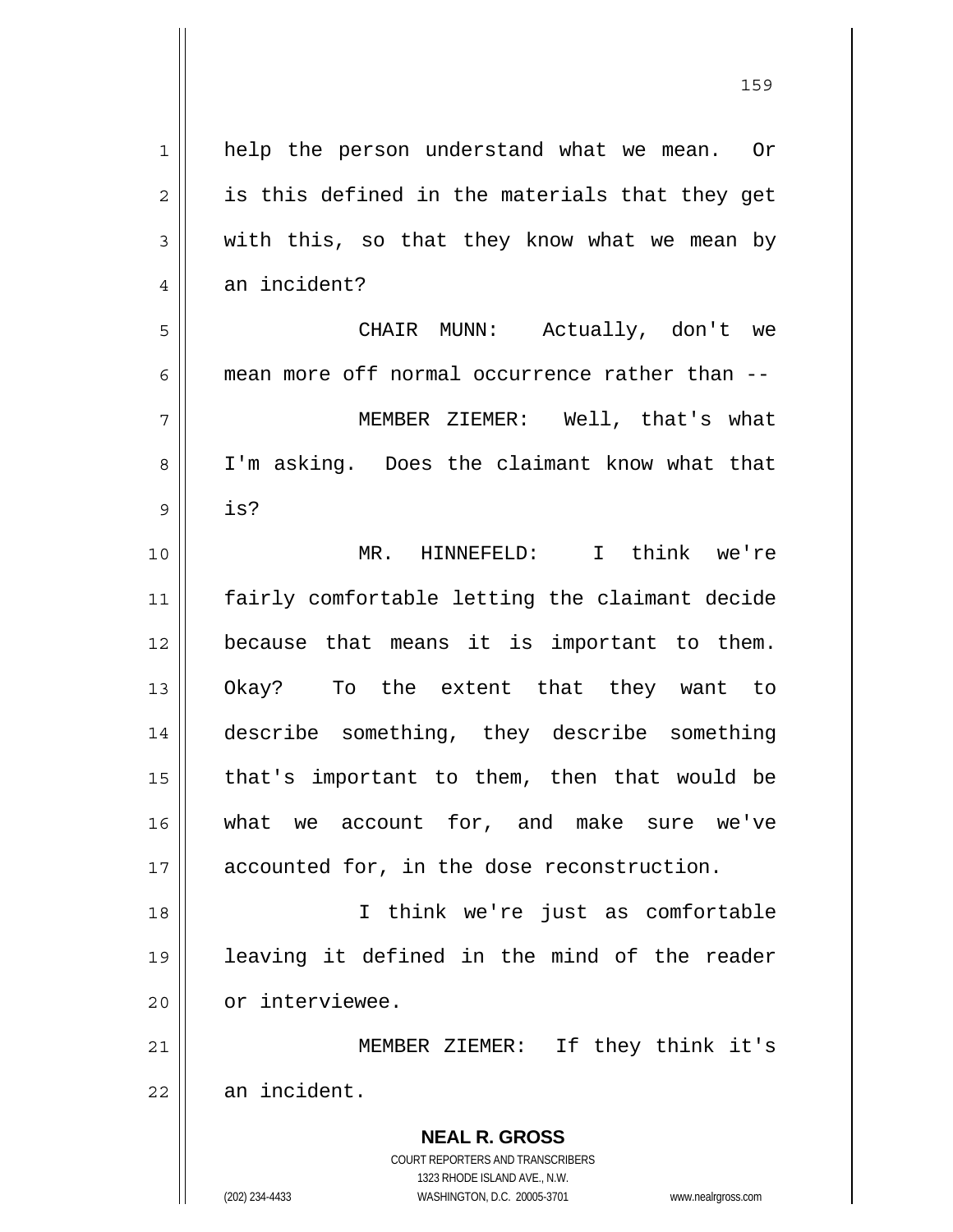**NEAL R. GROSS** COURT REPORTERS AND TRANSCRIBERS 1323 RHODE ISLAND AVE., N.W. (202) 234-4433 WASHINGTON, D.C. 20005-3701 www.nealrgross.com 160 1 2 3 4 5 6 7 8 9 10 11 12 13 14 15 16 17 18 19 20 21 22 MR. HINNEFELD: If they think it's an incident, then it is. MEMBER ZIEMER: All right. DR. NETON: Oftentimes, we will get people commenting on setting off portable monitors or something like that, and it might have been a radon-related issue. MEMBER ZIEMER: Right. DR. NETON: But it's important to them, and we can capture that. CHAIR MUNN: Are we all comfortable with that? MEMBER ZIEMER: Yes. DR. MAKHIJANI: Could I make a comment on 9.2? CHAIR MUNN: Please. DR. MAKHIJANI: It goes to what Dr. Ziemer had said earlier. Is this where one brings up the question of incidents that workers believe were not logged or recorded or dealt with? So this isn't a badge question.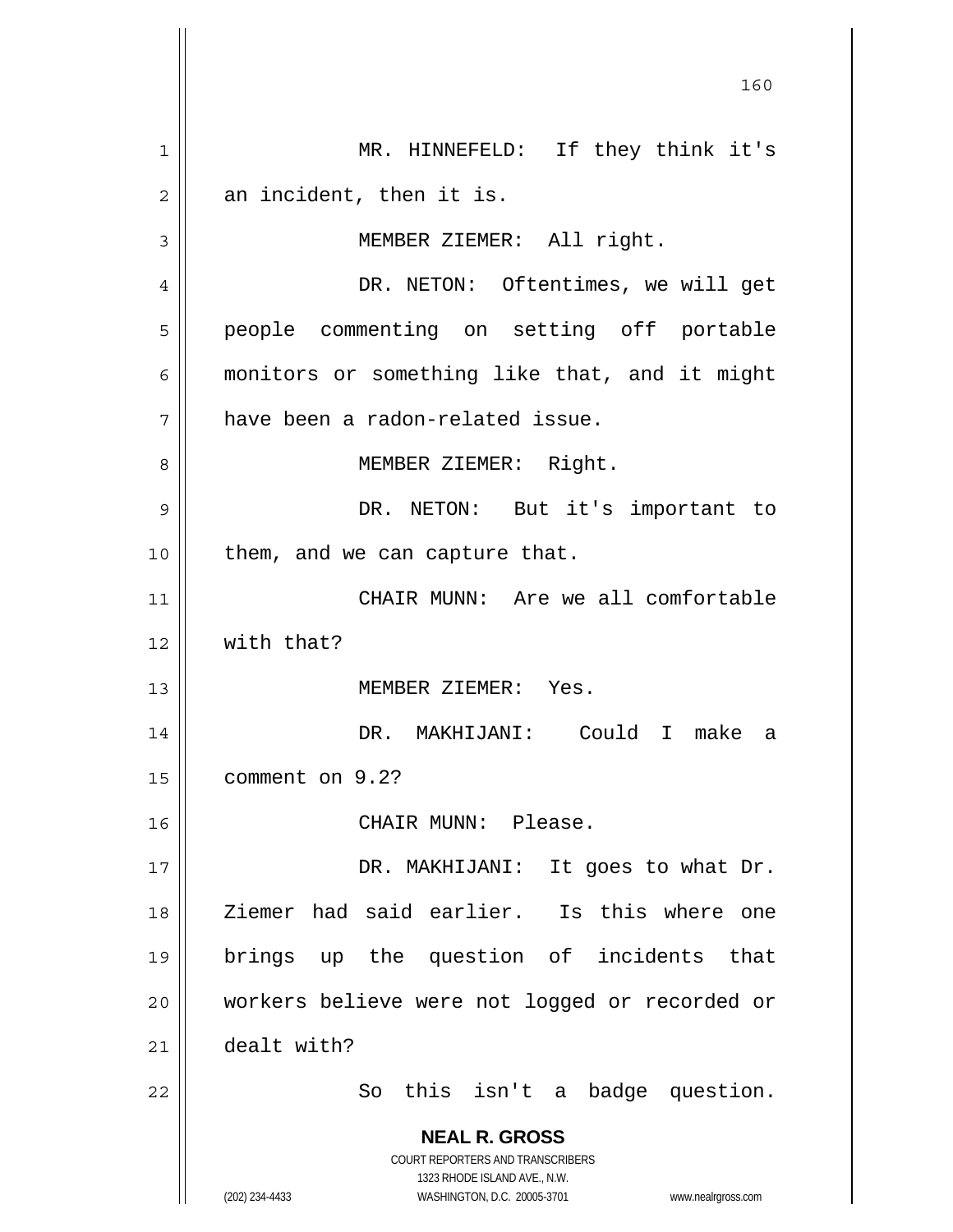You've asked that. There might be a parallel question here. I mean it might be recorded. They might not be aware of it. Or is it captured in just asking of what incidents they went through? I mean I'm not sure.

6 7 MEMBER ZIEMER: Could you clarify? I'm not sure I understand your question.

8 9 10 11 12 13 14 15 16 17 DR. MAKHIJANI: Well, to take the specific example of Savannah River Site, when we did the site profile review, we went through the hazard investigation database and we found that it was incomplete, and that there were incidents that we could identify that had happened. I mean radiologically that you could specify spills and things, that were not in the database. Actually, quite a number of them.

18 19 20 21 22 So I am wondering whether the dose reconstructor might benefit from being alerted to that because normally they rely on the written record that is in the claimant's file to reconstruct the dose.

> **NEAL R. GROSS** COURT REPORTERS AND TRANSCRIBERS 1323 RHODE ISLAND AVE., N.W. (202) 234-4433 WASHINGTON, D.C. 20005-3701 www.nealrgross.com

1

2

3

4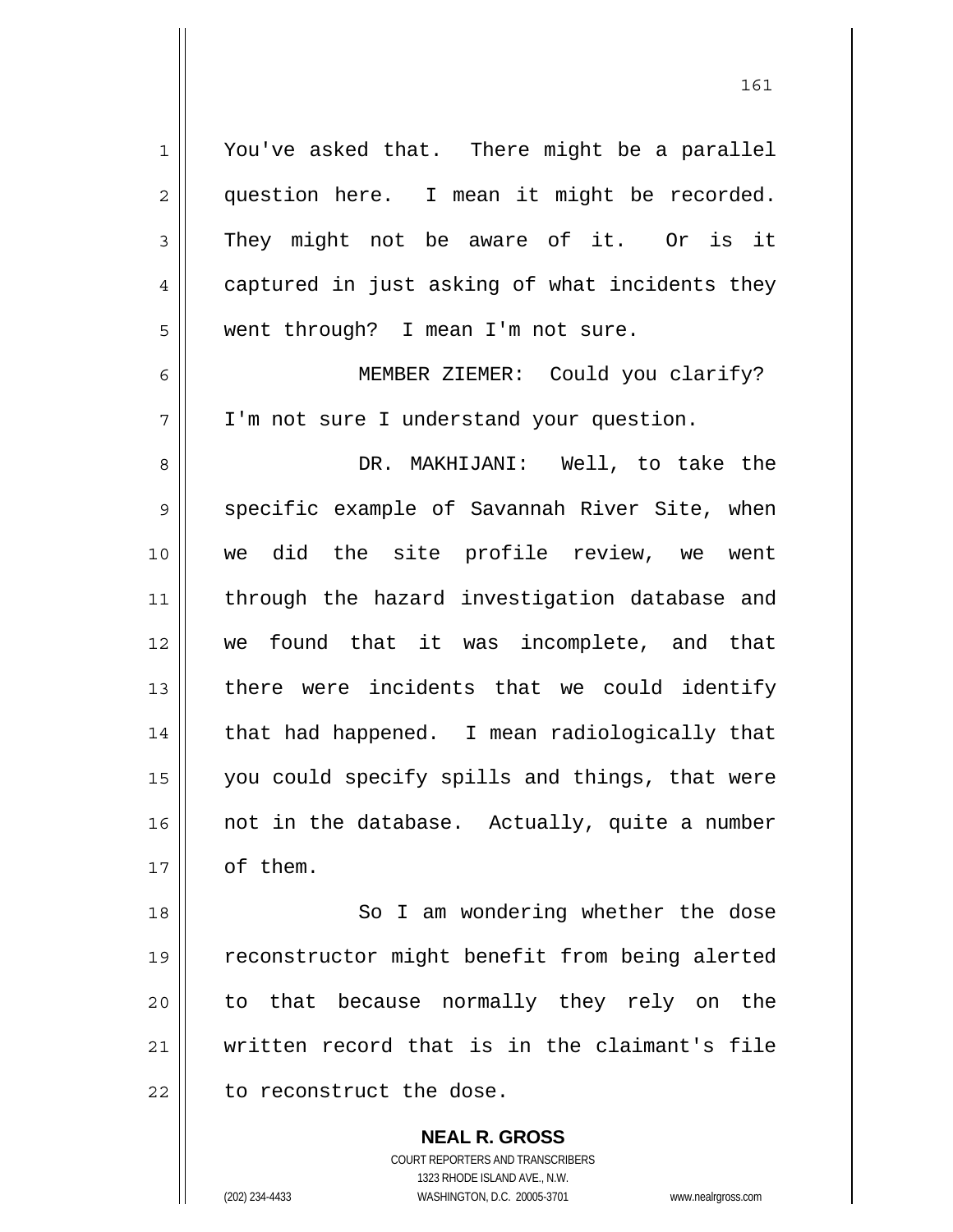| $\mathbf 1$    | CHAIR MUNN: Well, I thought we                                      |
|----------------|---------------------------------------------------------------------|
| $\overline{2}$ | just heard, though, which sounded like a very                       |
| 3              | sensible response, that whatever the                                |
| 4              | claimant's concept considers to be an incident                      |
| 5              | is what we are looking for. The need is to                          |
| 6              | obtain additional information over and beyond                       |
| 7              | what the records already show.                                      |
| 8              | If the records show that an                                         |
| 9              | incident has occurred, then during that period                      |
| 10             | of time then the dose reconstructionist                             |
| 11             | certainly would have that incident included in                      |
| 12             | the material that's already a part of that                          |
| 13             | data file.                                                          |
| 14             | DR. MAKHIJANI: Well, it's up to                                     |
| 15             | the pleasure of the Working Group. You know,                        |
| 16             | it's just an issue that's come up.                                  |
| 17             | I would agree with Wanda that the                                   |
| 18             | way the question is phrased, it is open-ended.                      |
| 19             | So whether the incident is recorded or not,                         |
| 20             | the worker would bring it up if he thought it                       |
| 21             | was important.                                                      |
| 22             | I think Stu has<br>MEMBER ZIEMER:                                   |
|                | <b>NEAL R. GROSS</b>                                                |
|                | COURT REPORTERS AND TRANSCRIBERS                                    |
|                | 1323 RHODE ISLAND AVE., N.W.                                        |
|                | (202) 234-4433<br>WASHINGTON, D.C. 20005-3701<br>www.nealrgross.com |

<u>162</u>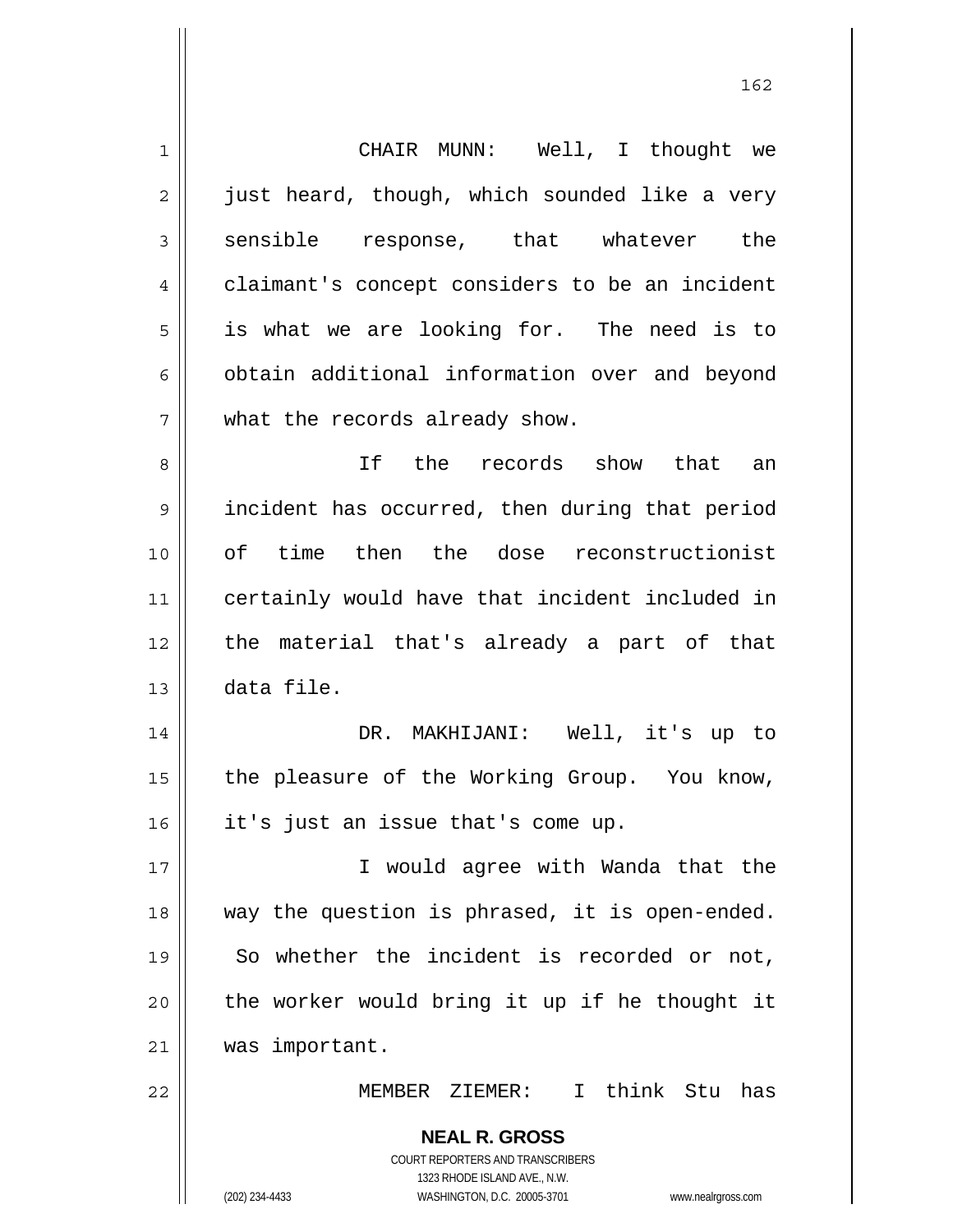1 2 3 indicated -- because they wouldn't necessarily know what's in the official record anyway, would they?

4 5 6 7 8 9 10 11 12 MR. HINNEFELD: There's a good chance they may or may not. I mean I don't know that, depending upon the practices, they may not know. They say nobody -- well, they might be able to say nobody even came around and asked any questions, in which case you would probably think, well, then no record was generated of it. But that's not necessarily true.

13 14 15 16 17 18 19 20 21 22 Or they may say, well, they asked us some questions, but I don't know that they did anything or wrote a report or anything, because they very commonly, certainly back a number of years, I don't think they would have known if a report had been written about it or not. So you could ask them -- I mean I don't know how many of them are going to know. I have also talked to claimants who were sure there was a record of the incident they were

> **NEAL R. GROSS** COURT REPORTERS AND TRANSCRIBERS

> > 1323 RHODE ISLAND AVE., N.W.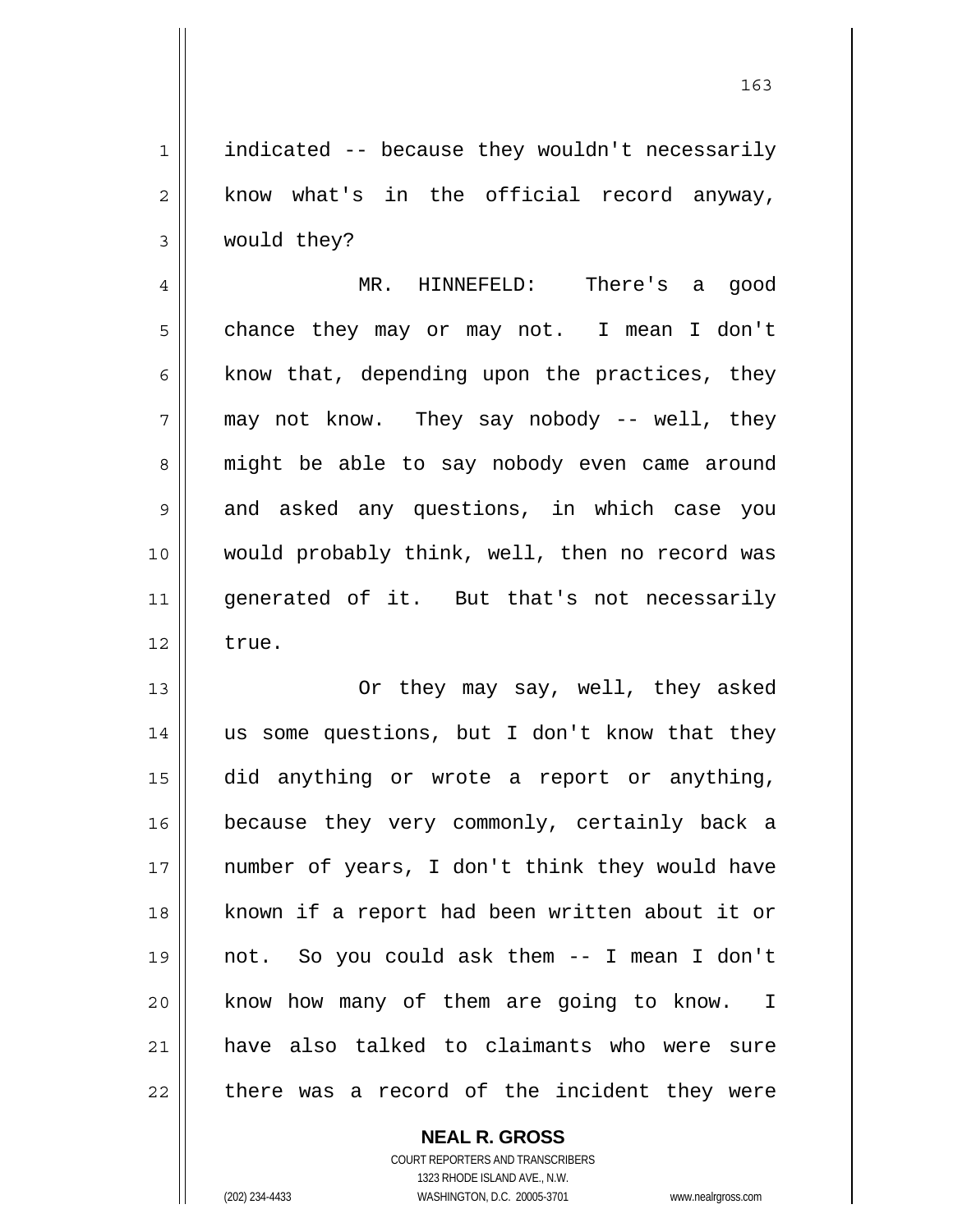1 2 involved in, despite the fact that it wasn't in their exposure record.

3 4 5 6 DR. MAKHIJANI: Yes. I mean I don't know how helpful it would be, but it is a suggestion because this has come up in interviews pretty commonly.

7 8 MEMBER ZIEMER: But what are you suggesting --

9 10 11 12 MR. HINNEFELD: Well, it comes up interviews in what way? People will say, well, nobody knew about this; none of this ever got written down, that kind of thing?

13 14 15 DR. MAKHIJANI: Yes, with the suggestion that the dose reconstruction is incomplete; we don't take that into account.

MEMBER ZIEMER: Yes.

17 18 DR. MAKHIJANI: I mean we just did a whole bunch of --

19 20 21 22 DR. NETON: But I think that's always the case. I mean we always review this record and ensure that anything they've asserted in this interview is somehow covered

**NEAL R. GROSS**

COURT REPORTERS AND TRANSCRIBERS 1323 RHODE ISLAND AVE., N.W. (202) 234-4433 WASHINGTON, D.C. 20005-3701 www.nealrgross.com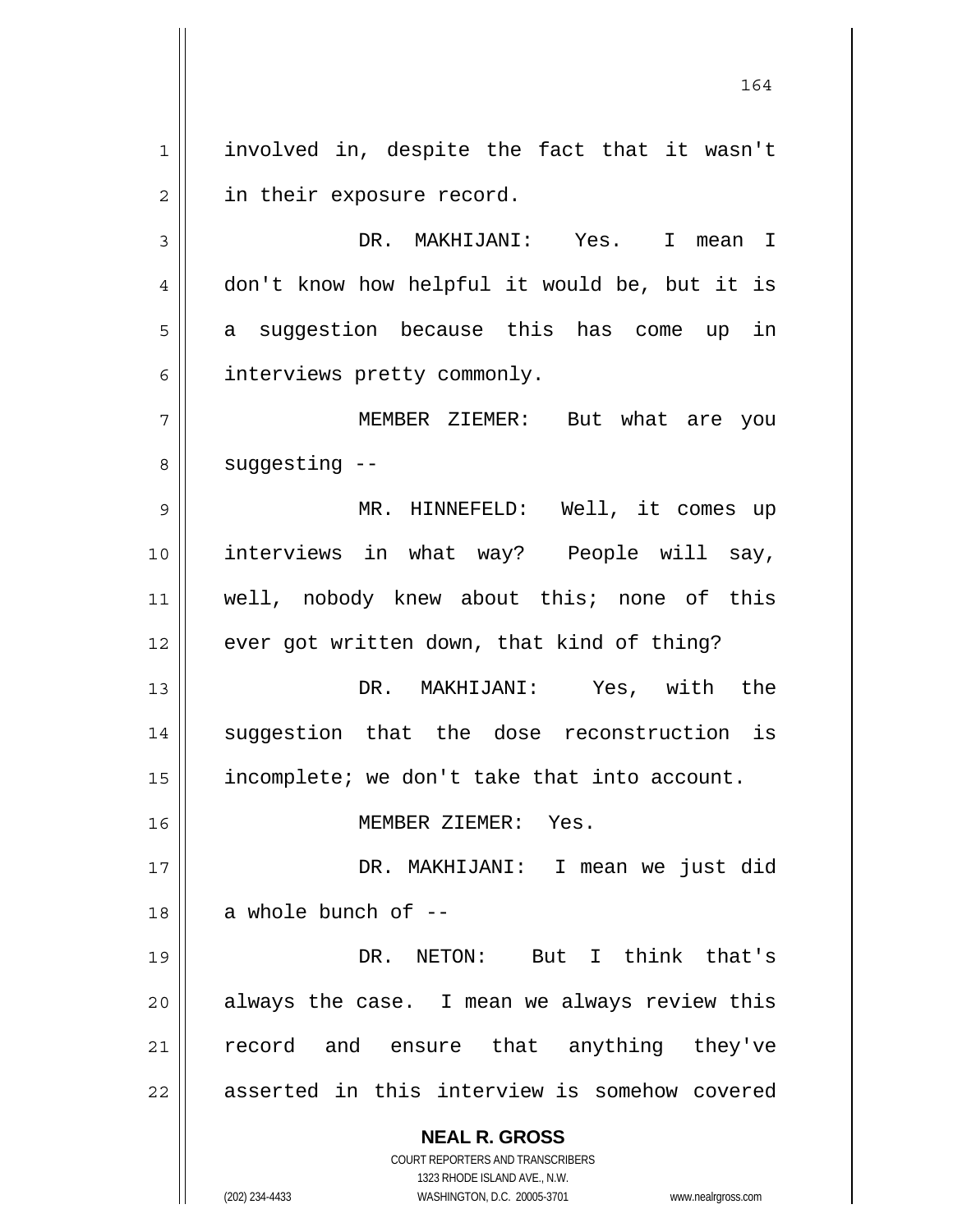1 in our dose reconstruction.

| $\overline{2}$ | DR. MAKHIJANI: Right. Yes, which               |
|----------------|------------------------------------------------|
| 3              | is why I'm saying I'm not sure whether it's    |
| 4              | helpful or not. I'm just saying that this      |
| 5              | particular thing has come up quite often.      |
| 6              | Whether the dose reconstructor needs a flag or |
| 7              | the worker needs a prompt to kind of review in |
| 8              | their mind situations that they may think      |
| $\mathsf 9$    | important that were not recorded, I'm not sure |
| 10             | how the incident might be interpreted more     |
| 11             | broadly and less broadly by different people.  |
| 12             | MEMBER ZIEMER: Well, I think that              |
| 13             | is what this is intended to do, though, isn't  |
| 14             | it, to solicit such information?               |
| 15             | DR. NETON: I'm not sure we behave              |
| 16             | any differently if we asked the question and   |
| 17             | they said, no, it wasn't recorded. We take it  |
| 18             | at face value that this occurred to the        |
| 19             | person, and then the dose reconstruction is    |
| 20             | supposed to document why we believe that was   |
| 21             | was not important in their exposure<br>or      |
| 22             | history.                                       |

**NEAL R. GROSS** COURT REPORTERS AND TRANSCRIBERS

1323 RHODE ISLAND AVE., N.W.

(202) 234-4433 WASHINGTON, D.C. 20005-3701 www.nealrgross.com

<u>165</u>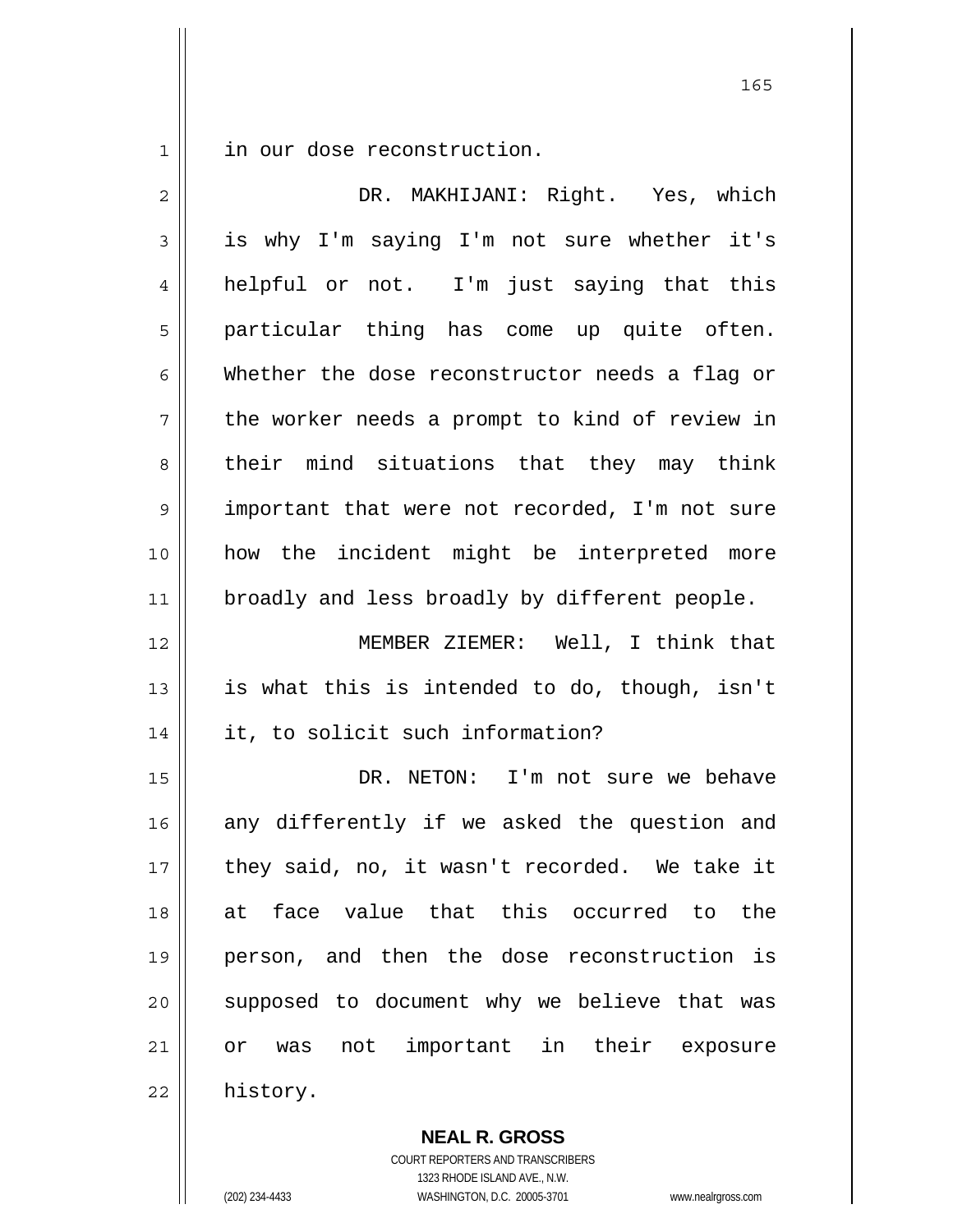| 166                                                                                                 |
|-----------------------------------------------------------------------------------------------------|
| MEMBER ZIEMER: Fair enough.                                                                         |
| CHAIR MUNN: So it is covered by                                                                     |
| current practice.                                                                                   |
| Item No. 8.                                                                                         |
| MR. KATZ: Mark asks, "Why is                                                                        |
| Question 18 being deleted? I believe it                                                             |
| should stay in."                                                                                    |
| And the question is --                                                                              |
| CHAIR MUNN: I was not aware that                                                                    |
| 18 was being deleted. Is it, in fact, being                                                         |
| deleted? "Were you ever requested to have a                                                         |
| medical x-ray?"                                                                                     |
| MEMBER ZIEMER: It doesn't appear                                                                    |
| to be.                                                                                              |
| MR. KATZ: It doesn't appear to be.                                                                  |
| I don't know --                                                                                     |
| Yes, it<br>MR. SIEBERT:<br>got                                                                      |
| renumbered. If you go down to the very bottom                                                       |
| of the document, it shows they removed 18,                                                          |
| asking about co-workers --                                                                          |
| MEMBER ZIEMER: Oh, the original                                                                     |
| 18.                                                                                                 |
| <b>NEAL R. GROSS</b><br>COURT REPORTERS AND TRANSCRIBERS                                            |
| 1323 RHODE ISLAND AVE., N.W.<br>(202) 234-4433<br>WASHINGTON, D.C. 20005-3701<br>www.nealrgross.com |
|                                                                                                     |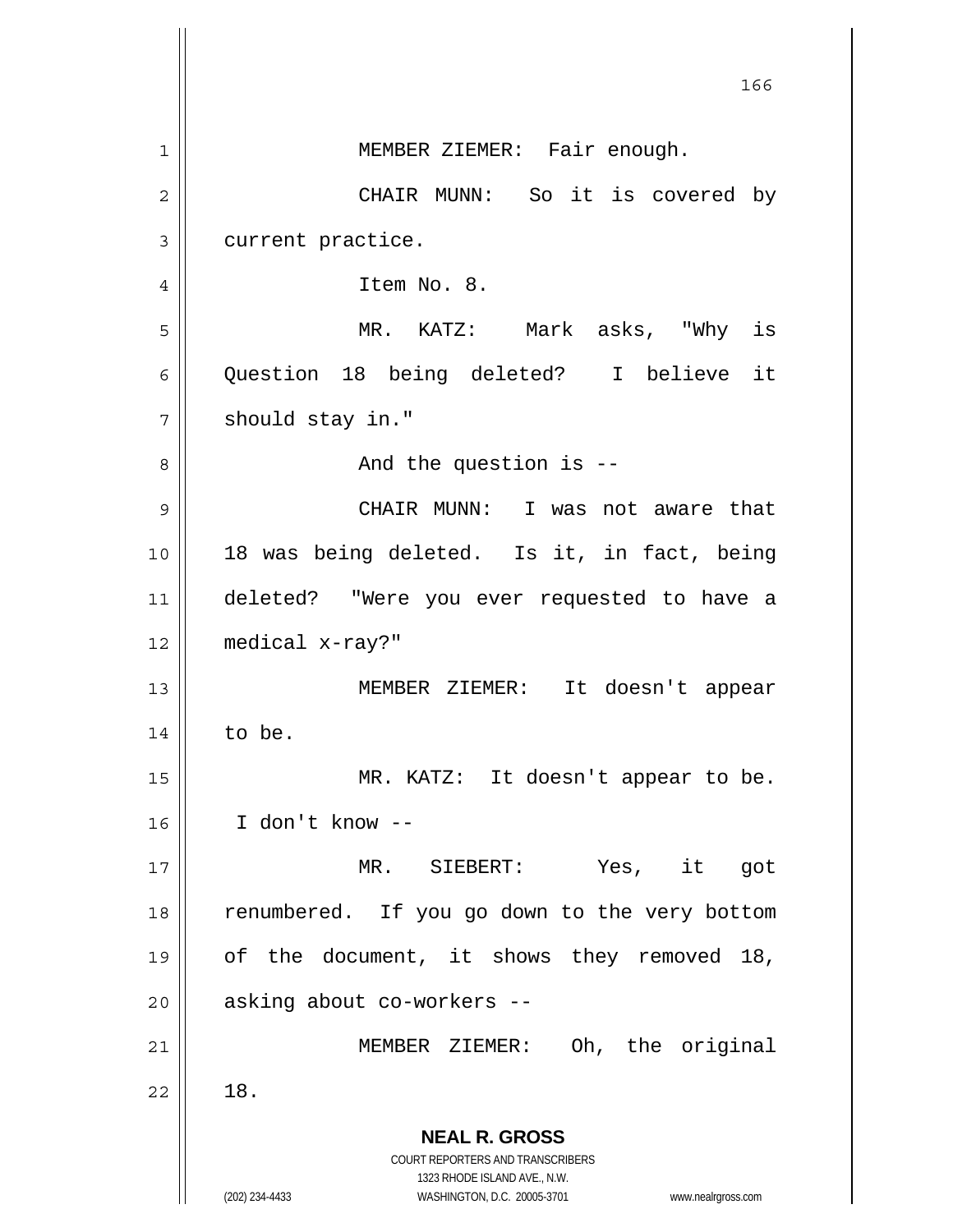1 2 3 4 5 6 7 8 9 10 11 12 13 14 15 16 17 18 19 20 21 22 MR. KATZ: Oh, yes. "Can you name co-workers and other witnesses such as," et cetera. That's the co-worker question that was discussed in this Working Group, the deletion of that. CHAIR MUNN: And we discussed that to some degree earlier. I'm not at all sure that our discussion ended with a concrete finding. Did it in the minds of others? Is there a recommendation here? MEMBER ZIEMER: I thought we said that if NIOSH needed to go back and get such information, they would do so. It doesn't have to be solicited at the front end. This does the same thing as the original concern, and that was asking them to come up with names of co-workers and supervisors in advance of us having any real need for that information. I mean it goes hand-in-hand with that original issue, which was the deletion that Mark asked about on the first page. I think those two are tied

> **NEAL R. GROSS** COURT REPORTERS AND TRANSCRIBERS 1323 RHODE ISLAND AVE., N.W. (202) 234-4433 WASHINGTON, D.C. 20005-3701 www.nealrgross.com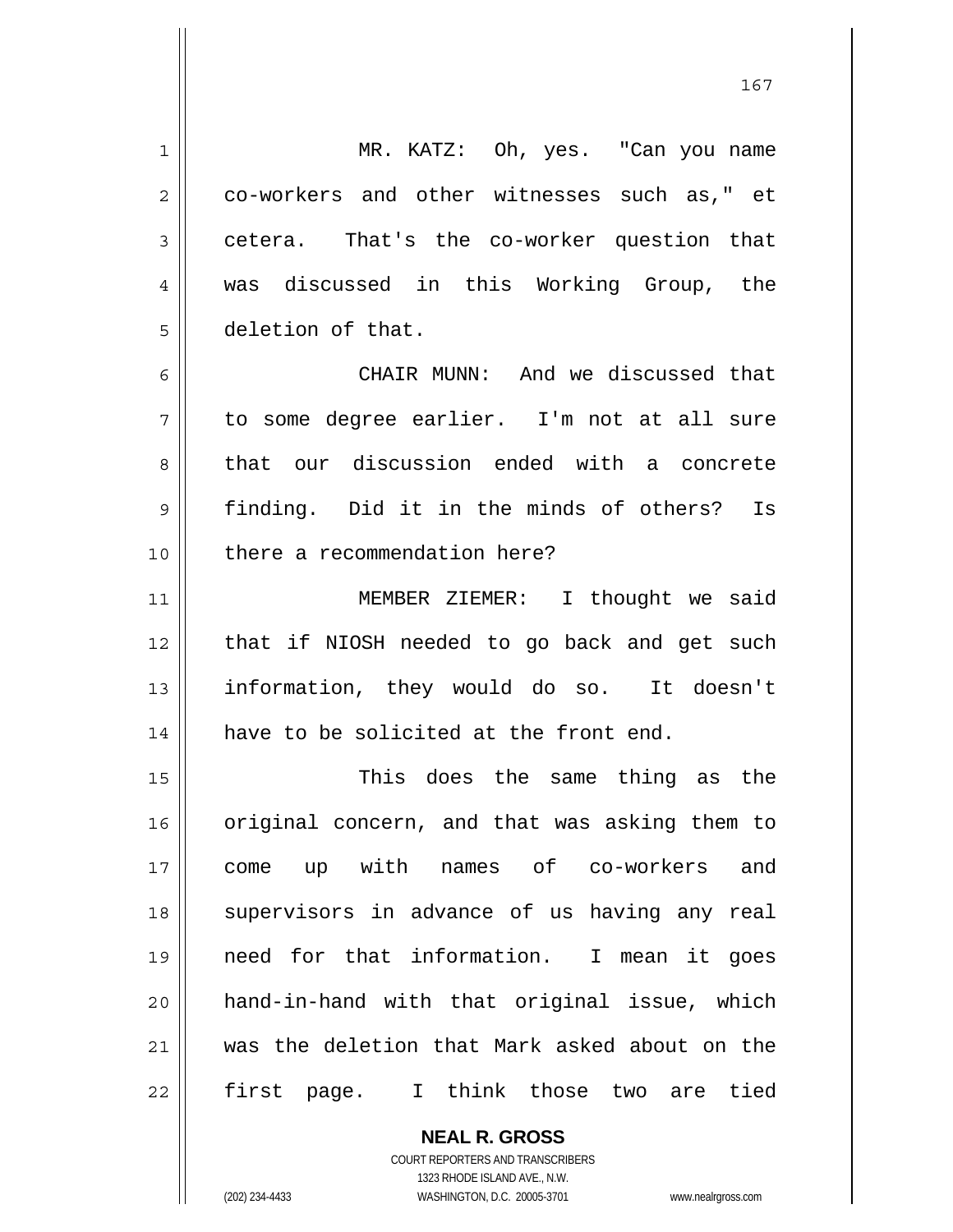1 together.

| 2  | MEMBER GIBSON: But it seems a                                                                                                                                          |
|----|------------------------------------------------------------------------------------------------------------------------------------------------------------------------|
| 3  | little different to me, though, because this                                                                                                                           |
| 4  | is like, after you went through this whole                                                                                                                             |
| 5  | process, are there any co-workers or                                                                                                                                   |
| 6  | specialists that could expand on the                                                                                                                                   |
| 7  | information he was given, rather than just                                                                                                                             |
| 8  | mentioning a specific incident for a co-worker                                                                                                                         |
| 9  | that you worked with that knew something about                                                                                                                         |
| 10 | your work.                                                                                                                                                             |
| 11 | CHAIR MUNN: I'm not sure how to                                                                                                                                        |
| 12 | proceed with that one. It appears to me that                                                                                                                           |
| 13 | it is covered by other questions. It's very                                                                                                                            |
| 14 | simply --                                                                                                                                                              |
| 15 | MEMBER ZIEMER: Maybe we could do                                                                                                                                       |
| 16 | in a different way because this looks<br>this                                                                                                                          |
| 17 | like you're going to try to independently                                                                                                                              |
| 18 | confirm what they have said --                                                                                                                                         |
| 19 | CHAIR MUNN: Yes.                                                                                                                                                       |
| 20 | MEMBER ZIEMER:<br>-- as opposed to                                                                                                                                     |
| 21 | accepting what they have said. Maybe -- and I                                                                                                                          |
| 22 | don't have a wording suggestion right now                                                                                                                              |
|    | <b>NEAL R. GROSS</b><br><b>COURT REPORTERS AND TRANSCRIBERS</b><br>1323 RHODE ISLAND AVE., N.W.<br>(202) 234-4433<br>WASHINGTON, D.C. 20005-3701<br>www.nealrgross.com |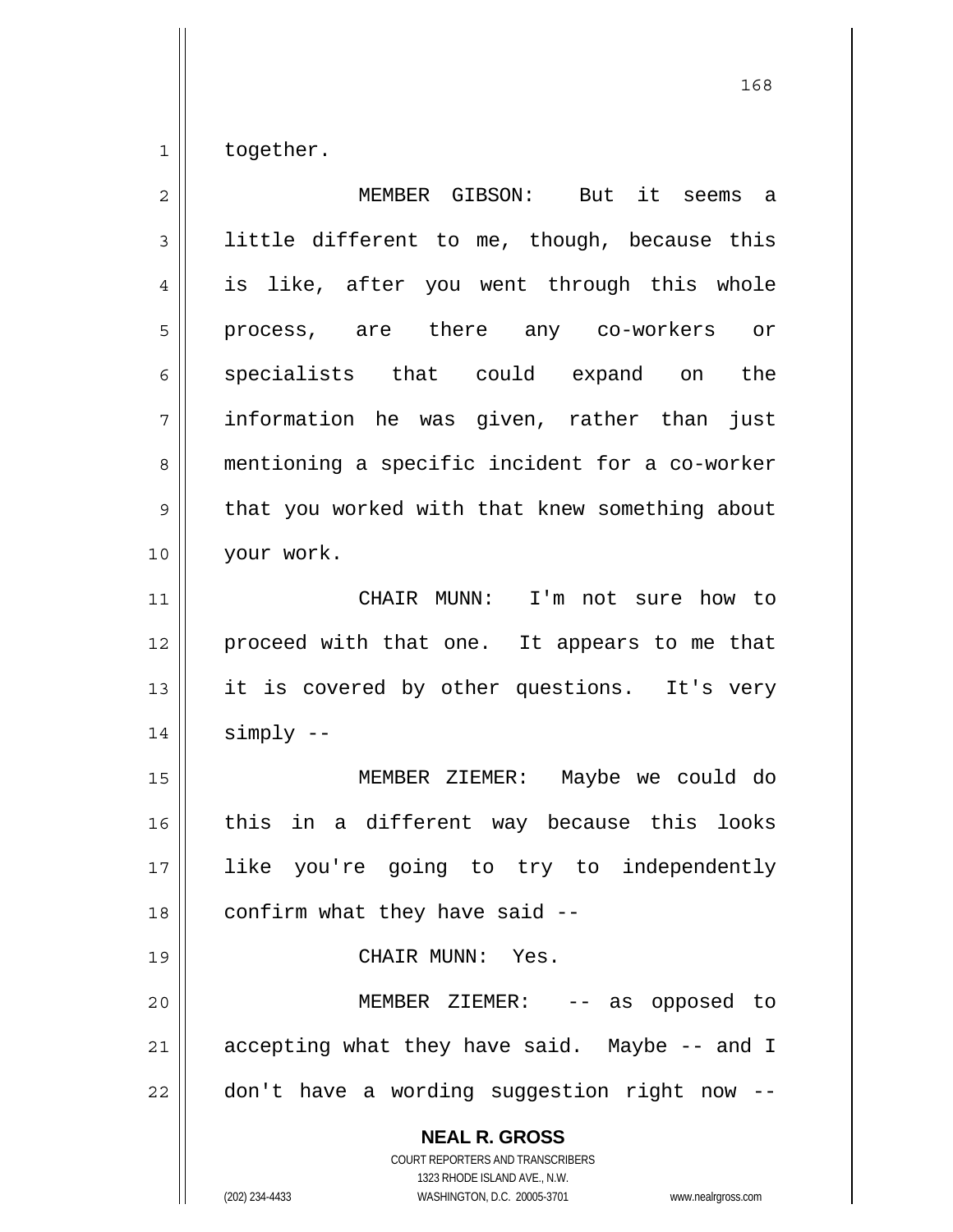**NEAL R. GROSS** 1 2 3 4 5 6 7 8 9 10 11 12 13 14 15 16 17 18 19 20 21 22 but maybe we can ask them if they would like to identify other individuals such as workers, and so on, that should be contacted if additional information is needed, or something like that, without indicating that we necessarily plan to do that or - CHAIR MUNN: That could easily be incorporated -- MEMBER ZIEMER: -- I'm not sure how  $to$   $--$  CHAIR MUNN: That could easily be incorporated in Question 20. "Have we missed asking you about any conditions, situations, or practices that occurred during the job which you think may be useful to us in estimating your radiation doses? Or are there other workers" -- MEMBER ZIEMER: "That we should contact?" CHAIR MUNN: -- "we should contact if additional information is needed." MEMBER ZIEMER: However it is done,

169

1323 RHODE ISLAND AVE., N.W. (202) 234-4433 WASHINGTON, D.C. 20005-3701 www.nealrgross.com

COURT REPORTERS AND TRANSCRIBERS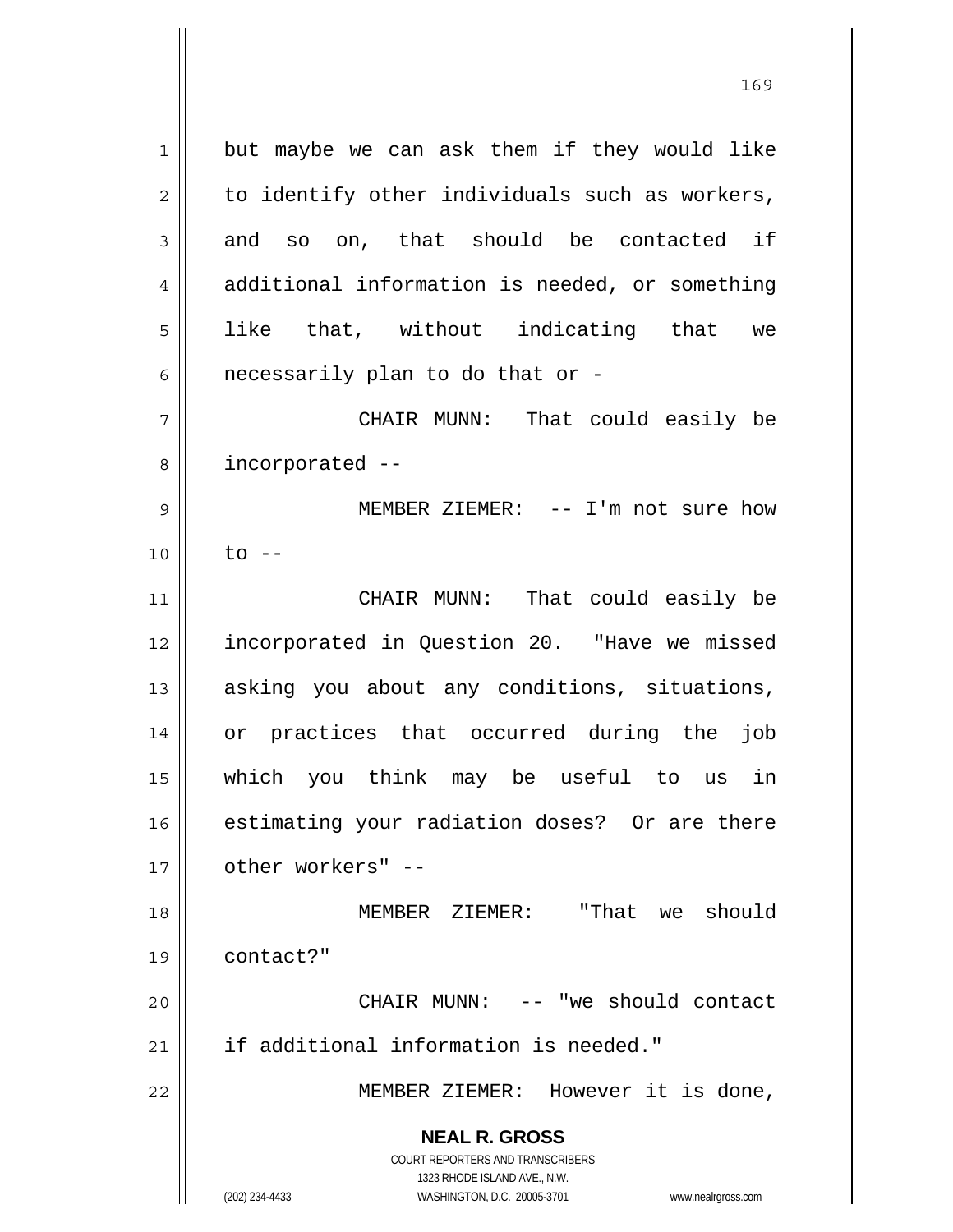**NEAL R. GROSS** 1 2 3 4 5 6 7 8 9 10 11 12 13 14 15 16 17 18 19 20 21 22 it needs to be done in a way that doesn't make them think that we have to go back to confirm their assertions with other people, right? DR. NETON: Right. That's the problem, is raising the expectation that we will be contacting people. And if they go through a long soul-searching to try to remember names from 50 years ago and then we don't use them, we get some disgruntled claimants on our hands. CHAIR MUNN: Do we need to determine this right now? Do we need to set this aside at a time when Mark and Bob are amongst us to express their concerns and opinions? MEMBER ZIEMER: It's your call, but I'm willing to set it aside. CHAIR MUNN: Well, my personal opinion is, it can be covered in 20, but I understand what NIOSH's concern is with respect to raising the expectation of a claimant that hears something else they need

> COURT REPORTERS AND TRANSCRIBERS 1323 RHODE ISLAND AVE., N.W.

(202) 234-4433 WASHINGTON, D.C. 20005-3701 www.nealrgross.com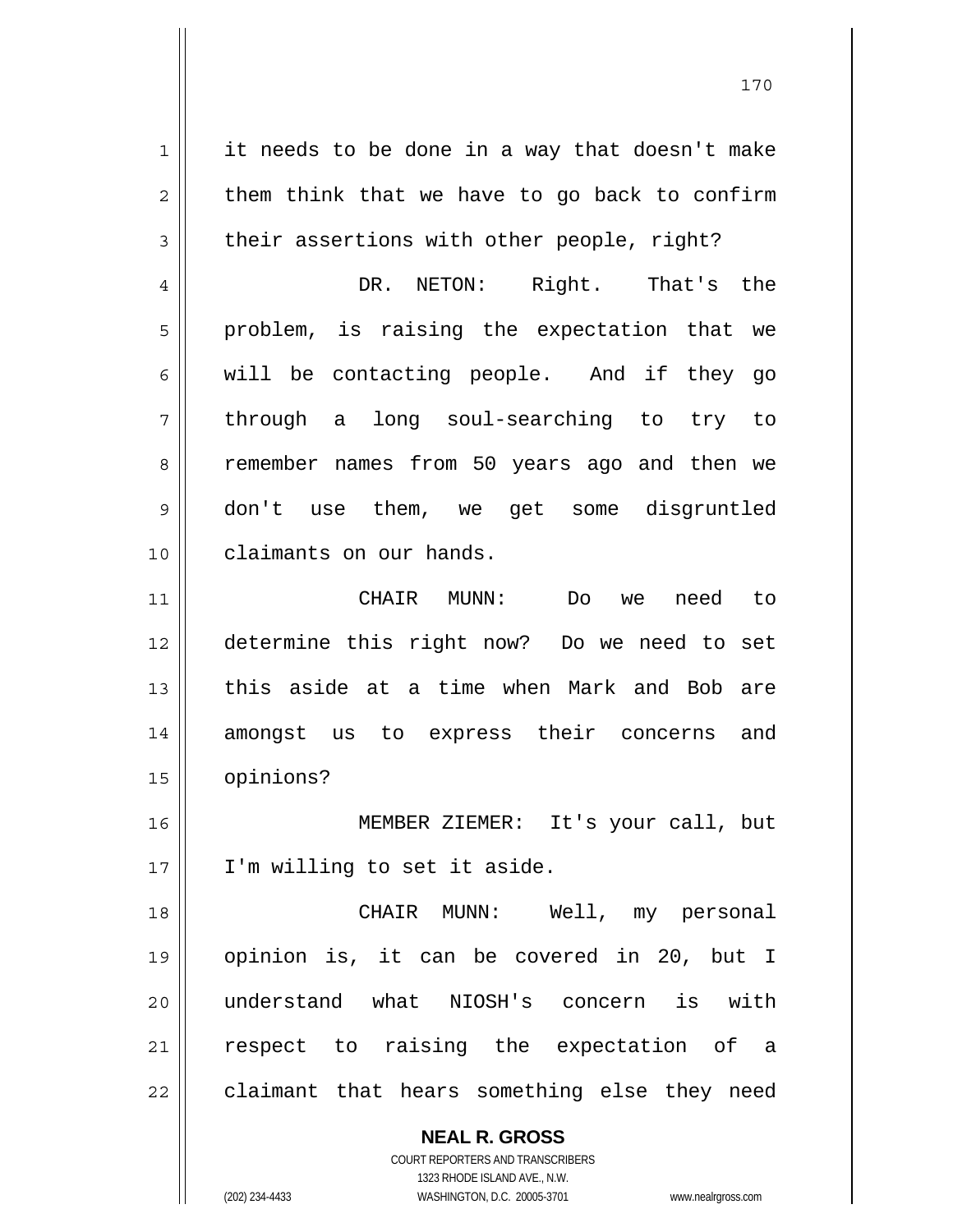**NEAL R. GROSS** COURT REPORTERS AND TRANSCRIBERS 1323 RHODE ISLAND AVE., N.W. 1 2 3 4 5 6 7 8 9 10 11 12 13 14 15 16 17 18 19 20 21 22 to do, and if they don't do it, they're missing out on something. MEMBER ZIEMER: But it might be worded in such a way that they have the opportunity to identify individuals without its being suggested that we're automatically going to follow up and contact them for confirmation of something. DR. NETON: It almost seems, if they could go to the trouble to -- MEMBER ZIEMER: Yes. DR. NETON: -- provide the names, then they believe that you should probably contact them -- MEMBER ZIEMER: Right. DR. NETON: -- because they believe that they have information they'll offer that might be relevant. CHAIR MUNN: If I were a claimant, that would be my expectation. MR. KATZ: Yes, in Larry's presentation of this several work groups ago,

171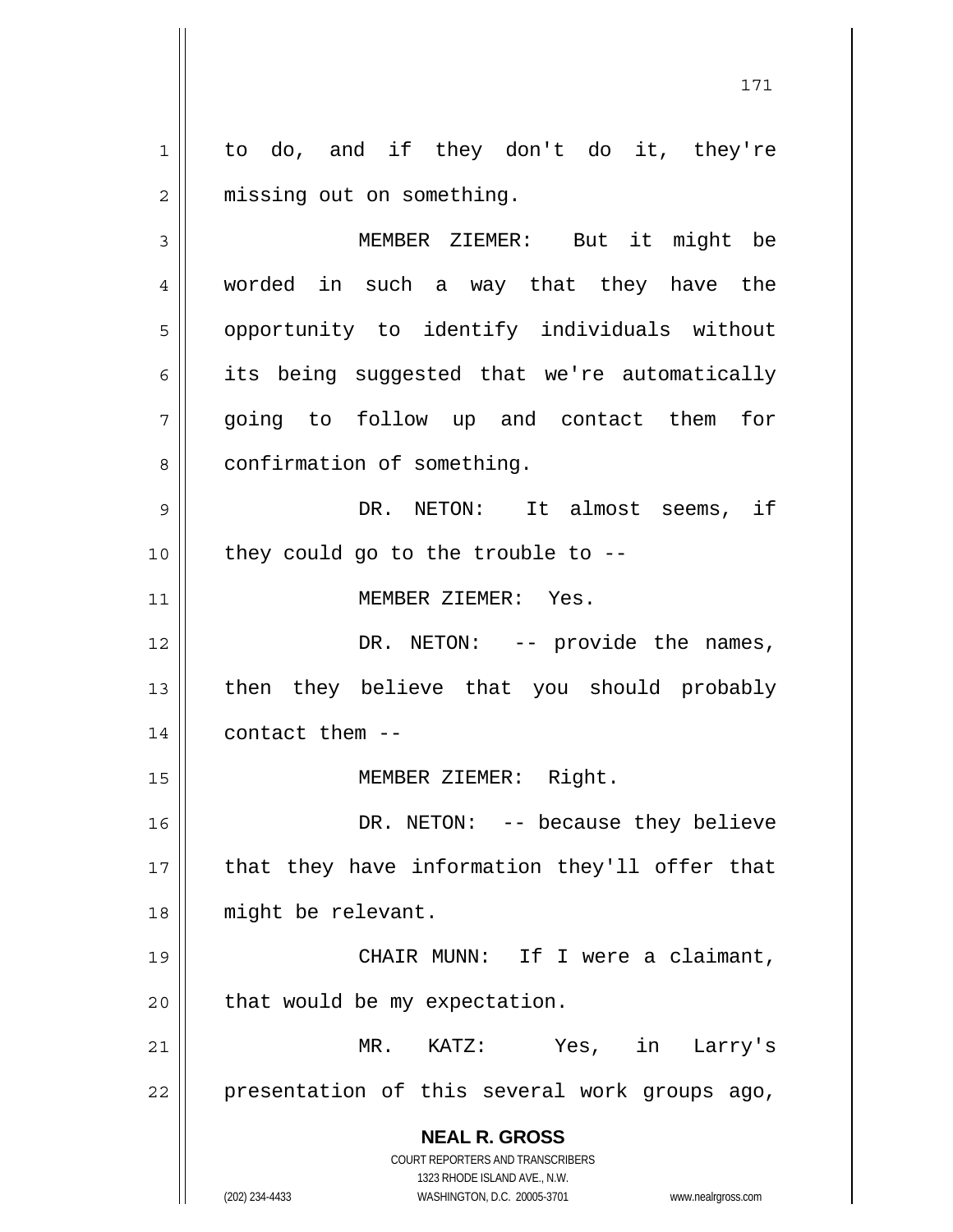1 2 3 4 5 6 7 8 9 10 11 12 13 14 15 16 17 18 19 20 I mean the pitch he made to the work group was that OCAS doesn't want to lead these people on in any way that believe that there will be contacts made of co-workers unless NIOSH determines that they're needed for a special case but that OCAS didn't want to raise their expectations in any way about making such contacts. That is just to remind you of what Larry basically said. CHAIR MUNN: We continue to discuss the pros and cons of this but can't quite seem to come to a concrete conclusion. I would really like to request that we put this specific issue aside and address it when we are addressing the survivors' questionnaire, as it should logically, I think, apply to both. And it would be helpful for all of us, I believe, to have the folks who are concerned about this to be present and

21 22

Do we have any objection to that?

**NEAL R. GROSS** COURT REPORTERS AND TRANSCRIBERS 1323 RHODE ISLAND AVE., N.W. (202) 234-4433 WASHINGTON, D.C. 20005-3701 www.nealrgross.com

voicing their concerns individually.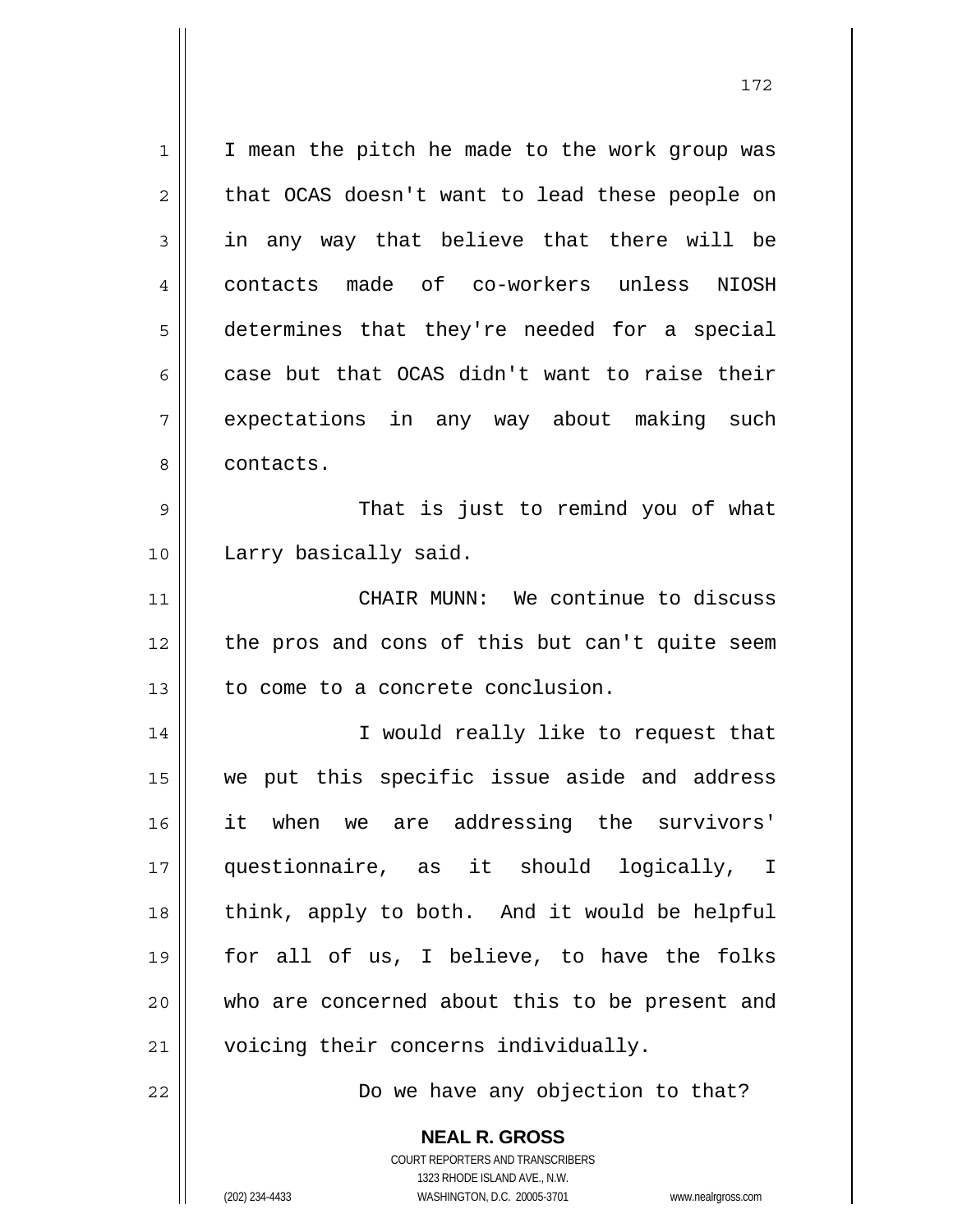**NEAL R. GROSS** COURT REPORTERS AND TRANSCRIBERS 1323 RHODE ISLAND AVE., N.W. 173 1 2 3 4 5 6 7 8 9 10 11 12 13 14 15 16 17 18 19 20 21 22 MEMBER ZIEMER: No. MR. KATZ: Mike and Paul agree. CHAIR MUNN: If not, let's plan to do that, and I will make a note to that effect. Now, general comments that Mark had? MR. KATZ: Yes. First, he says, "This seems like a very lengthy and complicated questionnaire, since many workers, based on my experience doing questionnaires at several DOE facilities, have had, on average, four to five job titles and worked in many different buildings over their career. This would mean four to five times through that entire form or questionnaire." That's his first comment, general comment. CHAIR MUNN: And I believe we have heard from Pat that they make every effort at the time they are doing these interviews to capture all of that simultaneously, without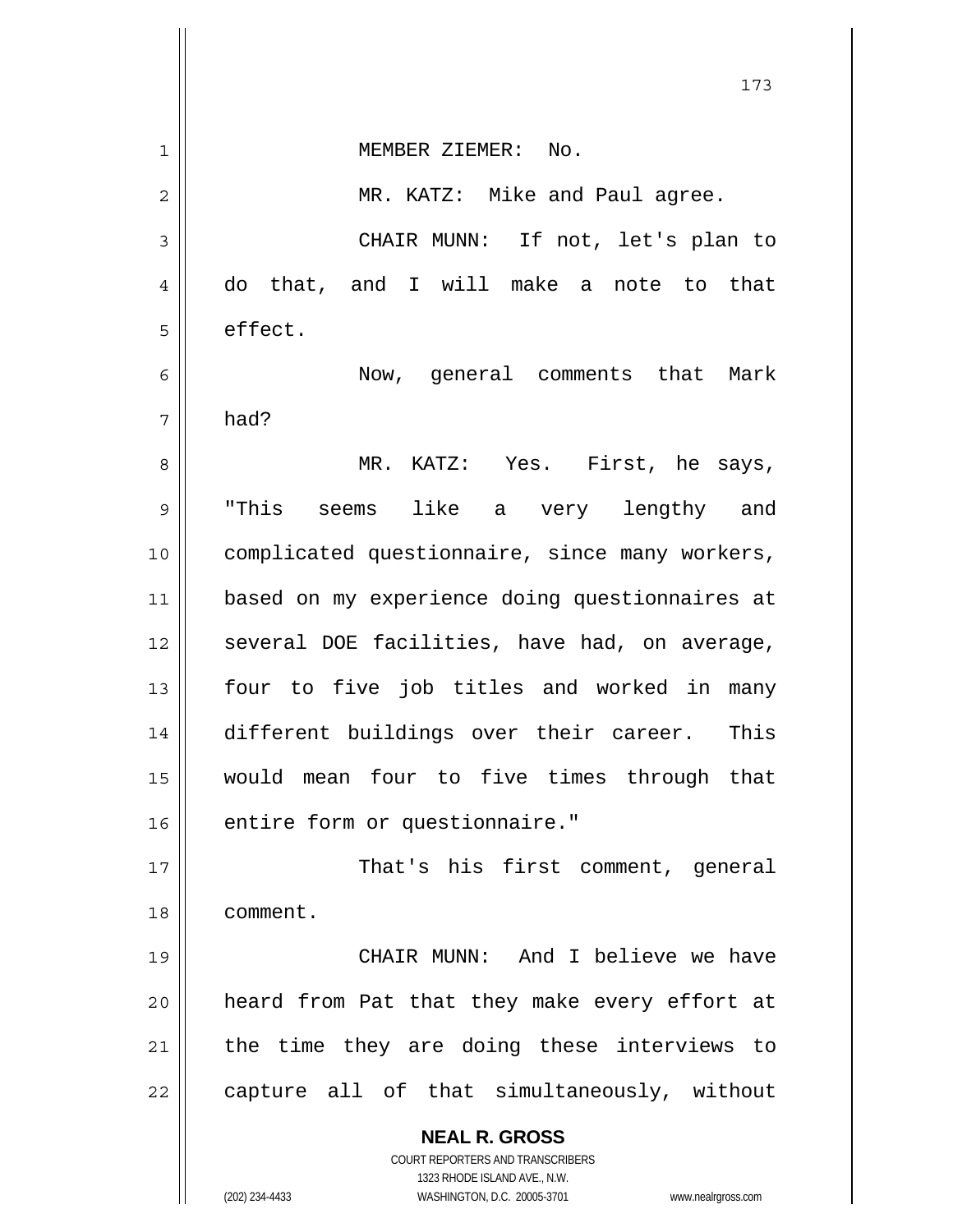**NEAL R. GROSS** COURT REPORTERS AND TRANSCRIBERS 1323 RHODE ISLAND AVE., N.W. (202) 234-4433 WASHINGTON, D.C. 20005-3701 www.nealrgross.com 1 2 3 4 5 6 7 8 9 10 11 12 13 14 15 16 17 18 19 20 21 22 the individuals having to go through the whole form each time. Am I incorrect there? MS. KRAPS: No, that's correct. The other thing I want to point out is that it is entirely up to the Energy employee. We have some Energy employees who want to cull it out very specifically by time period or by job duty, and we'll do that as many times as they would like. So it is really up to the individual as to how we format the information that we are obtaining. CHAIR MUNN: And I certainly agree with Mark that it is lengthy and complicated. I can't, however, perceive any more simplistic way to get as thorough a set of data as we would like for the interviewers to be obtaining. Does anyone have strong feelings that this can be abbreviated in any way? MEMBER ZIEMER: Well, certainly the more places they've worked, the more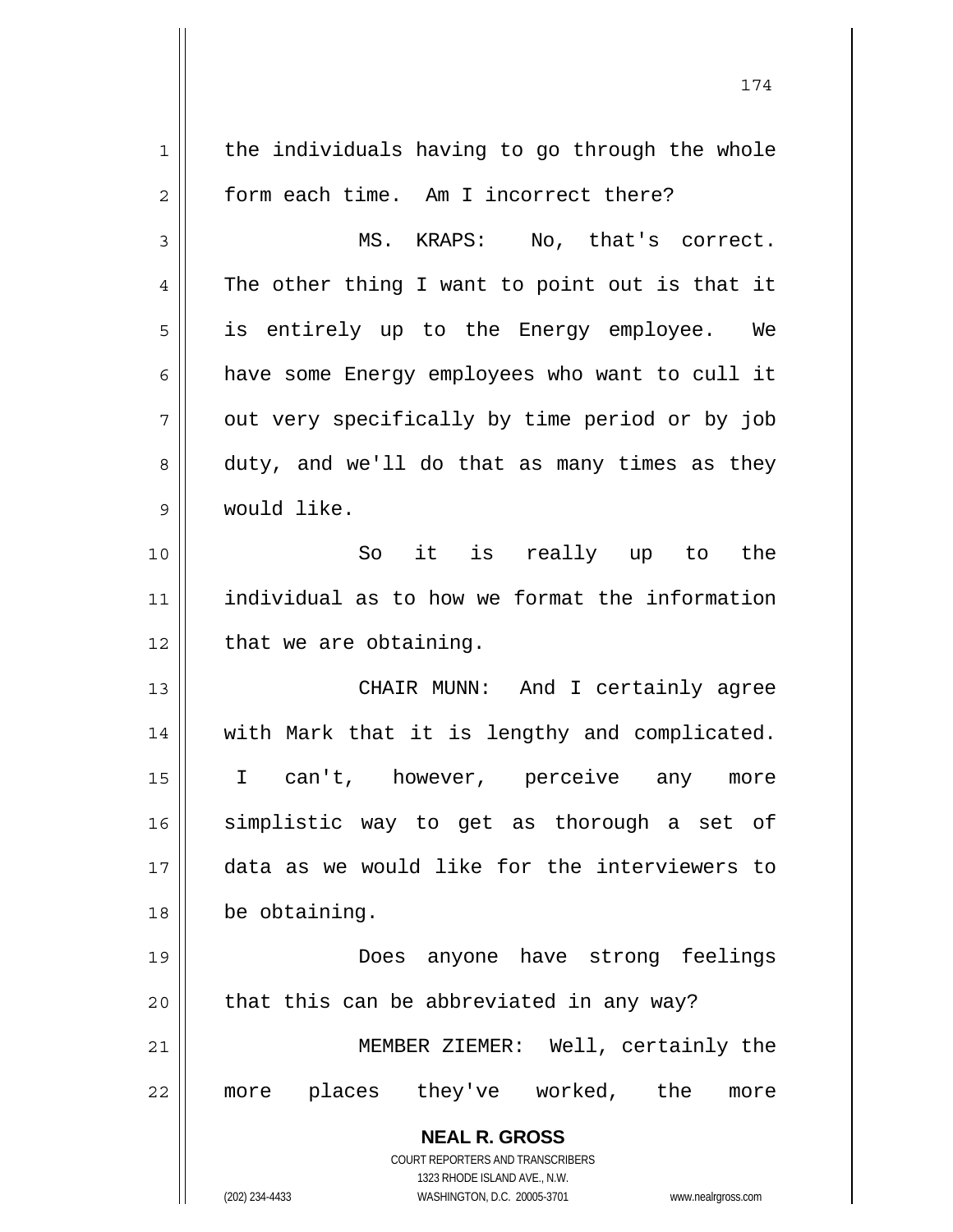**NEAL R. GROSS** 1 2 3 4 5 6 7 8 9 10 11 12 13 14 15 16 17 18 19 20 21 22 information you have to elicit. In a sense, no matter how you format it, you are going to have to go through that many sets of information for the person. If they've worked at five places, you've got five different sets of information. So, in fairness, you have to go through that. I mean, whether you do it sequentially or in parallel, you still have to gather the information. CHAIR MUNN: Yes, I think the sense of the concern is known and understood. Any way to change it is not clearly evident to those of us who are sitting here now. Question No. 2? I mean Comment No. 2. MR. KATZ: Comment 2 is actually a question, which is, he asks -- so this is, I guess, for Stu and Pat -- "Are participants allowed to answer some of the questions in this survey? For example, what if an individual was employed as an assembly worker;

> COURT REPORTERS AND TRANSCRIBERS 1323 RHODE ISLAND AVE., N.W.

(202) 234-4433 WASHINGTON, D.C. 20005-3701 www.nealrgross.com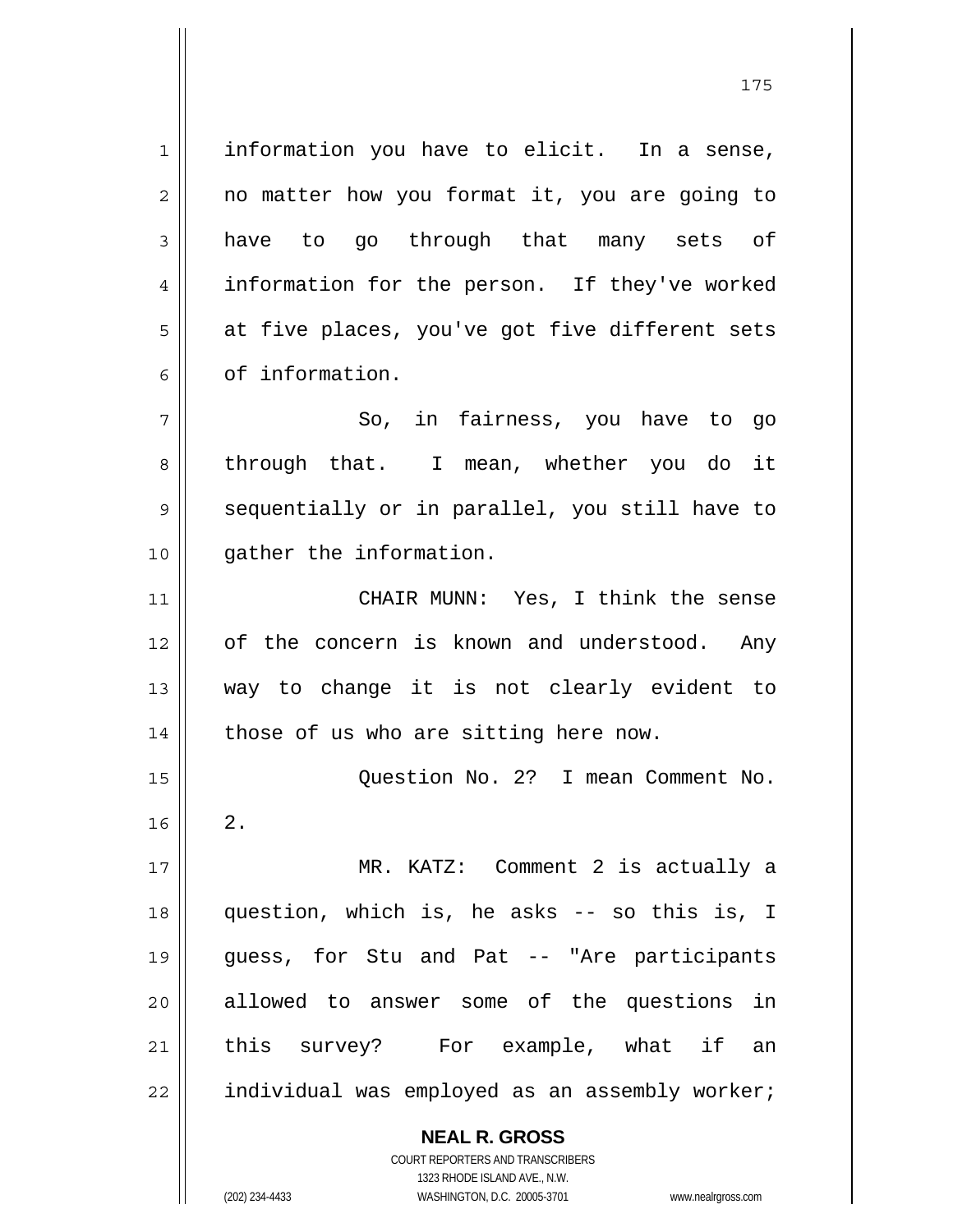**NEAL R. GROSS** COURT REPORTERS AND TRANSCRIBERS 1323 RHODE ISLAND AVE., N.W. 1 2 3 4 5 6 7 8 9 10 11 12 13 14 15 16 17 18 19 20 21 22 could they mention the buildings, duties, radionuclides? MR. HINNEFELD: If they are concerned having to talk about classified information, we would conduct a classified account. Isn't that right, Pat? MS. KRAPS: I'm sorry, I'm not sure that I'm following what the question is. MR. HINNEFELD: If we send these questions to the claimant and the claimant says, "I can't answer some of these because the information is classified," then what do we do? MS. KRAPS: We stop the process right there and we set up a secured interview at the facility with a Q-cleared interviewer. CHAIR MUNN: And so the answer is yes to Mark's question. MR. HINNEFELD: Well, I don't know. What were you going to say, Mike? MEMBER GIBSON: I think Mark may

176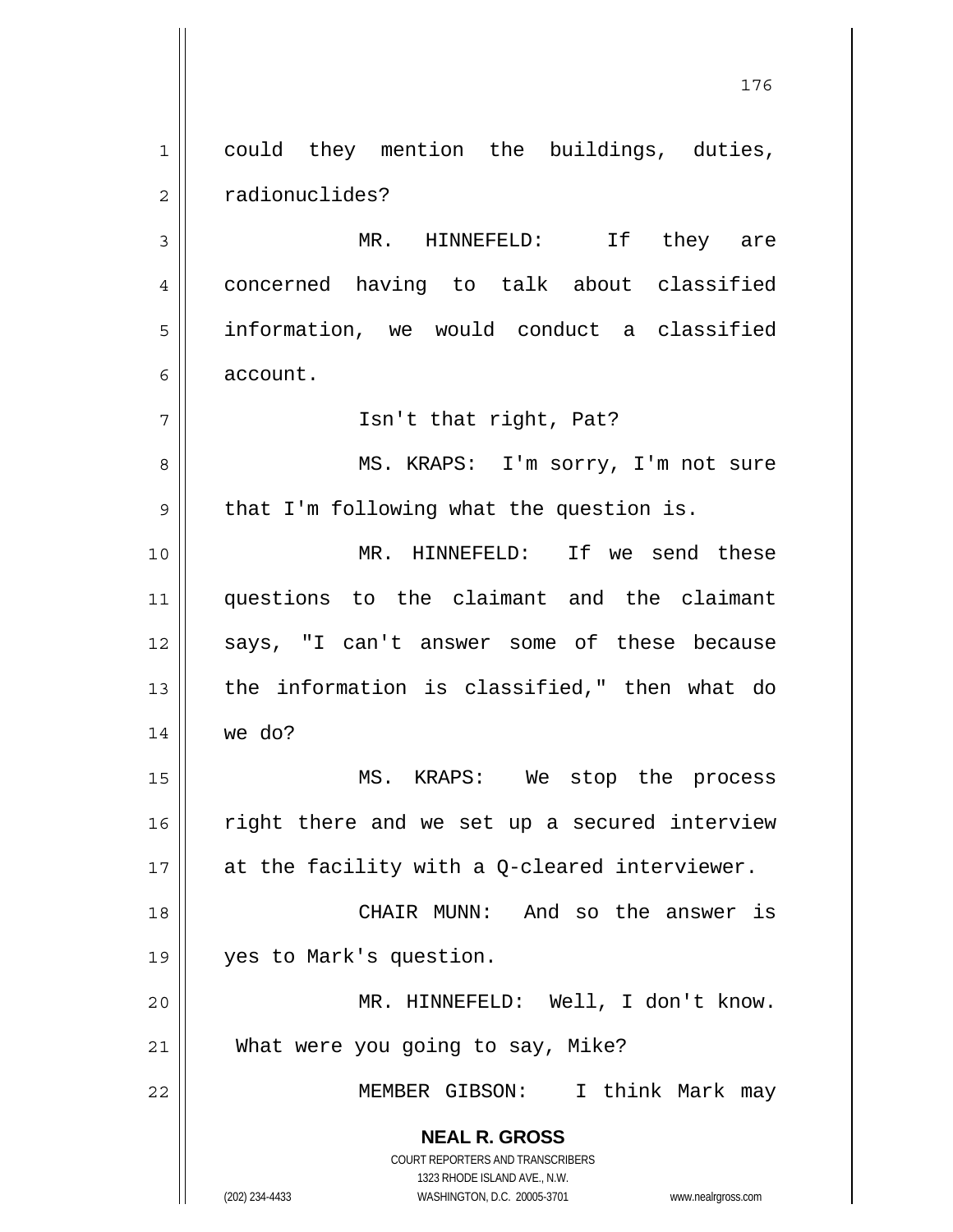be asking something more similar to this recent involvement with DOE, worrying about all the different pieces of information that come together. Because this all of a sudden forms some kind of information without its being --

MR. KATZ: Yes.

MEMBER ZIEMER: It could.

9 10 11 12 13 14 15 MR. HINNEFELD: It could. I think the purpose, then, is, if we're doing the classified interviews at a secure facility, is then the interview report can't leave that facility until -- you know, the DOE has to look at it and make sure it's okay to go before it can leave. So that's the intent.

16 17 18 19 20 21 22 MEMBER GIBSON: Well, I understand when it is known classified information, but, just like we sit around the table here at the work group meetings, and all of a sudden we start talking about this, in light of this, and somebody says, "Stop. We can't talk about that."

> **NEAL R. GROSS** COURT REPORTERS AND TRANSCRIBERS 1323 RHODE ISLAND AVE., N.W. (202) 234-4433 WASHINGTON, D.C. 20005-3701 www.nealrgross.com

1

2

3

4

5

6

7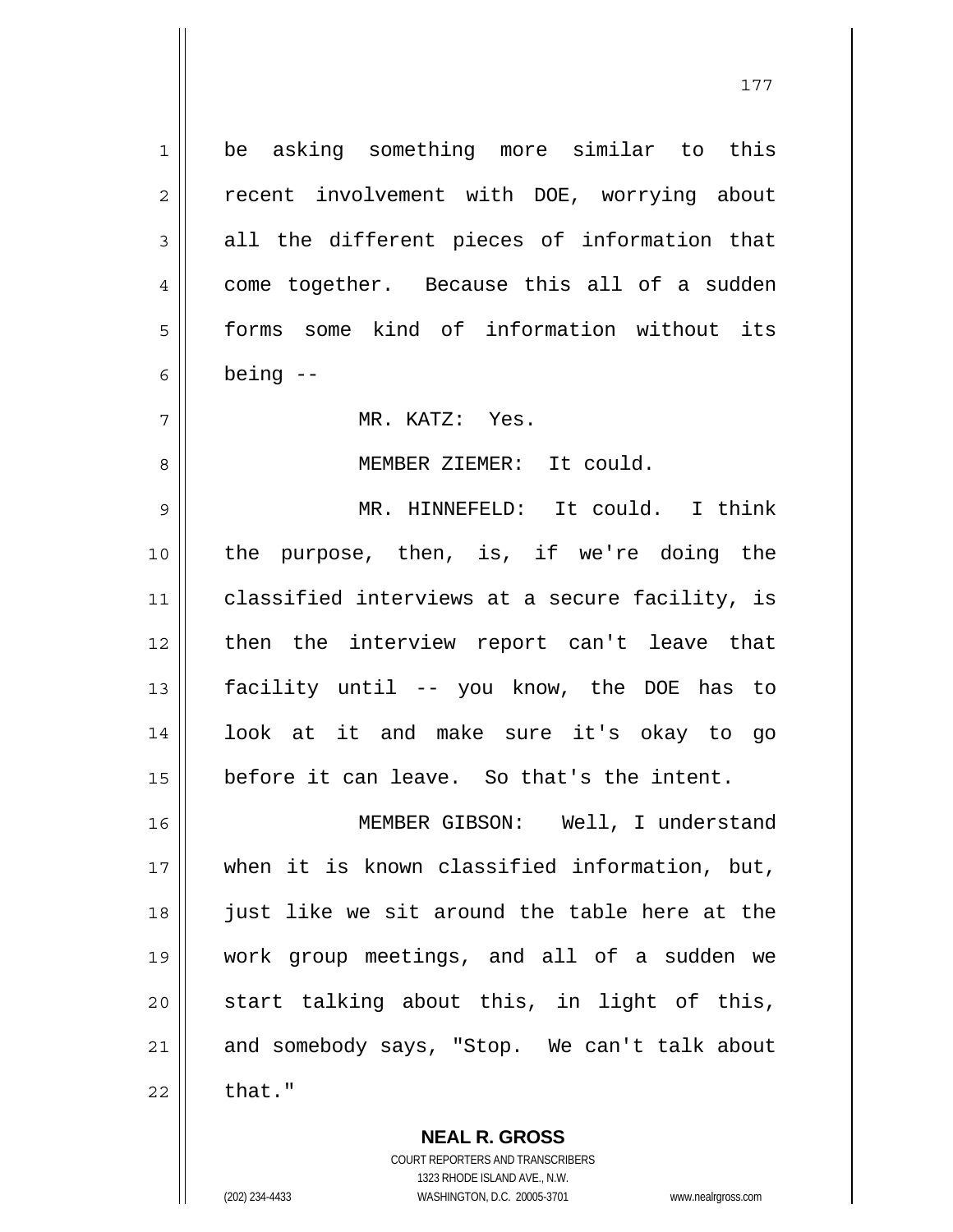| 1  | Well, what if the claimant and the                                  |
|----|---------------------------------------------------------------------|
| 2  | interviewer does not know that those pieces                         |
| 3  | could fall together in this form?                                   |
| 4  | DR. NETON: Well, I know very early                                  |
| 5  | on in the process we vetted this interview                          |
| 6  | form with the Department of Energy, and we did                      |
| 7  | make some modifications, but at that time,                          |
| 8  | there was no issue with the questions that we                       |
| 9  | were asking in terms of the mosaic effect or                        |
| 10 | whatever that you would like to call it.                            |
| 11 | That's my recollection.                                             |
| 12 | MEMBER GIBSON: I'm just saying I                                    |
| 13 | think maybe that is what Mark is asking. I'm                        |
| 14 | certainly not carrying the water for DOE.                           |
| 15 | MR. HINNEFELD: If the interviewee,                                  |
| 16 | if the claimant doesn't know the information                        |
| 17 | is classified, our interviewer won't know it                        |
| 18 | is classified. I mean that is a fact.<br>It                         |
| 19 | will end up in the CATI report.                                     |
| 20 | MEMBER ZIEMER: Now in advance, it                                   |
| 21 | me that we told the claimants<br>seemed to                          |
| 22 | somewhere that if they had classified                               |
|    |                                                                     |
|    | <b>NEAL R. GROSS</b><br>COURT REPORTERS AND TRANSCRIBERS            |
|    | 1323 RHODE ISLAND AVE., N.W.                                        |
|    | (202) 234-4433<br>WASHINGTON, D.C. 20005-3701<br>www.nealrgross.com |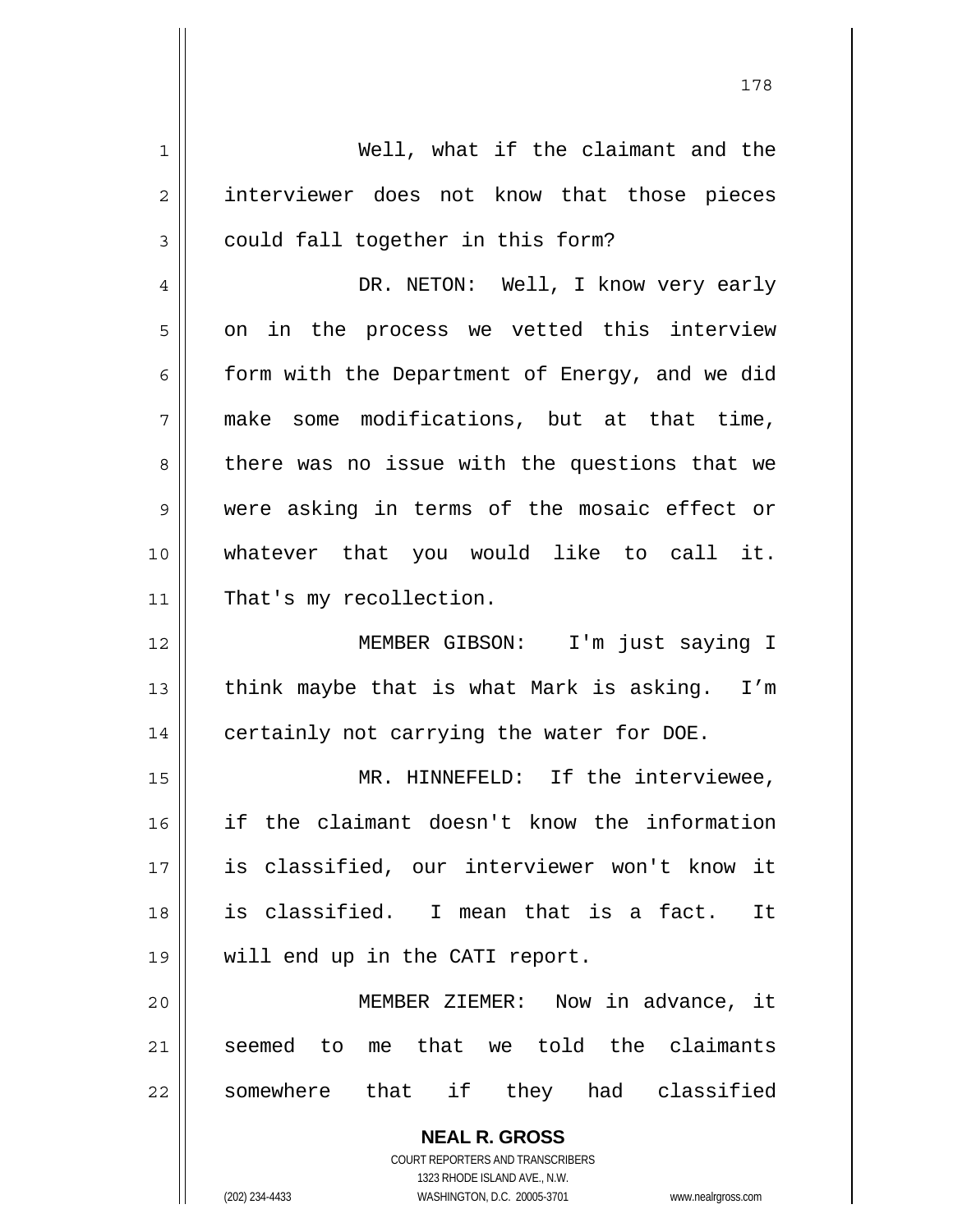**NEAL R. GROSS** COURT REPORTERS AND TRANSCRIBERS 1323 RHODE ISLAND AVE., N.W. (202) 234-4433 WASHINGTON, D.C. 20005-3701 www.nealrgross.com 1 2 3 4 5 6 7 8 9 10 11 12 13 14 15 16 17 18 19 20 21 22 information, or if the information they needed to share, if they knew it was classified, they could request -- but that doesn't show up here, does it? DR. NETON: I thought it used to be in one of the letters, but -- MEMBER ZIEMER: I thought it was, too. DR. NETON: Maybe I'm mistaken. MR. KATZ: Why don't we ask Pat? Can you hear this, Pat? MS. KRAPS: Yes, I can hear it. I'm trying to flip through the paperwork. It used to have that in here. DR. NETON: Yes, I thought one of the earlier versions had that statement in there. MEMBER GIBSON: It's still in there. MS. KRAPS: Yes, it's still in here. It's right behind the cover letter, right before the questionnaire, right before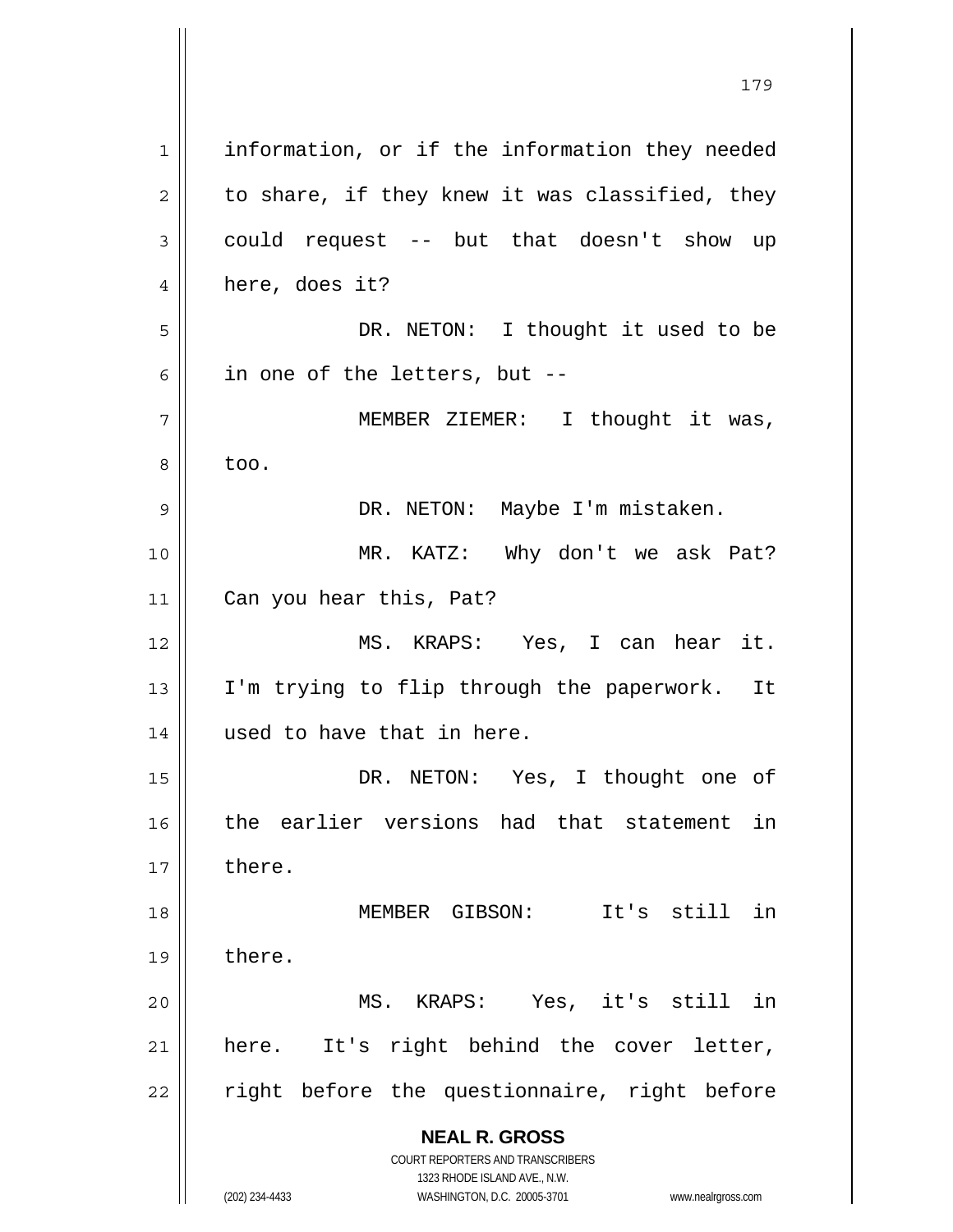**NEAL R. GROSS** 180 1 2 3 4 5 6 7 8 9 10 11 12 13 14 15 16 17 18 19 20 21 22 the descriptive questions. MEMBER GIBSON: Right before the public segment, the paragraph above that, the last sentence. MEMBER ZIEMER: Okay. I think that takes care of it, doesn't it? CHAIR MUNN: "Dose reconstructions can be completed without discussing classified information. We will arrange for a secure interview for those claimants who believe such an arrangement is necessary." MR. KATZ: It takes care of the question, as Mike was saying, that takes care of the question as to whether it's clearly classified information. It doesn't address the issue of the mosaic effect, or whatever, of bringing together unclassified information. MEMBER GIBSON: And maybe that is not what Mark's asking. So maybe we could wait and see what he means by that. MEMBER ZIEMER: Well, I think the answer to Mark's has to be that, if you're

> COURT REPORTERS AND TRANSCRIBERS 1323 RHODE ISLAND AVE., N.W.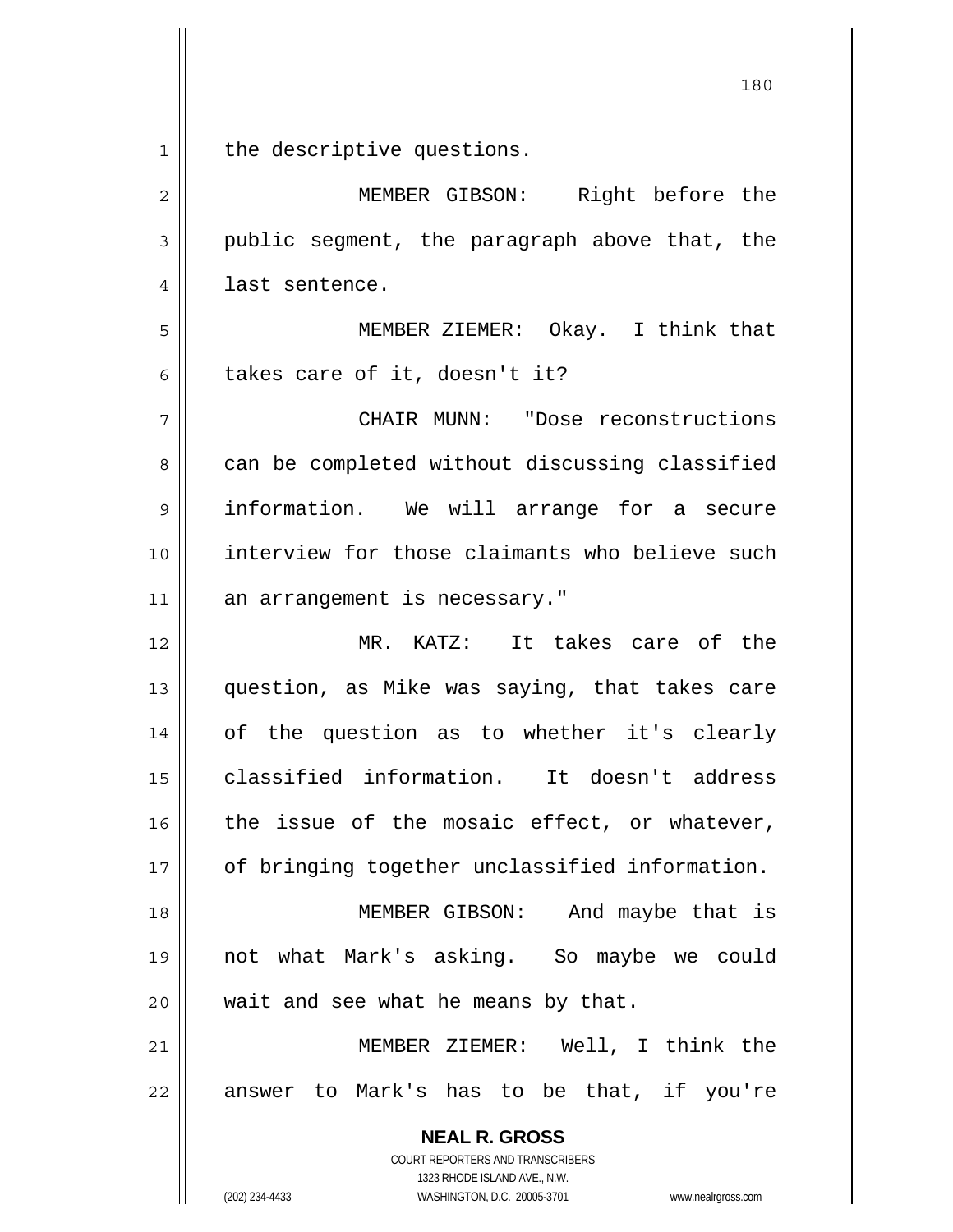1 2 3 4 5 6 7 8 9 10 11 12 13 14 15 16 17 18 19 20 21 22 dependent on the claimant to identify if they think it's classified. Otherwise, I think what described could happen. If the worker doesn't know it, it's not going to happen. CHAIR MUNN: But they are allowed to answer the questions on the survey. MR. KATZ: But the answer to the question is, yes, they are allowed to answer -- CHAIR MUNN: Yes. MR. KATZ: -- the questions on the survey. CHAIR MUNN: Which was Mark's question. MR. KATZ: That is Mark's question. CHAIR MUNN: All right. Are we prepared to leave this particular CATI right now, the employee's form and format? We have several suggested items that we are going to put together to circulate, and we are going to make a decision with respect to whether or not we will have a session devoted only to these

> **NEAL R. GROSS** COURT REPORTERS AND TRANSCRIBERS 1323 RHODE ISLAND AVE., N.W.

(202) 234-4433 WASHINGTON, D.C. 20005-3701 www.nealrgross.com

181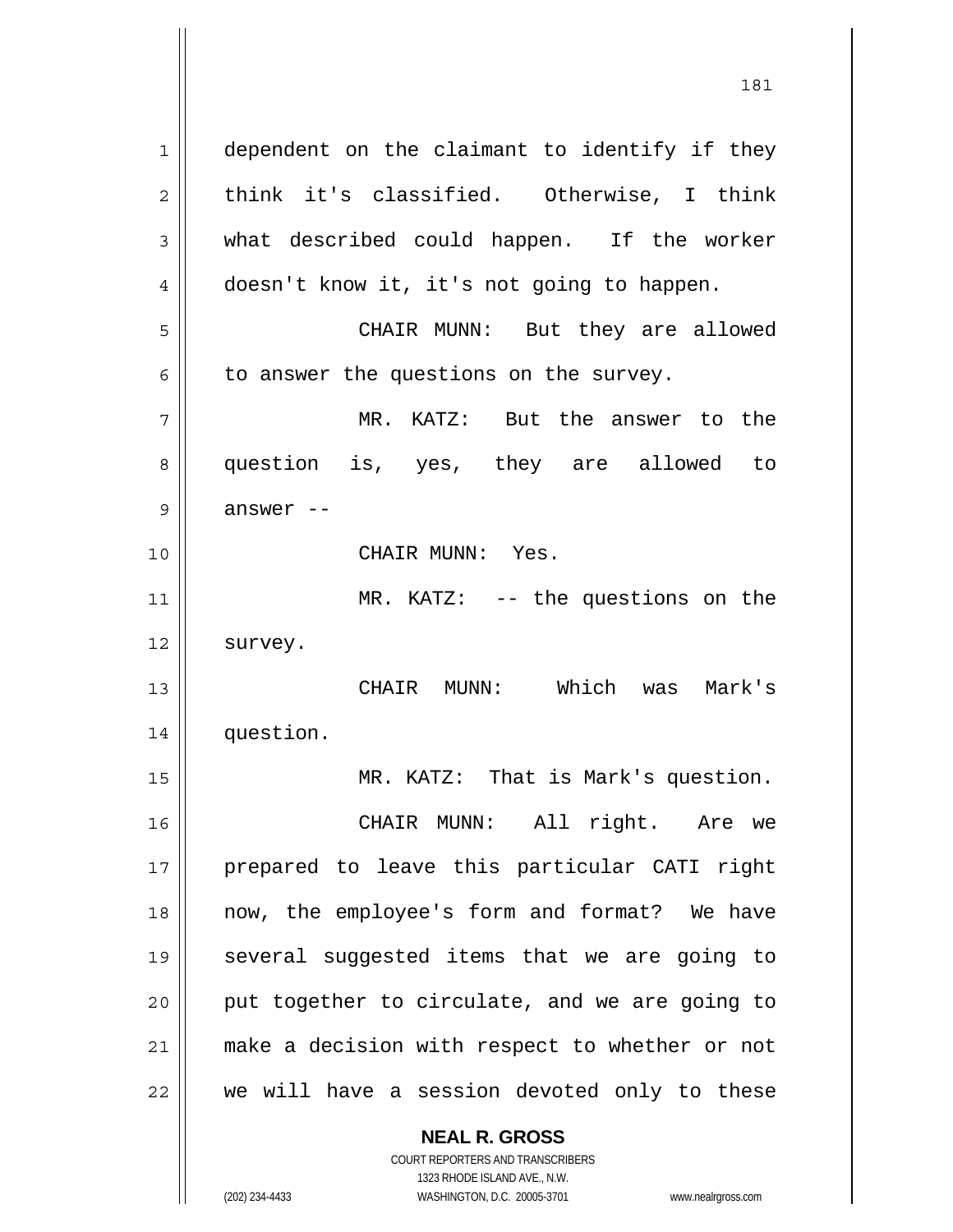1 and nothing else.

| $\overline{2}$ | This is probably as good a time as                                                                                                                                     |
|----------------|------------------------------------------------------------------------------------------------------------------------------------------------------------------------|
| 3              | any to make that decision. I recommended it,                                                                                                                           |
| 4              | personally. I would like to hear from anyone                                                                                                                           |
| 5              | else who has either similar or opposing                                                                                                                                |
| 6              | opinions.                                                                                                                                                              |
| 7              | MEMBER ZIEMER: I'm ready to leave                                                                                                                                      |
| 8              | this one.                                                                                                                                                              |
| 9              | MEMBER GIBSON: That's fine.                                                                                                                                            |
| 10             | MEMBER ZIEMER: Mike's ready.                                                                                                                                           |
| 11             | CHAIR MUNN: We do, however, still                                                                                                                                      |
| 12             | have to address the survivor's CATI form. And                                                                                                                          |
| 13             | if it takes us as long as this has taken us,                                                                                                                           |
| 14             | then it will take the better part of a day in                                                                                                                          |
| 15             | any case.                                                                                                                                                              |
| 16             | MEMBER ZIEMER: I don't think it                                                                                                                                        |
| 17             | will take very long.                                                                                                                                                   |
| 18             | CHAIR MUNN: I certainly hope not.                                                                                                                                      |
| 19             | MR. KATZ: We don't have any                                                                                                                                            |
| 20             | comments from Mark on the survivors --                                                                                                                                 |
| 21             | CHAIR MUNN: No, it was because he                                                                                                                                      |
| 22             | did not have adequate -- his email to me said                                                                                                                          |
|                | <b>NEAL R. GROSS</b><br><b>COURT REPORTERS AND TRANSCRIBERS</b><br>1323 RHODE ISLAND AVE., N.W.<br>(202) 234-4433<br>WASHINGTON, D.C. 20005-3701<br>www.nealrgross.com |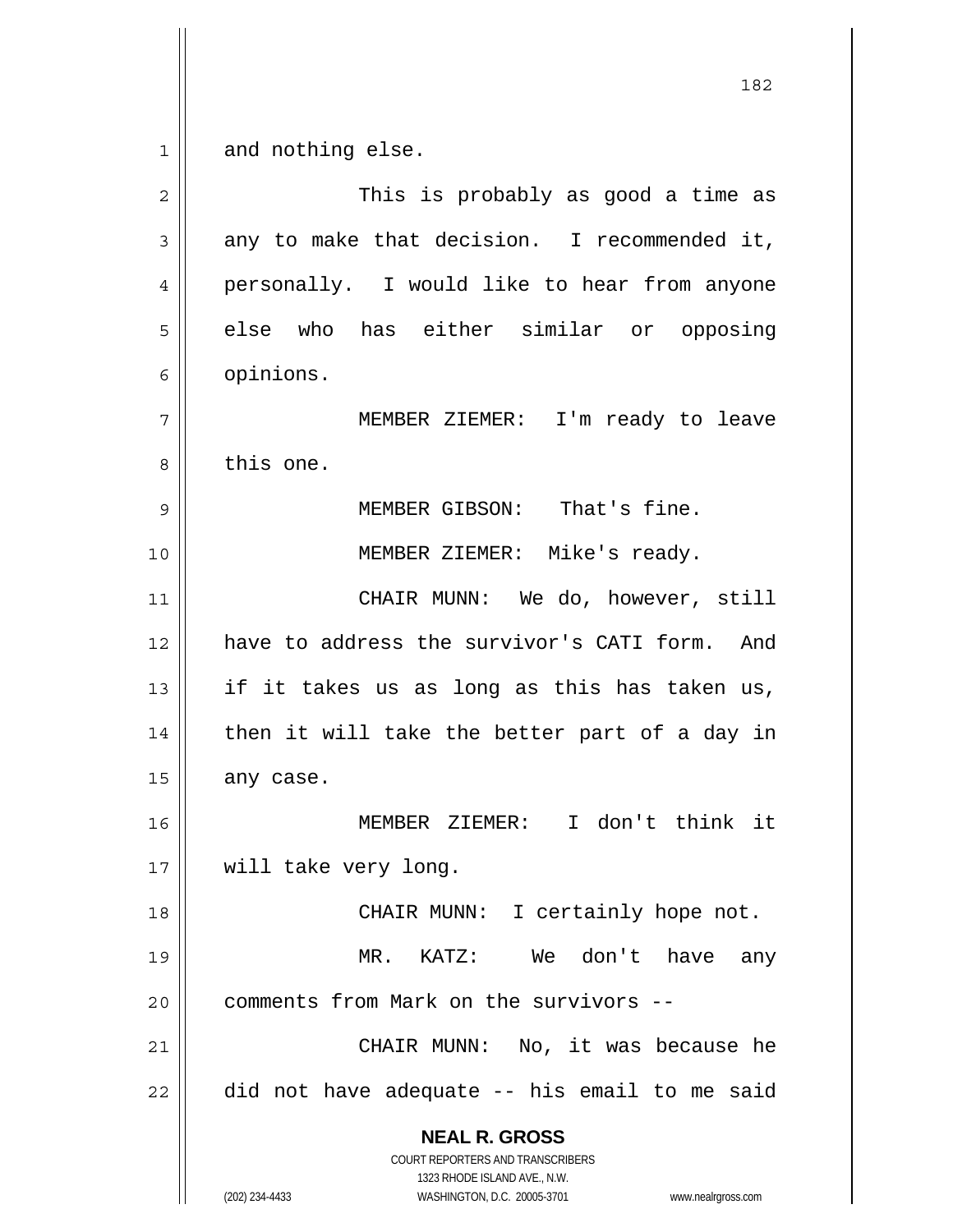1 2 he hadn't had adequate time to spend putting together his comments.

MR. KATZ: Got it. Okay.

4 5 6 CHAIR MUNN: So my guess would be, given his language, that he would anticipate doing exactly that at some juncture.

7 8 9 10 11 12 13 14 Then we will assume, then, at this juncture, that our next meeting we may have to have two more. But at our next meeting we will set aside the first half of our session, specifically for the remaining CATI form and for the verbiage and outstanding issues that we identified as we were going through this one.

> We'll set that date a little later. MR. KATZ: Okay.

17 18 19 20 21 22 CHAIR MUNN: All right, let's go to the next agenda item, which is the status and discussion of specific procedures, which we had designated from either other work groups or from the Board generally to address at our early opportunity.

> **NEAL R. GROSS** COURT REPORTERS AND TRANSCRIBERS 1323 RHODE ISLAND AVE., N.W.

3

15

16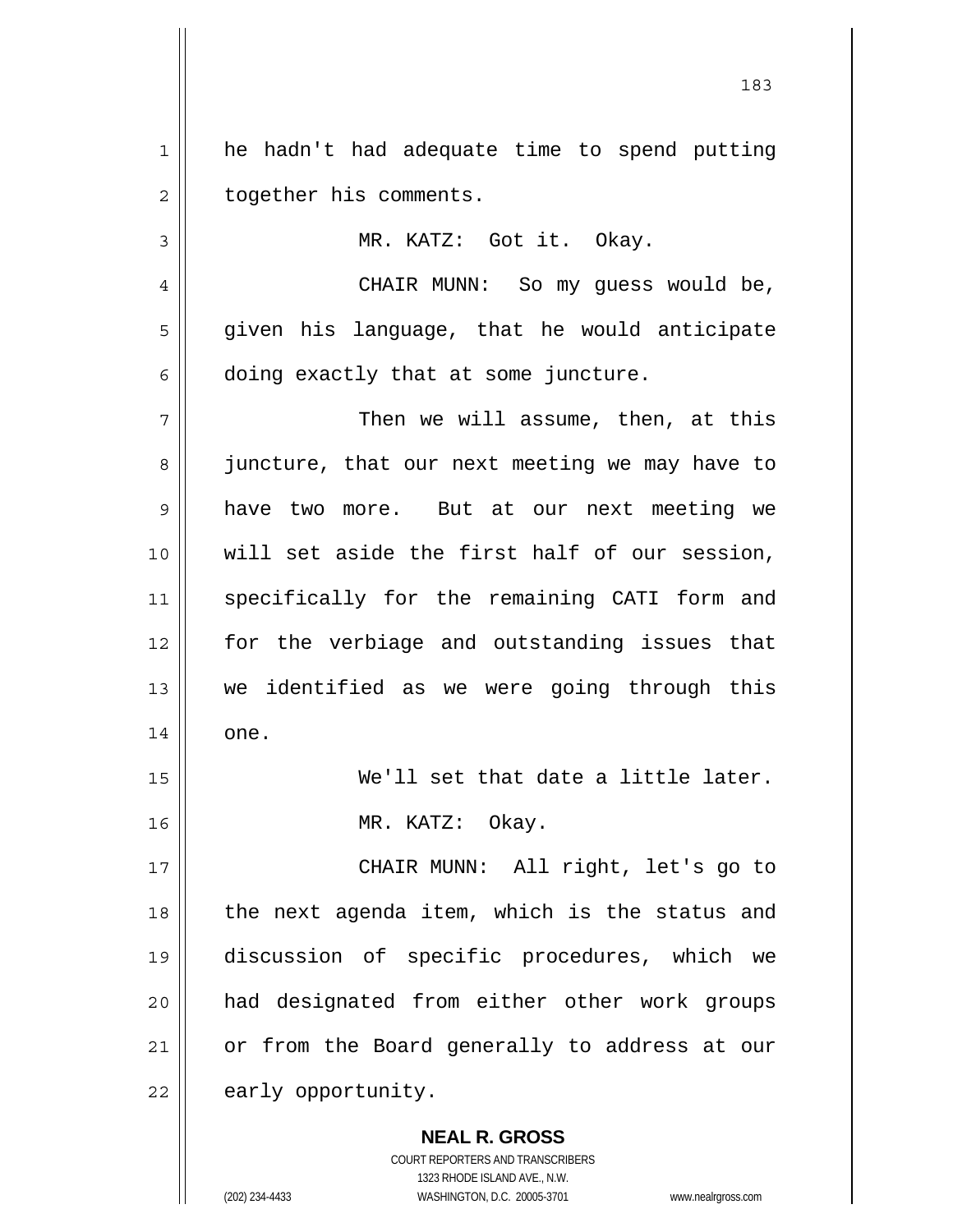| 1              | The first one that I have listed is            |
|----------------|------------------------------------------------|
| 2              | OTIB-0052, then 54, then 66, and then 70.      |
| 3              | Who wants to take the lead on                  |
| 4              | identifying where we are and what action this  |
| 5              | group needs to be undertaking?                 |
| 6              | MR. MARSCHKE: For OTIB-0052,                   |
| 7              | Wanda -- this is Steve -- as I recall, back in |
| 8              | December, oh, actually, back in October, Mark  |
| $\overline{9}$ | had sent me an email with four specific        |
| 10             | questions regarding OTIB-0052. I had drafted   |
| 11             | up responses to those four questions and sent  |
| 12             | them back to Mark.                             |
| 13             | Then, in December, we asked about              |
| 14             | the status of those four questions and         |
| 15             | responses. I guess at that time, we were not   |
| 16             | prepared to get into that detail.              |
| 17             | So the question is, from an                    |
| 18             | OTIB-0052 point of view, do we want to talk    |
| 19             | about those questions and responses? Since     |
| 20             | Mark is not here, I don't know if he will be   |
| 21             | able to say that he's satisfied with the       |
| 22             | responses.                                     |
|                |                                                |

184

**NEAL R. GROSS** COURT REPORTERS AND TRANSCRIBERS 1323 RHODE ISLAND AVE., N.W. (202) 234-4433 WASHINGTON, D.C. 20005-3701 www.nealrgross.com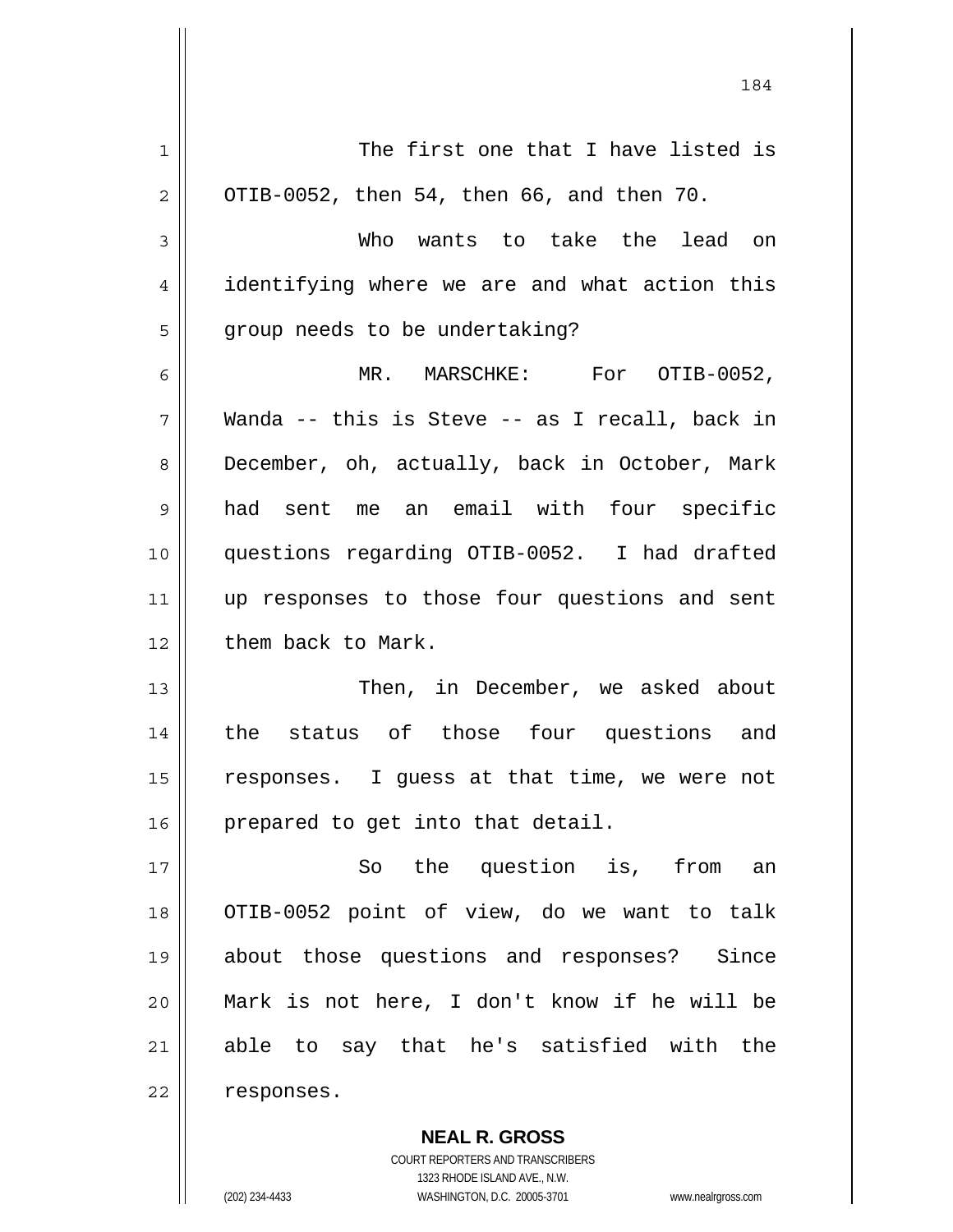| 1  | Again, if NIOSH looked at them, and                                                                 |
|----|-----------------------------------------------------------------------------------------------------|
| 2  | whether or not they're satisfied with them, or                                                      |
| 3  | if they want to make changes or things along                                                        |
| 4  | those lines --                                                                                      |
| 5  | CHAIR MUNN: Have we<br>had any                                                                      |
| 6  | response? Do you have any response to any of                                                        |
| 7  | the material that's been generated?                                                                 |
| 8  | DR. NETON: Yes, Wanda. This is                                                                      |
| 9  | Jim.                                                                                                |
| 10 | I wasn't at that meeting, but I got                                                                 |
| 11 | the message from the Stu. The question that I                                                       |
| 12 | heard was, does NIOSH agree with SC&A's                                                             |
| 13 | responses? And the answer is, we've gone                                                            |
| 14 | through these responses to the four questions,                                                      |
| 15 | and we're in agreement. We have no issues                                                           |
| 16 | with what they've prepared.                                                                         |
| 17 | MR. MORRIS: Robert Morris --                                                                        |
| 18 | MR. KATZ: I'm sorry, can you speak                                                                  |
| 19 | up, please? It's very hard to hear you.                                                             |
| 20 | MR. MORRIS: Sure. This is Robert                                                                    |
| 21 | Morris. I'm with the Chew and Associates team                                                       |
| 22 | that authored OTIB-0052.                                                                            |
|    | <b>NEAL R. GROSS</b>                                                                                |
|    | <b>COURT REPORTERS AND TRANSCRIBERS</b>                                                             |
|    | 1323 RHODE ISLAND AVE., N.W.<br>(202) 234-4433<br>WASHINGTON, D.C. 20005-3701<br>www.nealrgross.com |
|    |                                                                                                     |

<u>185</u>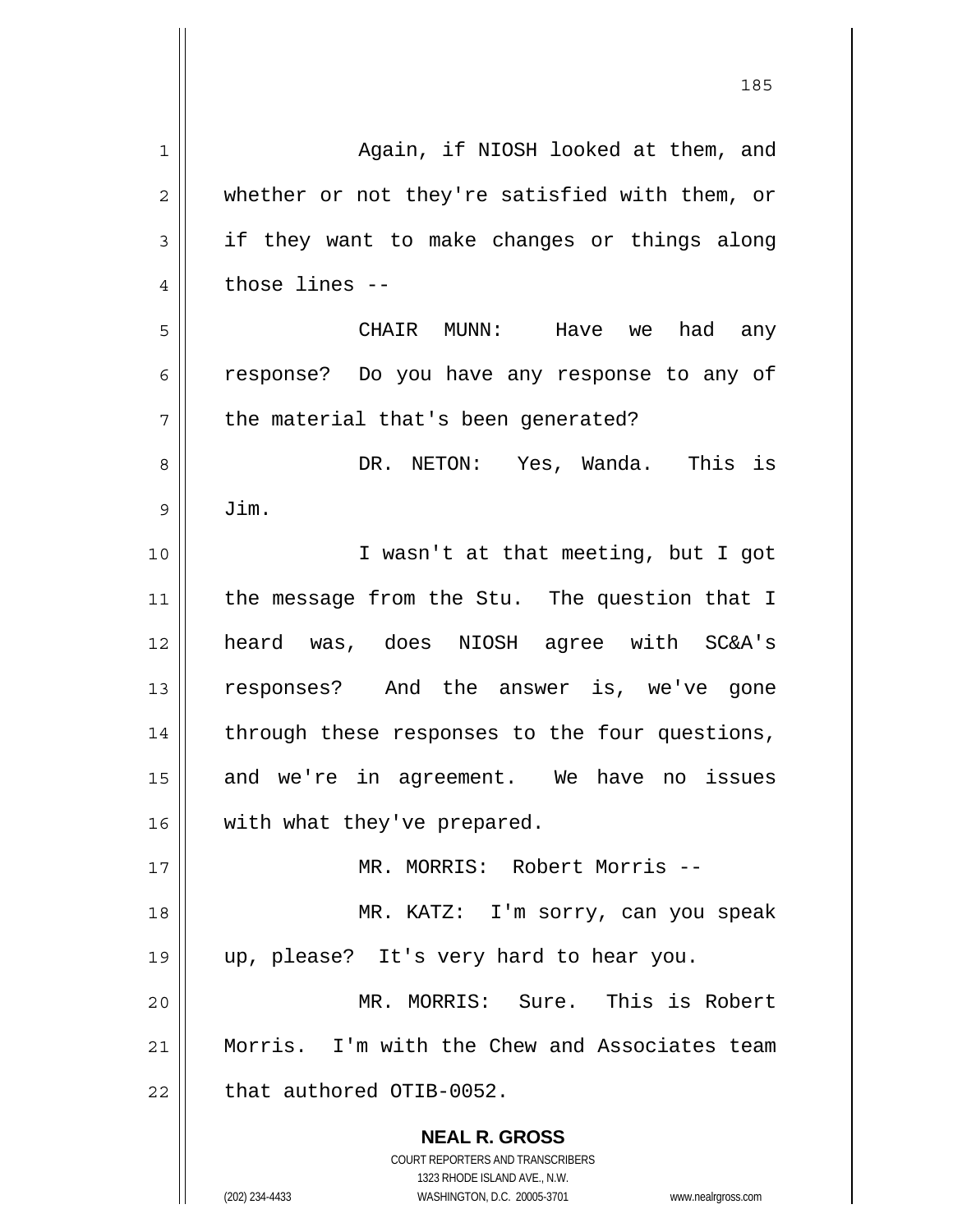| 1  | I guess the only thing I would add             |
|----|------------------------------------------------|
| 2  | to what Jim just said is that, at this point,  |
| 3  | we don't think that anything that has come out |
| 4  | of this question-and-answer process prompts    |
| 5  | any change in the bottom-line recommendation   |
| 6  | of acquiring a factor of 1.4 to any            |
| 7  | construction trade worker's measured external  |
| 8  | dose.                                          |
| 9  | DR. NETON: All right. Thanks for               |
| 10 | that clarification, Bob. I meant to say that   |
| 11 | the answers in general did not in any way      |
| 12 | change our approach to what we're doing.       |
| 13 | MR. MARSCHKE: No, I agree,                     |
| 14 | actually, with that conclusion as well.        |
| 15 | DR. NETON: Exactly. I think that               |
| 16 | is where we are at. Mark indicated, though, I  |
| 17 | think, that these were just the beginning      |
| 18 | questions. Somewhere I saw in the transcripts  |
| 19 | or somewhere that he had a few questions to    |
| 20 | start with, but there may be others that       |
| 21 | follow. So I don't know that we can concur     |
| 22 | that we're completely done.                    |
|    |                                                |

186

**NEAL R. GROSS** COURT REPORTERS AND TRANSCRIBERS 1323 RHODE ISLAND AVE., N.W. (202) 234-4433 WASHINGTON, D.C. 20005-3701 www.nealrgross.com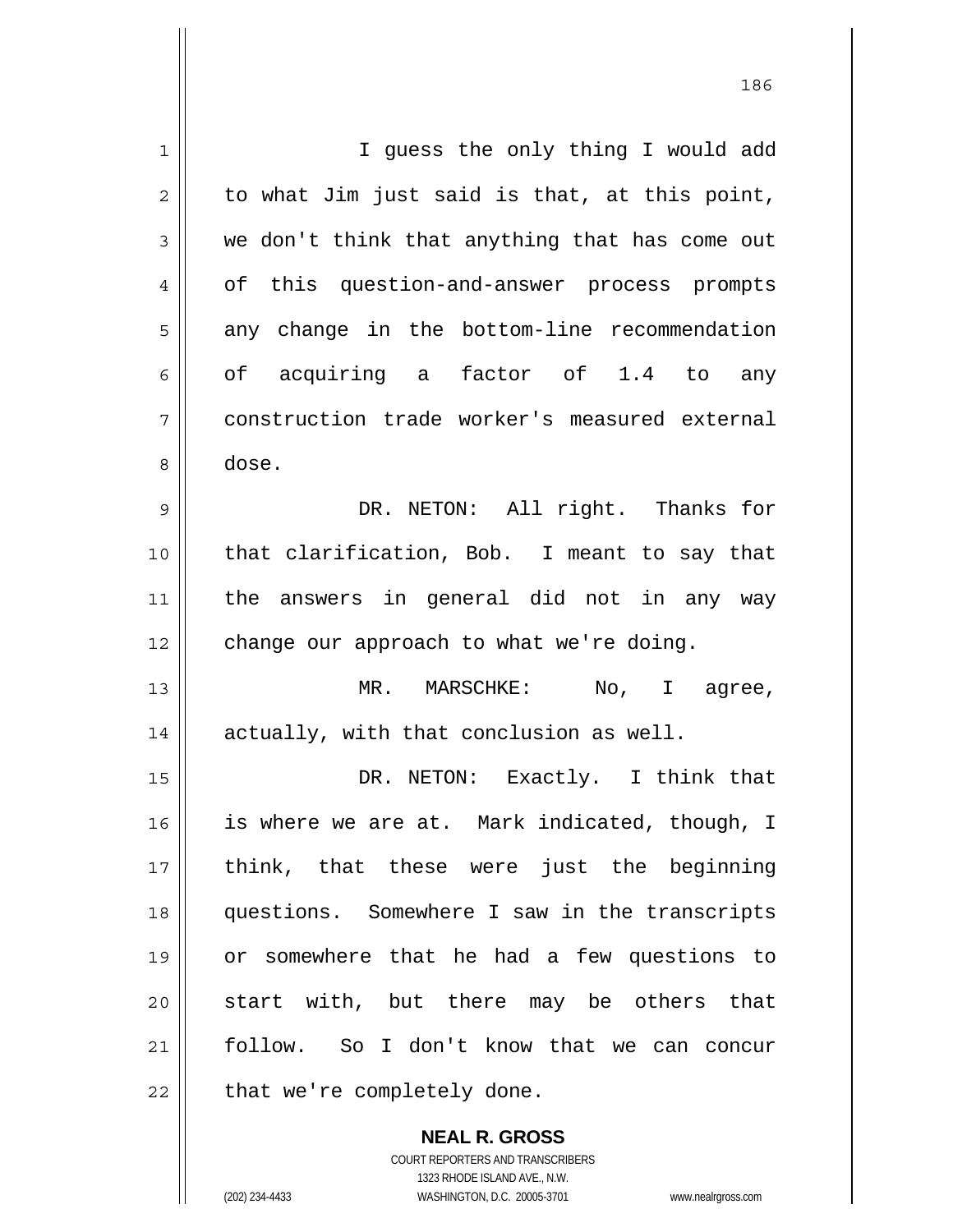|                | 187                                            |
|----------------|------------------------------------------------|
| $\mathbf 1$    | MR. MARSCHKE: Yes, so it is just               |
| $\overline{2}$ | some starting questions here.                  |
| $\mathsf 3$    | DR. NETON: Right.                              |
| $\overline{4}$ | MR. MARSCHKE: Again, I don't know              |
| 5              | if we can $--$                                 |
| 6              | CHAIR MUNN: Just looking at our                |
| 7              | issues-tracking phase and the database, we     |
| 8              | show item 4 as in progress, item 9 as in       |
| 9              | progress, 9, 10, 11. Twelve is in abeyance.    |
| 10             | The ORAU dose database was not used. Items 13  |
| 11             | and 14 are in progress, and 15 and 16 were     |
| 12             | transferred.                                   |
| 13             | So I guess the real question is, if            |
| 14             | there's general agreement, then am I hearing   |
| 15             | from you that before we close the items, which |
| 16             | are in progress and in abeyance, you would     |
| 17             | like to have Mark present and have each of     |
| 18             | those items identified as we go through them?  |
| 19             | DR. NETON: I think that's probably             |
| 20             | going to have to happen, Wanda, because my     |
| 21             | recollection was that NIOSH responded to each  |
| 22             | of those questions by modifying text in the    |
|                | <b>NEAL R. GROSS</b>                           |

COURT REPORTERS AND TRANSCRIBERS 1323 RHODE ISLAND AVE., N.W.

 $\prod$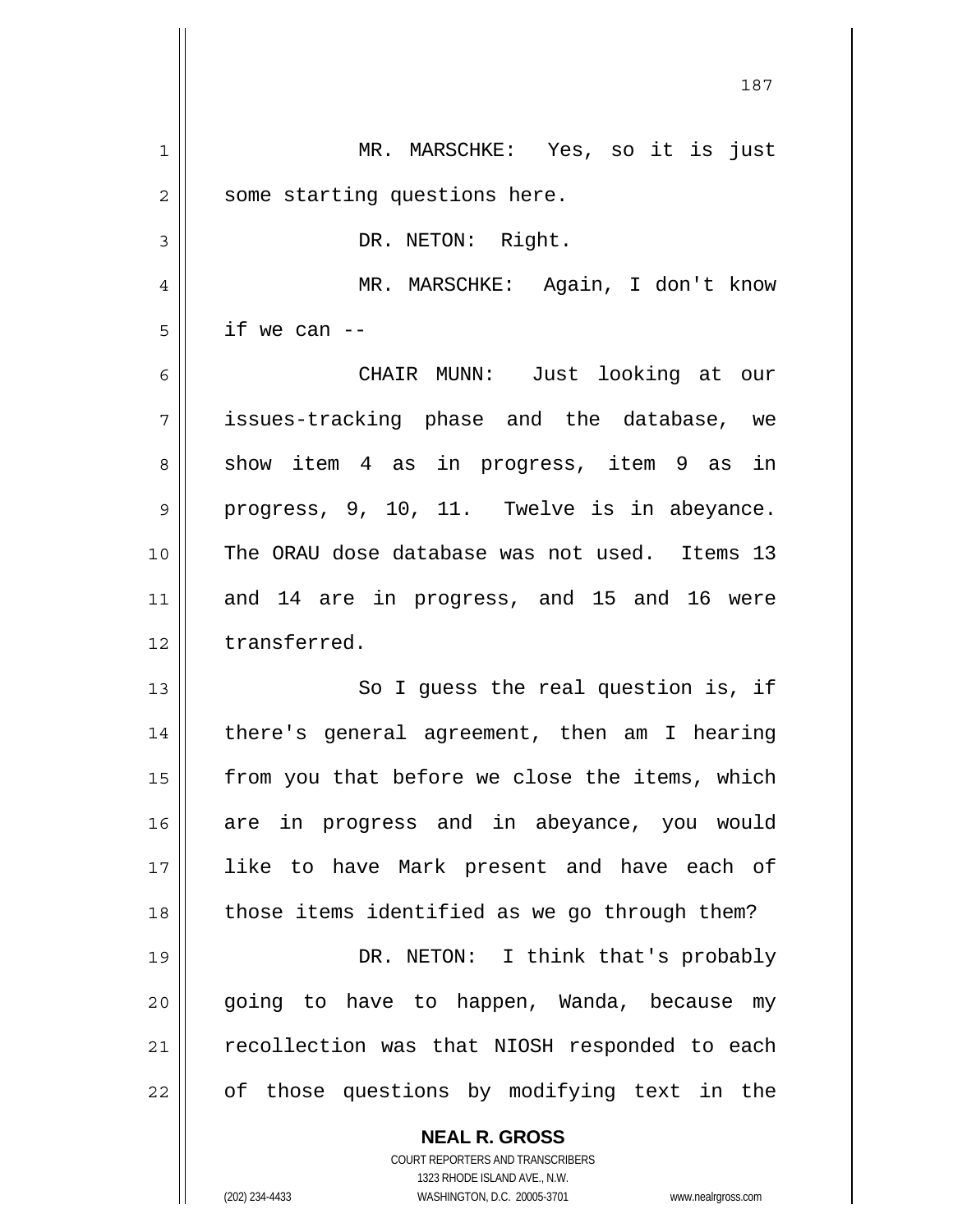1 OTIB.

| $\overline{2}$ | I think at one point SC&A and NIOSH            |
|----------------|------------------------------------------------|
| 3              | were in agreement, and the issues were ready   |
| 4              | to be closed, but then at that point Mark      |
| 5              | opined that it was not SC&A who could close    |
| 6              | this issue; it was the Working Group, and      |
| 7              | rightfully so, or the Subcommittee. So he      |
| 8              | still has some unanswered questions,           |
| 9              | apparently.                                    |
| 10             | CHAIR MUNN: All<br>right. Then                 |
| 11             | OTIB-0052 will appear on our next agenda list. |
| 12             | MR. MARSCHKE: The other thing,                 |
| 13             | Wanda, I believe NIOSH has updated -- you      |
| 14             | indicated that some of the issues were         |
| 15             | addressed elsewhere --                         |
| 16             | CHAIR MUNN: Yes.                               |
| 17             | MR.<br>MARSCHKE:<br>either                     |
| 18             | transferred or addressed elsewhere. I believe  |
| 19             | OTIB-0020 is the location that some of those   |
| 20             | issues were going to be addressed. Wording     |
| 21             | was going to be added to OTIB-0020, and I      |
| 22             | believe would be the revision of OTIB-0020     |

**NEAL R. GROSS** COURT REPORTERS AND TRANSCRIBERS 1323 RHODE ISLAND AVE., N.W. (202) 234-4433 WASHINGTON, D.C. 20005-3701 www.nealrgross.com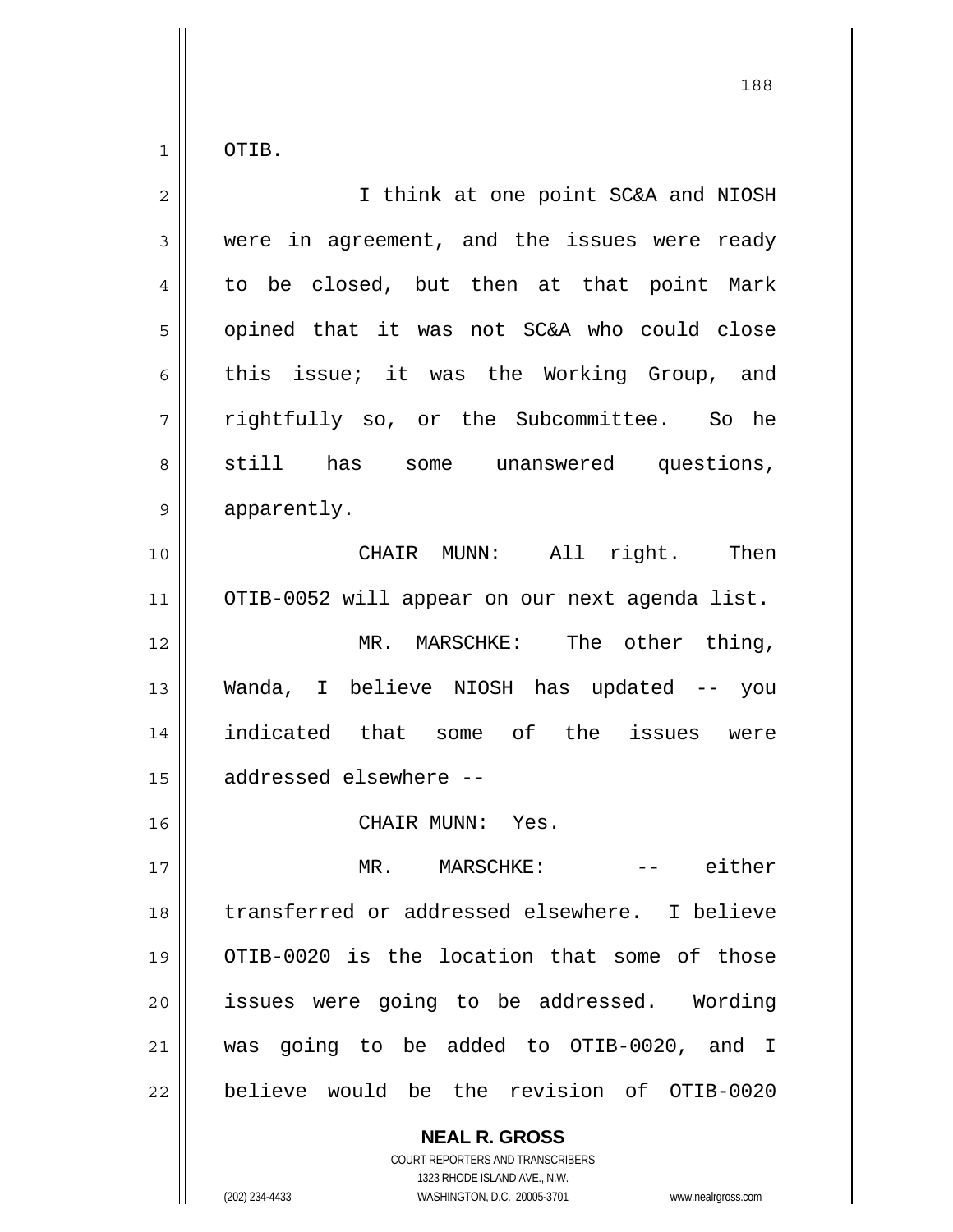**NEAL R. GROSS** COURT REPORTERS AND TRANSCRIBERS 1323 RHODE ISLAND AVE., N.W. 1 2 3 4 5 6 7 8 9 10 11 12 13 14 15 16 17 18 19 20 21 22 that just went out. Perhaps those words have already been added. I think when I looked at OTIB-0020 there were some additional words in there regarding OTIB-0052. CHAIR MUNN: When we pick this up on our next go-round, we will be able to close those without any issue, unless Mark has a problem with them, correct? MR. MARSCHKE: I think we should -yes. CHAIR MUNN: Good. The next item that I show is OTIB-0054. Where were we? MR. HINNEFELD: I think this is waiting for our responses to the findings. Isn't that where we are? CHAIR MUNN: I can't hear you, Stu. MR. HINNEFELD: It's waiting for our responses, our initial response to the finding. MR. MARSCHKE: That's where the database shows it. Everything on OTIB-0054 is

189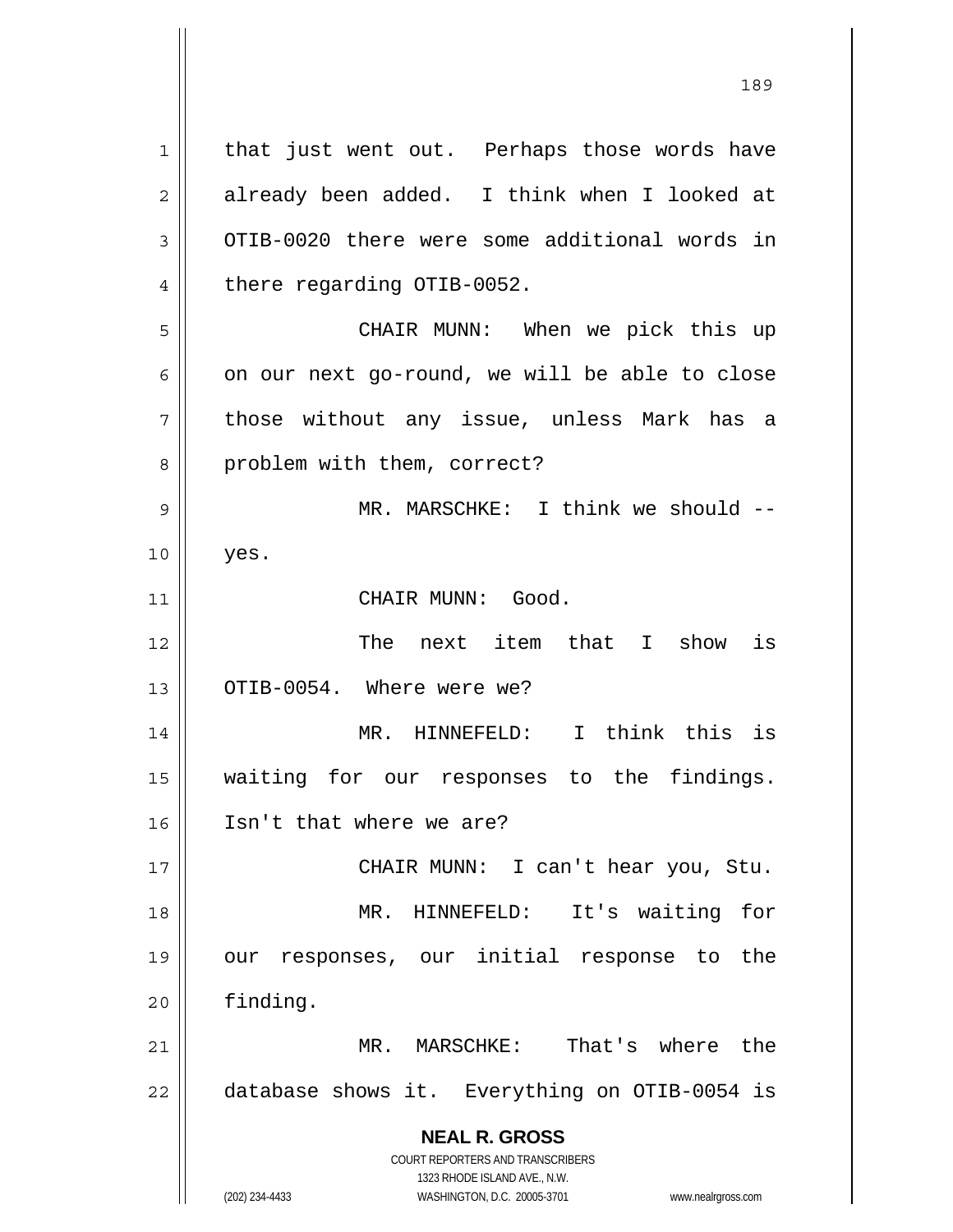**NEAL R. GROSS** COURT REPORTERS AND TRANSCRIBERS 1323 RHODE ISLAND AVE., N.W. (202) 234-4433 WASHINGTON, D.C. 20005-3701 www.nealrgross.com <u>190</u> 1 2 3 4 5 6 7 8 9 10 11 12 13 14 15 16 17 18 19 20 21 22 open. CHAIR MUNN: So we need all responses from NIOSH for OTIB-0054? MR. MARSCHKE: That is correct. CHAIR MUNN: All right. MR. MARSCHKE: There's 26 issues, and we haven't gotten -- MR. KATZ: Do we have a timeframe for -- an estimate for -- MR. MARSCHKE: Not today, no. MR. KATZ: -- for that? MR. MARSCHKE: No. CHAIR MUNN: We'll continue to carry it on the database until we do. MR. KATZ: Can you just send me an email when you guys figure out what -- MR. HINNEFELD: I'll see what I can find out. I think it might be more likely to have some rather than all. CHAIR MUNN: Yes. DR. MAURO: This is John Mauro. This might be helpful. On our list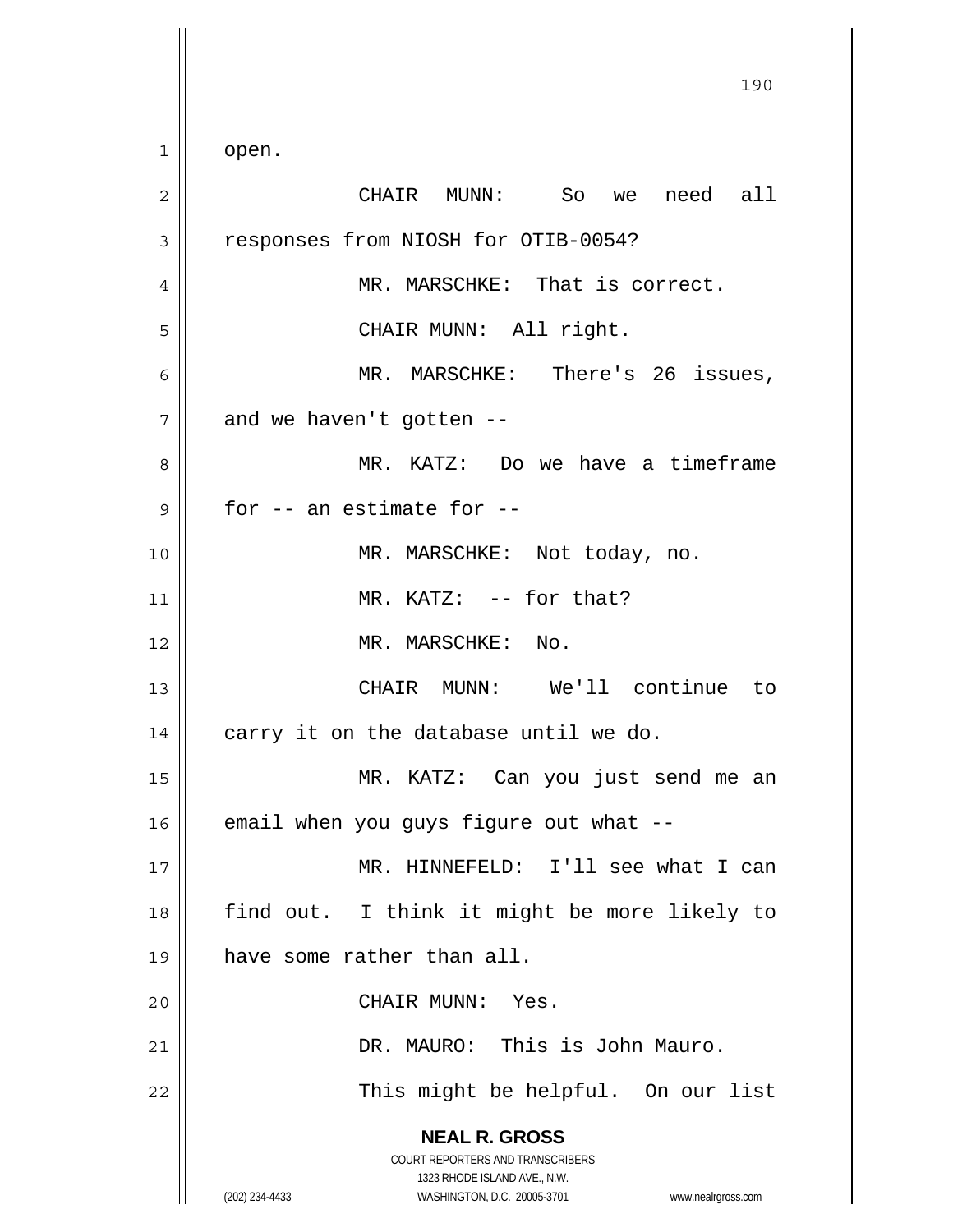1 2 3 4 5 6 7 8 9 10 11 12 13 14 15 16 17 18 19 20 21 22 we've got 26 issues, but in going through the report -- I read it before the meeting -- many of them are supportive. In other words, I can't say how many, but in reading the summary description of the 26 findings, a large number of them, some of them are actually supportive. MR. MARSCHKE: Yes. DR. MAURO: It's we agree or we concur, or certainly there are others that are of varying degrees of concern. Reading it, there really are only a handful that are of substantive concern. So what I am getting at is I just want to let everyone know that, of the 26 - there are 26, but what it boils down to, there's only really a handful that are of some substance. It would probably be a good idea for Joyce Lipsztein to be a party when we eventually get to those issues because I think it is going to come down to four or five that are of substance. CHAIR MUNN: Good.

191

**NEAL R. GROSS** COURT REPORTERS AND TRANSCRIBERS 1323 RHODE ISLAND AVE., N.W. (202) 234-4433 WASHINGTON, D.C. 20005-3701 www.nealrgross.com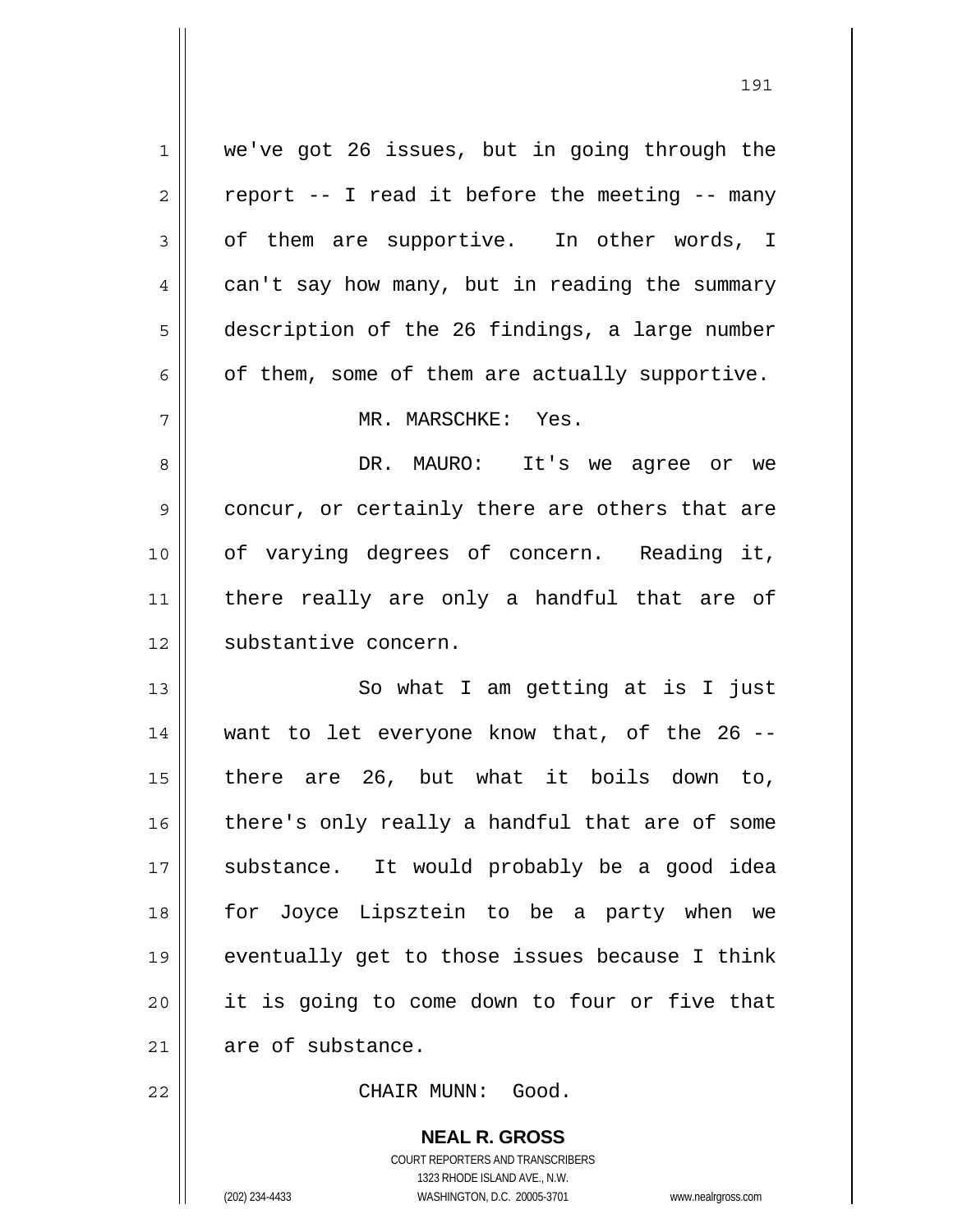**NEAL R. GROSS** COURT REPORTERS AND TRANSCRIBERS 1323 RHODE ISLAND AVE., N.W. 1 2 3 4 5 6 7 8 9 10 11 12 13 14 15 16 17 18 19 20 21 22 MEMBER ZIEMER: May I ask whether there was a separate matrix or are these all in the main database now? CHAIR MUNN: OTIB-0054 -- MR. MARSCHKE: When you log on, basically, you're going to have -- remember when we talked about that thing this morning, Paul? Is that what you're asking about? MEMBER ZIEMER: Well, no, I was asking whether there was an initial matrix aside from this or is this one that we were able to put the findings directly into this matrix? At one point, we had the initial matrices, and then they got merged, but was there an initial one for this? MR. HINNEFELD: I don't believe so. MEMBER ZIEMER: Okay. DR. OSTROW: This is Steve Ostrow. I was the one who put SC&A's report together. John is right, we have 26 comments total, out of which only 16 are findings, and 10 we just called observations. Out of the 16

(202) 234-4433 WASHINGTON, D.C. 20005-3701 www.nealrgross.com

192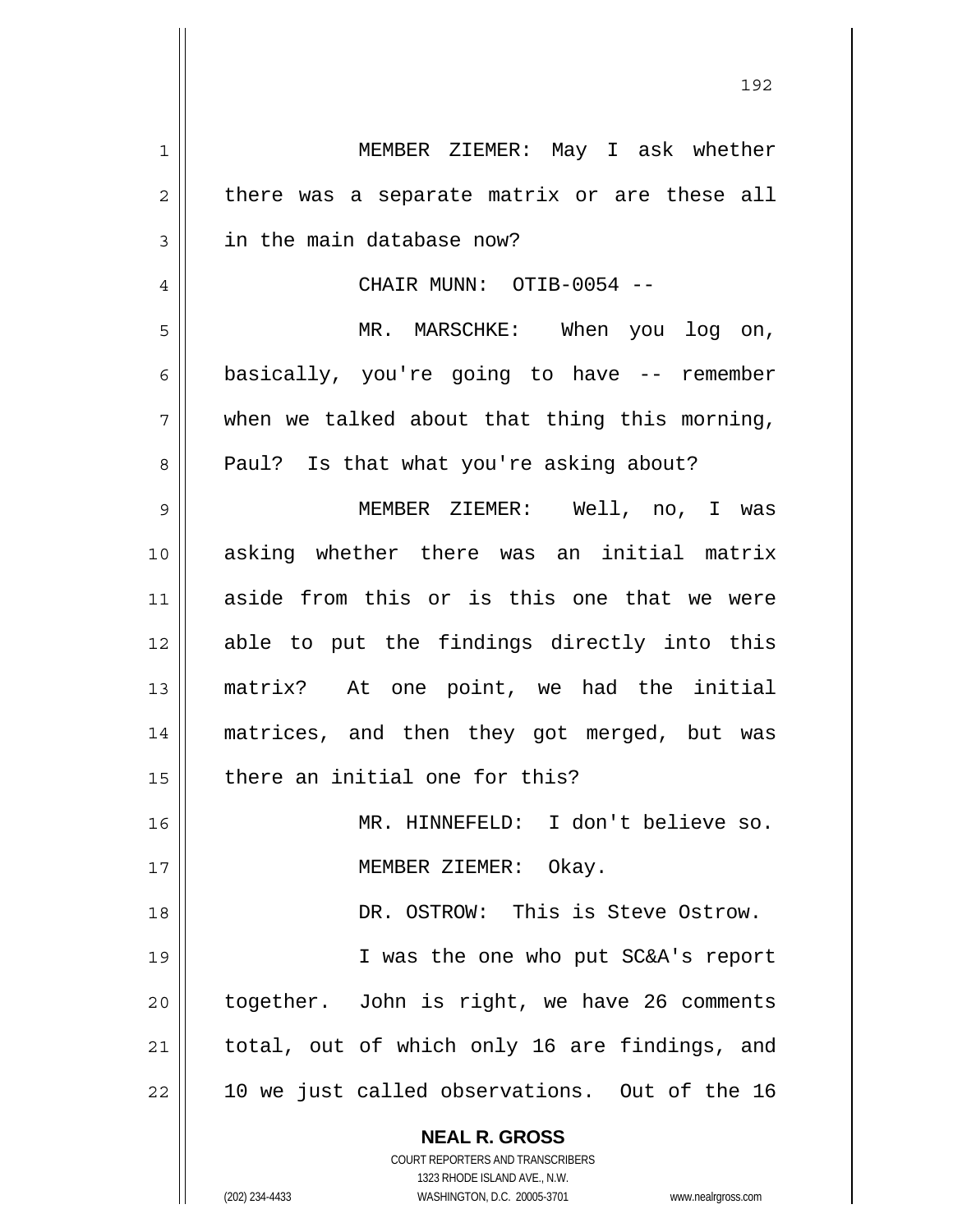1 2 3 4 5 6 7 8 9 10 11 12 13 14 15 16 17 18 19 20 21 22 findings, just taking a quick look, there's maybe about half of them that maybe somewhat require further discussion. About half of them are probably smaller items. So, out of the 26, there's maybe a third of them or so that will require some thought to go over. CHAIR MUNN: That's good. If the database has been peopled with those, that is one of those items which does not come up easily. DR. MAURO: Wanda, this is John. I just went online and opened, and you need to do what Steve said. You know, you go to the filter and just turn it on, the filter section, and it all comes up. So it's all populated. In other words, the database is, in fact, populated, but you've got to go through that one really quick step that Steve described earlier, and it will be there. CHAIR MUNN: Well, I had mine filtered, apparently, in a different way. So it doesn't come up in the unfiltered data at

193

**NEAL R. GROSS** COURT REPORTERS AND TRANSCRIBERS 1323 RHODE ISLAND AVE., N.W.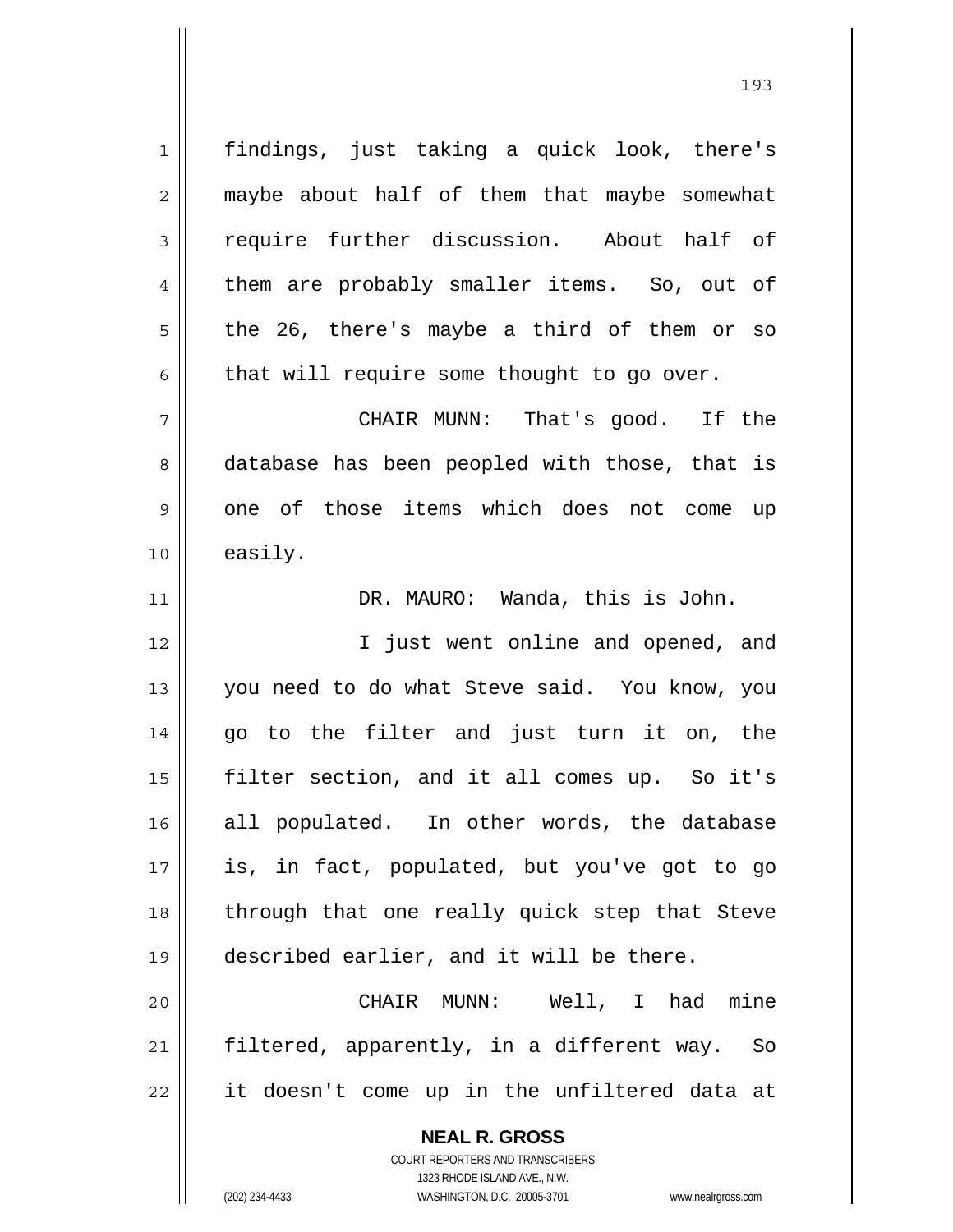**NEAL R. GROSS** COURT REPORTERS AND TRANSCRIBERS 1323 RHODE ISLAND AVE., N.W. (202) 234-4433 WASHINGTON, D.C. 20005-3701 www.nealrgross.com 1 2 3 4 5 6 7 8 9 10 11 12 13 14 15 16 17 18 19 20 21 22 all. So if I ask for something other than procedure numbers, the first filter, what should the first filter be? MR. MARSCHKE: Don't ask for any filters. Take off all the filters, Wanda. CHAIR MUNN: Okay. MR. MARSCHKE: Take off all the filters and just click the Okay button. CHAIR MUNN: Okay. MR. MARSCHKE: It should come back. If you look at the bottom of the screen, when you come back to the summary screen and you look at the bottom, it should be 532 issues. DR. MAKHIJANI: And just FYI, there was a matrix that was submitted on July 30th, 2007. At least that's to my computer -- MEMBER ZIEMER: Oh, there was? DR. MAKHIJANI: Yes. MEMBER ZIEMER: July 30th? DR. MAKHIJANI: Yes. There were 16 issues. MEMBER ZIEMER: 2007?

194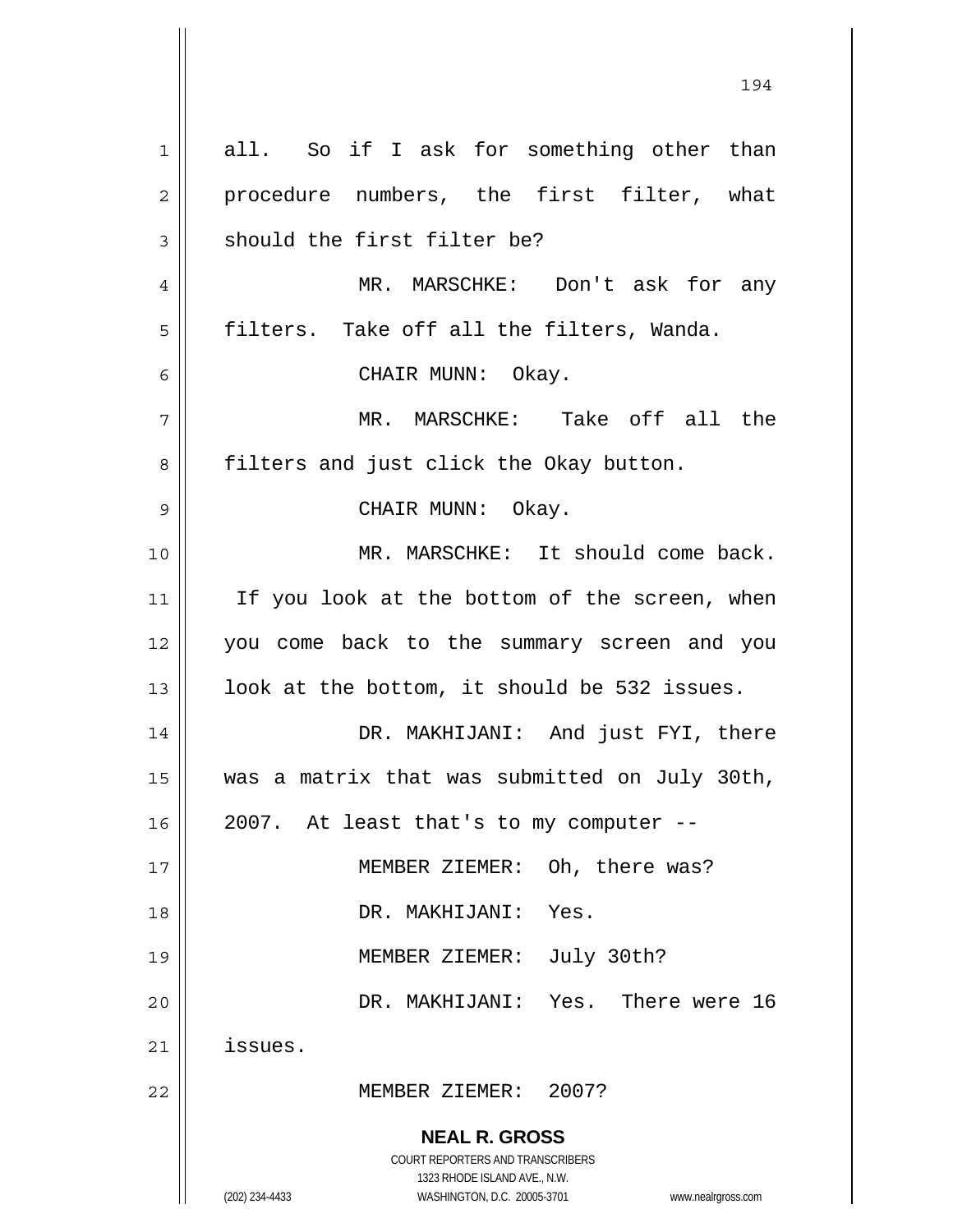**NEAL R. GROSS** COURT REPORTERS AND TRANSCRIBERS 1323 RHODE ISLAND AVE., N.W. (202) 234-4433 WASHINGTON, D.C. 20005-3701 www.nealrgross.com <u>195</u> 1 2 3 4 5 6 7 8 9 10 11 12 13 14 15 16 17 18 19 20 21 22 DR. MAKHIJANI: At least that's what my computer says. MEMBER ZIEMER: So that should be -- DR. MAKHIJANI: That should have been transferred into the -- MR. MARSCHKE: What was the 50 -the report itself -- DR. MAKHIJANI: That's 54. We're all talking about 52. MEMBER ZIEMER: We're talking about 54. DR. MAKHIJANI: Sorry about that. Okay. I have no record of 54 matrix. MR. MARSCHKE: No luck, Wanda? CHAIR MUNN: No, it's not working for me. I took off all the filters, and I'm still not getting what I want to see. So there's some sort of evil demon between me and the O drive, and I'm not sure exactly what it is. MEMBER ZIEMER: Well, in any event,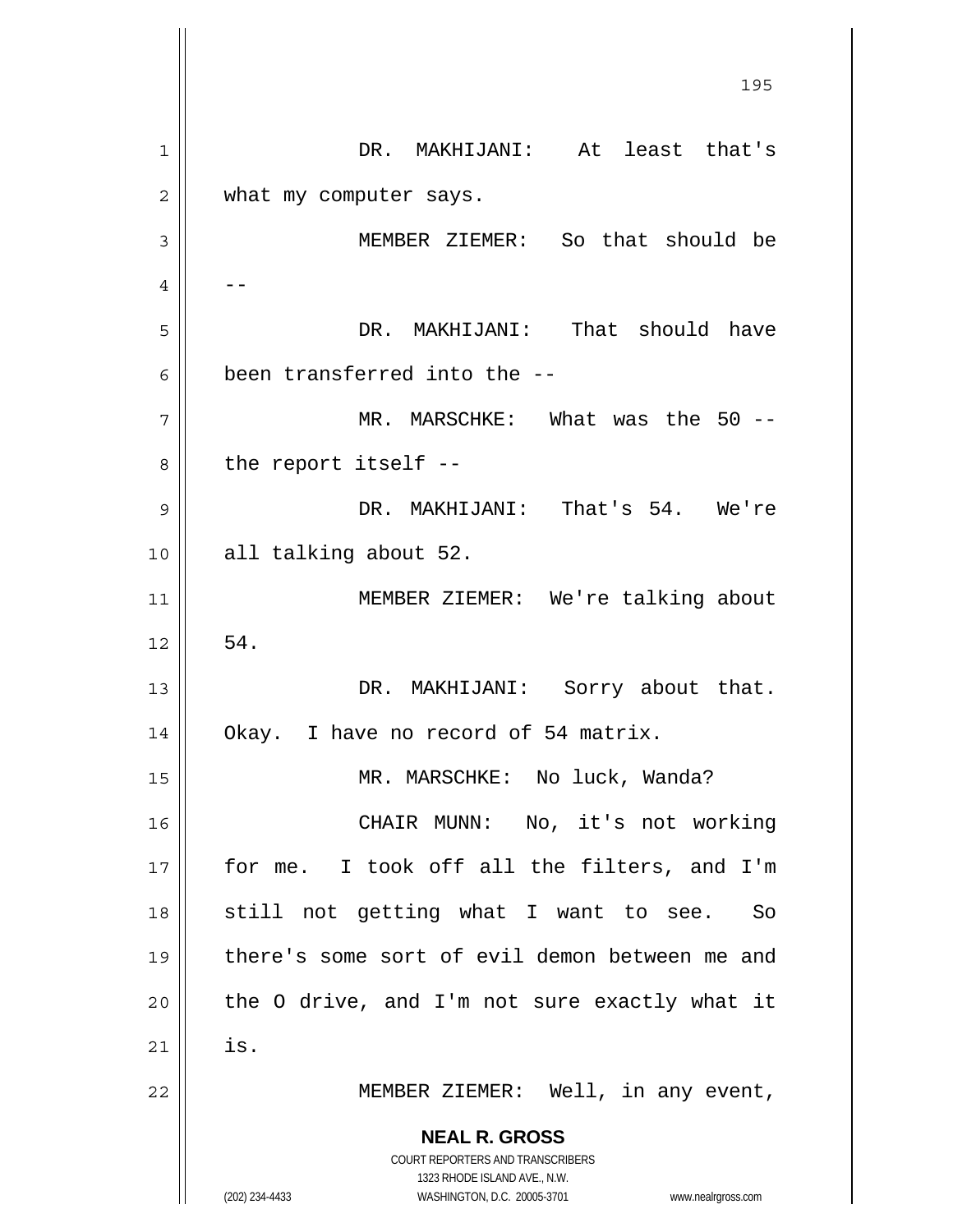$1 \parallel$ we need the NIOSH responses.

| $\overline{2}$ | CHAIR MUNN: Yes, we do. So my                                                                                                                                   |
|----------------|-----------------------------------------------------------------------------------------------------------------------------------------------------------------|
| 3              | indication will be our next agenda will need                                                                                                                    |
| 4              | NIOSH responses before we can proceed.                                                                                                                          |
| 5              | MR. HINNEFELD: Okay, I'll provide,                                                                                                                              |
| 6              | when I can, I'll provide a date when we can                                                                                                                     |
| 7              | have responses.                                                                                                                                                 |
| 8              | CHAIR MUNN: Okay.                                                                                                                                               |
| 9              | DR. MAURO: Wanda, this is John.                                                                                                                                 |
| 10             | Am I correct that our modus                                                                                                                                     |
| 11             | operandi now is that NIOSH will just go ahead                                                                                                                   |
| 12             | and load up the data into the system that we                                                                                                                    |
| 13             | have now, or is that somehow we're going to                                                                                                                     |
| 14             | treat it separate?                                                                                                                                              |
| 15             | CHAIR MUNN: No, that's correct.                                                                                                                                 |
| 16             | That was my understanding.                                                                                                                                      |
| 17             | DR. MAURO: Okay, very good.                                                                                                                                     |
| 18             | MR. HINNEFELD: Well, we will have                                                                                                                               |
| 19             | to see if we can get -- we tend to get a read-                                                                                                                  |
| 20             | only version, isn't that right? Even on the                                                                                                                     |
| 21             | ORAU side, it tends to open as a read-only.                                                                                                                     |
| 22             | We will work with our data people                                                                                                                               |
|                | <b>NEAL R. GROSS</b><br>COURT REPORTERS AND TRANSCRIBERS<br>1323 RHODE ISLAND AVE., N.W.<br>WASHINGTON, D.C. 20005-3701<br>(202) 234-4433<br>www.nealrgross.com |

<u>1962 - Johann Stein, Amerikaansk politiker (</u>† 196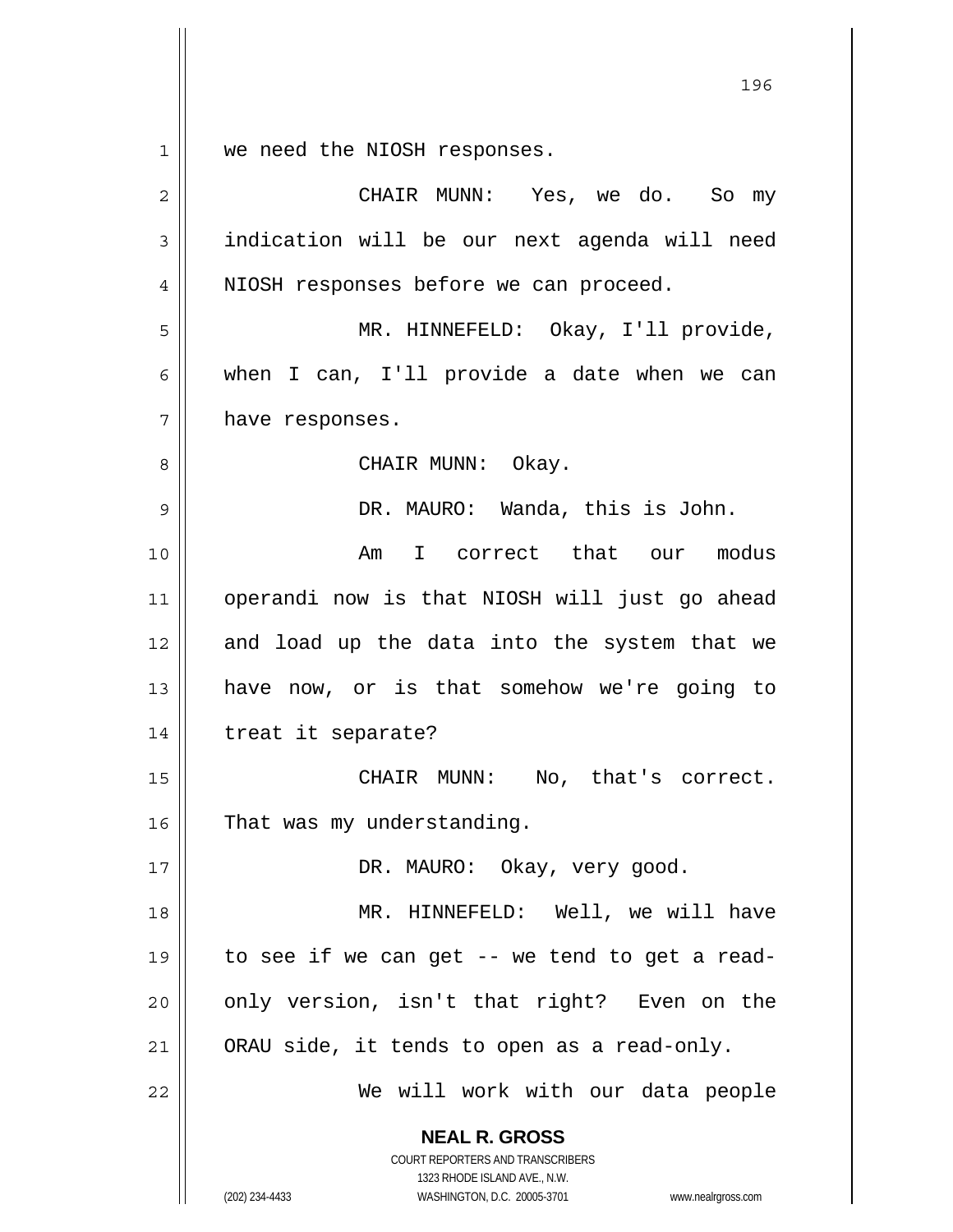| 1  | and see if we can get that fixed. We should    |
|----|------------------------------------------------|
| 2  | be able to open it in as a write version.      |
| 3  | MR. MARSCHKE: You should. Some of              |
| 4  | your people should have write access. We gave  |
| 5  | them write access as far as our software --    |
| 6  | MR. HINNEFELD: Okay. We'll work                |
| 7  | it out between our computer folks and your     |
| 8  | computer folks, so that we have write access   |
| 9  | on the ORAU side. This is on the ORAU side.    |
| 10 | It's not on our side. So that ORAU will be     |
| 11 | able to write them in. We'll work on that,     |
| 12 | and then we will work on getting responses and |
| 13 | then just putting them in there.               |
| 14 | If we can't get that worked out, we            |
| 15 | will write our responses and we will send them |
| 16 | to Steve and John and impose on them to do the |
| 17 | data entry for us.                             |
| 18 | MR. KATZ: And, Wanda, I will wait              |
| 19 | to hear from Stu about timing before I put     |
| 20 | this on the agenda for the next Subcommittee,  |
| 21 | because there is no point in putting it there  |
| 22 | until we get the NIOSH responses.              |
|    | <b>NEAL R. GROSS</b>                           |

197

COURT REPORTERS AND TRANSCRIBERS 1323 RHODE ISLAND AVE., N.W.

 $\mathbf{I}$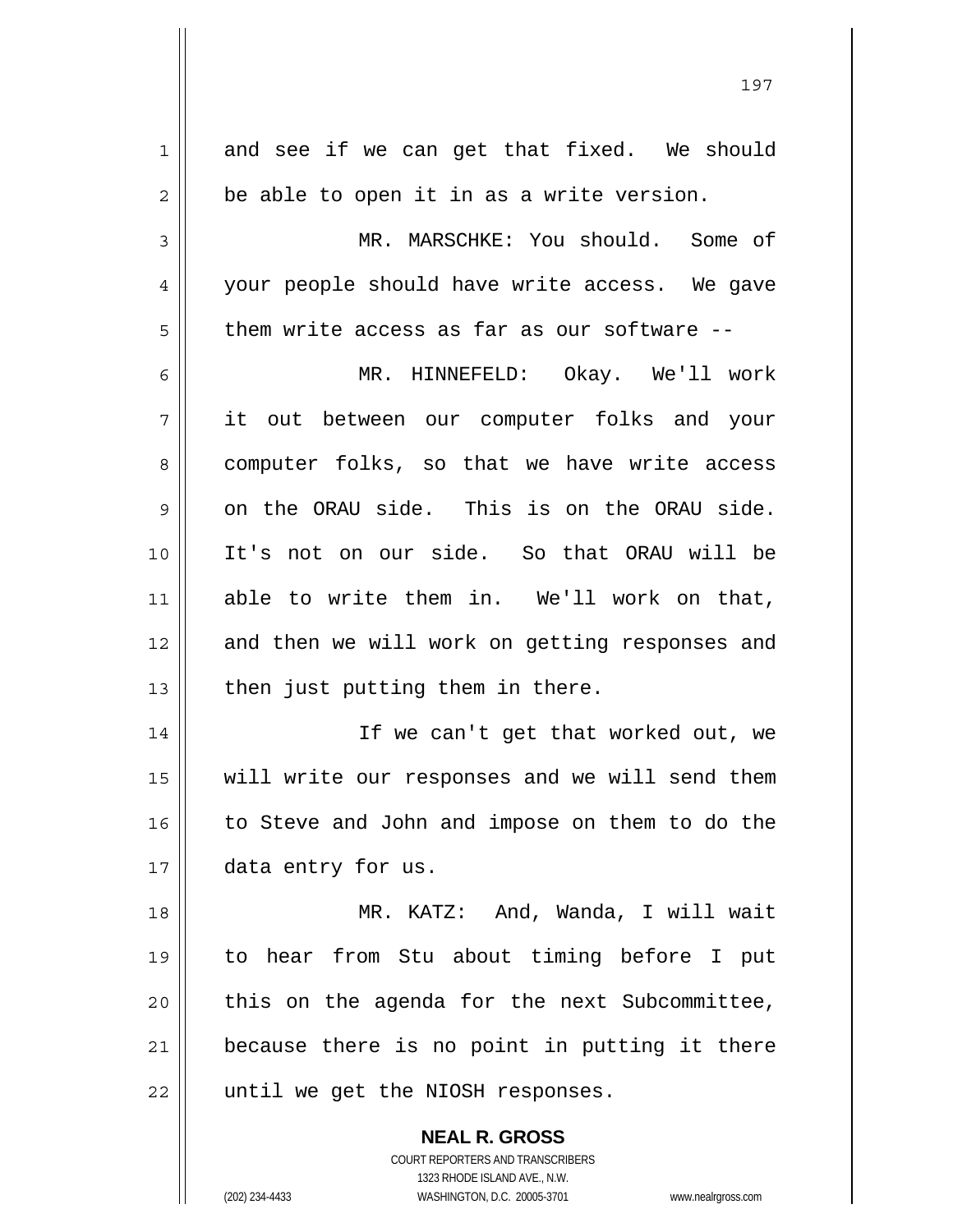**NEAL R. GROSS** COURT REPORTERS AND TRANSCRIBERS 1323 RHODE ISLAND AVE., N.W. (202) 234-4433 WASHINGTON, D.C. 20005-3701 www.nealrgross.com 1 2 3 4 5 6 7 8 9 10 11 12 13 14 15 16 17 18 19 20 21 22 CHAIR MUNN: That's true, and certainly not for anything more than just status update, where we are with it. MR. KATZ: Right. CHAIR MUNN: OTIB-0066. MR. MARSCHKE: OTIB-0066, we received from Stu the NIOSH responses back on January 16th. SC&A, Steve Ostrow, actually, drafted the SC&A recommendations. I forwarded those to the Working Group a couple of weeks ago, I guess. CHAIR MUNN: Yes. MR. MARSCHKE: They are also in the database, I guess if you can find them in the database, but they should be also in the database. So we can either work with the database or we can work with the Word file that I sent back on, I guess it was about January -- actually, oh, I didn't send the file until a couple of weeks ago. MEMBER ZIEMER: What is it called?

198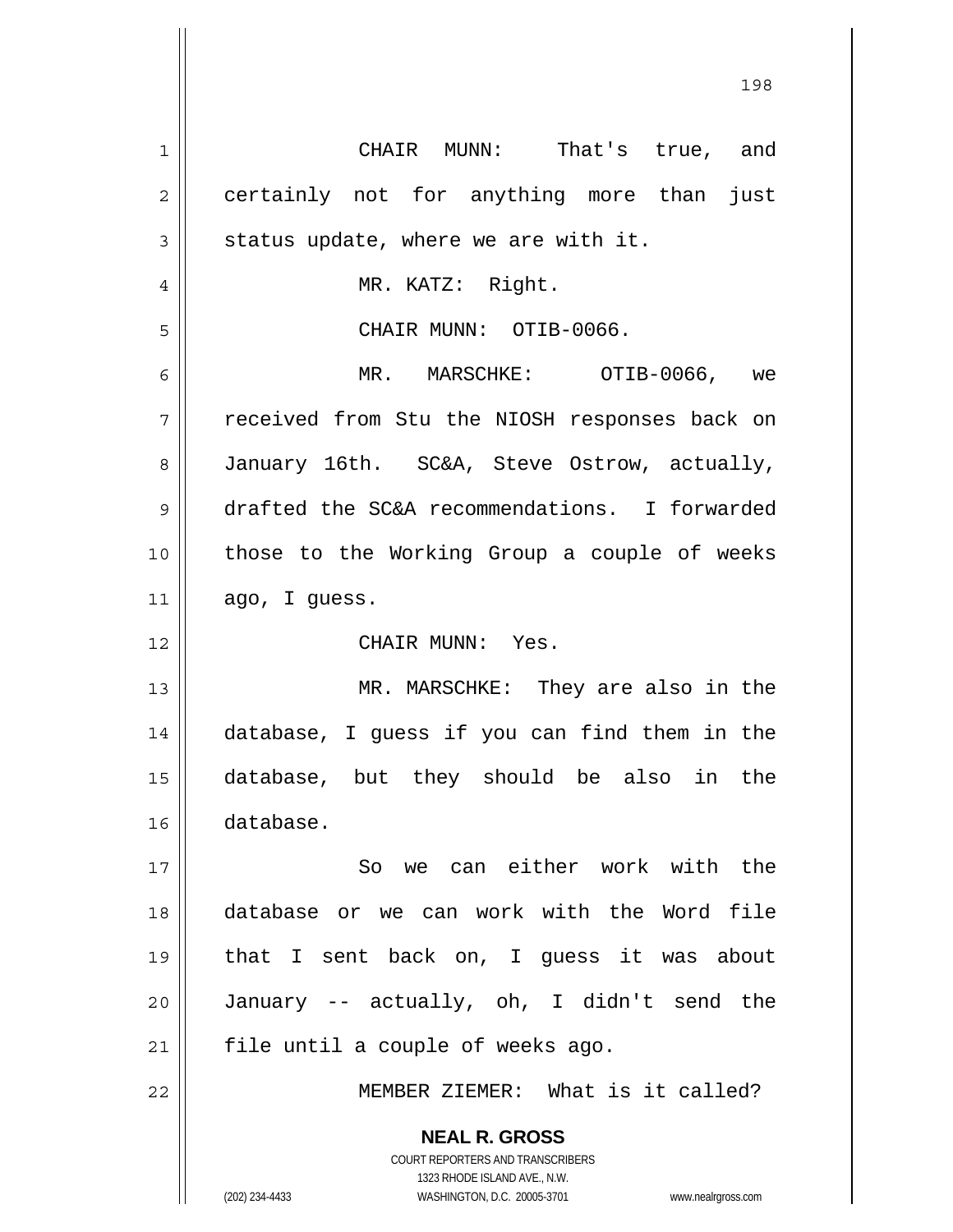**NEAL R. GROSS** COURT REPORTERS AND TRANSCRIBERS 1323 RHODE ISLAND AVE., N.W. (202) 234-4433 WASHINGTON, D.C. 20005-3701 www.nealrgross.com 199 1 2 3 4 5 6 7 8 9 10 11 12 13 14 15 16 17 18 19 20 21 22 MR. MARSCHKE: The file is called -- oh, it's got a long name. Let me see if I can find it. Do you want the name of the -- MEMBER ZIEMER: What you transmitted to us. MR. MARSCHKE: Yes. DR. MAURO: This is John. I'm looking at the electronic version, and I notice that the NIOSH responses are here; that is, they have been loaded. MR. MARSCHKE: The NIOSH responses should be loaded, and also the SC&A replies should be loaded as well, John, if you look at them. DR. MAURO: Yes, I see. Yes. Yes, it's on my version here. MR. MARSCHKE: Yes. DR. MAURO: Yes, I'm accessing the O drive, and it seems to be working for me. I'm probably going to find out what's going on, why some people can do it and some folks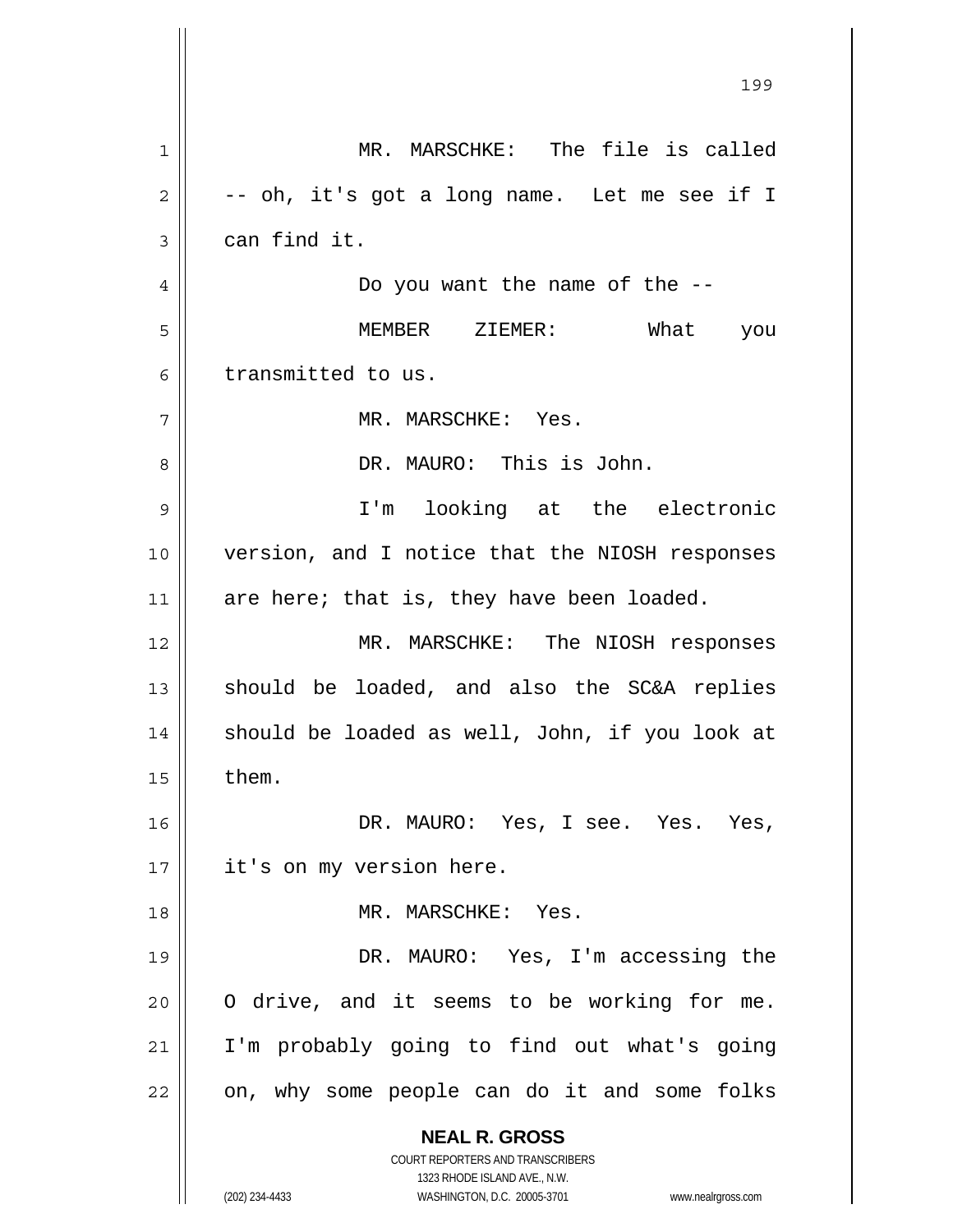1 can't.

| $\overline{2}$ | MR. MARSCHKE: I'm just trying to                                                                                                                                |
|----------------|-----------------------------------------------------------------------------------------------------------------------------------------------------------------|
| $\mathfrak{Z}$ | find where -- I don't know that I brought that                                                                                                                  |
| 4              | email, have a copy of that email with me,                                                                                                                       |
| 5              | Paul. Shoot. I brought the file; I didn't                                                                                                                       |
| 6              | put in the email.                                                                                                                                               |
| 7              | MEMBER ZIEMER: Oh, I know, I'm                                                                                                                                  |
| 8              | looking in the wrong place. I brought it on                                                                                                                     |
| 9              | my disk or my stick here.                                                                                                                                       |
| 10             | MR. MARSCHKE: It was a file that I                                                                                                                              |
| 11             | sent back on the 23rd, and the email's title                                                                                                                    |
| 12             | was, "Regarding Information for Procedures                                                                                                                      |
| 13             | Subcommittee Meeting - OTIB-0066                                                                                                                                |
| 14             | Disclaimer". And it was sent by me on March                                                                                                                     |
| 15             | 23rd.                                                                                                                                                           |
| 16             | right here that is<br>Here's one                                                                                                                                |
| $17$           | highlighted, Paul.                                                                                                                                              |
| 18             | MEMBER ZIEMER: Yes. I found it.                                                                                                                                 |
| 19             | I was looking in the wrong drive.                                                                                                                               |
| 20             | And your responses are in red?                                                                                                                                  |
| 21             | MR. MARSCHKE: That's correct, yes.                                                                                                                              |
| 22             | MEMBER ZIEMER: I've got it.                                                                                                                                     |
|                | <b>NEAL R. GROSS</b><br>COURT REPORTERS AND TRANSCRIBERS<br>1323 RHODE ISLAND AVE., N.W.<br>(202) 234-4433<br>WASHINGTON, D.C. 20005-3701<br>www.nealrgross.com |

200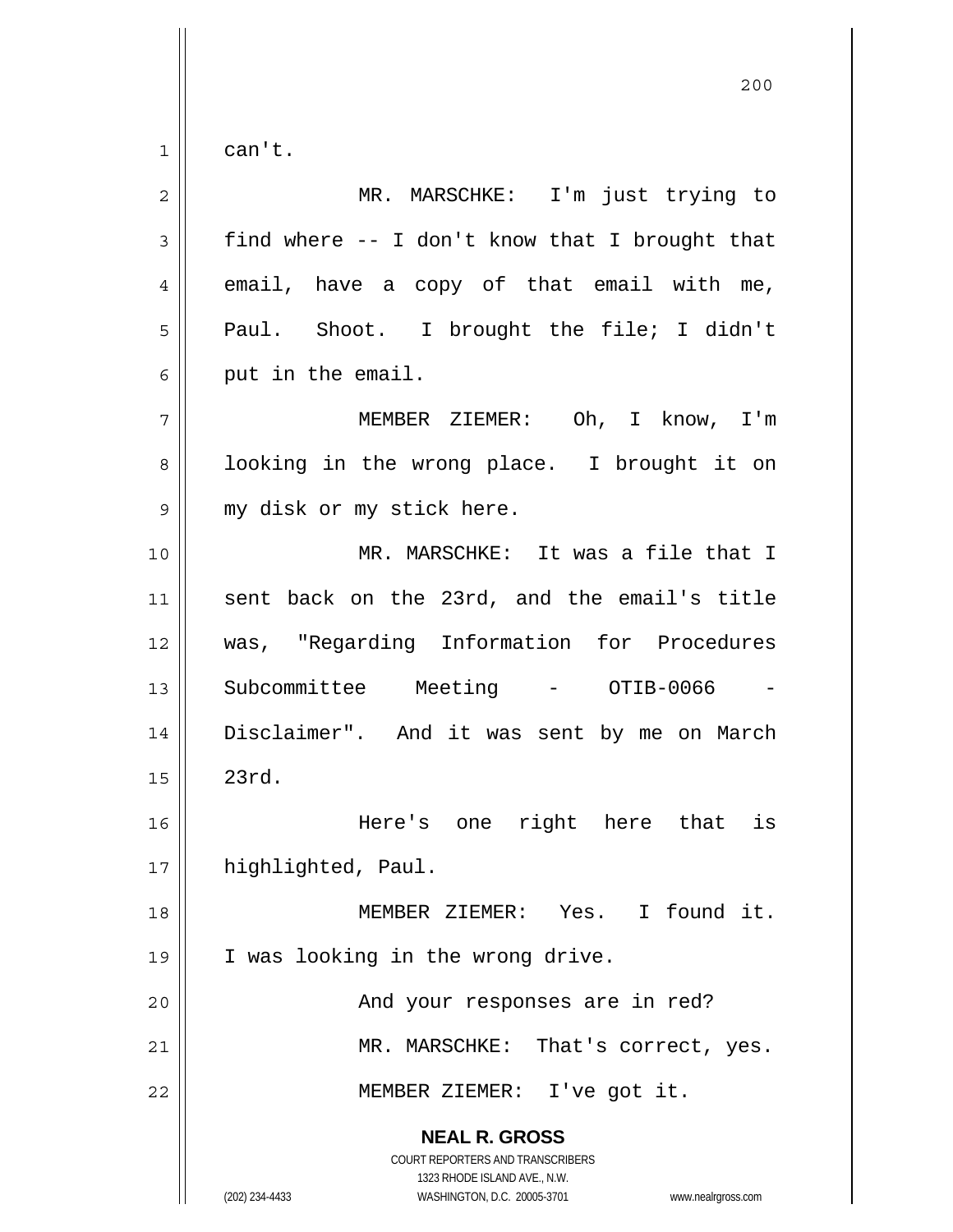**NEAL R. GROSS** COURT REPORTERS AND TRANSCRIBERS 201 1 2 3 4 5 6 7 8 9 10 11 12 13 14 15 16 17 18 19 20 21 22 MR. MARSCHKE: If I can summarize --Wanda, did you -- CHAIR MUNN: I have no idea. DR. MAURO: They are four, five, four of them. I think everything is pretty straightforward. MR. MARSCHKE: This is what I was going to suggest: I mean, basically, we agree with NIOSH's responses. So the four items are either -- I think there's two of them that we recommend be closed and two of them that we recommend be put in abeyance. One and 3 I think recommended be put in abeyance, and 2 and 4 we recommended to be closed. DR. OSTROW: That's correct. DR. MAURO: Let me help out a little bit, too. There was really only one technical comment where we thought there was something wrong that needed to be fixed. It had to do with a factor of 1.4 in the organically-bound tritium dose conversion factor. NIOSH agreed,

1323 RHODE ISLAND AVE., N.W.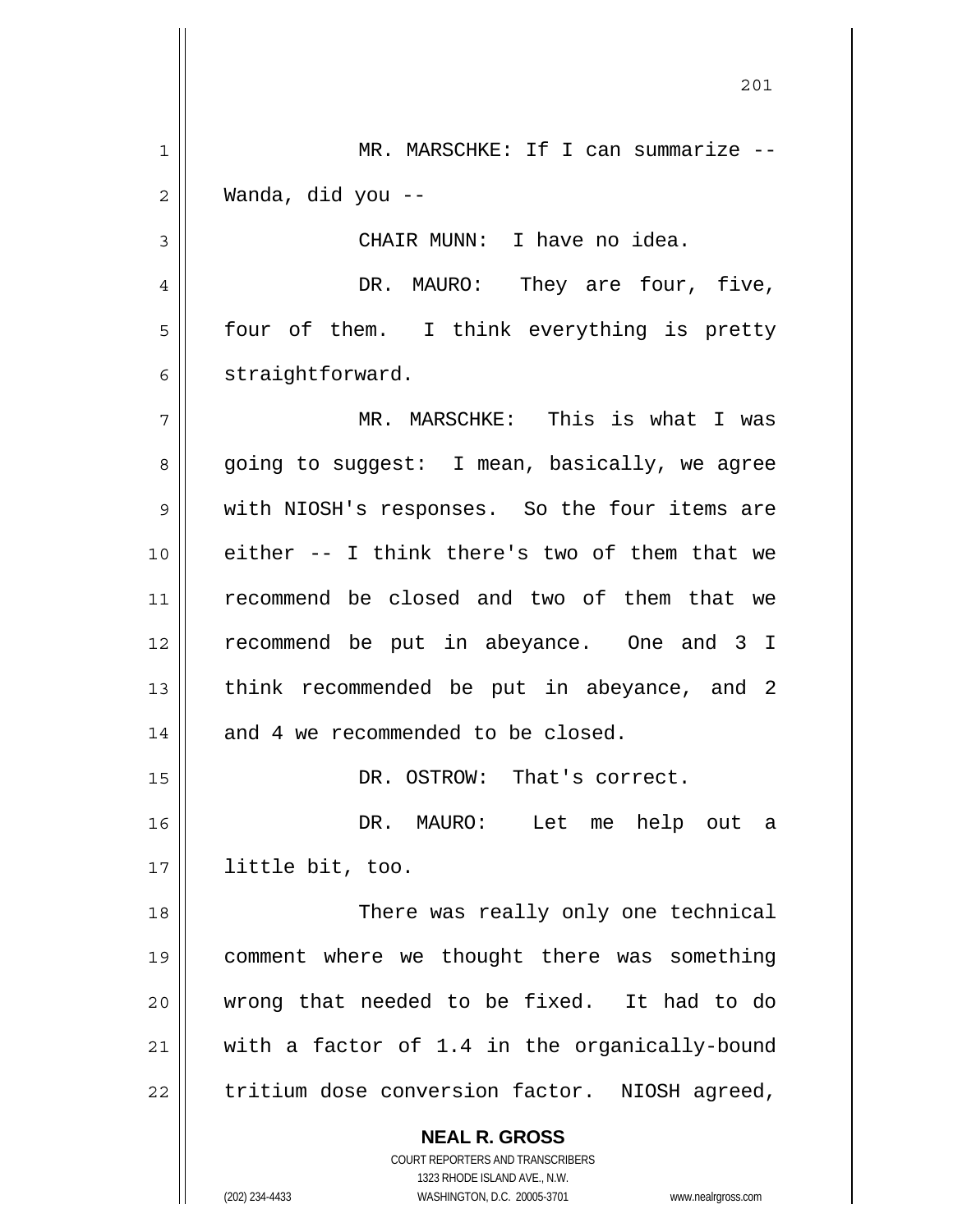**NEAL R. GROSS** COURT REPORTERS AND TRANSCRIBERS 1323 RHODE ISLAND AVE., N.W. (202) 234-4433 WASHINGTON, D.C. 20005-3701 www.nealrgross.com 1 2 3 4 5 6 7 8 9 10 11 12 13 14 15 16 17 18 19 20 21 22 yes, that they will fix it. Right now, of course, that's in abeyance until it is fixed. The other comments, if you recall, Wanda, really have to do with implementation, and implementation on a site-by-site basis. It was something that I think we agreed at the last meeting needed to be handed over to the site-specific work groups like Pinellas, Savannah River. It really becomes a matter of, can you implement this protocol? The protocol is fine, but can you implement it? Do you have the data? That is very much a site-specific issue. In addition, it is an issue that is subject to some classification concerns. In fact, I believe that meeting that Mark and Robert are attending today is exactly this subject. So the way I recall -- and I think as expressed on the information sent to you - is that, from this Procedures Group's

202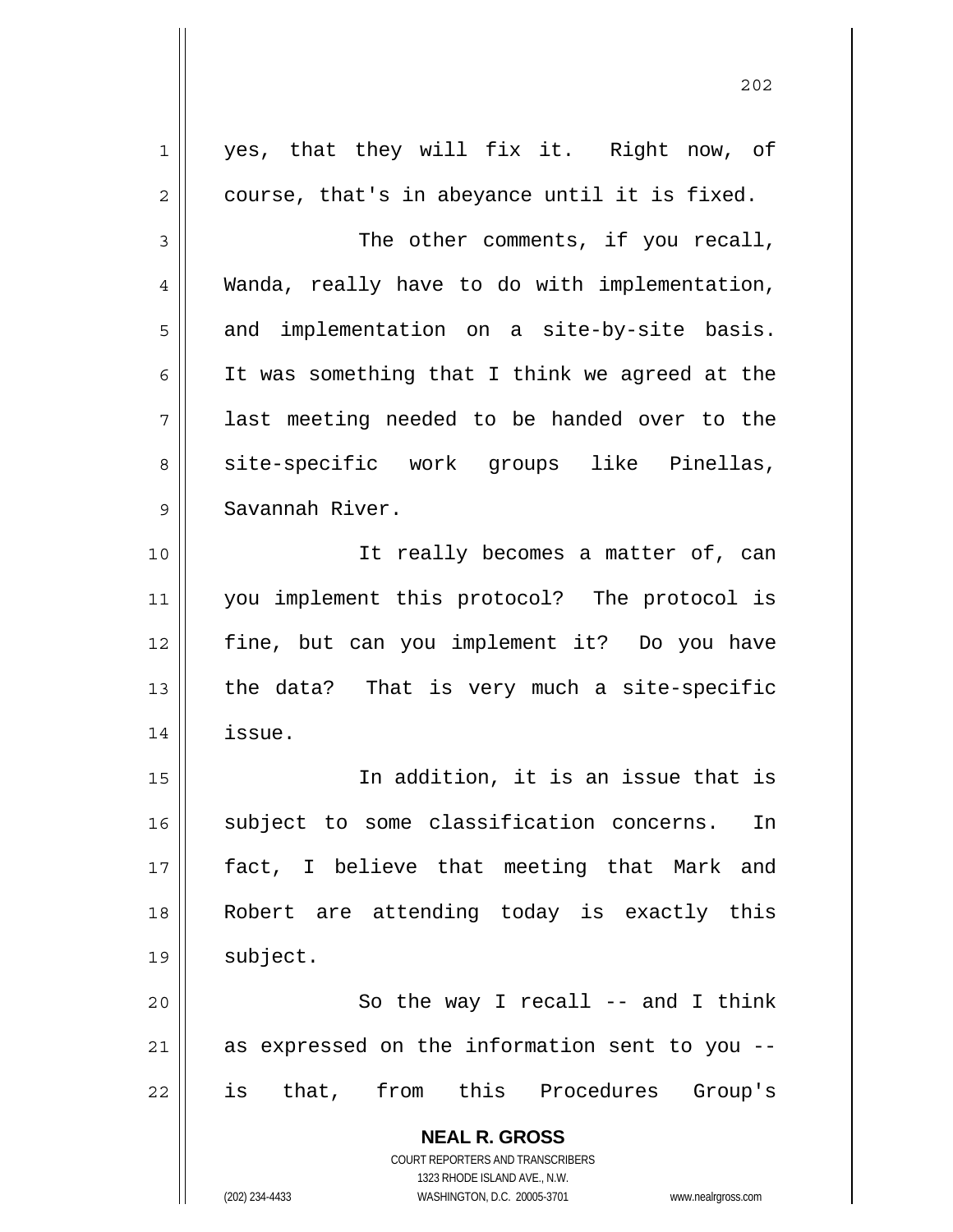perspective, it is SC&A's position that we're done, I mean in terms of making our technical comments on this particular document, and it really now becomes a matter of how we implement it in the real world at real sites.

1

2

3

4

5

203

6 7 8 9 10 11 I don't know whether this is something that -- when we last spoke, it was something that I believe this work group said it probably should be handled by each separate work group dealing with the sites where it's effective.

12 13 14 15 16 17 CHAIR MUNN: And how do we relay that information to those individual work groups? We're back in that loop that we have never smoothed out completely of followthrough, because we haven't established a process that is known to all.

18 19 20 DR. MAURO: I think you are correct. Right now we haven't passed the baton, so to speak.

21 22 MR. KATZ: But may I just raise a point, Wanda?

**NEAL R. GROSS**

COURT REPORTERS AND TRANSCRIBERS 1323 RHODE ISLAND AVE., N.W. (202) 234-4433 WASHINGTON, D.C. 20005-3701 www.nealrgross.com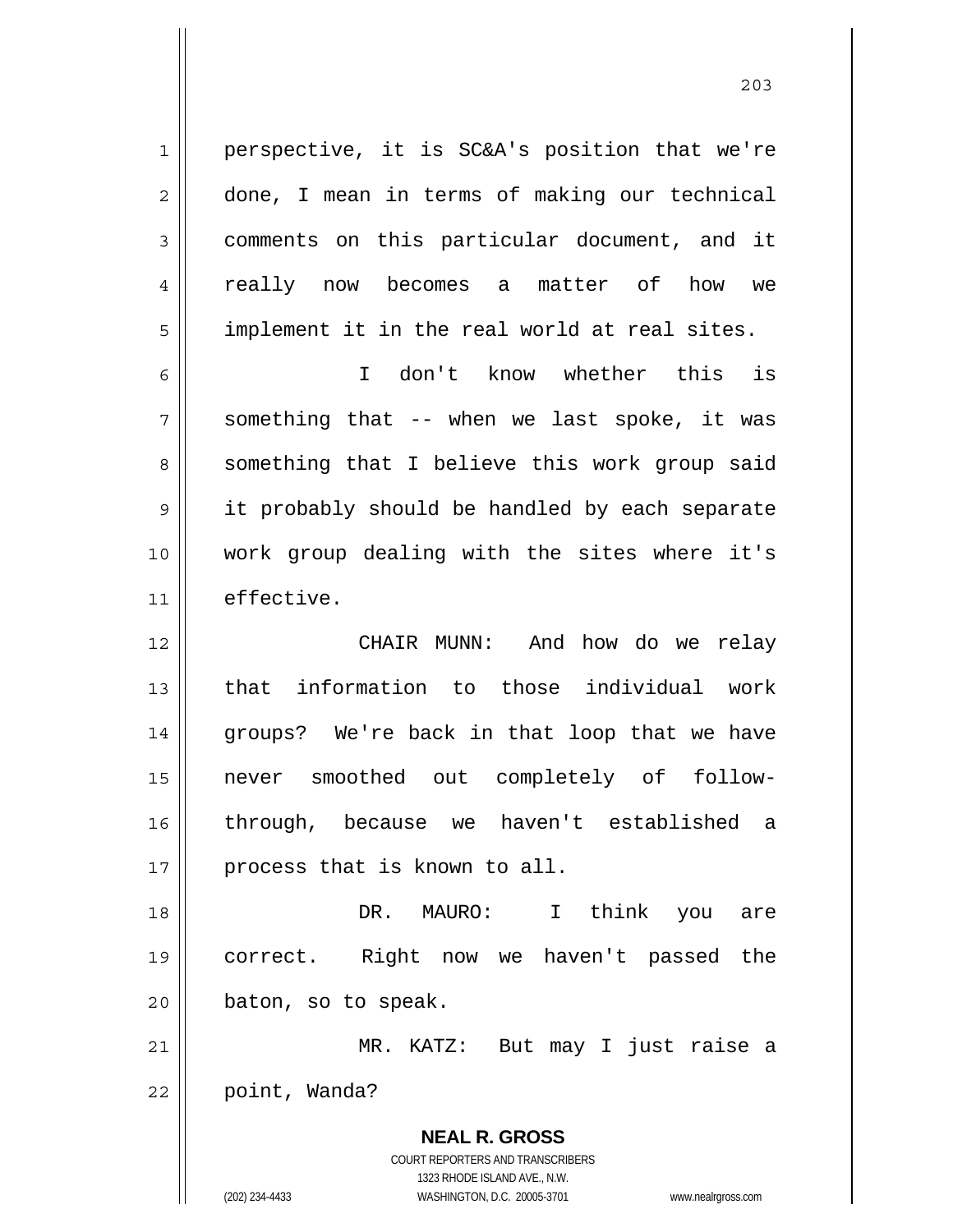**NEAL R. GROSS** COURT REPORTERS AND TRANSCRIBERS 1323 RHODE ISLAND AVE., N.W. 1 2 3 4 5 6 7 8 9 10 11 12 13 14 15 16 17 18 19 20 21 22 CHAIR MUNN: Yes. MR. KATZ: I mean, SC&A is saying they're finished and they believe the issues have been resolved or there's one in abeyance but it will be resolved, according to their views. But doesn't the work group have to do its bit in terms of it has to accept that before you go on to referring issues for the implementation questions on -- CHAIR MUNN: That's correct, we do, absolutely. Yes. And at this juncture, it's very difficult without the data in front of me, which I apparently am unable to find, unable to get to come up for me. It's something in the way I'm set up here that is not doing the right thing. When I say no filter, what I get is a response that there is no filter and no data. (Laughter.) So I'm sorry.

204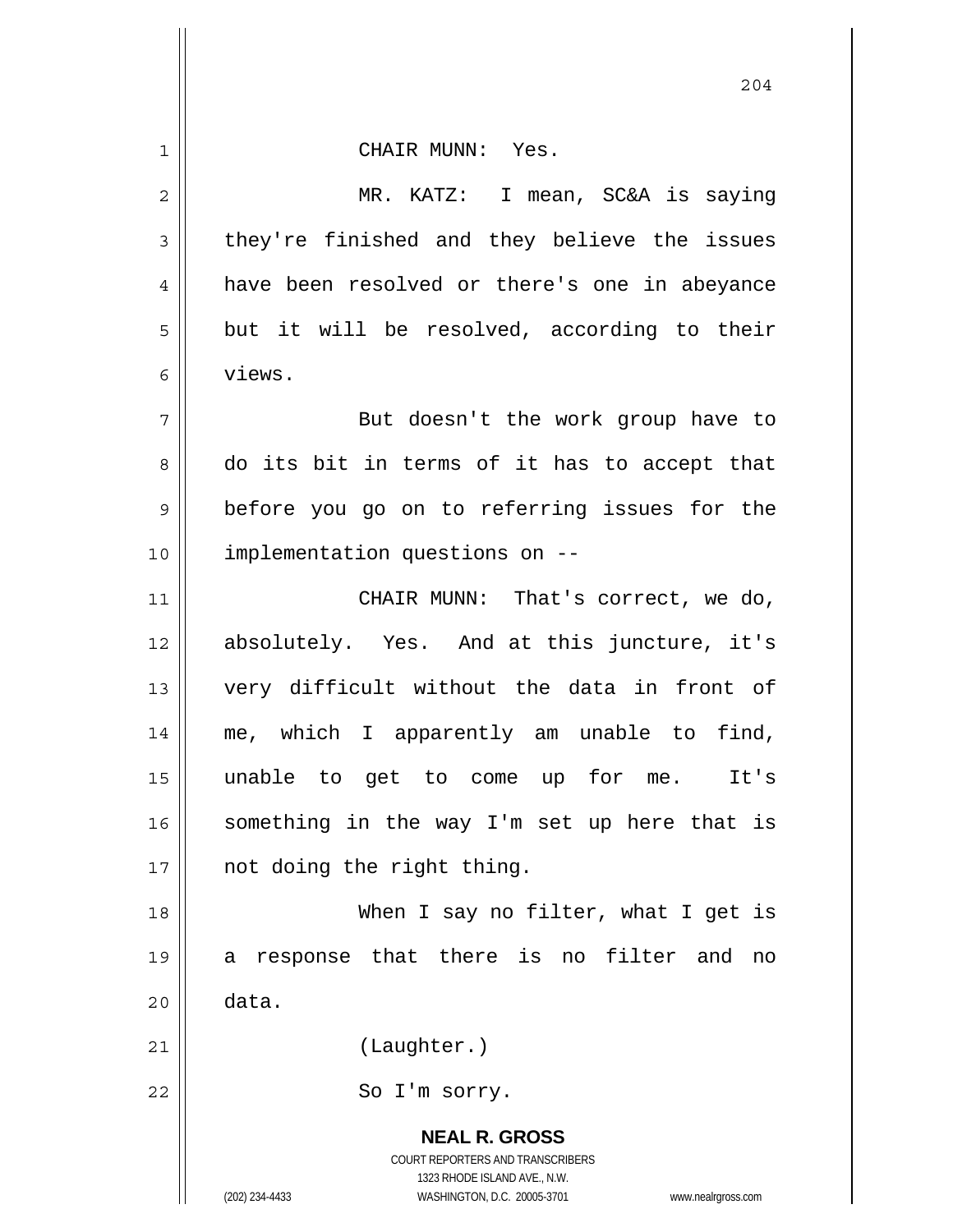|                | 205                                                                                                 |
|----------------|-----------------------------------------------------------------------------------------------------|
| 1              | MEMBER ZIEMER: Wanda?                                                                               |
| $\overline{2}$ | CHAIR MUNN: Yes?                                                                                    |
| 3              | MEMBER ZIEMER: This is Ziemer.                                                                      |
| 4              | We do have a separate document from                                                                 |
| 5              | Steve that was sent out a couple of weeks ago.                                                      |
| 6              | Steve, I don't know what the date was. Was                                                          |
| 7              | it late January or --                                                                               |
| 8              | MR. MARSCHKE: I sent it out on the                                                                  |
| 9              | 23rd.                                                                                               |
| 10             | MEMBER ZIEMER: Of January?                                                                          |
| 11             | MR. MARSCHKE: No, of March.                                                                         |
| 12             | MEMBER ZIEMER: March? But what                                                                      |
| 13             | was the date on the document?                                                                       |
| 14             | MR. MARSCHKE: The date on the                                                                       |
| 15             | document, Steve Ostrow wrote it on January                                                          |
| 16             | 25th.                                                                                               |
| 17             | MEMBER ZIEMER: It shows the 23rd,                                                                   |
| 18             | $but --$                                                                                            |
| 19             | MR. MARSCHKE: The 23rd on the                                                                       |
| 20             | name, but if you're looking at the document                                                         |
| 21             | itself, it comes to --                                                                              |
| 22             | MEMBER ZIEMER: Anyway, I think you                                                                  |
|                | <b>NEAL R. GROSS</b>                                                                                |
|                | COURT REPORTERS AND TRANSCRIBERS                                                                    |
|                | 1323 RHODE ISLAND AVE., N.W.<br>(202) 234-4433<br>WASHINGTON, D.C. 20005-3701<br>www.nealrgross.com |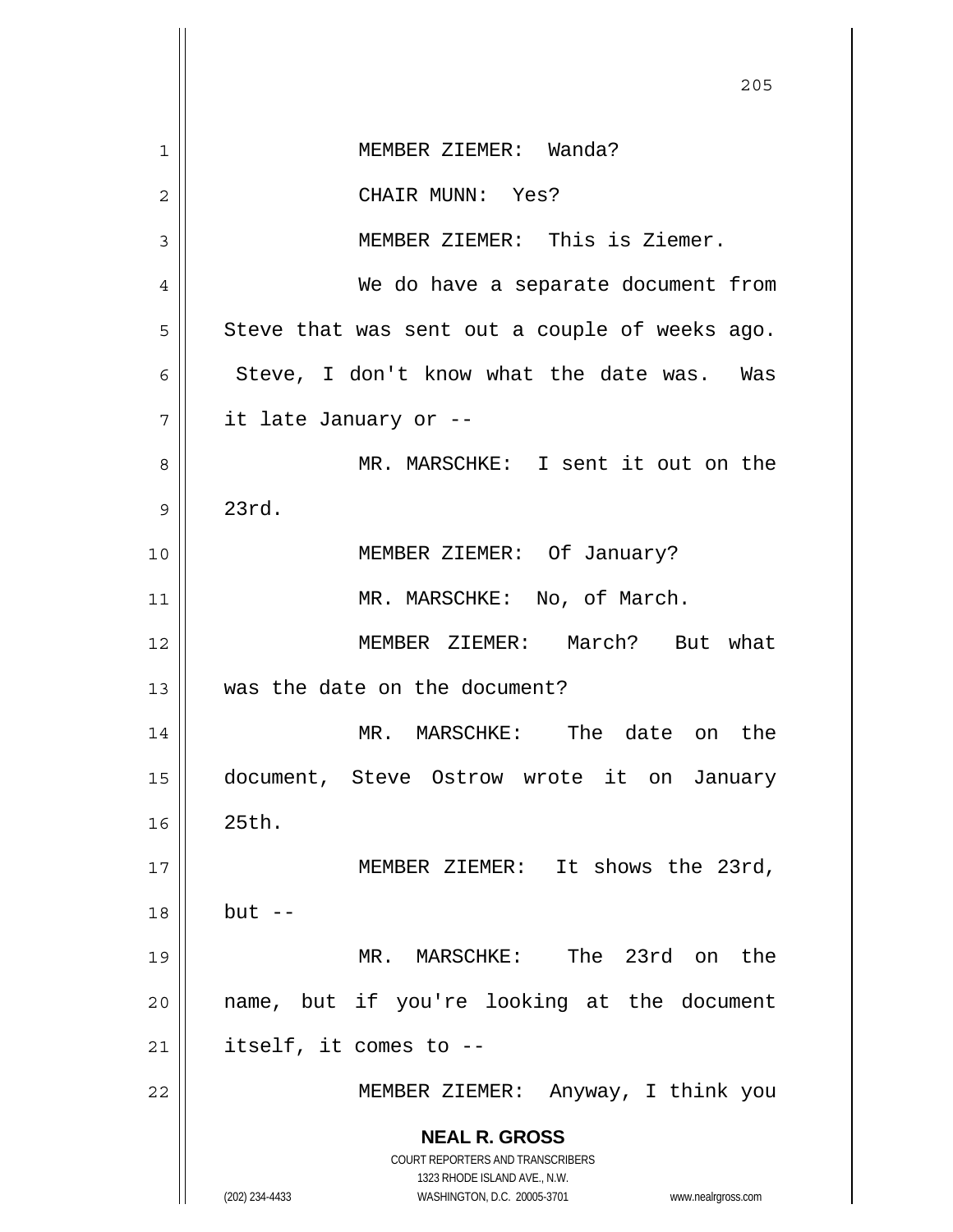**NEAL R. GROSS** COURT REPORTERS AND TRANSCRIBERS 1323 RHODE ISLAND AVE., N.W. 1 2 3 4 5 6 7 8 9 10 11 12 13 14 15 16 17 18 19 20 21 22 can find it. It's called, I think the file that was attached is called, it was called, "2009-01-23 NIOSH responses to SC&A comments". CHAIR MUNN: Then I must have it on  $--$  MEMBER ZIEMER: Actually, "SC&A comments on OTIB-0066." It goes on, "Comments," dah, dah, dah, dah, with a disclaimer, and so on. It's a long, long title. CHAIR MUNN: Yes. I obviously -- MEMBER ZIEMER: It was an attachment to an email. It has the findings and the SC&A responses in red. MR. MARSCHKE: If you look in your email inbox, Wanda, on March 23rd, you should have an email from me. Or, actually, there should be two emails from me. Or not the 23rd; it's the 10th, right? March 10th. Yes, March 10th. I'm sorry. If you look on March 10th, you should have two emails from me, and this is

206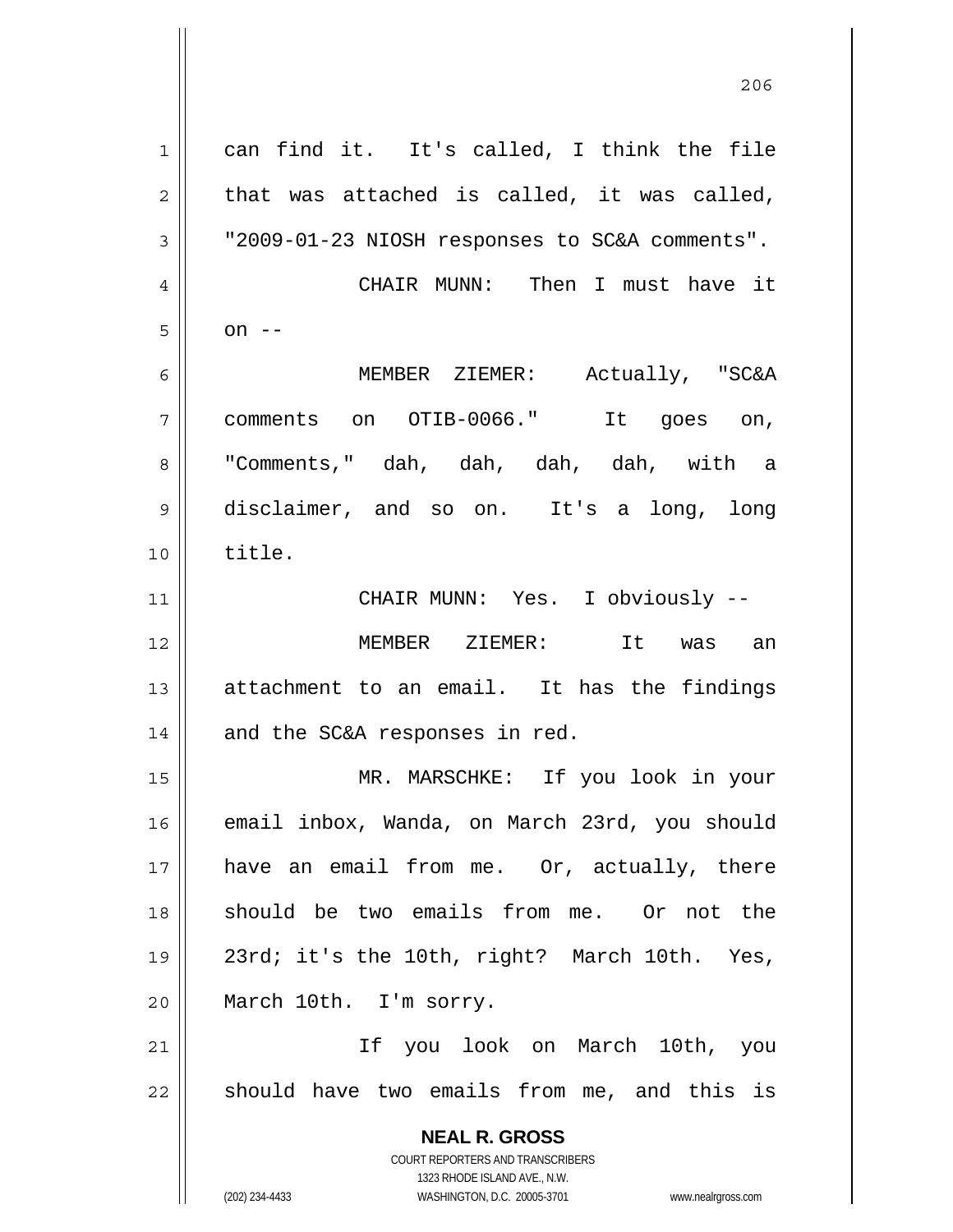**NEAL R. GROSS** COURT REPORTERS AND TRANSCRIBERS 1323 RHODE ISLAND AVE., N.W. (202) 234-4433 WASHINGTON, D.C. 20005-3701 www.nealrgross.com 1 2 3 4 5 6 7 8 9 10 11 12 13 14 15 16 17 18 19 20 21 22 attached to the one that has, in the email name, it has "OTIB-0066" in the email name. MR. HINNEFELD: I just sent them both to her again. CHAIR MUNN: I have two, you are correct. MR. MARSCHKE: And one of them should be for OTIB-0066 and the other one should be on the third set of procedures. CHAIR MUNN: And I thought I had already downloaded this to my personal data, but -- I have already downloaded it, as I thought. I guess it has to be downloaded again. It's a long way to get to the information. But I now have the January 16th document. Fine. And so we need to go through these responses one by one to identify whether we can, as a work group, accept them or not before we go further. So the first issue was, NIOSH

<u>207</u>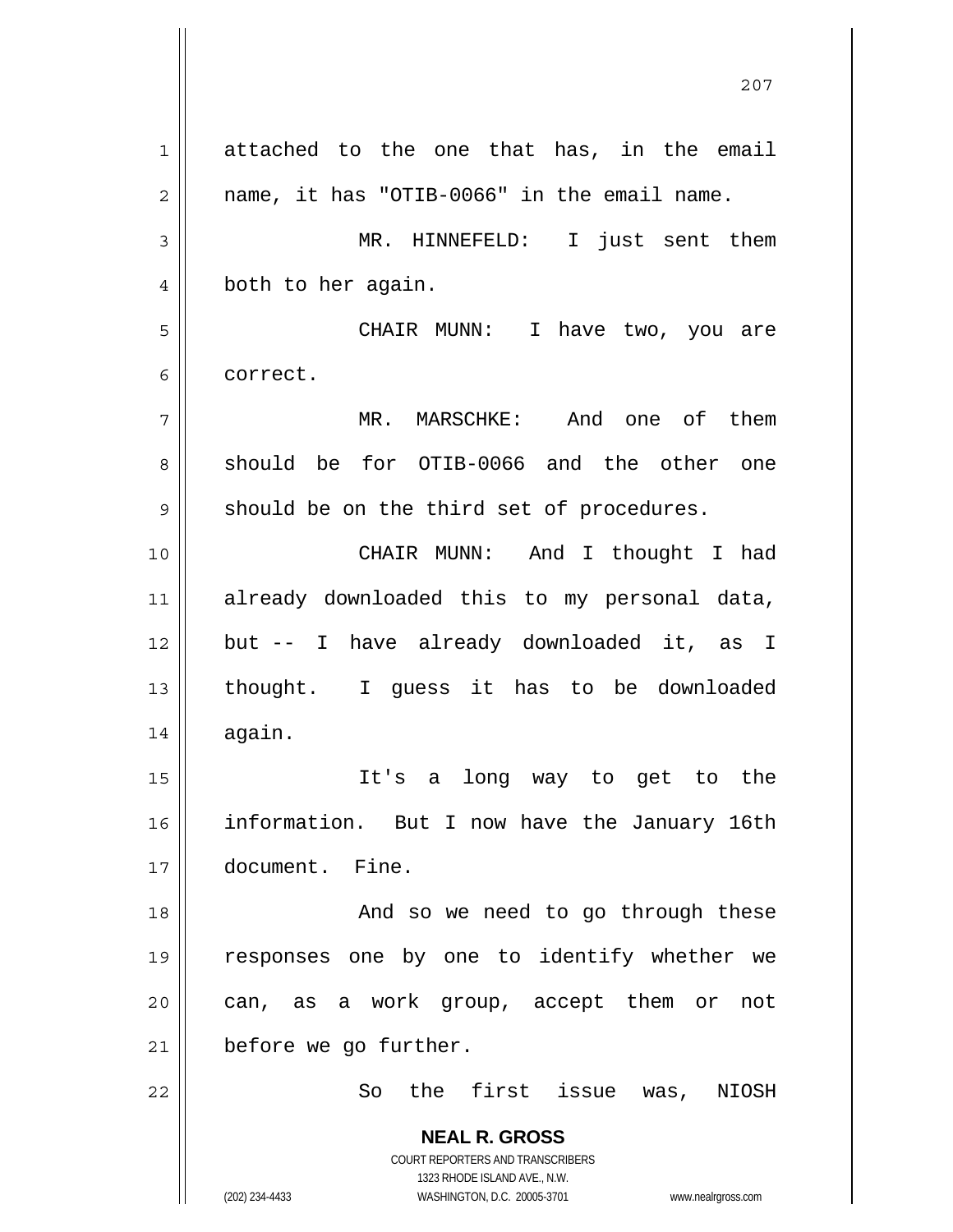**NEAL R. GROSS** COURT REPORTERS AND TRANSCRIBERS 1323 RHODE ISLAND AVE., N.W. (202) 234-4433 WASHINGTON, D.C. 20005-3701 www.nealrgross.com <u>208</u> 1 2 3 4 5 6 7 8 9 10 11 12 13 14 15 16 17 18 19 20 21 22 agreed. SC&A says it is in abeyance. OTIB-0066 will be corrected in the next revision. Is there any objection to that finding and that status? MEMBER ZIEMER: I have no objection. MEMBER GIBSON: No. MEMBER ZIEMER: Mike has none. CHAIR MUNN: All right, next item, No. 2, NIOSH says, "It's not within the scope of 66 and should be addressed in the site profile." SC&A agrees with that assessment. "Selection of the appropriate fitting compound must usually be based on process notice. No further action required with respect to the OTIB." This is the discussion we just had, John, correctly? DR. MAURO: Yes, Wanda. CHAIR MUNN: So, from the standpoint of this current discussion, the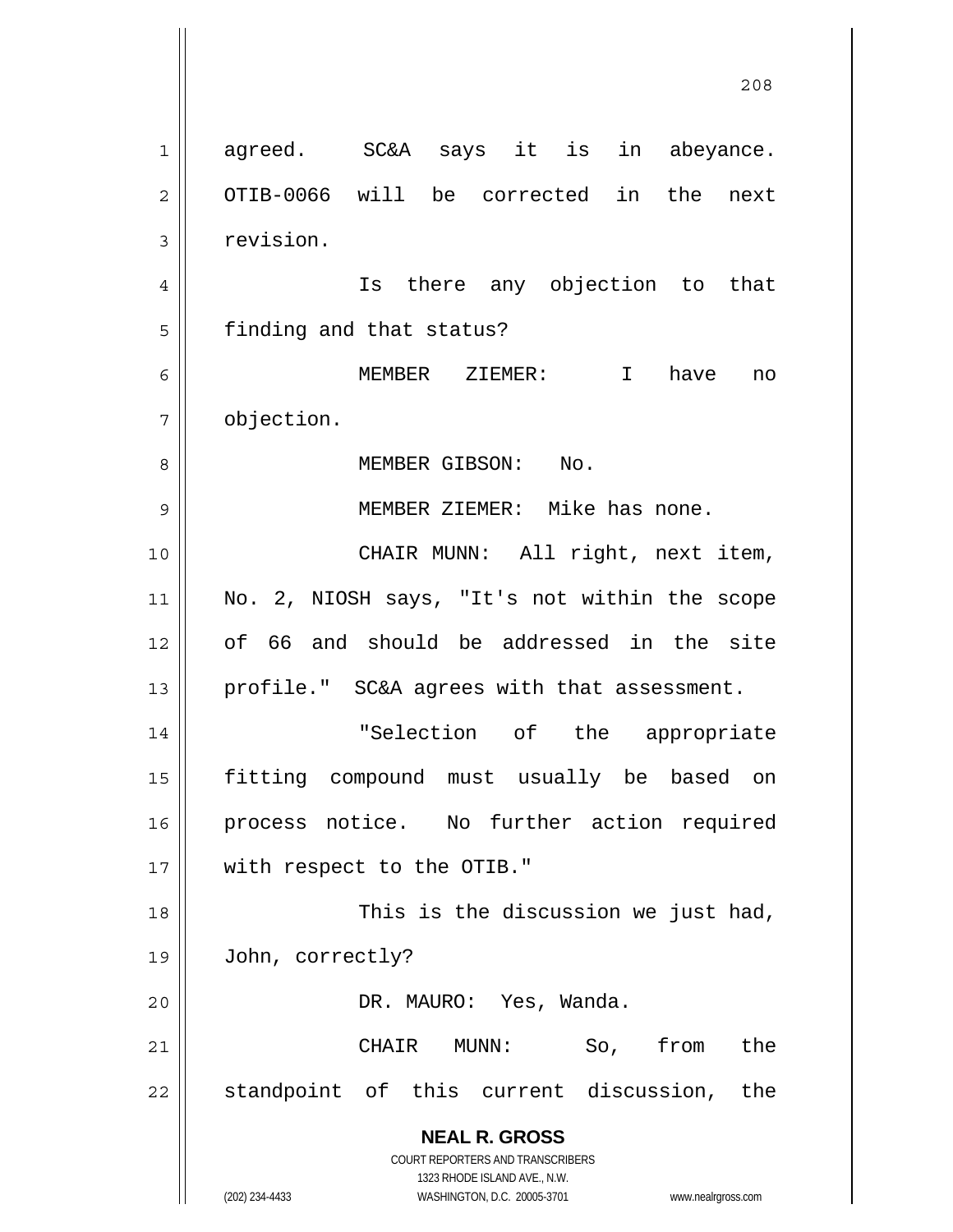1 2 3 4 5 6 7 8 9 10 11 12 13 14 15 16 17 18 19 20 21 22 item is closed. The outstanding issue here is how we transmit this information to the respective site groups, correct? DR. MAURO: That's my understanding. CHAIR MUNN: Has anyone at NIOSH given any real thought to how we can make sure this happens? MR. HINNEFELD: Not terribly much. Other work groups don't use similar databases, so you can't just write it onto a database. As a general rule, there is a findings matrix at some sites, sites that have had either a site profile review that's under discussion or an SEC evaluation report that's under debate. There will be an issues matrix assembled for that that this could theoretically be added to. I mean, it just has to be a manual system because those matrices are kept up-to-date manually, no matter what. What do you think, Jim?

<u>209</u>

**NEAL R. GROSS** COURT REPORTERS AND TRANSCRIBERS 1323 RHODE ISLAND AVE., N.W.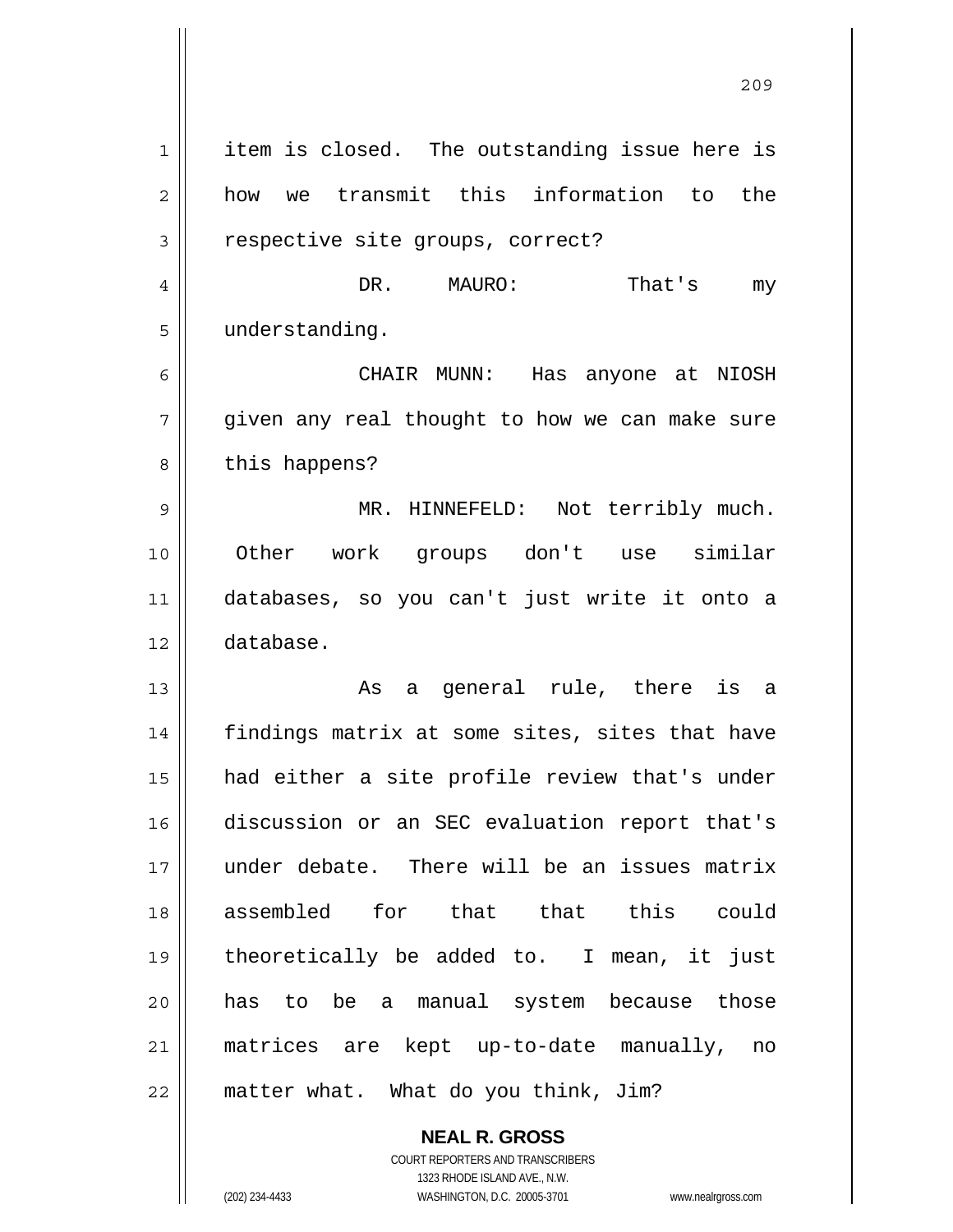| $\mathbf 1$    | DR. NETON: I'm not sure there's an                                  |
|----------------|---------------------------------------------------------------------|
| $\overline{2}$ | issue here. I mean, if a site profile review                        |
| 3              | that addresses a tritium dose reconstruction                        |
| 4              | has a finding that says we -- and I think this                      |
| 5              | relates to an inappropriate solubility type --                      |
| 6              | it would be handled in that fashion. I mean                         |
| 7              | it's a site-specific issue at that point.                           |
| 8              | It's no different --                                                |
| 9              | CHAIR MUNN: And OTIB-0066 will                                      |
| 10             | automatically come into play?                                       |
| 11             | DR. NETON: Right. It's no                                           |
| 12             | different than Super S. I mean what we don't                        |
| 13             | say here is all the sites in the DOE complex                        |
| 14             | where Super S plutonium might exist. It's up                        |
| 15             | to the individual site profiles to identify                         |
| 16             | the existence of those types of materials, and                      |
| 17             | that would bring in the OTIB to address it.                         |
| 18             | CHAIR MUNN:<br>I think there's an                                   |
| 19             | entirely different issue than the one that we                       |
| 20             | have where we specifically transfer<br>any                          |
| 21             | procedure --                                                        |
| 22             | I don't think<br>NETON: Yes.<br>DR.                                 |
|                | <b>NEAL R. GROSS</b>                                                |
|                | COURT REPORTERS AND TRANSCRIBERS                                    |
|                | 1323 RHODE ISLAND AVE., N.W.                                        |
|                | (202) 234-4433<br>WASHINGTON, D.C. 20005-3701<br>www.nealrgross.com |

<u>210</u>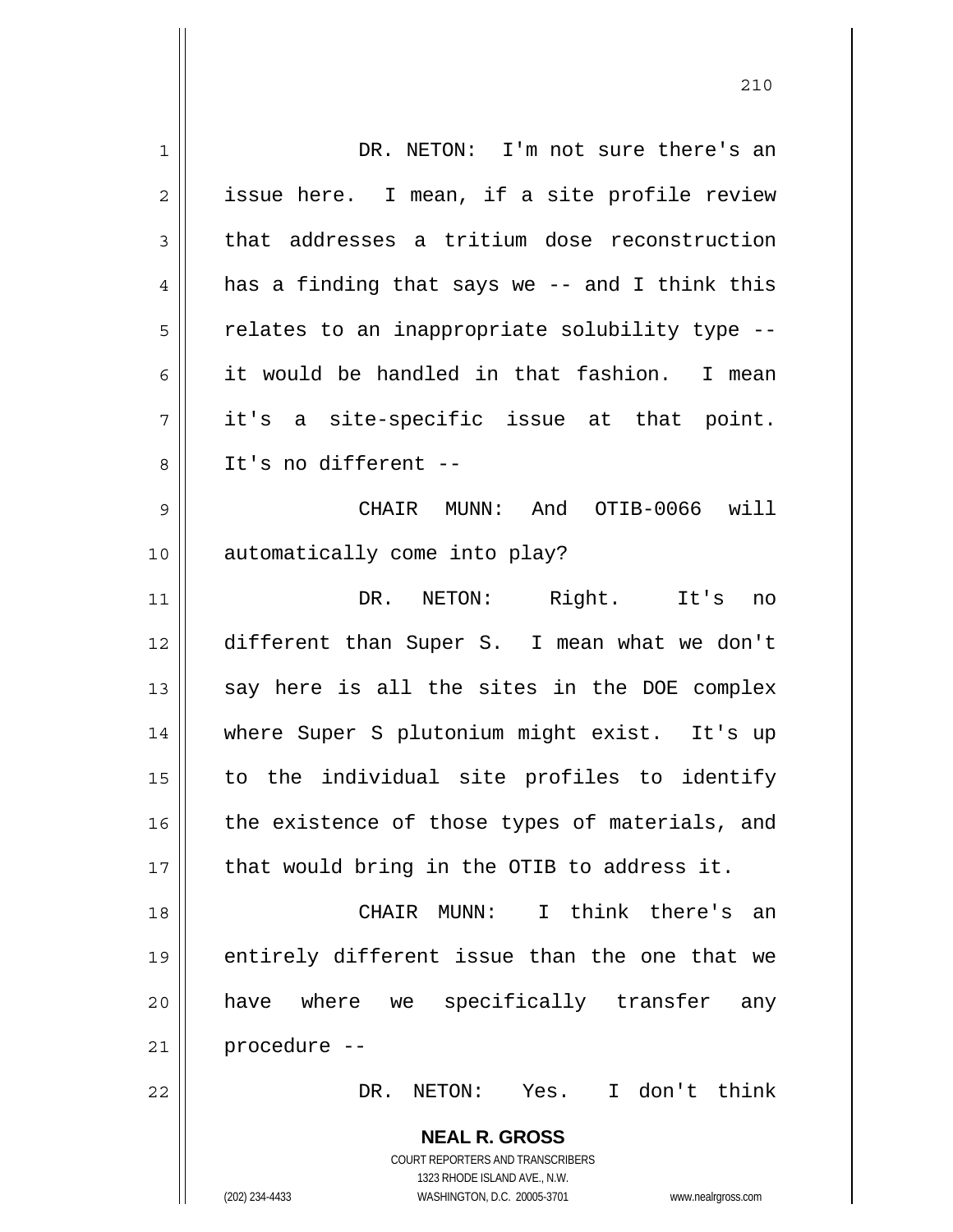**NEAL R. GROSS** 1 2 3 4 5 6 7 8 9 10 11 12 13 14 15 16 17 18 19 20 21 22 there's a transfer, unless I'm missing something, I don't see a transfer issue. CHAIR MUNN: Yes, it doesn't look like it is, either. It shouldn't automatically come into play. DR. NETON: I mean, the only thing I could think of is that one might put a caveat in the OTIB itself that one needs to be careful about applying this and developing an adequate source term at the individual sites to which it applies, or something to that effect. CHAIR MUNN: But that still would not get to the root of the real issue necessary for the technical people involved to know and understand the caveats that exist in OTIB-0066. We have to rely on professional -- MEMBER ZIEMER: Do you recall if in OTIB-0066 is there already a statement, a general statement about the fact that specific dose-bounding for a site is not within the

211

COURT REPORTERS AND TRANSCRIBERS 1323 RHODE ISLAND AVE., N.W.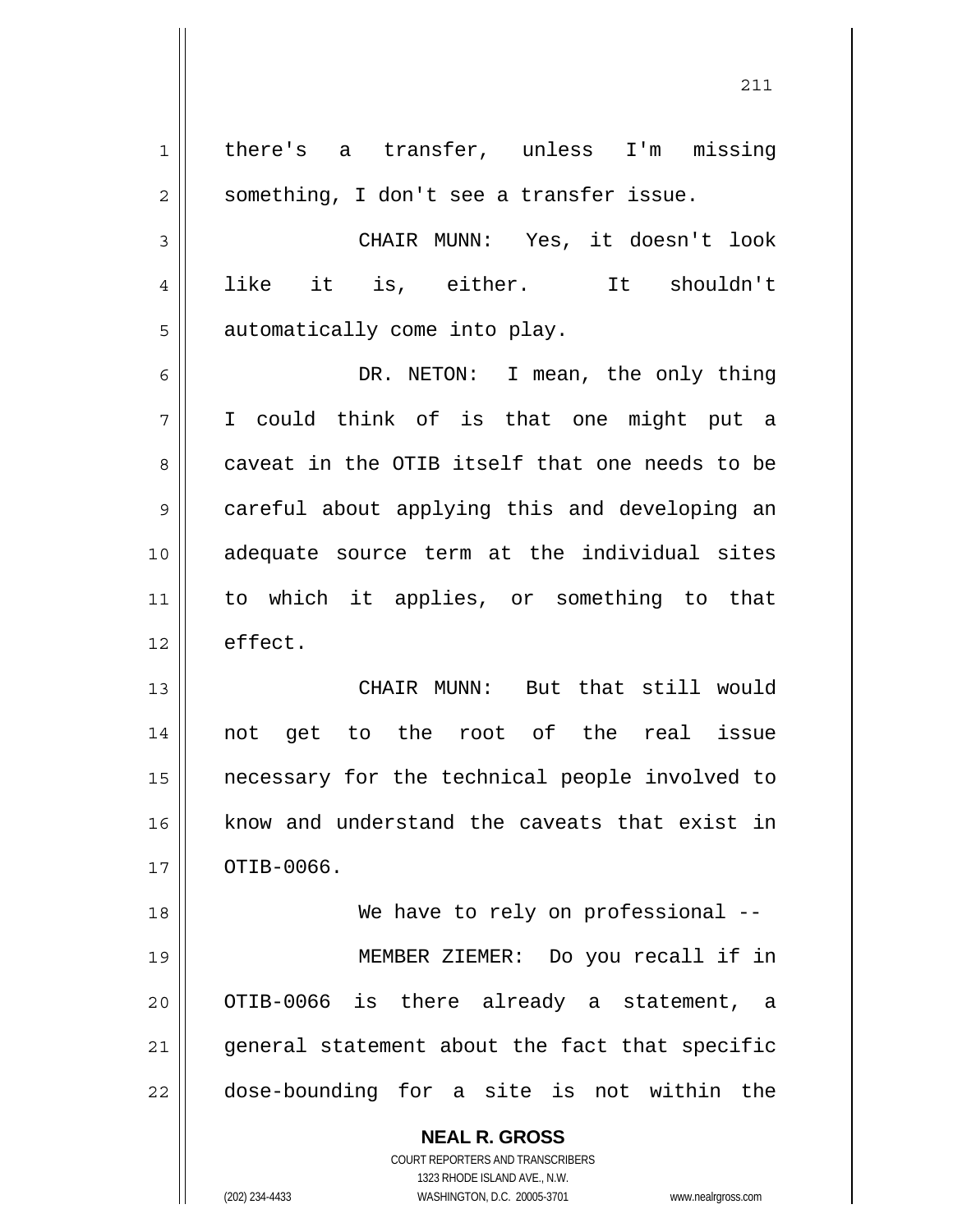**NEAL R. GROSS** COURT REPORTERS AND TRANSCRIBERS 1323 RHODE ISLAND AVE., N.W. (202) 234-4433 WASHINGTON, D.C. 20005-3701 www.nealrgross.com 1 2 3 4 5 6 7 8 9 10 11 12 13 14 15 16 17 18 19 20 21 22 scope of OTIB-0066? DR. NETON: That was certainly in our comment to the SC&A comment. MEMBER ZIEMER: Yes, I mean, does the profile or does the OTIB -- DR. NETON: I don't recall if it says that. MEMBER ZIEMER: -- give the reader a heads-up that this is -- DR. NETON: I don't know. MEMBER ZIEMER: -- was not expected to be -- I mean SC&A is kind of saying, okay, you've talked about developing -- how did they word it? You've talked about bounding techniques, but you haven't developed any or something, but they're saying you can't do that, and you're saying, yes, it wasn't intended for that. DR. NETON: Well, "The purpose of this OTIB is to provide guidance" -- I'm reading from the OTIB -- "on how to use your bioassay data to calculate the best estimates

<u>212</u>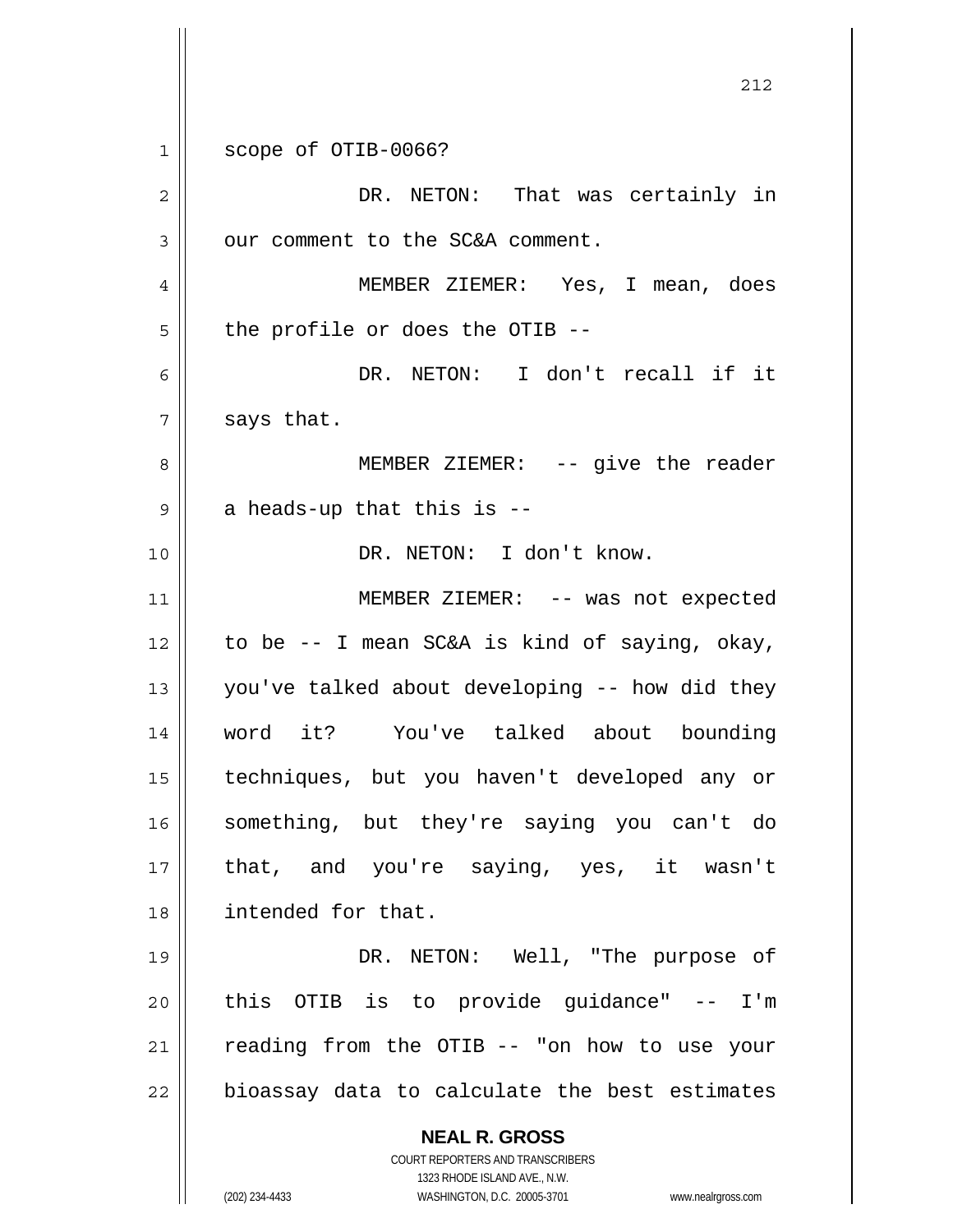**NEAL R. GROSS** COURT REPORTERS AND TRANSCRIBERS 1323 RHODE ISLAND AVE., N.W. (202) 234-4433 WASHINGTON, D.C. 20005-3701 www.nealrgross.com 213 1 2 3 4 5 6 7 8 9 10 11 12 13 14 15 16 17 18 19 20 21 22 of the annual organ dose for intakes of tritium-bound organic compounds and tritium in a metal matrix." So, if one encounters those at a site -- MEMBER ZIEMER: Yes. DR. NETON: -- then one would apply this OTIB. MEMBER ZIEMER: Right. DR. NETON: It's not in the scope of this OTIB to go and delineate all the existence of those types of compounds throughout the DOE complex. I think that is what we are saying. CHAIR MUNN: Yes. DR. NETON: And it would be impractical to do so. CHAIR MUNN: The title of the OTIB itself should be the flag to any future activities at any site. The calculation of dose from intakes of special tritium compounds would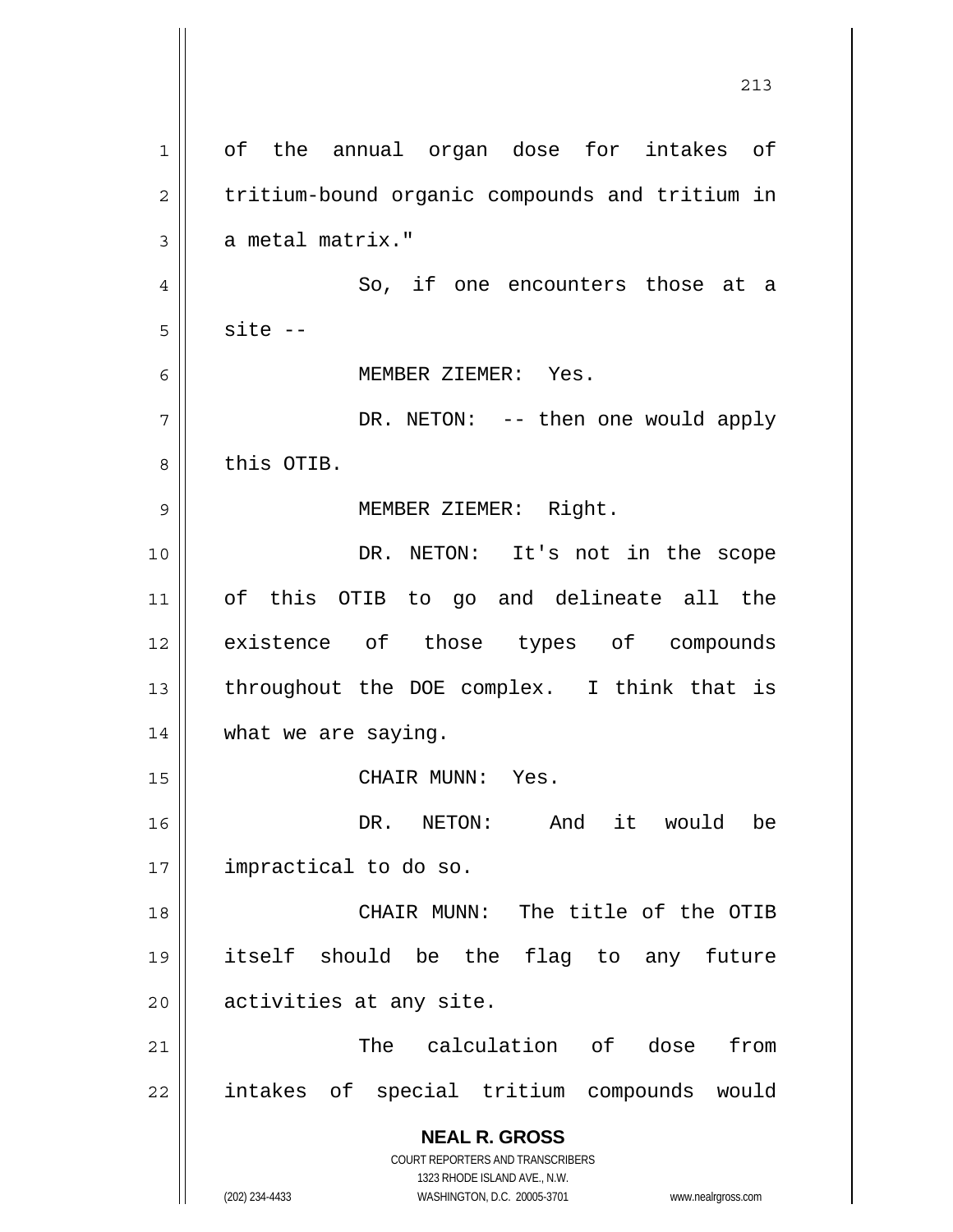1 2 3 4 5 6 7 8 9 10 11 12 13 14 15 16 17 18 automatically be a reference for anyone who is dealing with a site where intakes of special tritium compounds were a potential. DR. NETON: Right, and I think SC&A's concern -- and maybe just apparently so -- is, how would we guarantee that we would always use tritides appropriately throughout the complex? I think that Ted mentioned that it is the subject of this meeting today in Washington, is what we can or cannot say. If best practice with other radionuclides like Super S plutonium is any indication, we would probably default very conservatively to the presence of tritides if we didn't know, and where it would tend to bound with dose. It's not that it would always be a bounding case, but if there were selection of organically-bound tritides and

20

19

21 the dose that is highest.

22

So I don't really see that there is

**NEAL R. GROSS** COURT REPORTERS AND TRANSCRIBERS 1323 RHODE ISLAND AVE., N.W. (202) 234-4433 WASHINGTON, D.C. 20005-3701 www.nealrgross.com

water-borne tritium, we would run the dose

reconstruction three different ways and pick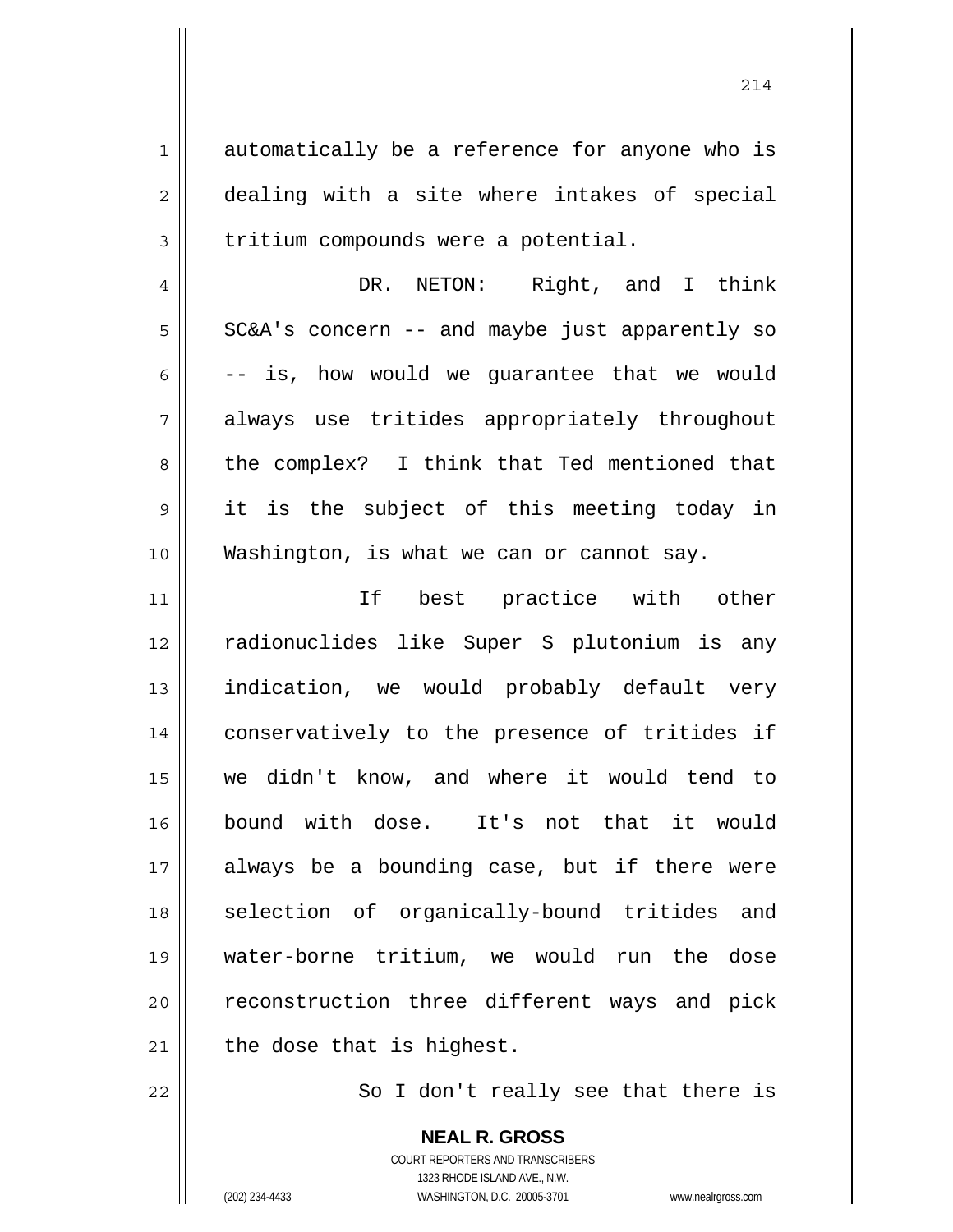1 an issue here.

| $\overline{2}$ | DR. MAURO: Jim, I don't think the              |
|----------------|------------------------------------------------|
| 3              | protocol that is written up right now says     |
| $\overline{4}$ | what you just said. I think there might be     |
| 5              | good reason for that because my understanding  |
| 6              | from at least a couple of the sites is that    |
| 7              | the use of tritides, because of the total      |
| 8              | curie through-put, the curies moving through a |
| 9              | facility being handled for various reasons,    |
| 10             | is<br>the<br>amount of tritides                |
| 11             | minuscule -- minuscule -- compared to<br>the   |
| 12             | amount of tritium or tritiated water.          |
| 13             | As a result, it was<br>my                      |
| 14             | understanding that it might be difficult to    |
| 15             | parse workers whose bioassays, when you take   |
| 16             | the urine sample and you look for tritium in   |
| 17             | the conventional techniques, and you don't see |
| 18             | anything, it might be because there was none   |
| 19             | there or there could have been a considerable  |
| 20             | amount of tritides, but it doesn't show up.    |
| 21             | In a way, it is a lot like -- I                |
| 22             | guess you're right, it's a lot like the high-  |
|                | <b>NEAL R. GROSS</b>                           |

1323 RHODE ISLAND AVE., N.W. (202) 234-4433 WASHINGTON, D.C. 20005-3701 www.nealrgross.com

COURT REPORTERS AND TRANSCRIBERS

<u>215</u>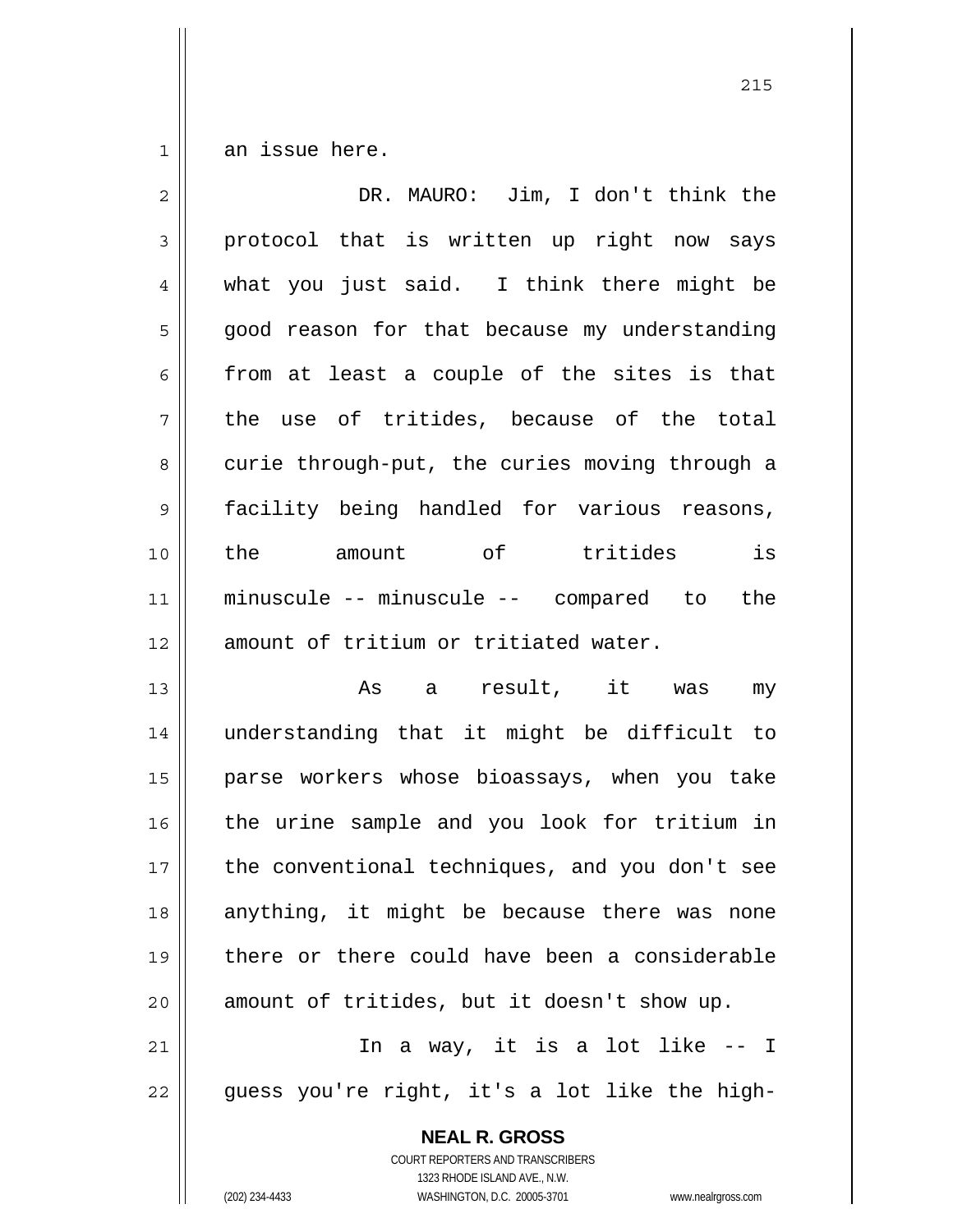**NEAL R. GROSS** COURT REPORTERS AND TRANSCRIBERS 1 2 3 4 5 6 7 8 9 10 11 12 13 14 15 16 17 18 19 20 21 22 fired plutonium, but I think, in the case of the high-fired plutonium, there was a large fraction of the exposures, especially from the fire. In terms of scale, my understanding is that the quantities are very, very small. Depending on the facility and the time period, and the job the person was doing, you know, you certainly may want to use the approach you described, but it would be what I would consider to be off the charts bounding. DR. NETON: Well, John, I think -and I haven't looked at this in a while, but my recollection is that this would really only apply to lung doses. DR. MAURO: Yes. DR. NETON: So really, you're only lung doses, which are already compensated approximately 80 percent of the time in this program to begin with. So I don't know that it would make a huge difference overall. DR. MAURO: Yes, I think you're

1323 RHODE ISLAND AVE., N.W.

(202) 234-4433 WASHINGTON, D.C. 20005-3701 www.nealrgross.com

<u>216</u>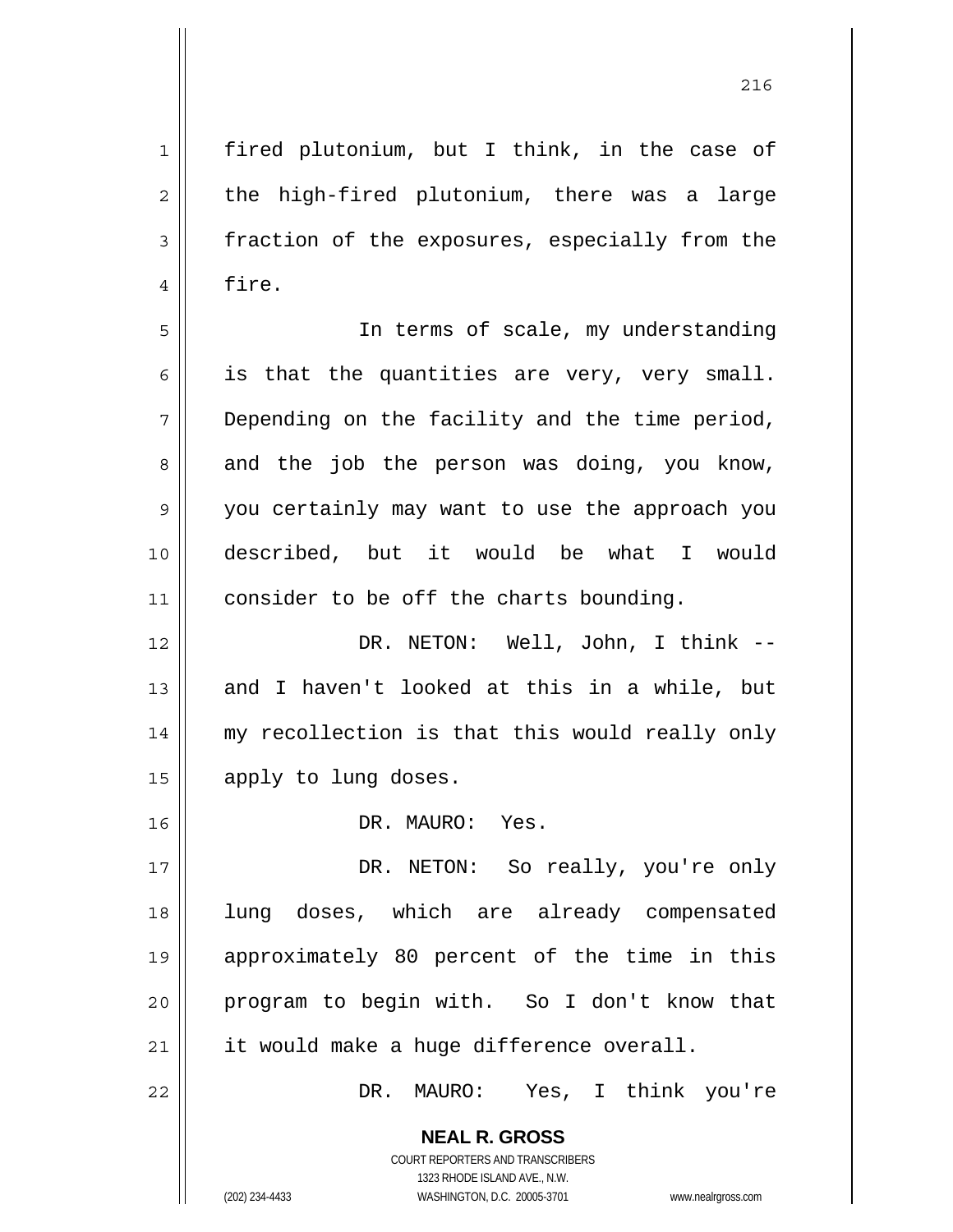1 2 3 4 5 6 7 8 9 10 11 12 13 14 15 16 17 18 19 20 21 22 right. The systemic doses, I don't think they are affected by any means the way the lungs are. DR. NETON: Right. DR. MAURO: And I think that is what your model shows. DR. NETON: Right. DR. MAURO: Yes. DR. NETON: Yes, I guess our response is this is outside of the scope - the document, I think, clearly defines the way to address dose symmetrically. How operationally we address it I think is a different issue. MR. SIEBERT: Well, and the OTIB itself in the recommendations does specifically state that it's not its position to make that decision. It says, in the recommendations, the first one is, "Therefore, the selection of an appropriate tritium compound in an intake evaluation must usually be based on process knowledge of the source

217

COURT REPORTERS AND TRANSCRIBERS 1323 RHODE ISLAND AVE., N.W. (202) 234-4433 WASHINGTON, D.C. 20005-3701 www.nealrgross.com

**NEAL R. GROSS**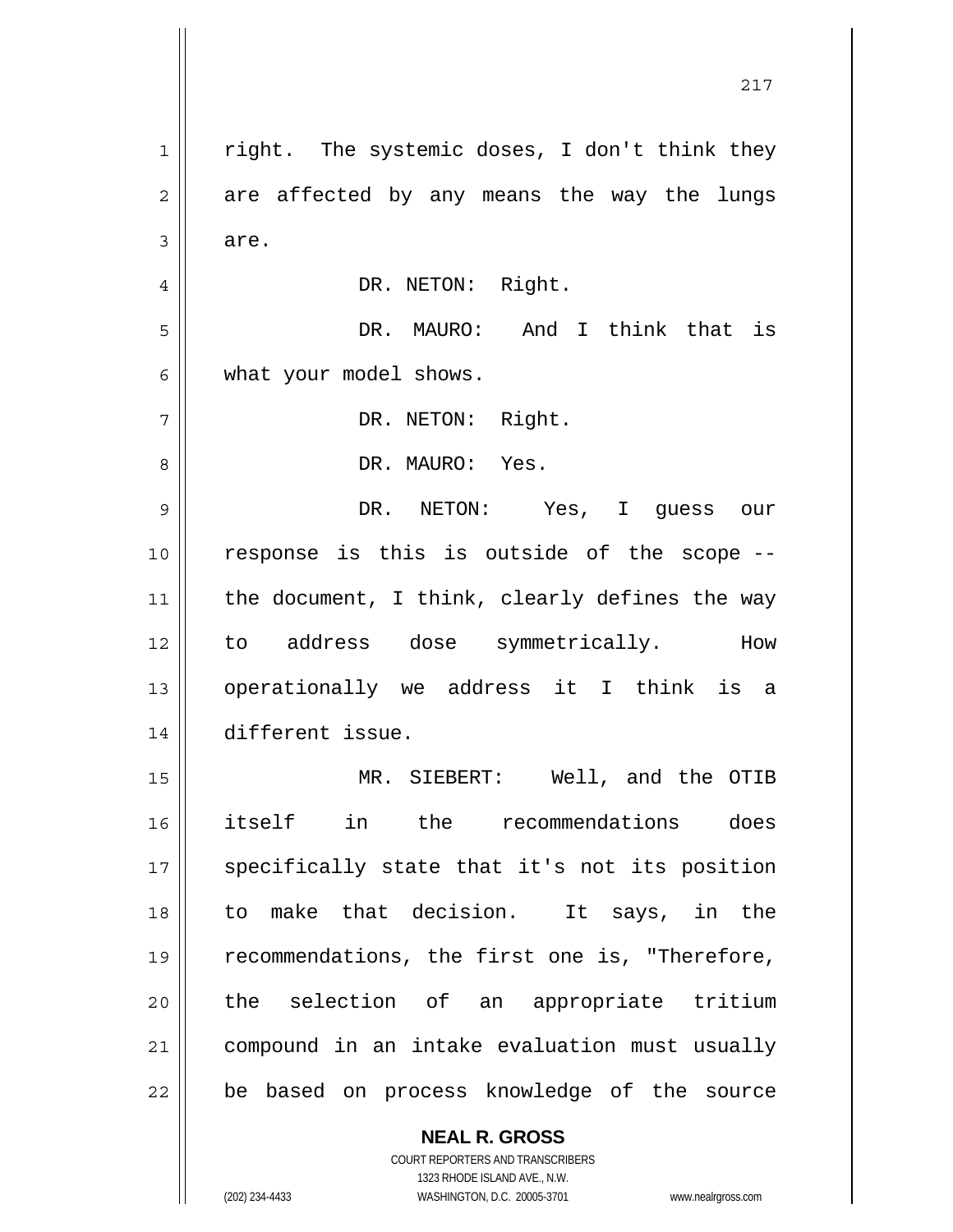1 || terms in the workplace."

| $\overline{c}$ | MR. KATZ: Can you hear that, Wanda                                                                                                                              |
|----------------|-----------------------------------------------------------------------------------------------------------------------------------------------------------------|
| 3              | and John?                                                                                                                                                       |
| $\overline{4}$ | DR. MAURO: Very clearly.                                                                                                                                        |
| 5              | MR. SIEBERT: Right. But that's                                                                                                                                  |
| 6              | different than saying load the bounding                                                                                                                         |
| 7              | assumption, you see. I agree with -- the                                                                                                                        |
| 8              | words that are in the OTIB right now are right                                                                                                                  |
| 9              | on target. I guess the question becomes:                                                                                                                        |
| 10             | that's easier to say than done in terms of                                                                                                                      |
| 11             | knowing who you're going to assign this to. I                                                                                                                   |
| 12             | quess that was our concern.                                                                                                                                     |
| 13             | There's really a question, I guess,                                                                                                                             |
| 14             | for the work group, whether this is something                                                                                                                   |
| 15             | that they want to hand off and make sure is                                                                                                                     |
| 16             | picked up by the affected ones or treated the                                                                                                                   |
| 17             | way you treated the other OTIB -- was<br>it                                                                                                                     |
| 18             | 49? -- on high-fired plutonium. There was not                                                                                                                   |
| 19             | a handoff.                                                                                                                                                      |
| 20             | CHAIR MUNN:<br>No, there was<br>not.                                                                                                                            |
| 21             | The procedure exists. It will be used in                                                                                                                        |
| 22             | situations where it is applicable.                                                                                                                              |
|                | <b>NEAL R. GROSS</b><br>COURT REPORTERS AND TRANSCRIBERS<br>1323 RHODE ISLAND AVE., N.W.<br>WASHINGTON, D.C. 20005-3701<br>(202) 234-4433<br>www.nealrgross.com |

<u>218</u>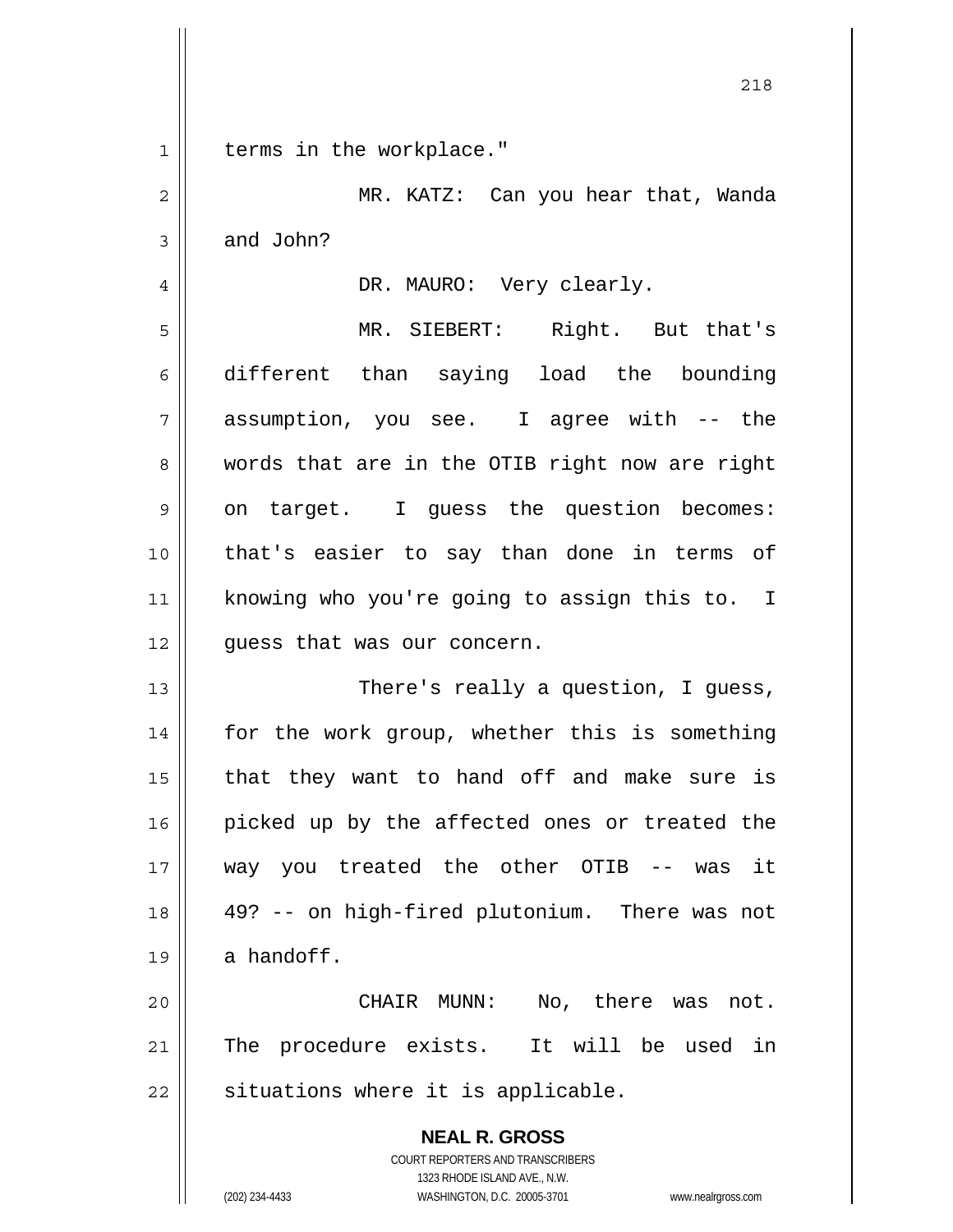| 1  | DR. NETON: I mean I can think, for                                  |
|----|---------------------------------------------------------------------|
| 2  | example, there's Mound on the table with that                       |
| 3  | potential issue, maybe Pantex, maybe Pinellas.                      |
| 4  | So there are sites already we know that are                         |
| 5  | currently undergoing review for other issues,                       |
| 6  | including tritium exposures, and that would be                      |
| 7  | up to the individual Working Groups themselves                      |
| 8  | identify the appropriateness of those<br>to                         |
| 9  | reconstructions.                                                    |
| 10 | MEMBER ZIEMER: I don't see a                                        |
| 11 | handoff here because it's really not an open                        |
| 12 | issue.                                                              |
| 13 | CHAIR MUNN: It doesn't appear to                                    |
| 14 | be.                                                                 |
| 15 | I have no objection to accepting it                                 |
| 16 | as closed, item 2 as closed. Any objection?                         |
| 17 | (No response.)                                                      |
| 18 | If not, let the record show that we                                 |
| 19 | have closed that item.                                              |
| 20 | Item 3 is in abeyance until NIOSH                                   |
| 21 | incorporates the air monitoring data.                               |
| 22 | MEMBER ZIEMER: Yes, we need to                                      |
|    | <b>NEAL R. GROSS</b>                                                |
|    | COURT REPORTERS AND TRANSCRIBERS                                    |
|    | 1323 RHODE ISLAND AVE., N.W.                                        |
|    | (202) 234-4433<br>WASHINGTON, D.C. 20005-3701<br>www.nealrgross.com |

<u>219</u>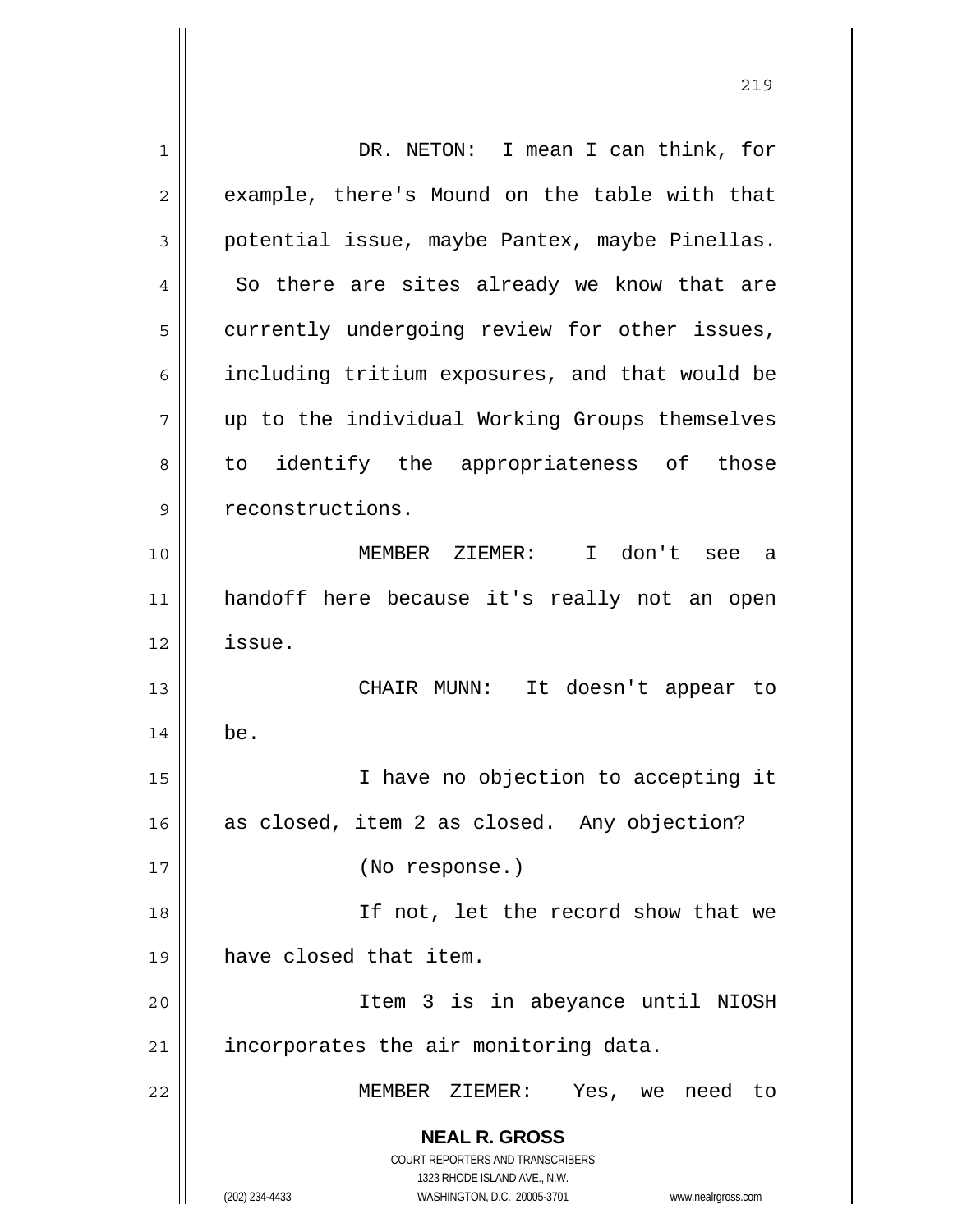**NEAL R. GROSS** COURT REPORTERS AND TRANSCRIBERS 1323 RHODE ISLAND AVE., N.W. (202) 234-4433 WASHINGTON, D.C. 20005-3701 www.nealrgross.com 1 2 3 4 5 6 7 8 9 10 11 12 13 14 15 16 17 18 19 20 21 22 agree to that, too, right? CHAIR MUNN: I believe so. Any disagreement with the in abeyance status of No. 3? MEMBER ZIEMER: I think that's appropriate. CHAIR MUNN: Then item No. 4, NIOSH made the recommendation -- "It is not possible to identify the compound responsible, including excretion resulting from intakes. Most claimant-favorable models consistent with the source terms. SC&A agrees. Closed." Any objection? (No response.) Thank you. MEMBER ZIEMER: No objection. CHAIR MUNN: Thank you for getting me back to your original information, Steve. I'm sorry that it is not coming up for me on the ORAU database, but it's not. MR. MARSCHKE: Well, it has been changed in the ORAU -- when you can get to it,

<u>220</u>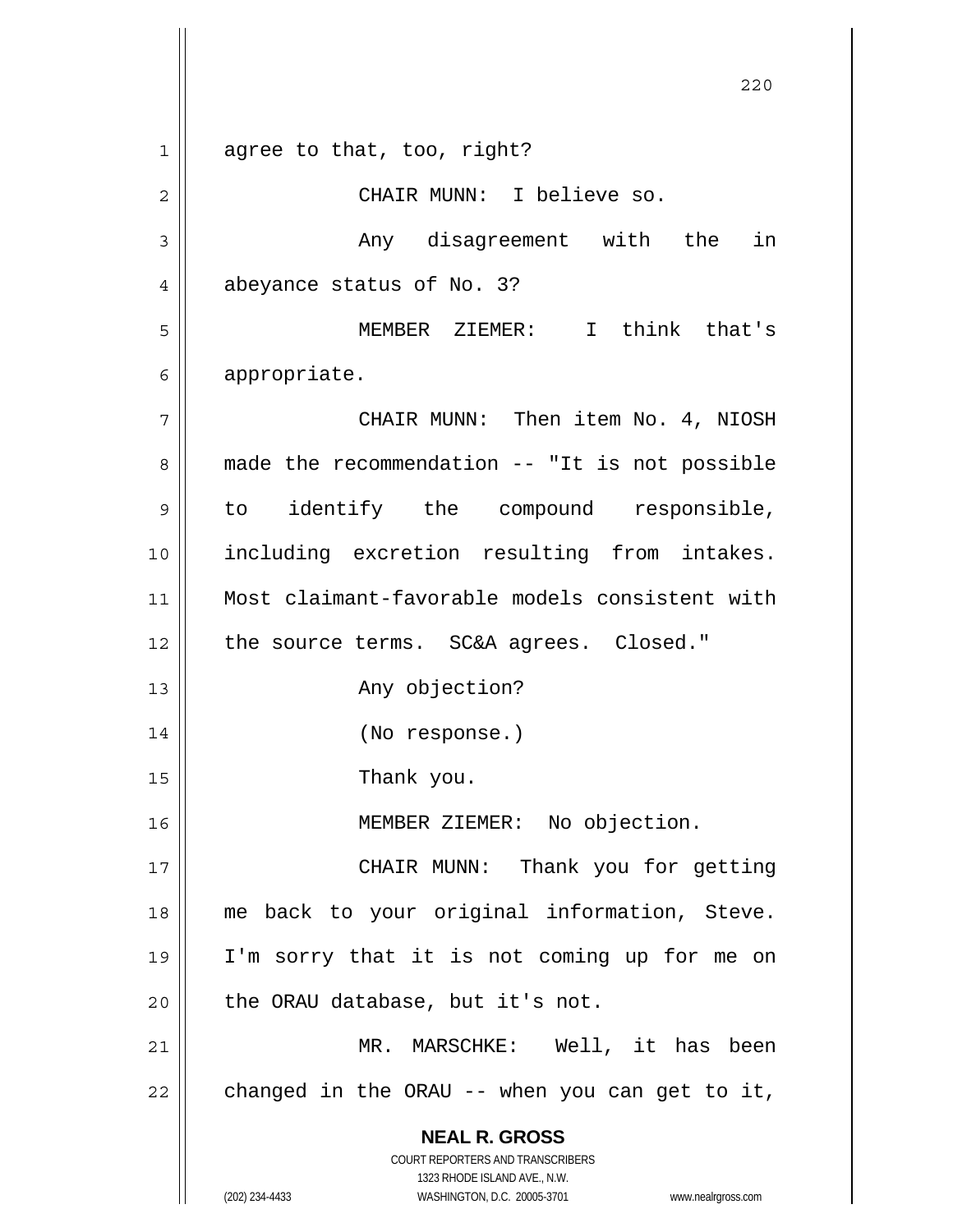|              | 221                                                                 |
|--------------|---------------------------------------------------------------------|
| $\mathbf{1}$ | Wanda, I have made the changes. I have made                         |
| 2            | the four changes that the Subcommittee has                          |
| 3            | just agreed upon.                                                   |
| 4            | CHAIR MUNN: Excellent.                                              |
| 5            | MR. MARSCHKE: So the database has                                   |
| 6            | been updated.                                                       |
| 7            | CHAIR MUNN: Thank you.                                              |
| 8            | Can we now move on to OTIB-0070?                                    |
| 9            | MR. KATZ: Can I ask a question of                                   |
| 10           | process here with respect to -- I mean, so you                      |
| 11           | all disagreed and closed all the issues for                         |
| 12           | OTIB-0066 with the Subcommittee --                                  |
| 13           | MR. HINNEFELD: Two are closed and                                   |
| 14           | two are in abeyance.                                                |
| 15           | MR. KATZ: Oh, two in abeyance,                                      |
| 16           | okay.                                                               |
| 17           | MEMBER ZIEMER: But that just means                                  |
| 18           | they are moved into --                                              |
| 19           | MR. KATZ: So my process question                                    |
| 20           | just, does the Subcommittee then<br>is<br>just                      |
| 21           | report back to the full Committee of the Board                      |
| 22           | recommendation? Is that what happens<br>as<br>a                     |
|              | <b>NEAL R. GROSS</b><br>COURT REPORTERS AND TRANSCRIBERS            |
|              | 1323 RHODE ISLAND AVE., N.W.                                        |
|              | (202) 234-4433<br>WASHINGTON, D.C. 20005-3701<br>www.nealrgross.com |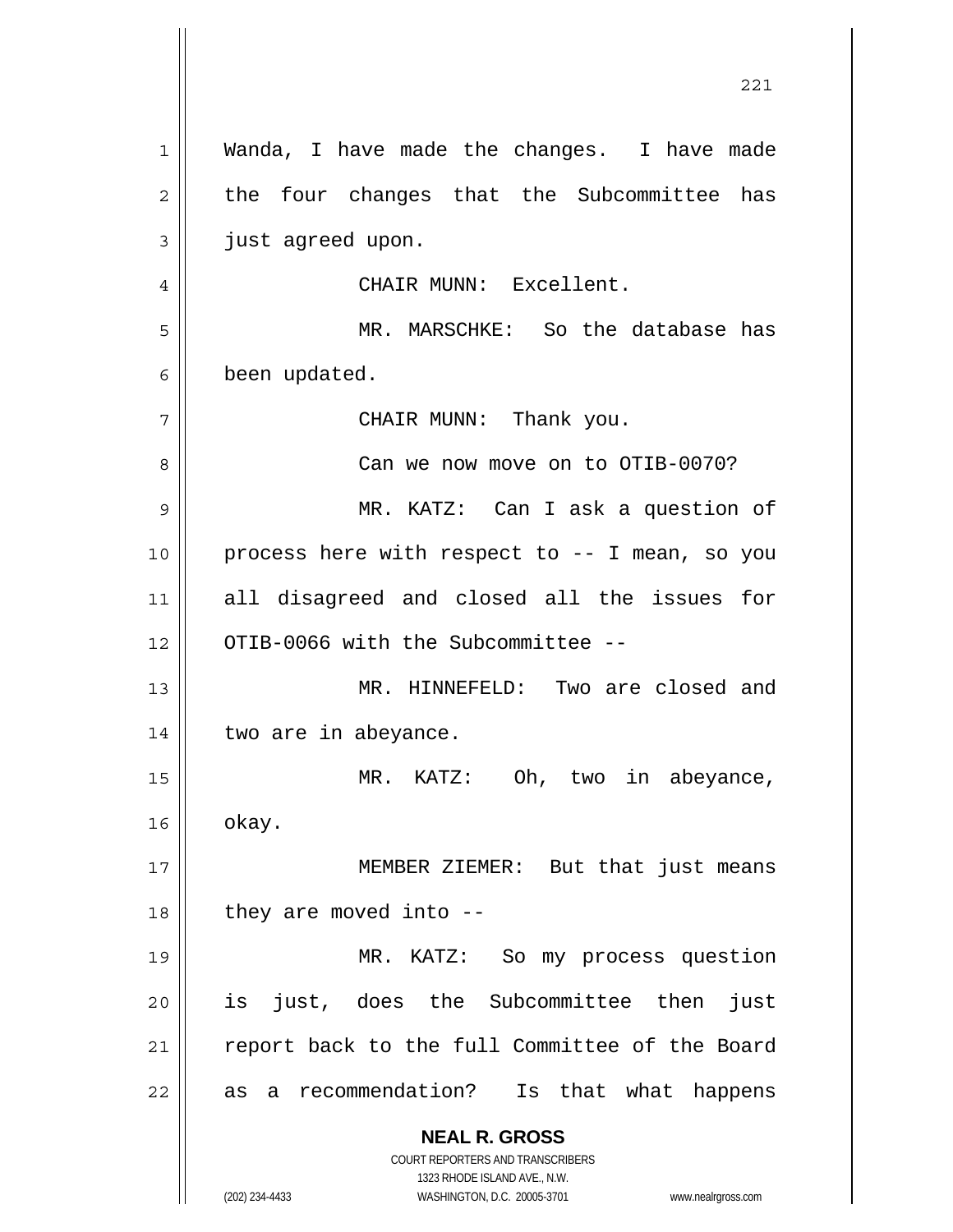$1$ next?

| $\overline{c}$ | CHAIR<br>We<br>have<br>$\texttt{MUNN}:$<br>not                                                                                                                  |
|----------------|-----------------------------------------------------------------------------------------------------------------------------------------------------------------|
| 3              | traditionally done that.                                                                                                                                        |
| 4              | MR. KATZ: Okay.                                                                                                                                                 |
| 5              | MEMBER ZIEMER: I think we<br>can                                                                                                                                |
| 6              | close these out.                                                                                                                                                |
| 7              | MR. KATZ: Independently?                                                                                                                                        |
| 8              | MEMBER ZIEMER: The Board is not                                                                                                                                 |
| 9              | going to be looking at these all in detail.                                                                                                                     |
| 10             | My recommendation is that Wanda report what                                                                                                                     |
| 11             | we're recommending, and if there's any                                                                                                                          |
| 12             | objection or something like that -- but I                                                                                                                       |
| 13             | don't think the Board is in a position to look                                                                                                                  |
| 14             | at these procedures and all these in detail.                                                                                                                    |
| 15             | MR. KATZ: Right.                                                                                                                                                |
| 16             | CHAIR MUNN:<br>Yes, we've                                                                                                                                       |
| $17$           | traditionally not done that. We worked on the                                                                                                                   |
| 18             | assumption that that's the purpose of our work                                                                                                                  |
| 19             | groups and our subcommittees, to do this                                                                                                                        |
| 20             | detailed work, and only bring a very general,                                                                                                                   |
| 21             | $broad -$                                                                                                                                                       |
| 22             | MEMBER ZIEMER: We did provide in a                                                                                                                              |
|                | <b>NEAL R. GROSS</b><br>COURT REPORTERS AND TRANSCRIBERS<br>1323 RHODE ISLAND AVE., N.W.<br>(202) 234-4433<br>WASHINGTON, D.C. 20005-3701<br>www.nealrgross.com |

<u>222</u>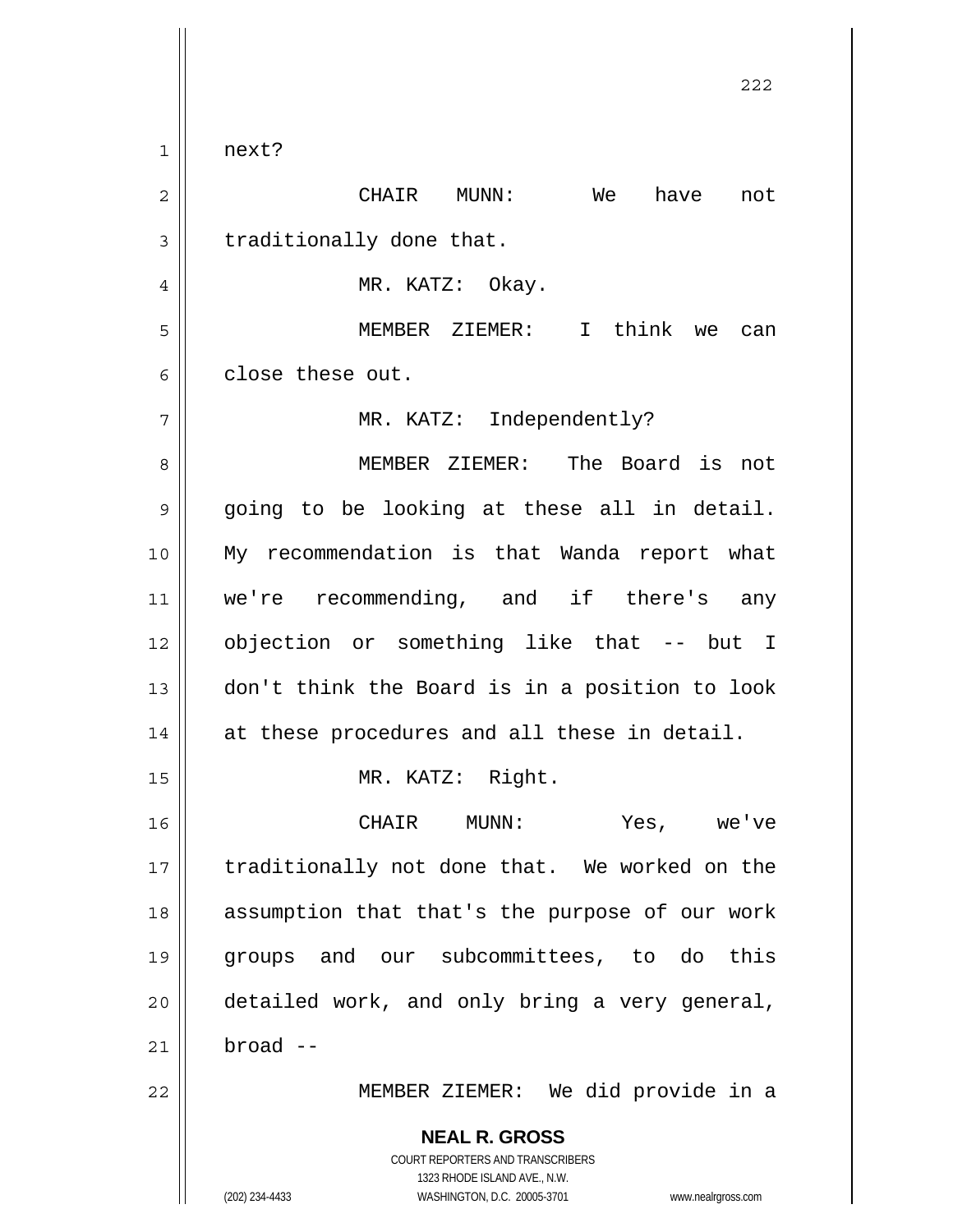**NEAL R. GROSS** COURT REPORTERS AND TRANSCRIBERS 1 2 3 4 5 6 7 8 9 10 11 12 13 14 15 16 17 18 19 20 21 22 report to the Secretary the status of the first set of procedures. CHAIR MUNN: Yes, but that was essentially what their status was -- MEMBER ZIEMER: Right. DR. NETON: -- not the individual items. MEMBER ZIEMER: But, in essence, the Board was signing off on what the work group had done, yes. DR. NETON: I thought a Working Group, though, could not independently come to the conclusions or decisions. MEMBER ZIEMER: At some point, we would have to get the Board's blessing, which would be, for example, a wrap-up and say, "Here's the package." CHAIR MUNN: The other thing that we could do is we made a point of providing information on how to access this database and how to follow each of these items for any individual who was interested in doing that.

<u>223</u>

1323 RHODE ISLAND AVE., N.W.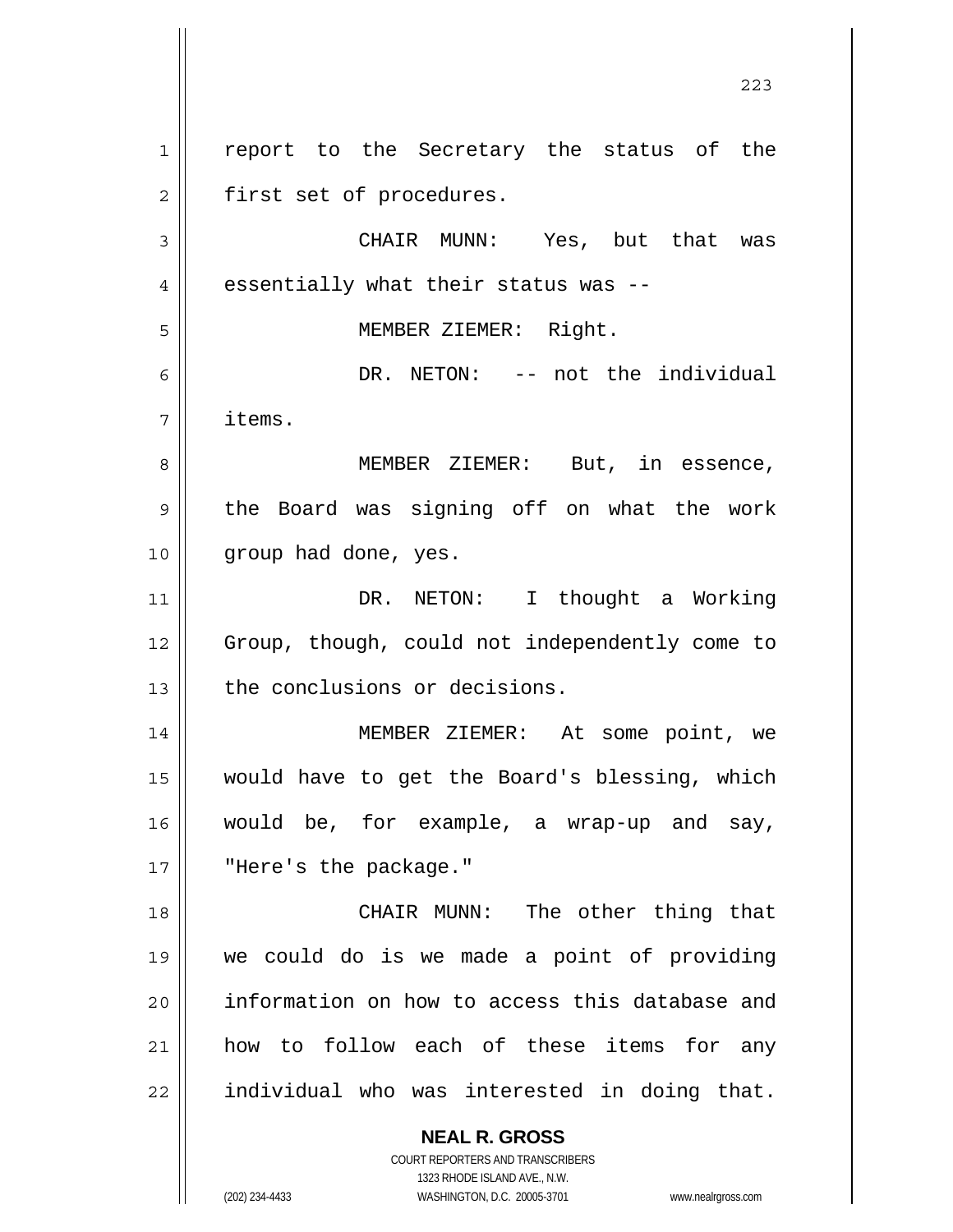1 2 3 4 5 6 7 That's been presented to the entire Board, with the hope that anyone who has specific concerns over any one of these issues that has been cleared by both NIOSH and our contractor would have an opportunity to see the entire history of where we've gone with it. MR. KATZ: Yes. Well, my point is

8 9 10 11 12 this: I mean it's clear. It's just that it seems to me there needs to be at some point closure on these procedures from the Board's perspective. That's all. How that gets done --

13 14 MEMBER ZIEMER: I don't think it has to be incremental.

15 16 MR. KATZ: No, that's right. It could be in wrap-ups.

17 18 MEMBER ZIEMER: Wrap-ups periodically, yes.

19 20 21 CHAIR MUNN: I am also not getting OTIB-0070 coming up for me for my summary. I do not know why.

MR. MARSCHKE: Well, it's the same

**NEAL R. GROSS** COURT REPORTERS AND TRANSCRIBERS 1323 RHODE ISLAND AVE., N.W.

22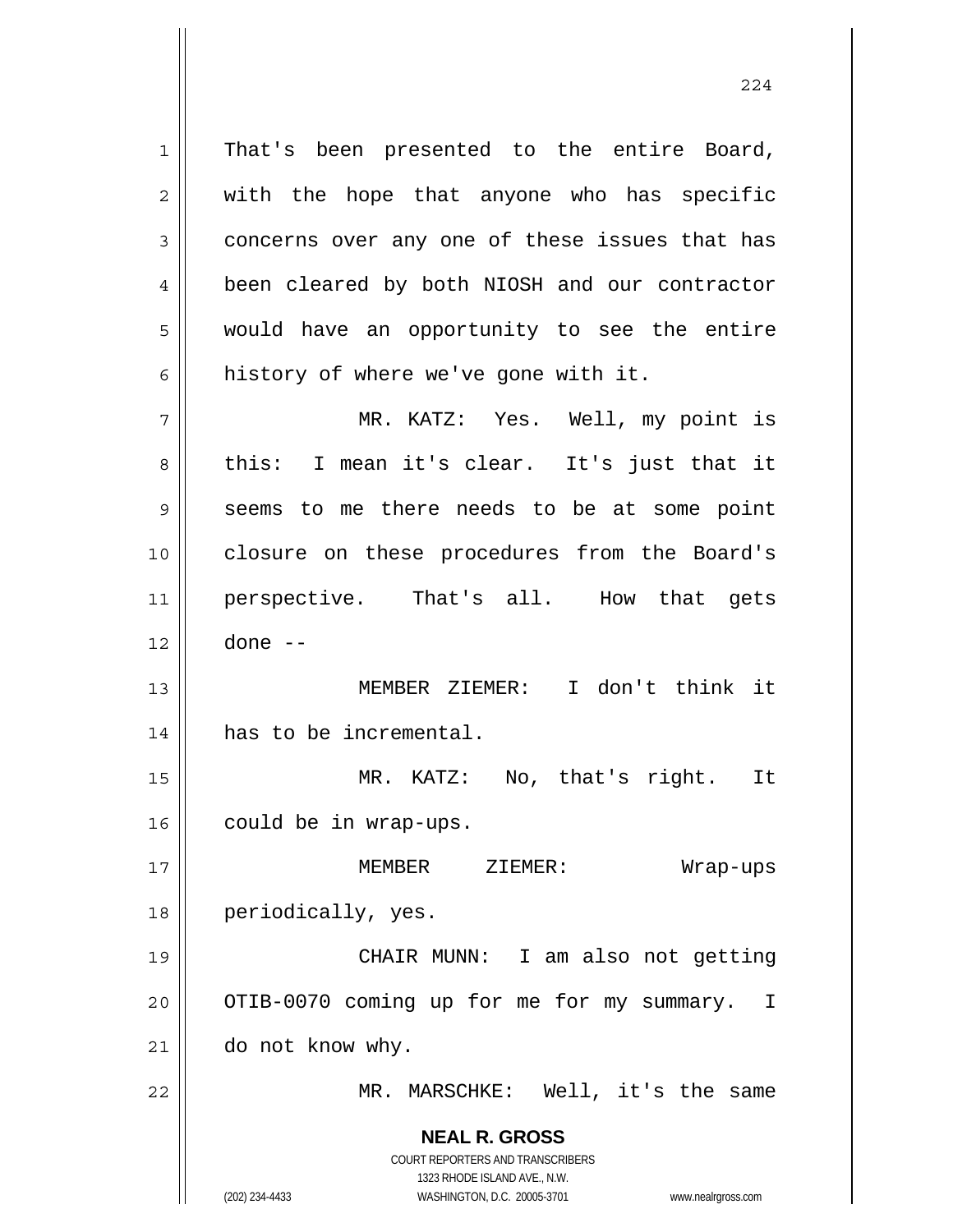**NEAL R. GROSS** COURT REPORTERS AND TRANSCRIBERS 1323 RHODE ISLAND AVE., N.W. (202) 234-4433 WASHINGTON, D.C. 20005-3701 www.nealrgross.com <u>225</u> 1 2 3 4 5 6 7 8 9 10 11 12 13 14 15 16 17 18 19 20 21 22 problem again. It could be the same problem that you had with 54 and 66. CHAIR MUNN: Yes. MR. MARSCHKE: If you didn't get one of them, you're not going to get any of them. CHAIR MUNN: No, I don't think I'm going to get  $-$ - MR. MARSCHKE: And I didn't send you a -- well, actually, am I correct, Stu, that we haven't received NIOSH's responses on OTIB-0070 yet? MR. HINNEFELD: That's correct. OTIB-0070 is re-suspension, right? We did radioactive, yes, not re-suspension of jobs, but dose reconstruction where there's no radioactive period; then we have not submitted our initial report. MR. KATZ: So I guess, similarly, there can I just get a message from you, Stu, about timeframe? CHAIR MUNN: I still get nothing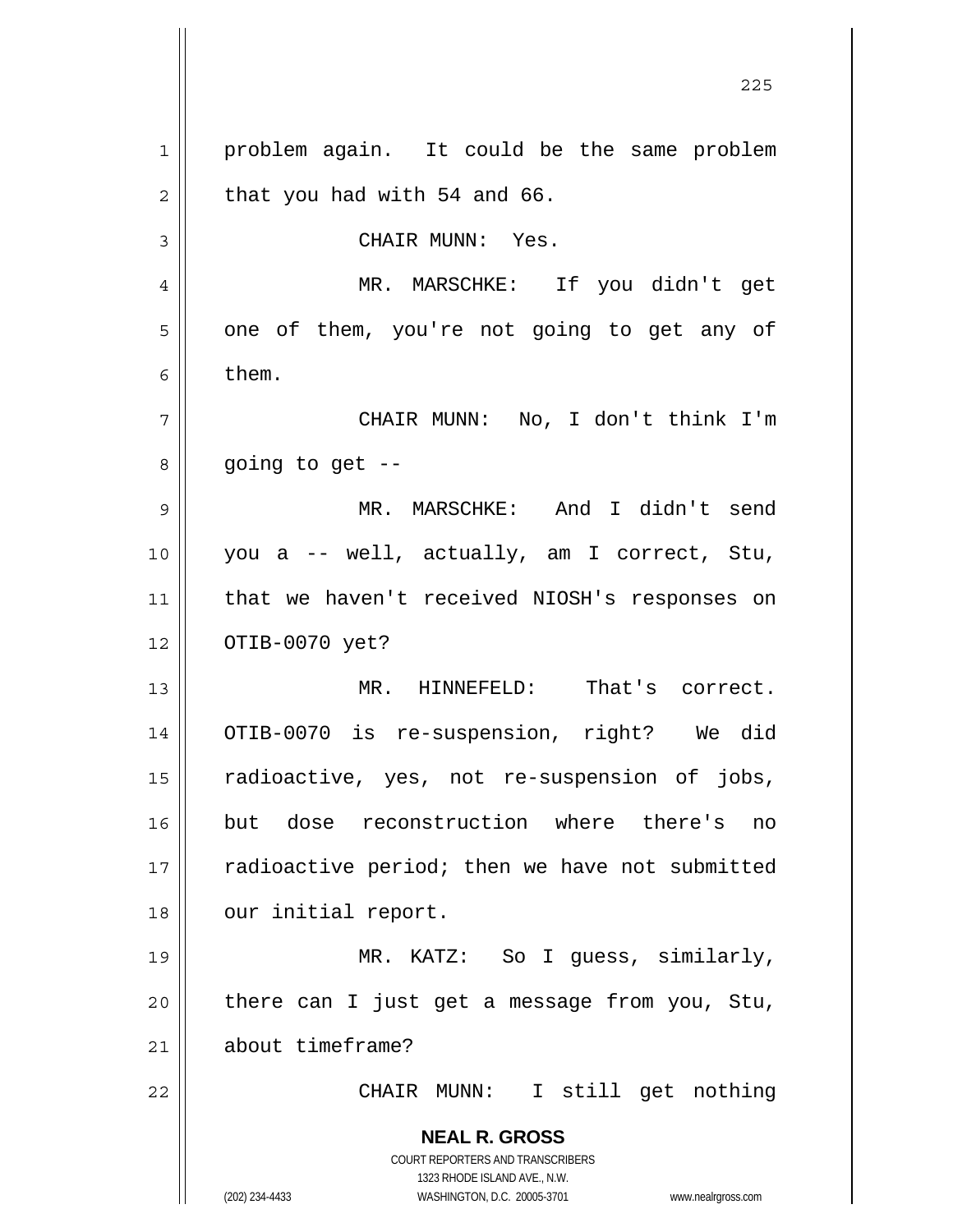**NEAL R. GROSS** COURT REPORTERS AND TRANSCRIBERS 1323 RHODE ISLAND AVE., N.W. <u>226</u> 1 2 3 4 5 6 7 8 9 10 11 12 13 14 15 16 17 18 19 20 21 22 when I do that. So what can we do with OTIB-0070? MEMBER ZIEMER: Well, since we're awaiting NIOSH responses -- DR. NETON: Was there one issue that was transferred to OTIB-0070 from the GS 5 -- TBD-6000 working group meeting? MEMBER ZIEMER: I'm trying to remember. DR. BEHLING: This is Hans Behling. Yes, it is -- there were really 15 findings that I introduced into that review, but many of which are shared findings because, essentially, they center around four issues. The first is the source term depletion factor that was assumed at 1 percent per day. The other real important one that's multiply-involved in these findings is the resuspension factor of 1E-6, and there was also some concern about the use of the Battelle team -- I guess it's referenced here, but it's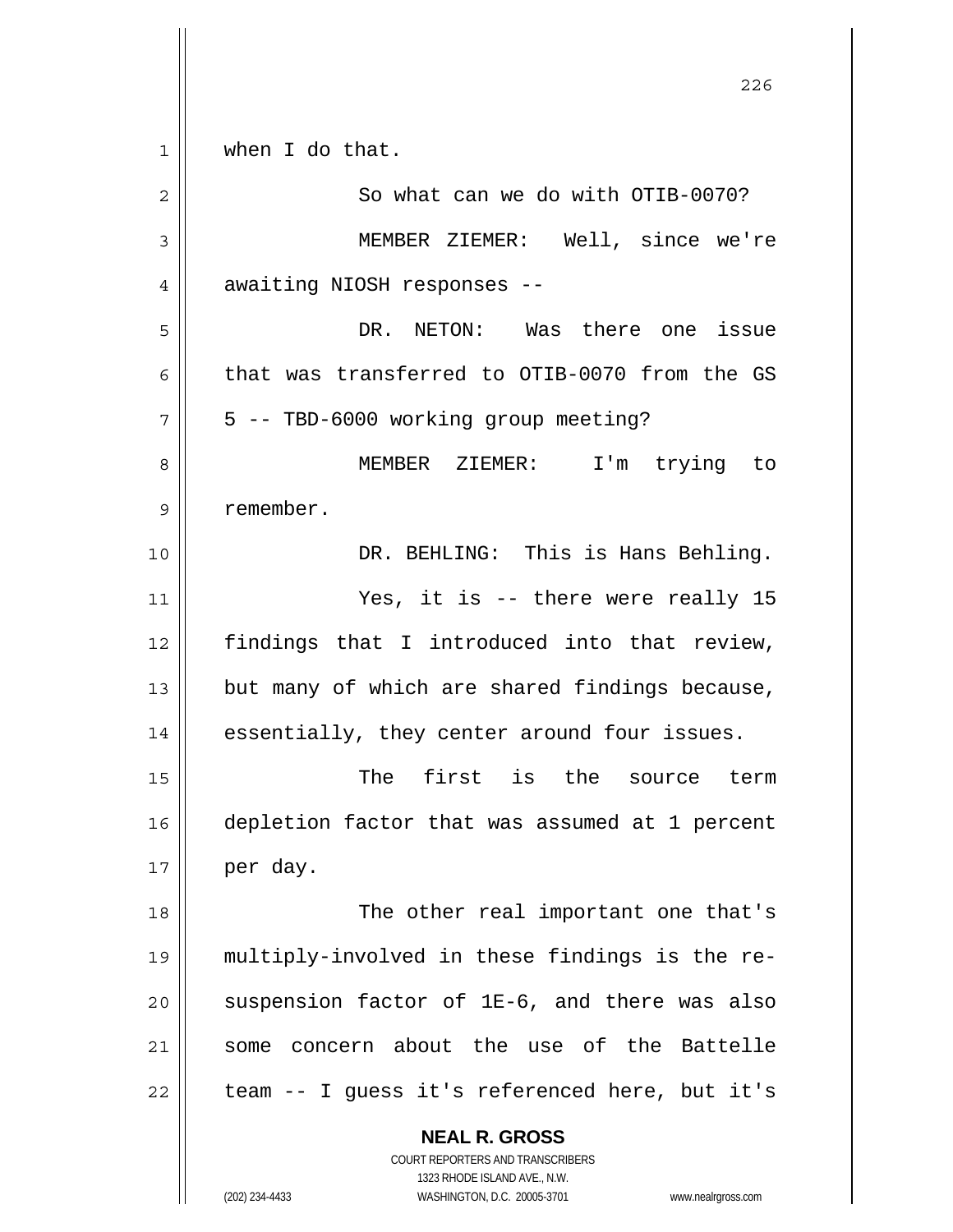**NEAL R. GROSS** COURT REPORTERS AND TRANSCRIBERS 1323 RHODE ISLAND AVE., N.W. (202) 234-4433 WASHINGTON, D.C. 20005-3701 www.nealrgross.com <u>227</u> 1 2 3 4 5 6 7 8 9 10 11 12 13 14 15 16 17 18 19 20 21 22 the TBD-6000 that raised some question. Lastly was NUREG-1400 that was also an issue that I cited as a finding. So those are real four common issues, and they represent all of the 15 findings. DR. NETON: No, I understand that, Hans, but my recollection was that we had a Working Group meeting a week or so ago on TBD-6000. CHAIR MUNN: Yes. DR. NETON: One of the findings in TBD-6000 had to do with the re-suspension factor or handling the re-suspension of material at AWE facilities. I thought that we had agreed that, since we were going to change TBD-6000 to just reference OTIB-0070 for its approach, that way the finding in TBD-6000 could be captured in the OTIB-0070. MEMBER ZIEMER: Right. That's exactly correct. DR. NETON: So I don't know what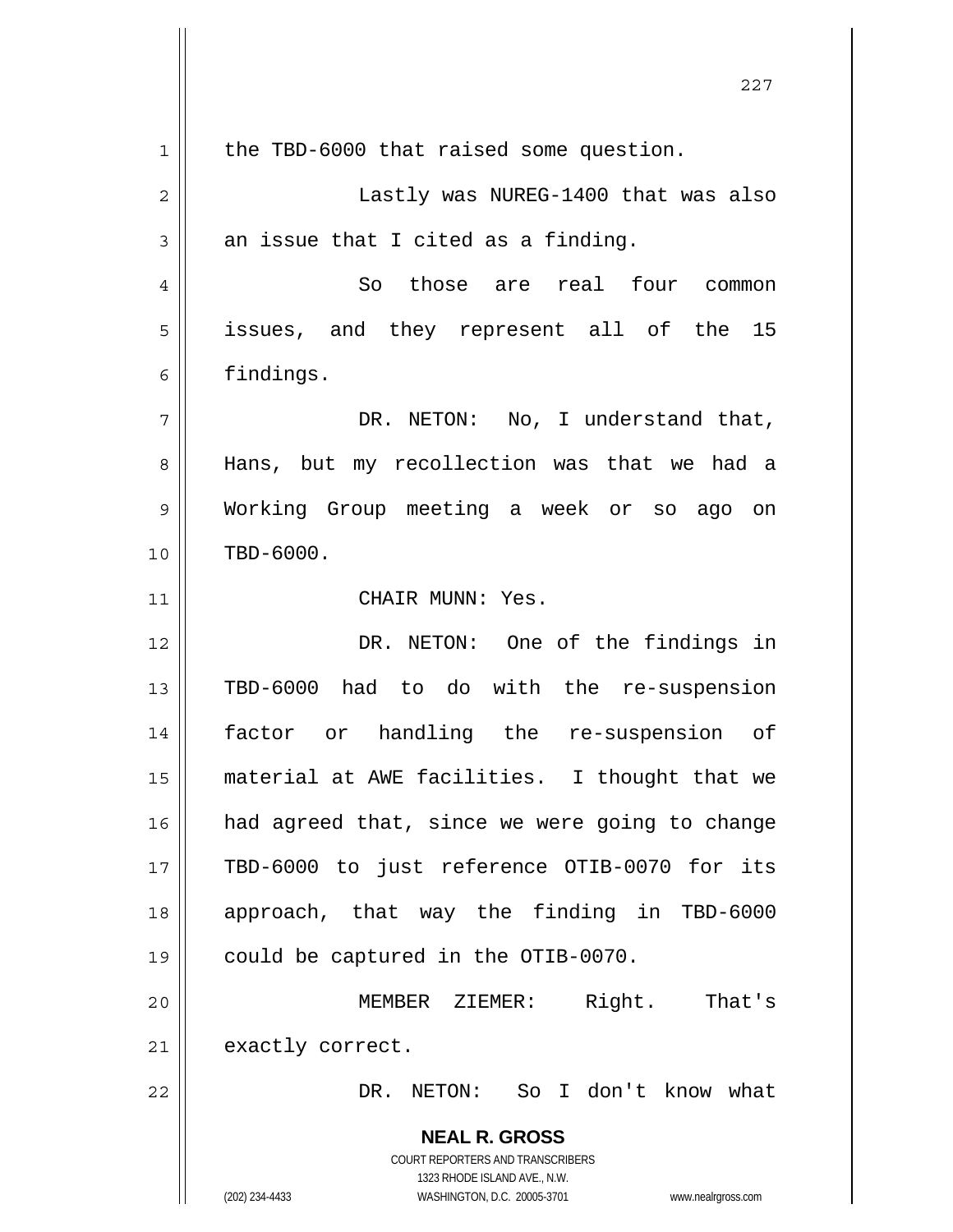action would need to occur with this Subcommittee, but I think that needs to somehow get transferred. Maybe we're not prepared to do that today, but we probably need to remember that. DR. MAURO: Jim, this is John. Yes, I remember when we discussed that, and I could say, I mean if this helps

9 10 11 12 13 14 15 any, when we get to the point on OTIB-0070 where we address the re-suspension factor and we get to the point where we come to some resolution, whatever that might be, that would, for all intents and purposes, resolve the issues on TBD-6000. So I mean, it's almost like automatic.

16 17 18 19 20 21 DR. NETON: Right, but, I mean, does there not need to be a crosswalk here somewhere in the database to say that that TBD-6000 finding is now tied in with a resolution of comments on OTIB-0070? MR. MARSCHKE: The question is, is

22 it addressed in -- is TBD-6000 addressed in

> **NEAL R. GROSS** COURT REPORTERS AND TRANSCRIBERS 1323 RHODE ISLAND AVE., N.W. (202) 234-4433 WASHINGTON, D.C. 20005-3701 www.nealrgross.com

1

2

3

4

5

6

7

8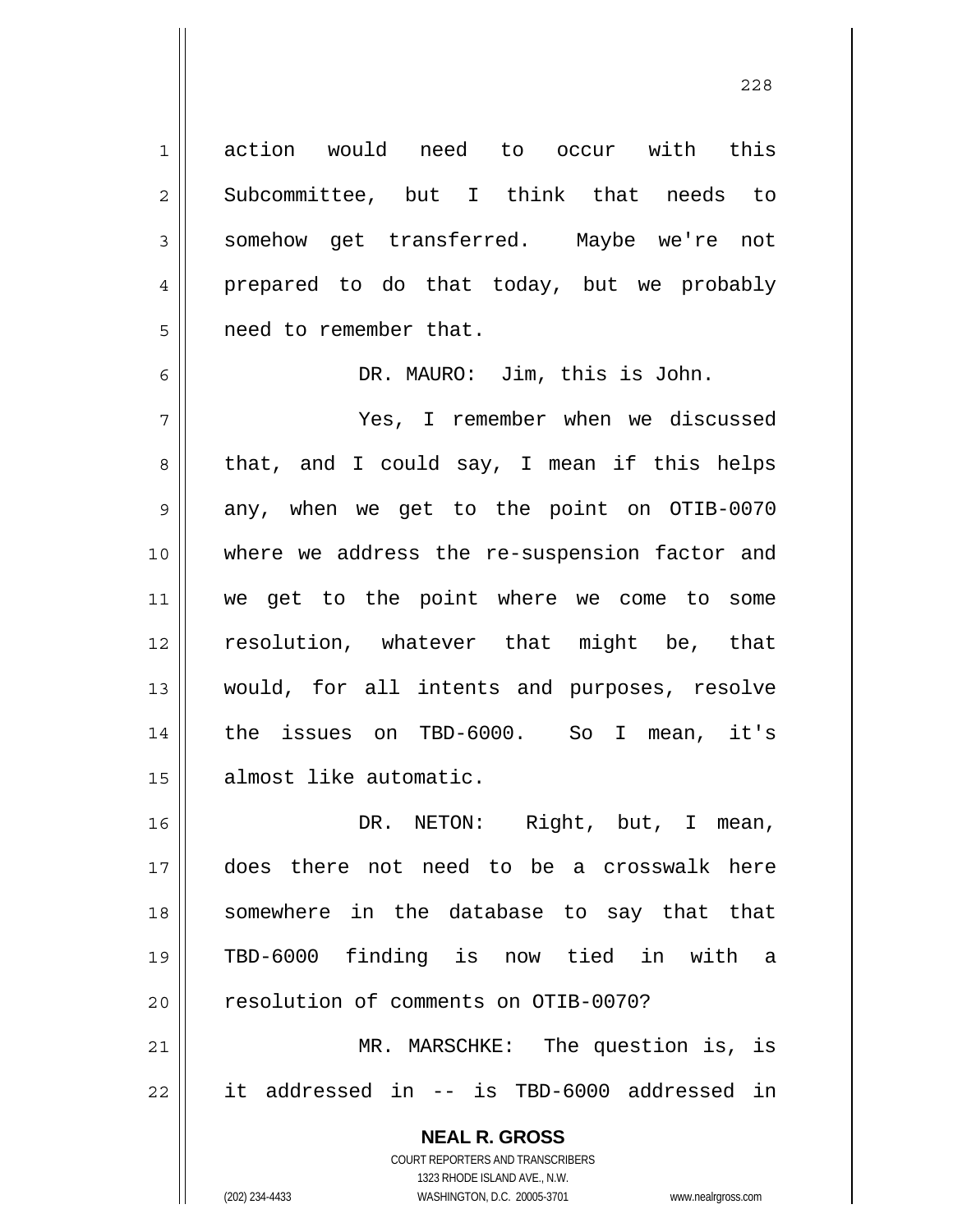1 2 3 the OTIB-0070 findings or is it kind of a new finding from TBD-6000 that is being transferred to OTIB-0070?

4 5 6 7 8 9 10 11 MEMBER ZIEMER: Sort of the same finding in both. I think in TBD-6000, we said in the hierarchy this is an overriding one that's more system wide. So we're not going to separately develop a response and impose it upward. Rather, we will bow to the hierarchy of this one being the response from NIOSH, whatever that is.

12 13 14 15 16 17 18 So we're not transferring it so much as saying that we are -- we don't even have a word for it. Did we put in abeyance? I don't remember, but we said, basically, we are going to accept whatever their approach is as the proper one and would refer to that finding.

19 20 21 But I don't think we're transferring ours to you because you already had it as an issue, right?

MR. MARSCHKE: Right. If you can

**NEAL R. GROSS** COURT REPORTERS AND TRANSCRIBERS 1323 RHODE ISLAND AVE., N.W.

22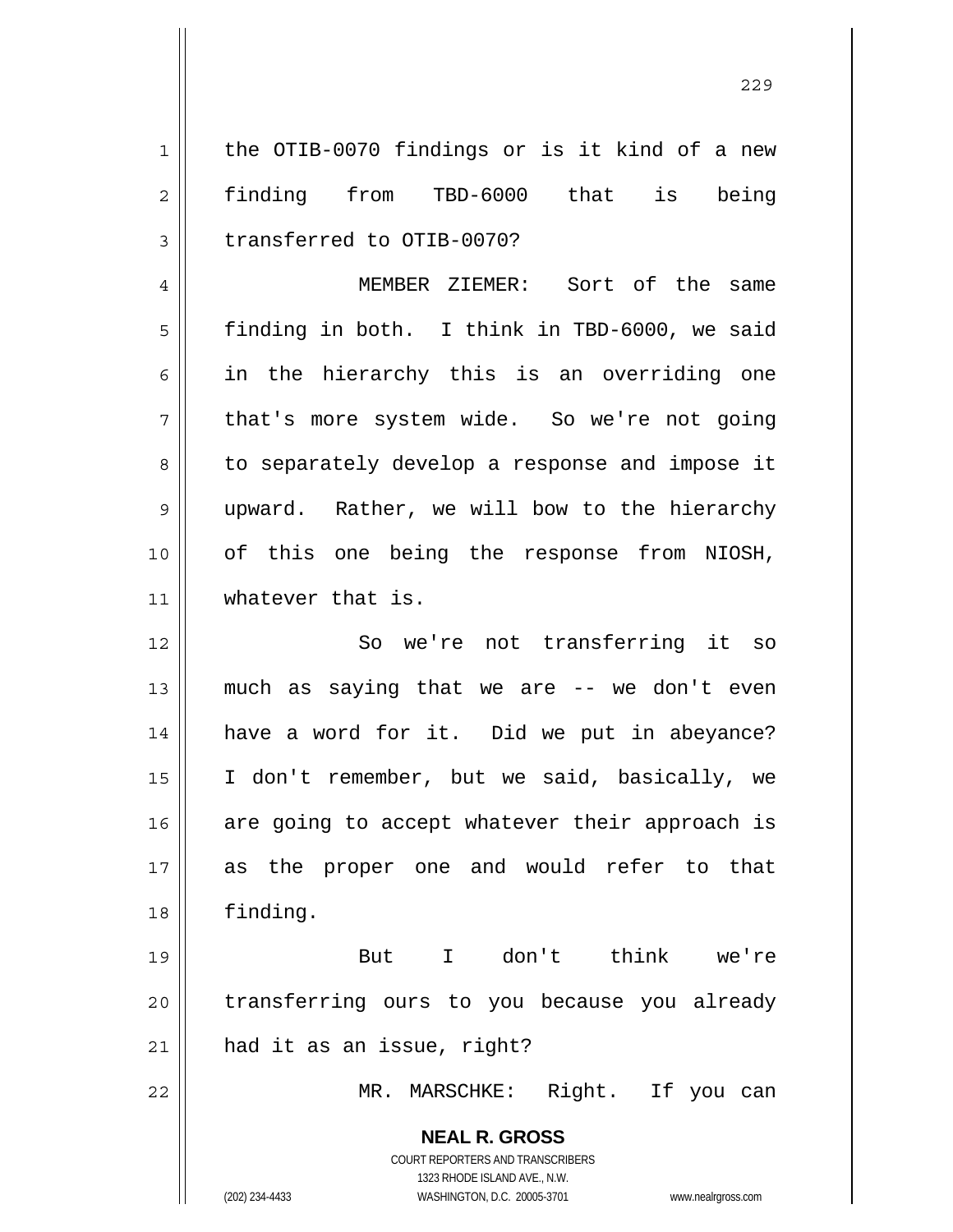**NEAL R. GROSS** COURT REPORTERS AND TRANSCRIBERS 1323 RHODE ISLAND AVE., N.W. 1 2 3 4 5 6 7 8 9 10 11 12 13 14 15 16 17 18 19 20 21 22 go through and tell me which of the OTIB-0070 findings you think addresses this one, we can then put a little, you know, into one of the  $--$  DR. NETON: That's what I was getting at. MR. MARSCHKE: Into one of these boxes here, we can put a little thing saying, when this is closed or in abeyance, please notify the TBD-6000 Work Group, so that they can handle theirs. MEMBER ZIEMER: In fact, it might apply to other work groups as well. DR. NETON: The findings, any finding in TBD-6000 as related to estimation of residual contamination at an AWE facility would be transferred to OTIB-0070 because that's what OTIB-0070 is. MEMBER ZIEMER: Right. DR. NETON: OTIB-0070 is, how do you calculate residual contamination in a facility? It gives you different methods,

<u>230</u>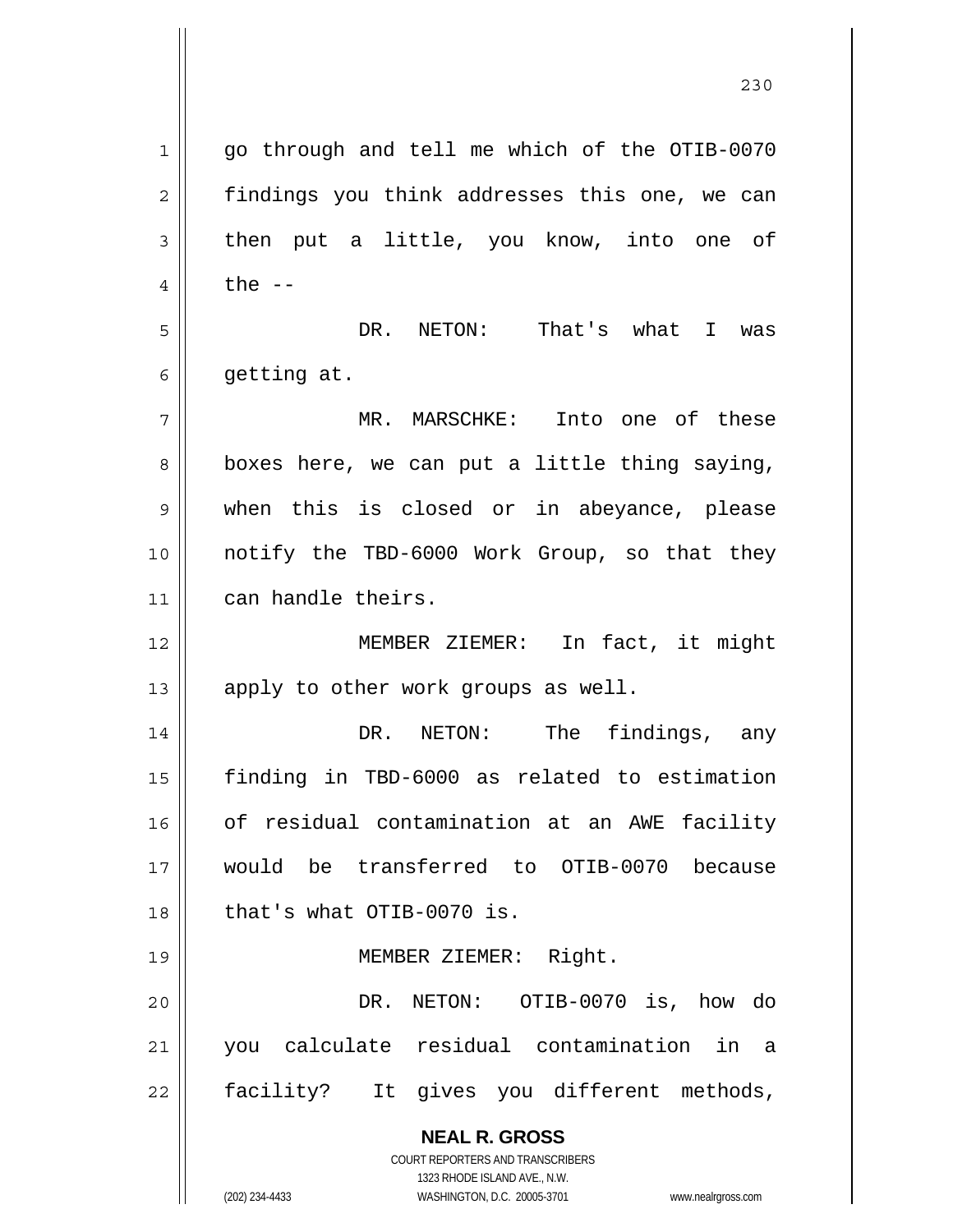1 approaches.

| $\overline{2}$ | So there's no reason to have this                                                                                                                                      |
|----------------|------------------------------------------------------------------------------------------------------------------------------------------------------------------------|
| 3              | depletion model, for example, in TBD-6000                                                                                                                              |
| $\overline{4}$ | because that's what's in OTIB-0070. So we're                                                                                                                           |
| 5              | going to take -- our comment resolution for                                                                                                                            |
| 6              | TBD-6000 is to say, if you want to calculate                                                                                                                           |
| 7              | resuspension in a residual contamination                                                                                                                               |
| 8              | period, go look at OTIB-0070.                                                                                                                                          |
| 9              | MEMBER ZIEMER: OTIB-0070.<br>Yes,                                                                                                                                      |
| 10             | that will be our solution.                                                                                                                                             |
| 11             | DR. NETON: Our addressing that                                                                                                                                         |
| 12             | finding is to say we're going to the OTIB to                                                                                                                           |
| 13             | say $it's$ --                                                                                                                                                          |
| 14             | MEMBER ZIEMER: So it, basically,                                                                                                                                       |
| 15             | puts it in abeyance by saying it's being                                                                                                                               |
| 16             | addressed there.                                                                                                                                                       |
| 17             | MR. MARSCHKE: Basically, yes,                                                                                                                                          |
| 18             | you're --                                                                                                                                                              |
| 19             | MEMBER ZIEMER: We didn't transfer                                                                                                                                      |
| 20             | the findings there. They were already dealing                                                                                                                          |
| 21             | with it.                                                                                                                                                               |
| 22             | basically<br>It's<br>MR.<br>MARSCHKE:                                                                                                                                  |
|                | <b>NEAL R. GROSS</b><br><b>COURT REPORTERS AND TRANSCRIBERS</b><br>1323 RHODE ISLAND AVE., N.W.<br>(202) 234-4433<br>WASHINGTON, D.C. 20005-3701<br>www.nealrgross.com |

231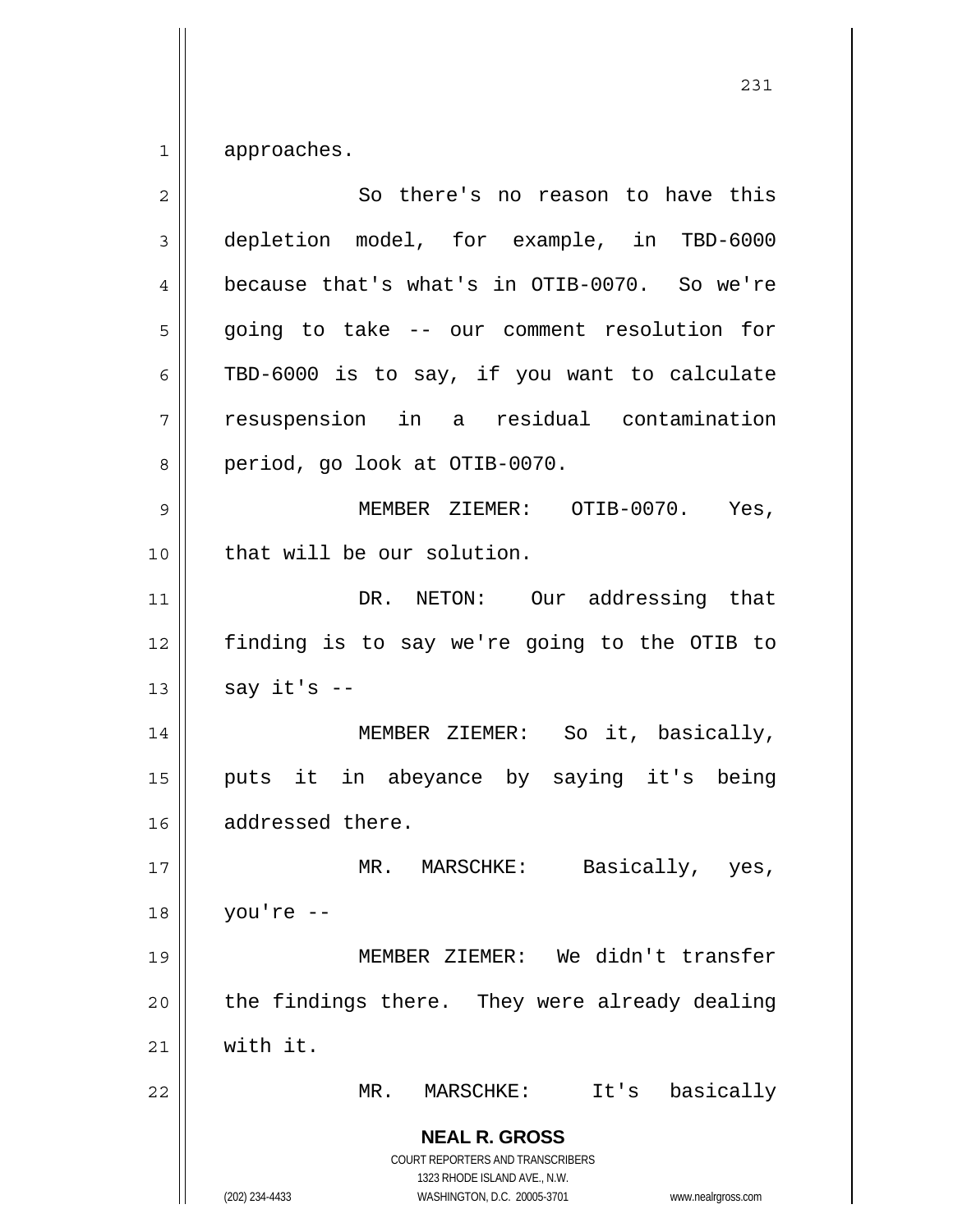**NEAL R. GROSS** COURT REPORTERS AND TRANSCRIBERS 1323 RHODE ISLAND AVE., N.W. <u>232</u> 1 2 3 4 5 6 7 8 9 10 11 12 13 14 15 16 17 18 19 20 21 22 referring to the OTIB-0070 -- MEMBER ZIEMER: Right, as the hierarchy of -- DR. NETON: But it can't be closed really because it's still -- MR. MARSCHKE: It's in abeyance. DR. NETON: It's in abeyance? Is that the right word? MR. MARSCHKE: It will be closed as soon as this is resolved -- MEMBER ZIEMER: It is like saying you are going to modify some other thing. DR. NETON: Okay. MEMBER ZIEMER: But it would be fine to have the note, but I think it's going to apply to other facilities, not just 6000 or not just that particular -- MR. MARSCHKE: And it sounds like it applies to generically many of the comments that were made on -- it will go through all the comments that were made on OTIB-0070. Basically, you're waiting for OTIB-0070 to be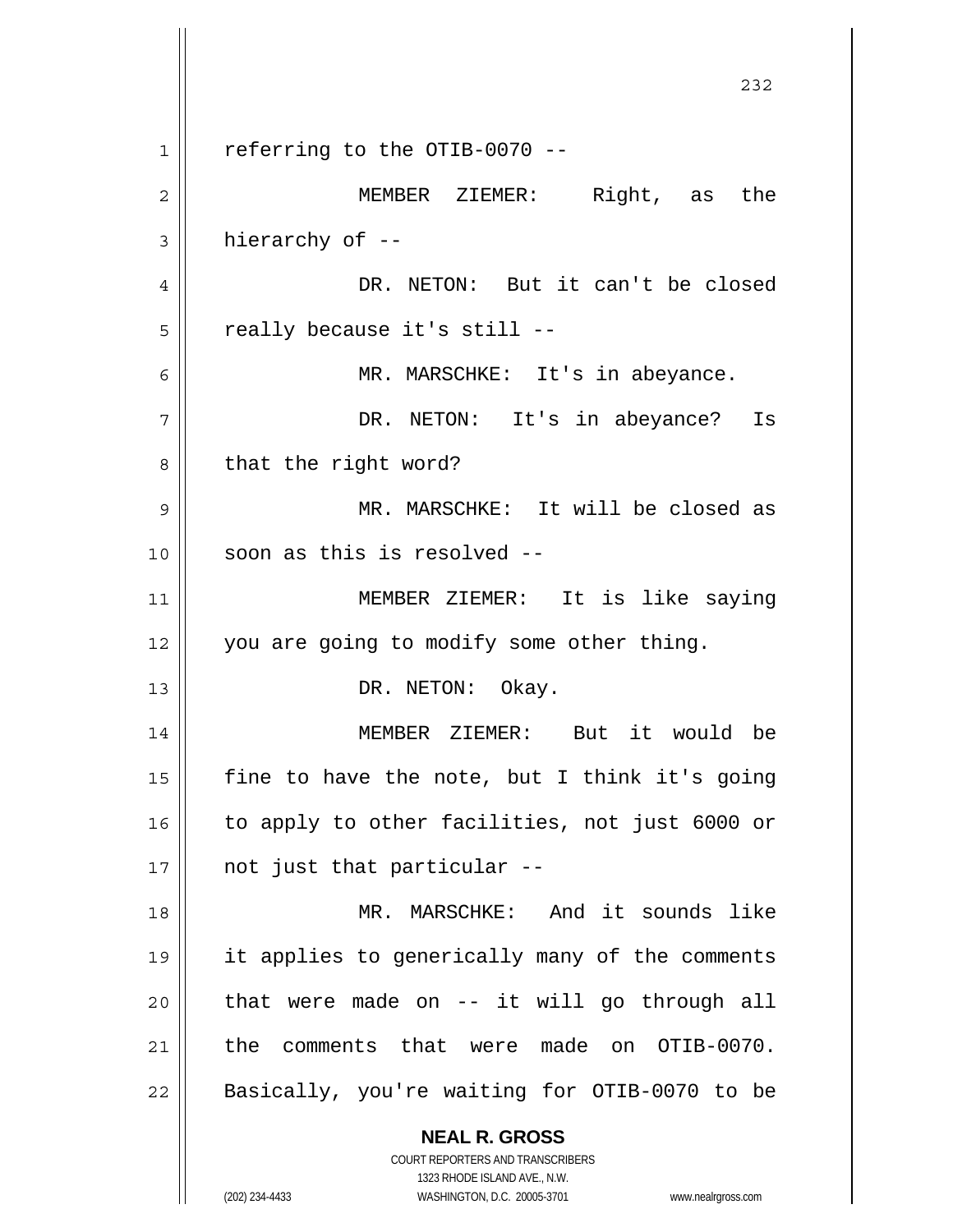1 resolved.

| 2              | DR. NETON: But anything to do with                                                                                                                              |
|----------------|-----------------------------------------------------------------------------------------------------------------------------------------------------------------|
| $\mathfrak{Z}$ | residual contamination in these populations is                                                                                                                  |
| $\overline{4}$ | going to be -- OTIB-0070 is the repository of                                                                                                                   |
| 5              | that approach.                                                                                                                                                  |
| 6              | DR. MAURO: I would go as far as to                                                                                                                              |
| 7              | say there are probably a hundred findings out                                                                                                                   |
| 8              | there, and all the site profile reviews, all                                                                                                                    |
| $\mathsf 9$    | the dose reconstruction audits, they're all                                                                                                                     |
| 10             | where there are comments made that all pertain                                                                                                                  |
| 11             | to how you do your dose in the residual                                                                                                                         |
| 12             | period.                                                                                                                                                         |
| 13             | When we close out OTIB-0070, we're                                                                                                                              |
| 14             | going to close out a hundred other issues all                                                                                                                   |
| 15             | over the place. So I think this is the very                                                                                                                     |
| 16             | efficient way to achieve a great deal of                                                                                                                        |
| $17$           | progress very quickly, if we can engage this                                                                                                                    |
| 18             | particular OTIB.                                                                                                                                                |
| 19             | MR. KATZ: So it's a high priority,                                                                                                                              |
| 20             | Stu.                                                                                                                                                            |
| 21             | Okay. I'll put it<br>MR. HINNEFELD:                                                                                                                             |
| 22             | on a list of high priorities.                                                                                                                                   |
|                | <b>NEAL R. GROSS</b><br>COURT REPORTERS AND TRANSCRIBERS<br>1323 RHODE ISLAND AVE., N.W.<br>(202) 234-4433<br>WASHINGTON, D.C. 20005-3701<br>www.nealrgross.com |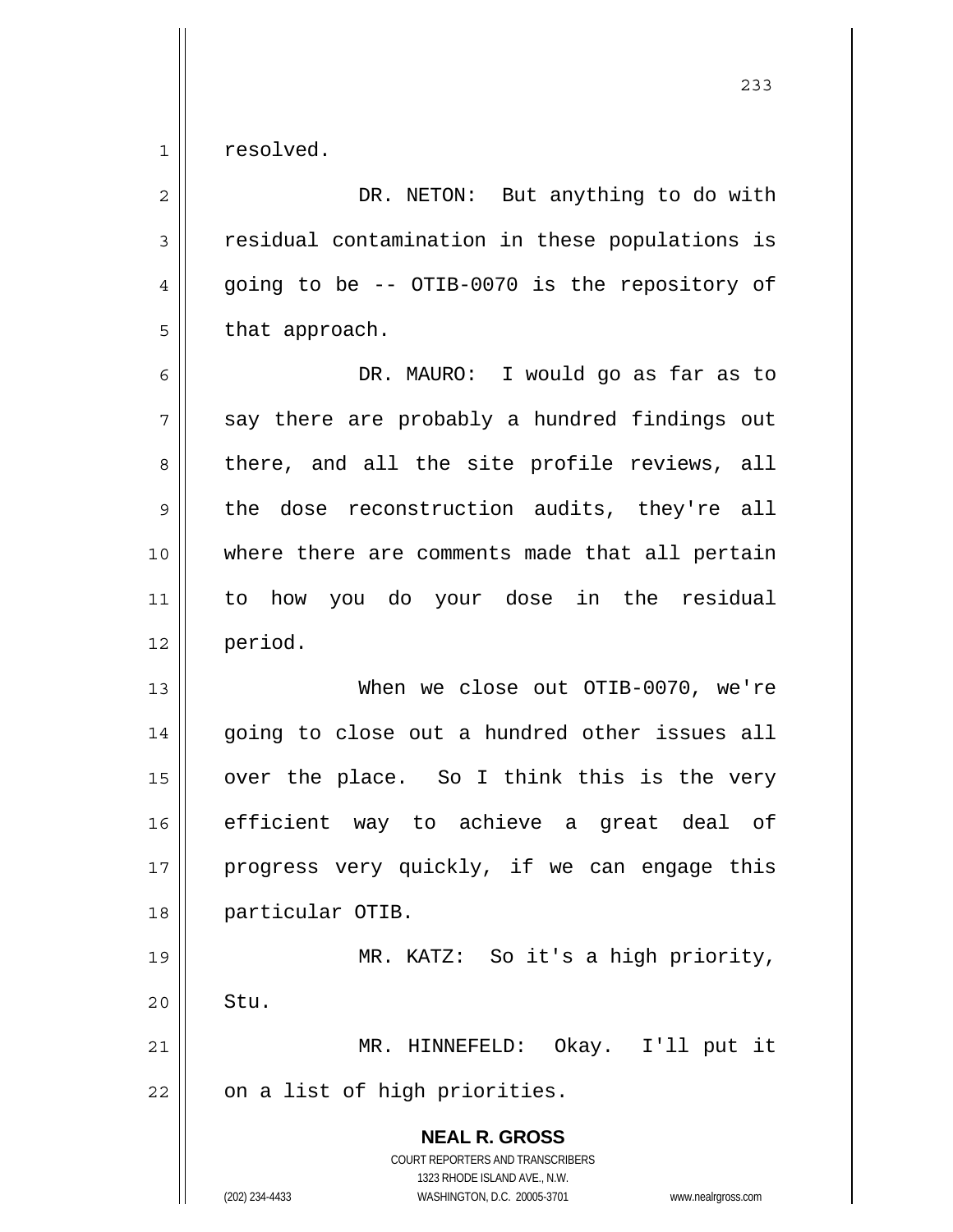| 1  | DR. MAURO: I'll take it a step                                                                      |
|----|-----------------------------------------------------------------------------------------------------|
| 2  | further though. Since it deals with the                                                             |
| 3  | residual period, it is sort of like a tempest                                                       |
| 4  | in a teapot.                                                                                        |
| 5  | MR. HINNEFELD: You can take a                                                                       |
| 6  | number.                                                                                             |
| 7  | DR. MAURO: The doses during the                                                                     |
| 8  | residual period, unless that's the only                                                             |
| 9  | exposure a person experiences, usually are                                                          |
| 10 | dominated by the operations period. But                                                             |
| 11 | nevertheless, we commented on all the dose                                                          |
| 12 | reconstructions. Whenever a person had a                                                            |
| 13 | residual exposure, it's in there.                                                                   |
| 14 | If you look at them, and if it was                                                                  |
| 15 | only exposures during the residual period,                                                          |
| 16 | well, then, of course, that was the dominant.                                                       |
| 17 | But very often, the person is exposed across                                                        |
| 18 | from operations, and then you will see the                                                          |
| 19 | residual period is always very small compared                                                       |
| 20 | to the operations period.                                                                           |
| 21 | So in a funny sort of way, we have                                                                  |
| 22 | an issue that is not of that great magnitude                                                        |
|    |                                                                                                     |
|    | <b>NEAL R. GROSS</b>                                                                                |
|    | COURT REPORTERS AND TRANSCRIBERS                                                                    |
|    | 1323 RHODE ISLAND AVE., N.W.<br>(202) 234-4433<br>WASHINGTON, D.C. 20005-3701<br>www.nealrgross.com |

234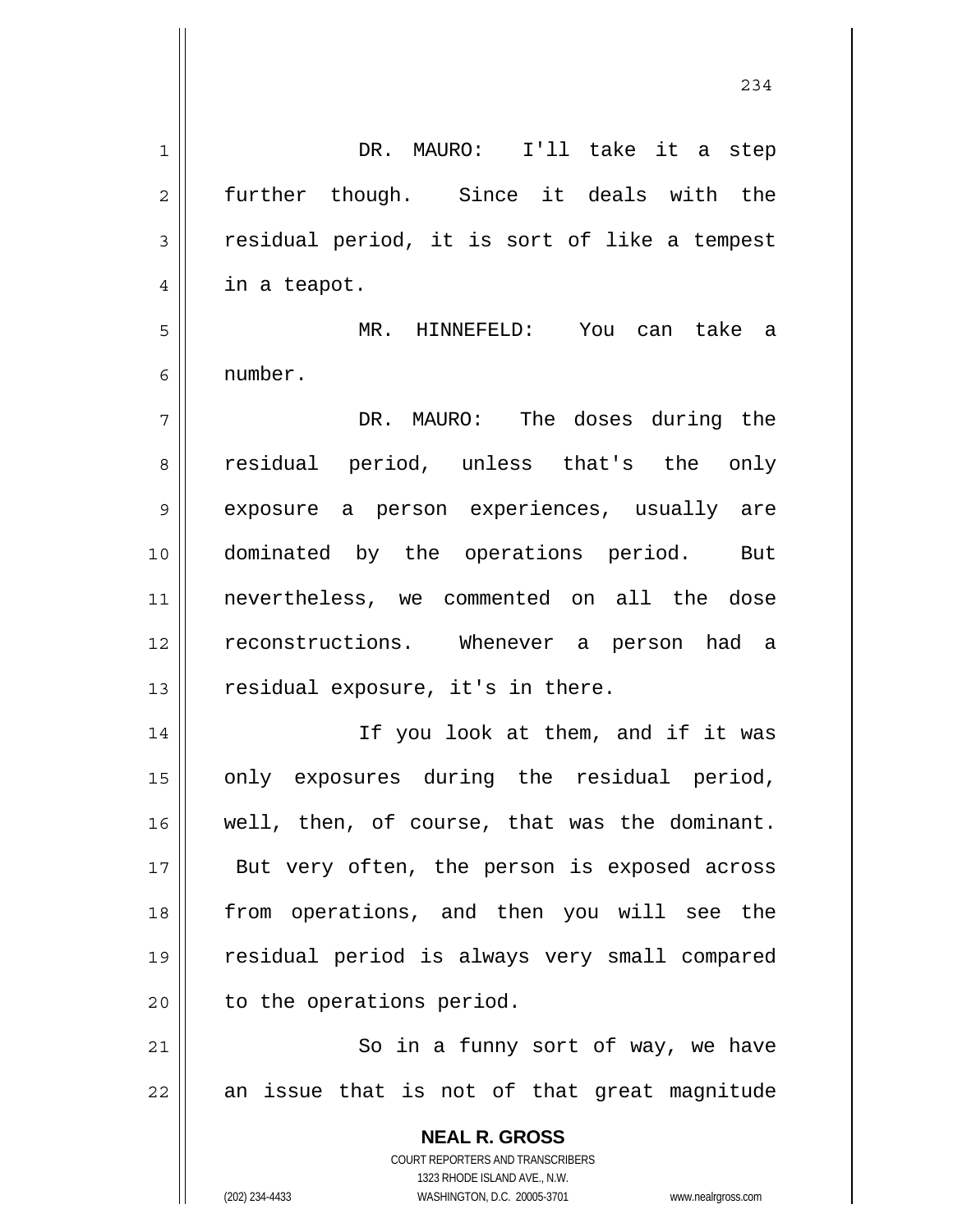**NEAL R. GROSS** COURT REPORTERS AND TRANSCRIBERS 1323 RHODE ISLAND AVE., N.W. 1 2 3 4 5 6 7 8 9 10 11 12 13 14 15 16 17 18 19 20 21 22 in terms of affecting the outcome of doses, but there are an awful lot of findings out there that, once we close this, they are going to all close out. All of sudden, progress is going to just leap in terms of SC&A's ability to sort of like clear the backlog, carrying over from the last contract, something that I would like to do. Yes. CHAIR MUNN: All right. So OTIB-0070 becomes focus for what we're going to be doing. In our next session, hopefully, my database will be the same database everyone else is looking at. I do see that in my version of the TBD-6000 information our work group meeting discussions simply say issue transferred, and all of the TBD-6000 issues, apparently, are carrying the transferred designation, but it does not say what it is transferred to. MR. MARSCHKE: It was transferred to the Working Group. All the TBD -- you're

(202) 234-4433 WASHINGTON, D.C. 20005-3701 www.nealrgross.com

<u>235</u>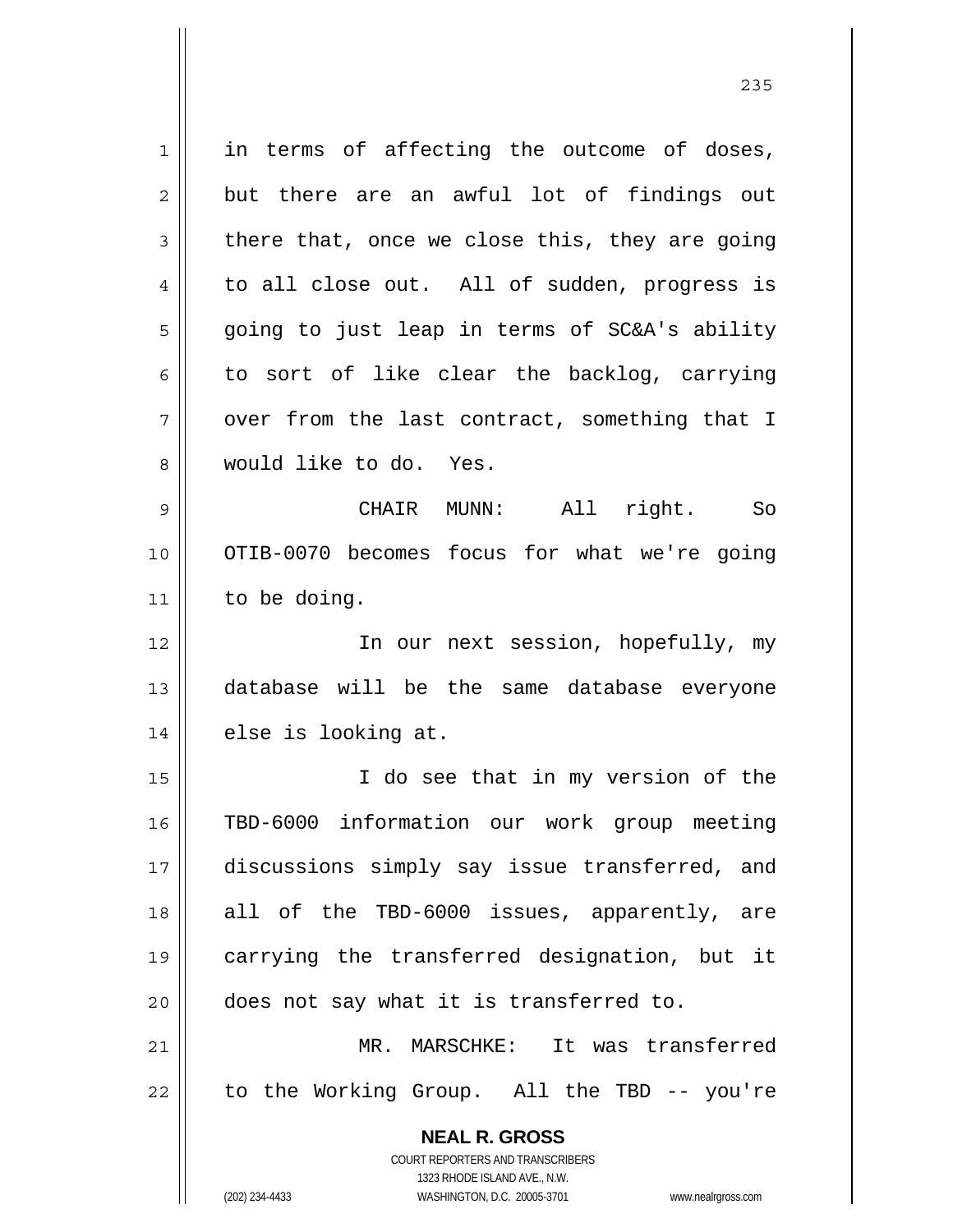**NEAL R. GROSS** COURT REPORTERS AND TRANSCRIBERS 1323 RHODE ISLAND AVE., N.W. (202) 234-4433 WASHINGTON, D.C. 20005-3701 www.nealrgross.com <u>236</u> 1 2 3 4 5 6 7 8 9 10 11 12 13 14 15 16 17 18 19 20 21 22 looking at the database, Wanda? CHAIR MUNN: Yes, I am. It's what it is presenting itself to me as the database. MR. MARSCHKE: Right. The first 13 or so were -- MEMBER ZIEMER: Transferred from issues to the TBD-6000 Work Group. MR. MARSCHKE: Yes, they were transferred from the Procedures Work Group to the TBD-6000 Work Group. CHAIR MUNN: We probably should say where they were transferred to. MR. MARSCHKE: Let me see. CHAIR MUNN: My follow-up just simply says the issues have transferred. It does not say to whom. The Work Group Directive says to transfer it there, I see. The SC&A follow-up did not. I guess one place is fine enough. Sorry. All right. MR. MARSCHKE: Yes, it says that it transferred to the -- yes.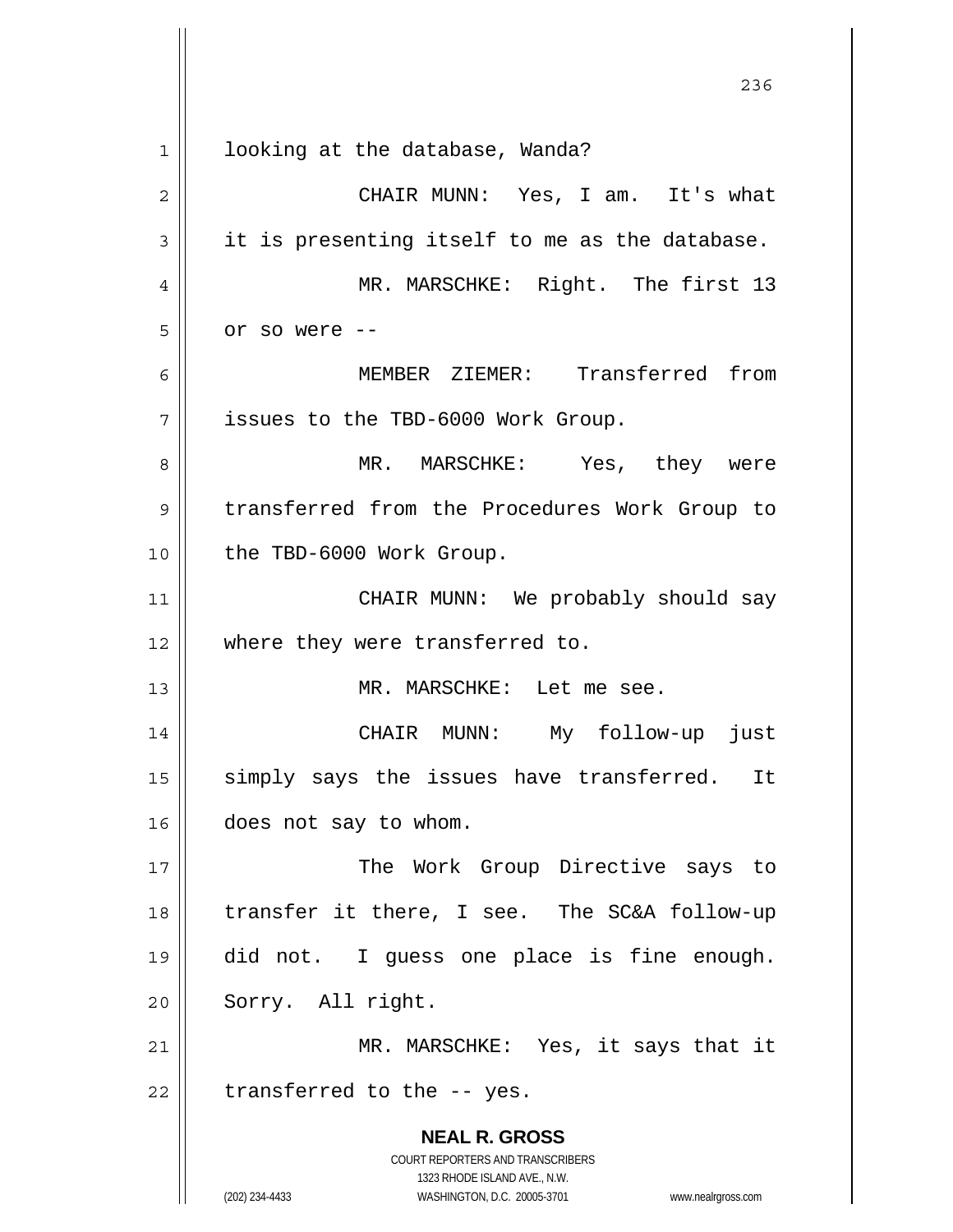| 1              | CHAIR MUNN: Yes, in the Work Group                                                                  |
|----------------|-----------------------------------------------------------------------------------------------------|
| $\overline{2}$ | Directive it says where it goes to. I was                                                           |
| 3              | just looking under the follow-up and didn't                                                         |
| 4              | see it there.                                                                                       |
| 5              | So the action item for 70 is whose?                                                                 |
| 6              | MR. MARSCHKE: Stu is going to                                                                       |
| 7              | notify me when he has sort of a timeframe, and                                                      |
| 8              | then we will put it on the agenda for this                                                          |
| 9              | work group.                                                                                         |
| 10             | CHAIR MUNN: Okay.                                                                                   |
| 11             | MR. KATZ: When we<br>have NIOSH                                                                     |
| 12             | responses, in other words.                                                                          |
| 13             | CHAIR MUNN: Okay. Very good.                                                                        |
| 14             | Do you want to take a 15-minute                                                                     |
| 15             | break?                                                                                              |
| 16             | MR. KATZ: There's nods positive,                                                                    |
| 17             | affirmative.                                                                                        |
| 18             | CHAIR MUNN: All right, very good,                                                                   |
| 19             | 15 minutes. We'll be right back, when we will                                                       |
| 20             | start with the comments on the third set of                                                         |
| 21             | procedure reviews.                                                                                  |
| 22             | MR. KATZ: Okay, so about 10 past.                                                                   |
|                | <b>NEAL R. GROSS</b>                                                                                |
|                | <b>COURT REPORTERS AND TRANSCRIBERS</b>                                                             |
|                | 1323 RHODE ISLAND AVE., N.W.<br>(202) 234-4433<br>WASHINGTON, D.C. 20005-3701<br>www.nealrgross.com |

 $\mathsf{I}$ 

237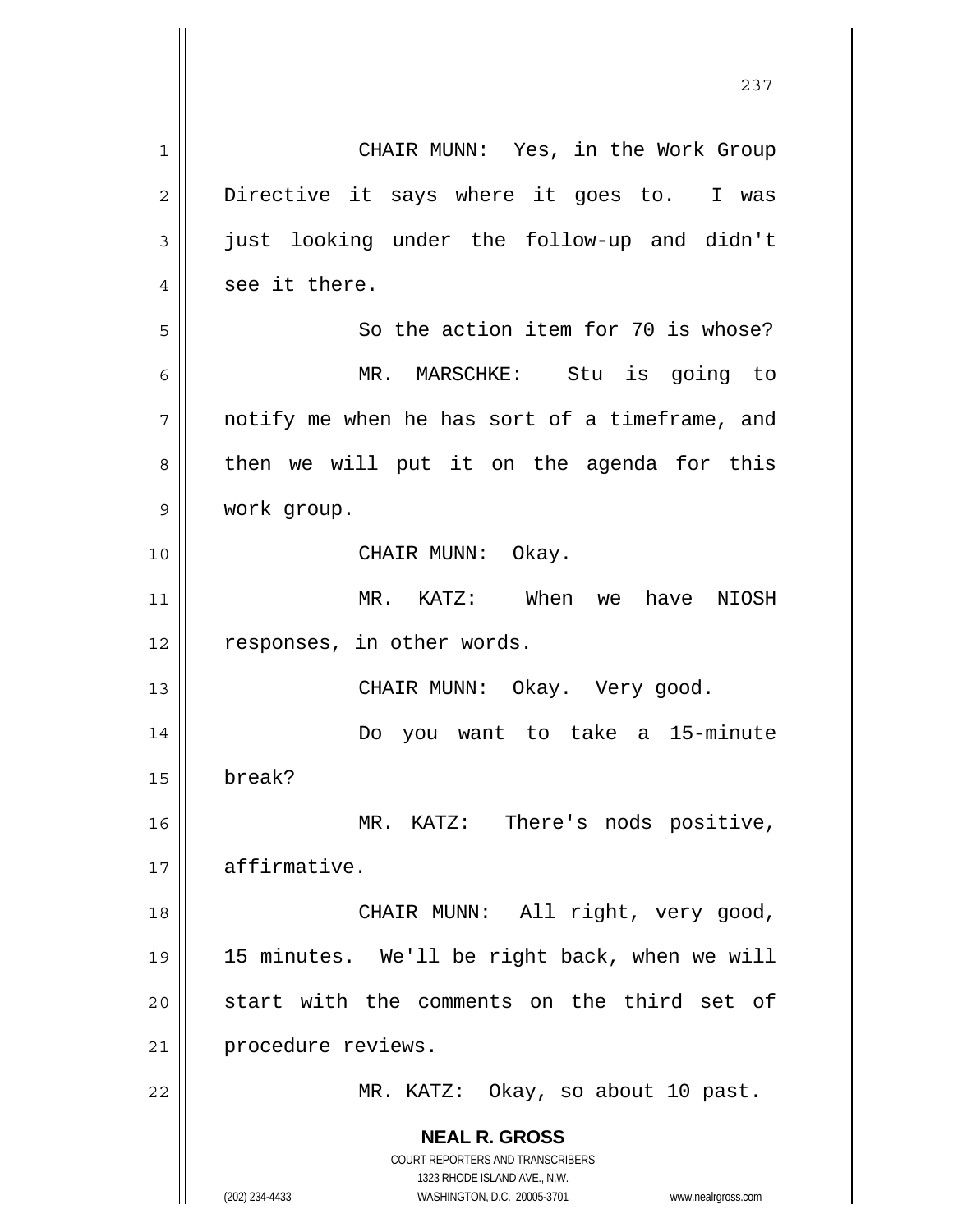|                | 238                                                                                                 |
|----------------|-----------------------------------------------------------------------------------------------------|
| 1              | CHAIR MUNN: Thanks.                                                                                 |
| $\overline{2}$ | MR. KATZ: I'm just putting the                                                                      |
| 3              | phone on mute. I'm not breaking the line.                                                           |
| 4              | (Whereupon, the above-entitled                                                                      |
| 5              | matter went off the record at 2:55 p.m. and                                                         |
| 6              | resumed at $3:10$ p.m.)                                                                             |
| 7              | CHAIR MUNN: We're ready to start                                                                    |
| 8              | with the third set of responses that SC&A                                                           |
| 9              | provided us earlier this month, which,                                                              |
| 10             | remarkably, seem to show up on the database                                                         |
| 11             | that I have in front of me.                                                                         |
| 12             | So the first item that we have is                                                                   |
| 13             | OTIB-002-14, the SC&A recommendation.                                                               |
| 14             | MEMBER ZIEMER: Now which version                                                                    |
| 15             | of the third set are we looking at?                                                                 |
| 16             | looking at<br>CHAIR MUNN:<br>We are                                                                 |
| 17             | the $--$                                                                                            |
| 18             | MEMBER ZIEMER: Is this the                                                                          |
| 19             | December 5th version?                                                                               |
| 20             | MR. MARSCHKE: No. It should be a                                                                    |
| 21             | version that I sent to you on March --                                                              |
| 22             | CHAIR MUNN: 3/9/09 is what shows                                                                    |
|                | <b>NEAL R. GROSS</b>                                                                                |
|                | COURT REPORTERS AND TRANSCRIBERS                                                                    |
|                | 1323 RHODE ISLAND AVE., N.W.<br>(202) 234-4433<br>WASHINGTON, D.C. 20005-3701<br>www.nealrgross.com |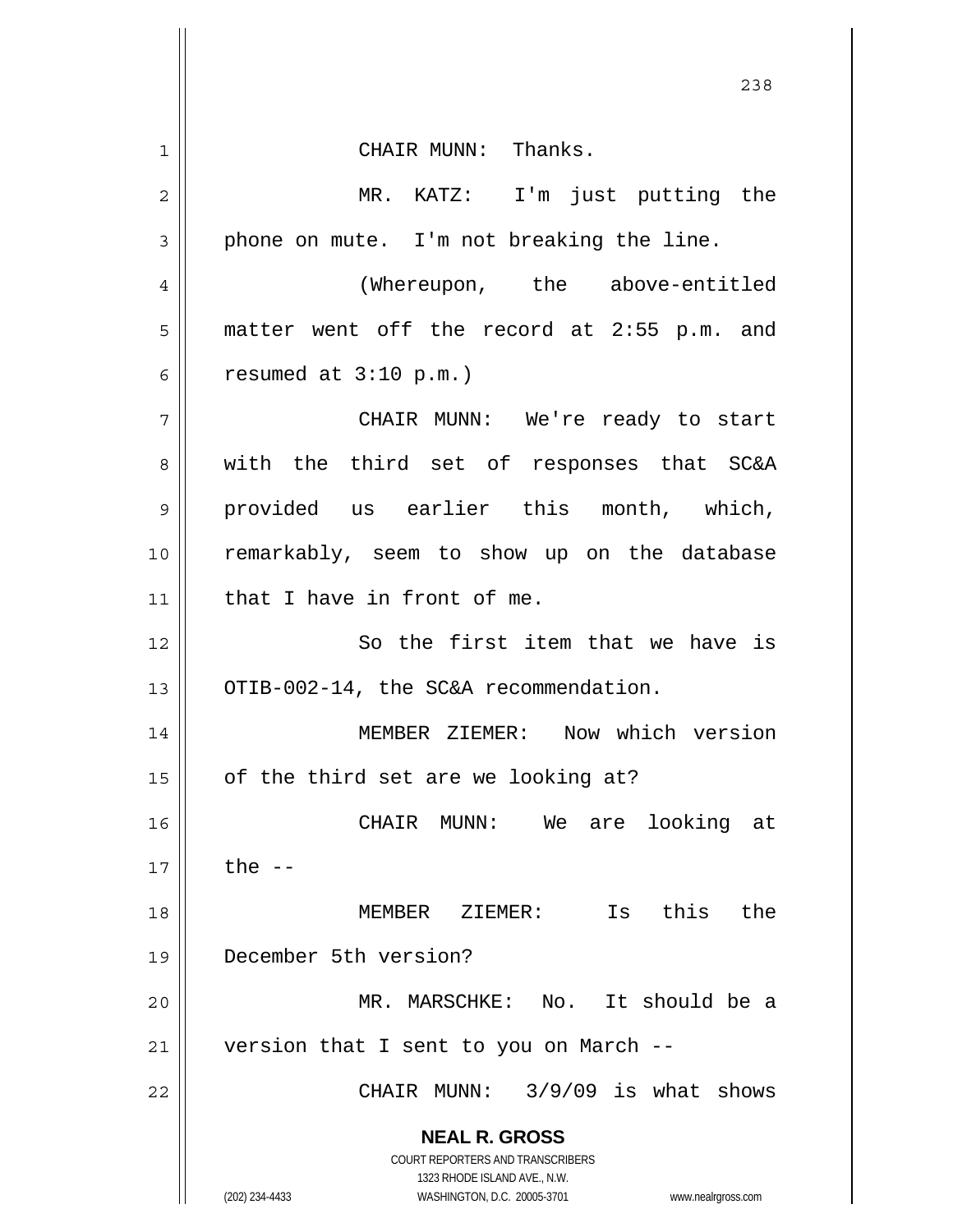1 on my database.

| $\overline{2}$ | MEMBER ZIEMER: Okay.                                                                                                                                            |
|----------------|-----------------------------------------------------------------------------------------------------------------------------------------------------------------|
| 3              | MR. MARSCHKE: Right. Yes. And                                                                                                                                   |
| 4              | the email that came was $-$ I sent the email                                                                                                                    |
| 5              | out on March 10th. So there should be an                                                                                                                        |
| 6              | email from me to the Subcommittee on March                                                                                                                      |
| 7              | 10th, a second one, and the name of it should                                                                                                                   |
| 8              | be $--$                                                                                                                                                         |
| $\mathsf 9$    | MEMBER ZIEMER: Is it "Selected                                                                                                                                  |
| 10             | Issues, Third Set" or is it --                                                                                                                                  |
| 11             | MR. MARSCHKE: That's correct,                                                                                                                                   |
| 12             | "Selected Issues, Third Set - SC&A" -- yes.                                                                                                                     |
| 13             | CHAIR MUNN: So we<br>have a                                                                                                                                     |
| 14             | recommendation from SC&A on finding                                                                                                                             |
| 15             | OTIB-002-14, that "the issue status be changed                                                                                                                  |
| 16             | to In Progress. NIOSH needs to state that                                                                                                                       |
| 17             | OTIB-002 should be used only as a last resort                                                                                                                   |
| 18             | and for denial only."                                                                                                                                           |
| 19             | Does NIOSH have a response to that?                                                                                                                             |
| 20             | MR. HINNEFELD: I don't think so.                                                                                                                                |
| 21             | I mean we got these -- what? -- two weeks ago.                                                                                                                  |
| 22             | So we have not prepared anything after that.                                                                                                                    |
|                | <b>NEAL R. GROSS</b><br>COURT REPORTERS AND TRANSCRIBERS<br>1323 RHODE ISLAND AVE., N.W.<br>(202) 234-4433<br>WASHINGTON, D.C. 20005-3701<br>www.nealrgross.com |

<u>239</u>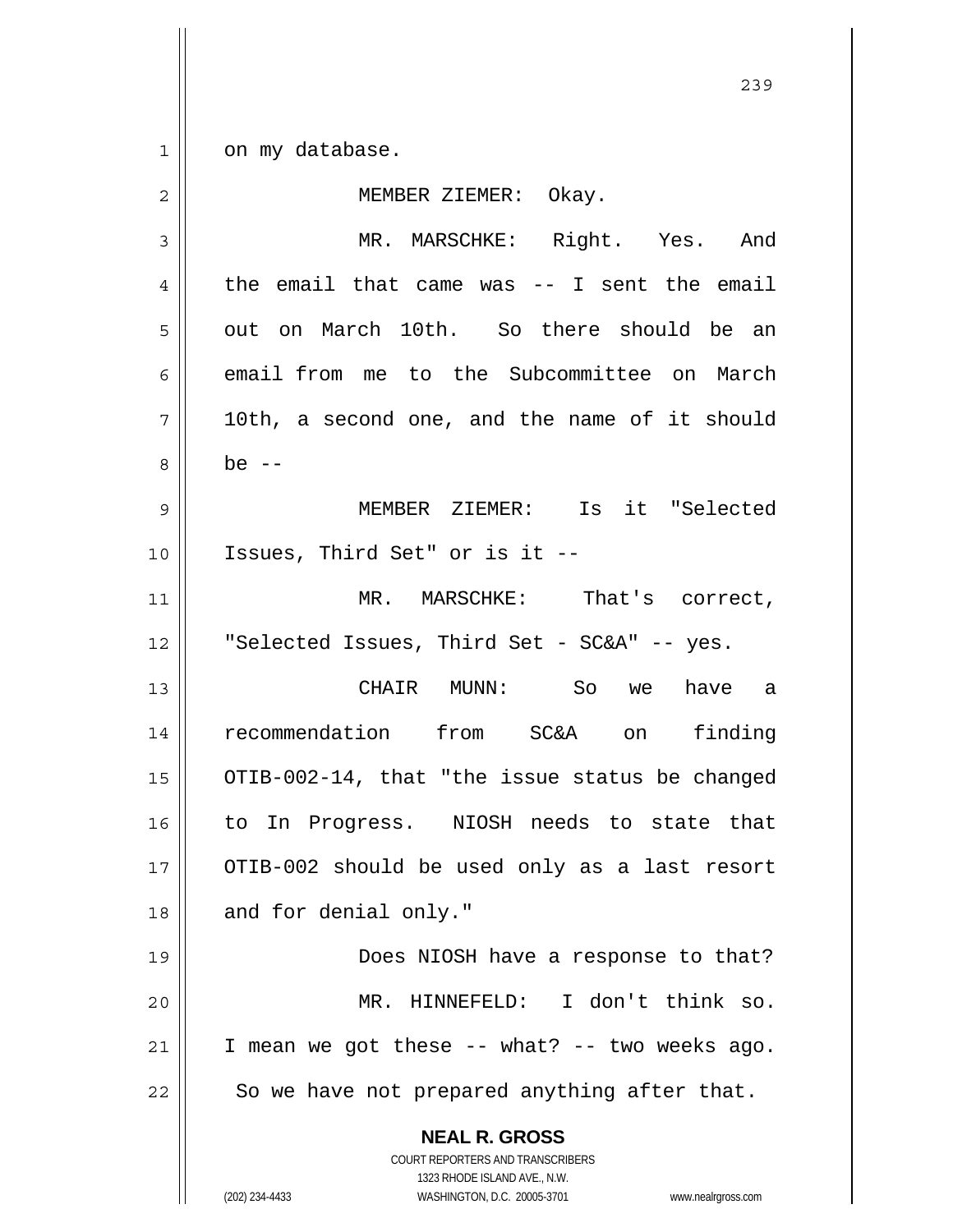|    | 240                                                                 |
|----|---------------------------------------------------------------------|
| 1  | CHAIR MUNN: So our action here is                                   |
| 2  | to -- essentially, we don't have any agreement                      |
| 3  | or response on the --                                               |
| 4  | MR. MARSCHKE: Changing the status                                   |
| 5  | to in progress means that we're still, I                            |
| 6  | guess, negotiating the resolution.                                  |
| 7  | MS. BRACKETT: This is Liz                                           |
| 8  | Brackett.                                                           |
| 9  | can say that the dose<br>$\mathbf{I}$                               |
| 10 | reconstructionists have already been told that                      |
| 11 | this is a last resort. It doesn't state that                        |
| 12 | in the OTIB, but they've been given that                            |
| 13 | verbal direction.                                                   |
| 14 | It's only ever been used for denial                                 |
| 15 | only. I haven't gone back and looked at the                         |
| 16 | wording, but I thought that it already said                         |
| 17 | that in the OTIB. I think indirectly it does                        |
| 18 | because an overestimate is not allowed to be                        |
| 19 | used for a compensable case, and I'm pretty                         |
| 20 | sure it does say an overestimate.                                   |
| 21 | We can make it more clear, but we                                   |
| 22 | pretty much do this already.                                        |
|    | <b>NEAL R. GROSS</b>                                                |
|    | COURT REPORTERS AND TRANSCRIBERS<br>1323 RHODE ISLAND AVE., N.W.    |
|    | (202) 234-4433<br>WASHINGTON, D.C. 20005-3701<br>www.nealrgross.com |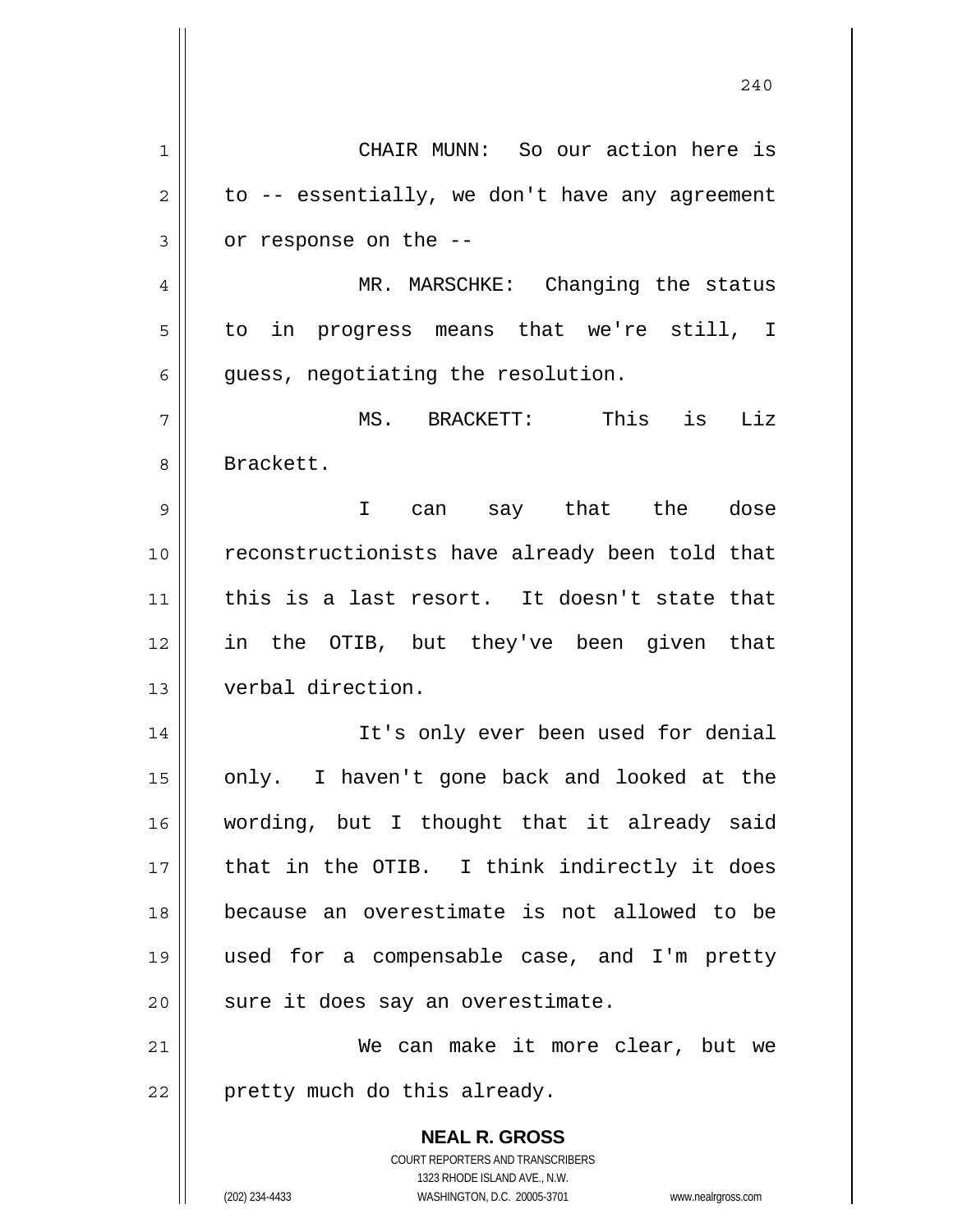| 1  | CHAIR MUNN: Is there any problem                                                                    |
|----|-----------------------------------------------------------------------------------------------------|
| 2  | with changing -- does NIOSH have any objection                                                      |
| 3  | to changing the status from open to<br>in                                                           |
| 4  | progress?                                                                                           |
| 5  | MR. HINNEFELD: No.                                                                                  |
| 6  | CHAIR MUNN: Any objection from                                                                      |
| 7  | anyone else?                                                                                        |
| 8  | DR. MAURO: It sounds like -- and                                                                    |
| 9  | I'm looking at the words right now -- it                                                            |
| 10 | sounds like we're almost at an in abeyance                                                          |
| 11 | state. That is, in concept, we agree on what                                                        |
| 12 | the intent is of this OTIB. That is after                                                           |
| 13 | denial only as a last resort for placing an                                                         |
| 14 | upper bound on internal dose. I mean it                                                             |
| 15 | sounds like we're in agreement with that, the                                                       |
| 16 | concept.                                                                                            |
| 17 | So I don't know, I'm just making                                                                    |
| 18 | the suggestion that maybe this is actually in                                                       |
| 19 | abeyance.                                                                                           |
| 20 | DR. NETON: But John, wouldn't in                                                                    |
| 21 | abeyance imply that we were going to modify it                                                      |
| 22 | to state that or --                                                                                 |
|    | <b>NEAL R. GROSS</b>                                                                                |
|    | <b>COURT REPORTERS AND TRANSCRIBERS</b>                                                             |
|    | 1323 RHODE ISLAND AVE., N.W.<br>(202) 234-4433<br>WASHINGTON, D.C. 20005-3701<br>www.nealrgross.com |
|    |                                                                                                     |

241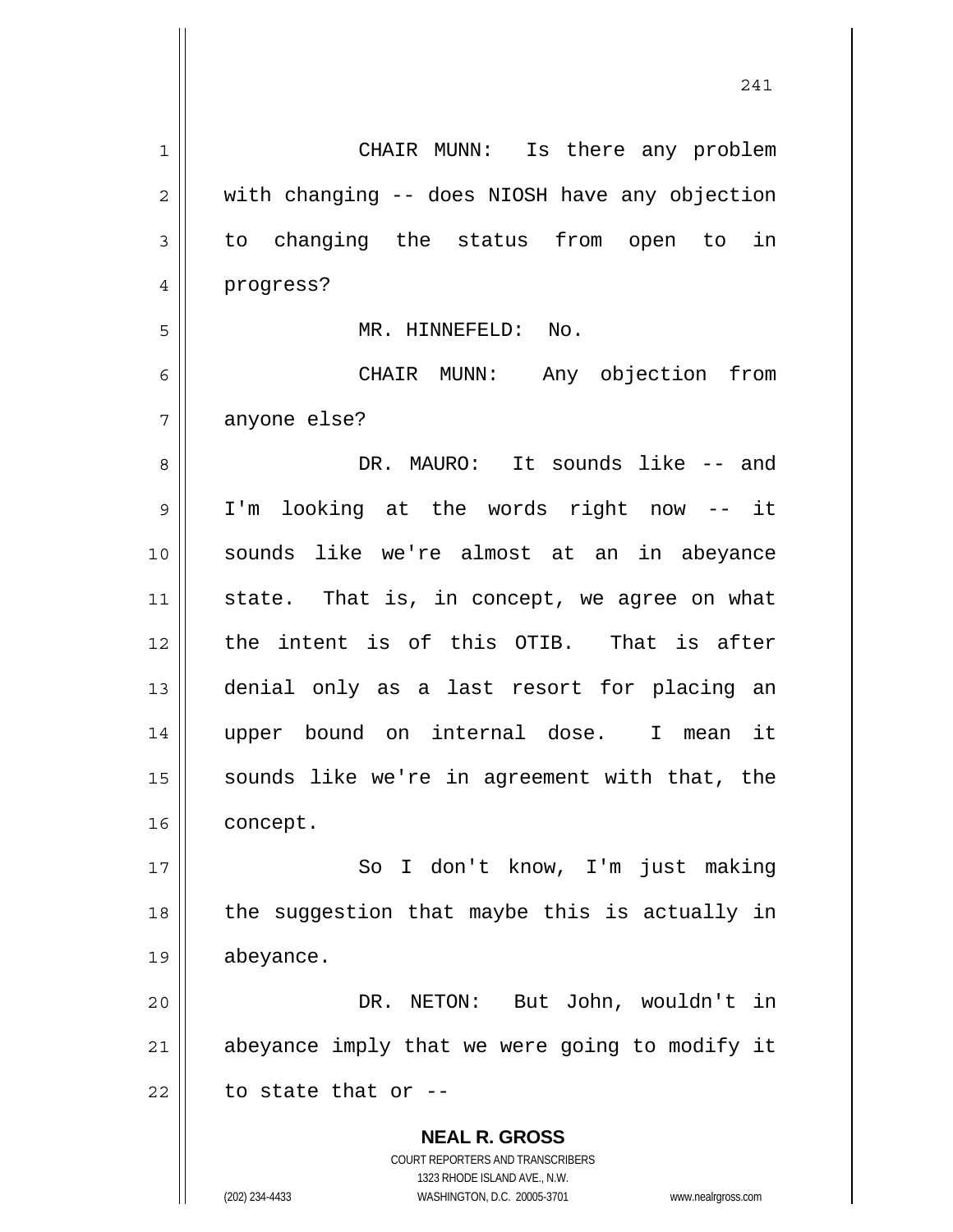|    | 242                                                                                                 |
|----|-----------------------------------------------------------------------------------------------------|
| 1  | MR. HINNEFELD: Yes.                                                                                 |
| 2  | DR. NETON: I don't have any                                                                         |
| 3  | fundamental --                                                                                      |
| 4  | MR. HINNEFELD: Abeyance promises                                                                    |
| 5  | that we'll change it.                                                                               |
| 6  | DR. MAURO: Okay.                                                                                    |
| 7  | MR. HINNEFELD: I think, sitting                                                                     |
| 8  | here today, we would -- normally, what happens                                                      |
| 9  | is we come back with a response that says,                                                          |
| 10 | okay, we will change this thing, something,                                                         |
| 11 | and that's usually what prompts something to                                                        |
| 12 | be placed in abeyance, awaiting that change.                                                        |
| 13 | So in this case, you know, just                                                                     |
| 14 | strictly speaking pro forma, we do agree                                                            |
| 15 | pretty much with the findings. We haven't                                                           |
| 16 | come back with our response on top of this                                                          |
| 17 | latest one that says, yes, we agree we're                                                           |
| 18 | going to change it.                                                                                 |
| 19 | We may take a look at it and say,                                                                   |
| 20 | you know, "It really says everything it needs                                                       |
| 21 | to say. We don't really think it needs to be                                                        |
| 22 | changed." Because we don't really like to go                                                        |
|    | <b>NEAL R. GROSS</b>                                                                                |
|    | COURT REPORTERS AND TRANSCRIBERS                                                                    |
|    | 1323 RHODE ISLAND AVE., N.W.<br>(202) 234-4433<br>WASHINGTON, D.C. 20005-3701<br>www.nealrgross.com |

Ħ  $\overline{\phantom{a}}$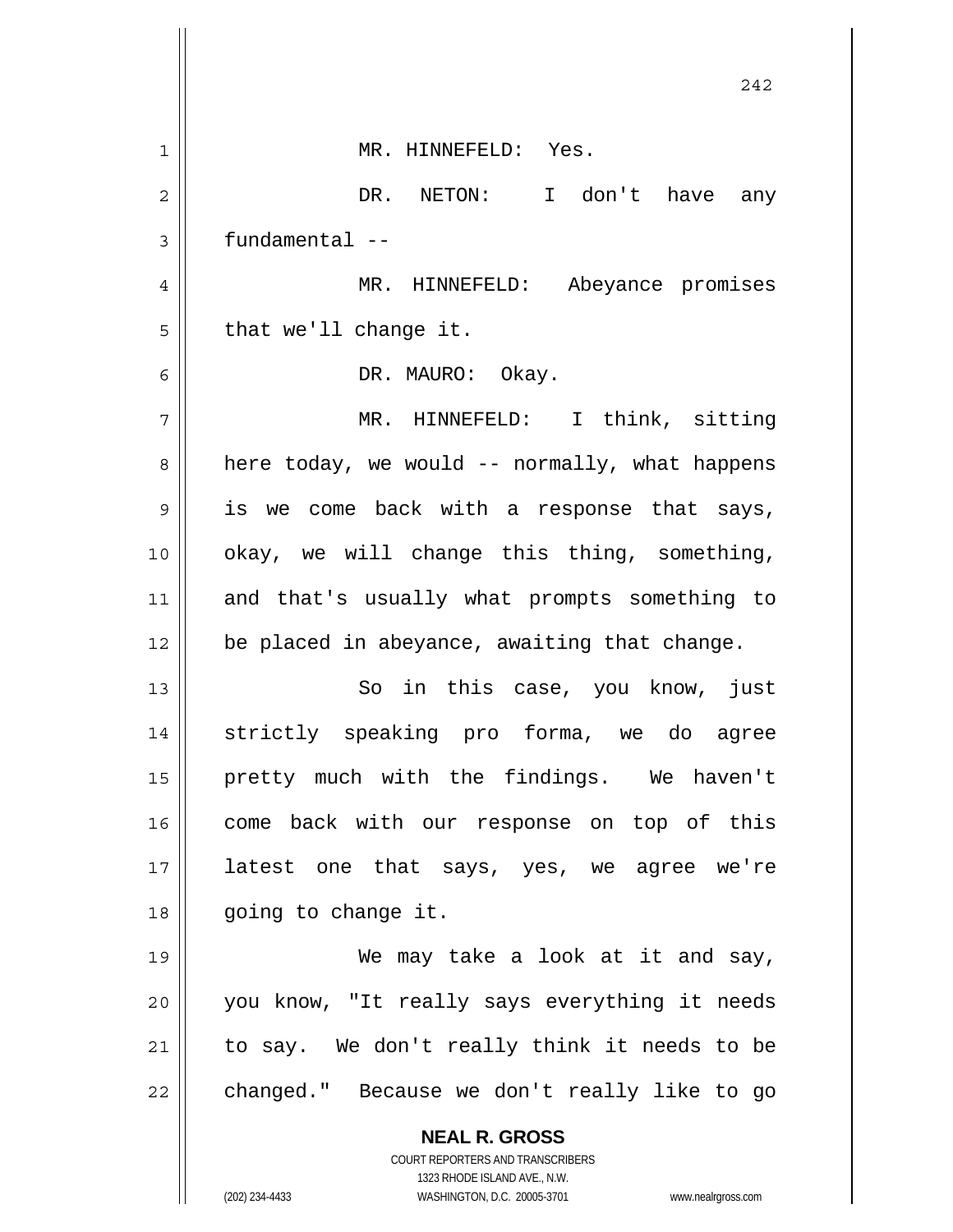1 2 around and change things if we don't feel like they're really called for.

3 4 5 These tend to be fairly lowpriority changes, if it's just to reflect what we're doing anyway.

6 7 8 9 10 11 12 13 DR. MAURO: Yes, and I guess, on that basis, I mean if the work group -- I mean I'm comfortable with that -- I guess I'm speaking on behalf of myself and Joyce -- with that resolution. That is, you know, in effect, you're saying you believe the language as it is right now, for all intents and purposes, says what we would like it to say.

14 15 MR. HINNEFELD: Actually, I don't know. I mean we've got this --

16 17 18 19 20 MR. SIEBERT: Right now, the OTIB does say, "If the outcome yields a probability causation greater than 50 percent of dose reconstruction, using more reasonable assumptions will be performed."

DR. MAURO: Okay.

MR. SIEBERT: So the use for denial

**NEAL R. GROSS** COURT REPORTERS AND TRANSCRIBERS 1323 RHODE ISLAND AVE., N.W.

21

22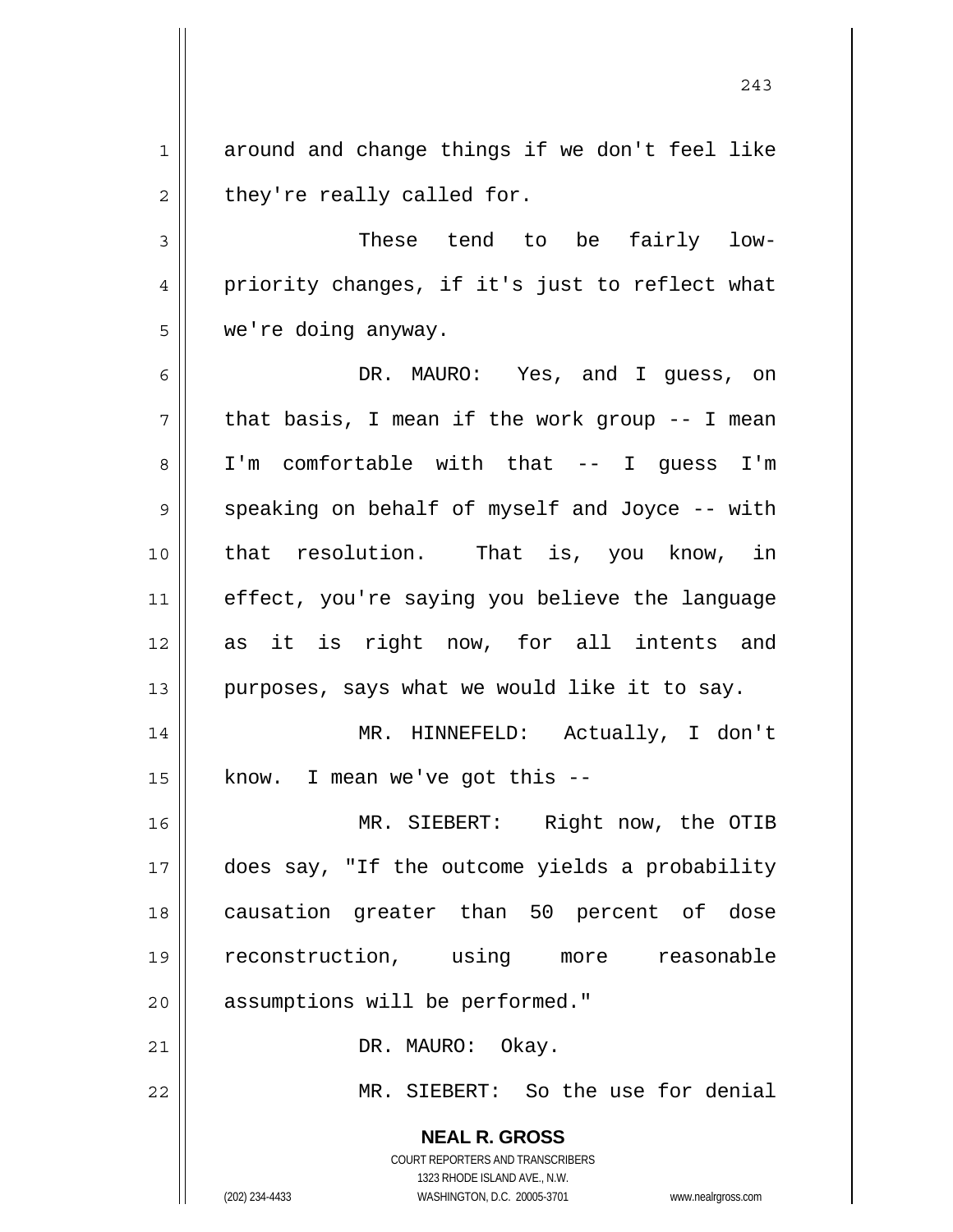**NEAL R. GROSS** COURT REPORTERS AND TRANSCRIBERS 1323 RHODE ISLAND AVE., N.W. 1 2 3 4 5 6 7 8 9 10 11 12 13 14 15 16 17 18 19 20 21 22 is already in there. DR. MAURO: So for all intents and purposes, it says these are denial only? I guess what you just read to me, I'm fine with that. CHAIR MUNN: Yes, in the absence of a written response, a formal response from NIOSH, in progress is probably the appropriate designation right now. DR. MAURO: Okay. MEMBER ZIEMER: But we don't have -- is that the official response? I think Stu is saying they haven't really -- CHAIR MUNN: No, that's what I said: in the absence -- MR. HINNEFELD: In progress is the appropriate thing. MEMBER ZIEMER: Oh, in progress, yes, okay. MR. HINNEFELD: Because we haven't decided yet whether we think, yes, this warrants change or no, it doesn't warrant

(202) 234-4433 WASHINGTON, D.C. 20005-3701 www.nealrgross.com

244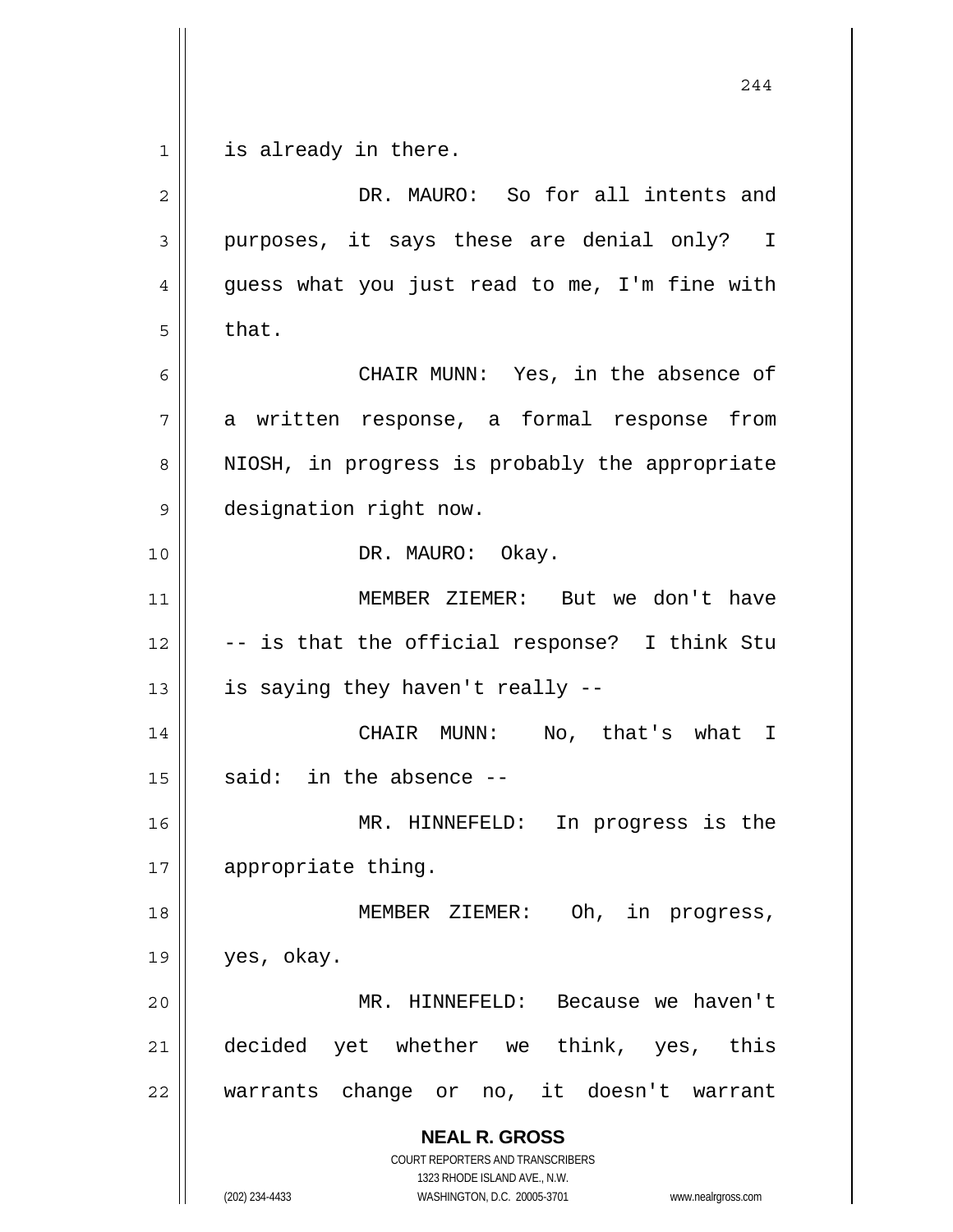**NEAL R. GROSS** COURT REPORTERS AND TRANSCRIBERS 1323 RHODE ISLAND AVE., N.W. (202) 234-4433 WASHINGTON, D.C. 20005-3701 www.nealrgross.com 1 2 3 4 5 6 7 8 9 10 11 12 13 14 15 16 17 18 19 20 21 22 change. If we say, yes, it warrants change, then when we say that, then I would think it would go to in abeyance. If we say, no, it doesn't warrant change, then there is going to have to be some sort of agreement whether everybody agrees with that. Then it could be closed that way, right? DR. NETON: It sounds like we have that agreement here. DR. MAURO: I think we've got it. DR. NETON: Is it so formal that we have to have this all in writing or can the record of the meeting serve as -- MR. MARSCHKE: It's okay with me if you guys want to close it. We've got the transcript of the meeting, which basically -- DR. NETON: Yes, if we're all in agreement, I say we close it. CHAIR MUNN: The record of the meeting should suffice. DR. NETON: Yes. MR. HINNEFELD: That's fine by me.

245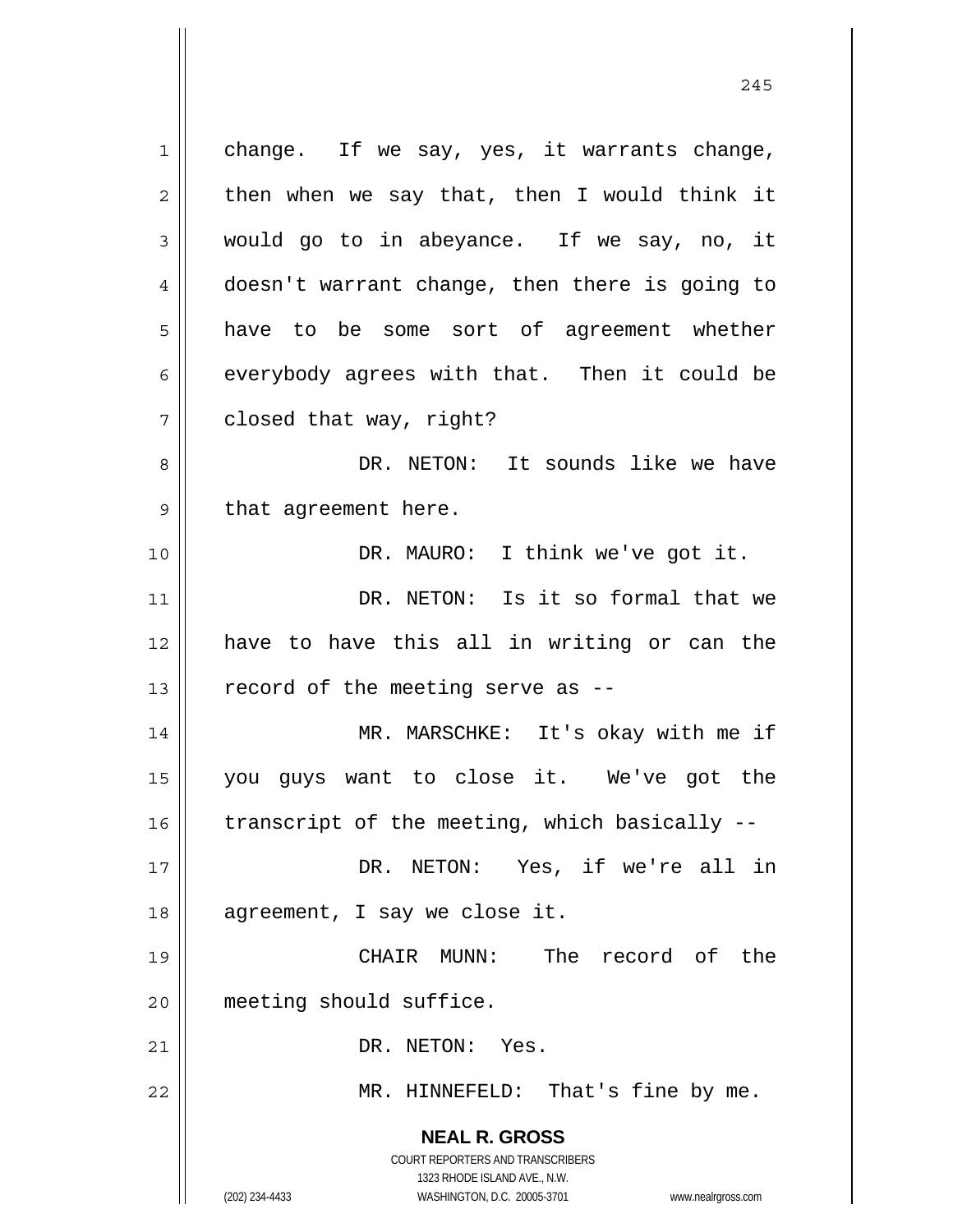**NEAL R. GROSS** COURT REPORTERS AND TRANSCRIBERS 1323 RHODE ISLAND AVE., N.W. (202) 234-4433 WASHINGTON, D.C. 20005-3701 www.nealrgross.com 246 1 2 3 4 5 6 7 8 9 10 11 12 13 14 15 16 17 18 19 20 21 22 DR. MAURO: And Steve, you can actually load that into the database, I mean if the work group is okay with that. MEMBER ZIEMER: I'm okay with that. CHAIR MUNN: Any objection? MEMBER ZIEMER: No. MR. KATZ: Mike's nodding his head. He's in agreement, too. CHAIR MUNN: There is no objection? (No response.) MR. MARSCHKE: It's closed. Then, Steve, you're authorized to make the appropriate change. The next item we have is OTIB-005-03. We have SC&A's recommendation following NIOSH's response. They agree with the NIOSH response and recommend the issue be closed. Does anyone want to take additional time to review the response and the closure statement?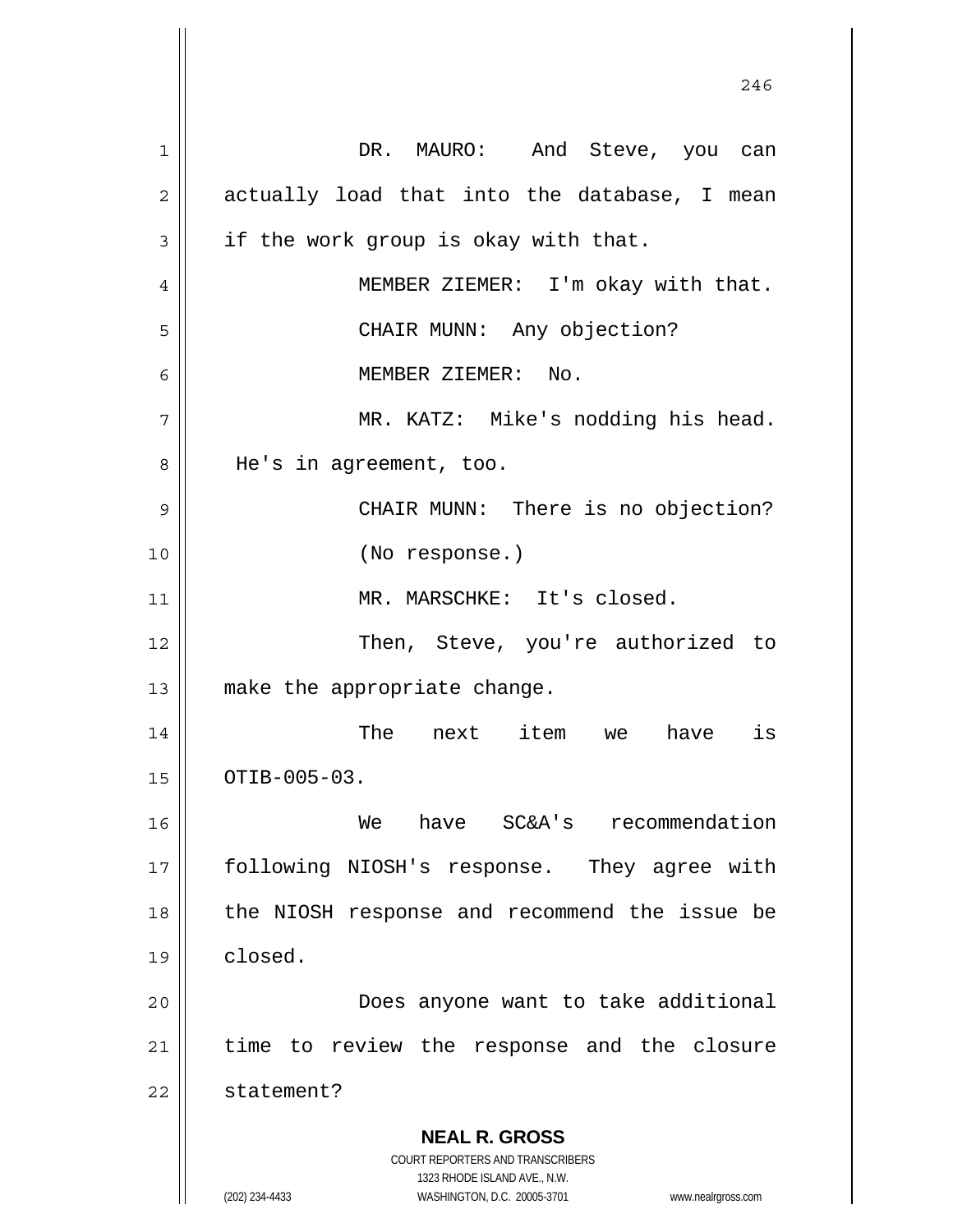|    | 247                                                                 |
|----|---------------------------------------------------------------------|
| 1  | (No response.)                                                      |
| 2  | Any objection to accepting it as                                    |
| 3  | closed?                                                             |
| 4  | (No response.)                                                      |
| 5  | Hearing none $-$                                                    |
| 6  | MR. MARSCHKE: Which one are<br>we                                   |
| 7  | closing?                                                            |
| 8  | MEMBER ZIEMER: 005-03.                                              |
| 9  | CHAIR MUNN: 005-03.                                                 |
| 10 | MR. MARSCHKE: Got it, and we're                                     |
| 11 | closing that. Thank you.                                            |
| 12 | CHAIR MUNN: The next response that                                  |
| 13 | they had was OTIB-0015, items 1 through 4.                          |
| 14 | "SC&A<br>recommends<br>a11<br>issues<br>be                          |
| 15 | closed in accordance with the March 2 email                         |
| 16 | from NIOSH Document Control that OTIB-0015 has                      |
| 17 | been canceled because Bayesian methods are no                       |
| 18 | longer used for dose reconstruction.                                |
| 19 | Therefore, information in OTIB-0015-00 is<br>no                     |
| 20 | longer relevant."                                                   |
| 21 | Any objection to<br>having this                                     |
| 22 | closed?                                                             |
|    | <b>NEAL R. GROSS</b>                                                |
|    | COURT REPORTERS AND TRANSCRIBERS<br>1323 RHODE ISLAND AVE., N.W.    |
|    | (202) 234-4433<br>WASHINGTON, D.C. 20005-3701<br>www.nealrgross.com |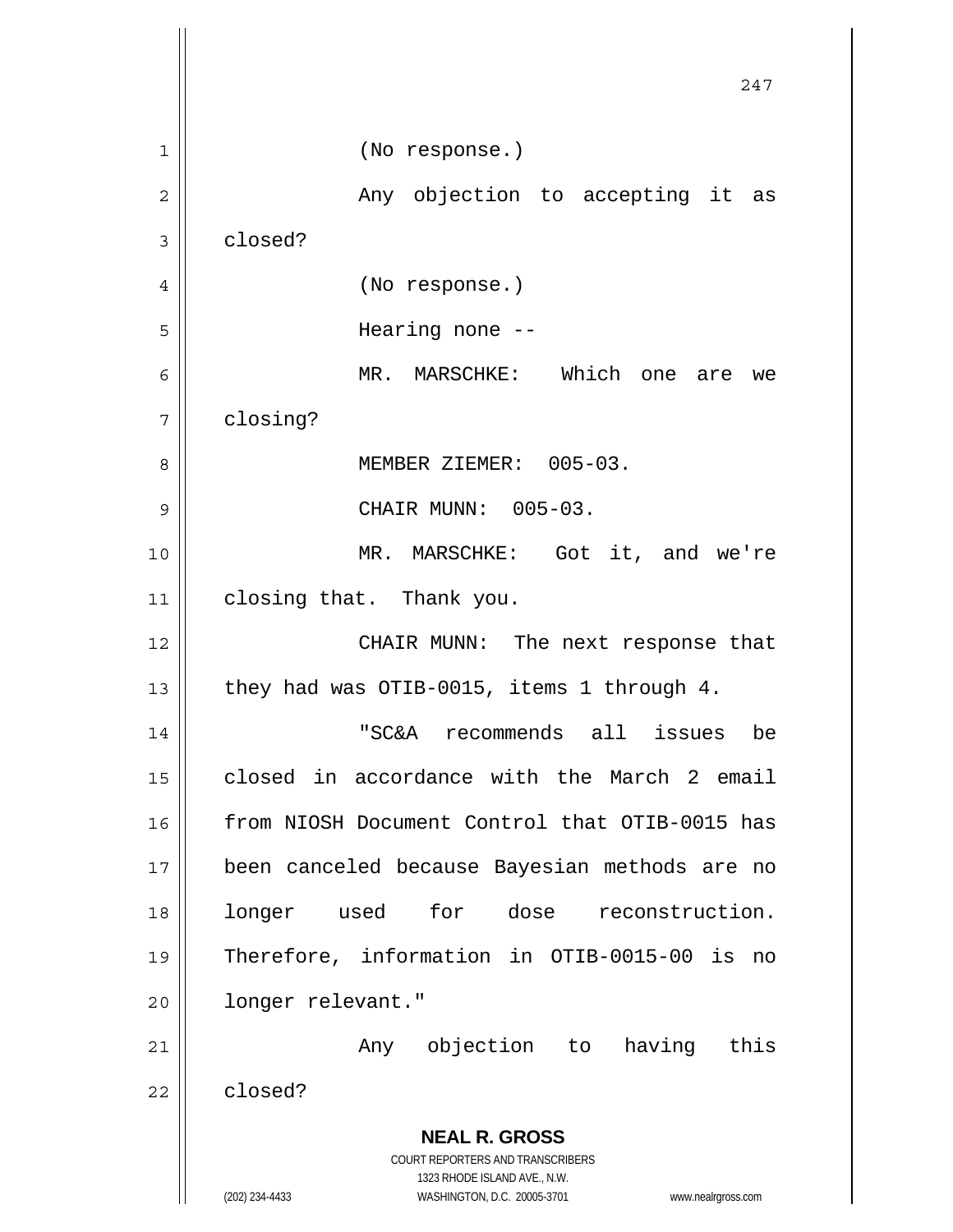**NEAL R. GROSS** COURT REPORTERS AND TRANSCRIBERS 1323 RHODE ISLAND AVE., N.W. (202) 234-4433 WASHINGTON, D.C. 20005-3701 www.nealrgross.com 248 1 2 3 4 5 6 7 8 9 10 11 12 13 14 15 16 17 18 19 20 21 22 MEMBER ZIEMER: It has to be closed if it's not used anymore. CHAIR MUNN: That's true. MEMBER ZIEMER: How is that going to show up here now? It just shows up as closed -- CHAIR MUNN: Items 1 through 4 will show this recommendation and will show as closed. DR. MAURO: I think the language that's in why it's closed, Steve, could that be put in as -- MR. MARSCHKE: It's already in there, John. DR. MAURO: Oh, I'm sorry. I'm looking at your email. CHAIR MUNN: Yes. No, it's in the recommendation. MR. MARSCHKE: It's already in this database, John. CHAIR MUNN: Yes. DR. MAURO: It's in the database?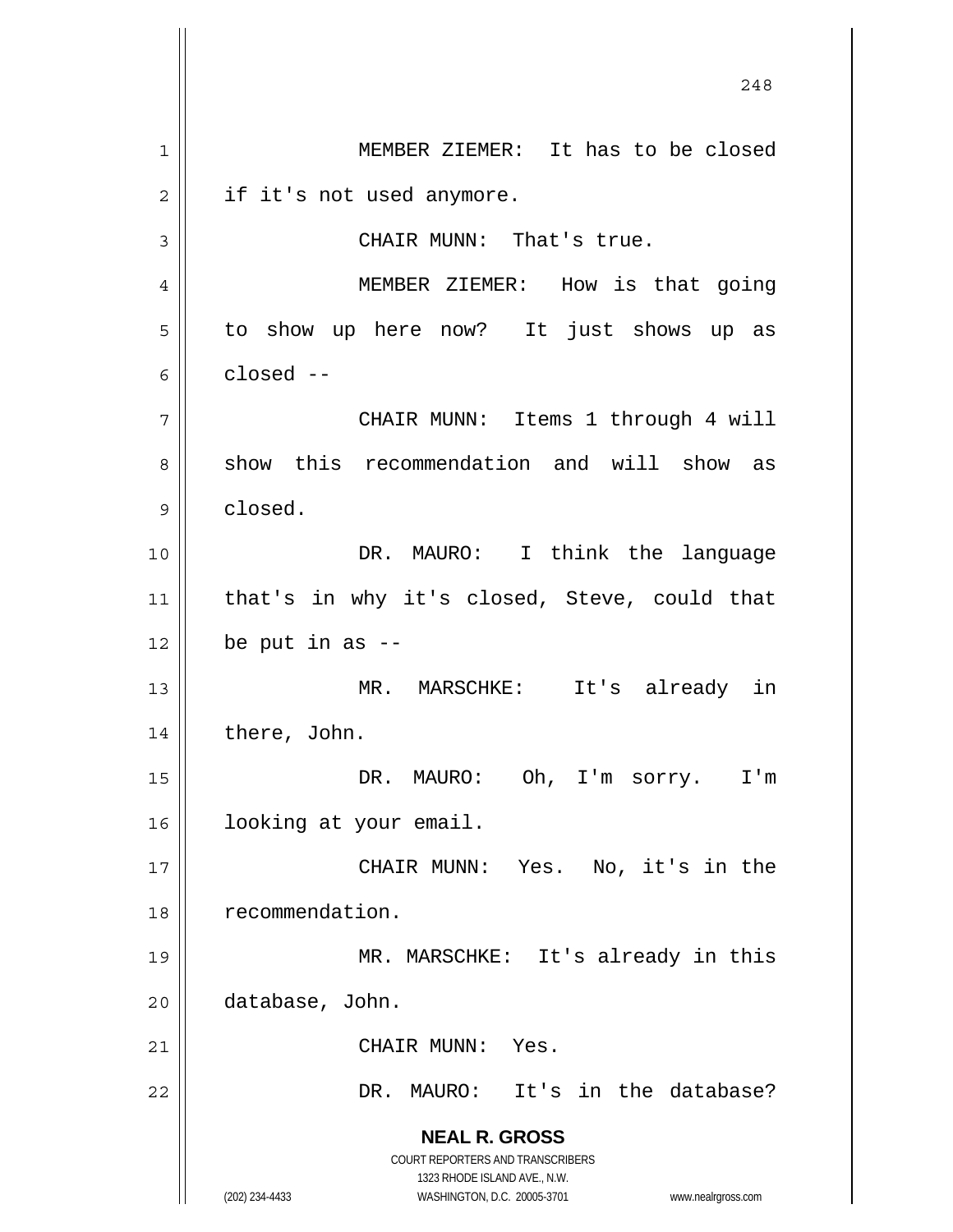$1$ 

Great. Thank you.

| 2  | CHAIR MUNN: It's a mystery to me              |  |  |  |  |  |
|----|-----------------------------------------------|--|--|--|--|--|
| 3  | why this material of Steve's is in the        |  |  |  |  |  |
| 4  | database, but I'm glad it's there. Thank you, |  |  |  |  |  |
| 5  | Steve.                                        |  |  |  |  |  |
| 6  | DR. MAURO: So Steve, I could work             |  |  |  |  |  |
| 7  | from the database as opposed to your email?   |  |  |  |  |  |
| 8  | CHAIR MUNN: Yes.                              |  |  |  |  |  |
| 9  | MR. MARSCHKE: You can, but it's a             |  |  |  |  |  |
| 10 | little -- you have to jump around a little    |  |  |  |  |  |
| 11 | bit.                                          |  |  |  |  |  |
| 12 | DR. MAURO: Oh, I'll stay with the             |  |  |  |  |  |
| 13 | email then. Okay.                             |  |  |  |  |  |
| 14 | CHAIR MUNN: Then the next item is             |  |  |  |  |  |
| 15 | OTIB-0027-1.                                  |  |  |  |  |  |
| 16 | SC&A's recommendation is that the             |  |  |  |  |  |
| 17 | issue be closed, but there are<br>number of   |  |  |  |  |  |
| 18 | issues in the finding. Some issues were       |  |  |  |  |  |
| 19 | corrected, and other issues are no<br>longer  |  |  |  |  |  |
| 20 | applicable because of changes in wording of   |  |  |  |  |  |
| 21 | the procedure in the revised Rocky Flats Site |  |  |  |  |  |
| 22 | Profile.                                      |  |  |  |  |  |
|    |                                               |  |  |  |  |  |

**NEAL R. GROSS** COURT REPORTERS AND TRANSCRIBERS 1323 RHODE ISLAND AVE., N.W.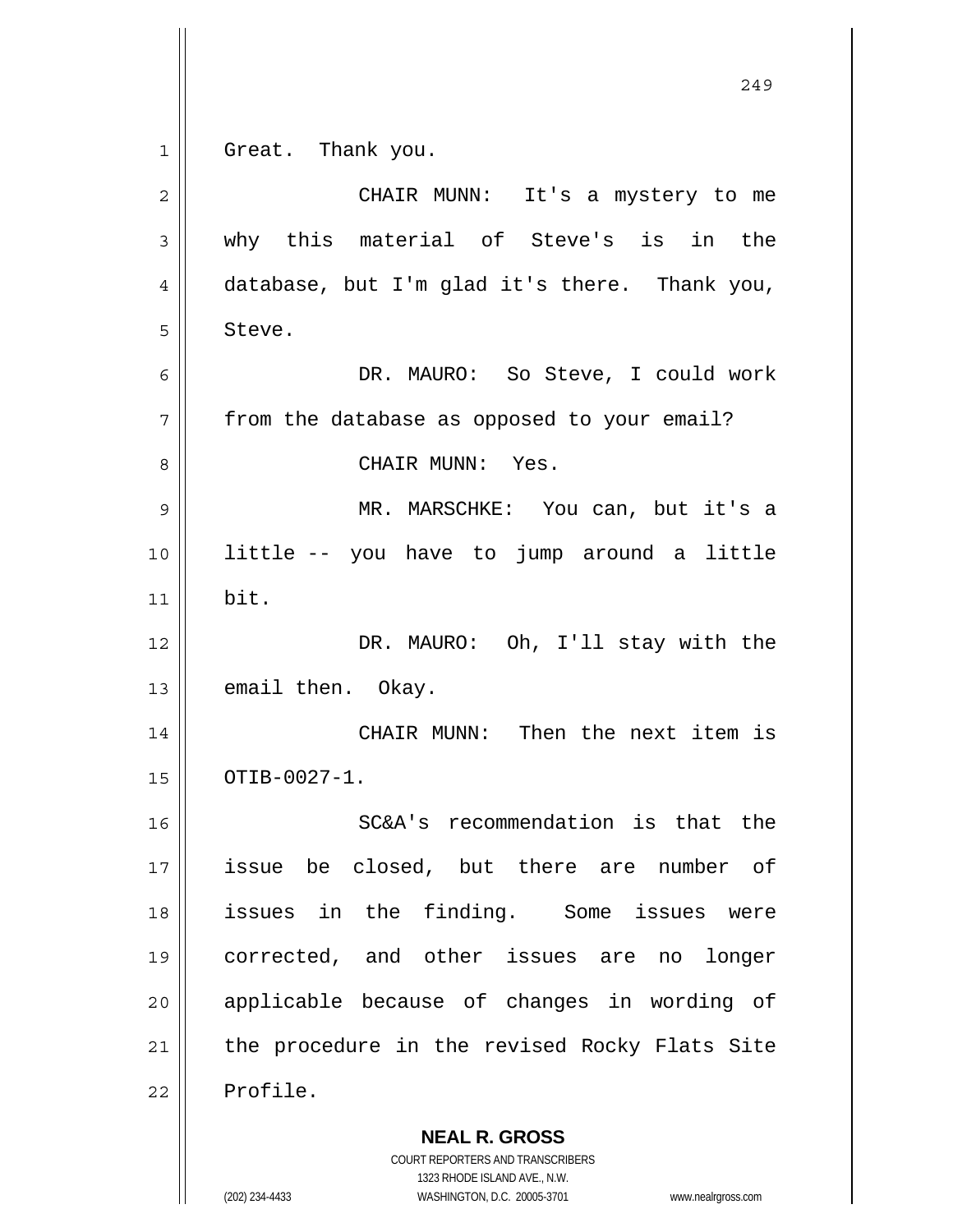| 1  | The information in the document                |
|----|------------------------------------------------|
| 2  | NIOSH had said was transferred to the Rocky    |
| 3  | Flats Profile document.                        |
| 4  | Any objection to showing item 1 as             |
| 5  | closed?                                        |
| 6  | MEMBER ZIEMER: Well, I have one                |
| 7  | question on this. It's not clear to me if      |
| 8  | there are some items that are in abeyance. I   |
| 9  | mean there's a number of parts to the finding, |
| 10 | right?                                         |
| 11 | CHAIR MUNN: Yes.                               |
| 12 | MEMBER ZIEMER: And some are                    |
| 13 | corrected; others are no longer applicable,    |
| 14 | but does that cover everything or are some of  |
| 15 | them being addressed still by the Rocky Flats  |
| 16 | Group and thus, are in abeyance?               |
| 17 | MR. MARSCHKE:<br>No. What this                 |
| 18 | means, Ron Buchanan looked at the Rocky Flats  |
| 19 | Site Profile. He filed this issue over to the  |
| 20 | Rocky Flats Site Profile, and he's comfortable |
| 21 | with the way the Rocky Flats Site Profile has  |
| 22 | addressed -- either the Rocky Flats Site       |
|    | <b>NEAL R. GROSS</b>                           |

<u>250</u>

COURT REPORTERS AND TRANSCRIBERS 1323 RHODE ISLAND AVE., N.W.

 $\mathsf{II}$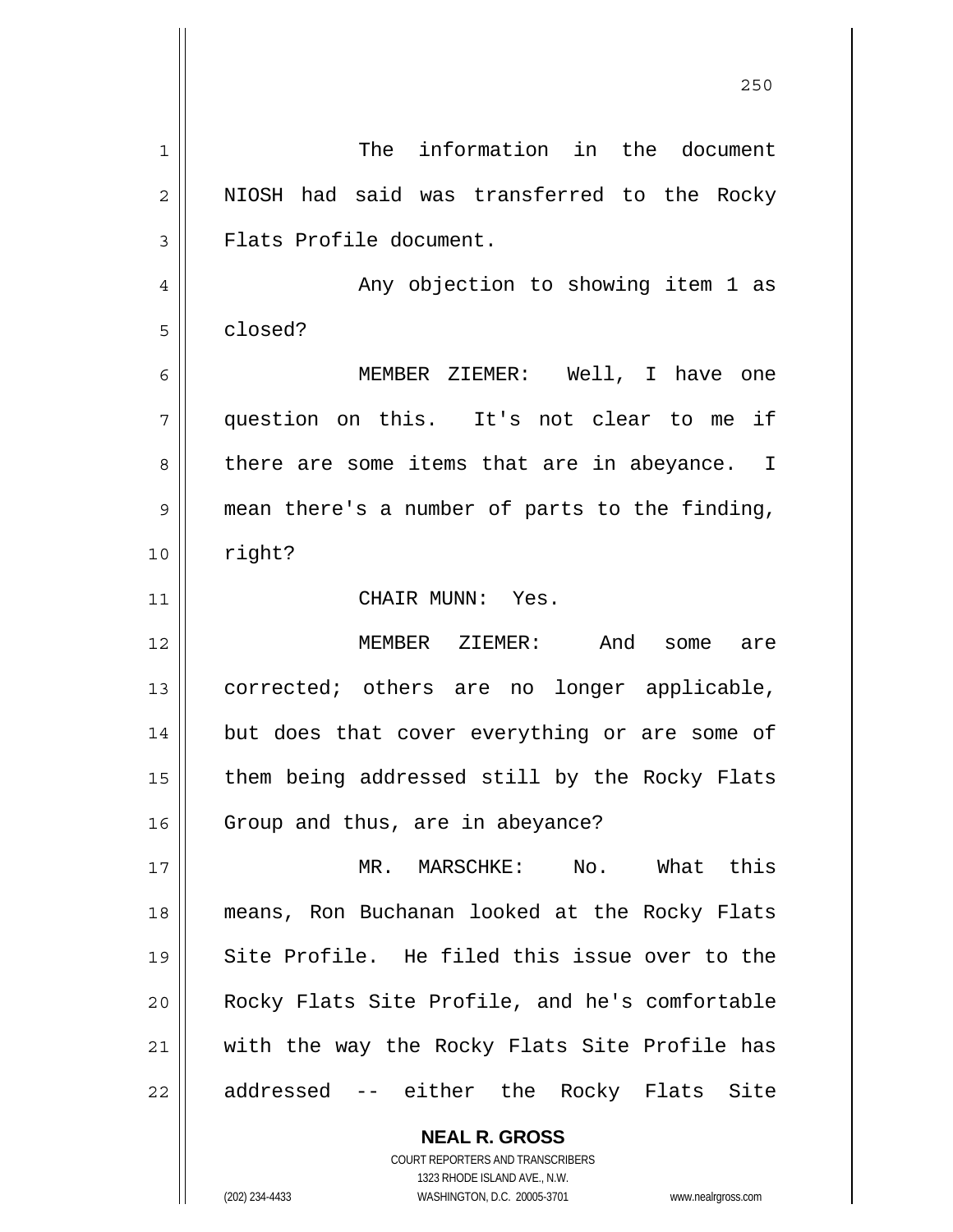**NEAL R. GROSS** COURT REPORTERS AND TRANSCRIBERS 1323 RHODE ISLAND AVE., N.W. 1 2 3 4 5 6 7 8 9 10 11 12 13 14 15 16 17 18 19 20 21 22 Profile has either addressed all the issues or they're not really -- what are his words there? What does he say? MEMBER ZIEMER: Well, that's what I'm asking. Are any of them still open in the Rocky Flats  $--?$  MR. MARSCHKE: Not in Ron Buchanan's mind. Not in SC&A. In SC&A, we think all the issues have been addressed. MEMBER ZIEMER: But has the work group agreed with that? MR. MARSCHKE: No. That's what we're talking about now. MEMBER ZIEMER: Then I think they're in abeyance. Some of them must be. If they haven't been closed out by Rocky Flats, aren't they still in abeyance? MR. MARSCHKE: Well, that's two separate questions. MR. HINNEFELD: They weren't really on the list at Rocky Flats, right? I mean Rocky Flats didn't raise these during the

251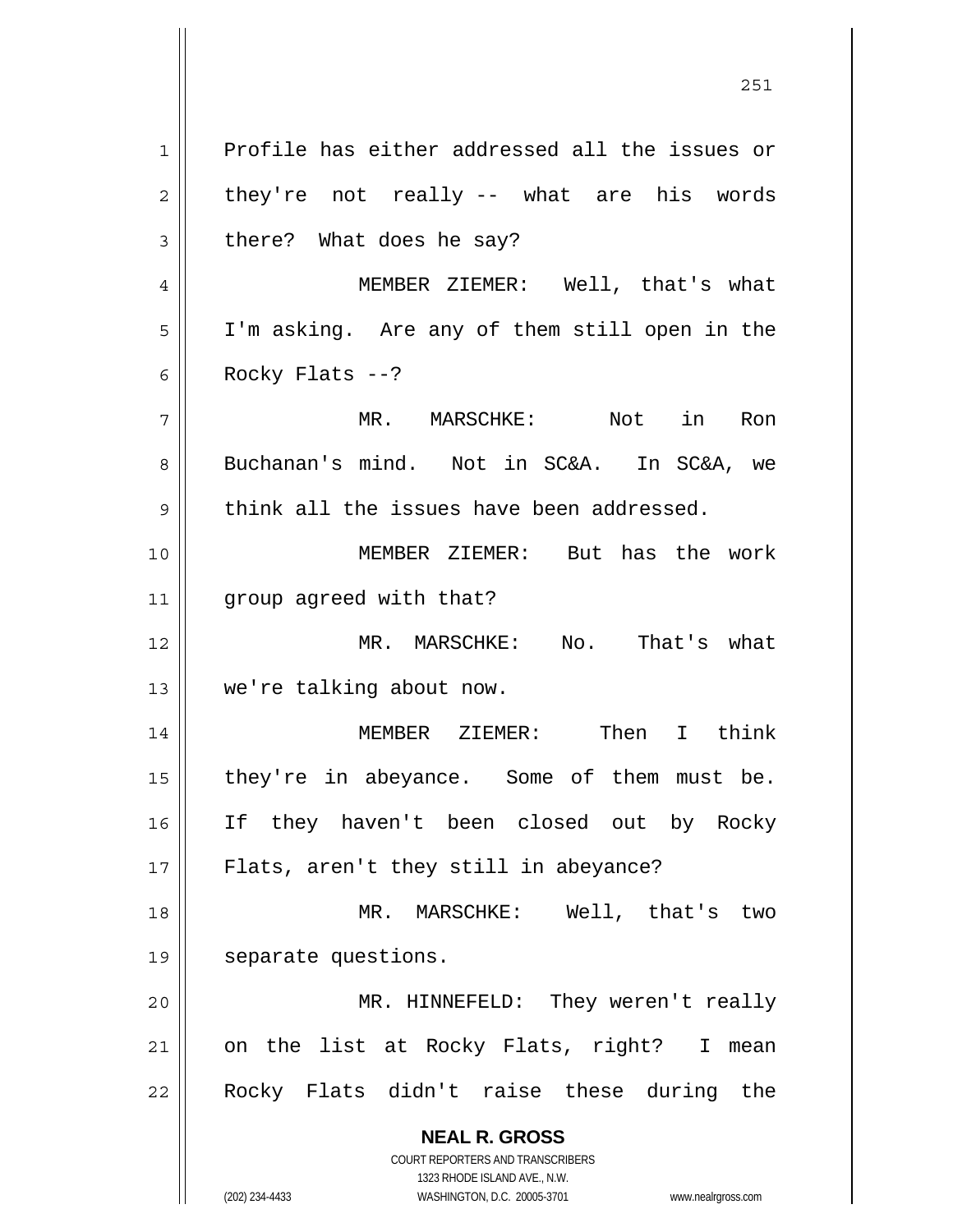| 1 | Rocky Flats |
|---|-------------|
|   |             |

2

3

|                                  | CHAIR MUNN: This is only item 1. |  |  |
|----------------------------------|----------------------------------|--|--|
| Item 2, 3, 4 are all still open. |                                  |  |  |

debate specifically.

4 5 6 7 8 9 10 11 12 13 14 MR. HINNEFELD: As I understand it, these fines came up because of a review of this document independent of the work that was going on at Rocky. Independently, there was work going on with Rocky to resolve the questions associated with Rocky. That resolution, be it the Rocky Flats side, arrived at a revised site profile and probably several other technical documents as well, in order to get that whole discussion over. Okay?

15 16 17 18 19 20 21 22 Then, in looking at these findings from this OTIB, the findings from the OTIB could be found, and the resolution to these findings could be found in these revisions to the site profile and the other technical documents that were prepared as part of the discussion on Rocky Flats. I think that is the status now.

> **NEAL R. GROSS** COURT REPORTERS AND TRANSCRIBERS 1323 RHODE ISLAND AVE., N.W. (202) 234-4433 WASHINGTON, D.C. 20005-3701 www.nealrgross.com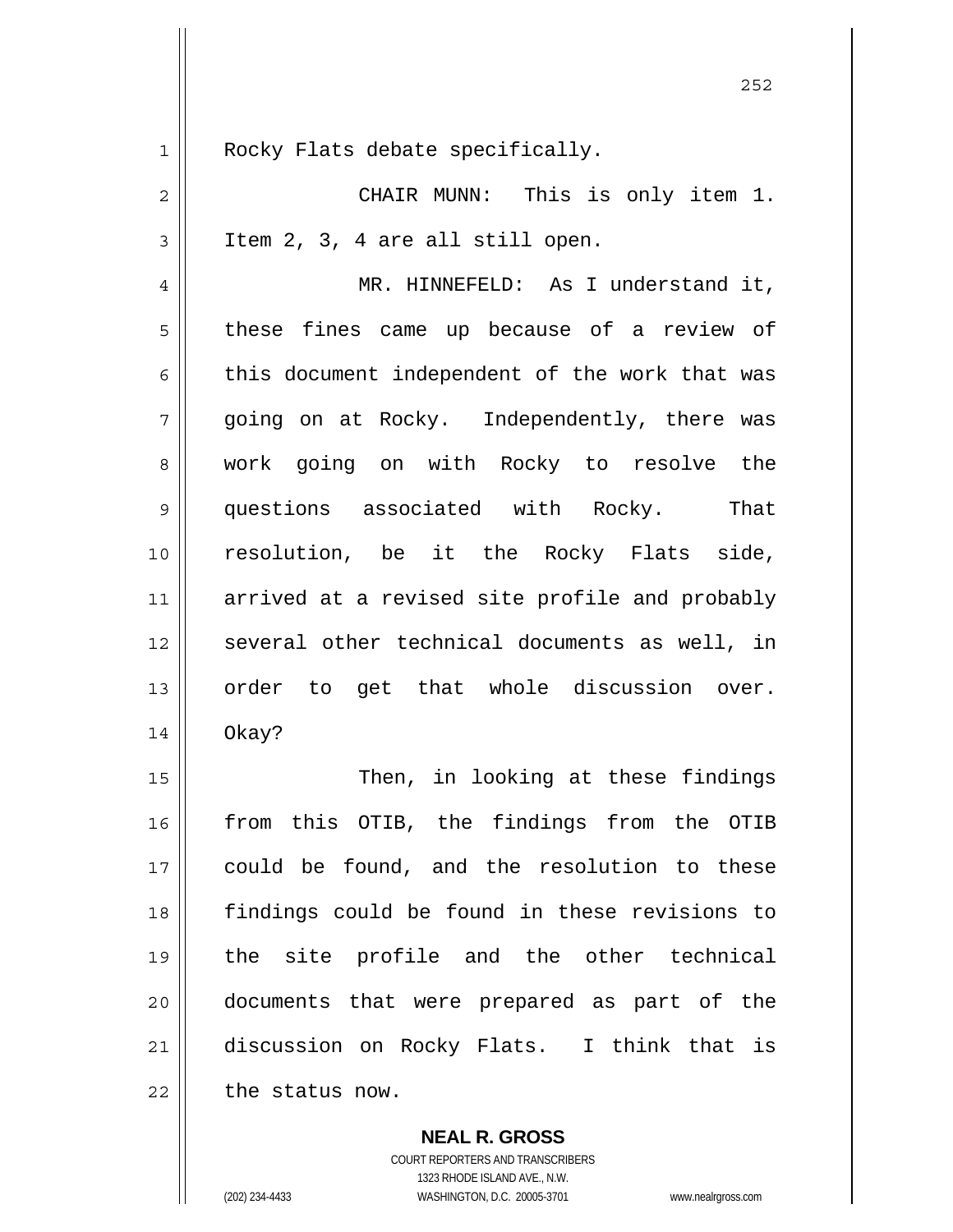| 1           | But the Subcommittee has not gone              |
|-------------|------------------------------------------------|
| 2           | back to see where in the Rocky Flats documents |
| 3           | are these findings taken care of. Ron doesn't  |
| 4           | point that out. You know, Ron says, yes, it's  |
| 5           | taken care of, but he didn't say -- he didn't  |
| 6           | really point out where it was taken care of in |
| 7           | the Rocky Flats documentation.                 |
| 8           | So that's how we got where we are.             |
| $\mathsf 9$ | So I don't know what that makes the status of  |
| 10          | the finding.                                   |
| 11          | CHAIR MUNN: If you read the                    |
| 12          | original finding, Paul, the original finding   |
| 13          | was that it was written fairly clear and       |
| 14          | unambiguously. However, some of the errors     |
| 15          | contained in the text create confusion and     |
| 16          | require several re-reads to clarify the        |
| 17          | issues. SC&A's pages 123 and 124 of their      |
| 18          | report list the errors that were identified    |
| 19          | during their review, and many of the issues    |
| 20          | raised in the finding were addressed when they |
| 21          | transferred the documents.                     |
| 22          | MEMBER ZIEMER: Well, that's my                 |
|             | <b>NEAL R. GROSS</b>                           |

COURT REPORTERS AND TRANSCRIBERS 1323 RHODE ISLAND AVE., N.W.

 $\mathsf{II}$ 

(202) 234-4433 WASHINGTON, D.C. 20005-3701 www.nealrgross.com

<u>253</u>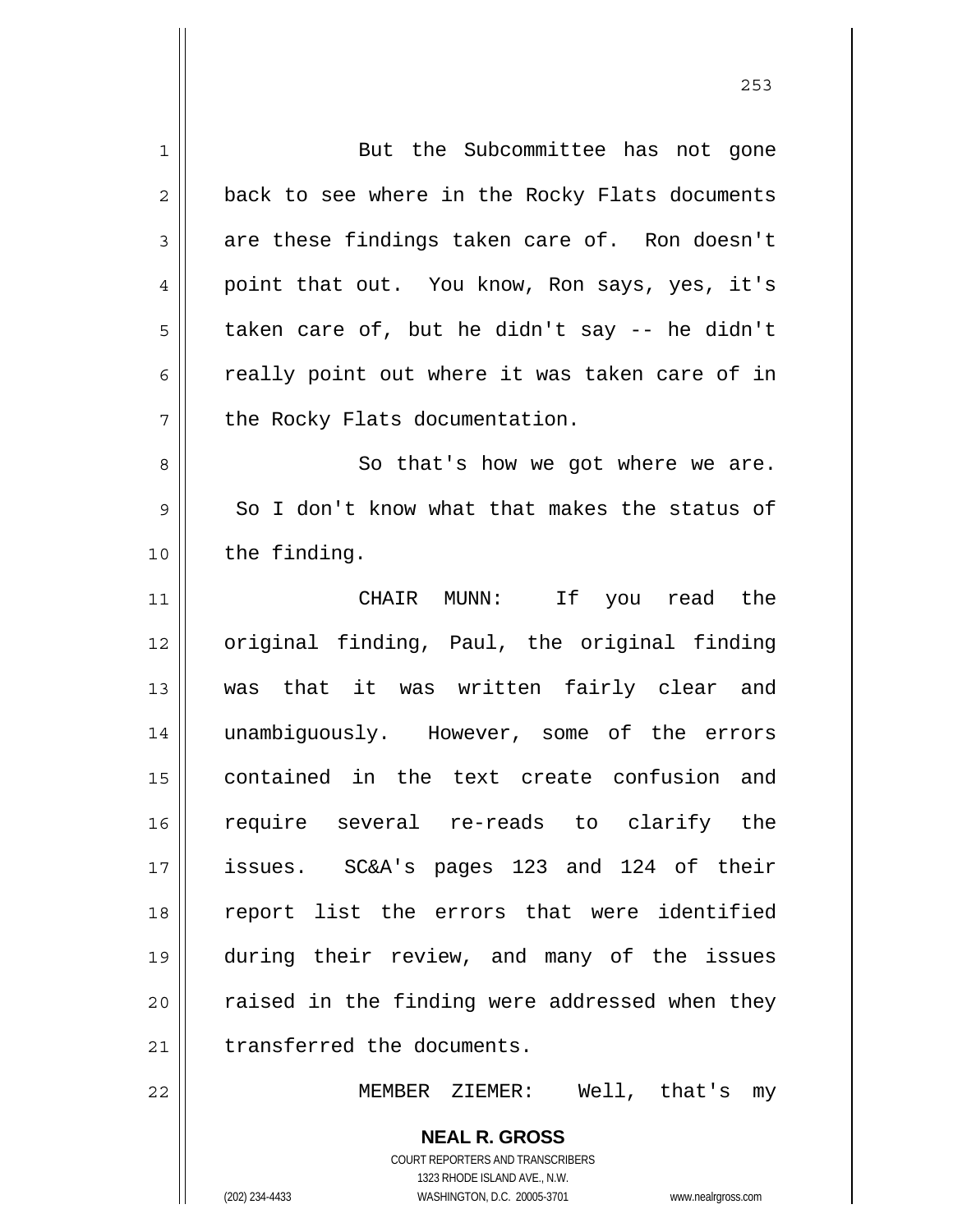| $\mathbf 1$    | point. It says, "Many of the issues were       |
|----------------|------------------------------------------------|
| $\overline{2}$ | addressed," and it implies that they were not  |
| $\mathfrak{Z}$ | all addressed, which implies some of them are  |
| $\overline{4}$ | still open in the Rocky.                       |
| 5              | Let's assume there was one issue,              |
| 6              | for example, and we moved it, transferred it,  |
| 7              | quote, "to Rocky." In your mind, the Rocky     |
| 8              | thing has come to resolution, but the Rocky    |
| 9              | Flats Work Group has not yet signed off on it. |
| 10             | What's its status? That's what I'm saying.     |
| 11             | MR. MARSCHKE: If the Rocky Flats               |
| 12             | Work Group has not signed off on it, that's    |
| 13             | different.                                     |
| 14             | MEMBER ZIEMER: In other words, are             |
| 15             | any of these issues still officially open in   |
| 16             | the Rocky Flats Site Profile or have they all  |
| 17             | been closed? Have they been transferred?       |
| 18             | CHAIR MUNN: This is the question               |
| 19             | that we discussed at considerable length in    |
| 20             | our last meeting in December when we were      |
| 21             | discussing precisely this question: whether    |
| 22             | SC&A had the responsibility to follow through  |

**NEAL R. GROSS** COURT REPORTERS AND TRANSCRIBERS

1323 RHODE ISLAND AVE., N.W.

(202) 234-4433 WASHINGTON, D.C. 20005-3701 www.nealrgross.com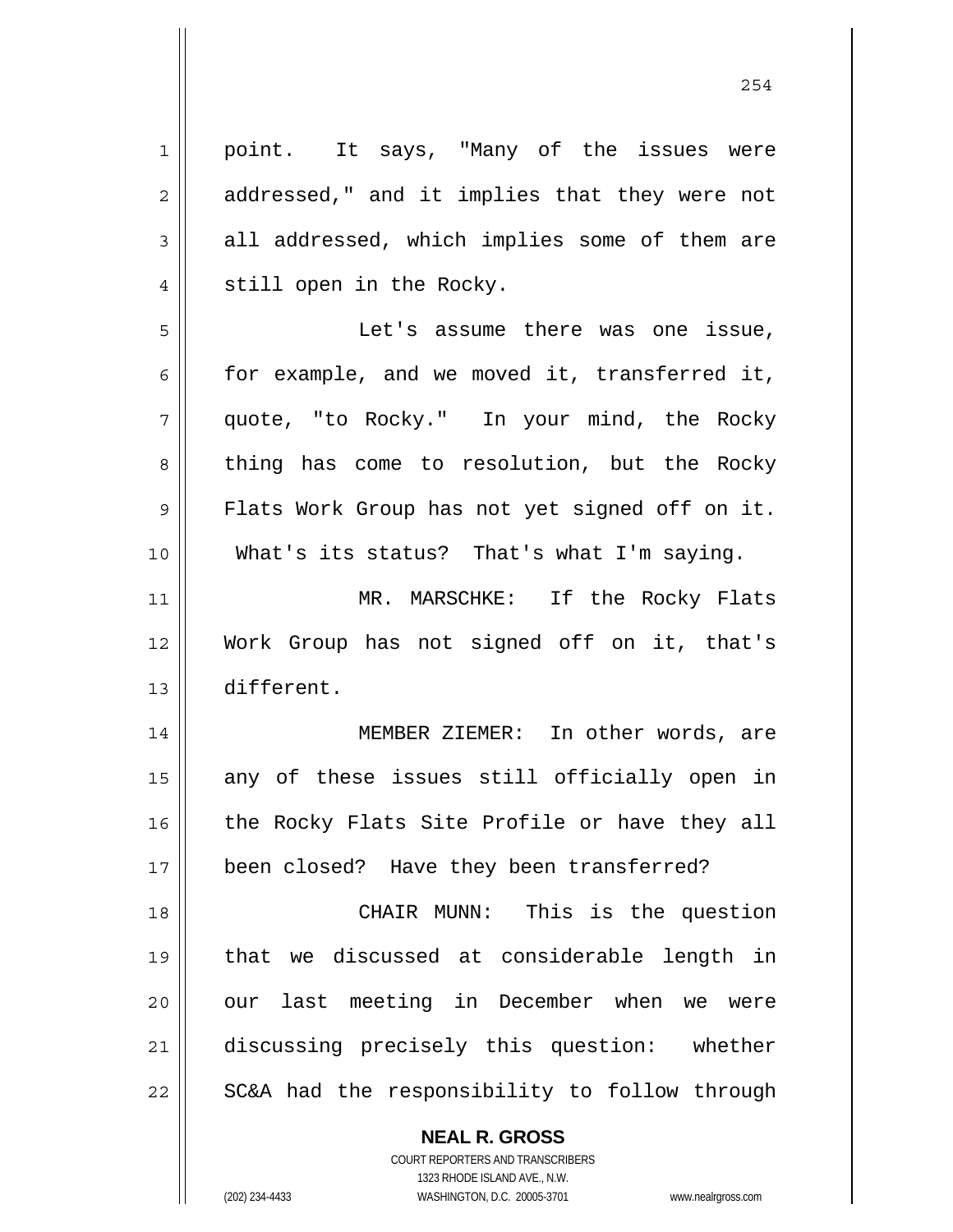1 2 3 4 5 6 7 8 9 10 11 12 13 14 15 16 17 18 19 to see that those things did, in fact, transpire, and it was agreed -- I believe John Mauro and I actually had a brief email correspondence recently verifying their understanding that when we make a transfer of this sort, it's SC&A's responsibility to follow that through to its conclusion, only that part, not the entire new procedure, not the entire new document, but to follow the items that we had said were closed through to the new document to assure that that portion of the document did, in fact, address the original finding. We did have that exchange, John and I. MEMBER ZIEMER: Do we call them closed at that point or in abeyance? CHAIR MUNN: They're closed at that point because SC&A has followed through to see that their concerns were addressed in the new

21

22

20

MEMBER ZIEMER: Oh, no, I

**NEAL R. GROSS** COURT REPORTERS AND TRANSCRIBERS

reviewed the new document in its entirety.

document, whatever it is. They haven't

1323 RHODE ISLAND AVE., N.W. (202) 234-4433 WASHINGTON, D.C. 20005-3701 www.nealrgross.com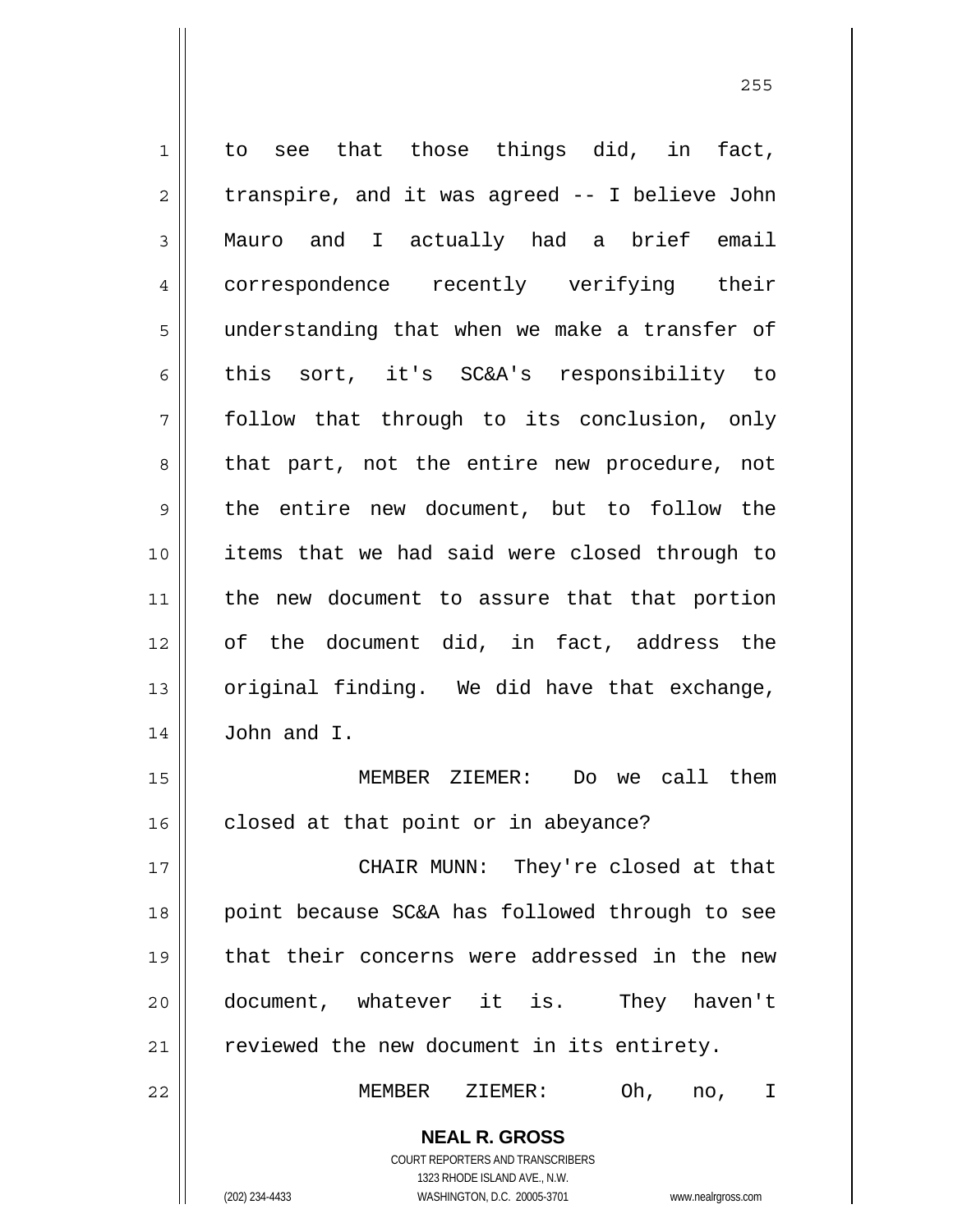1 understand that part.

| $\overline{2}$ | MR. MARSCHKE:<br>In abeyance is                                                                                                                                 |  |  |  |
|----------------|-----------------------------------------------------------------------------------------------------------------------------------------------------------------|--|--|--|
| $\mathfrak{Z}$ | usually when we're waiting for a document to                                                                                                                    |  |  |  |
| 4              | issued that implements an agreed-upon<br>be                                                                                                                     |  |  |  |
| 5              | resolution. In this case, we have a                                                                                                                             |  |  |  |
| 6              | resolution that we already agreed upon and                                                                                                                      |  |  |  |
| 7              | it's already in a published document. So                                                                                                                        |  |  |  |
| 8              | we're really not in abeyance on this type of                                                                                                                    |  |  |  |
| 9              | thing.                                                                                                                                                          |  |  |  |
| 10             | The way I read what Ron wrote here                                                                                                                              |  |  |  |
| 11             | is he's got -- we had this list of issues on                                                                                                                    |  |  |  |
| 12             | pages 123 and 124 of our original report. Ron                                                                                                                   |  |  |  |
| 13             | is saying some of those issues were corrected                                                                                                                   |  |  |  |
| 14             | and other of those issues are no<br>longer                                                                                                                      |  |  |  |
| 15             | applicable. When you add the "some issues"                                                                                                                      |  |  |  |
| 16             | and the "other issues" together, you have the                                                                                                                   |  |  |  |
| 17             | total list of -- that constitutes the total                                                                                                                     |  |  |  |
| 18             | list of issues. So all the issues are either                                                                                                                    |  |  |  |
| 19             | corrected or they're no longer applicable.                                                                                                                      |  |  |  |
| 20             | MEMBER ZIEMER: Corrected by?                                                                                                                                    |  |  |  |
| 21             | MR. MARSCHKE: By the site profile.                                                                                                                              |  |  |  |
| 22             | They're all<br>MR.<br>SIEBERT:                                                                                                                                  |  |  |  |
|                | <b>NEAL R. GROSS</b><br>COURT REPORTERS AND TRANSCRIBERS<br>1323 RHODE ISLAND AVE., N.W.<br>(202) 234-4433<br>WASHINGTON, D.C. 20005-3701<br>www.nealrgross.com |  |  |  |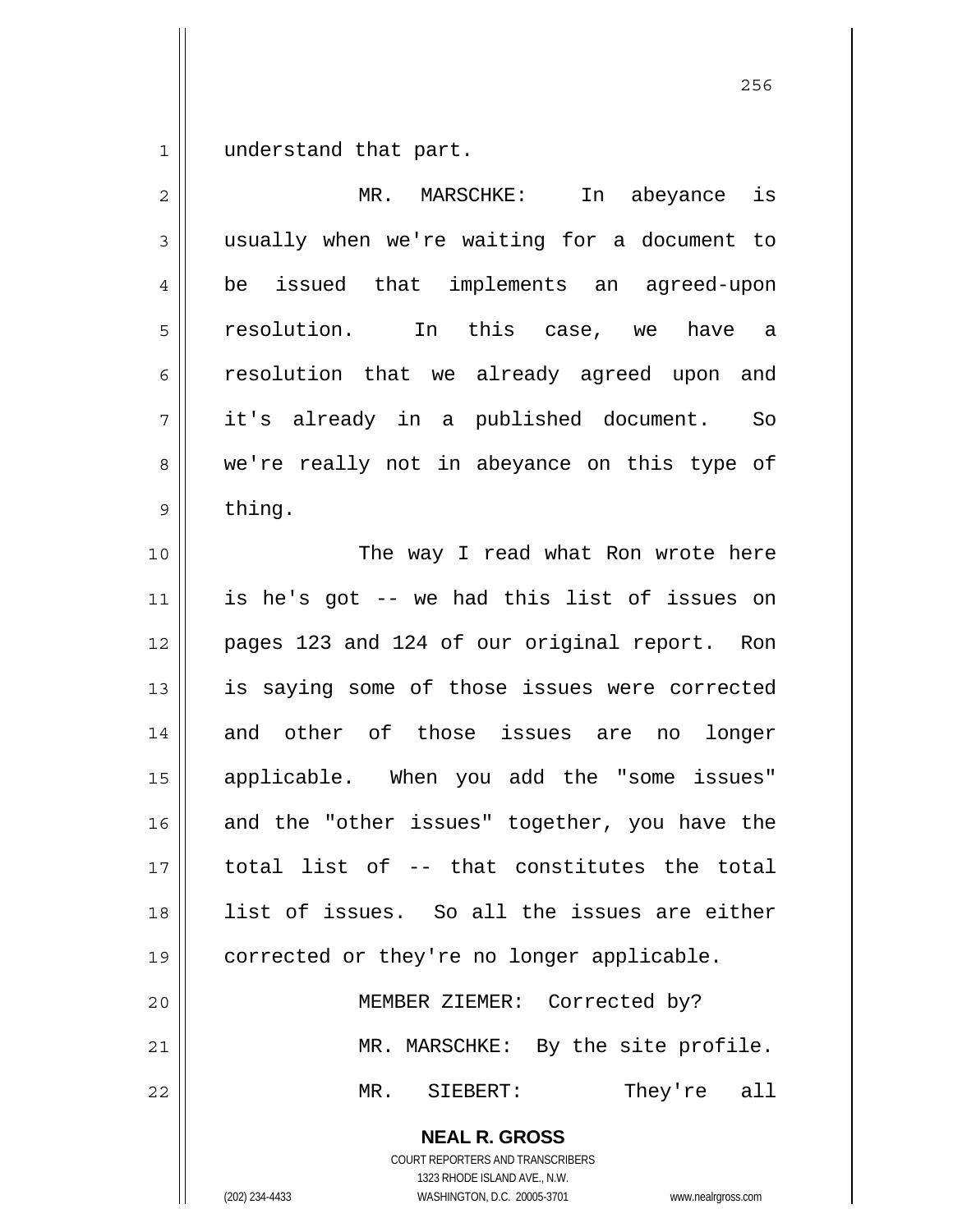**NEAL R. GROSS** COURT REPORTERS AND TRANSCRIBERS 1 2 3 4 5 6 7 8 9 10 11 12 13 14 15 16 17 18 19 20 21 22 editorial issues. So the first one, it says, "Page 5, `occupational external dosimetry' should read `occupational environmental dose.'" So what I'm assuming he did was crosswalk over to the other document. If that section isn't named that way anymore, that would be one where it's not applicable anymore. MEMBER ZIEMER: Got you. MR. SIEBERT: Whereas, if that section is in the new site profile information, he would have checked to make sure it was accurate, and then he said it was correct on it. So it would be one or the other. CHAIR MUNN: What this finding is telling us, what SC&A's comment is telling us is that they have tracked their concerns to the document that was to address their concerns, and it does, in fact, do so. They are now recommending that this item be closed

1323 RHODE ISLAND AVE., N.W.

(202) 234-4433 WASHINGTON, D.C. 20005-3701 www.nealrgross.com

<u>257 and 257</u>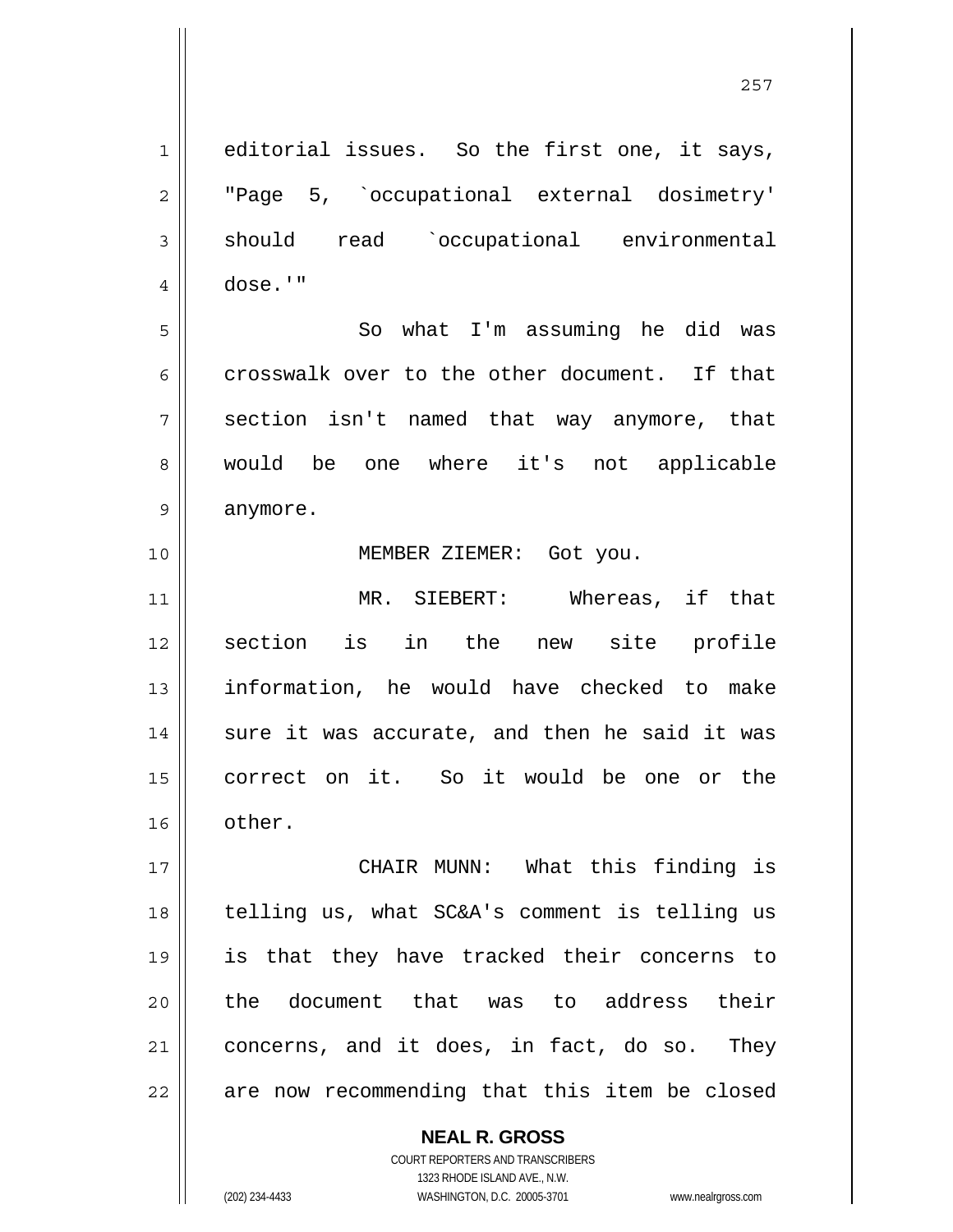**NEAL R. GROSS** COURT REPORTERS AND TRANSCRIBERS 1323 RHODE ISLAND AVE., N.W. (202) 234-4433 WASHINGTON, D.C. 20005-3701 www.nealrgross.com <u>258</u> 1 2 3 4 5 6 7 8 9 10 11 12 13 14 15 16 17 18 19 20 21 22 because it's been done. It's a part of their job to track that through. MEMBER ZIEMER: Right, and I was sort of asking it this way: let's suppose it was -- in this case, it's editorial. So it seems fairly simple. But let's suppose it was not editorial. Maybe it was a technical issue. Suppose the NTS Work Group had not yet weighed in on the SC&A recommendation to close it. What is its status? Is it still closed for our work group here? CHAIR MUNN: The point I'm trying to make is it's not an outstanding issue anymore, either for us or for the other work group. MEMBER ZIEMER: Well, that's what I meant. Do we know that that's the case? DR. MAURO: Paul, you're raising something that's a first, and I think it is an important question.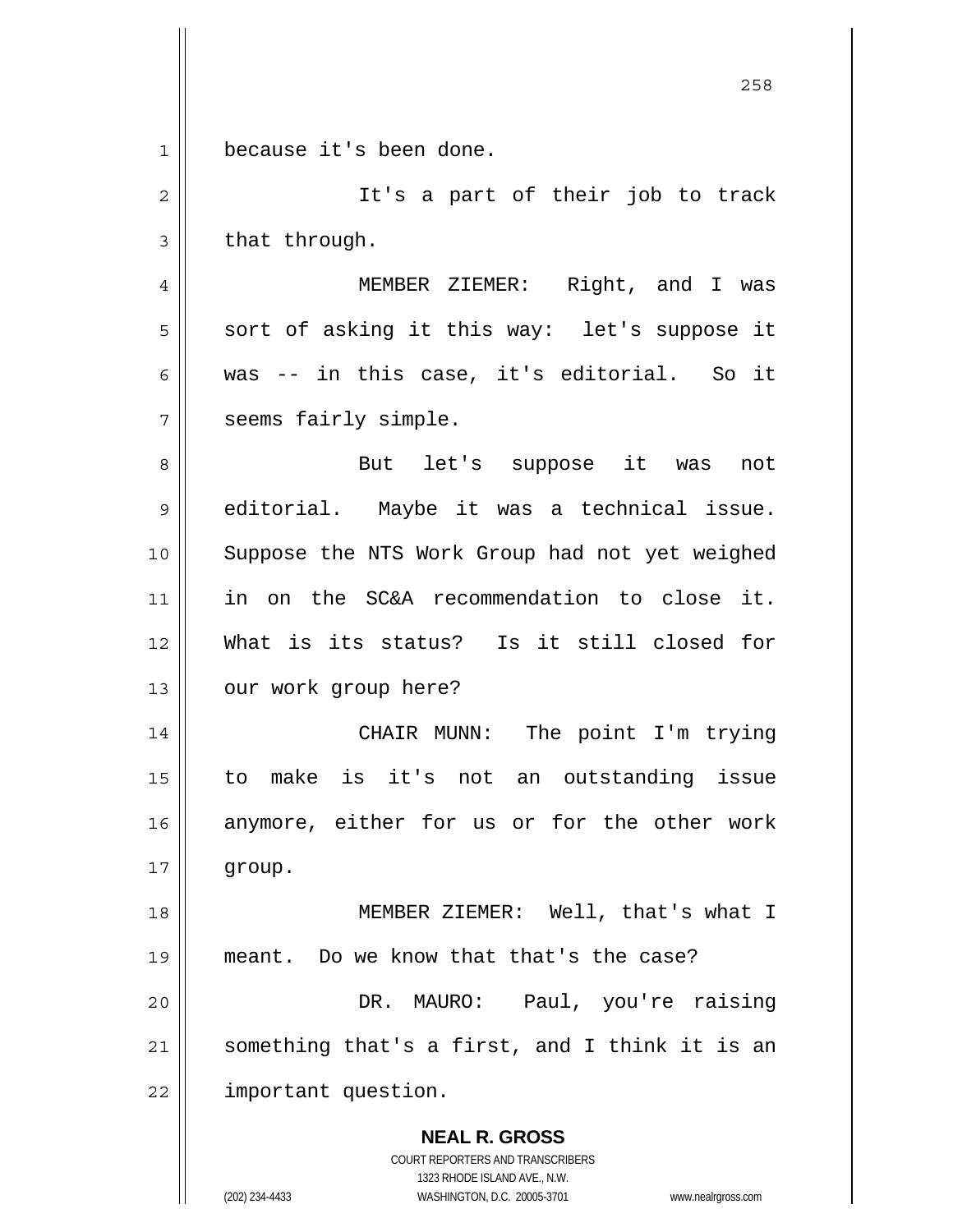| $\mathbf 1$  | MEMBER ZIEMER: I mean, it may be                                                                    |
|--------------|-----------------------------------------------------------------------------------------------------|
| $\mathbf{2}$ | editorial, but has it been accepted?                                                                |
| 3            | DR. MAURO: Well, I mean your laws                                                                   |
| 4            | say that, well, this case is editorial, so                                                          |
| 5            | it's not as looming. But let's say it was a                                                         |
| 6            | technical issue in our review of a procedure,                                                       |
| 7            | and the answer is, well, that problem has been                                                      |
| 8            | solved in the site profile of some other OTIB,                                                      |
| 9            | and we go look at it.                                                                               |
| 10           | Let's say it's a site profile,                                                                      |
| 11           | which means it leaves the Procedures Work                                                           |
| 12           | Group area of responsibilities. But we go                                                           |
| 13           | take a look at it in the site profile and it's                                                      |
| 14           | technical. What does it mean? It looks like                                                         |
| 15           | they did a good job. They solved the problem                                                        |
| 16           | the way we would like to see it solved.<br>We                                                       |
| 17           | recommend it be closed in the Procedures Work                                                       |
| 18           | Group.                                                                                              |
| 19           | Right.<br>MEMBER ZIEMER:                                                                            |
| 20           | DR.<br>MAURO:<br>You're<br>asking<br>a                                                              |
| 21           | question, is it legitimate? I guess it's<br>а                                                       |
| 22           | procedural question.                                                                                |
|              | <b>NEAL R. GROSS</b>                                                                                |
|              | <b>COURT REPORTERS AND TRANSCRIBERS</b>                                                             |
|              | 1323 RHODE ISLAND AVE., N.W.<br>(202) 234-4433<br>WASHINGTON, D.C. 20005-3701<br>www.nealrgross.com |

<u>259 میں اس کا اعتبار اور اس کا اعتبار اور اس کا اعتبار اور اس کا اعتبار اور اس کا اعتبار اور اس کا اعتبار اور ا</u>

 $\mathsf{I}$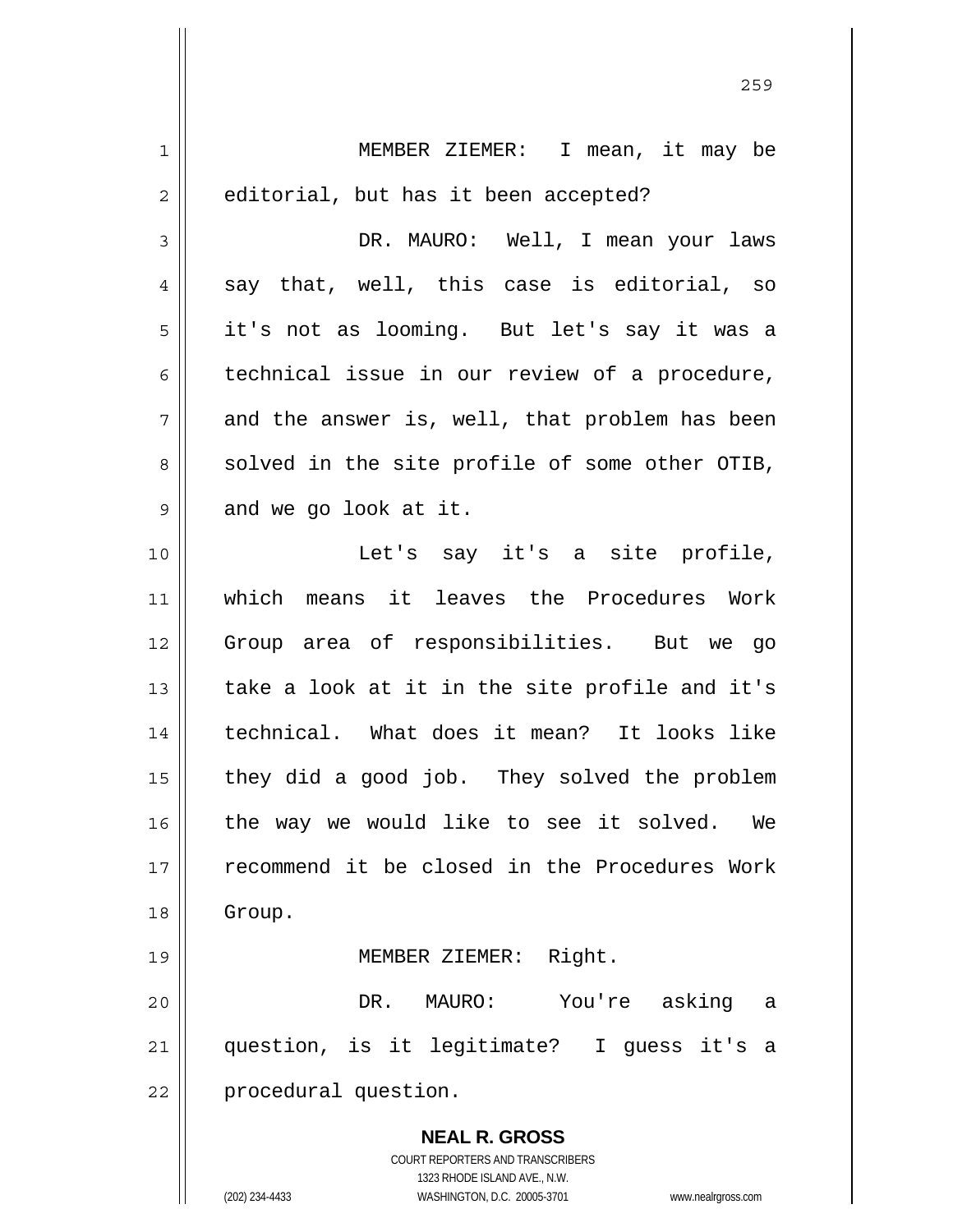**NEAL R. GROSS** COURT REPORTERS AND TRANSCRIBERS 1323 RHODE ISLAND AVE., N.W. (202) 234-4433 WASHINGTON, D.C. 20005-3701 www.nealrgross.com 1 2 3 4 5 6 7 8 9 10 11 12 13 14 15 16 17 18 19 20 21 22 Should we be closing out Rocky Flats issues in a Procedures Work Group when isn't that the job of Rocky Flats Work Group to close out -- MEMBER ZIEMER: Oh, yes. Yes, but  $--$ DR. MAURO: That's a great question. MEMBER ZIEMER: How are we showing other ones that are transferred? Once they're transferred out, how do we show them here? CHAIR MUNN: Well, but you see, all this depends upon several things. One of it is whether we're transferring an action out to another -- whether we're transferring an open issue out to some other work group or whether the closure of our open item requires a piece of our documents that are being corrected, are being revised in any case? If there is a Rocky Flats Profile Work Group that has their own set of issues, then that should be clear to SC&A at the time

<u>260</u>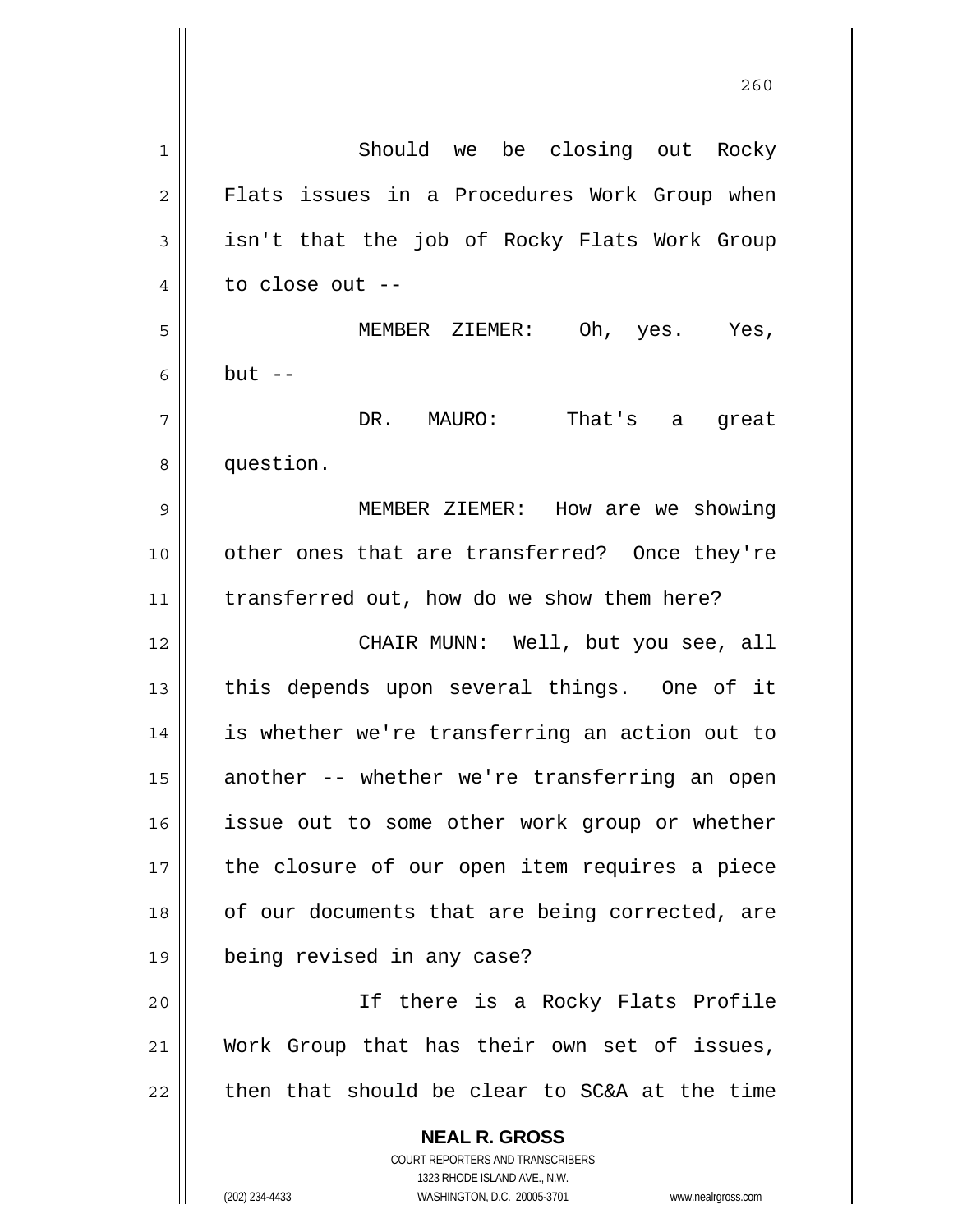1 2 that they follow through their closure of our outstanding issue.

3 4 5 6 7 8 9 MEMBER ZIEMER: Yes, and I understand. If it is a matter of we said it ought to read this way, and they go to the Rocky Flats thing and it says, yes, in that document it already reads that way, so it was never an issue there, and it's already taken care of.

10 11 12 13 14 15 16 17 18 I was basically asking if there's anything that is still in that the Rocky Flats Group hadn't already covered or was somehow open there. That's all I was really asking. In other words, if it is already, like this editorial thing, and you go and look at their documents and say, well, they have it correct in their document already, so it's a done deal.

19 20 21 But if that weren't the case, what do we do with it? Or maybe it's that way for everything. If it is, I'm good with it.

DR. MAURO: This is John.

**NEAL R. GROSS** COURT REPORTERS AND TRANSCRIBERS

1323 RHODE ISLAND AVE., N.W.

22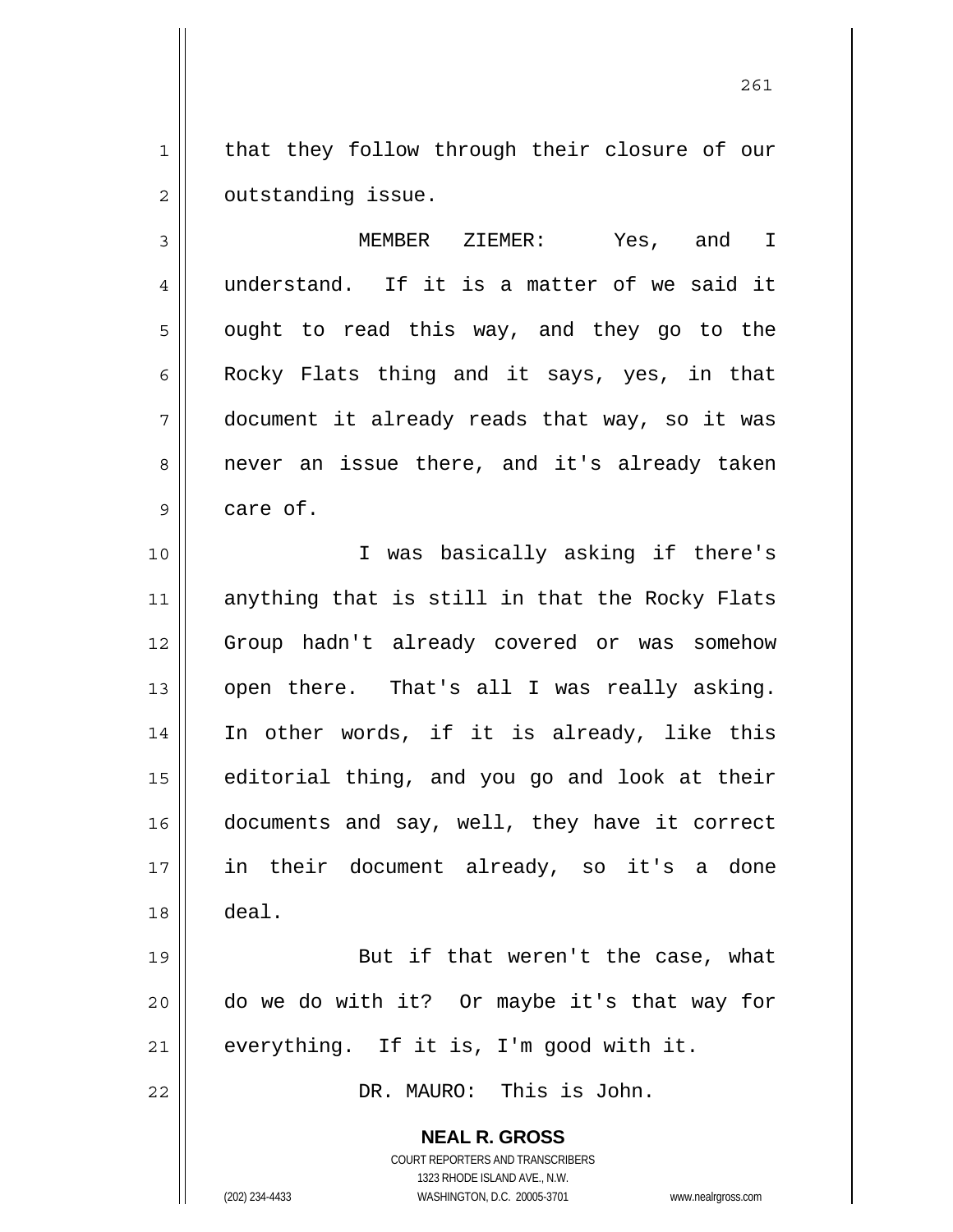| 1           | Could I offer a suggestion?                    |
|-------------|------------------------------------------------|
| 2           | MEMBER ZIEMER: Yes.                            |
| 3           | DR. MAURO: I think that the                    |
| 4           | Procedures Work Group could certainly transfer |
| 5           | items out to a Sites Profile Work Group. It    |
| 6           | sounds to me, though, what we're asking        |
| 7           | ourselves is, can we track a technical issue   |
| 8           | raised in the Procedures Work Group? Then the  |
| $\mathsf 9$ | answer is, well, this is something that is     |
| 10          | addressed, will be addressed or is addressed,  |
| 11          | in the Rocky Flats, which we just left the     |
| 12          | domain of the Procedures.                      |
| 13          | It seems to me that we can't $-$ I             |
| 14          | would say that, procedurally, it would be      |
| 15          | inappropriate for us to sort of leave our      |
| 16          | domain, go into someone else's domain, go read |
| 17          | the technical issue, decide we think it's      |
| 18          | good, come back and report to Procedures that  |
| 19          | everything is okay, close.                     |
| 20          | We just sort of went into somebody             |
| 21          | else's domain. I don't think we could do       |
| 22          | that. If it stays within our domain, namely,   |
|             | <b>NEAL R. GROSS</b>                           |

COURT REPORTERS AND TRANSCRIBERS 1323 RHODE ISLAND AVE., N.W.

 $\mathbf{I}$ 

(202) 234-4433 WASHINGTON, D.C. 20005-3701 www.nealrgross.com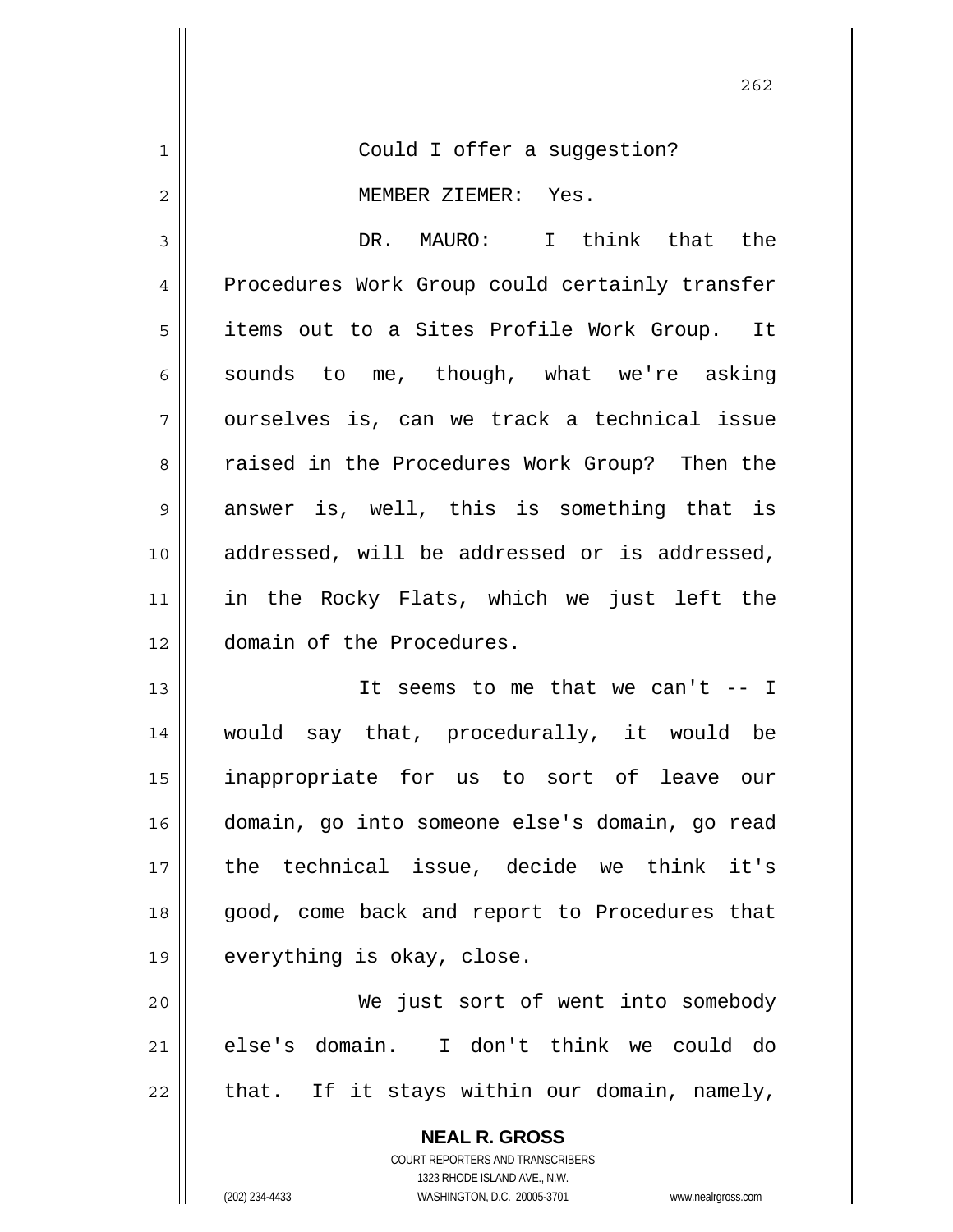Wanda says, okay, this particular issue that we're looking at right in front of us was transferred to a different procedure, so it is still within our domain, then we can go over to that other procedure, review it, and come back and report, because it's all within our domain.

8 9 10 11 12 13 14 15 16 But I would say what you just brought up, Paul, is it would be inappropriate for us to go and leave our Procedures domain, go into the Site Profile domain on some technical issue, and then report back that everything is okay. This is really something that we really can't say. This is something that should be transferred to the Rocky Flats Work Group.

17 18 MEMBER ZIEMER: Unless it's a technical issue they've already addressed.

19 20 21 22 DR. MAURO: Exactly. Absolutely. Unless they have already taken care of it, then we could report back to the work group, listen, the Rocky Flats people have resolved

> **NEAL R. GROSS** COURT REPORTERS AND TRANSCRIBERS 1323 RHODE ISLAND AVE., N.W. (202) 234-4433 WASHINGTON, D.C. 20005-3701 www.nealrgross.com

1

2

3

4

5

6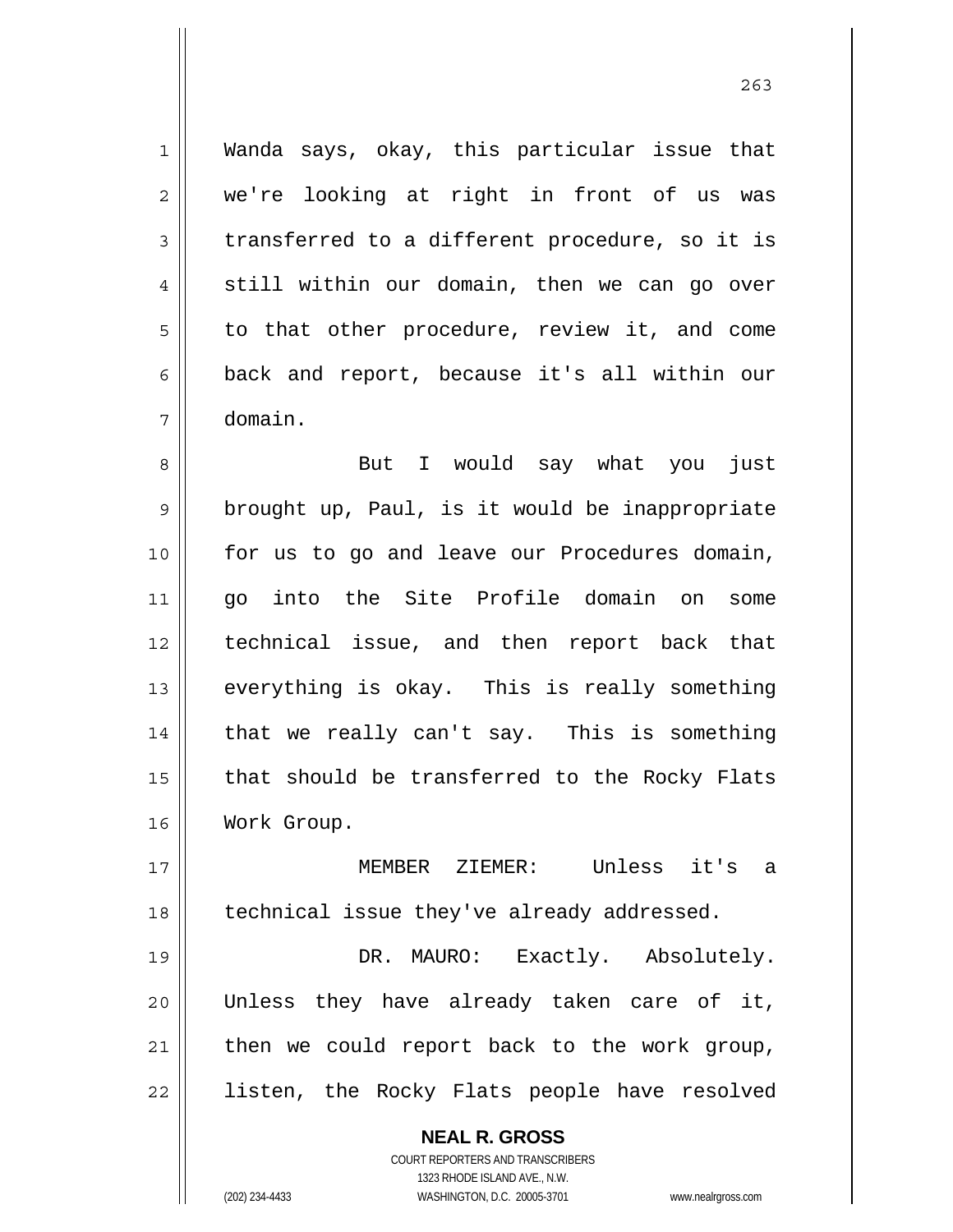**NEAL R. GROSS** COURT REPORTERS AND TRANSCRIBERS 1323 RHODE ISLAND AVE., N.W. 1 2 3 4 5 6 7 8 9 10 11 12 13 14 15 16 17 18 19 20 21 22 the issue or it has been resolved or it will be resolved. Then, of course, we have to decide whether we want to close it or put it in abeyance. But I don't think we could follow the trail out of the Procedures and into a Site Profile Work Group or an SEC Work Group and say, we looked at the site profile and we think that it does a good job in solving this problem, and we should close it. I think it's something we have to transfer. MEMBER ZIEMER: Well, for example, where Ron Buchanan, talking about the probability of distribution, goes to the Rocky Flats Site Profile and says, "They already covered this topic. It's not an open issue," just confirming that they have covered it, then I'm okay with us closing it. I was really asking, are all of these issues that status or are any of them in the category of open issues at Rocky? Is

264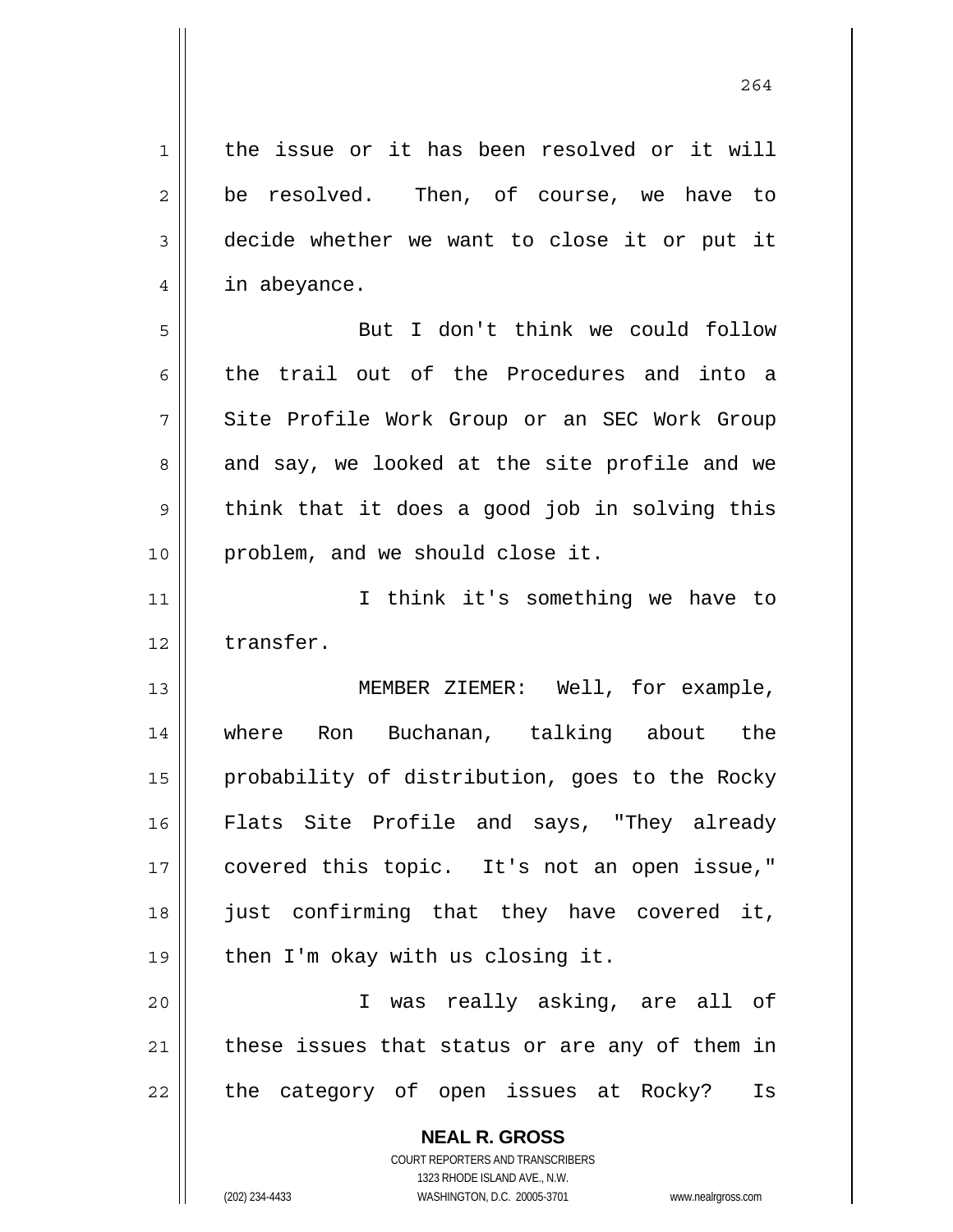1 everything closed?

| 2  | CHAIR MUNN: Once more, we're                   |
|----|------------------------------------------------|
| 3  | getting back to the concern that we've         |
| 4  | expressed many times and have not come to      |
| 5  | closure on, which is the details of how        |
| 6  | transfers are communicated to other work       |
| 7  | groups. Whether it's in Procedures, whether    |
| 8  | it's an SEC or a Site Profile, or some other   |
| 9  | document is secondary in my mind. The issue    |
| 10 | remains, we have not codified our process for  |
| 11 | notifying others of this transfer.             |
| 12 | It seems imperative that we close              |
| 13 | this loop and that we make that decision once  |
| 14 | and for all. We may not have, as John has      |
| 15 | said, the authority to say: "This is closed    |
| 16 | for us and therefore, closed for you," whoever |
| 17 | you are, but we certainly need to identify     |
| 18 | that we have notified the appropriate          |
| 19 | individual or individuals of some other work   |
| 20 | group or if a work group does not exist, to    |
| 21 | whom do we send this information? We need to   |
| 22 | be notifying people when we are transferring,  |

**NEAL R. GROSS**

COURT REPORTERS AND TRANSCRIBERS 1323 RHODE ISLAND AVE., N.W. (202) 234-4433 WASHINGTON, D.C. 20005-3701 www.nealrgross.com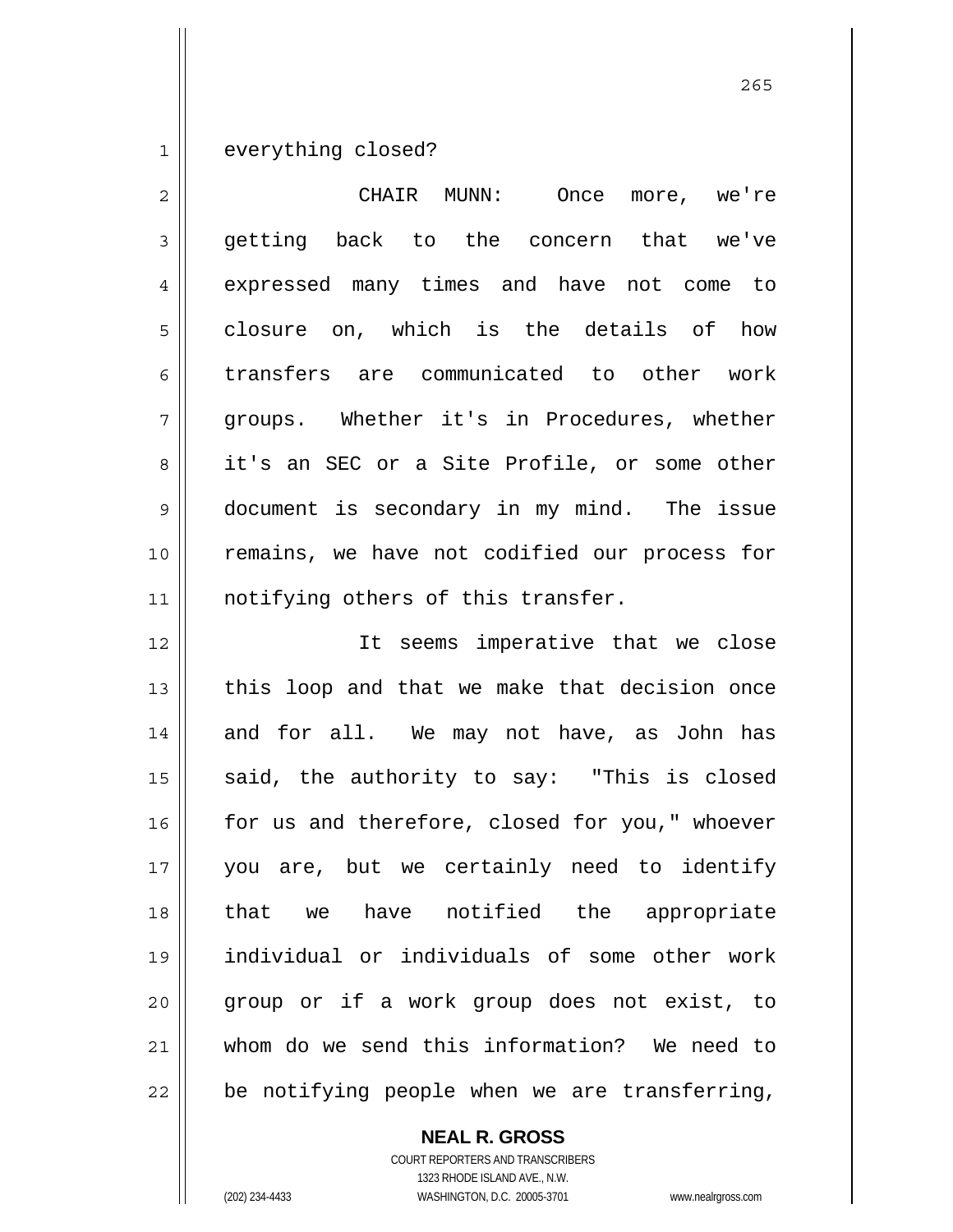1 and we're not doing that.

| $\overline{2}$ | DR. MAURO: Wanda, it's really an                                                                                                                                |
|----------------|-----------------------------------------------------------------------------------------------------------------------------------------------------------------|
| 3              | action item that the work group has to decide                                                                                                                   |
| 4              | what you would like to do.                                                                                                                                      |
| 5              | CHAIR MUNN: Exactly.                                                                                                                                            |
| 6              | DR. MAURO: Let's say we had                                                                                                                                     |
| 7              | something we would like to transfer over to                                                                                                                     |
| 8              | Rocky right now, or whatever. It's leaving                                                                                                                      |
| 9              | our domain, our Procedures domain, and it's                                                                                                                     |
| 10             | going into a Site Profile or an SEC domain. I                                                                                                                   |
| 11             | think it is the work group that, if you wanted                                                                                                                  |
| 12             | to make it an action item and then report                                                                                                                       |
| 13             | back, that NIOSH does or SC&A does, or it is                                                                                                                    |
| 14             | something that you, as the Chairperson of this                                                                                                                  |
| 15             | work group, may want to speak to the                                                                                                                            |
| 16             | Chairperson of the Rocky Work Group.                                                                                                                            |
| 17             | CHAIR MUNN: That's what we do --                                                                                                                                |
| 18             | DR. MAURO:<br>However you want to                                                                                                                               |
| 19             | proceed.                                                                                                                                                        |
| 20             | That's what I've been<br>CHAIR MUNN:                                                                                                                            |
| 21             | trying to identify that we should define for                                                                                                                    |
| 22             | at least the<br>last year, are we doing this                                                                                                                    |
|                | <b>NEAL R. GROSS</b><br>COURT REPORTERS AND TRANSCRIBERS<br>1323 RHODE ISLAND AVE., N.W.<br>(202) 234-4433<br>WASHINGTON, D.C. 20005-3701<br>www.nealrgross.com |

проставляют производите в 266 году в 266 году в 266 году в 266 году в 266 году в 266 году в 266 году в 266 год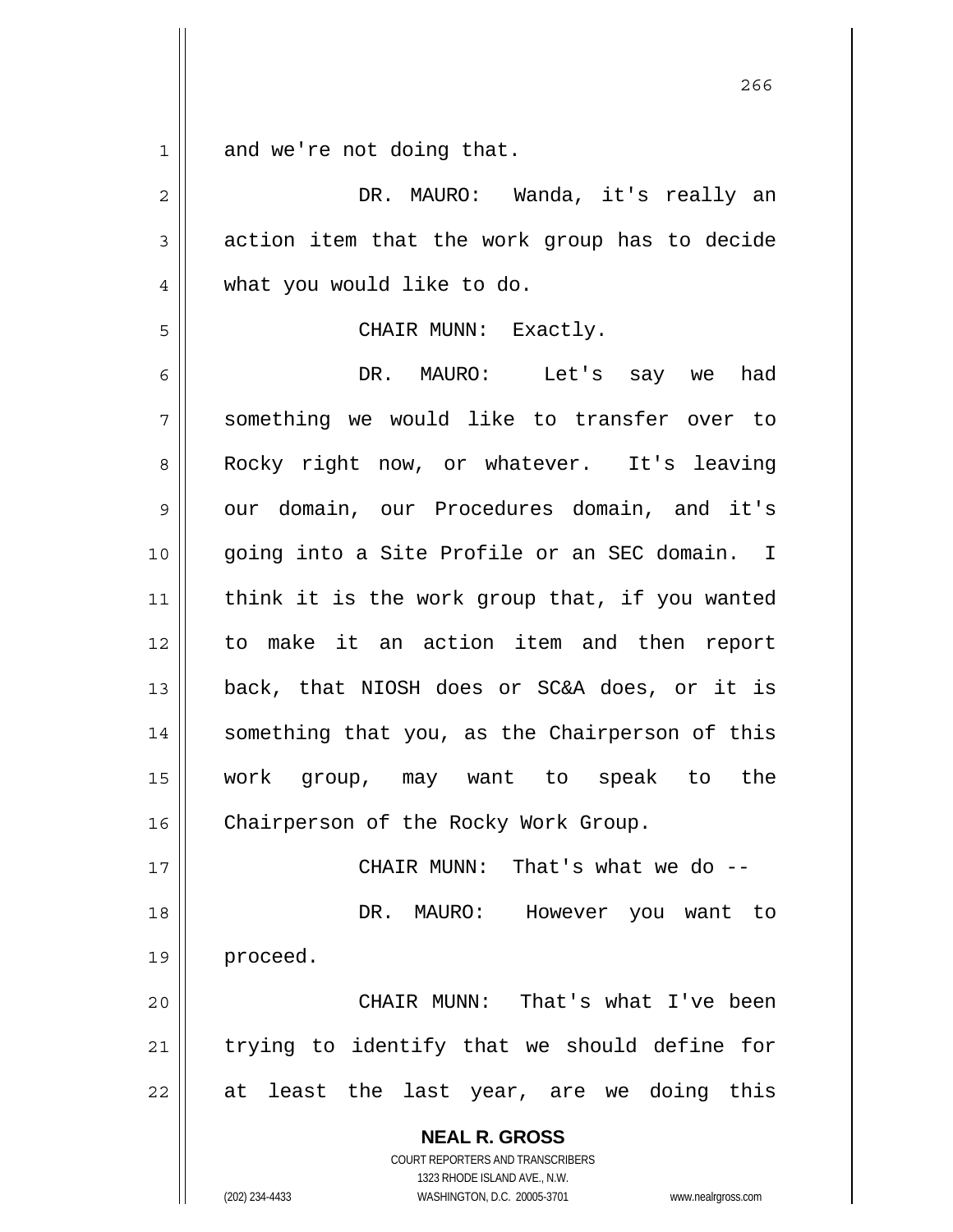1 2 3 4 5 6 7 8 9 10 11 12 13 14 15 16 17 18 19 20 21 22 appropriately, and we're not doing it appropriately. DR. MAURO: Why not make that decision right now? How do you want to do it? CHAIR MUNN: I would like to do that. DR. MAURO: Okay. MR. KATZ: Wanda, let me make a suggestion. CHAIR MUNN: Yes. MR. KATZ: There are really two different cases here, because we're not talking about a transfer here necessarily, but there's transfer cases, too. I think they both can be handled similarly. I mean, where the Procedures Subcommittee comes to a finding and they close their issues, whether it applies to another work group or not, if they close an issue that applies, that may apply to another domain, like you say, John, a Site Profile Group, for example, I mean if this Procedures Group

267

**NEAL R. GROSS** COURT REPORTERS AND TRANSCRIBERS 1323 RHODE ISLAND AVE., N.W.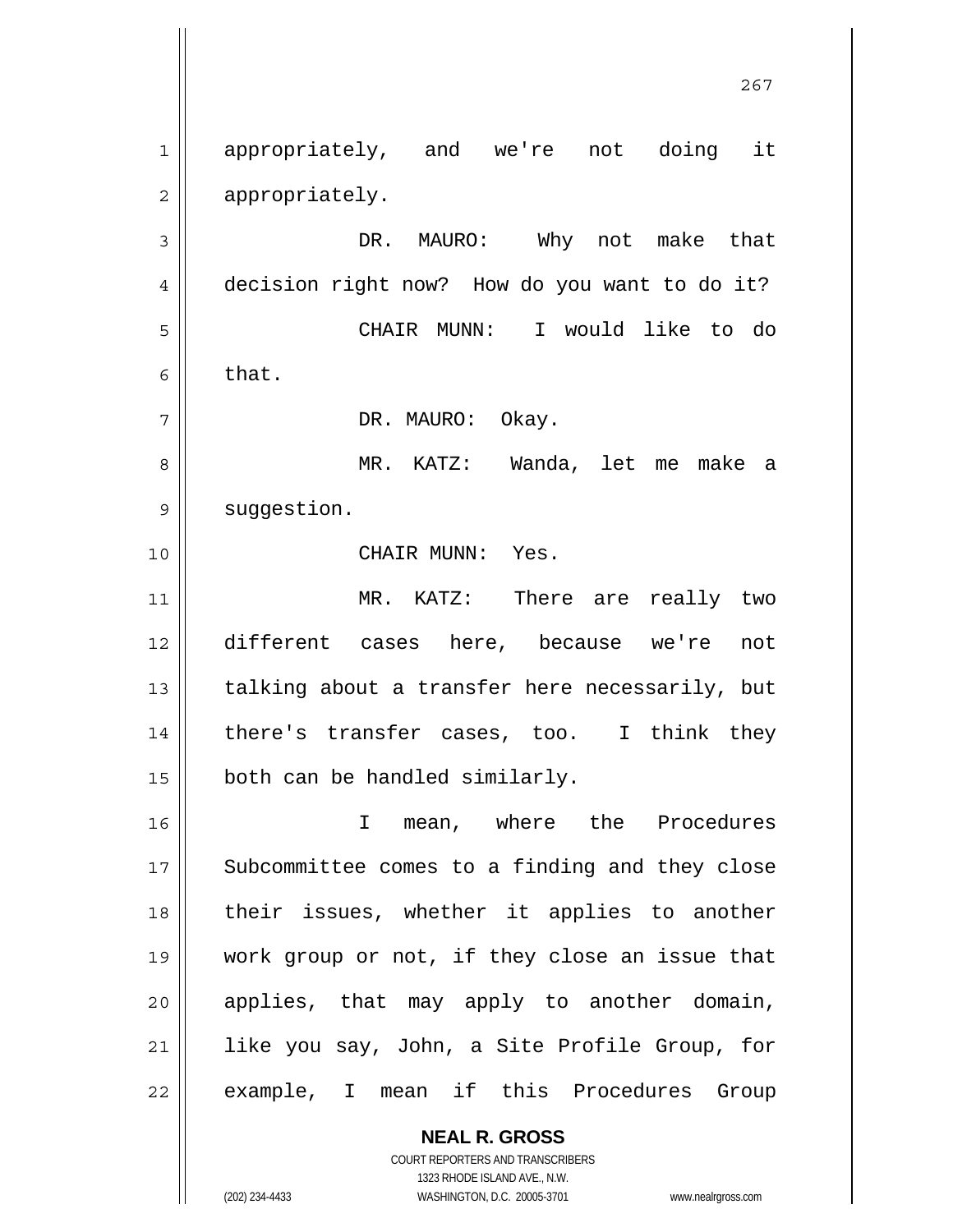1 2 3 4 5 6 7 8 9 10 11 12 13 14 decides, okay, it's addressed in the Site Profile; we're happy with it; we close our issue. It's not a transfer, but they're closing it because it was a Procedures issue in the first place, not that Workgroup's. The Procedures Subcommittee can close it on their books and simply send a memo, an email, to the Chair of that work group informing them that we had this issue that relates to your site profile. We believe -- you know, this was our findings; we've closed it. If that Chair of that other work group decides there's something there for them

to pursue further, they can. Otherwise, it's a non-issue for them. But they're informed.

15

16

17 18 19 20 21 22 On the other hand, if you have a transfer, where the Procedures Work Group is working on an issue and you say, "Oh, this is really just germane to this other work group dealing with this site profile, and it's not really necessary to be handled by the

> **NEAL R. GROSS** COURT REPORTERS AND TRANSCRIBERS 1323 RHODE ISLAND AVE., N.W. (202) 234-4433 WASHINGTON, D.C. 20005-3701 www.nealrgross.com

<u>268</u>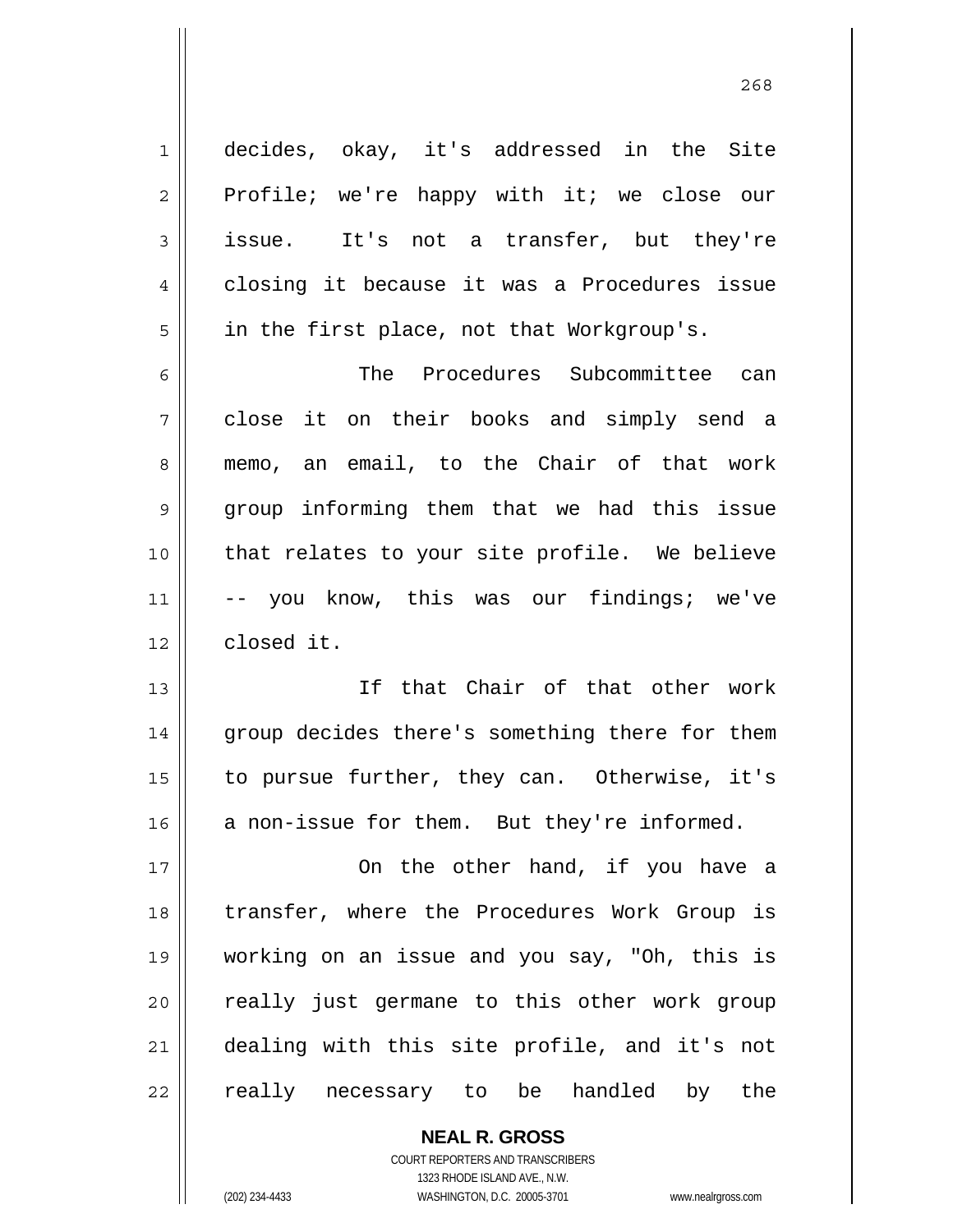**NEAL R. GROSS** COURT REPORTERS AND TRANSCRIBERS 1323 RHODE ISLAND AVE., N.W. 1 2 3 4 5 6 7 8 9 10 11 12 13 14 15 16 17 18 19 20 21 22 Procedures because it's not complex-wide," or what have you, then the Procedures Work Group does a transfer, where they summarize the issue and the information that's been developed so far. They package that up and email it to the Chair of that work group, and that work group picks it up and decides what to do with it there. In either case, I think with all of these, whether you close an issue that you are not transferring or you're actually transferring, you send a message to that work group Chair letting them know what transpired here, what the findings were, and that would be that. It seems fairly simple. CHAIR MUNN: It seems simple to me. It is just that we have never formalized it. I would like very much to formalize it in exactly that way. My only concern personally is that, as long as there exists another work group, then this becomes a fairly simple and

(202) 234-4433 WASHINGTON, D.C. 20005-3701 www.nealrgross.com

<u>269</u>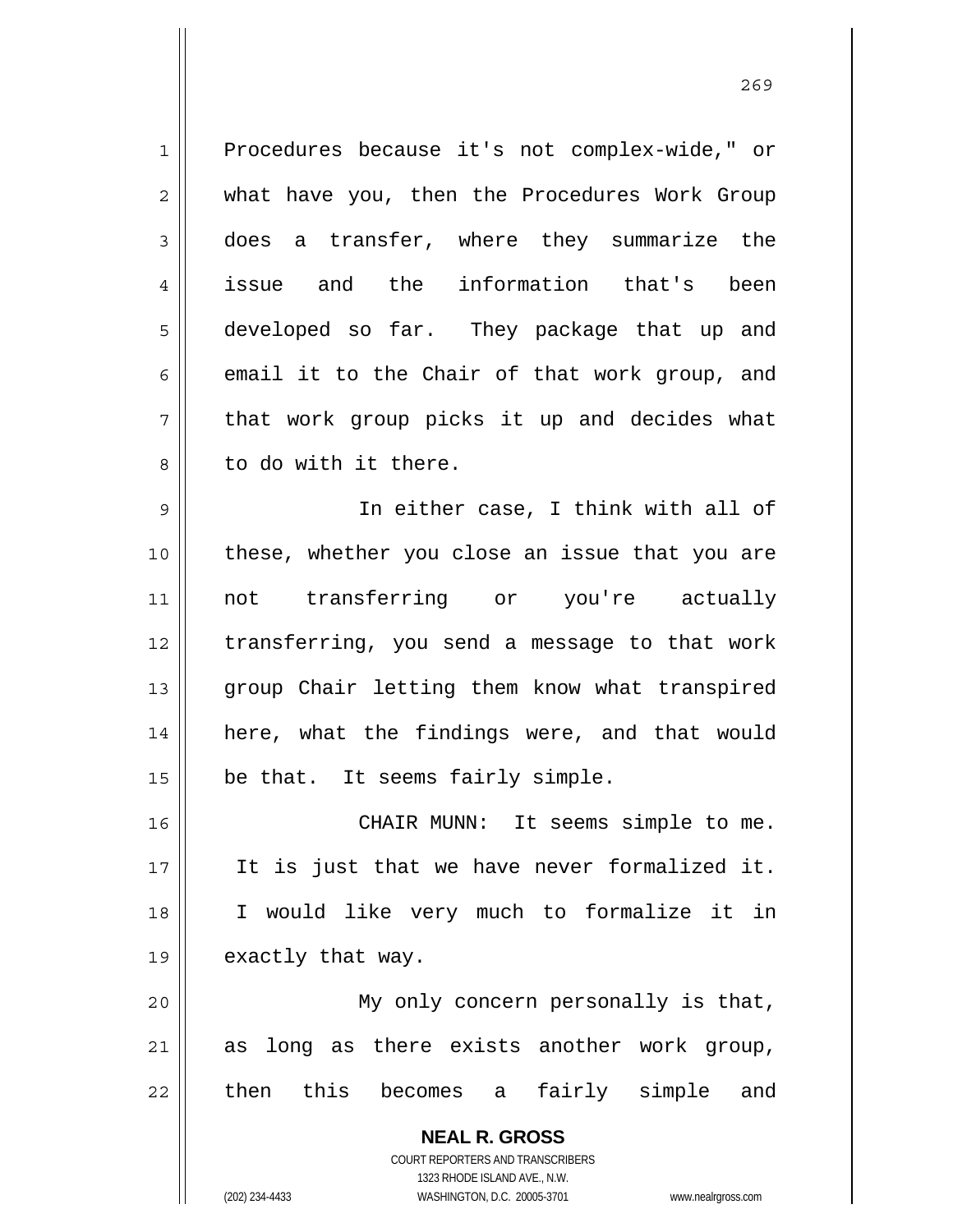1 2 3 4 5 6 7 8 9 10 11 12 13 14 15 16 17 18 19 20 straightforward thing. I can do that, as the Chair of this group, or whoever succeeds me can do that very easily just by sending an appropriate message. That's not complicated. It does become a little complicated when we have an issue that we wish to transfer out of Procedures, but there is not an existing work group. MR. KATZ: So let me supplement, then, what I just suggested, which is if there is not another work group, but there's an issue that is just germane to a specific site and a specific site profile, say, then this Procedures Work Group can make a recommendation to the Board that a work group be formed to take up this issue for that site profile, if it is something of that importance. If it's something that's sort of minor, like we were just talking about where we're just talking about editorial changes to

22

21

**NEAL R. GROSS** COURT REPORTERS AND TRANSCRIBERS

a site profile, there's no need to do that. I

1323 RHODE ISLAND AVE., N.W.

(202) 234-4433 WASHINGTON, D.C. 20005-3701 www.nealrgross.com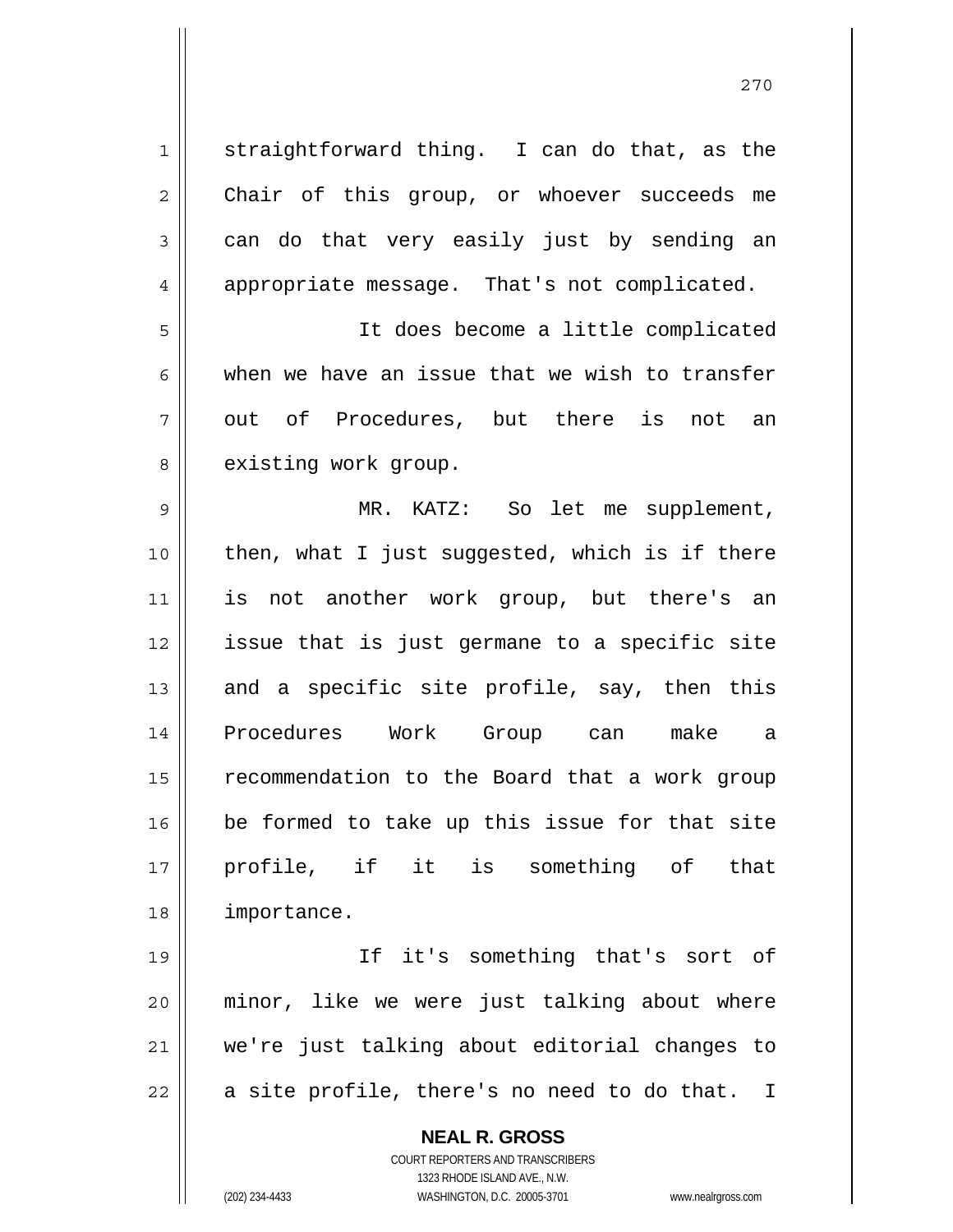mean that information is communicated to OCAS, and they can decide whether to make the changes in the site profile.

4 5 6 7 8 9 10 11 12 13 14 15 16 17 18 19 20 21 22 But if it's an issue of importance, there's no work group extant right now to deal with it for that site profile, and this Procedures Work Group doesn't think, the Subcommittee doesn't think it's appropriate because it's only related to one site. I mean you make the decision as to whether you deal with it here, because there is no work group, or you recommend to the Board that there be constituted a work group to deal with that site profile. It seems like that would work. CHAIR MUNN: It probably would work. Are there any objections to Ted's recommendation? (No response.) MEMBER ZIEMER: We're surprised. (Laughter.) CHAIR MUNN: Any other suggestions?

> **NEAL R. GROSS** COURT REPORTERS AND TRANSCRIBERS 1323 RHODE ISLAND AVE., N.W.

1

2

3

(202) 234-4433 WASHINGTON, D.C. 20005-3701 www.nealrgross.com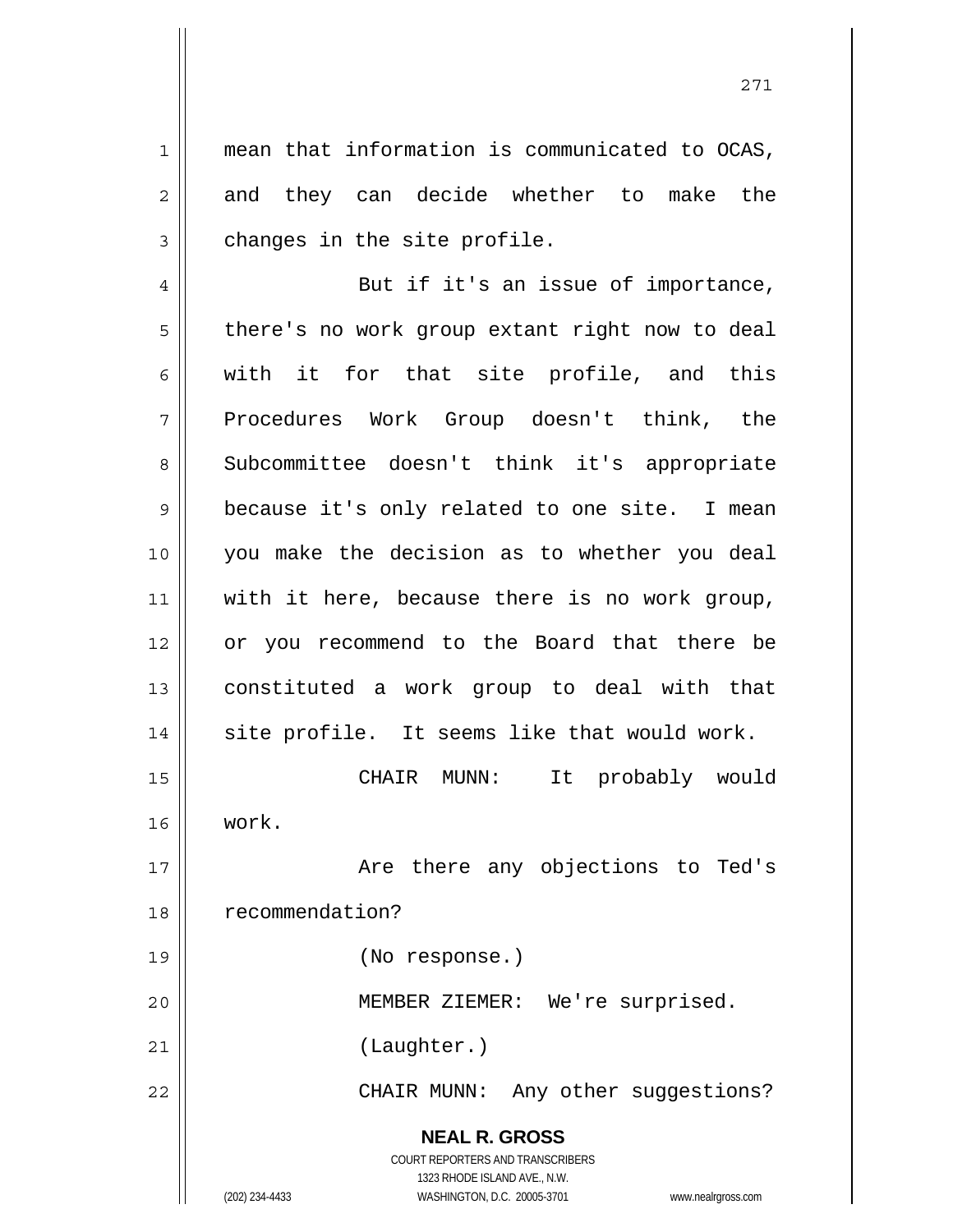|    | 272                                                                 |
|----|---------------------------------------------------------------------|
| 1  | MR. KATZ: Mike, does that sound                                     |
| 2  | okay to you?                                                        |
| 3  | MEMBER GIBSON: Tell them nothing                                    |
| 4  | will fall through the cracks.                                       |
| 5  | MR. KATZ: Right, absolutely.                                        |
| 6  | Mike says okay.                                                     |
| 7  | CHAIR MUNN: Oh, I couldn't hear                                     |
| 8  | what he said.                                                       |
| 9  | MR. KATZ: He didn't want anything                                   |
| 10 | to fall through the cracks.                                         |
| 11 | CHAIR MUNN: All right, very good.                                   |
| 12 | If it doesn't fall through the cracks, the                          |
| 13 | Chair's responsibility is to send a message to                      |
| 14 | the effect that this Group has taken an                             |
| 15 | action, what that action is. That is directed                       |
| 16 | to the appropriate Chair of an existing work                        |
| 17 | group or if not, then to the Board. Then I'll                       |
| 18 | be glad to do that.                                                 |
| 19 | DR. MAURO: I assume that's going                                    |
| 20 | to be captured in our matrix? That is, in the                       |
| 21 | place on the electronic database where this                         |
| 22 | particular issue is in this special status, it                      |
|    | <b>NEAL R. GROSS</b><br>COURT REPORTERS AND TRANSCRIBERS            |
|    | 1323 RHODE ISLAND AVE., N.W.                                        |
|    | (202) 234-4433<br>WASHINGTON, D.C. 20005-3701<br>www.nealrgross.com |

 $\mathsf{I}$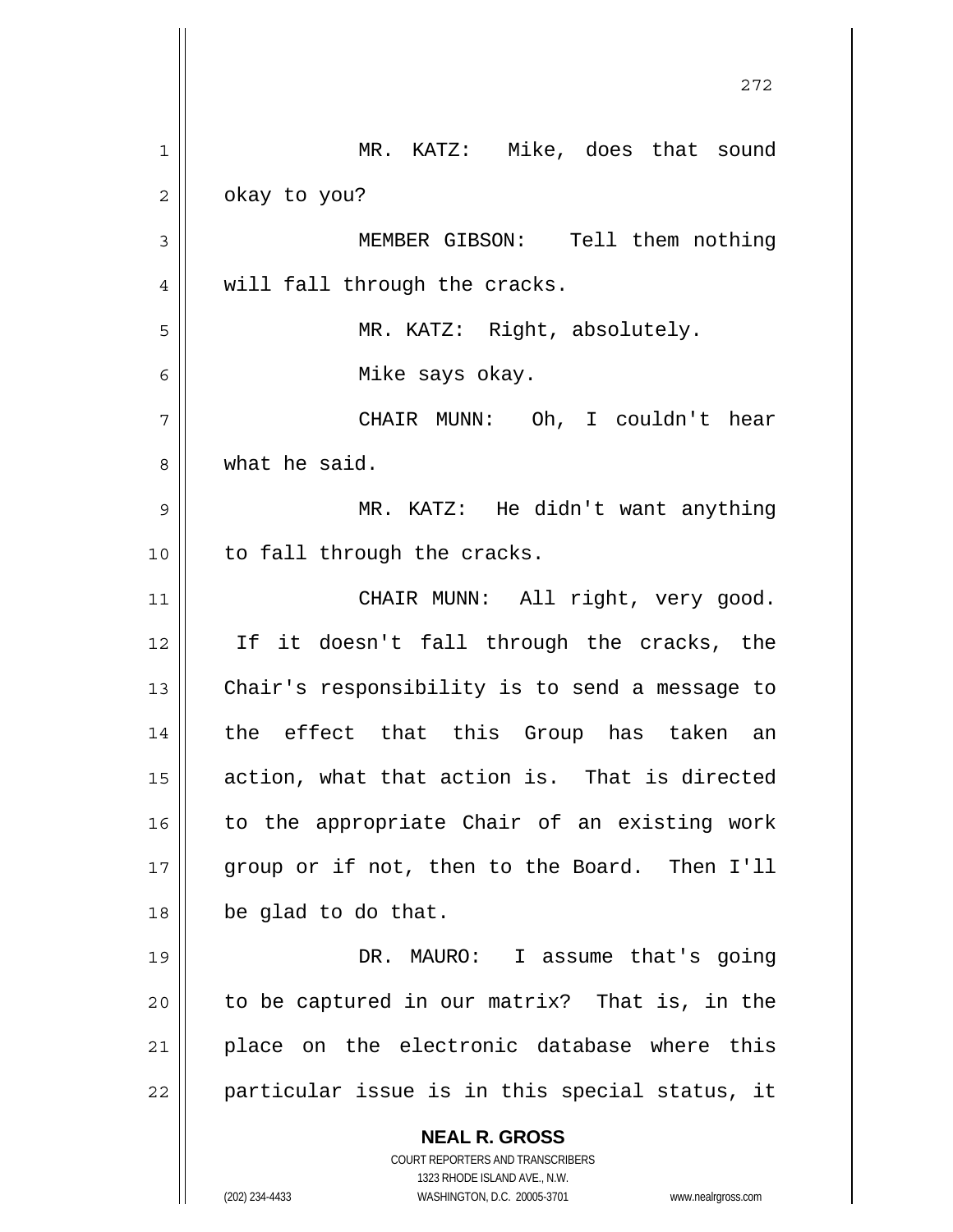| $1 \parallel$ |  |  |  | will be so indicated. |
|---------------|--|--|--|-----------------------|
|---------------|--|--|--|-----------------------|

 $\mathsf{I}$ 

| $\overline{2}$ | MR. MARSCHKE: I think we are going                                                                                                                              |
|----------------|-----------------------------------------------------------------------------------------------------------------------------------------------------------------|
| $\mathfrak{Z}$ | to have one of those coming up.                                                                                                                                 |
| $\overline{4}$ | DR. MAURO: Okay.                                                                                                                                                |
| 5              | MR. MARSCHKE: Issue No. 27-3, SC&A                                                                                                                              |
| 6              | is recommending that we -- this is the same                                                                                                                     |
| 7              | type of thing where it was filed, we filed it                                                                                                                   |
| 8              | through the Rocky Flats Site Profile, and                                                                                                                       |
| $\mathsf 9$    | we're recommending that the status be in                                                                                                                        |
| 10             | progress.                                                                                                                                                       |
| 11             | So in other words, we still want to                                                                                                                             |
| 12             | negotiate with NIOSH on the wording and the                                                                                                                     |
| 13             | resolution of the issue. So that one, you                                                                                                                       |
| 14             | know, I guess the better thing would be to go                                                                                                                   |
| 15             | back to issue No. 3 here.                                                                                                                                       |
| 16             | Issue No. 3, SC&A, we recommend for                                                                                                                             |
| 17             | issue No. 3 -- the question remains, what is                                                                                                                    |
| 18             | the default full-time energy distribution of                                                                                                                    |
| 19             | the source material, is not listed in Table                                                                                                                     |
| 20             | $6 - 10.$                                                                                                                                                       |
| 21             | So on this issue, we want to still                                                                                                                              |
| 22             | negotiate, I think, and it is still open.<br>Now                                                                                                                |
|                | <b>NEAL R. GROSS</b><br>COURT REPORTERS AND TRANSCRIBERS<br>1323 RHODE ISLAND AVE., N.W.<br>(202) 234-4433<br>WASHINGTON, D.C. 20005-3701<br>www.nealrgross.com |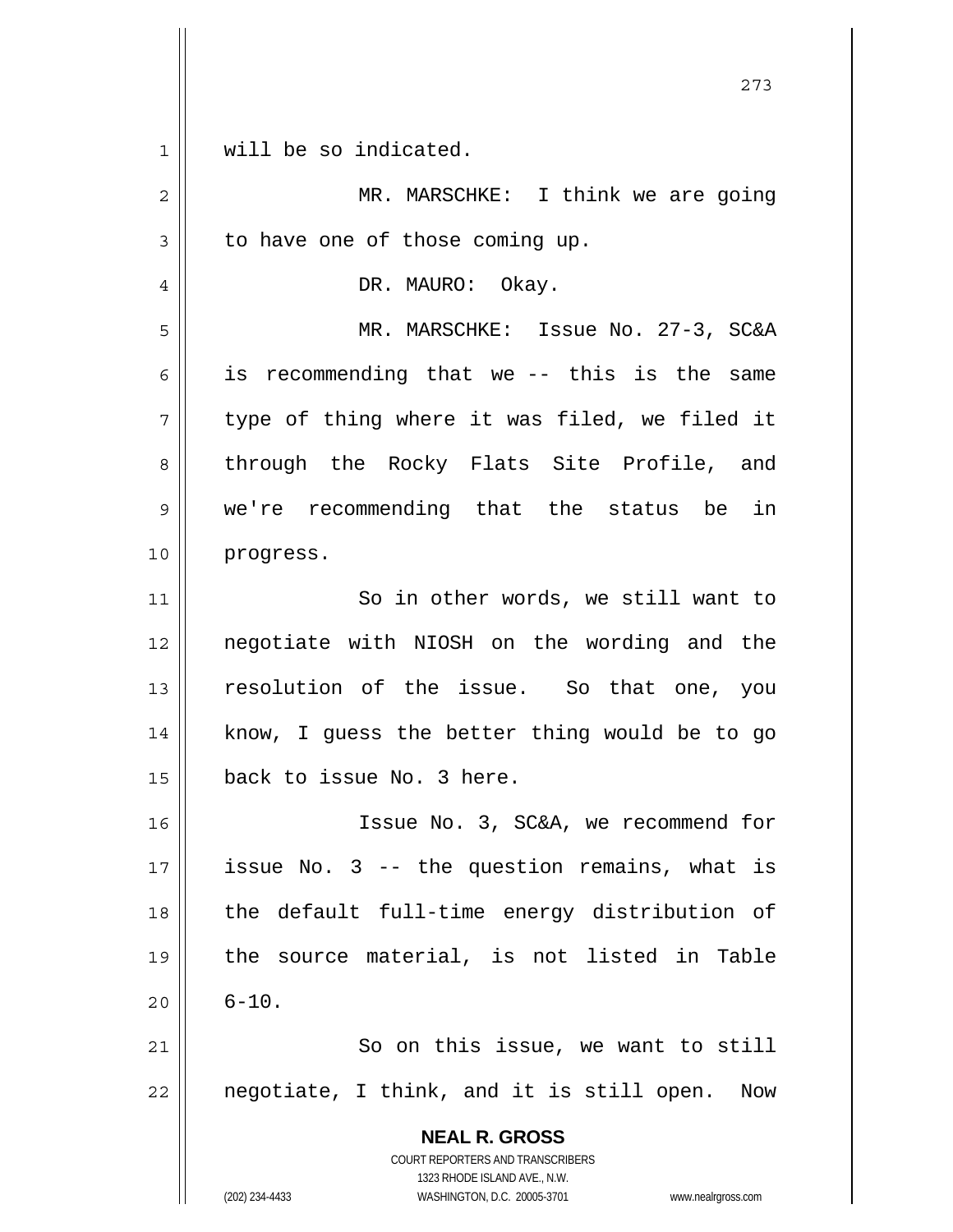the other three issues on OTIB-0027, when we filed them to the Rocky Flats Site Profile, we were satisfied with the way the site profile addressed those three. So in our opinion, they can be closed.

6 7 8 9 10 Again, if I understand what Wanda is saying, we can send the Chair of the Rocky Flats Work Group a memo to that effect, basically, this portion of the back-and-forth probably.

11 12 13 14 MEMBER ZIEMER: If we say here that's -- I mean the statement is made here that it has been transferred to them. So you say, well, do they know it?

15 16 MR. MARSCHKE: Well, that would be Wanda's --

MEMBER ZIEMER: Yes.

18 19 20 21 22 MR. MARSCHKE: Wanda's email would be saying, you know, we feel that this issue should be more appropriately resolved in your work group than in the Procedures Subcommittee.

> **NEAL R. GROSS** COURT REPORTERS AND TRANSCRIBERS

> > 1323 RHODE ISLAND AVE., N.W.

(202) 234-4433 WASHINGTON, D.C. 20005-3701 www.nealrgross.com

1

2

3

4

5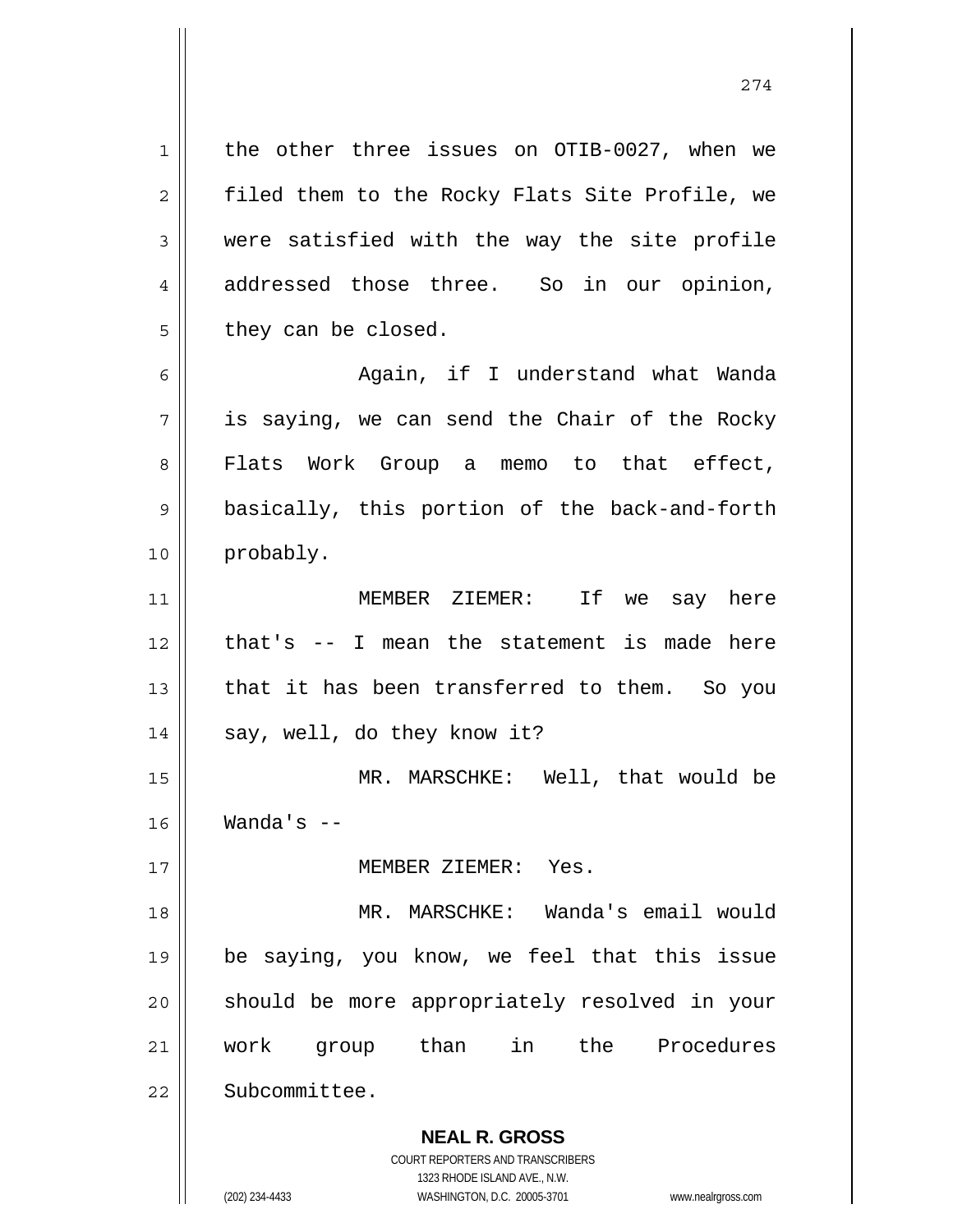|    | 275                                                                                      |
|----|------------------------------------------------------------------------------------------|
| 1  | MEMBER ZIEMER: Right.                                                                    |
| 2  | DR. MAURO: Let me jump in here for                                                       |
| 3  | a second.                                                                                |
| 4  | I think I see the root cause of a                                                        |
| 5  | bit of a dilemma that I created. It goes back                                            |
| 6  | about two years.                                                                         |
| 7  | There was a time when<br>we<br>were                                                      |
| 8  | identifying procedures for review. We made a                                             |
| 9  | distinction between those procedures that were                                           |
| 10 | generic and complex-wide and those that were                                             |
| 11 | site-specific. We were given the green light                                             |
| 12 | to review lots and lots of procedures, some of                                           |
| 13 | which were generic and some of which were                                                |
| 14 | site-specific.                                                                           |
| 15 | We had all of the reviews done, and                                                      |
| 16 | a whole bunch of Rocky's<br>had<br>and<br>we                                             |
| 17 | Portsmouth's that we reviewed as part of our                                             |
| 18 | work in support of all of these different site                                           |
| 19 | profiles.                                                                                |
| 20 | said, listen, when we<br>I.<br>put                                                       |
| 21 | together our procedure review work products in                                           |
| 22 | our documents, in order to capture everything                                            |
|    | <b>NEAL R. GROSS</b><br>COURT REPORTERS AND TRANSCRIBERS<br>1323 RHODE ISLAND AVE., N.W. |
|    | (202) 234-4433<br>WASHINGTON, D.C. 20005-3701<br>www.nealrgross.com                      |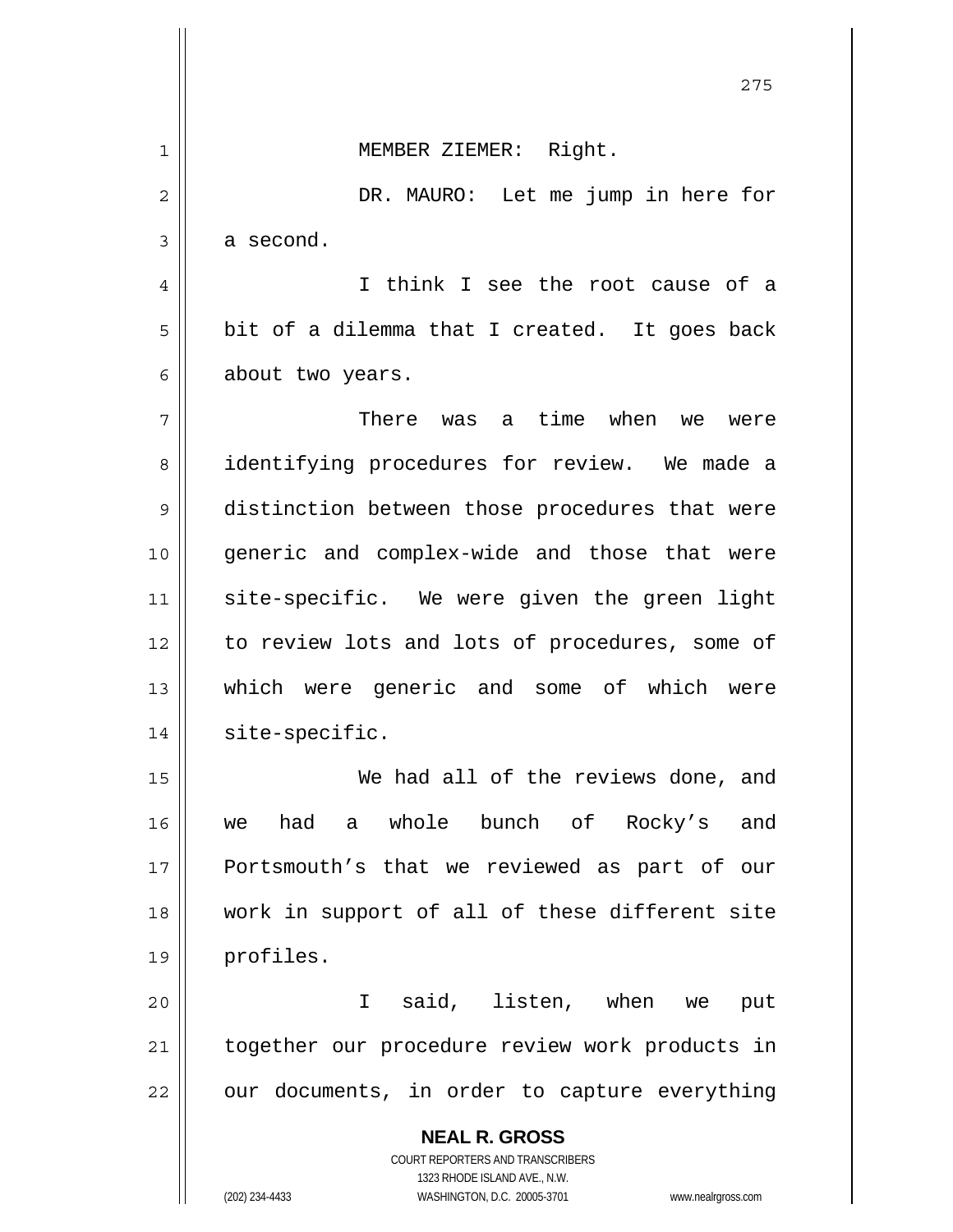**NEAL R. GROSS** COURT REPORTERS AND TRANSCRIBERS 1323 RHODE ISLAND AVE., N.W. (202) 234-4433 WASHINGTON, D.C. 20005-3701 www.nealrgross.com 1 2 3 4 5 6 7 8 9 10 11 12 13 14 15 16 17 18 19 20 21 22 in one place, I said let's just gather them all up and here they are. All of a sudden, we're looking at a bunch of procedures we use that are really site-specific. Never thinking that the day will come when we realize, well, wait a minute, what the heck are we doing over here looking at a Rocky Flats procedure, or whatever it was? This has got to be a site-specific procedure and here it is sitting in the Procedures Work Group. It's almost like an unanticipated consequence of a good intention where, wait a minute, here we are closing out a procedure that deals with a site-specific issue. We shouldn't be doing that. This is something that the Rocky Site Work Group should be doing. I believe that's what this 27 is. What's the title of 27, Steve? Do you have it here, by any chance? MR. MARSCHKE: Supplementary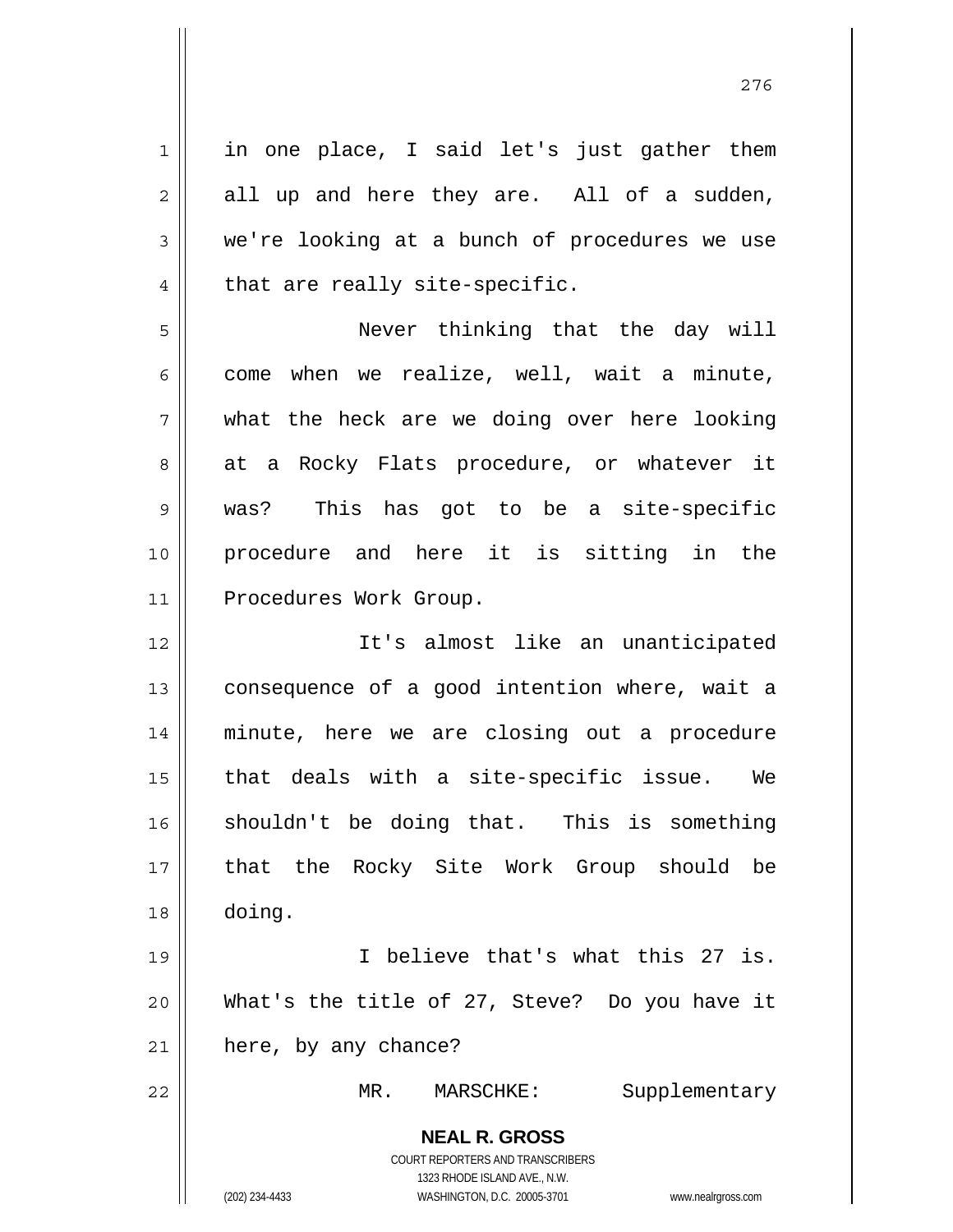1 2 External Dose Information for Rocky Flats Plan.

3 4 5 6 7 8 9 10 11 DR. MAURO: Right. So you see, you have to understand, we -- me -- with the good intentions of trying to put in one place all our procedures reviews, so we don't lose track of it, find ourselves in the very unusual circumstance. Here we are in the Procedures Work Group or Subcommittee commenting/reviewing on a Rocky Flats procedure.

12 13 14 15 I'm sorry to say this, but I think we've got to discuss this a little bit. We find ourselves in an unusual circumstance. I think we have to deal with it.

16 17 18 19 MEMBER ZIEMER: Well, it's similar to the General Steel Industries, which, by reviewing TBD-6000, we end up looking at those various appendices that are site-specific.

20 21 DR. MAURO: Right. But if this is the only place --

MEMBER ZIEMER: When those were

**NEAL R. GROSS** COURT REPORTERS AND TRANSCRIBERS 1323 RHODE ISLAND AVE., N.W. (202) 234-4433 WASHINGTON, D.C. 20005-3701 www.nealrgross.com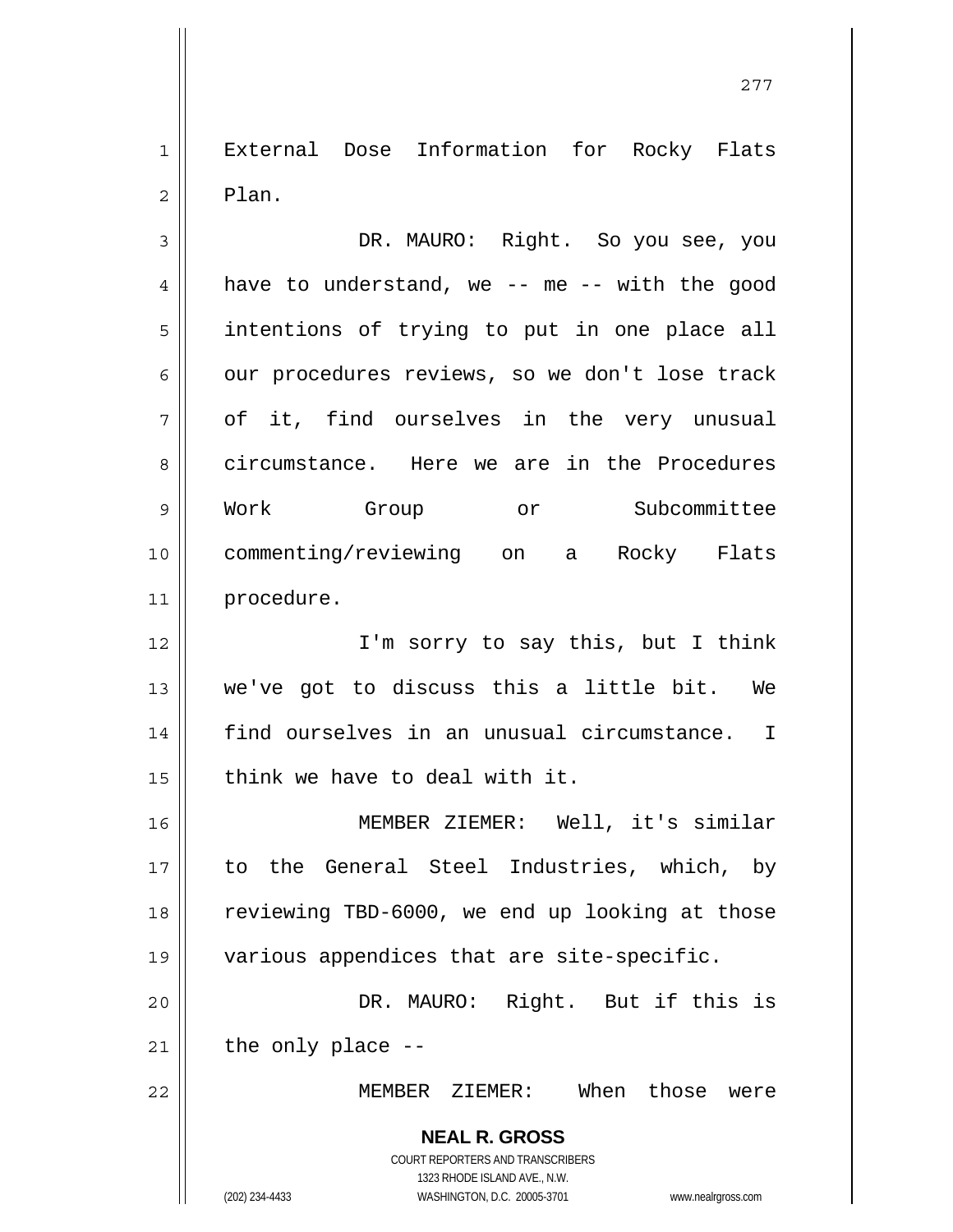**NEAL R. GROSS** COURT REPORTERS AND TRANSCRIBERS 1323 RHODE ISLAND AVE., N.W. (202) 234-4433 WASHINGTON, D.C. 20005-3701 www.nealrgross.com 1 2 3 4 5 6 7 8 9 10 11 12 13 14 15 16 17 18 19 20 21 22 transferred, they show up -- DR. MAURO: Yes. MEMBER ZIEMER: -- on a different matrix. DR. MAURO: Yes. Yes. That's what I'm saying. MEMBER ZIEMER: Yes, but we make the statement here on these that they have been transferred to Rocky Flats. Or is that just a recommendation -- I mean it says it was transferred to Rocky Flats. CHAIR MUNN: Or that it was taken care of in the site profile, and that's - well, let's see if I can put together a communication -- DR. MAURO: What I'm saying is that, should we be just transferring the whole procedure out of here? CHAIR MUNN: No. DR. MAURO: It shouldn't be within our domain. I mean I'm just putting it right out there naked before the world.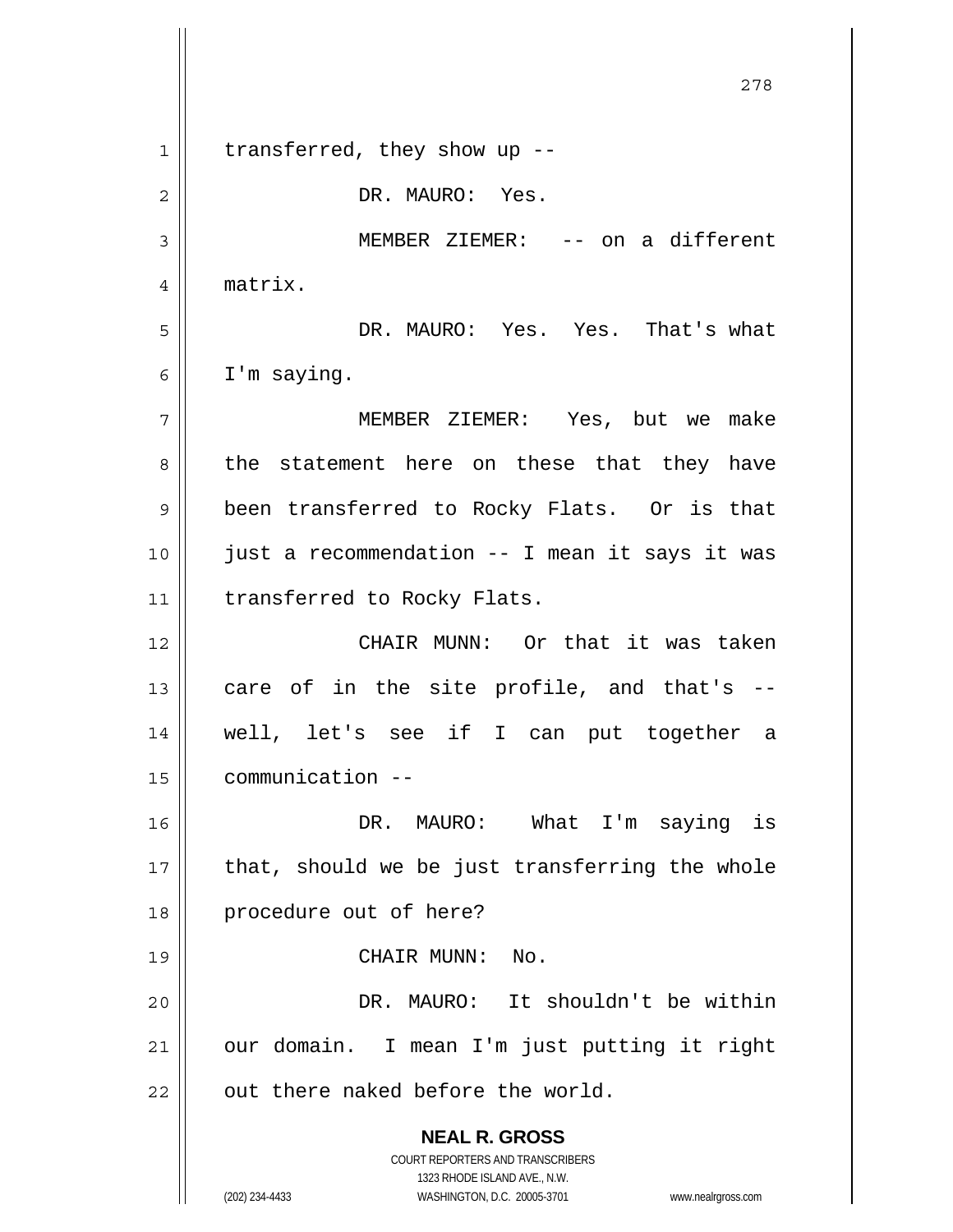| $\mathbf 1$ | I mean there are going to be a                                      |  |
|-------------|---------------------------------------------------------------------|--|
| 2           | whole bunch of procedures that we're going to                       |  |
| 3           | hit in our matrix here that are site-specific.                      |  |
| 4           | And the question becomes, should we<br>be                           |  |
| 5           | looking at it?                                                      |  |
| 6           | CHAIR MUNN: And the answer is yes,                                  |  |
| 7           | unless we change our attitude and our charter                       |  |
| 8           | with respect to what we were challenged to do                       |  |
| 9           | to begin with. What we were challenged to do                        |  |
| 10          | to begin with was to review procedures, to                          |  |
| 11          | look at selected procedures that SC&A had                           |  |
| 12          | reviewed --                                                         |  |
| 13          | DR. MAURO: Yes.                                                     |  |
| 14          | CHAIR MUNN:<br>regardless of<br>$--$                                |  |
| 15          | whether they were site-specific or whether                          |  |
| 16          | they were general in nature. We were<br>not                         |  |
| 17          | limiting the charter of the Procedures Group                        |  |
| 18          | to only non-site-specific procedures.                               |  |
| 19          | DR. MAURO: That's correct.                                          |  |
| 20          | CHAIR MUNN: Exactly.                                                |  |
| 21          | DR. MAURO: So I mean, but here we                                   |  |
| 22          | are now transferring. We are in a funny place                       |  |
|             | <b>NEAL R. GROSS</b>                                                |  |
|             | <b>COURT REPORTERS AND TRANSCRIBERS</b>                             |  |
|             | 1323 RHODE ISLAND AVE., N.W.                                        |  |
|             | (202) 234-4433<br>WASHINGTON, D.C. 20005-3701<br>www.nealrgross.com |  |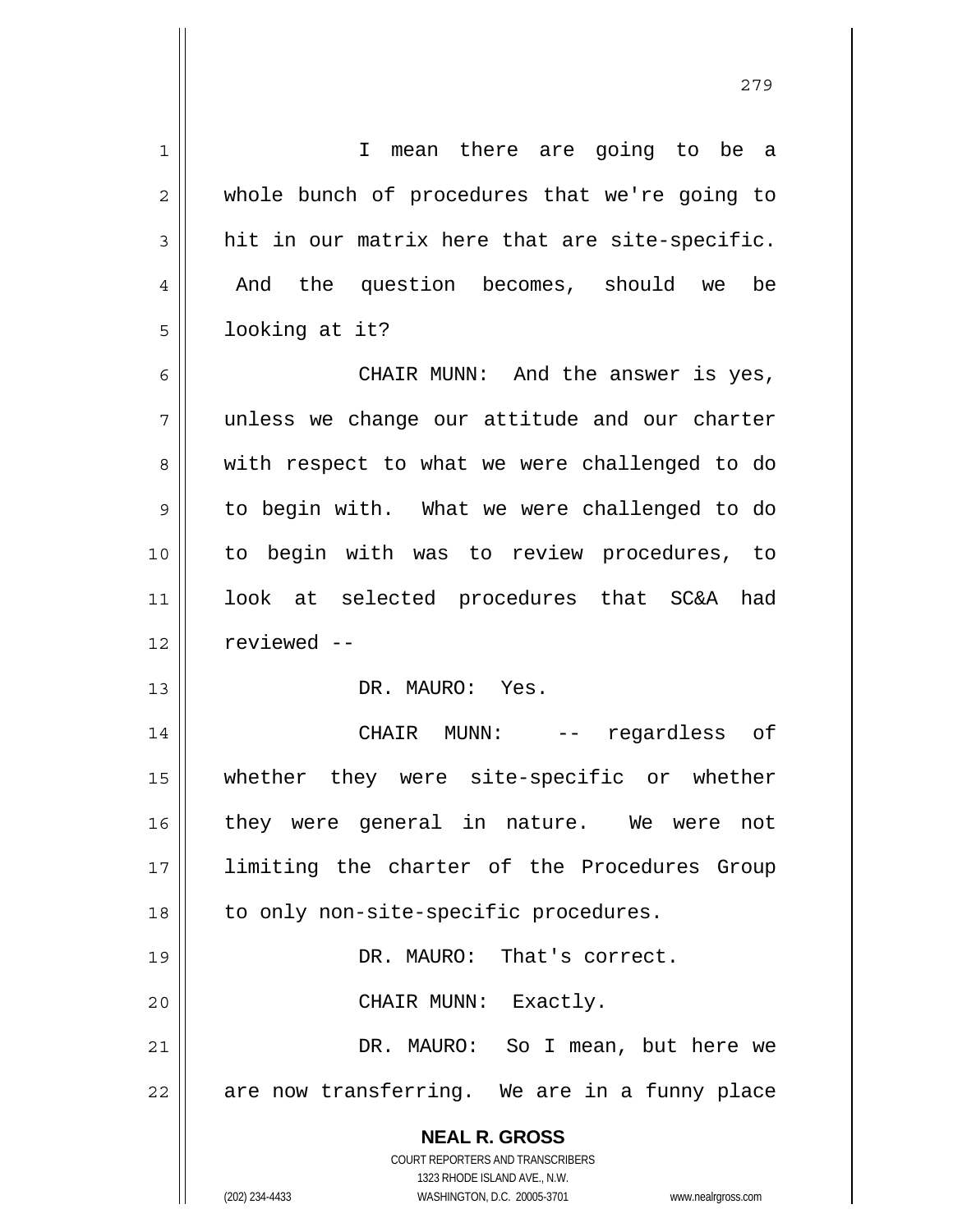**NEAL R. GROSS** COURT REPORTERS AND TRANSCRIBERS 1 2 3 4 5 6 7 8 9 10 11 12 13 14 15 16 17 18 19 20 21 22 because here we are making judgments, either transferring or making judgments on matters that might be where -- are we stepping into someone else's area of responsibility? CHAIR MUNN: Well, not if we notify them that we have looked -- they are anticipating that we will be looking at these procedures. DR. MAURO: Yes. CHAIR MUNN: And if we notify them that we had, in fact, done so, and that our current finding is thus, at that juncture, certainly the Site Profiles Group can choose to take issue with that -- DR. MAURO: Yes. CHAIR MUNN: -- and move it forward. DR. MAURO: No, there's no doubt that the Site Profile Group will benefit from what we have to say. I guess I just wanted to put it out on the table, that we have a little bit of an unusual circumstance. As long as

<u>280</u>

1323 RHODE ISLAND AVE., N.W.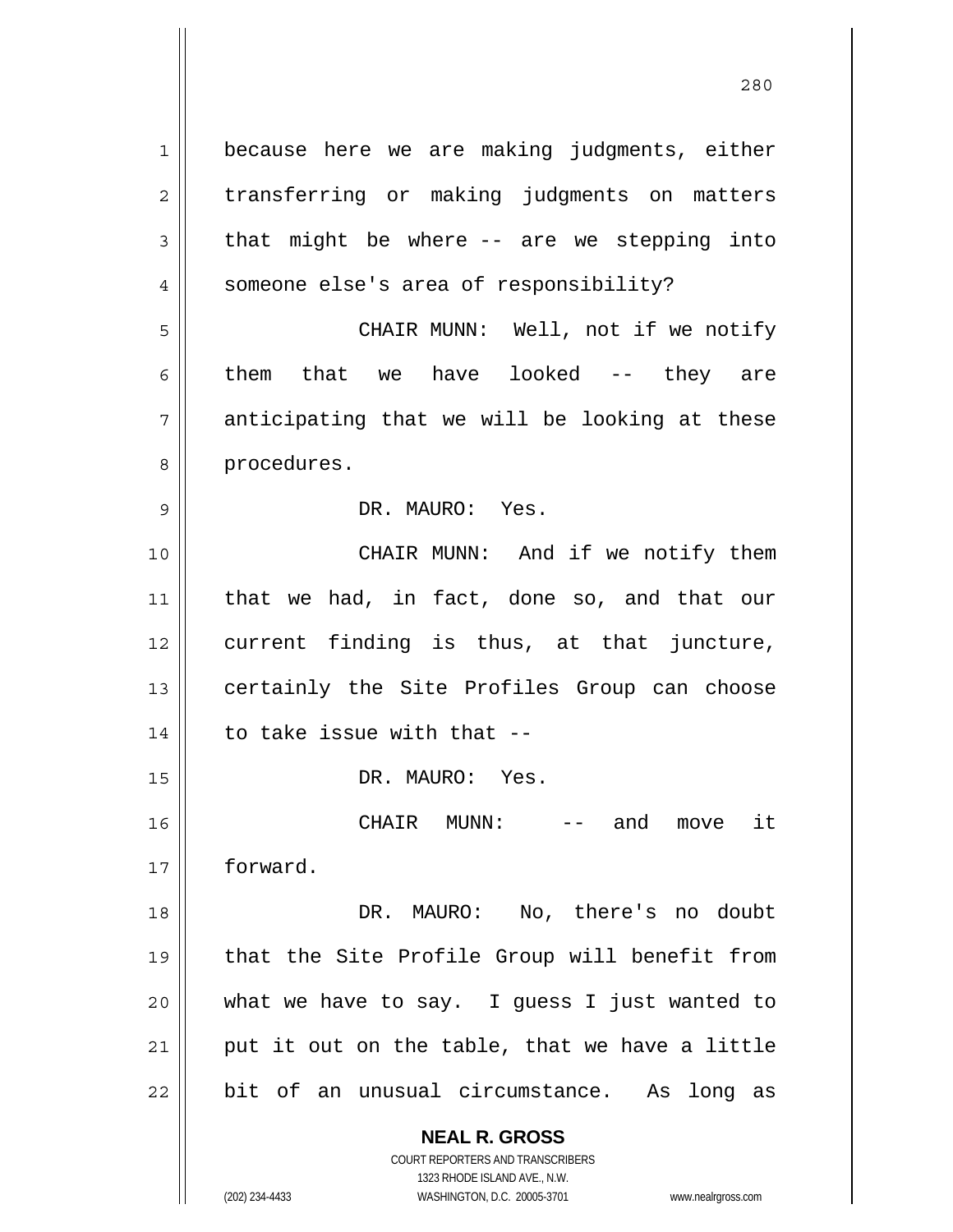1 2 3 administratively we could deal with this, great. CHAIR MUNN: I think we can, given

4 5 6 what we were charged to do to begin with, unless we find that it is too much for all of us.

 I will try to address both finding one and finding two, and finding three is not quite the same. It's in progress.

10 11 12 13 14 15 16 Four is another one of the closed issues. So I will attempt to put together an email that will identify the Rocky Flats folks of what our finding has been. We will continue to have item 3 open and in progress, if that is the agreement of our Subcommittee today.

17 18 Have you all had an opportunity to look at those three, four items?

19 20 21 MEMBER ZIEMER: So three is in progress in this Subcommittee or is it transferred to --

CHAIR MUNN: It's in process in

**NEAL R. GROSS** COURT REPORTERS AND TRANSCRIBERS 1323 RHODE ISLAND AVE., N.W.

22

7

8

9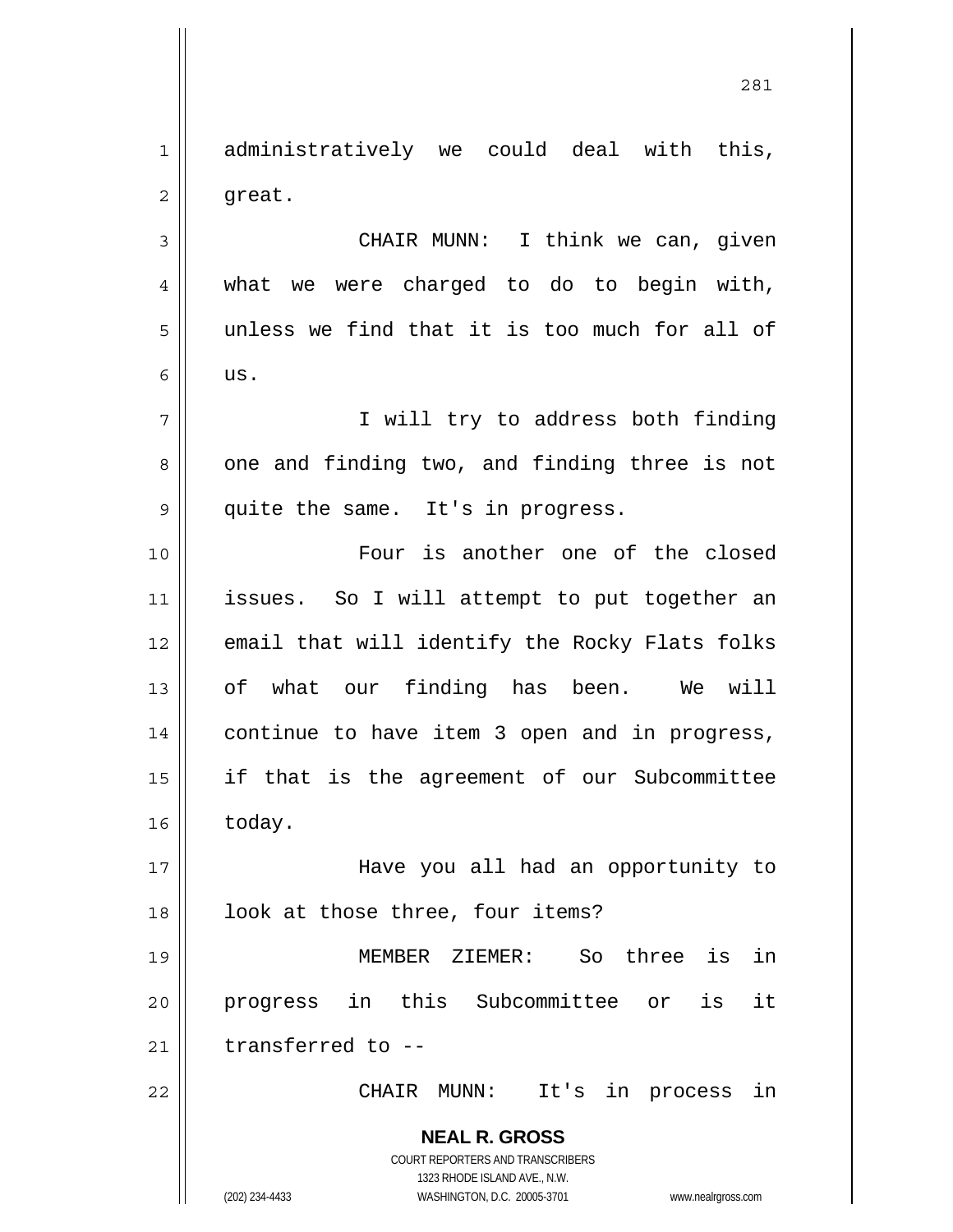$1 ||$ this Subcommittee.

| $\overline{2}$ | MEMBER ZIEMER: Okay. And four                  |
|----------------|------------------------------------------------|
| 3              | would be in abeyance?                          |
|                |                                                |
| $\overline{4}$ | CHAIR MUNN: Four is closed for us              |
| 5              | because it is covered in the site profile, in  |
| 6              | the newly-revised. In the revised site         |
| 7              | profile it is covered.                         |
| 8              | So I will notify RFP of those three            |
| 9              | findings; that is, Nos. 1, 2, and 4. We will   |
| 10             | retain No. 3 on our database unless I hear to  |
| 11             | the contrary from our Subcommittee members     |
| 12             | now.                                           |
| 13             | MEMBER ZIEMER: Well, on No. 1 now,             |
| 14             | you were talking sort of theoretically, but it |
| 15             | is still not clear to me if the statement that |
| 16             | -- let's see how it is worded. Get the<br>some |
| 17             | right one here, 27-01, the statement that,     |
| 18             | "Some issues were corrected and other issues   |
| 19             | are no longer applicable." Is that the whole   |
| 20             | population? When he says, "some" and           |
| 21             | "others," is that everything?                  |
| 22             | MR. KATZ: Steve indicated that it              |
|                | <b>NEAL R. GROSS</b>                           |

COURT REPORTERS AND TRANSCRIBERS 1323 RHODE ISLAND AVE., N.W.

(202) 234-4433 WASHINGTON, D.C. 20005-3701 www.nealrgross.com

<u>282</u>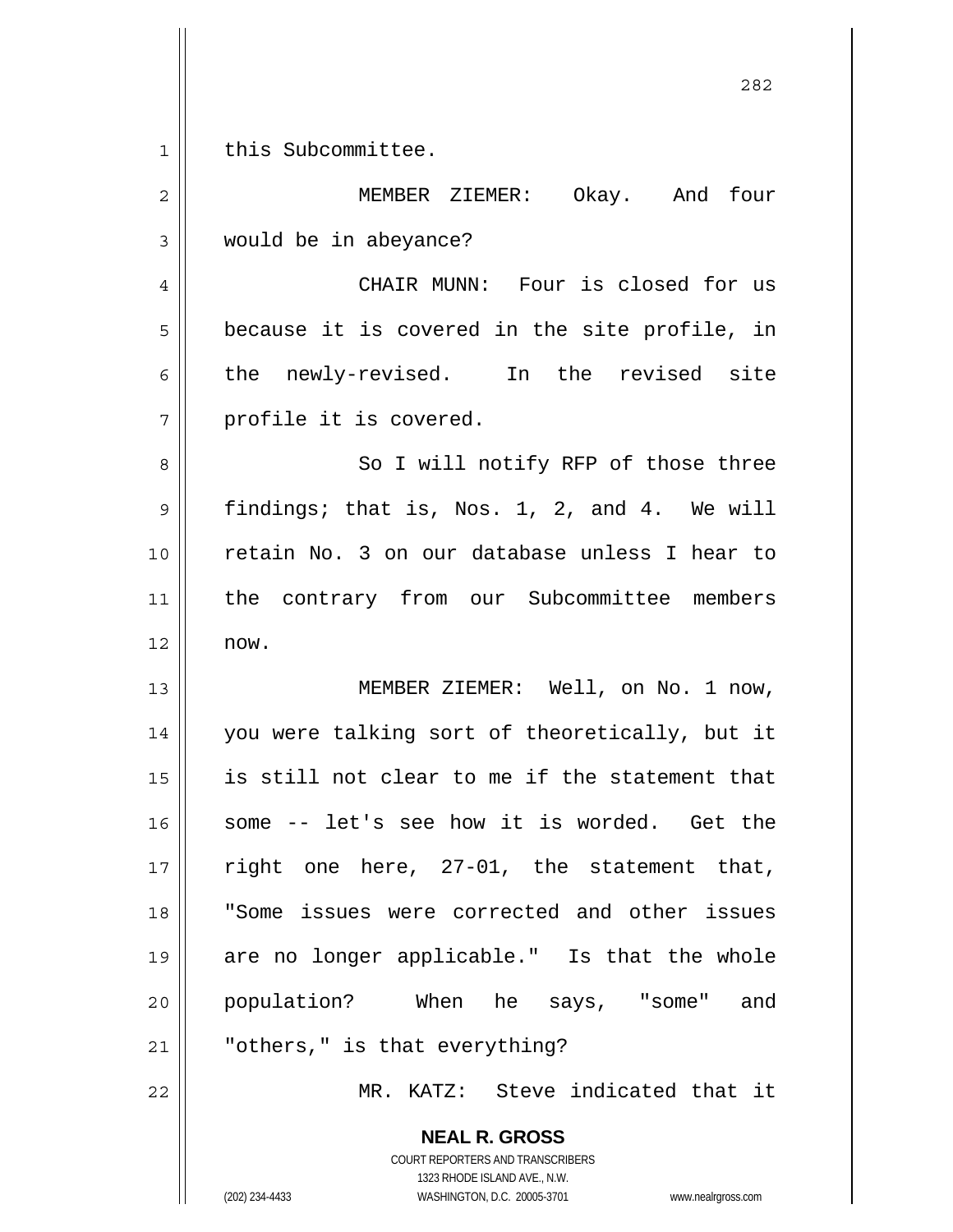**NEAL R. GROSS** COURT REPORTERS AND TRANSCRIBERS 1323 RHODE ISLAND AVE., N.W. (202) 234-4433 WASHINGTON, D.C. 20005-3701 www.nealrgross.com <u>283</u> 1 2 3 4 5 6 7 8 9 10 11 12 13 14 15 16 17 18 19 20 21 22 should be all others, in other words, because that's the whole universe. MEMBER ZIEMER: That's the whole universe. MR. MARSCHKE: We can double-check if you want, Paul. MEMBER ZIEMER: Oh, that's all right. CHAIR MUNN: If we insert the word  $"all,"$  is that  $--$  MEMBER ZIEMER: All the issues? CHAIR MUNN: "All other issues are no longer applicable." Will that satisfy the concern? MEMBER ZIEMER: When you say they were corrected, they had already been corrected? MR. MARSCHKE: Have already been corrected. MEMBER ZIEMER: Have been by the other Group or -- DR. MAURO: Do you want me to give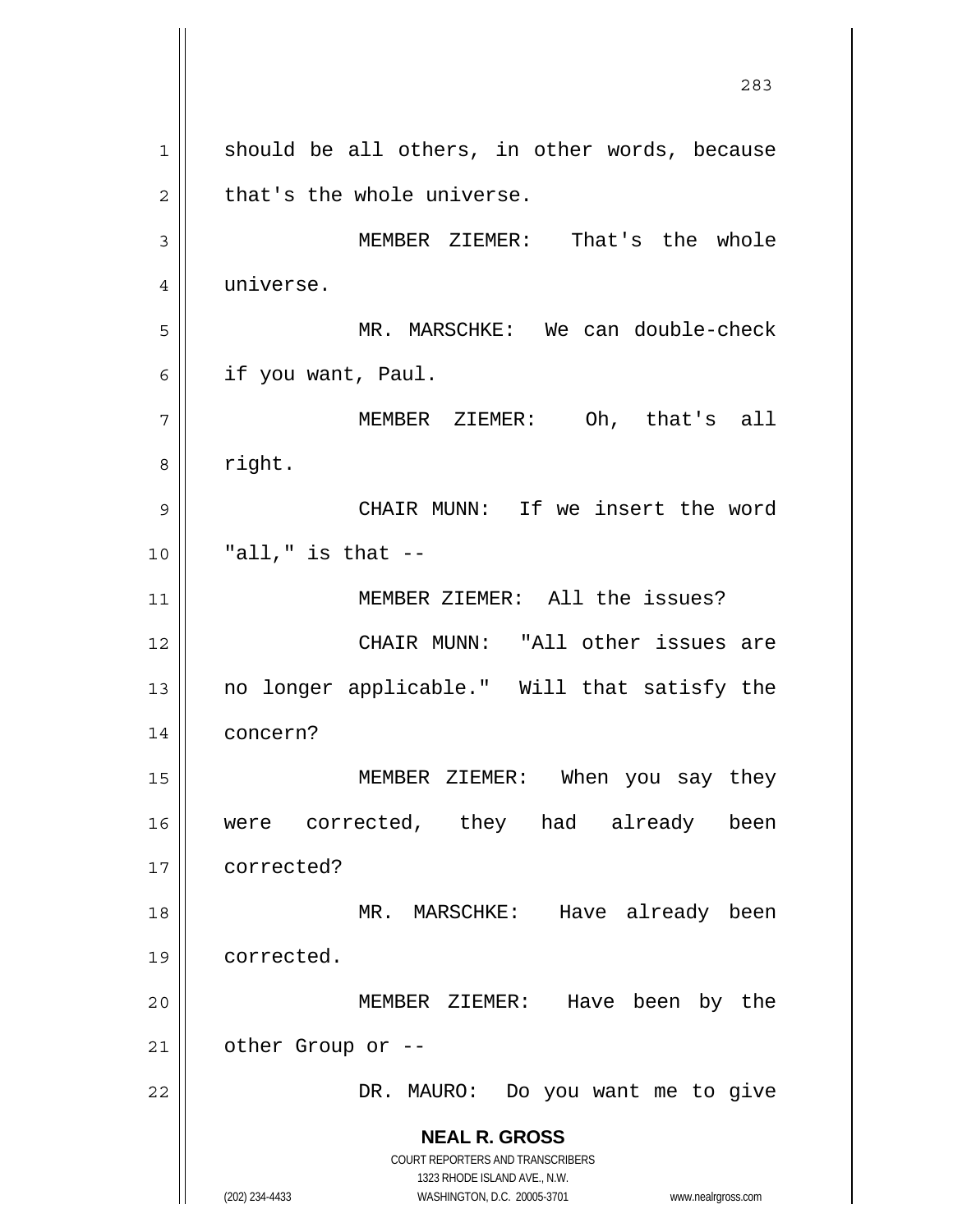1 Ron Buchanan a call?

**NEAL R. GROSS** COURT REPORTERS AND TRANSCRIBERS 1323 RHODE ISLAND AVE., N.W. (202) 234-4433 WASHINGTON, D.C. 20005-3701 www.nealrgross.com 2 3 4 5 6 7 8 9 10 11 12 13 14 15 16 17 18 19 20 21 22 MEMBER ZIEMER: No, no. I'm just trying to understand what is meant here. These were mainly editorial? MR. SIEBERT: Yes, and another example is changing to "contribution was," where it says "contribution is/was." MEMBER ZIEMER: Yes. MR. SIEBERT: I mean they're all relatively minor comments. MEMBER ZIEMER: Oh, yes. Got you. CHAIR MUNN: So it is the whole population. Then all other issues should take care of that. MEMBER ZIEMER: So there's nothing that the other work group would have to do anyway, right? CHAIR MUNN: No. MEMBER ZIEMER: Okay. I'm okay with closing that. I just wanted to understand what it meant when we said we would transfer them throughout the class.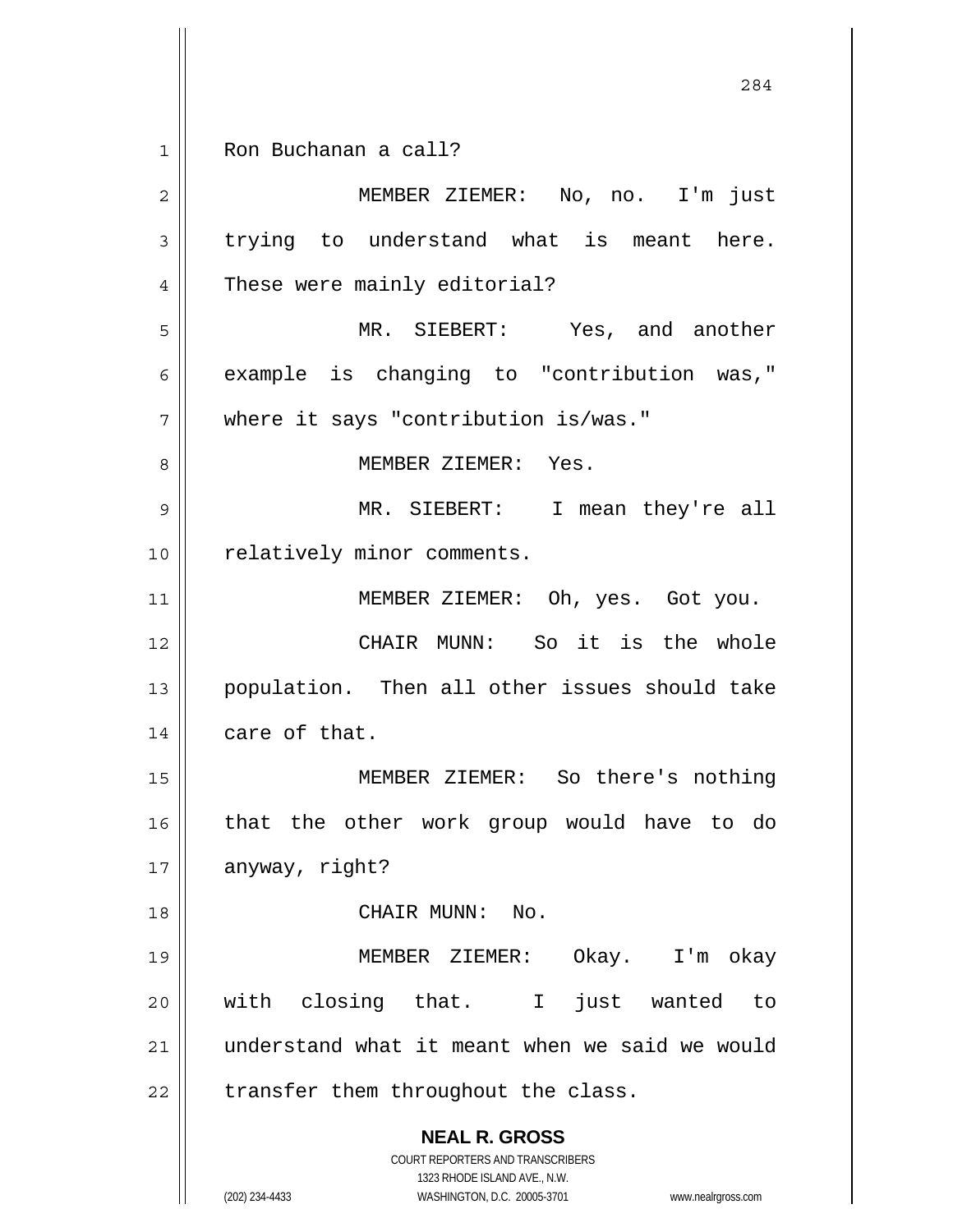**NEAL R. GROSS** COURT REPORTERS AND TRANSCRIBERS 1323 RHODE ISLAND AVE., N.W. (202) 234-4433 WASHINGTON, D.C. 20005-3701 www.nealrgross.com 1 2 3 4 5 6 7 8 9 10 11 12 13 14 15 16 17 18 19 20 21 22 In a sense, were they really transferred? The Rocky Flats people, are you going to tell them that we're transferring these issues, but they are closed? CHAIR MUNN: Now that we have determined that we have them, they are closed and explain to them why. MR. MARSCHKE: So the information was transferred. The information in this OTIB, the information in this OTIB has been transferred to the Rocky Flats -- MEMBER ZIEMER: Oh, okay, I see, yes. MR. MARSCHKE: We don't ever say we transferred the issues. MEMBER ZIEMER: Yes. Okay. I'm with you. Yes, that's the difference, I think. CHAIR MUNN: Okay. Again, the next then would be No. 2, a different set of circumstances, but the same results with respect to communion with Rocky Flats.

<u>285</u>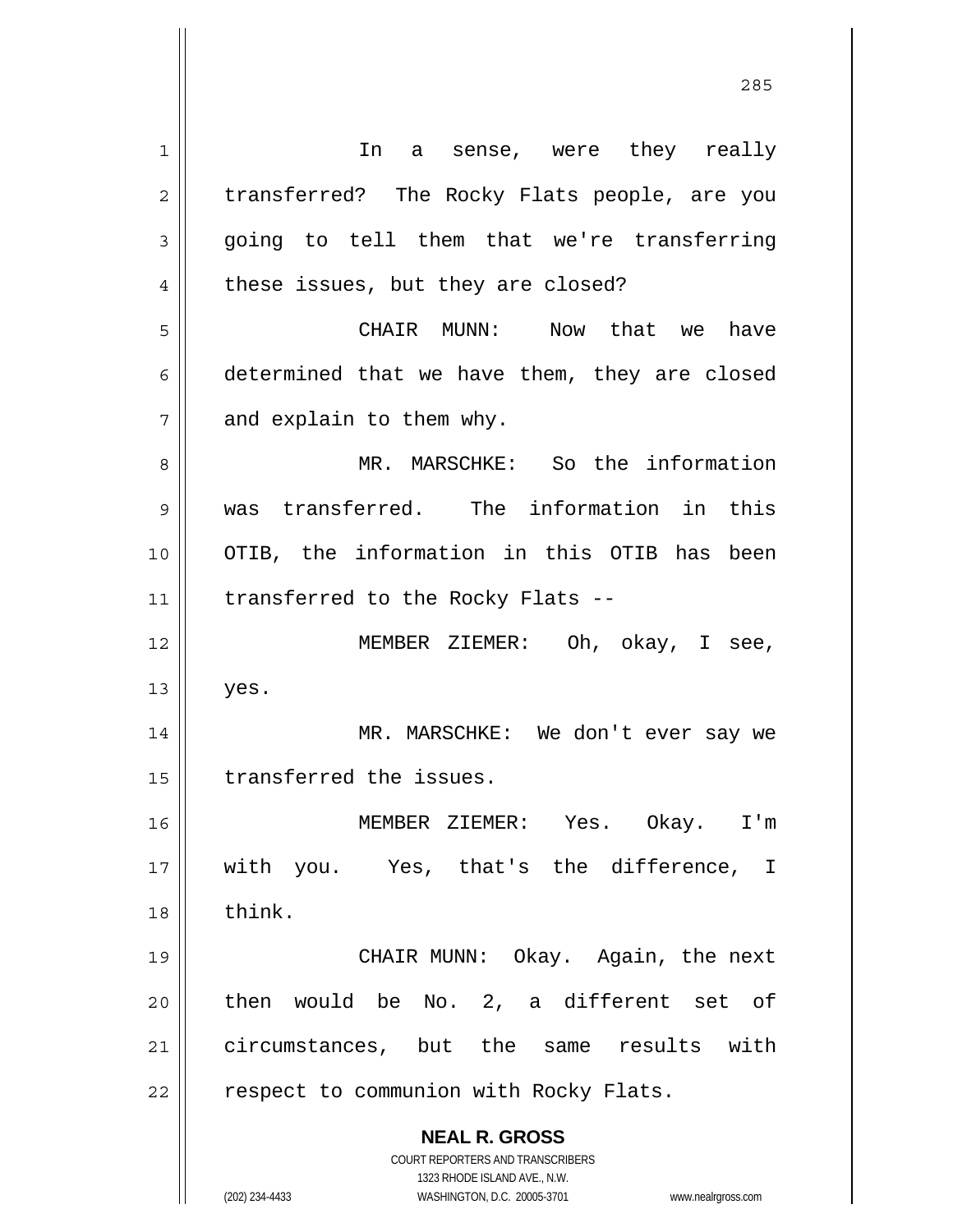**NEAL R. GROSS** COURT REPORTERS AND TRANSCRIBERS 1 2 3 4 5 6 7 8 9 10 11 12 13 14 15 16 17 18 19 20 21 22 MEMBER ZIEMER: Yes. So it's not an issue there for them either. CHAIR MUNN: No. MEMBER ZIEMER: And really it is closed by assuring that it had already been taken care of in their document. CHAIR MUNN: And similarly, No. 4. MEMBER ZIEMER: Right. So is there anything that needs to be transferred to the Rocky Flats Group? CHAIR MUNN: No, there's no real transfer. It's just notification of them that we are closing issues that relate to them because of changes that have been made to that profile document. MEMBER ZIEMER: I think what John was suggesting, or maybe Steve, or what Ted was suggesting is a notification process if we actually transfer something or Wanda transfers something. I think we're saying, now, that -- MR. KATZ: Or even if it is closed. But if we close an issue that would be

<u>286</u>

1323 RHODE ISLAND AVE., N.W.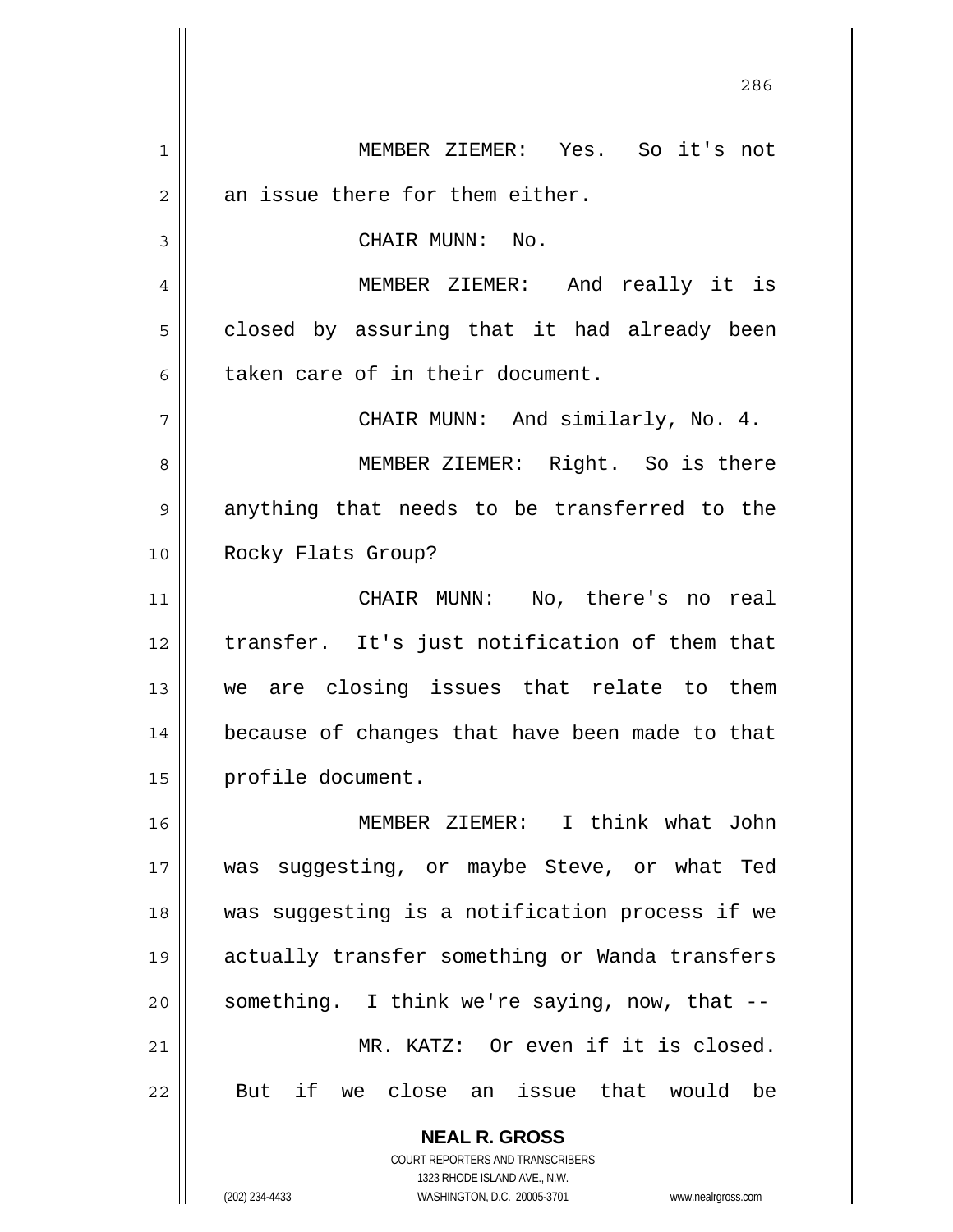**NEAL R. GROSS** COURT REPORTERS AND TRANSCRIBERS 1323 RHODE ISLAND AVE., N.W. (202) 234-4433 WASHINGTON, D.C. 20005-3701 www.nealrgross.com 1 2 3 4 5 6 7 8 9 10 11 12 13 14 15 16 17 18 19 20 21 22 relevant to them, just to notify them that we took up these issues, they related to your -- MR. MARSCHKE: What we can do is we can print out or make a .pdf file of these four issues. I can make a .pdf file of these four issues that basically includes all the information that's up on the screen, and I will give that to Wanda. Wanda can then forward that, and it will have the information like, you know, that we are continuing to work on this; it's in progress and we're continuing to work on it. Then Wanda can take that .pdf file and email it to the Chair of the Rocky Flats' Work Group. CHAIR MUNN: Correct. MR. MARSCHKE: And then we'll all be on the same page. CHAIR MUNN: Exactly. MR. MARSCHKE: Okay. I'll take an action item to make a .pdf file of these four OTIB-0027 issues and send it to Wanda.

<u>287</u>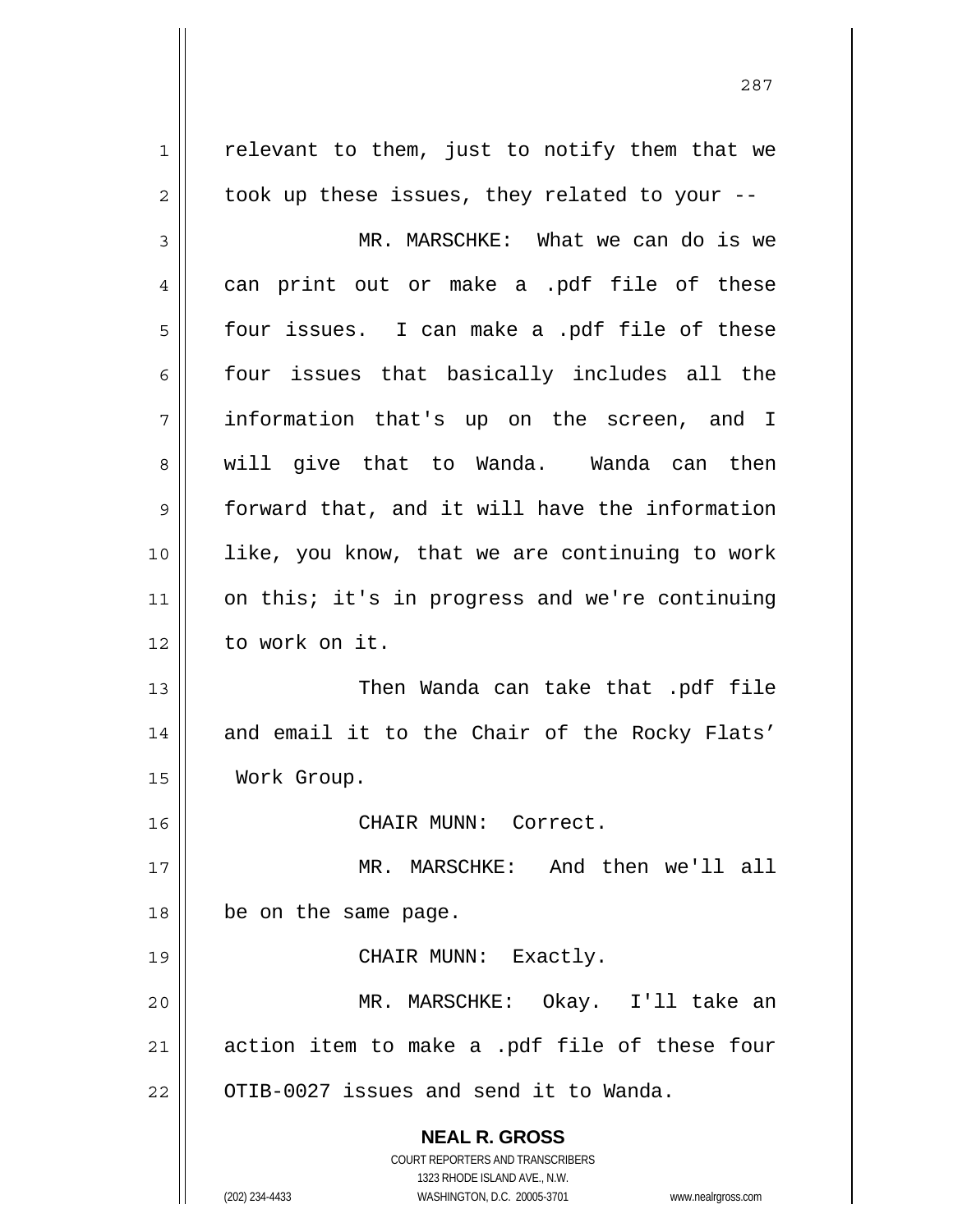**NEAL R. GROSS** COURT REPORTERS AND TRANSCRIBERS 1323 RHODE ISLAND AVE., N.W. (202) 234-4433 WASHINGTON, D.C. 20005-3701 www.nealrgross.com <u>288</u> 1 2 3 4 5 6 7 8 9 10 11 12 13 14 15 16 17 18 19 20 21 22 CHAIR MUNN: Good. All right, I think have that action item. Do we have any concerns with the status of item 27-3, remaining with us as in progress? MEMBER ZIEMER: No. CHAIR MUNN: All right. MEMBER ZIEMER: And 4 is okay. CHAIR MUNN: And 4 is okay. It goes with 1 and 2 and will be a part of communication with the Rocky Flats Profile Group. Any other issues with respect to OTIB-0027? If not, we will go on to OTIB-0029-01. The SC&A recommendation is fairly long. MR. MARSCHKE: Well, I guess the NIOSH response was, please provide some specific documents.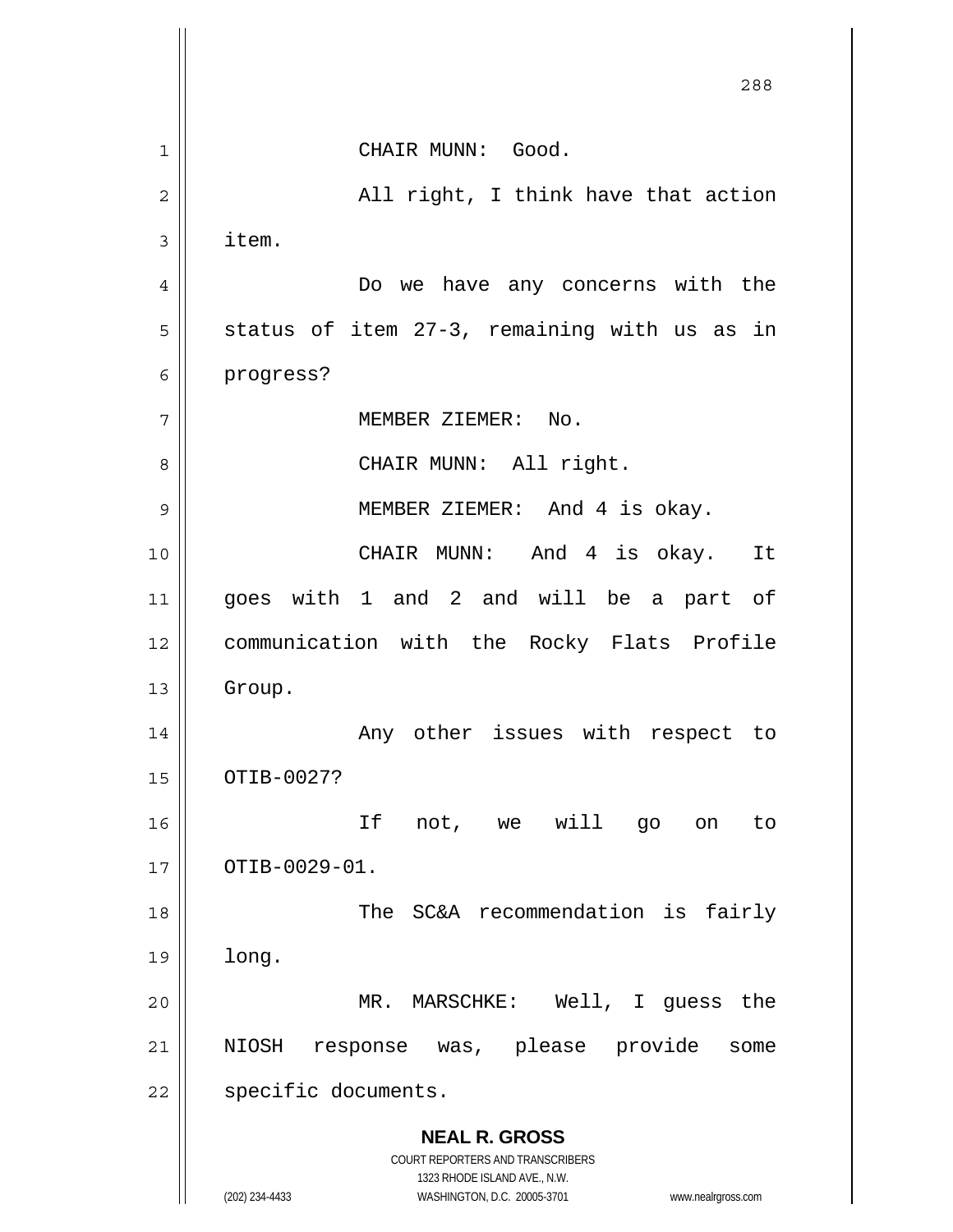|                | 289                                                                                                 |
|----------------|-----------------------------------------------------------------------------------------------------|
| 1              | CHAIR MUNN: Right.                                                                                  |
| $\overline{2}$ | MR. MARSCHKE: And this is what the                                                                  |
| 3              | recommendation really --                                                                            |
| 4              | CHAIR MUNN: And where are the                                                                       |
| 5              | recommendations?                                                                                    |
|                |                                                                                                     |
| 6              | It appears to me that this status                                                                   |
| 7              | would not change. It would be awaiting a                                                            |
| 8              | NIOSH response to the items provided.                                                               |
| 9              | MR. MARSCHKE: So you want<br>to                                                                     |
| 10             | maintain it as open?                                                                                |
| 11             | CHAIR MUNN: It remains open. Or,                                                                    |
| 12             | at the very least, in process, in progress. I                                                       |
| 13             | would say in progress.                                                                              |
| 14             | MR. MARSCHKE: Okay.                                                                                 |
| 15             | CHAIR MUNN: Any objection?                                                                          |
| 16             | MEMBER ZIEMER:<br>No.                                                                               |
| 17             | CHAIR MUNN: If not, then let's go                                                                   |
| 18             | on to OTIB-0029-2. No, we don't have anything                                                       |
| 19             | from NIOSH yet.                                                                                     |
| 20             | OTIB-0029-3.                                                                                        |
| 21             | SC&A recommendation -- agrees the                                                                   |
| 22             | full distribution is fine where people we know                                                      |
|                | <b>NEAL R. GROSS</b>                                                                                |
|                | <b>COURT REPORTERS AND TRANSCRIBERS</b>                                                             |
|                | 1323 RHODE ISLAND AVE., N.W.<br>(202) 234-4433<br>WASHINGTON, D.C. 20005-3701<br>www.nealrgross.com |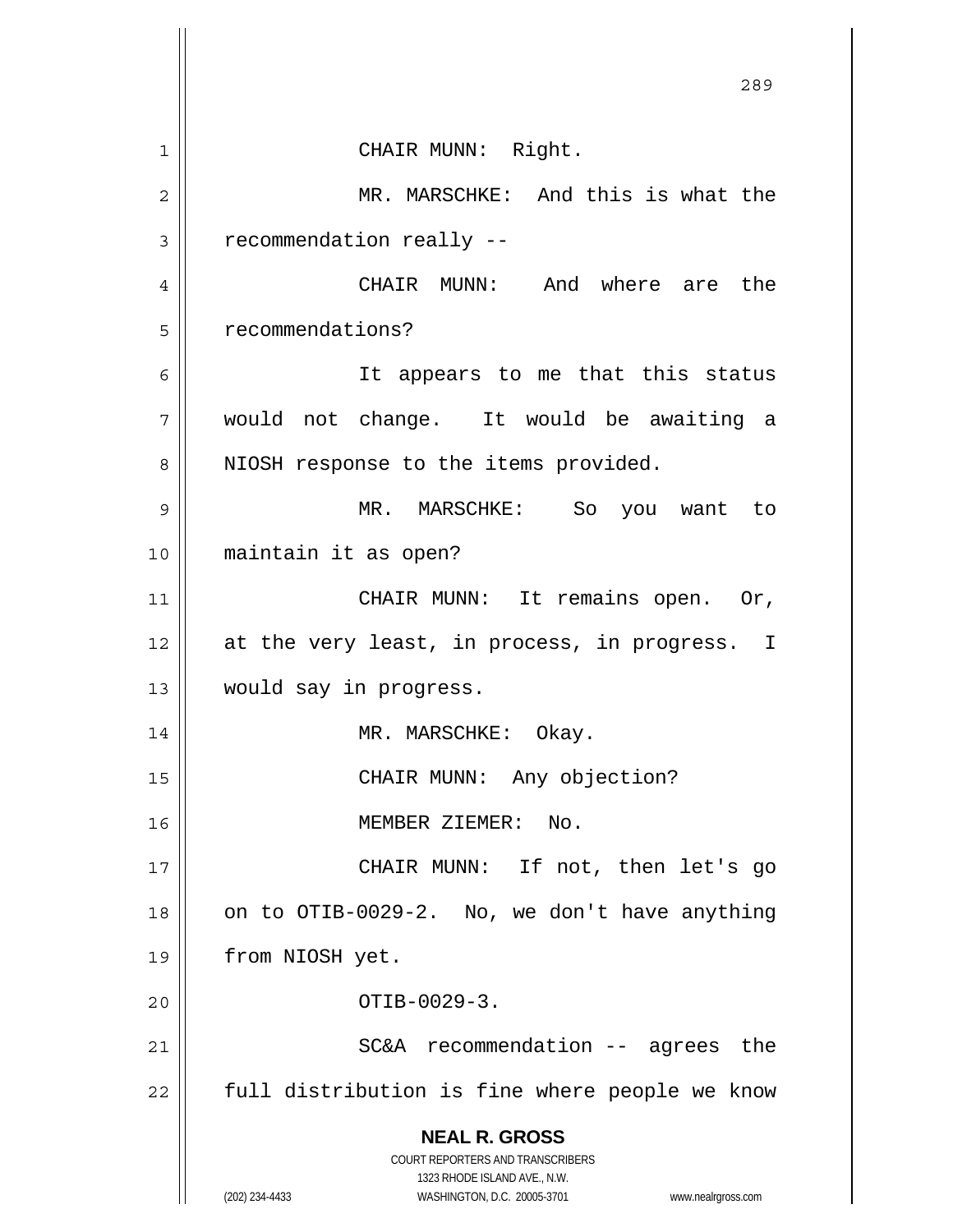**NEAL R. GROSS** COURT REPORTERS AND TRANSCRIBERS 1 2 3 4 5 6 7 8 9 10 11 12 13 14 15 16 17 18 19 20 21 22 are not in a position to be chronically exposed. MR. MARSCHKE: This is one where I think SC&A and NIOSH have kind of a disagreement. CHAIR MUNN: Yes. MR. MARSCHKE: And this is where I have inserted the words or I put down here that we were looking for some guidance from the Subcommittee on how to proceed, what the next steps should be. CHAIR MUNN: Well, typically, when we come to this juncture, what we do is request that the NIOSH and SC&A technical folks have a technical exchange, that they get together on the telephone and talk about it, see if there is any possibility that they can reach a consensus that we can move forward with in this group. Is there any objection to our using that technique, which we've used to good advantage in the past?

<u>290</u>

1323 RHODE ISLAND AVE., N.W.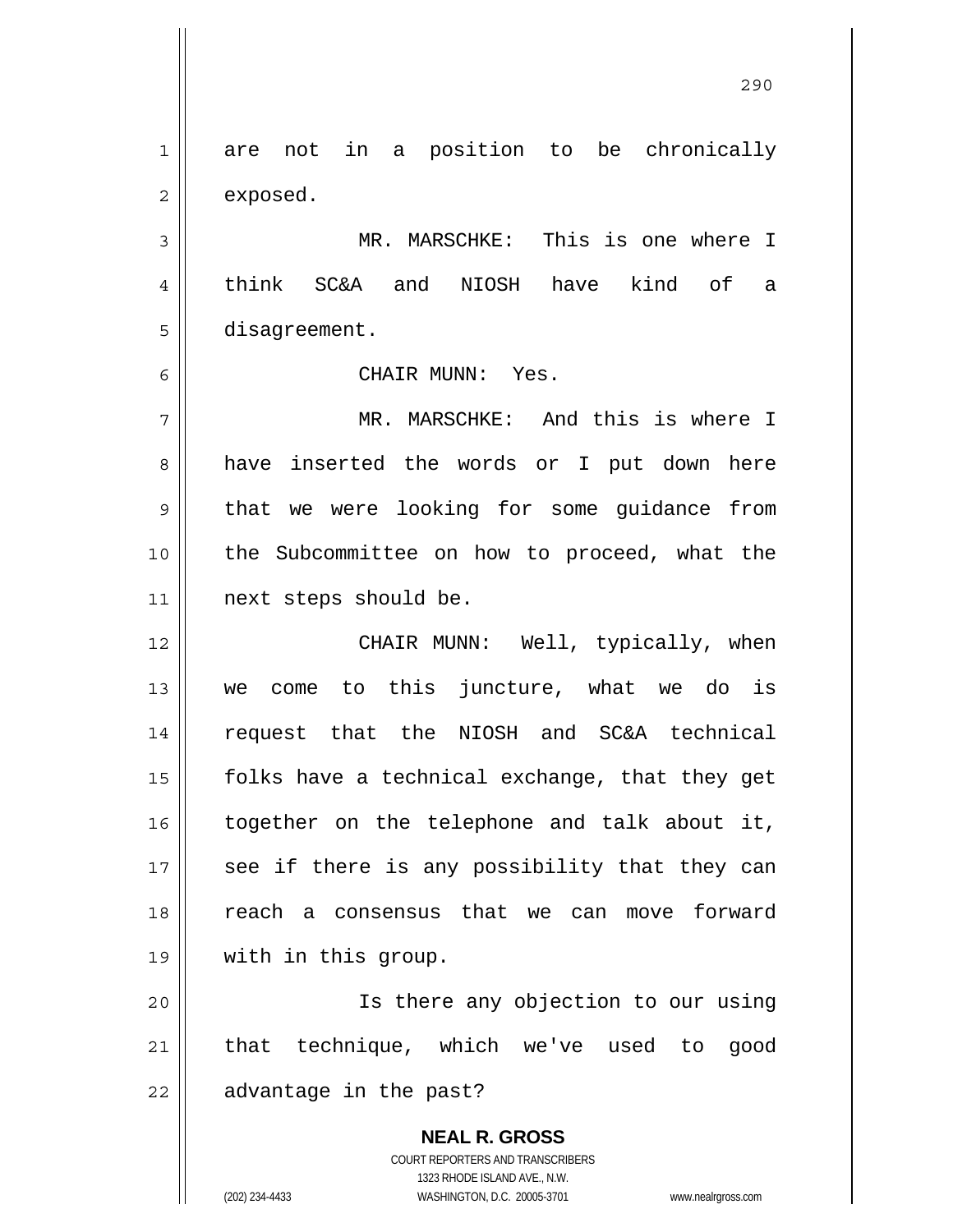1 2 3 4 5 6 7 8 9 10 11 12 13 14 15 16 17 18 19 20 21 22 DR. MAURO: That's fine. This is John. I guess I'm one of the root causes for this difference of opinion on the way to deal with this. Jim and I have spoken about it on numerous occasions. I think, in principle, we agree, but with regard to how you actually are going to accomplish it -- in other words, for real people, real cases -- I think it's going to be a challenge. The degree to which we air this issue -- I mean I'm prepared to talk about it now, if you would like to, or we can wait for another time. But it is a very important issue because it goes to the heart of using your data from a site, internal dosimetry data from a site in a co-worker model for internal exposure, and the fundamental philosophy of how to apply your pooled data of internal dosimetry data for a site and apply it to a worker who was not bioassayed. All I am saying is that Jim and I

<u>291</u>

**NEAL R. GROSS** COURT REPORTERS AND TRANSCRIBERS 1323 RHODE ISLAND AVE., N.W. (202) 234-4433 WASHINGTON, D.C. 20005-3701 www.nealrgross.com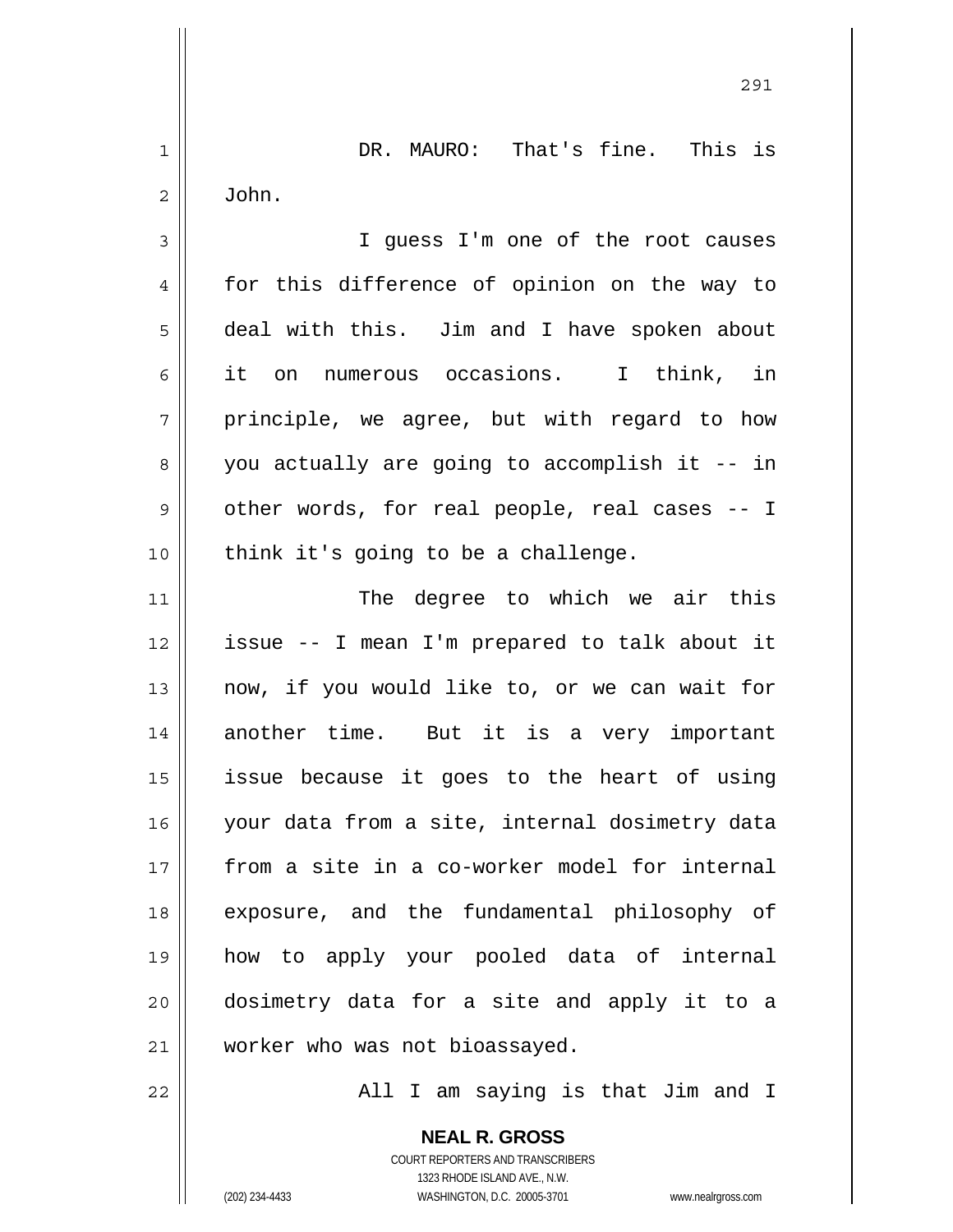have had quite a bit of discussion on this. I think we both in concept agree. Where the disagreement comes out is in its application to a real person. Because I feel as if you're really never going to be sure.

 I feel that the way in which NIOSH is implementing this philosophy is not necessarily in the claimant's favor. This issue comes up time and time again.

10 11 12 13 14 15 16 But, unlike the last one we talked about, our residual radioactivity, this one, whereby the significance is small, in this case the significance is large. So it is one of those issues that has implications for many, many dose reconstructions and for many site profiles.

17 18 19 20 21 When it is resolved, it's going to resolve many of them, but it is an important one. How it is resolved is going to have an effect, significant effect, on how dose reconstructions are done and their outcome.

CHAIR MUNN: I agree with you that

**NEAL R. GROSS** COURT REPORTERS AND TRANSCRIBERS 1323 RHODE ISLAND AVE., N.W. (202) 234-4433 WASHINGTON, D.C. 20005-3701 www.nealrgross.com

1

2

3

4

5

6

7

8

9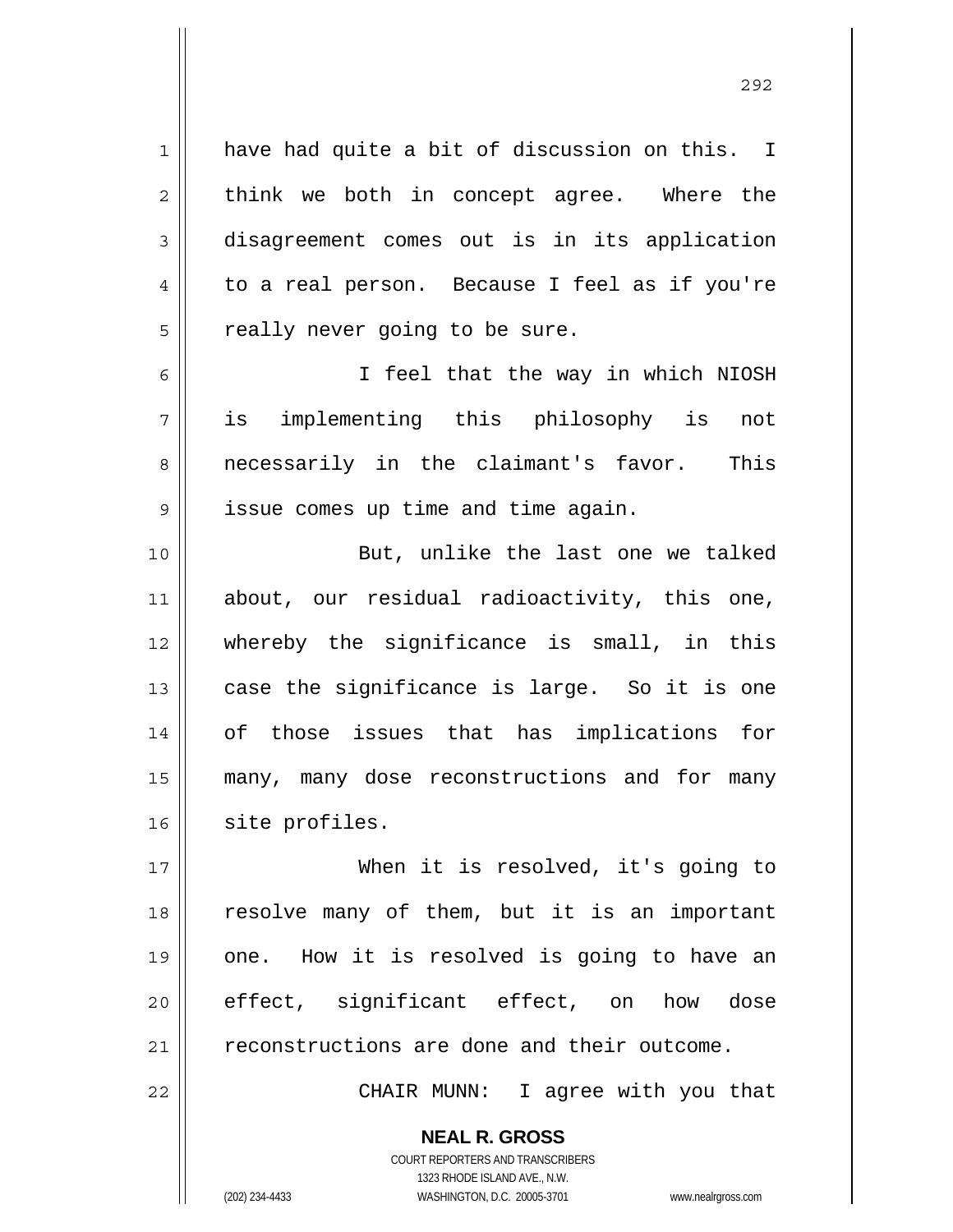**NEAL R. GROSS** COURT REPORTERS AND TRANSCRIBERS 1323 RHODE ISLAND AVE., N.W. (202) 234-4433 WASHINGTON, D.C. 20005-3701 www.nealrgross.com 1 2 3 4 5 6 7 8 9 10 11 12 13 14 15 16 17 18 19 20 21 22 this is an extremely important issue, and you are correct, it does come up again and again. DR. MAURO: I would say that this warrants some dedicated time by the work group. But, unfortunately -- I say, unfortunately or fortunately -- it affects so many other work groups, Site Profile Work Groups. So we are in a very interesting position. If we do engage this issue, it bears not only on Y12, but it bears on just about every other site and how co-worker models are built. CHAIR MUNN: Yes, it does. It is extremely annoying and time consuming to address the issue repeatedly in a half dozen different forms. DR. MAURO: Is Jim still on the line? CHAIR MUNN: He is. DR. NETON: Yes, I'm here. DR. MAURO: Jim, isn't this OTIB-0060? I recall there being a generic.

<u>293</u>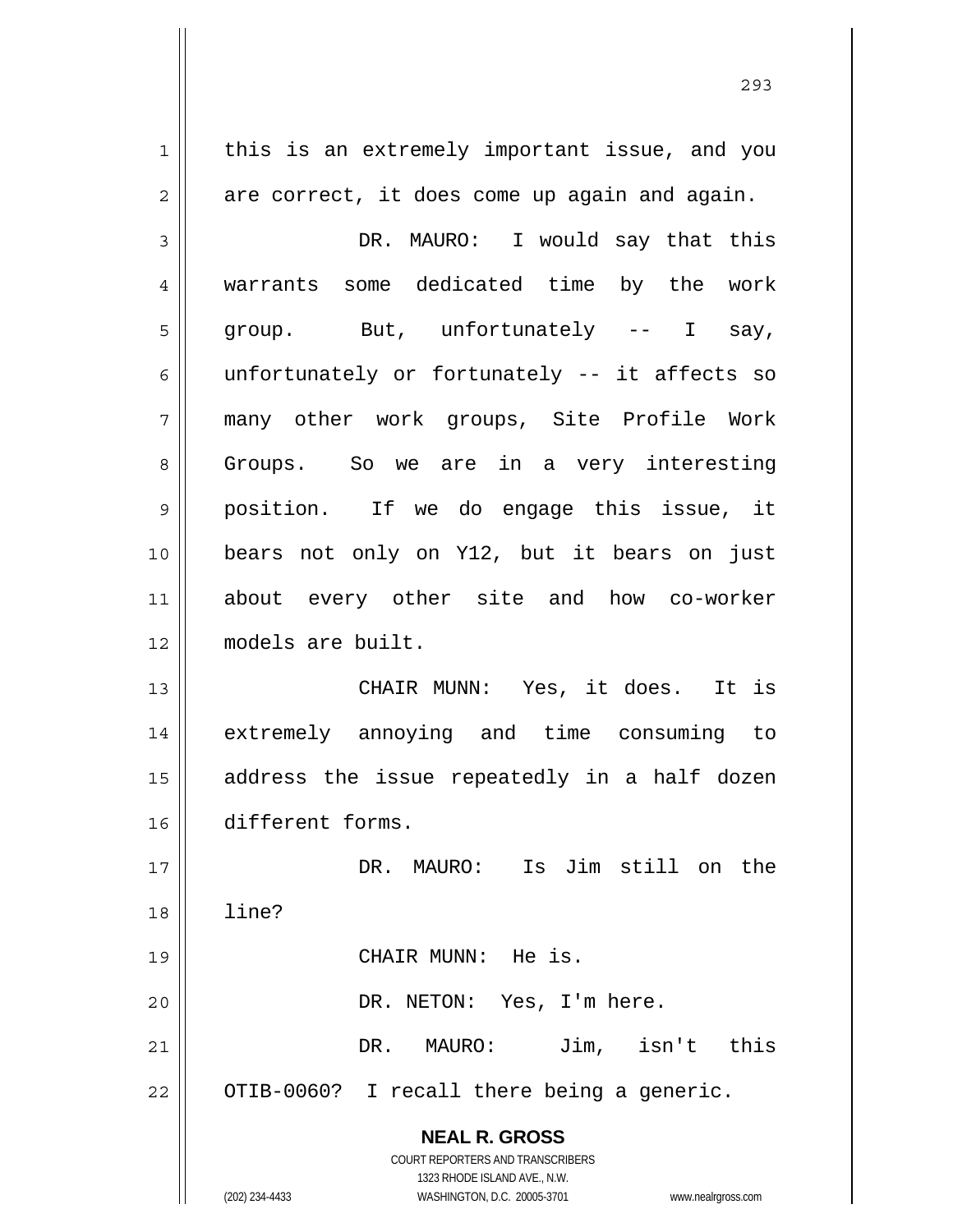**NEAL R. GROSS** COURT REPORTERS AND TRANSCRIBERS 1323 RHODE ISLAND AVE., N.W. (202) 234-4433 WASHINGTON, D.C. 20005-3701 www.nealrgross.com 294 1 2 3 4 5 6 7 8 9 10 11 12 13 14 15 16 17 18 19 20 21 22 DR. NETON: Yes, this is the Y12 specifically. I can't read it from the screen here. DR. MAURO: No, I'm sorry, I'm not making myself clear. It's surfacing here on a Y12 proceeding, this specific procedure, but I believe you do have a generic internal dosimetry that is complex-wide -- DR. NETON: Correct. DR. MAURO: -- that it affects this strategy. DR. NETON: Correct. DR. MAURO: And perhaps the move here is to transfer within our domain this particular issue. Just like we've transferred everything over to OTIB-0070 related to residual radioactivity, everything related to, I believe, how you implement an internal dosimetry co-worker model -- DR. NETON: Right. DR. MAURO: -- could be transferred over, I believe it's OTIB-0060, but I'm not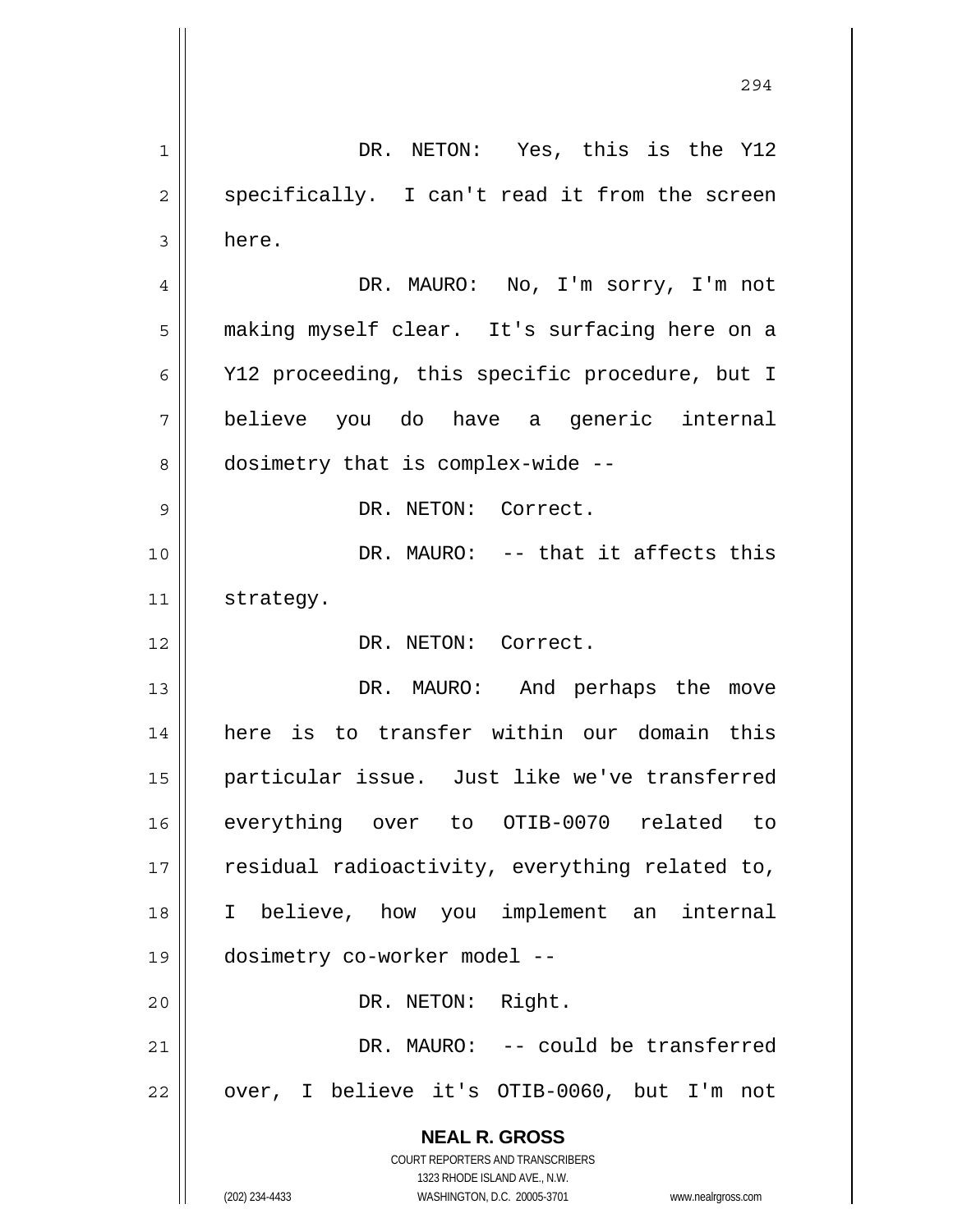**NEAL R. GROSS** COURT REPORTERS AND TRANSCRIBERS 1323 RHODE ISLAND AVE., N.W. (202) 234-4433 WASHINGTON, D.C. 20005-3701 www.nealrgross.com <u>295</u> 1 2 3 4 5 6 7 8 9 10 11 12 13 14 15 16 17 18 19 20 21 22 sure. CHAIR MUNN: It is internal dose reconstruction. MS. BRACKETT: It's OTIB-0019. DR. MAURO: It's OTIB-0019? Okay. CHAIR MUNN: Yes. DR. MAURO: That might be the cleanest way to deal with this generic issue. DR. NETON: But I don't know if --Liz, this is Jim. Correct me, but did OTIB-0019 specifically recommend the 50th percentile? MS. BRACKETT: No, I was going to say that it goes through and gives that example, but it leaves it open as to what you choose. DR. NETON: Right. MS. BRACKETT: It does not dictate that you must use the 50th percentile. DR. NETON: Right. But I guess that still could be the sort of repository for all the discussion because maybe OTIB-0019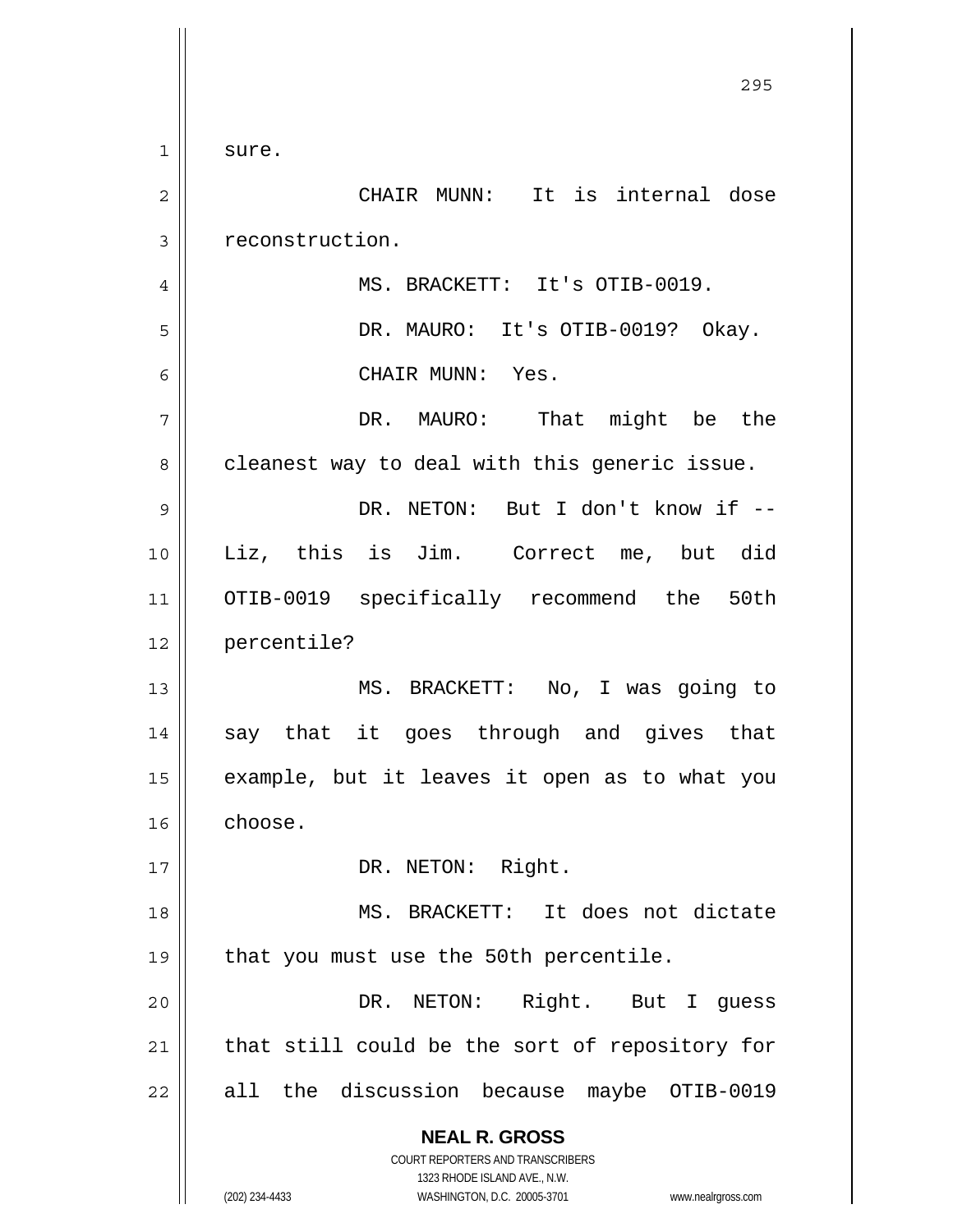**NEAL R. GROSS** COURT REPORTERS AND TRANSCRIBERS 1323 RHODE ISLAND AVE., N.W. (202) 234-4433 WASHINGTON, D.C. 20005-3701 www.nealrgross.com 1 2 3 4 5 6 7 8 9 10 11 12 13 14 15 16 17 18 19 20 21 22 does need to provide guidance at some point. We've got to put it somewhere because John's right, this has come up at a few different sites. But I would also suggest that there are several different flavors of this. DR. MAURO: Yes. DR. NETON: There are co-worker models when you have chronic exposures using internal bioassay data. There are also internal co-worker models using air concentration data. DR. MAURO: Yes. DR. NETON: And we approach them somewhat differently. DR. MAURO: Yes, and, all of a sudden, it becomes site-specific. DR. NETON: Yes. DR. MAURO: So, yes, Wanda, I guess we sort of are on the horns of a dilemma. I think that there are aspects to this issue that are universal, but, like OTIB-0066, there

<u>296 - Andre Stein, Amerikaansk politiker (</u>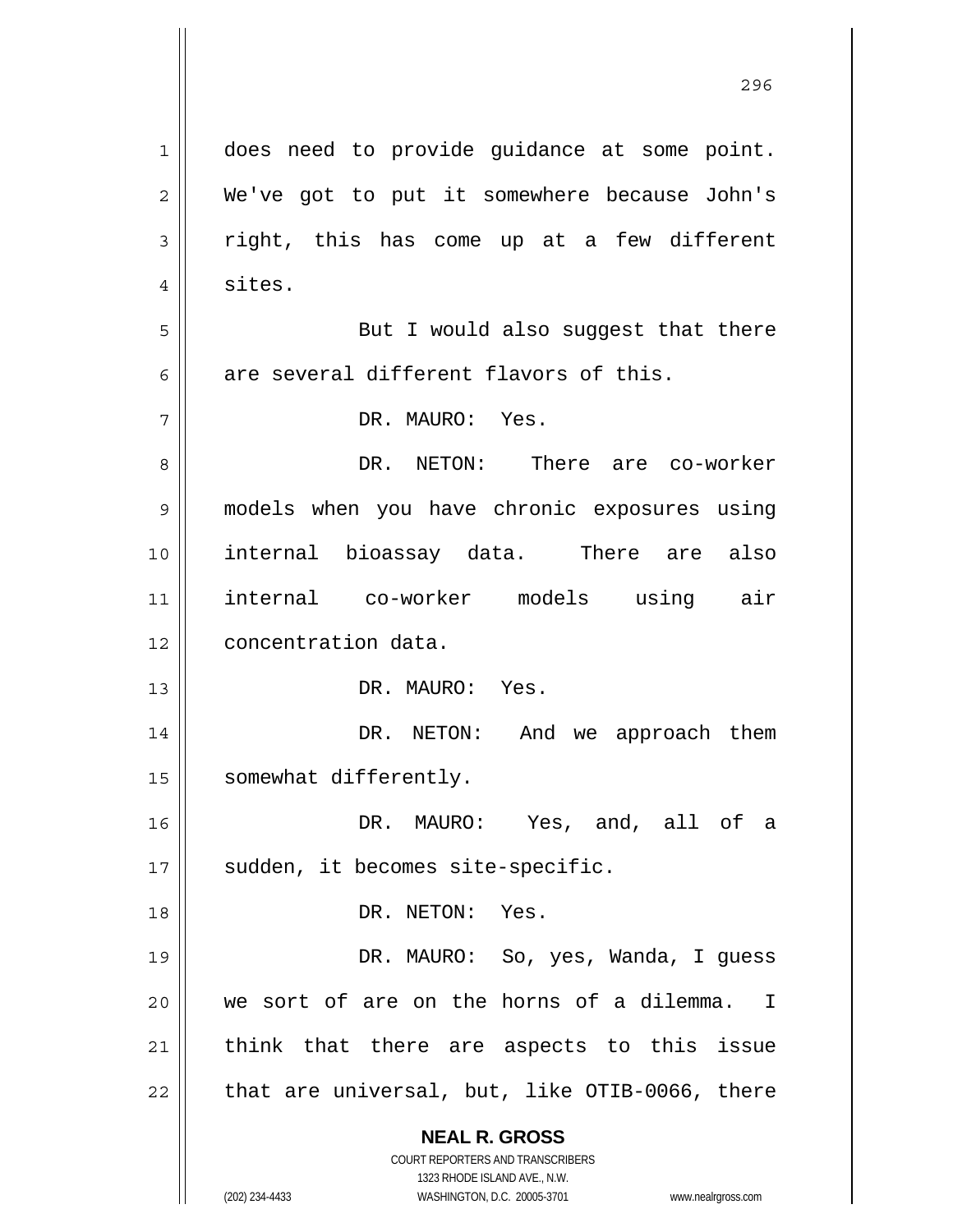| 1  | are aspects of it that need to be implemented                       |
|----|---------------------------------------------------------------------|
| 2  | on a case-by-case basis. The wisdom of how to                       |
| 3  | come at the problem on a particular site, Y12,                      |
| 4  | is unique to Y12. Whether you take the full                         |
| 5  | distribution, the 50 percentile, the upper                          |
| 6  | 95th percentile from a pooled set of data, of                       |
| 7  | bioassay data, or air sampling data, would                          |
| 8  | very much depend on the operation and the                           |
| 9  | data, and the job that the guy had.                                 |
| 10 | MEMBER ZIEMER: Yes, but hang on,                                    |
| 11 | John.                                                               |
| 12 | DR. MAURO: Yes, yes.                                                |
| 13 | DR. NETON: In thinking about this,                                  |
| 14 | John, though, maybe this would be a good                            |
| 15 | poster child for tackling this issue because I                      |
| 16 | find it is helpful to have real data and look                       |
| 17 | at real consequences as opposed to sort of                          |
| 18 | modeling this on the general concepts.                              |
| 19 | DR. MAURO: Yes.                                                     |
| 20 | DR. NETON: I think there's a lot                                    |
| 21 | of valid, good discussions that could come out                      |
| 22 | of this if we sat down, as Wanda suggested,                         |
|    |                                                                     |
|    | <b>NEAL R. GROSS</b><br>COURT REPORTERS AND TRANSCRIBERS            |
|    | 1323 RHODE ISLAND AVE., N.W.                                        |
|    | (202) 234-4433<br>WASHINGTON, D.C. 20005-3701<br>www.nealrgross.com |

297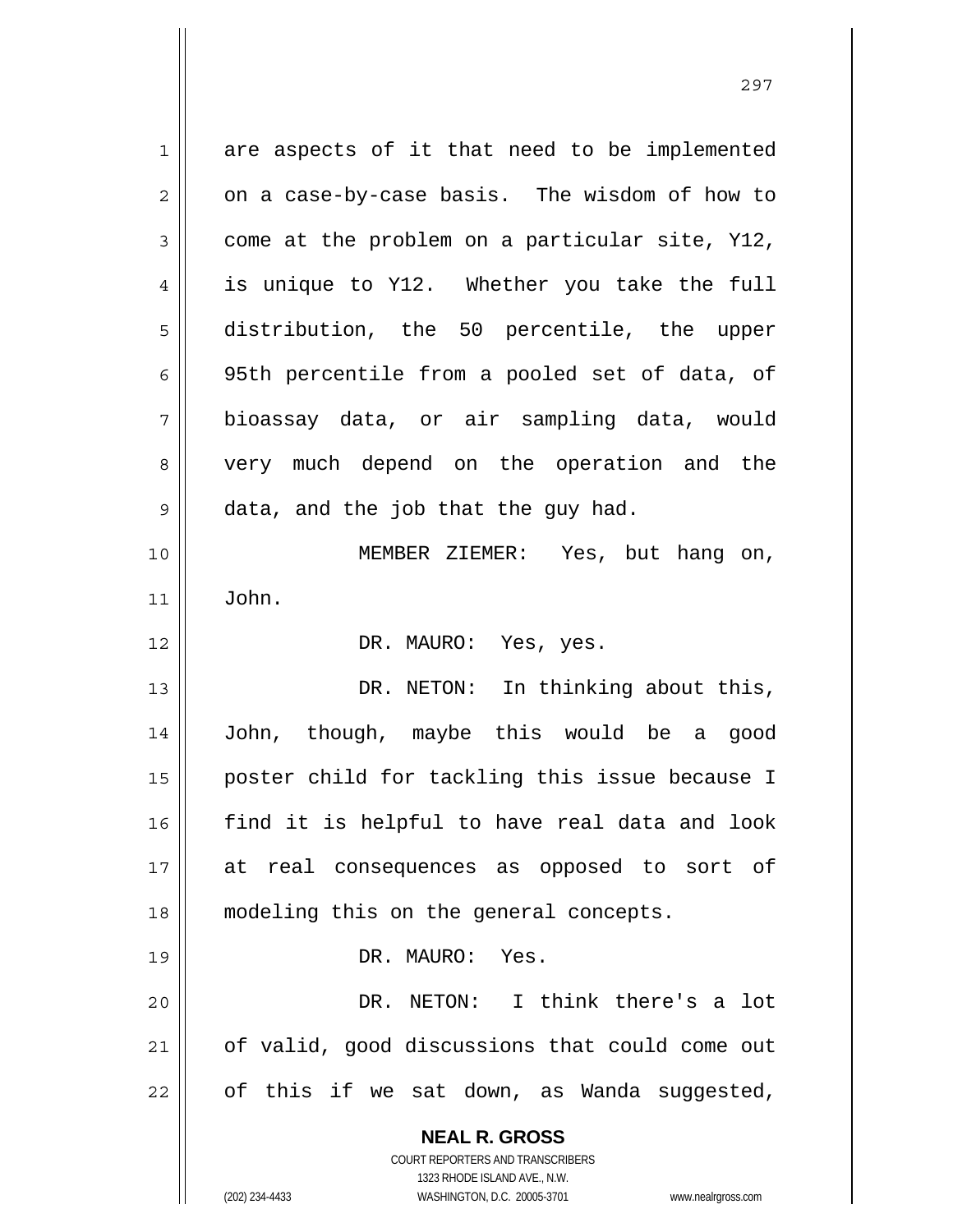**NEAL R. GROSS** COURT REPORTERS AND TRANSCRIBERS 1323 RHODE ISLAND AVE., N.W. 1 2 3 4 5 6 7 8 9 10 11 12 13 14 15 16 17 18 19 20 21 22 and sort of have a frank technical discussion about how this would play out for Y12. Once we, I think, sort of iron that out, it might sort of fall in place for the other sites where we use the internal co-worker model. DR. MAURO: I agree with you. There's nothing like a real-world problem -- DR. NETON: Yes. DR. MAURO: -- and see how the rubber meets the road. I agree with that. My recommendation would be let's tackle this one. DR. NETON: Let's look at this specific issue with modeling chronic exposure using bioassay data and -- DR. MAURO: At Y12. DR. NETON: -- at Y12, and we will see where that takes us. If we can resolve, I think a lot of the other ones will fall in place. CHAIR MUNN: That would be very helpful, especially in view of the fact that,

(202) 234-4433 WASHINGTON, D.C. 20005-3701 www.nealrgross.com

<u>298</u>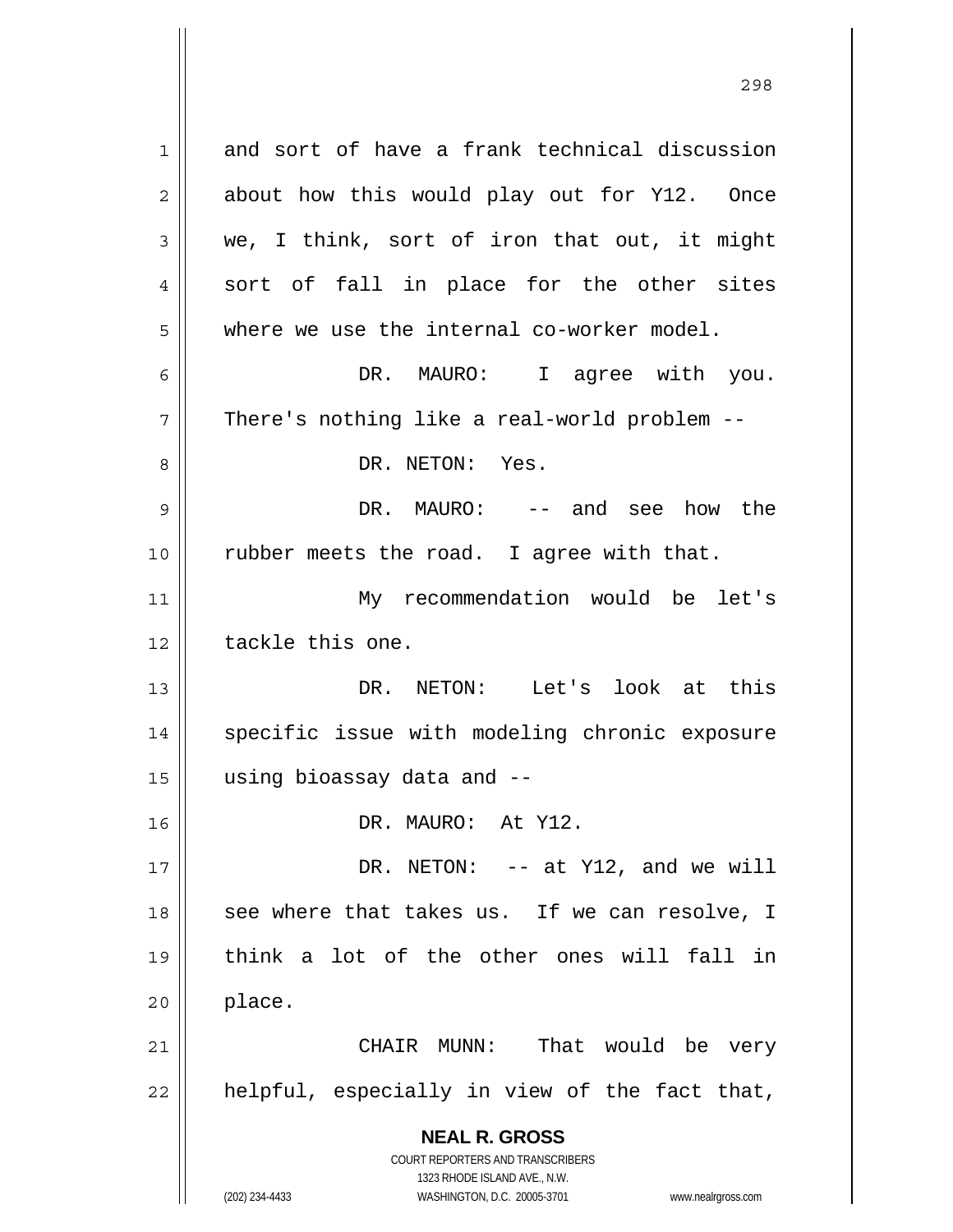**NEAL R. GROSS** COURT REPORTERS AND TRANSCRIBERS 1323 RHODE ISLAND AVE., N.W. 1 2 3 4 5 6 7 8 9 10 11 12 13 14 15 16 17 18 19 20 21 22 unless my flawless database that I'm looking at is incorrect, we do not seem to have assigned OTIB-0019 to SC&A for review. Am I correct in that? MR. MARSCHKE: I don't think so. I think you are correct, Wanda. CHAIR MUNN: Okay. That being the case -- MR. MARSCHKE: Oh, no, wait a minute. We do some OTIB-0019. CHAIR MUNN: We do? MR. MARSCHKE: No, we don't. CHAIR MUNN: Yes, I don't see it on my database. DR. NETON: Interestingly -- I'm sorry, Wanda; I didn't mean to cut in. CHAIR MUNN: No, that's quite all right. Go ahead. DR. NETON: Interestingly, I don't recall that this was an issue on the Y12 site profile review, which is kind of interesting in itself.

<u>299 - Andre Sterne Barbara, amerikan pendadaran pendada personal dan personal dan personal dan personal dan p</u>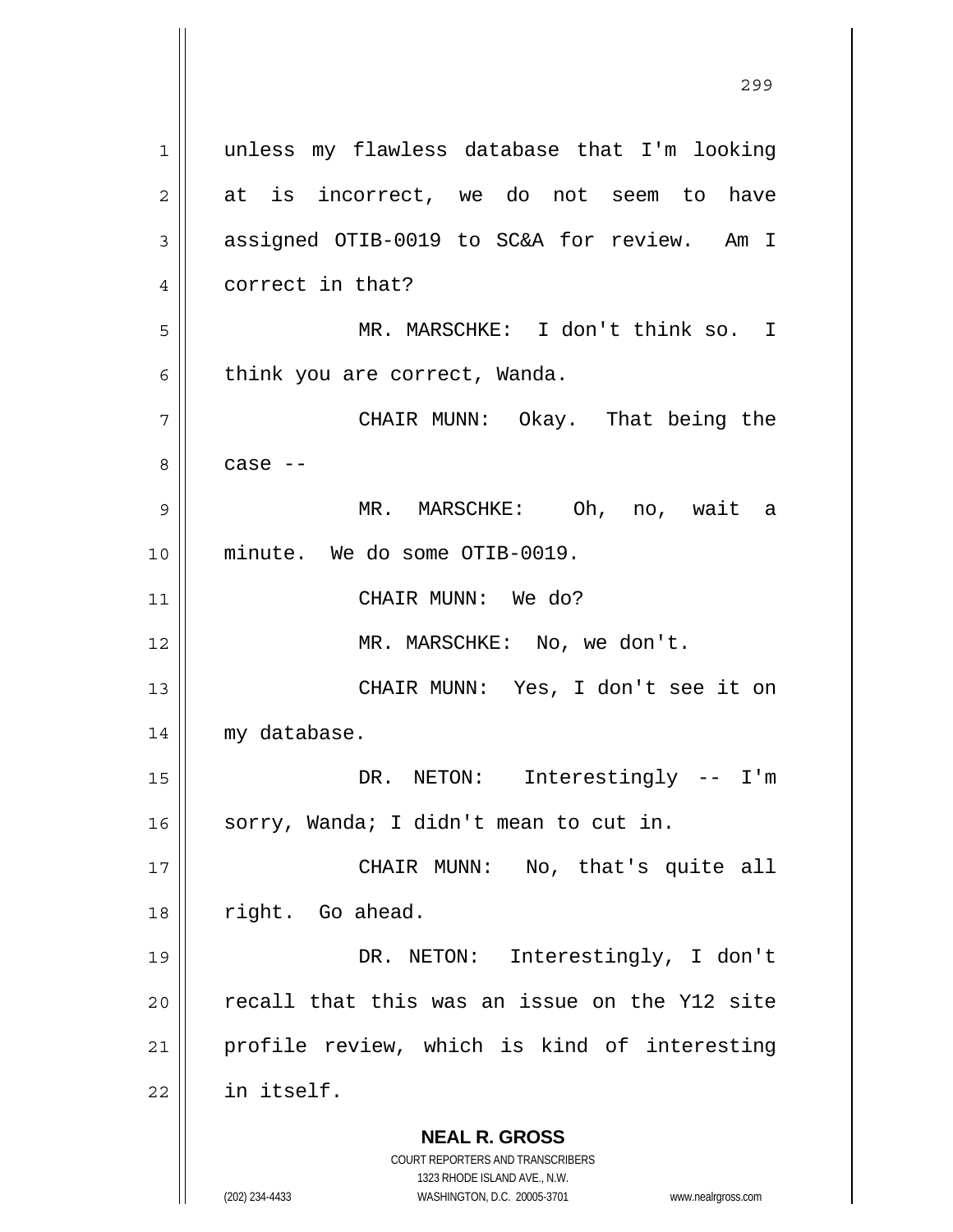**NEAL R. GROSS** COURT REPORTERS AND TRANSCRIBERS 1323 RHODE ISLAND AVE., N.W. (202) 234-4433 WASHINGTON, D.C. 20005-3701 www.nealrgross.com 300 1 2 3 4 5 6 7 8 9 10 11 12 13 14 15 16 17 18 19 20 21 22 DR. MAURO: Remember the Y12 Work Group is still active. DR. NETON: Well, it is. It's in the process of being reconstituted. That is why I am pretty sure it wasn't an open issue on the site profile review, but that may be because this approach was embedded in an OTIB that didn't get looked at. But, nonetheless -- DR. MAURO: Y12, we were zeroed right in on that 1960 timeframe and the coworker model to use later data for earlier data and the SEC. DR. NETON: Right. DR. MAURO: And there was a strategy developed that, in the end, we all I think agreed upon. DR. NETON: Yes, I think so. DR. MAURO: But I think now we're in -- yes, I agree with you, especially if it hasn't -- even if it was OTIB-0019 Work Group and it was active, I like the idea of trying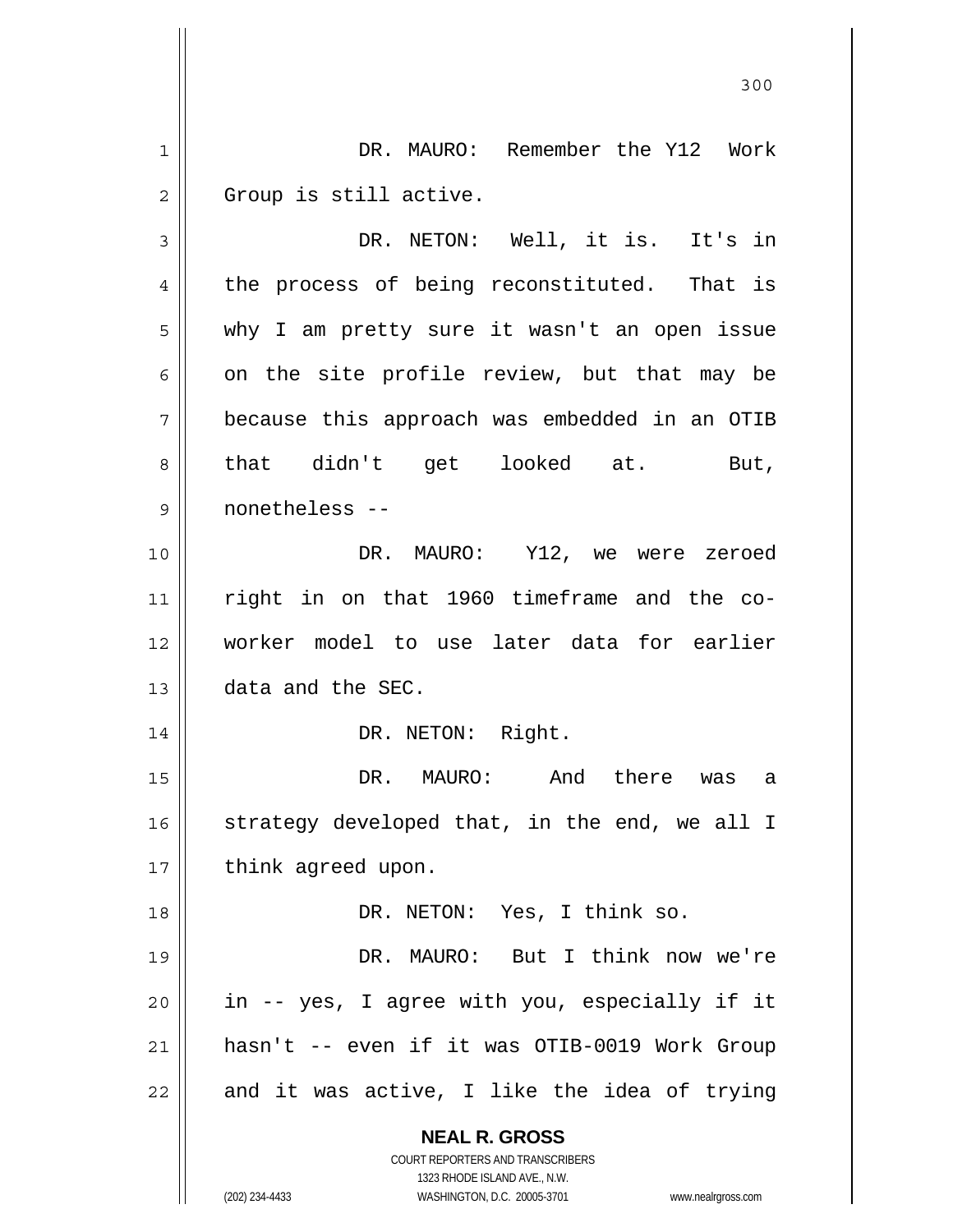**NEAL R. GROSS** COURT REPORTERS AND TRANSCRIBERS 1323 RHODE ISLAND AVE., N.W. (202) 234-4433 WASHINGTON, D.C. 20005-3701 www.nealrgross.com 301 1 2 3 4 5 6 7 8 9 10 11 12 13 14 15 16 17 18 19 20 21 22 to take this one on in a real-world problem at a real site and see how it works. DR. NETON: Yes. DR. MAURO: I think it will benefit the whole process. MEMBER ZIEMER: Now once you did that, couldn't you go ahead with the -- OTIB-0019 is sort of generic, right? DR. MAURO: Yes. MEMBER ZIEMER: Is that the generic one? DR. NETON: OTIB-0019 shows how to tell distribution -- MEMBER ZIEMER: Right. Right. But then you could also talk about how to apply those in different kinds of situations, could you not? DR. NETON: Yes, we could. MEMBER ZIEMER: That would match up  $with --$ DR. NETON: I think part of the problem is we do that sort of on an ad hoc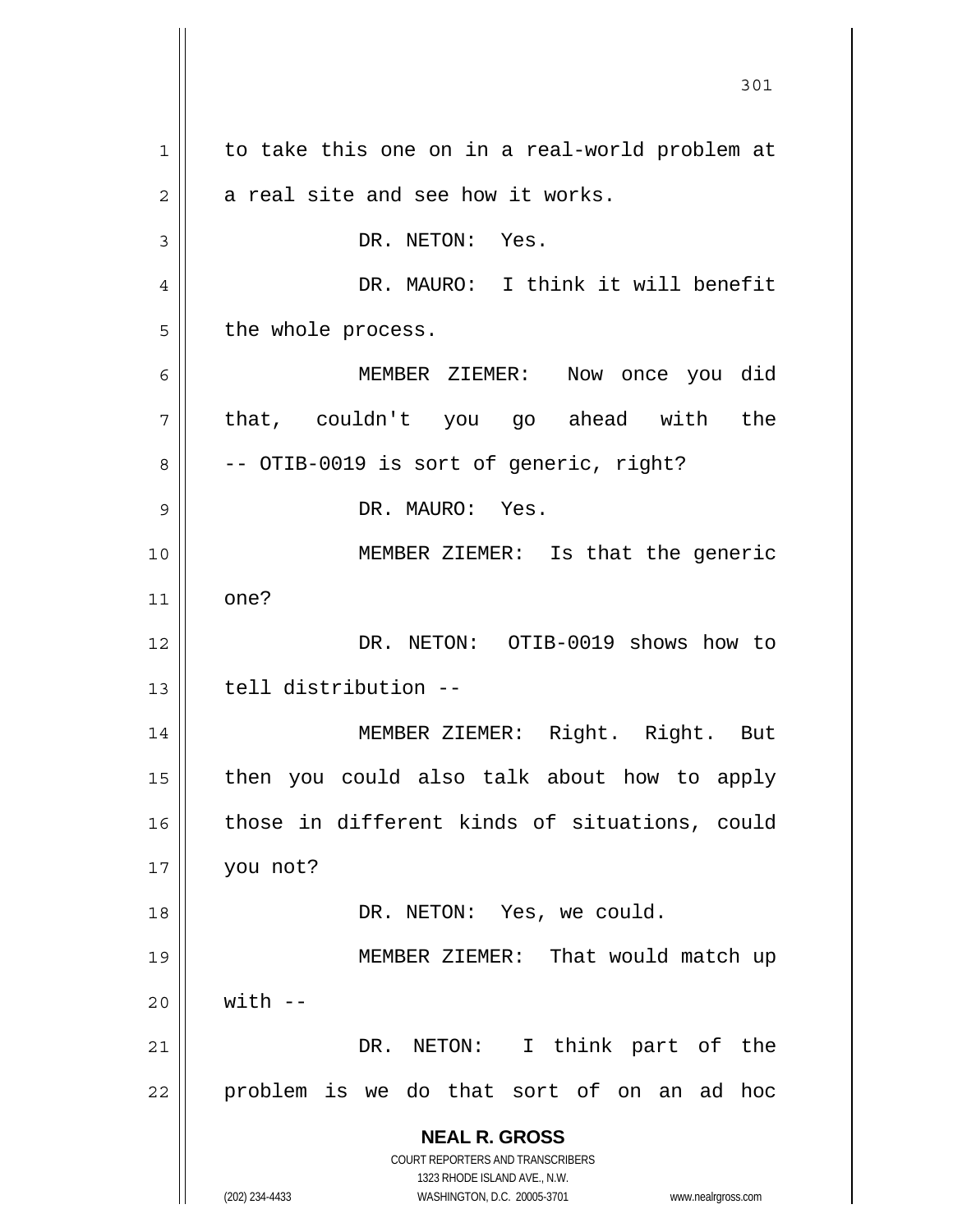**NEAL R. GROSS** COURT REPORTERS AND TRANSCRIBERS 1 2 3 4 5 6 7 8 9 10 11 12 13 14 15 16 17 18 19 20 21 22 basis, but there is no current guidance for that. I would like to get this 50th percentile, this full distribution issue - well, I don't think we can resolve it, but at least we can discuss it and see where we both end up, and agree to disagree if that's where we end up. DR. MAURO: I agree, Jim. I think the whole process will benefit from engaging this. It's an important one and it is time. DR. NETON: Yes. CHAIR MUNN: So I am recording an action group for NIOSH -- I mean an action item for NIOSH and SC&A to have significant technical discussions with respect to assigning of percentiles, and specifically as it relates to OTIB--0029-03, and in a broader sense as it relates to the entire site-wide concern, which may crop up literally on any site. MR. MARSCHKE: Wanda?

302

1323 RHODE ISLAND AVE., N.W.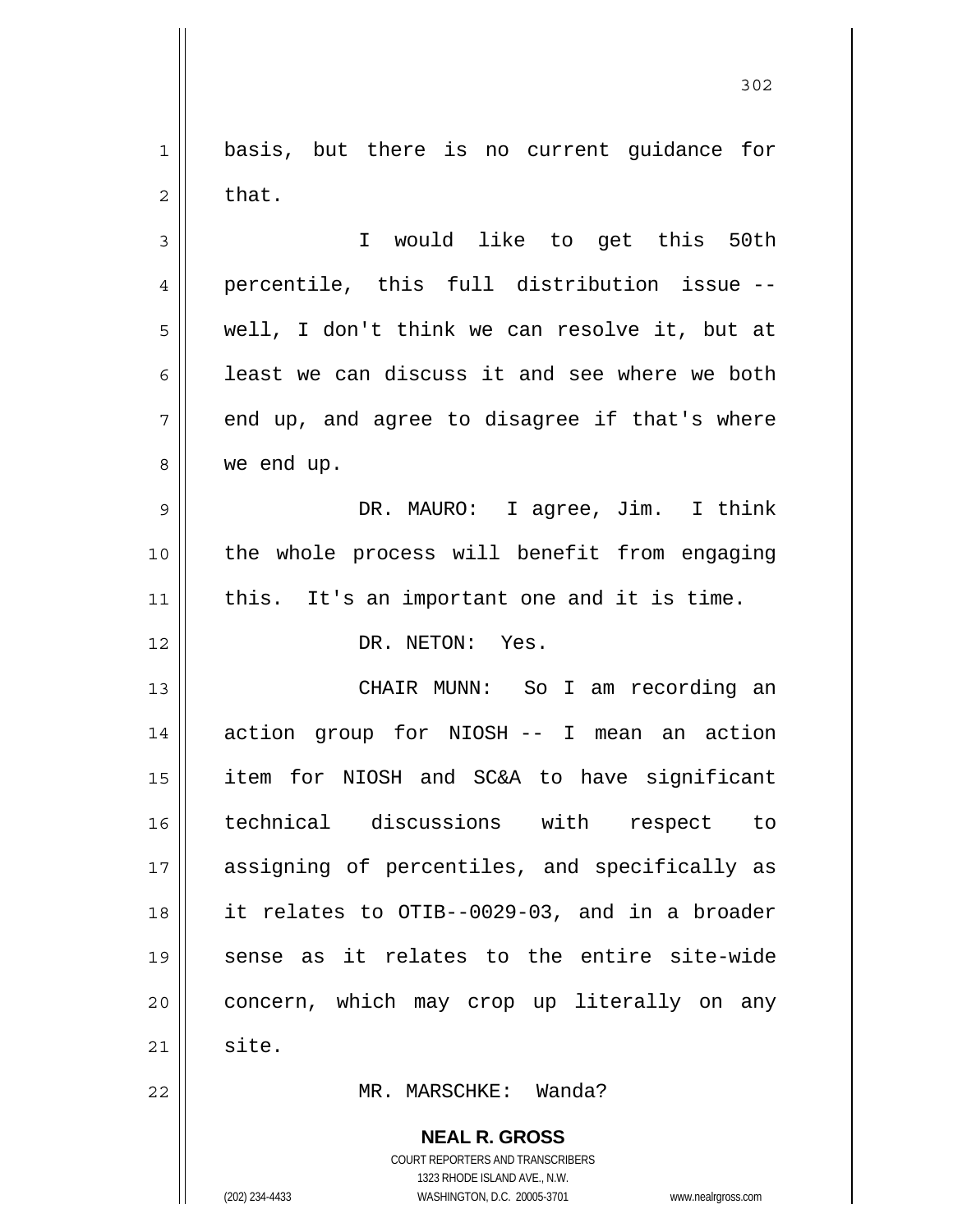**NEAL R. GROSS** COURT REPORTERS AND TRANSCRIBERS 1323 RHODE ISLAND AVE., N.W. (202) 234-4433 WASHINGTON, D.C. 20005-3701 www.nealrgross.com 1 2 3 4 5 6 7 8 9 10 11 12 13 14 15 16 17 18 19 20 21 22 CHAIR MUNN: Yes? MR. MARSCHKE: We did do, back on June 8th of 2006, the second set of reviews, did review OTIB-0019. We had one finding, and the status of that one finding is closed at this point. CHAIR MUNN: Do you have a record of what our finding was? MR. MARSCHKE: The finding was the OTIB's recommendation for interpreting the regression R2 do not take into account -- R squared -- do not take into account the fact that there is a conditional dependence within the data and that there is censored data. The R squared value needs to be adjusted to account for conditional dependence. CHAIR MUNN: So it's an R squared issue. We didn't have any percentiles? DR. MAURO: Yes. Wanda, let me help out here. It's all coming back. This was very much a statistical treatment of data.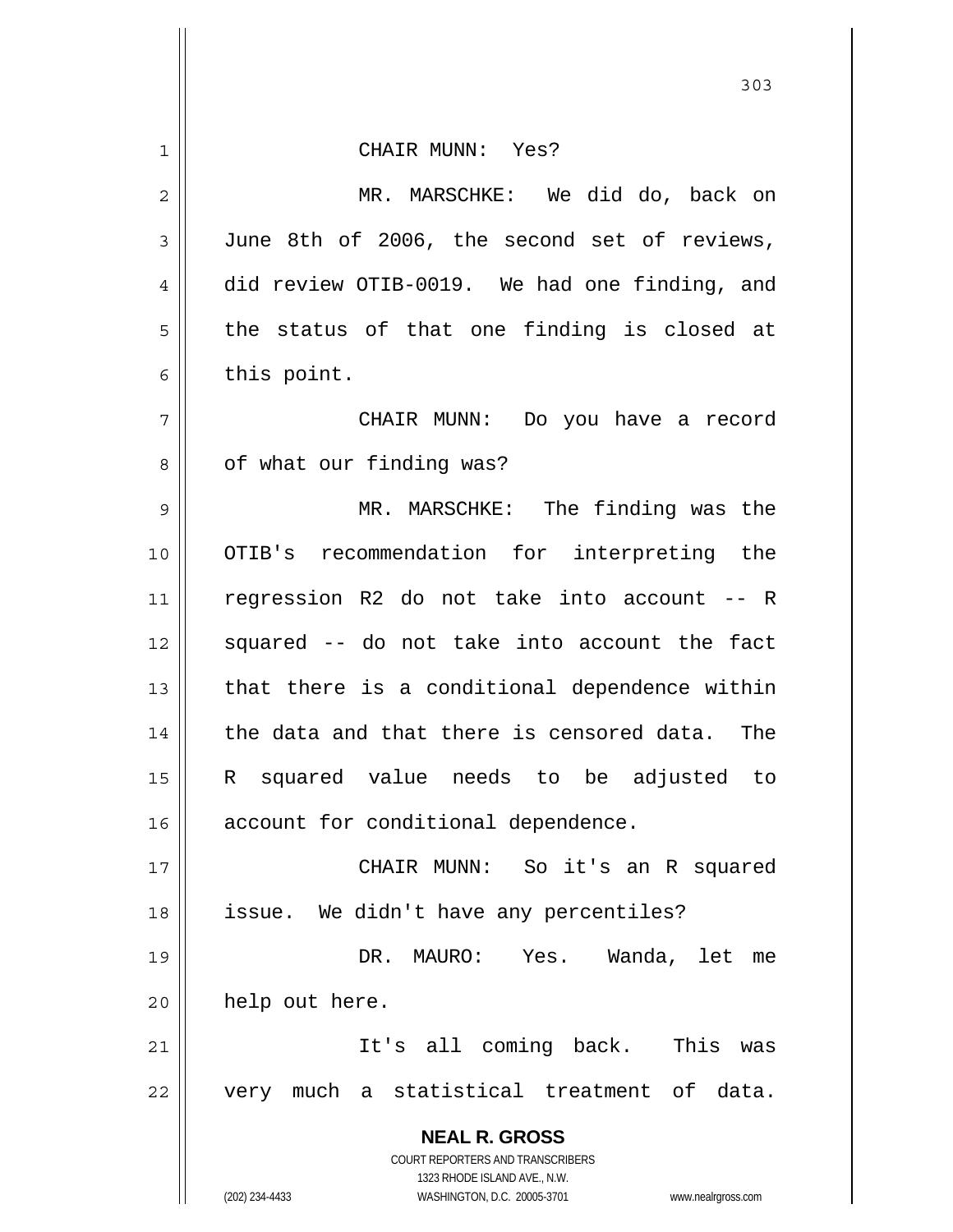| $\mathbf 1$ | Harry Chmelynski, our statistician, looked at                       |
|-------------|---------------------------------------------------------------------|
| 2           | it purely from a statistical point of view.                         |
| 3           | We are really talking about now what I would                        |
| 4           | a more classic health<br>call<br>physics                            |
| 5           | interpretation of, how do you assign what                           |
| 6           | percentile to a person?                                             |
| 7           | CHAIR MUNN: Applications in the                                     |
| 8           | real world for different things.                                    |
| $\mathsf 9$ | DR. MAURO:<br>The real world, and                                   |
| 10          | this is something that we really never engaged                      |
| 11          | when Harry was looking at it. He looked at it                       |
| 12          | from statistics.                                                    |
| 13          | I think Jim and I both understand                                   |
| 14          | what the issues are. I think this whole                             |
| 15          | process will benefit from airing this thing                         |
| 16          | out, even though OTIB-0019 may very well be                         |
| 17          | closed. But I think that when we engage it                          |
| 18          | here, it will unfold in a way that will                             |
| 19          | benefit many sites.                                                 |
| 20          | CHAIR MUNN: Excellent. Let's do                                     |
| 21          | that. I will leave OTIB-0019 out of it for                          |
| 22          | the time being and simply refer only to the                         |
|             | <b>NEAL R. GROSS</b>                                                |
|             | COURT REPORTERS AND TRANSCRIBERS                                    |
|             | 1323 RHODE ISLAND AVE., N.W.                                        |
|             | (202) 234-4433<br>WASHINGTON, D.C. 20005-3701<br>www.nealrgross.com |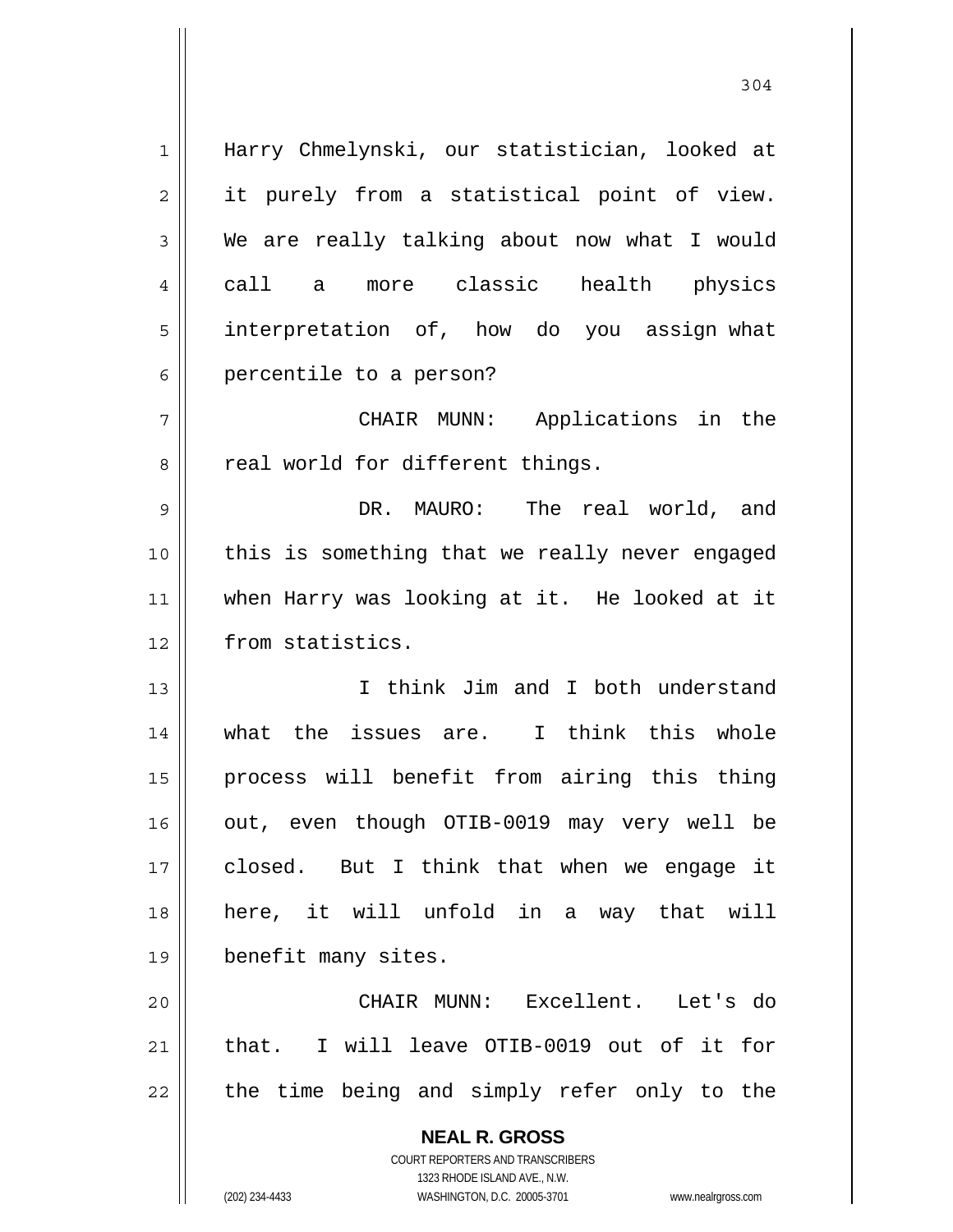1 2 site-specific issue here, which is it affects numerous sites.

3 4 5 6 We will use that as an action item for our next meeting, hopefully, or the one following that. That may take more time between now and then.

7 8 9 MR. KATZ: Let me just get clarification about that -- does more time mean more time than the Subcommittee has?

10 11 12 CHAIR MUNN: Well, I mean more time than the Subcommittee may have at our next meeting when we finish up with CATI.

13 14 MR. KATZ: Right. Okay. I just wanted to be clear for agenda purposes.

CHAIR MUNN: Right.

16 17 MR. MARSCHKE: Change the status to in progress from open?

18 19 20 21 22 CHAIR MUNN: In progress. Yes, and indicate that there will be technical discussions, extensive technical discussions to try to resolve the differences in approach. MR. KATZ: And do you want the work

**NEAL R. GROSS**

15

COURT REPORTERS AND TRANSCRIBERS 1323 RHODE ISLAND AVE., N.W. (202) 234-4433 WASHINGTON, D.C. 20005-3701 www.nealrgross.com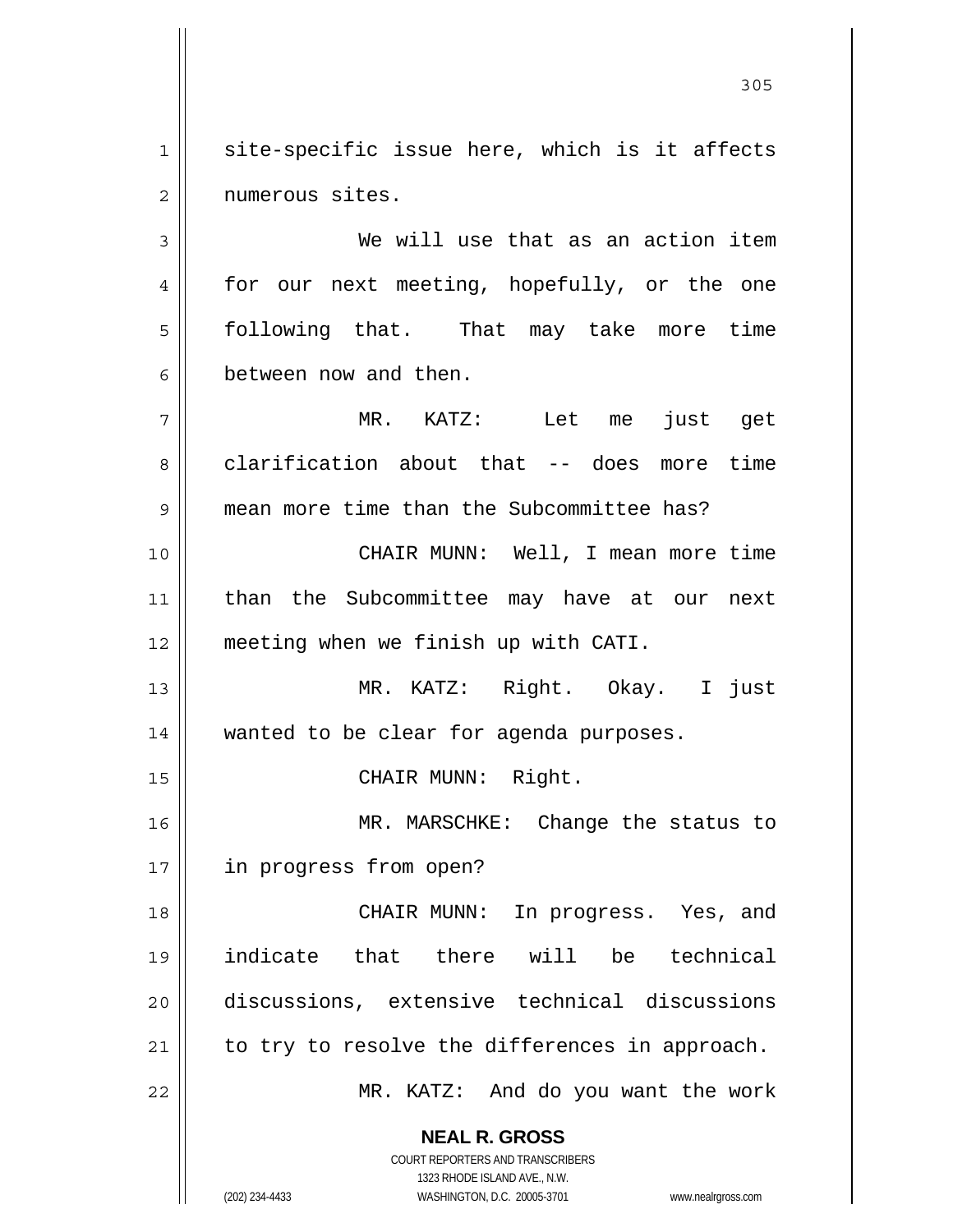1 2 group members to be informed when discussions occur?

3 4 5 6 CHAIR MUNN: Yes, please. We may want to -- well, some may want to sit in. If they are telephone discussions, they may want to sit in.

7 8 9 10 11 12 13 14 15 DR. MAURO: What we usually do, Wanda, is let's say Jim and I agree it's a good time for us talk. At that time, we might schedule something tentatively, get in touch with you, let you know that -- and the rest of the work group -- that we would like to have a conference. This will be a technical call. So it is not something that would need to be recorded.

16 17 CHAIR MUNN: No, that's true. That's true.

18 19 20 21 DR. MAURO: But what I would do after that is I would prepare detailed minutes, so that there will be a record of the technical call.

22

CHAIR MUNN: Well, and some of the

**NEAL R. GROSS** COURT REPORTERS AND TRANSCRIBERS 1323 RHODE ISLAND AVE., N.W. (202) 234-4433 WASHINGTON, D.C. 20005-3701 www.nealrgross.com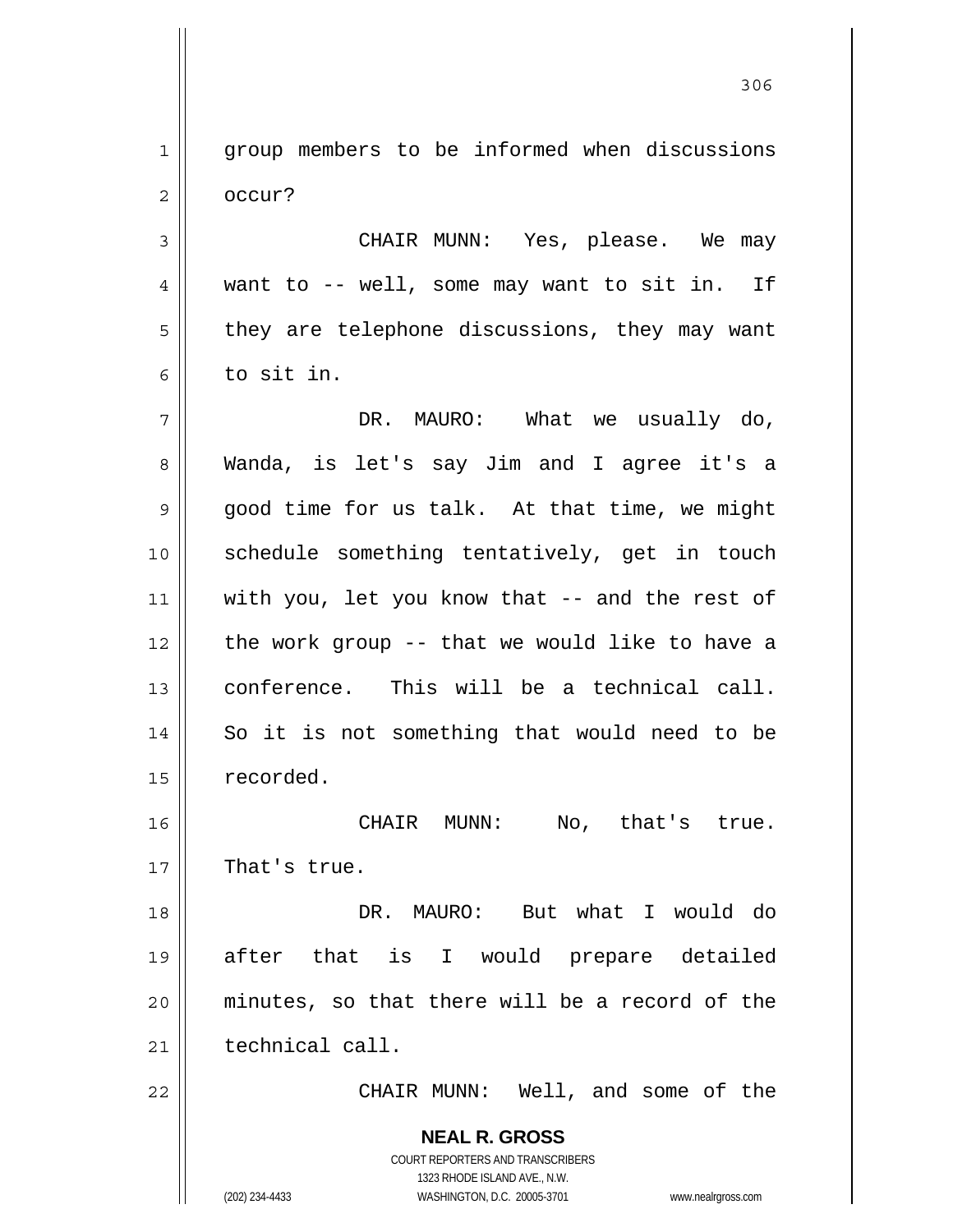**NEAL R. GROSS** 1 2 3 4 5 6 7 8 9 10 11 12 13 14 15 16 17 18 19 20 21 22 Subcommittee members are interested in listening to that; others are not. DR. MAURO: I'm sorry, I keep referring to work group. It's the Subcommittee. CHAIR MUNN: Yes. That's all right. We know who we are. That would be most helpful. Thank you, John. MR. MARSCHKE: So, basically, it is Jim Neton and John Mauro will set up the conference call? CHAIR MUNN: Right. Correct. Moving on, OTIB-0029-04. The recommendation is that the status be changed to in abeyance. Asking for a demonstration from NIOSH for all periods of time. Forty percent or more of the samples were not collected on Monday. So they're requesting additional information from NIOSH. In abeyance would, therefore, be the appropriate -- is it in abeyance; is it in

307

1323 RHODE ISLAND AVE., N.W. (202) 234-4433 WASHINGTON, D.C. 20005-3701 www.nealrgross.com

COURT REPORTERS AND TRANSCRIBERS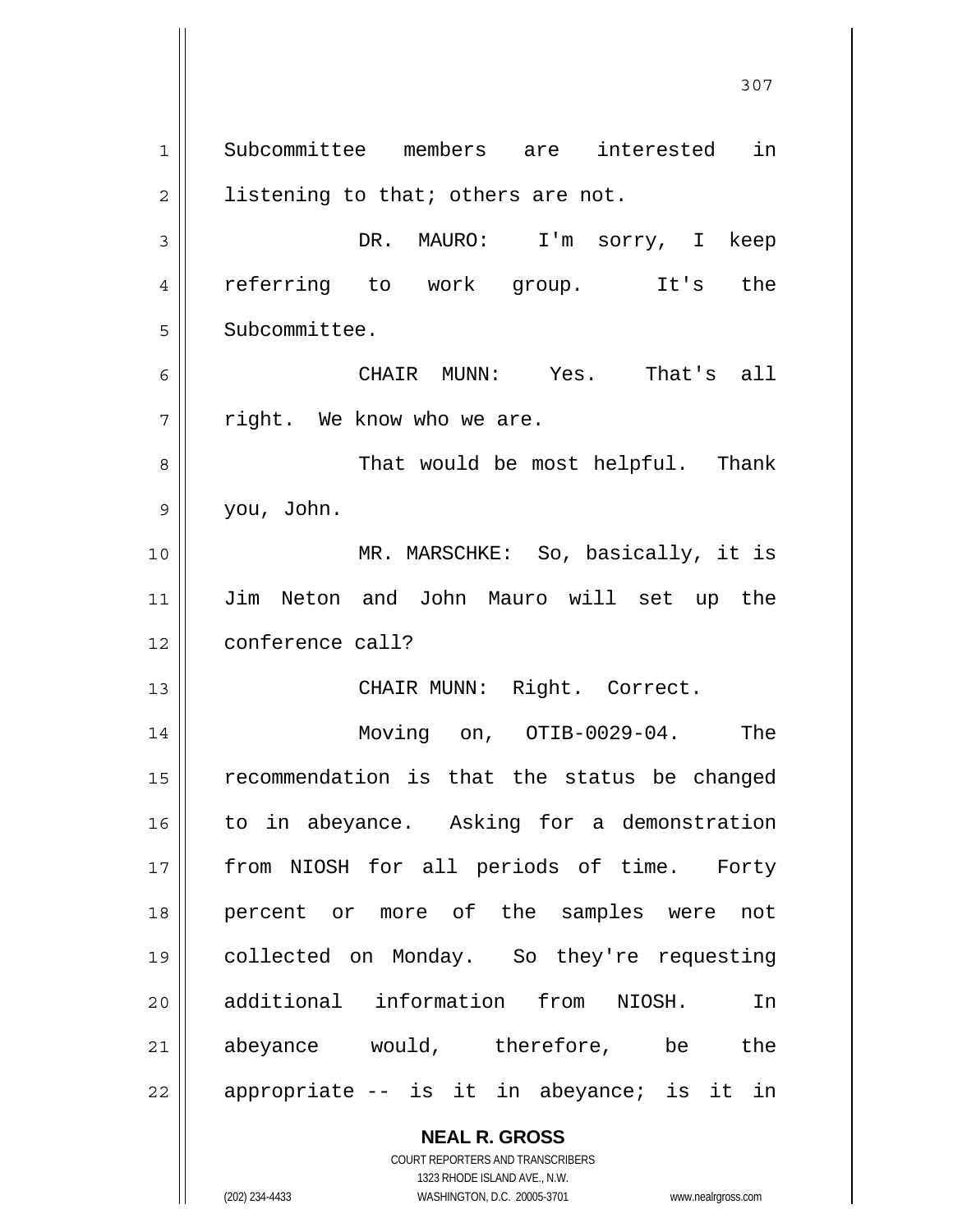**NEAL R. GROSS** COURT REPORTERS AND TRANSCRIBERS 1323 RHODE ISLAND AVE., N.W. 1 2 3 4 5 6 7 8 9 10 11 12 13 14 15 16 17 18 19 20 21 22 progress? Is it not in progress? DR. MAURO: I think it's in progress. CHAIR MUNN: I think in progress because we are not waiting for a specific change in documentation. We are asking for a technical resolution, right? DR. MAURO: Yes. Wanda, I see that we are recommending in abeyance, but I guess I was surprised to see that because I think the NIOSH response seems to say, oh, it's okay. It's only 40 percent or more samples we've collected on other dates. But it seems to me that there is -- MR. KATZ: John, you seem very remote from the mike. DR. MAURO: I'm sorry, I'm looking at my computer screen, reading it, and trying to speak loud. I'm looking at the issue. This has to do with this Monday versus Friday sample collection and issue that Joyce has brought up on other occasions. I

(202) 234-4433 WASHINGTON, D.C. 20005-3701 www.nealrgross.com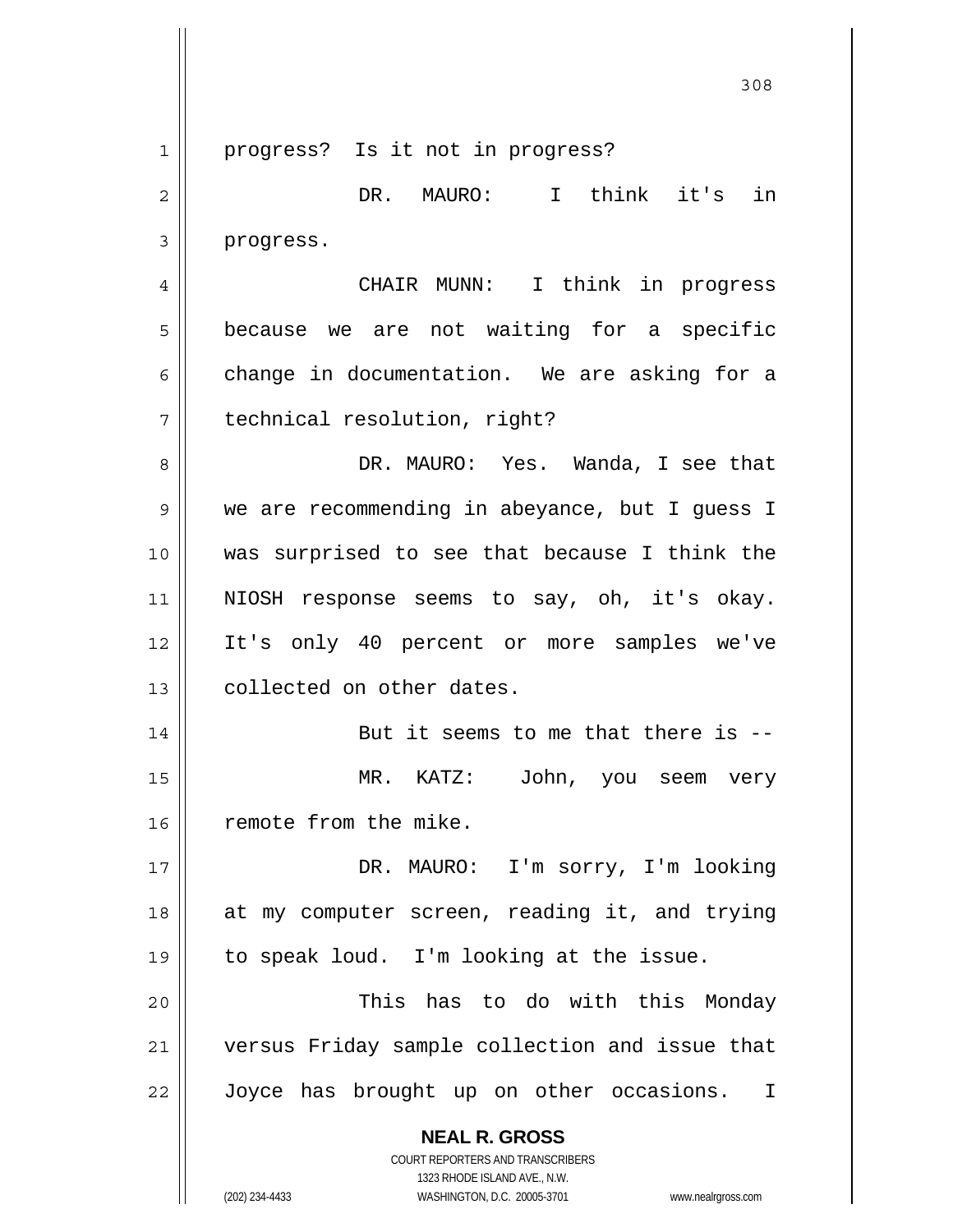| $\mathbf 1$    | know that it appears that the response, the                         |
|----------------|---------------------------------------------------------------------|
| $\overline{2}$ | initial response here by NIOSH is that --                           |
| 3              | well, I'll read it.                                                 |
| $\overline{4}$ | Our review of the database shows                                    |
| 5              | that, while many samples are collected on                           |
| 6              | Monday, or some timeframes, 40 percent or more                      |
| 7              | of the samples are collected on other days.                         |
| 8              | This significantly diminishes the                                   |
| $\mathsf 9$    | impact that we make reference to, this two-day                      |
| 10             | delay. But I don't know if that solves the                          |
| 11             | problem. I mean it may for those workers,                           |
| 12             | that there was a two-day delay.                                     |
| 13             | I think that Joyce was able to show                                 |
| 14             | that it is not insignificant. When you ignore                       |
| 15             | this, it could be significant for that worker.                      |
| 16             | So I guess I see that we're saying                                  |
| 17             | in abeyance, but, like I said, I'm kind of                          |
| 18             | surprised we said that.                                             |
| 19             | I disagree. I do<br>CHAIR MUNN:                                     |
| 20             | believe that it needs to be in progress.                            |
| 21             | DR. MAURO: Yes, me, too.                                            |
| 22             | CHAIR MUNN: So, clearly, there is                                   |
|                | <b>NEAL R. GROSS</b>                                                |
|                | <b>COURT REPORTERS AND TRANSCRIBERS</b>                             |
|                | 1323 RHODE ISLAND AVE., N.W.                                        |
|                | (202) 234-4433<br>WASHINGTON, D.C. 20005-3701<br>www.nealrgross.com |

<u>309</u>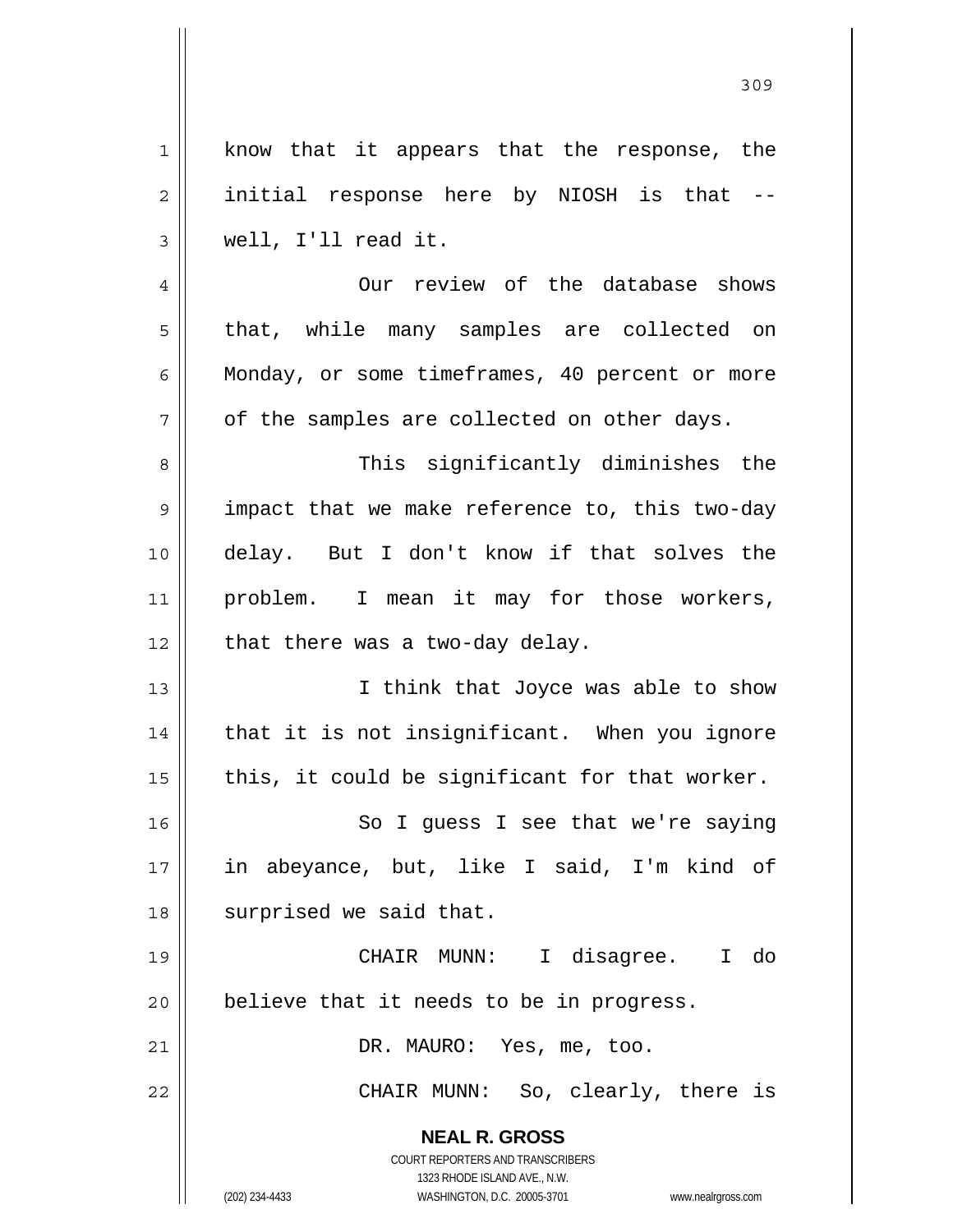1 2 more technical discussion that needs to take place here.

3 4 Does anyone disagree with the in progress rather than in abeyance?

5 6 7 8 9 10 11 MEMBER ZIEMER: I want to ask the question, it looks like NIOSH went back and looked at the data and they reported on this 40 percent, 60 percent business. Is SC&A asking to see -- what are they asking when they ask for demonstrate that that's the case? Do they want to see the data or  $-$ -?

12 13 14 15 MR. MARSCHKE: I think that's what Joyce is asking for, is to provide the support data for the fact that NIOSH is saying that it significantly diminishes the impact.

16 17 18 19 20 21 22 MEMBER ZIEMER: Oh, to demonstrate that? They're not asking to see the actual data that demonstrates that it was 40 percent or whatever that is? They just want to see, if you have a 40/60 ratio, how that -- anyway, what are you asking for? It's not clear to me here.

> **NEAL R. GROSS** COURT REPORTERS AND TRANSCRIBERS 1323 RHODE ISLAND AVE., N.W. (202) 234-4433 WASHINGTON, D.C. 20005-3701 www.nealrgross.com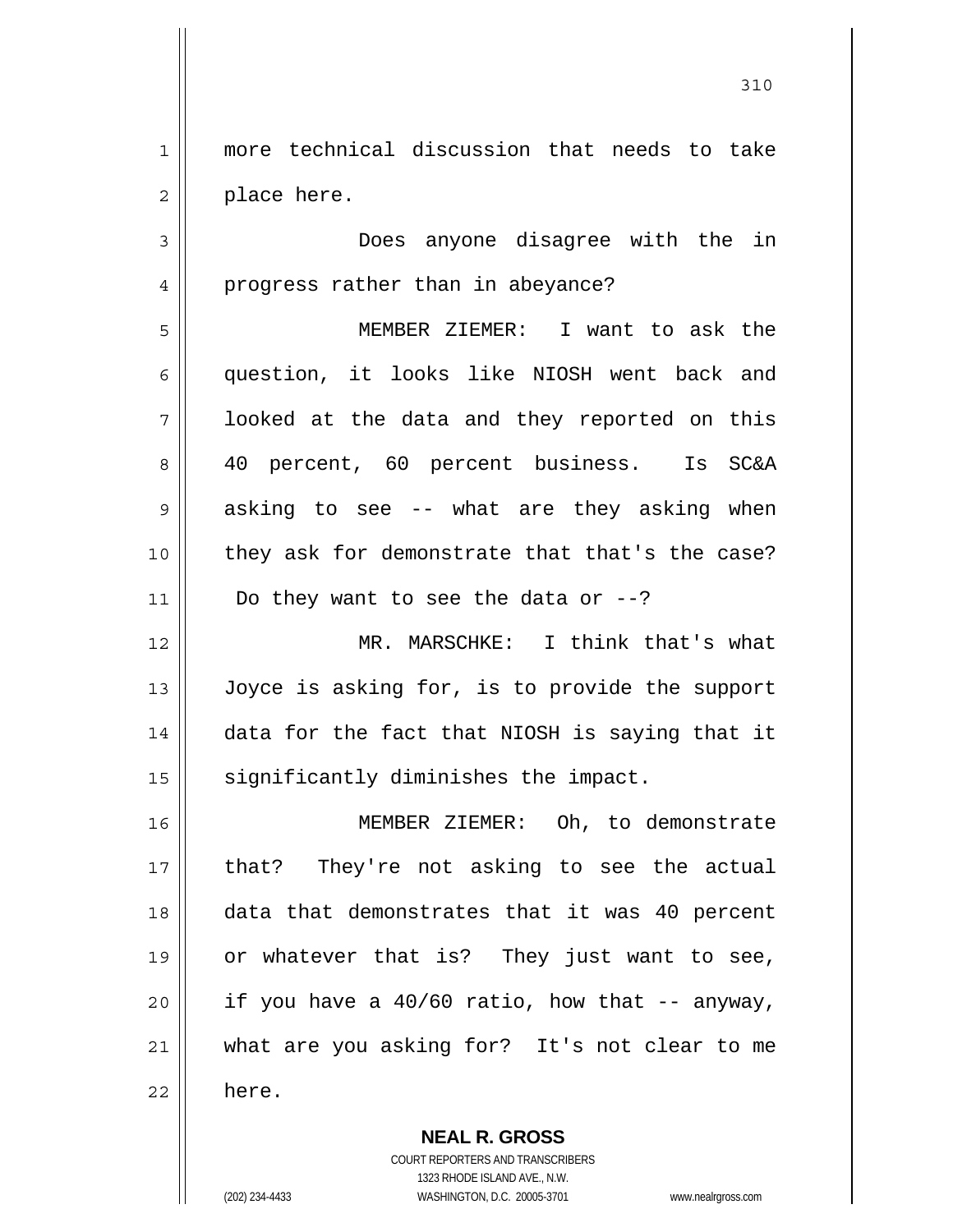**NEAL R. GROSS** COURT REPORTERS AND TRANSCRIBERS 1323 RHODE ISLAND AVE., N.W. (202) 234-4433 WASHINGTON, D.C. 20005-3701 www.nealrgross.com 1 2 3 4 5 6 7 8 9 10 11 12 13 14 15 16 17 18 19 20 21 22 MR. MARSCHKE: NIOSH should demonstrate that at all periods of time 40 percent or more of the samples were not collected on Mondays. But that's documentation of the fact that, you know -- MEMBER ZIEMER: What constitutes documentation of that? MR. MARSCHKE: I guess it is the data. DR. MAURO: Maybe I can help out a little, I mean in terms of how I understand it. If you have a worker that, as a matter of routine -- MEMBER ZIEMER: No, I understand the Monday/Friday issue. I'm asking, is she asking to show that 40 percent of the workers weren't collected on Monday? What is Joyce asking for? DR. MAURO: We are looking for a demonstration that the sampling for workers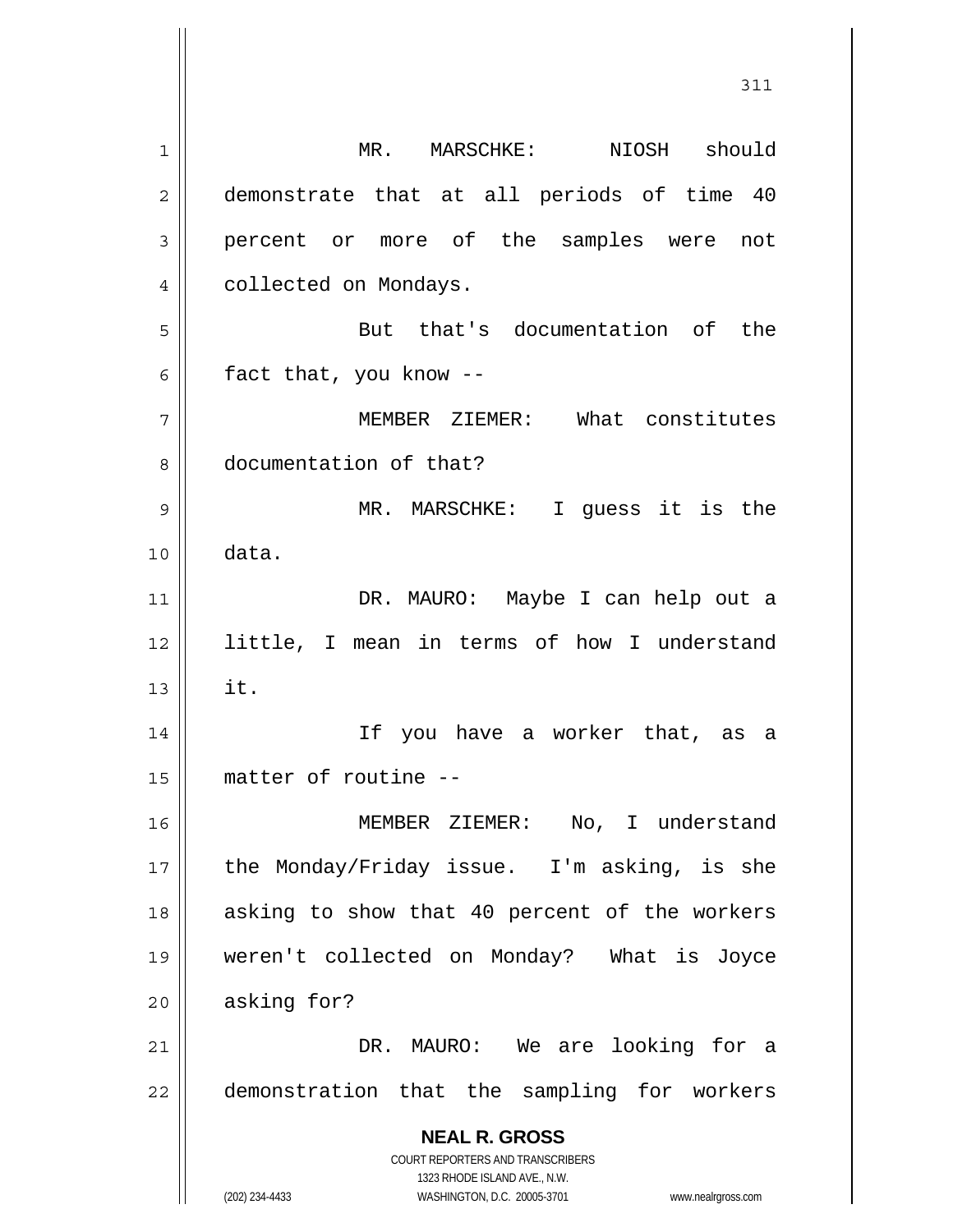1 2 3 4 5 6 7 8 9 10 11 12 13 14 15 16 17 18 19 20 21 22 was -- in other words, there aren't any workers really, for all intents and purposes, that were always sampled on Monday morning after a two-day retreat over the weekend. The argument that can be made here is that that wasn't the usual circumstance. That is, the workers were sampled on Monday, on Tuesday, on Wednesday, on Thursday. Therefore, reality is there's not going to be any one worker that over and over again worked 40 hours in a week, stopped work on a Friday afternoon, and came back to work Monday morning and delivered his urine sample. That went on year after year after year. In other words, our understanding is that it's NIOSH's position that that really didn't happen. What really happened for any given worker was sometimes they took a sample on Monday morning, but sometimes they took it on Thursday week after week after week. So, therefore, the calculations that we presented showing the degree to which

> **NEAL R. GROSS** COURT REPORTERS AND TRANSCRIBERS 1323 RHODE ISLAND AVE., N.W.

(202) 234-4433 WASHINGTON, D.C. 20005-3701 www.nealrgross.com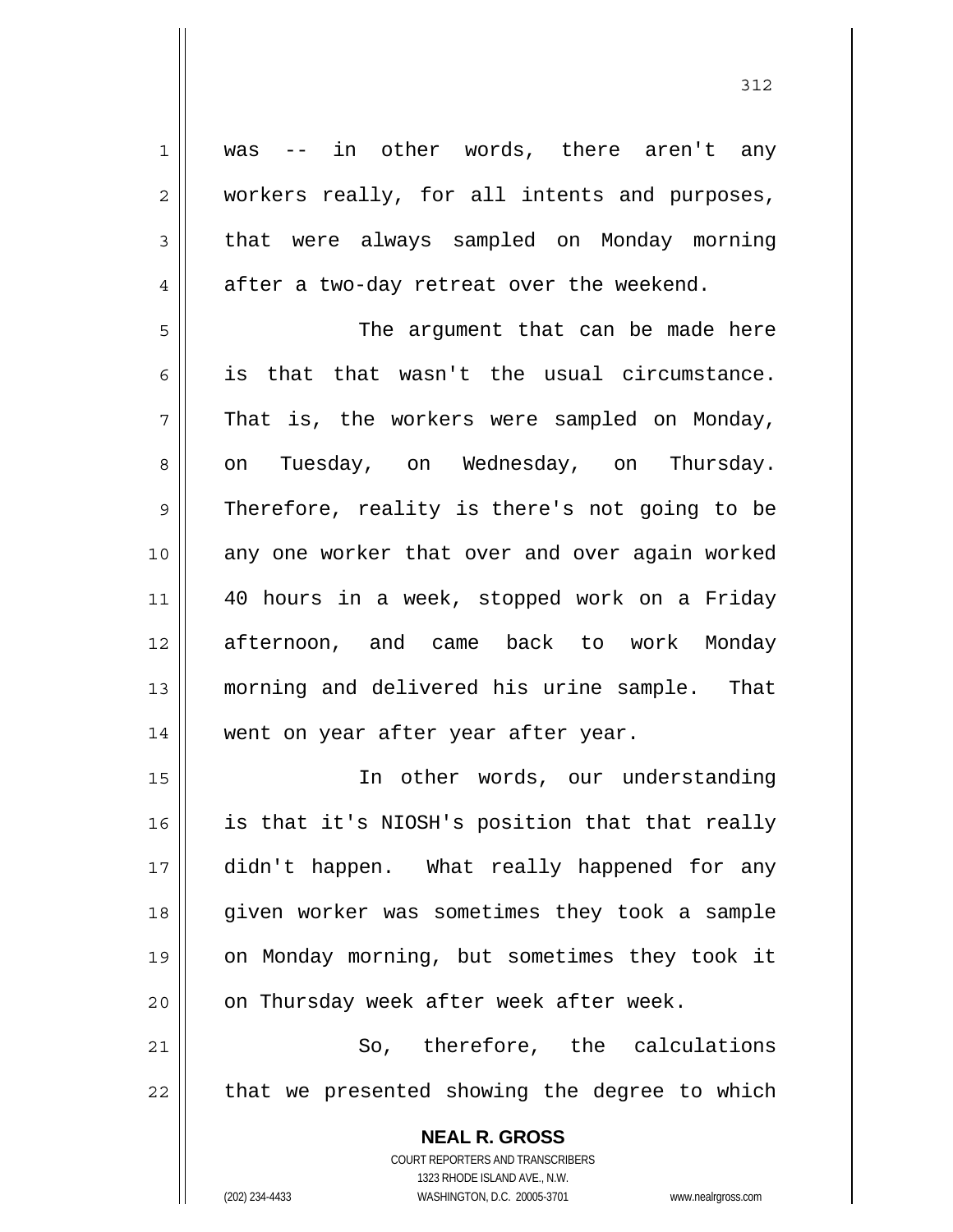1 2 3 4 5 6 7 8 9 10 11 12 13 14 15 16 17 18 19 20 21 22 you could underestimate a worker's exposure, if, in fact, you always took his sample on Monday morning, would be significant. That is, you could significantly underestimate his dose. NIOSH's position is, well, that really never really happened. That is, there really aren't any workers where that was always the case, you know, week after week after week, and month, year after year. As a result, the degree of underestimate that we showed in our calculations really is overstated. We're looking for some assurance that that is true. Right now, we don't know that. Right now, we have no choice but to say, listen, as far as we know, the guy was sampled on Monday morning every Monday and after the weekend and, as a result, you could be low by some factor. All of this is written up in our detailed analysis. Before we let go of this and say,

313

**NEAL R. GROSS** COURT REPORTERS AND TRANSCRIBERS 1323 RHODE ISLAND AVE., N.W. (202) 234-4433 WASHINGTON, D.C. 20005-3701 www.nealrgross.com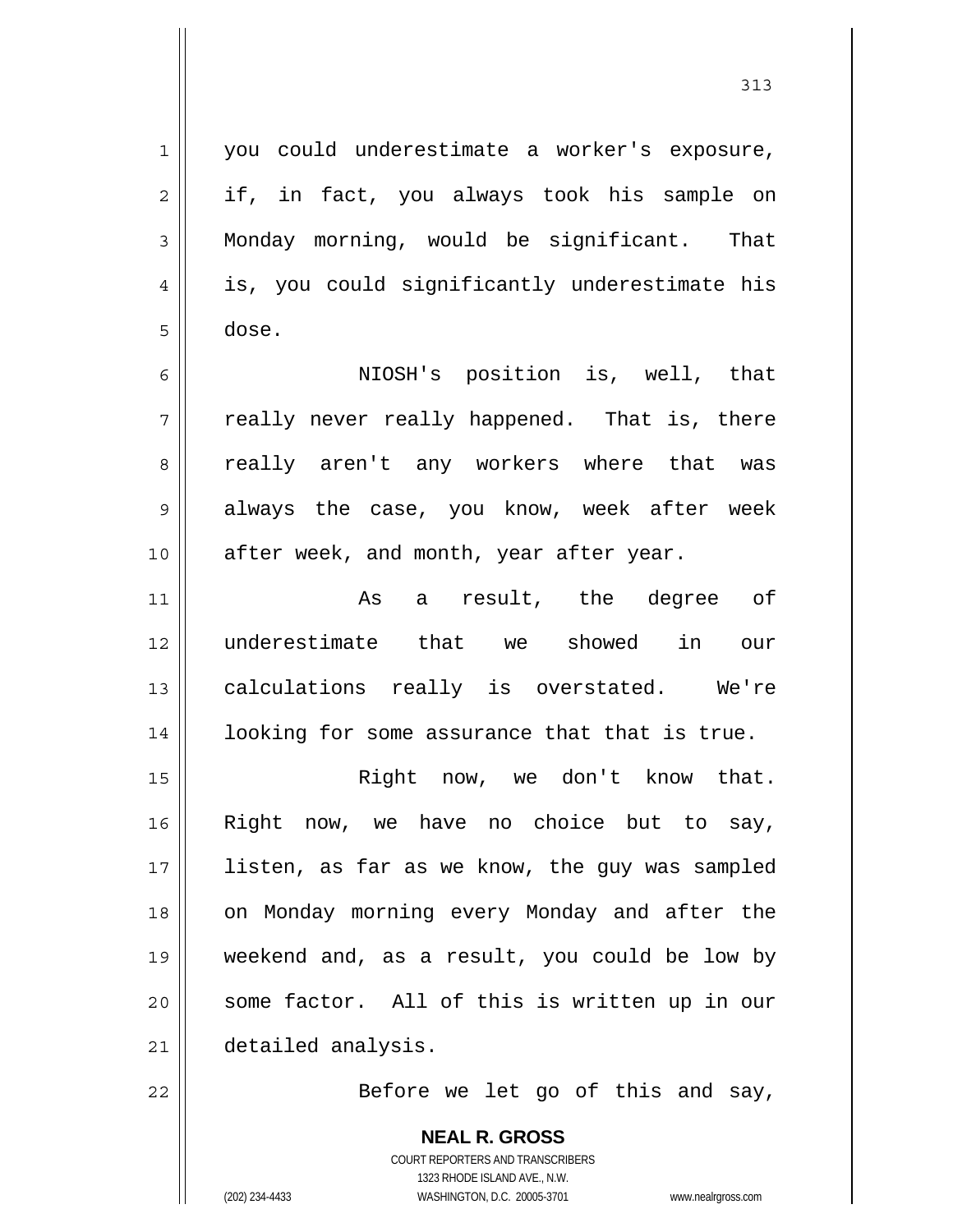**NEAL R. GROSS** COURT REPORTERS AND TRANSCRIBERS 1323 RHODE ISLAND AVE., N.W. 1 2 3 4 5 6 7 8 9 10 11 12 13 14 15 16 17 18 19 20 21 22 okay, I see what you're saying, I'm not sure how you would demonstrate it, but I think, in effect, that is what NIOSH is saying; that is, there really aren't any people where that scenario holds, you know, month after month. If that is the case, the significance of this comment really greatly diminishes. MEMBER ZIEMER: Well, how is the 40 percent determined? DR. NETON: I don't recall. I do remember the database -- MEMBER ZIEMER: Did you guys take a random sample of all the data and -- DR. NETON: It's been a long time since we've looked at that. I can't comment. MR. MARSCHKE: I don't know. MS. BRACKETT: This is Liz Brackett. First, I would like to point out that, keep in mind, this is for co-worker only that we are discussing this. We are not

314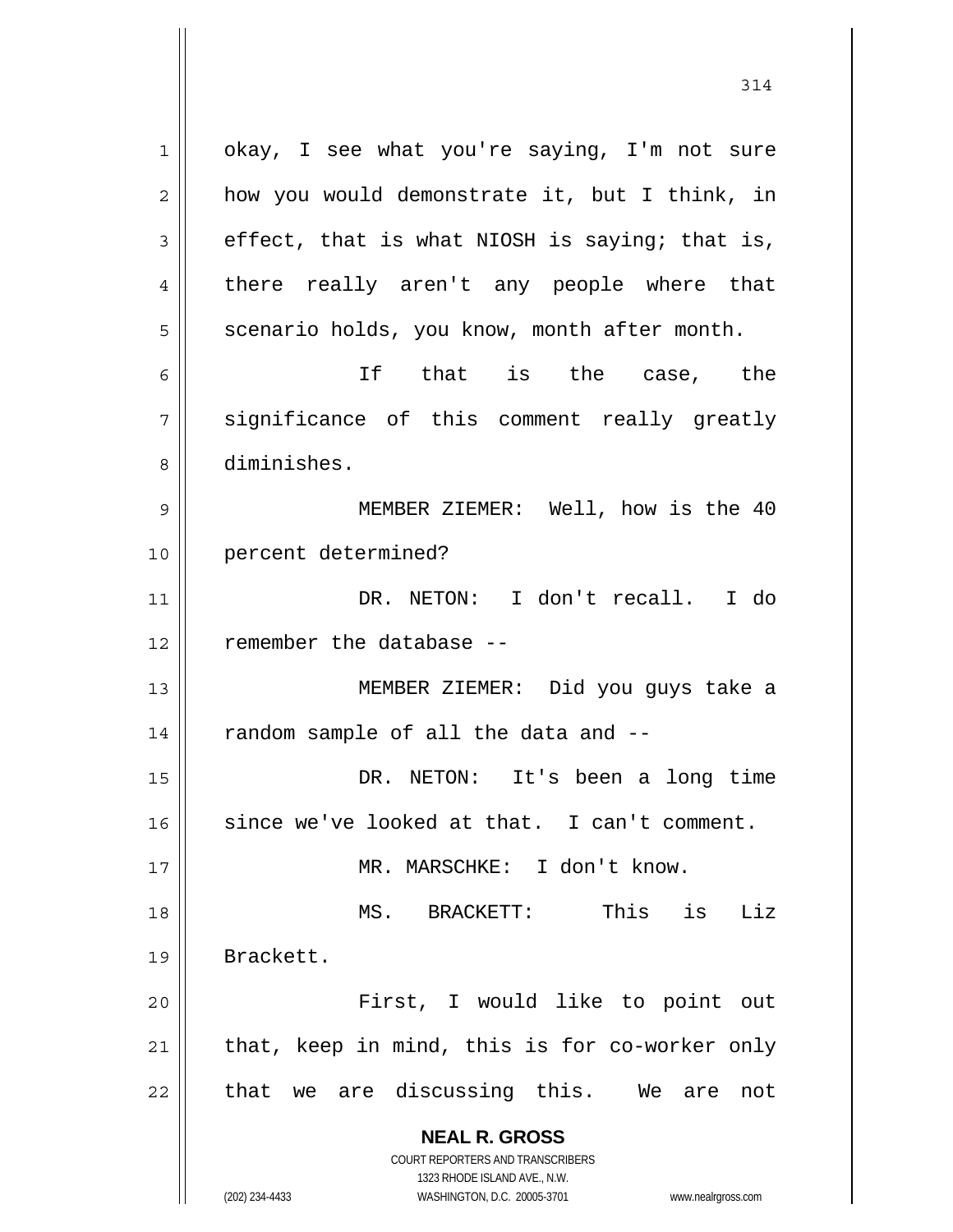**NEAL R. GROSS** COURT REPORTERS AND TRANSCRIBERS 1323 RHODE ISLAND AVE., N.W. 1 2 3 4 5 6 7 8 9 10 11 12 13 14 15 16 17 18 19 20 21 22 looking at individual workers. We do have an OTIB -- I'm not sure it was published yet, but we did look at correction factors. If an individual worker did have his samples collected on Mondays, then that adjustment can be applied to the individual worker. We were looking at the dataset as a whole. I believe it was Dave Allen took the database, because it is electronic, and I thought that that 40 percent was based on the entire database, but I would have to check with Dave on that. MEMBER ZIEMER: So he can sort readily in the database -- MS. BRACKETT: Yes. MEMBER ZIEMER: Is that what  $SC&A$  -- MR. MARSCHKE: I think that's what SC&A is asking for. I mean exactly what Joyce is asking for here is basically, if you read the NIOSH's responses, they did a review of the database and they came up with the fact

315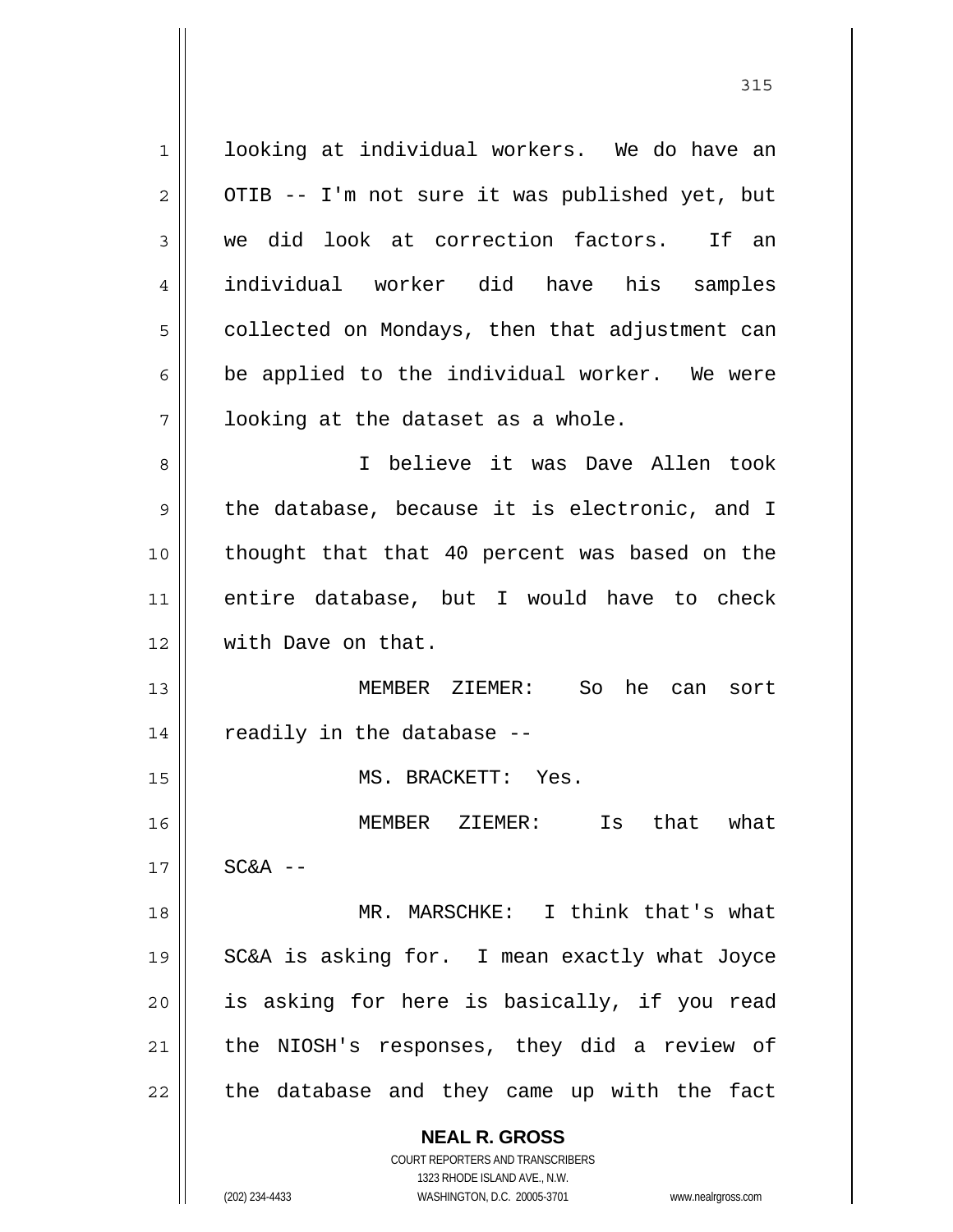1 2 that 40 percent or more of the samples were collected on other days.

**NEAL R. GROSS** 3 4 5 6 7 8 9 10 11 12 13 14 15 16 17 18 19 20 21 22 So the first thing Joyce is asking for, well, let's show how you came up with that 40 percent. How did you do the review? What was your review? How did you do it? And how did you come up with that 40 percent? MEMBER ZIEMER: So that could be a sort and give us the chart, how many came in on Monday, Tuesday, Wednesday, Thursday, Friday, or do you need to see the data? MR. MARSCHKE: I think if we look at the sort, and again I'm -- MEMBER ZIEMER: How you got the numbers? MR. MARSCHKE: How you got the numbers, and so on, yes. Then the second part of the NIOSH response is, it says, this significantly diminishes the impact of assuming that there was no great prior sample collection. So the next thing that Joyce is

> COURT REPORTERS AND TRANSCRIBERS 1323 RHODE ISLAND AVE., N.W.

(202) 234-4433 WASHINGTON, D.C. 20005-3701 www.nealrgross.com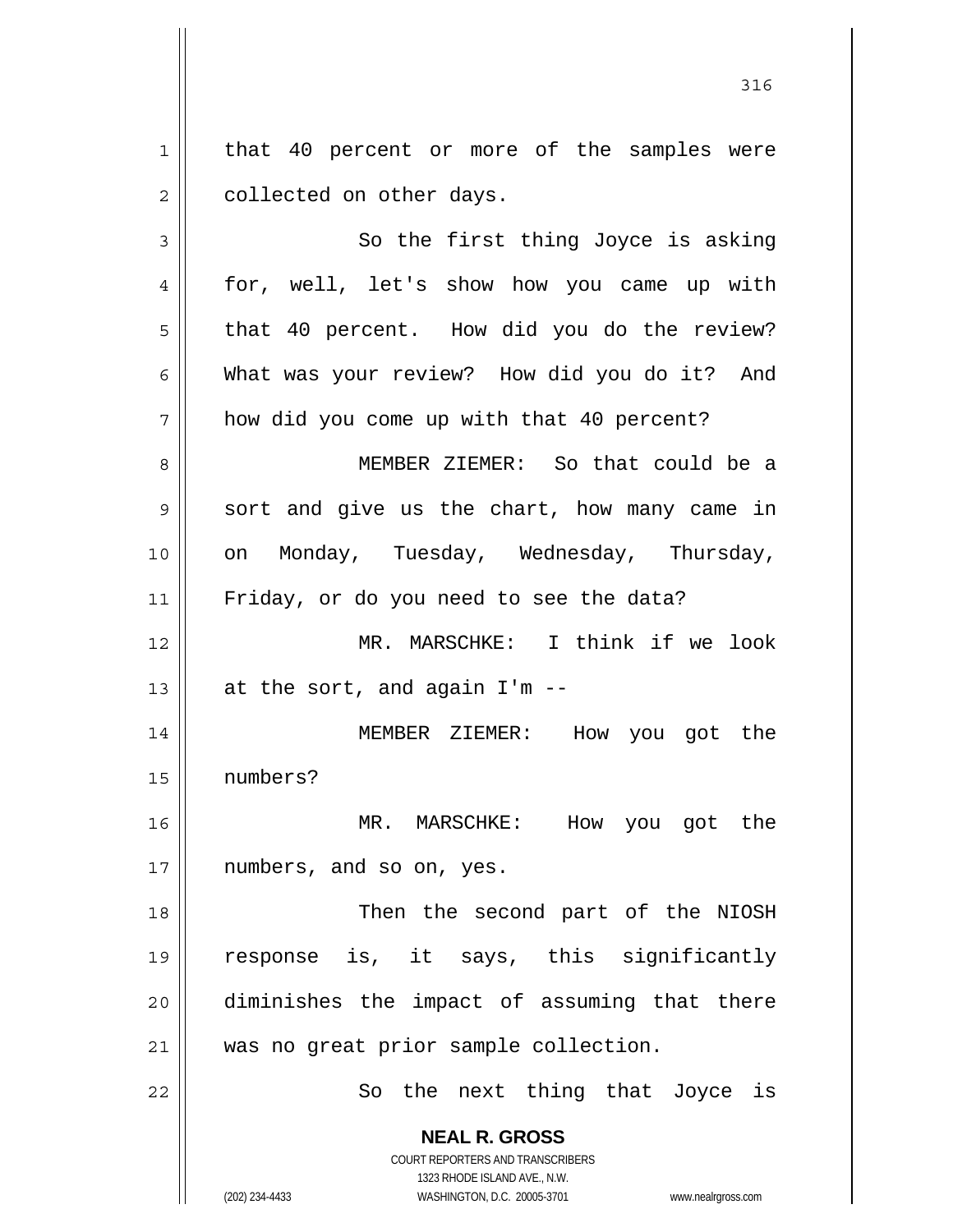**NEAL R. GROSS** COURT REPORTERS AND TRANSCRIBERS 1323 RHODE ISLAND AVE., N.W. 1 2 3 4 5 6 7 8 9 10 11 12 13 14 15 16 17 18 19 20 21 22 asking for here is, you know, while you say it significantly diminishes the impacts, well, let's show the analysis that constitutes that, the basis for that statement. Then the reason why she puts it in abeyance is she's assuming that NIOSH will be able to come back and provide those two pieces of information, and therefore, QED; we're really all done with this issue. It's just a matter of getting the documentation in -- MEMBER ZIEMER: I mean that part I think is fairly straightforward. DR. NETON: I think I understand that, and I understand the concept of why it's clearly underlined all periods because it could be 40 percent for the whole database, but maybe they went to random samples starting in the last 20 years, and the first 20 years were all on Monday. I don't know. We'll provide that. MR. MARSCHKE: So, I mean, I think what she is saying is, I think what Joyce is

(202) 234-4433 WASHINGTON, D.C. 20005-3701 www.nealrgross.com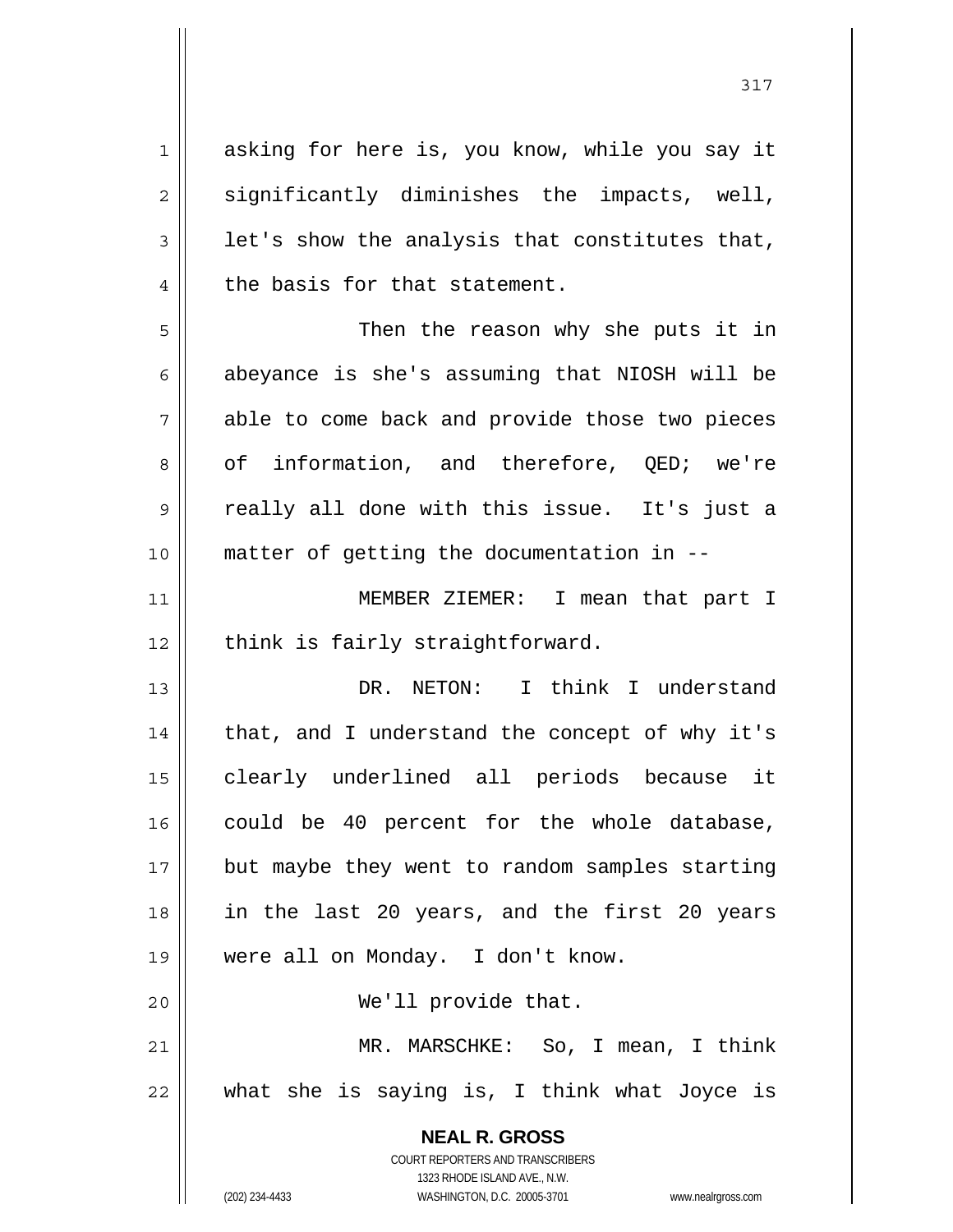**NEAL R. GROSS** COURT REPORTERS AND TRANSCRIBERS 1323 RHODE ISLAND AVE., N.W. (202) 234-4433 WASHINGTON, D.C. 20005-3701 www.nealrgross.com 1 2 3 4 5 6 7 8 9 10 11 12 13 14 15 16 17 18 19 20 21 22 saying, why the recommendation was in abeyance is, yes, we agree with the NIOSH response, provided there is the documentation behind it. MEMBER ZIEMER: I've got it. DR. NETON: I think that is pretty clear, at least to me, what we need to do. CHAIR MUNN: So that being said, do we accept the in abeyance or do we call this in progress? MEMBER ZIEMER: It's in progress, isn't it? DR. MAURO: I have to say I think it's in progress. We're pretty far away. It's not that we've agreed in principle on the solution. MEMBER ZIEMER: You want to see how they got it? DR. MAURO: Yes. Yes. I'm more comfortable with in progress, I have to say. MEMBER ZIEMER: Yes. CHAIR MUNN: Any objection to that? In progress it is. Can you do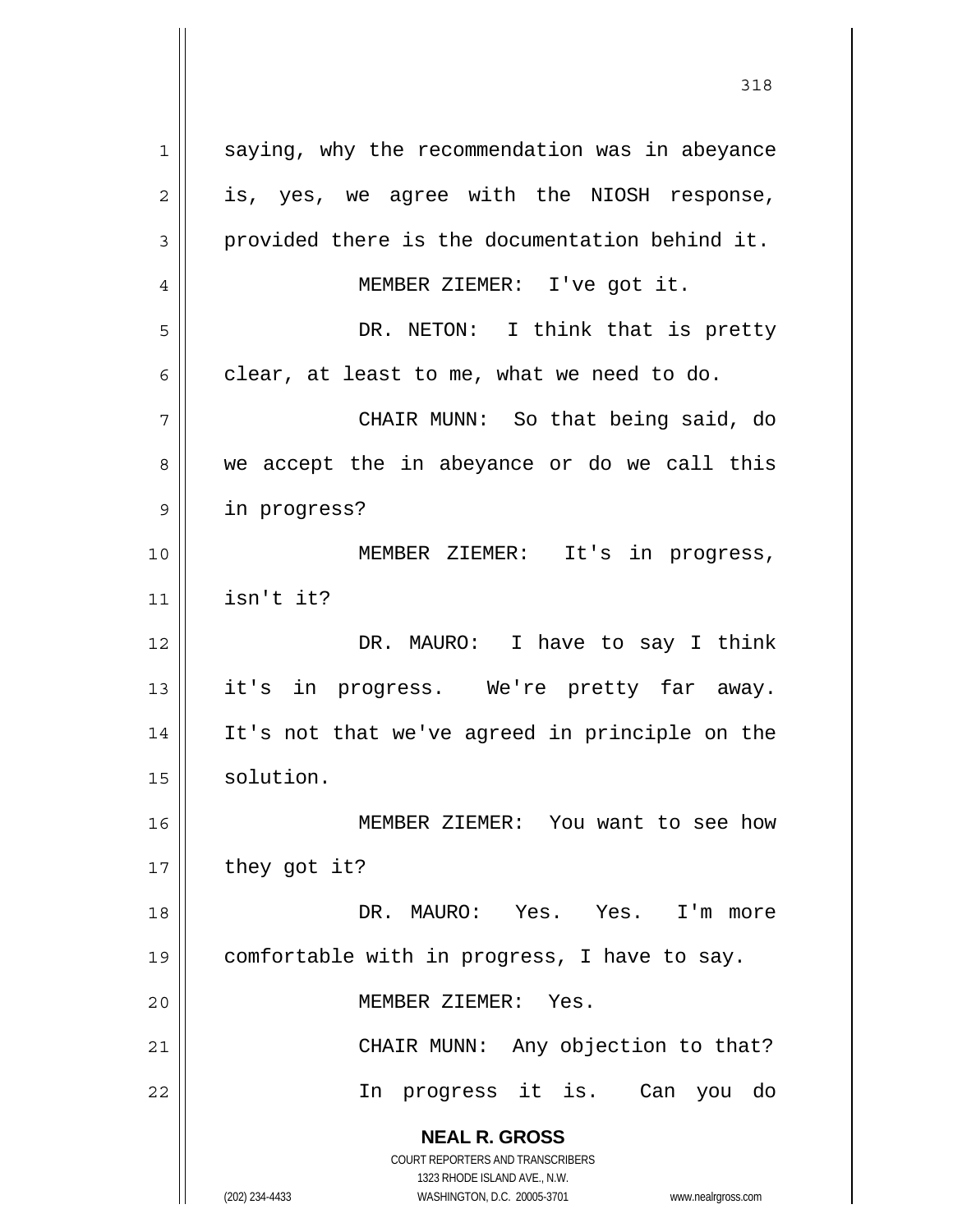**NEAL R. GROSS** COURT REPORTERS AND TRANSCRIBERS 1323 RHODE ISLAND AVE., N.W. 1 2 3 4 5 6 7 8 9 10 11 12 13 14 15 16 17 18 19 20 21 22 that, Steve? MR. MARSCHKE: Done, Wanda. CHAIR MUNN: Thank you. The next item is 29-05. SC&A recommendation -- believes that NIOSH has an obligation to make sure type in S approach, that it is appropriate on a case-by-case basis type S can be ruled out. SC&A recommends that the issue status be changed to in progress and requests guidance from the Subcommittee on how to proceed with resolution. MR. MARSCHKE: Again, I added that because, again, when I read the finding, the NIOSH initial response, and the SC&A recommendation, it seems to me like we have come to kind of an impasse between NIOSH and SC&A. So, again, this may be one of the topics of the telephone conversation, I guess, or a technical telecon that is going to take place. CHAIR MUNN: It appears logical to

319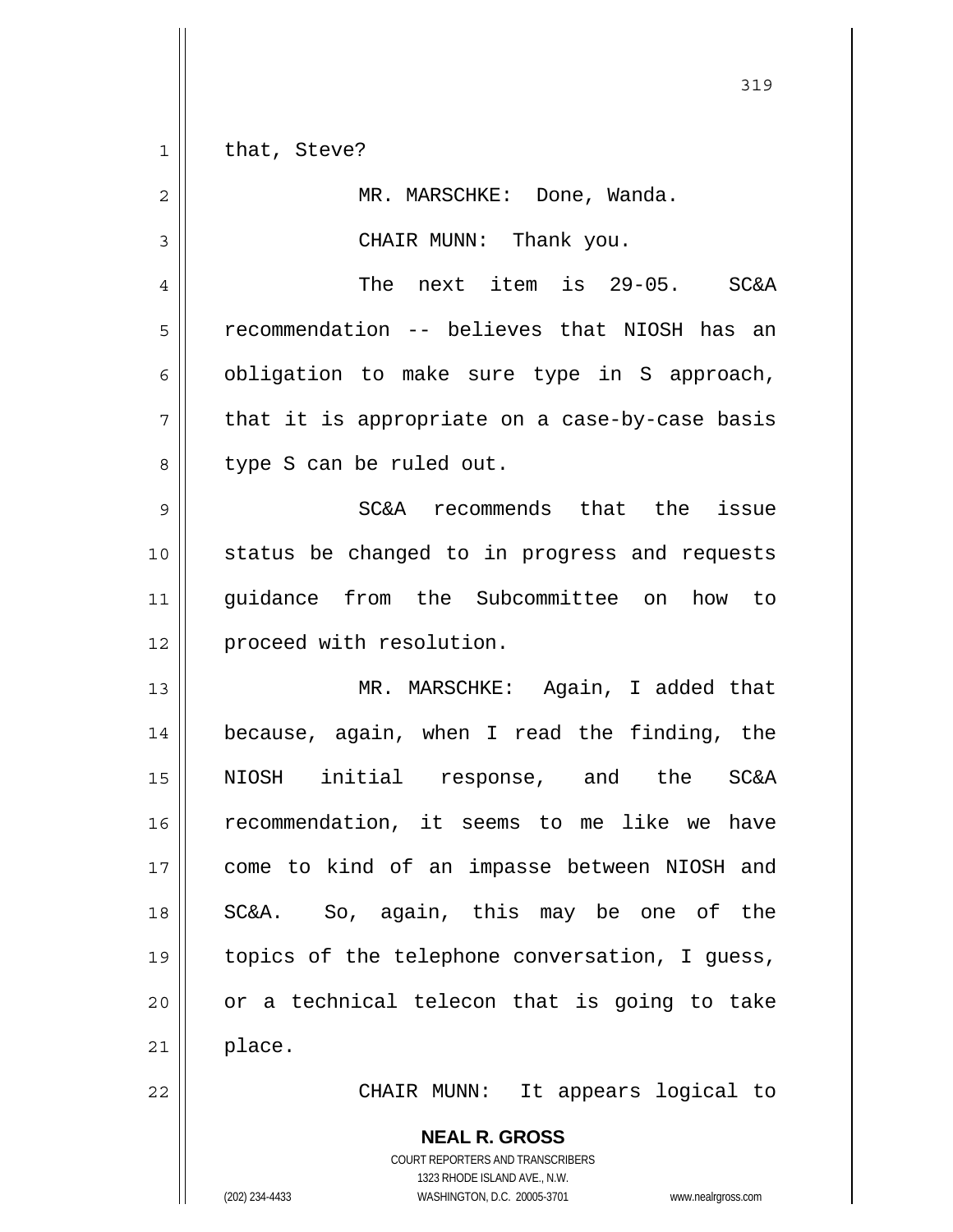**NEAL R. GROSS** COURT REPORTERS AND TRANSCRIBERS 1323 RHODE ISLAND AVE., N.W. (202) 234-4433 WASHINGTON, D.C. 20005-3701 www.nealrgross.com 1 2 3 4 5 6 7 8 9 10 11 12 13 14 15 16 17 18 19 20 21 22 me. NIOSH? DR. NETON: Could you just read the finding because I can't see it from here and I don't have this on my -- MR. MARSCHKE: Which one are you looking, the finding? DR. NETON: Yes, the finding. MR. MARSCHKE: SC&A finds that the assumption that doses should be assigned based on exposures to uranium compounds with solubility types M and S, without considering type F compounds, not claimant-favorable for many cancer sites. Furthermore, this assumption does not follow inhaled materials solubility classification instructions given in 42 CFR 82. CHAIR MUNN: And NIOSH's initial response had said these choices were based on site profiles, the TKBS 14-5, which says, all the exceptional cases with unusually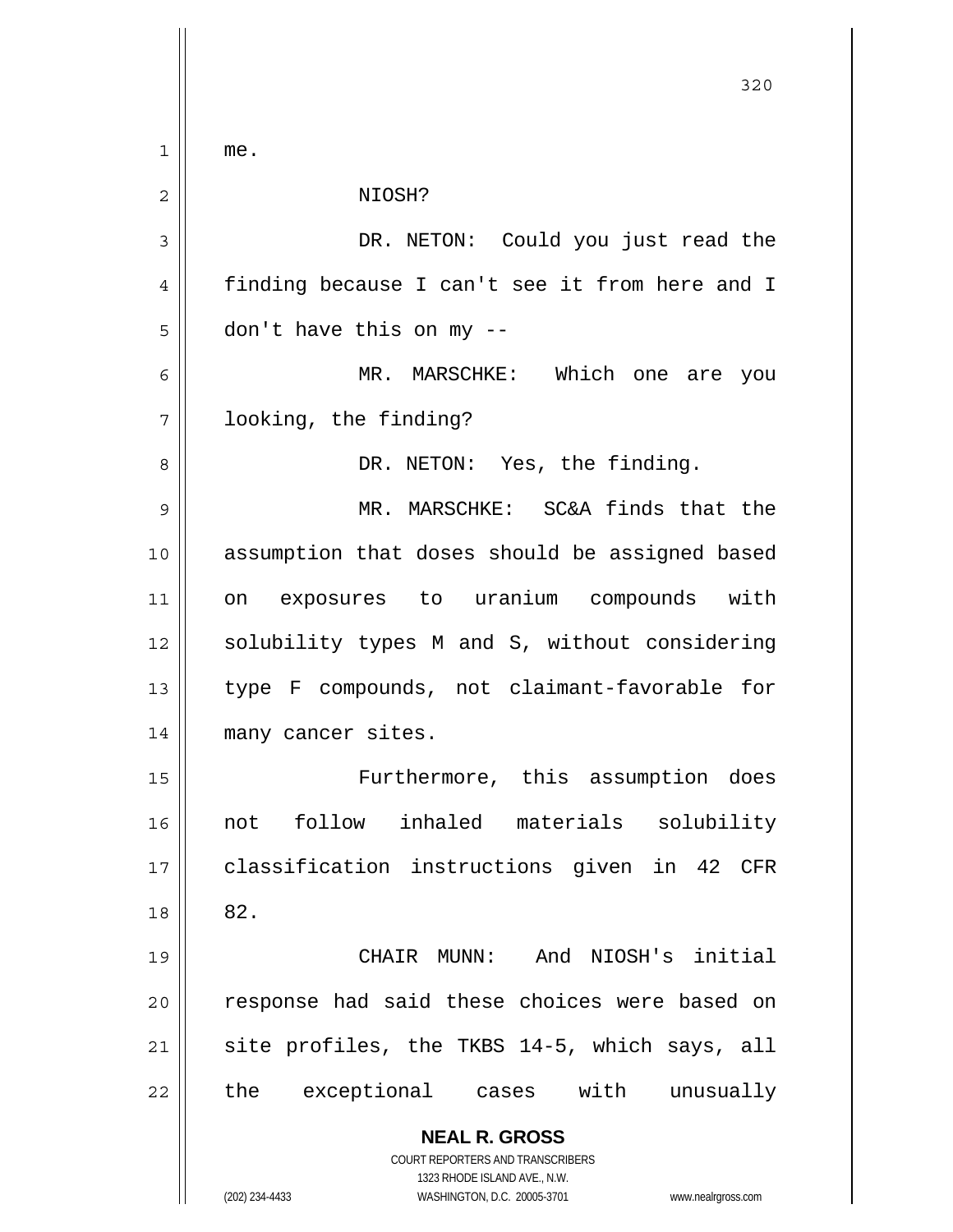**NEAL R. GROSS** COURT REPORTERS AND TRANSCRIBERS 1 2 3 4 5 6 7 8 9 10 11 12 13 14 15 16 17 18 19 20 21 22 protracted lung clearance are important. It's more important that, for the vast majority of individuals, lung clearance took place in approximate accordance with the ICRP publication 2, 1960, insoluble model, which fits within the current type M framework. So it appears that there is a technical discussion that needs to take place. DR. NETON: I don't think this would be a good place to take it up in that other call, though, because -- DR. NETON: Oh, no. No. DR. NETON: -- this is a very big issue. CHAIR MUNN: No, no. DR. MAURO: Let's keep this separate. I have to say I'm looking at the response to SC&A's concern, and I guess I don't quite understand how it solves the problem. DR. NETON: I haven't looked at this in a while. I need to go back. We need

321

1323 RHODE ISLAND AVE., N.W.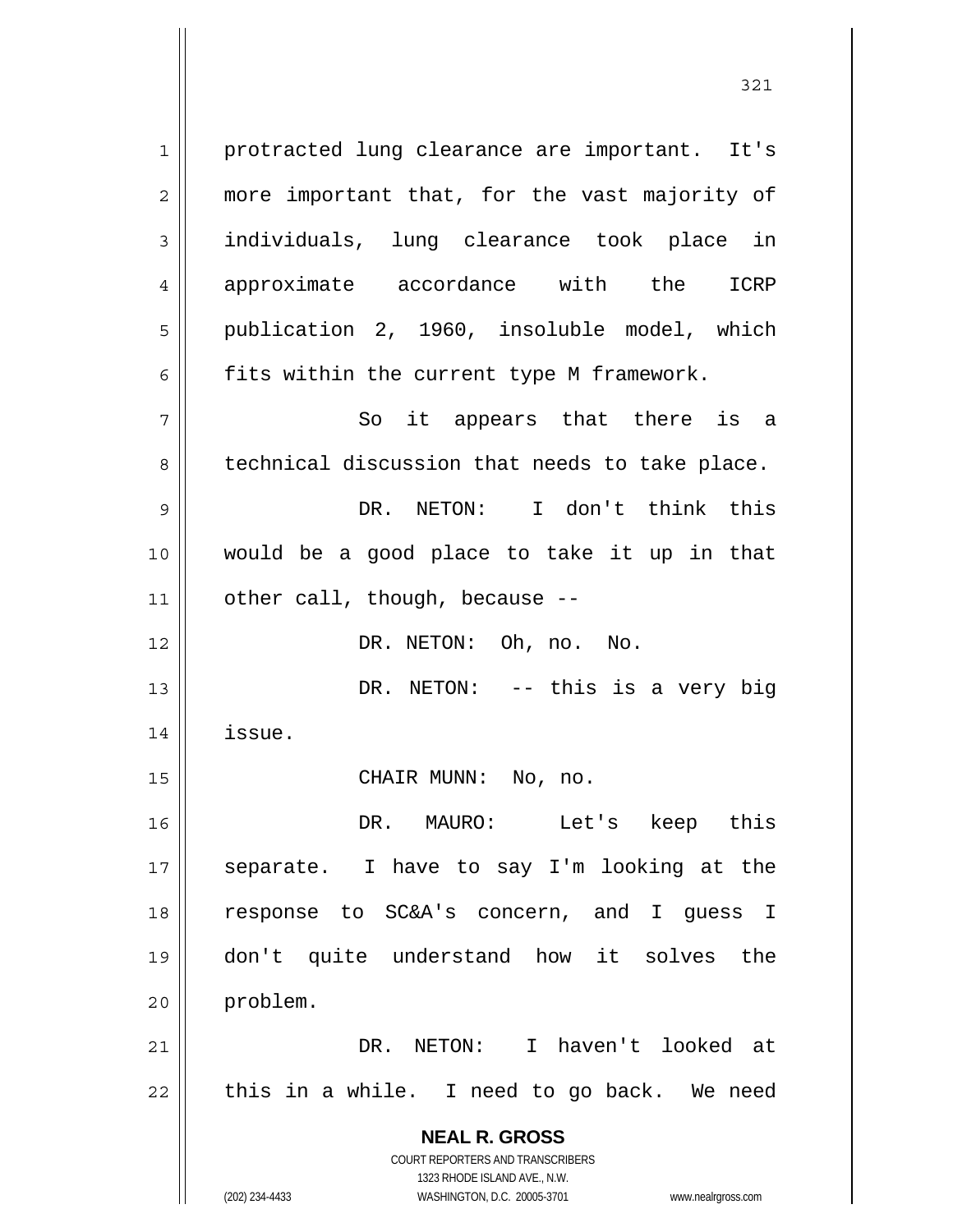|                | 322                                                                     |
|----------------|-------------------------------------------------------------------------|
| $\mathbf 1$    | to go back and revisit this issue.                                      |
| 2              | CHAIR MUNN: I'll record an action                                       |
| 3              | item for technical exchange to occur between                            |
| $\overline{4}$ | NIOSH and SC&A. Okay?                                                   |
| 5              | DR. NETON: Yes.                                                         |
| 6              | CHAIR MUNN: The next item                                               |
| 7              | OTIB-0030-01.                                                           |
| 8              | SC&A's recommendation is that the                                       |
| 9              | issue status be changed to Closed. Use the                              |
| 10             | 1.4 factor. SC&A accepts the NIOSH response.                            |
| 11             | Any objection?                                                          |
| 12             | MEMBER ZIEMER: No.                                                      |
| 13             | CHAIR MUNN: If not, closed.                                             |
| 14             | The next item, OTIB-0030-02. NIOSH                                      |
| 15             | recommendation is that the issue status<br>be                           |
| 16             | changed to Closed. Reference<br>other<br>to                             |
| 17             | OTIBs -- SC&A accepts NIOSH's response.                                 |
| 18             | is<br>This<br>external co-worker                                        |
| 19             | dosimetry data.                                                         |
| 20             | disagreement with<br>closing<br>Any                                     |
| 21             | $30 - 02?$                                                              |
| 22             | MAURO: It looks like this is<br>DR.                                     |
|                | <b>NEAL R. GROSS</b>                                                    |
|                | <b>COURT REPORTERS AND TRANSCRIBERS</b><br>1323 RHODE ISLAND AVE., N.W. |
|                | (202) 234-4433<br>WASHINGTON, D.C. 20005-3701<br>www.nealrgross.com     |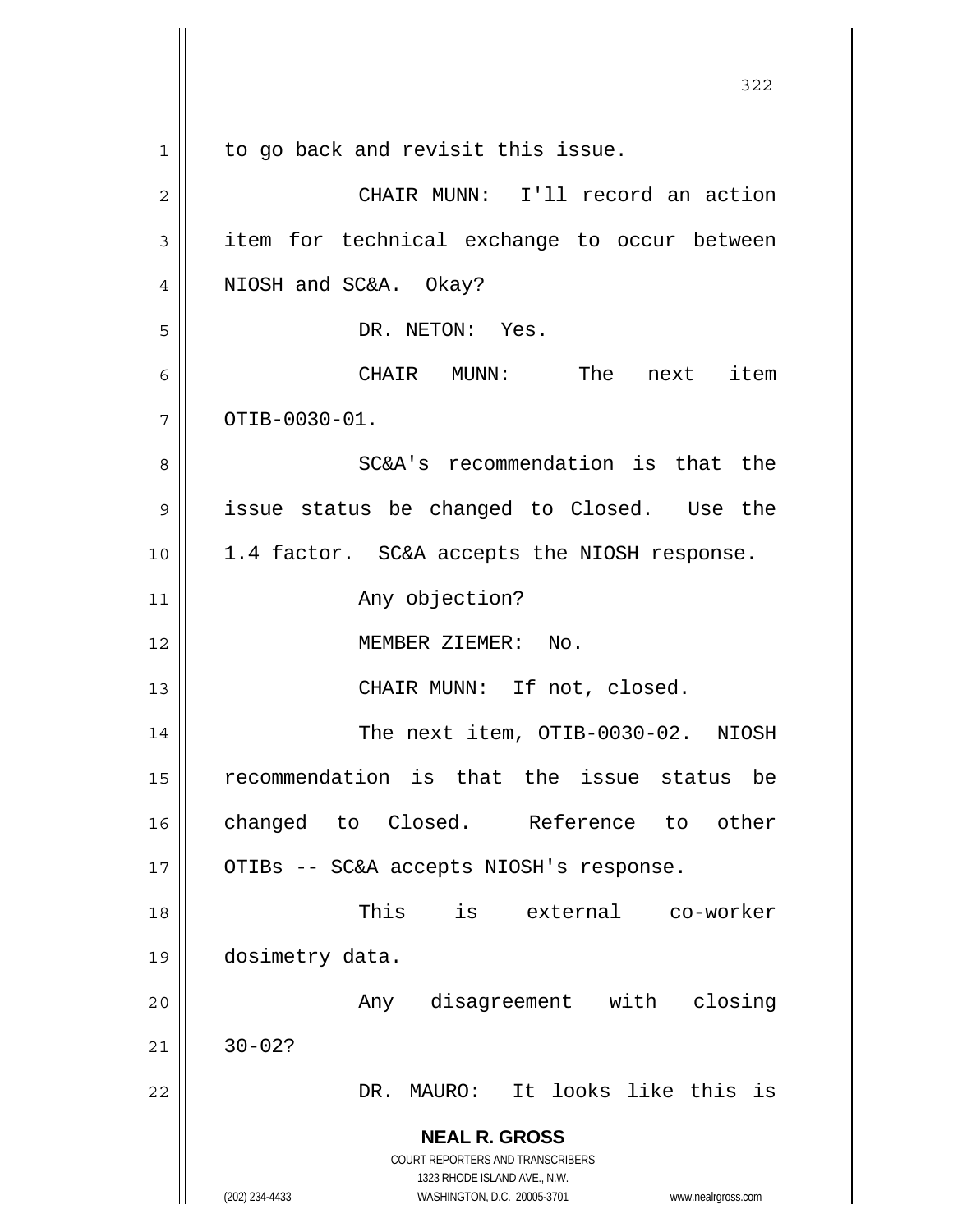1 2 3 4 5 6 7 8 9 10 11 12 13 14 15 16 17 18 19 20 21 22 being transferred as opposed to -- I don't know whether the OTIB-0017 deals with external dosimetry, non-penetrating I believe, and I think Ron, who was reviewing this, is certainly familiar with the other OTIB. He is basically saying, listen, this issue is being dealt with very well. Well, it's being dealt with in OTIB-0017. But it seems to me that means it should be Transferred as opposed to Closed. It is not apparent to me that -- let me just take a quick look. Give me one second. CHAIR MUNN: Okay. I took it that since the staff had been instructed to use the different OTIBs -- DR. MAURO: I believe there are still lots of open issues on OTIB-0017. That is what I am concerned about. If we resolved all the OTIB-0017 issues, then I guess maybe this goes away, but I think there is still active discussion on OTIB-0017 in this work group, in this subcommittee.

**NEAL R. GROSS**

COURT REPORTERS AND TRANSCRIBERS 1323 RHODE ISLAND AVE., N.W. (202) 234-4433 WASHINGTON, D.C. 20005-3701 www.nealrgross.com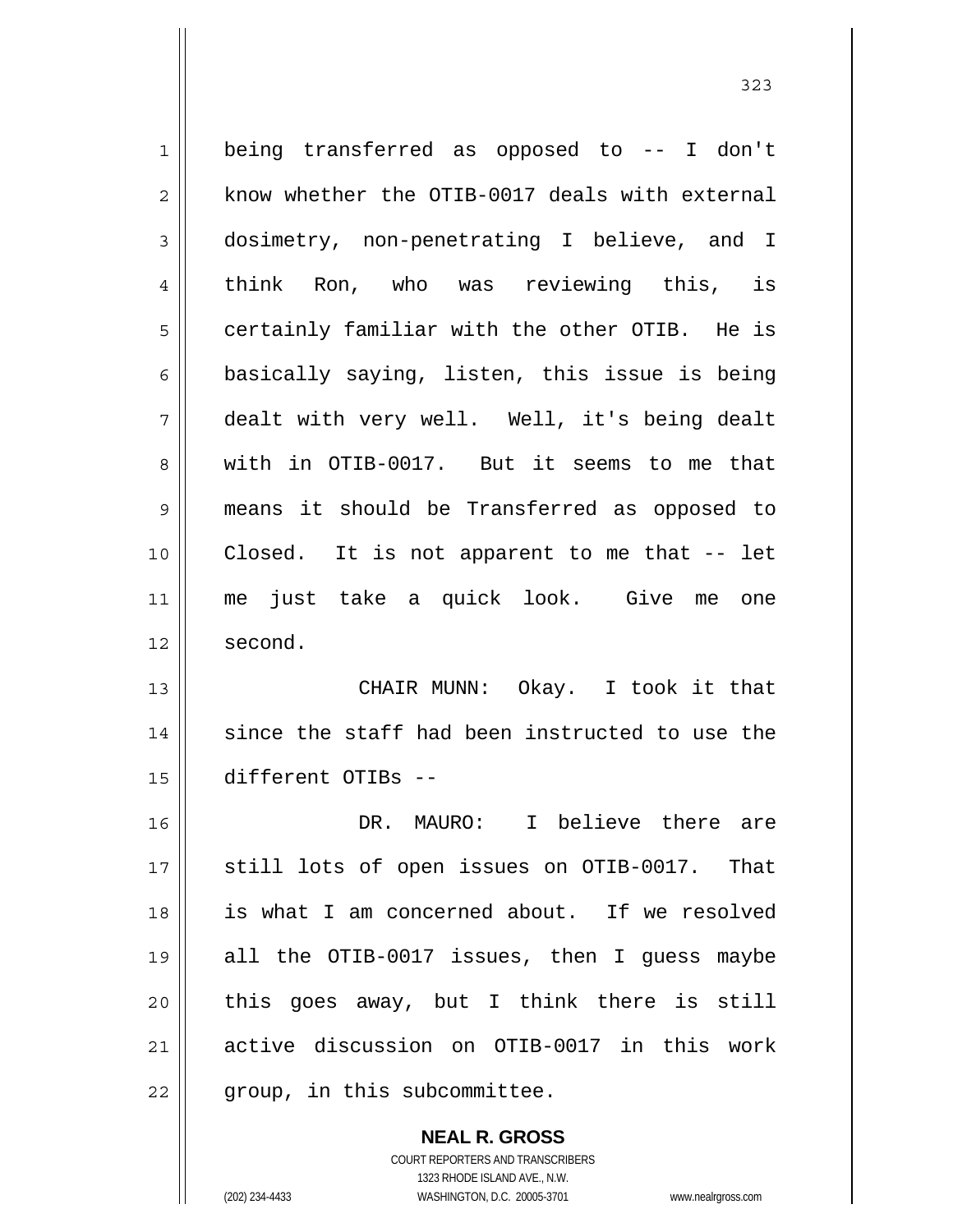|    | 324                                                                 |
|----|---------------------------------------------------------------------|
| 1  | OTIB-0017 --                                                        |
| 2  | DR. MAURO: I think this business                                    |
| 3  | of the shielding --                                                 |
| 4  | CHAIR MUNN: We still have one,                                      |
| 5  | two, three outstanding issues.                                      |
| 6  | DR. MAURO: And I think one of them                                  |
| 7  | deals with attenuation by clothing, or                              |
| 8  | something like that?                                                |
| 9  | CHAIR MUNN: One of them is cancer                                   |
| 10 | sites, skin particles --                                            |
| 11 | DR. MAURO: Yes.                                                     |
| 12 | CHAIR MUNN: -- and logical order                                    |
| 13 | of information. Yes.                                                |
| 14 | DR. MAURO: I recall the clothing                                    |
| 15 | attenuation. Well, I don't know. We may have                        |
| 16 | closed the issue. I have to be careful here.                        |
| 17 | It may turn out that the clothing                                   |
| 18 | attenuation question, which, of course, is --                       |
| 19 | well, we did have concerns in OTIB-0017                             |
| 20 | regarding that. We might have resolved it. I                        |
| 21 | just don't recall. If we have resolved it,                          |
| 22 | then the way this should read is this                               |
|    | <b>NEAL R. GROSS</b><br>COURT REPORTERS AND TRANSCRIBERS            |
|    | 1323 RHODE ISLAND AVE., N.W.                                        |
|    | (202) 234-4433<br>WASHINGTON, D.C. 20005-3701<br>www.nealrgross.com |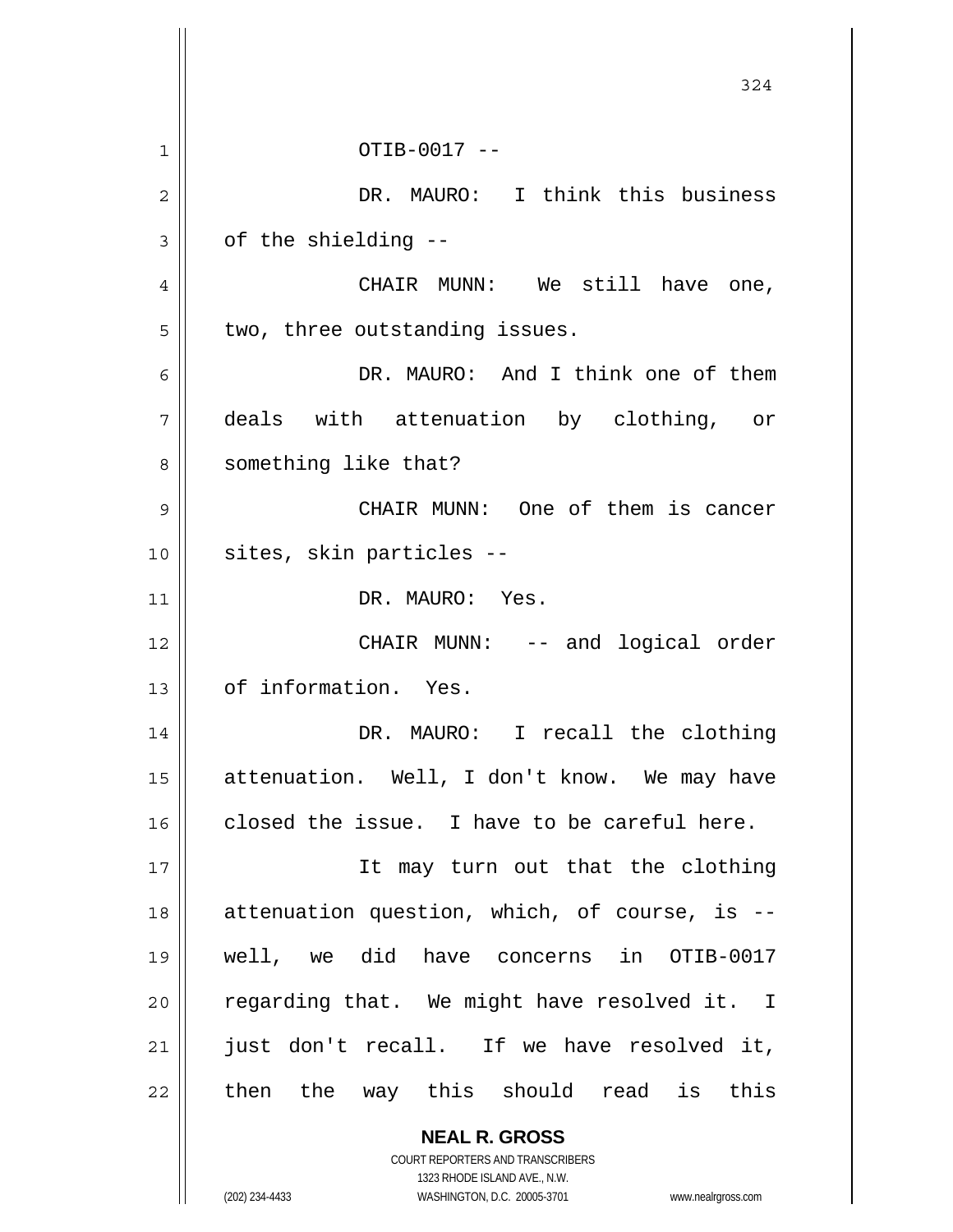**NEAL R. GROSS** COURT REPORTERS AND TRANSCRIBERS 1323 RHODE ISLAND AVE., N.W. (202) 234-4433 WASHINGTON, D.C. 20005-3701 www.nealrgross.com 1 2 3 4 5 6 7 8 9 10 11 12 13 14 15 16 17 18 19 20 21 22 particular issue is a generic issue that is addressed in OTIB-0017 and has been closed under the issues resolution process, under OTIB-0017. I just don't know if that is, in fact, the case. CHAIR MUNN: Well, we have closed most of them addressed in finding three -- MR. HINNEFELD: This is Stu, John. The way this finding is written, 30-02, it really just says that, while the OTIB-0030 says non-penetrating doses are assigned such-and-such with corrections to account for clothing attenuation and other applicable considerations, but it just says that, but it doesn't tell the dose reconstructor where to go to find those. That's the nature of the finding. DR. MAURO: I see. So what you are saying is the very fact that OTIB-0017 is the place you go -- MR. HINNEFELD: Right. DR. MAURO: -- resolved the issue.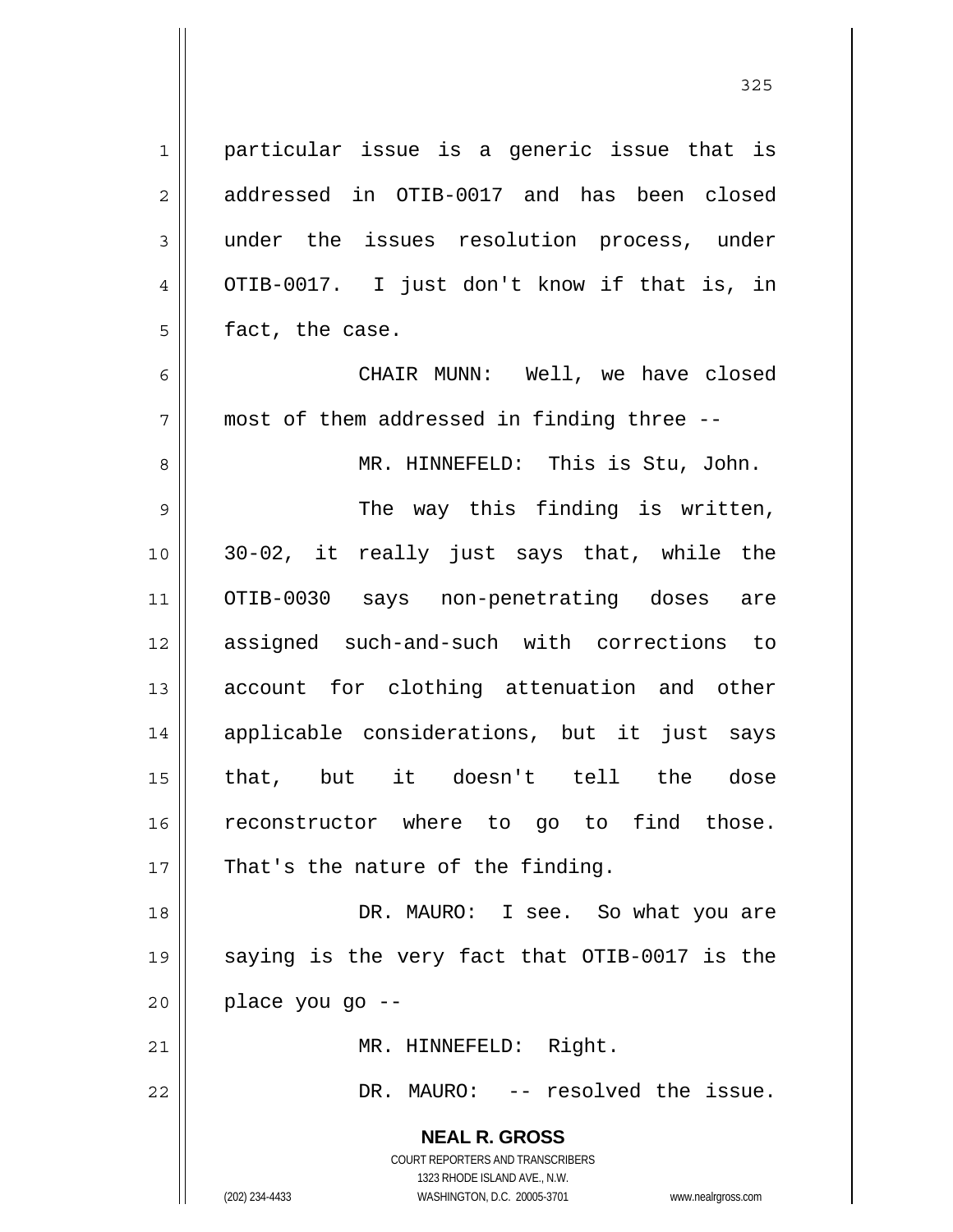**NEAL R. GROSS** COURT REPORTERS AND TRANSCRIBERS 1323 RHODE ISLAND AVE., N.W. (202) 234-4433 WASHINGTON, D.C. 20005-3701 www.nealrgross.com 1 2 3 4 5 6 7 8 9 10 11 12 13 14 15 16 17 18 19 20 21 22 I think most of the deeper issue, which is, well, does OTIB-0017 address this issue adequately -- MR. HINNEFELD: And that's a subject for a debate on OTIB-0017 -- DR. MAURO: Yes. MR. HINNEFELD: -- but I don't think that's particular relevant to this finding. MEMBER ZIEMER: No, it's not something you can transfer, I don't think. DR. MAURO: I think I understand what you are saying. So this isn't really an issue. This is simply saying, listen, you need to say something about attenuation, and the answer is, yes, this is dealt with and we do say something about attenuation in OTIB-0017, and that's the extent to which this is an issue here. That being the case, yes, then I guess that would close the issue. Okay, I understand what you're saying.

<u>326</u>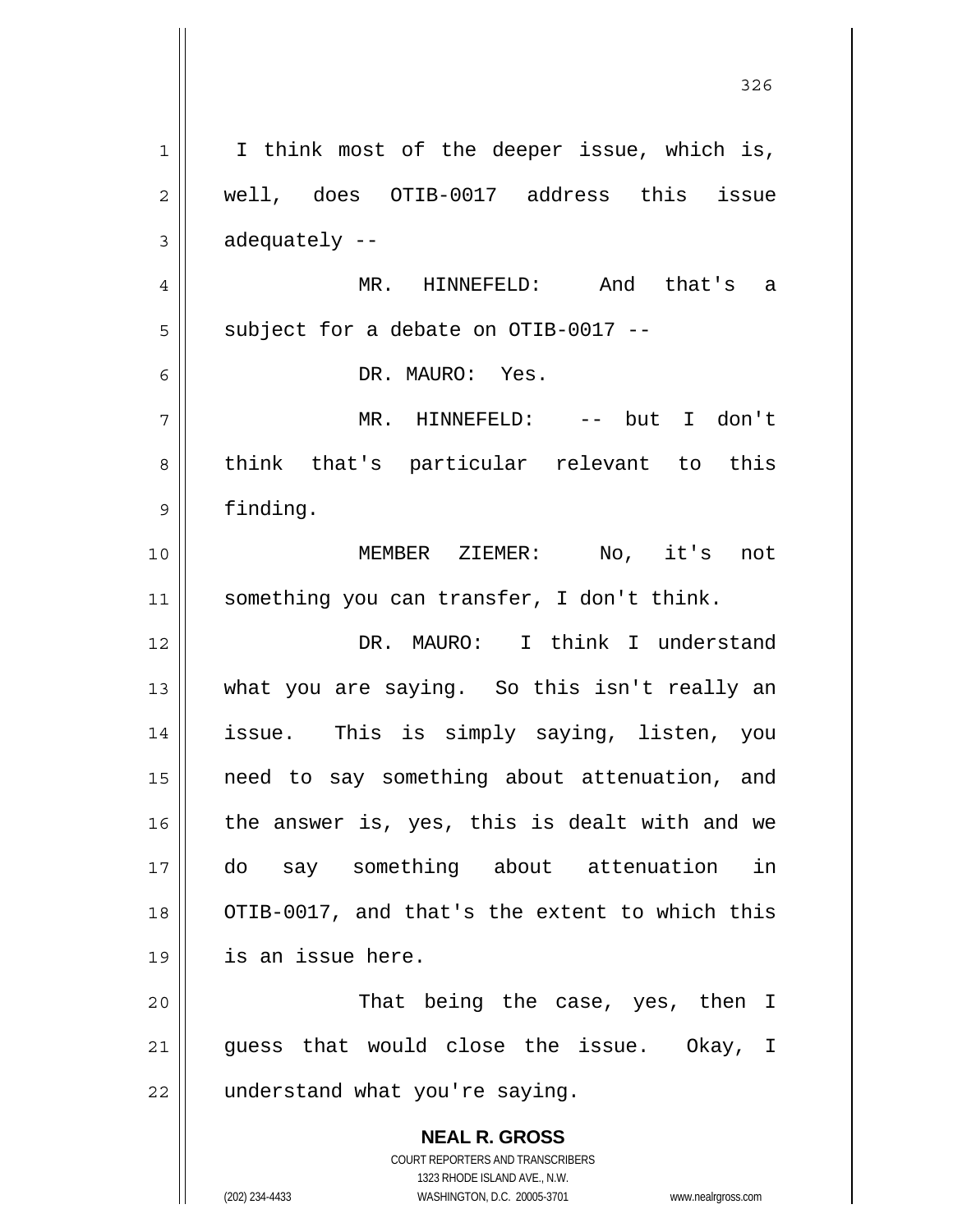**NEAL R. GROSS** COURT REPORTERS AND TRANSCRIBERS 1323 RHODE ISLAND AVE., N.W. 327 1 2 3 4 5 6 7 8 9 10 11 12 13 14 15 16 17 18 19 20 21 22 CHAIR MUNN: Any objection to close? If not, will you please do that, Steve? MR. MARSCHKE: Closed it, Wanda, yes. CHAIR MUNN: Now we -- MEMBER ZIEMER: Now is that 30 -- CHAIR MUNN: It was 30-02. And we've come to a decision point here. We are getting close enough to five o'clock, and I know we're all getting weary. We do have several housekeeping issues with respect especially to looking forward to our next meeting. We have not yet even begun to address the issues that were originally planned for our earlier January meeting. We know what everyone's calendar is beginning to look like. I would suggest, unless I hear arguments to the contrary, that we stop our group 3 responses at this point, with the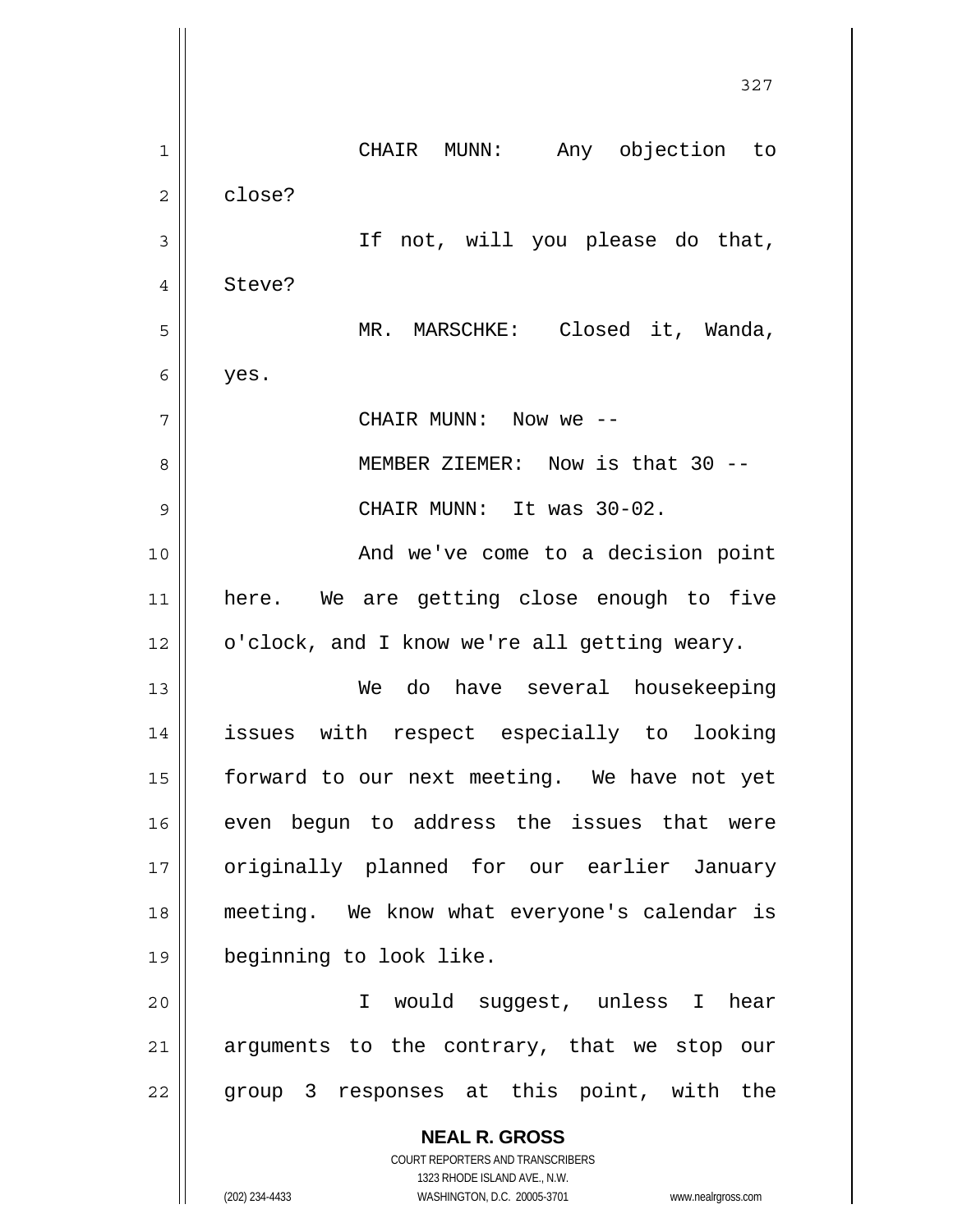**NEAL R. GROSS** COURT REPORTERS AND TRANSCRIBERS 1323 RHODE ISLAND AVE., N.W. (202) 234-4433 WASHINGTON, D.C. 20005-3701 www.nealrgross.com 1 2 3 4 5 6 7 8 9 10 11 12 13 14 15 16 17 18 19 20 21 22 expectation that we will take them up again at our next meeting, beginning with OTIB-032, and that we take a look at what we have yet to do and whether we have an enforced timeframe in which some of this needs to be completed. In any case, give our calendars some attention. Is everyone amenable to that? MEMBER ZIEMER: Yes. DR. MAURO: Yes. CHAIR MUNN: Then let's take a look at the extent of that earlier agenda for January 28 and see that we have a number of action items still outstanding from that that we did not even begin to address here. Verifying the plus and minus 10 percent related -- we did 60-02. Take a look at your calendars and see what we can do in the next month and a half. MR. KATZ: Keep in mind that we need 30 days to announce the Subcommittee. CHAIR MUNN: Yes, I recognize that,

<u>328</u>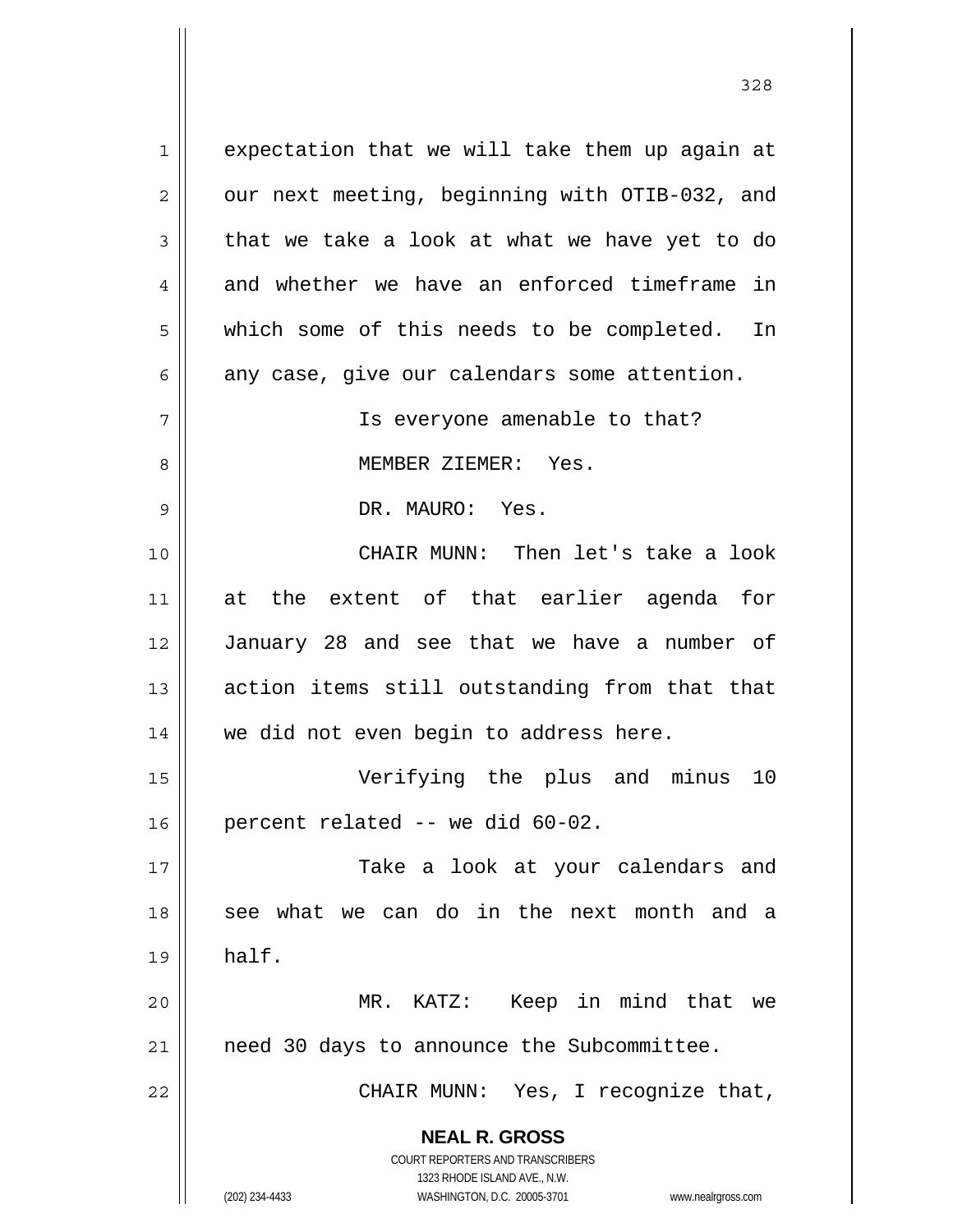**NEAL R. GROSS** COURT REPORTERS AND TRANSCRIBERS 1323 RHODE ISLAND AVE., N.W. (202) 234-4433 WASHINGTON, D.C. 20005-3701 www.nealrgross.com 1 2 3 4 5 6 7 8 9 10 11 12 13 14 15 16 17 18 19 20 21 22 and I'm also very concerned that neither Mark nor Bob are on the line, so that it's very hard to try to do this with two key members of the group missing. MR. KATZ: We'll have to actually confirm. We can just look for likely weeks, but we'll confirm after we have everybody. CHAIR MUNN: We can. It is unfortunate that we need a full 30 days, too, because we have a meeting, another work group -- I'll be in Cincinnati on the 17th of April. So either the 16th or 20th would have been a good choice for me for the next meeting. But that's too soon, isn't it? MR. KATZ: That week is booked anyway. CHAIR MUNN: So we have to move to the 23rd or 24th of April. MR. KATZ: The 23rd and 24th I believe -- DR. MAURO: The 23rd is NTS. MR. KATZ: Oh, NTS. No, that week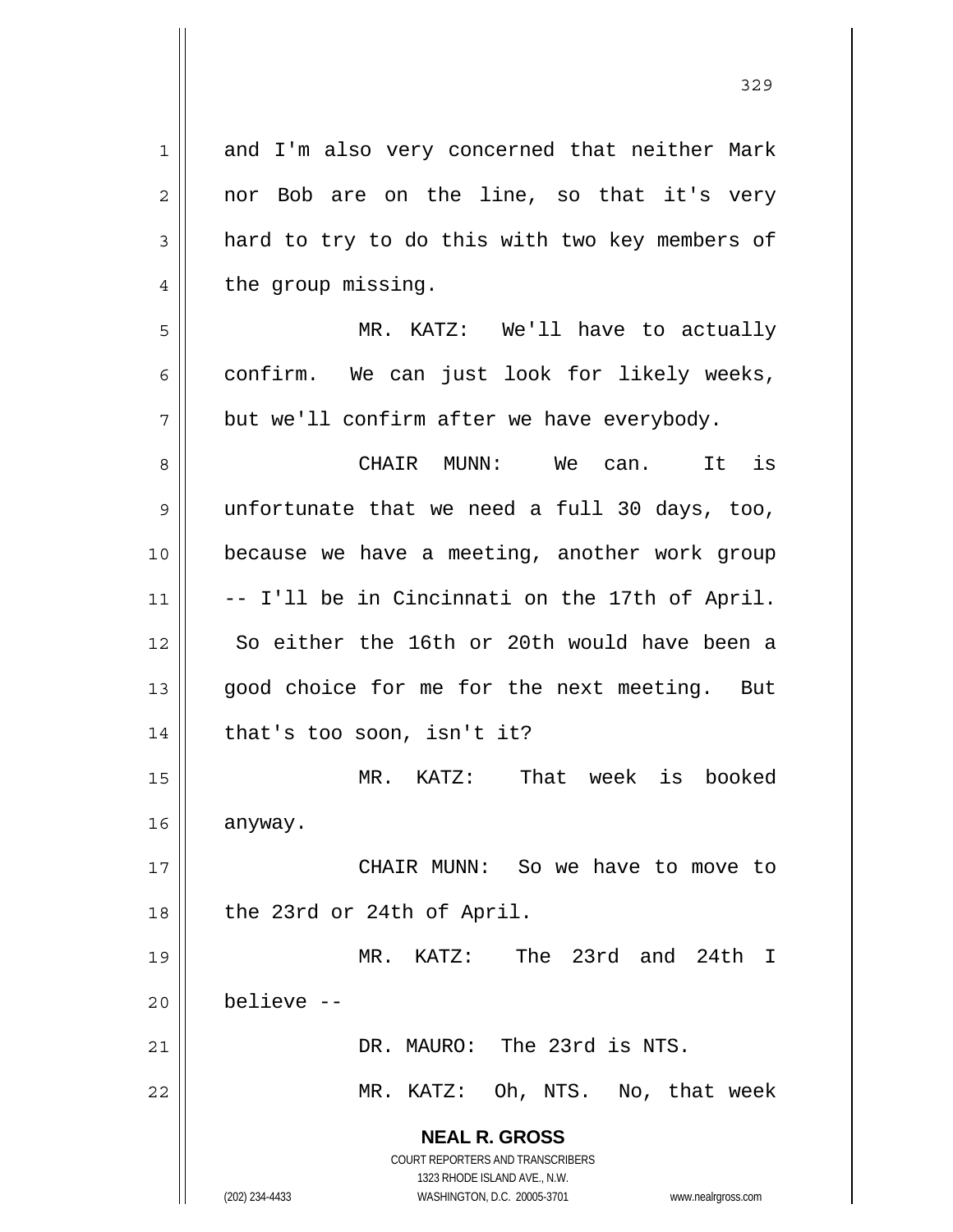**NEAL R. GROSS** COURT REPORTERS AND TRANSCRIBERS 1323 RHODE ISLAND AVE., N.W. (202) 234-4433 WASHINGTON, D.C. 20005-3701 www.nealrgross.com 330 1 2 3 4 5 6 7 8 9 10 11 12 13 14 15 16 17 18 19 20 21 22 is smothered already. CHAIR MUNN: The entire week? MR. KATZ: Well, except for Monday, and, frankly, I can't take the 20th through the 24th in Cincinnati. CHAIR MUNN: Oh, goodness, I would think you would be really looking forward to that. (Laughter.) MR. KATZ: I love Cincinnati. No, don't misinterpret what I just said. It's my family that I need to placate. CHAIR MUNN: I understand, yes. That's perfectly understandable. MR. KATZ: And the next week, the 27th, 28th, 29th, let me just see. I've got, oh, there's a NIOSH Lead Team meeting those three days which I cannot miss, which means it would be -- and those are out of town. So I would hate to have it that week. CHAIR MUNN: Which means that we are already up against a rock and a hard place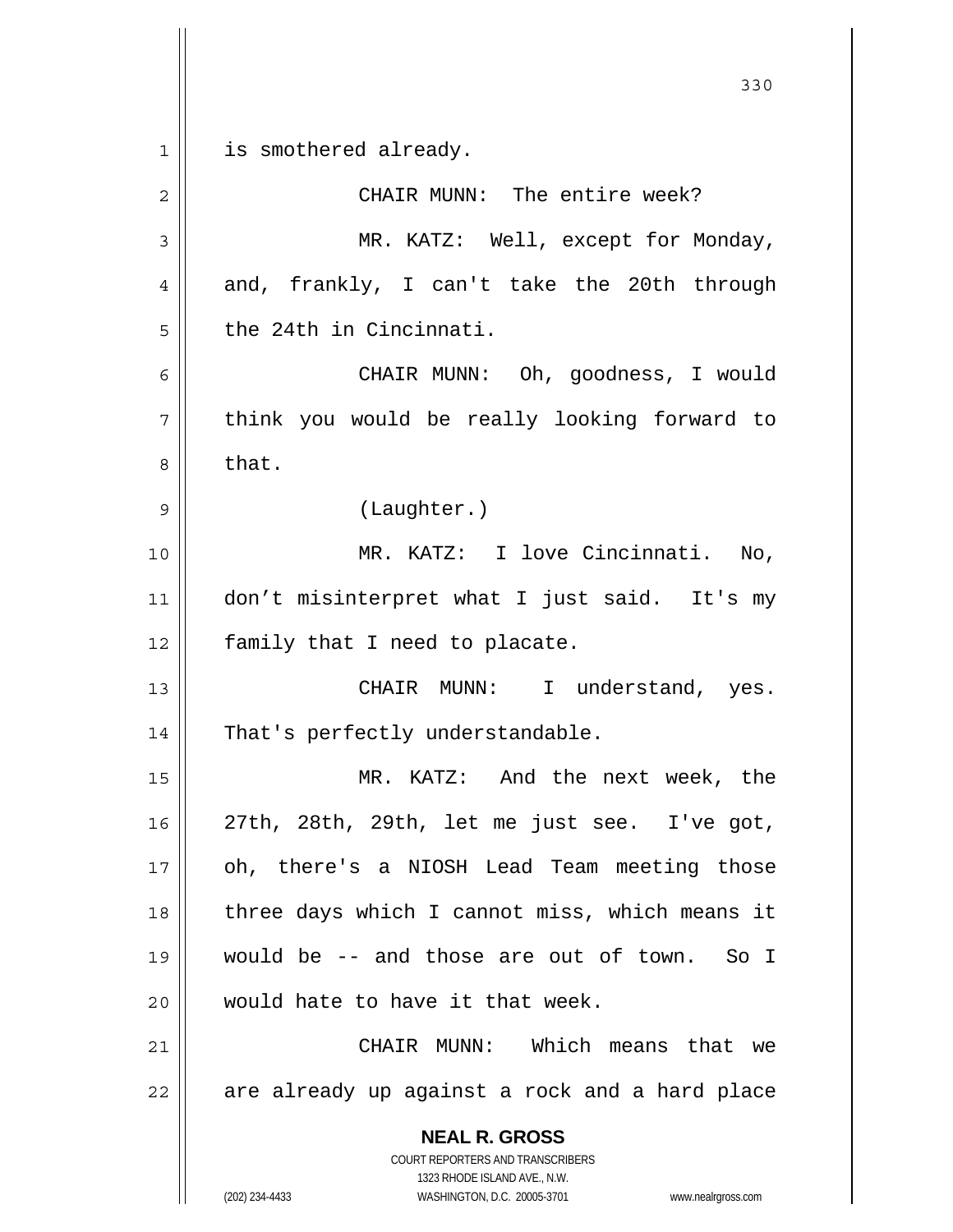**NEAL R. GROSS** COURT REPORTERS AND TRANSCRIBERS 1323 RHODE ISLAND AVE., N.W. (202) 234-4433 WASHINGTON, D.C. 20005-3701 www.nealrgross.com 1 2 3 4 5 6 7 8 9 10 11 12 13 14 15 16 17 18 19 20 21 22 because no one is going to want to schedule a subcommittee or a work group meeting the week before we go to Amarillo. DR. MAURO: When is Amarillo? CHAIR MUNN: Amarillo is the 12th through the 14th. MR. KATZ: The 12th, 13th, 14th. DR. MAURO: The 12th through the 14th, okay. CHAIR MUNN: Of May. So the week preceding that is almost an impossibility to even consider. MR. KATZ: I'm not sure that is true. I mean I am amenable to that, but it's up to -- MR. HINNEFELD: Normally, we've prepped in advance, although Jim has a lot to do. DR. NETON: I'm out of town that week, the 12th through the 14th. MR. KATZ: That's right, he's out of town.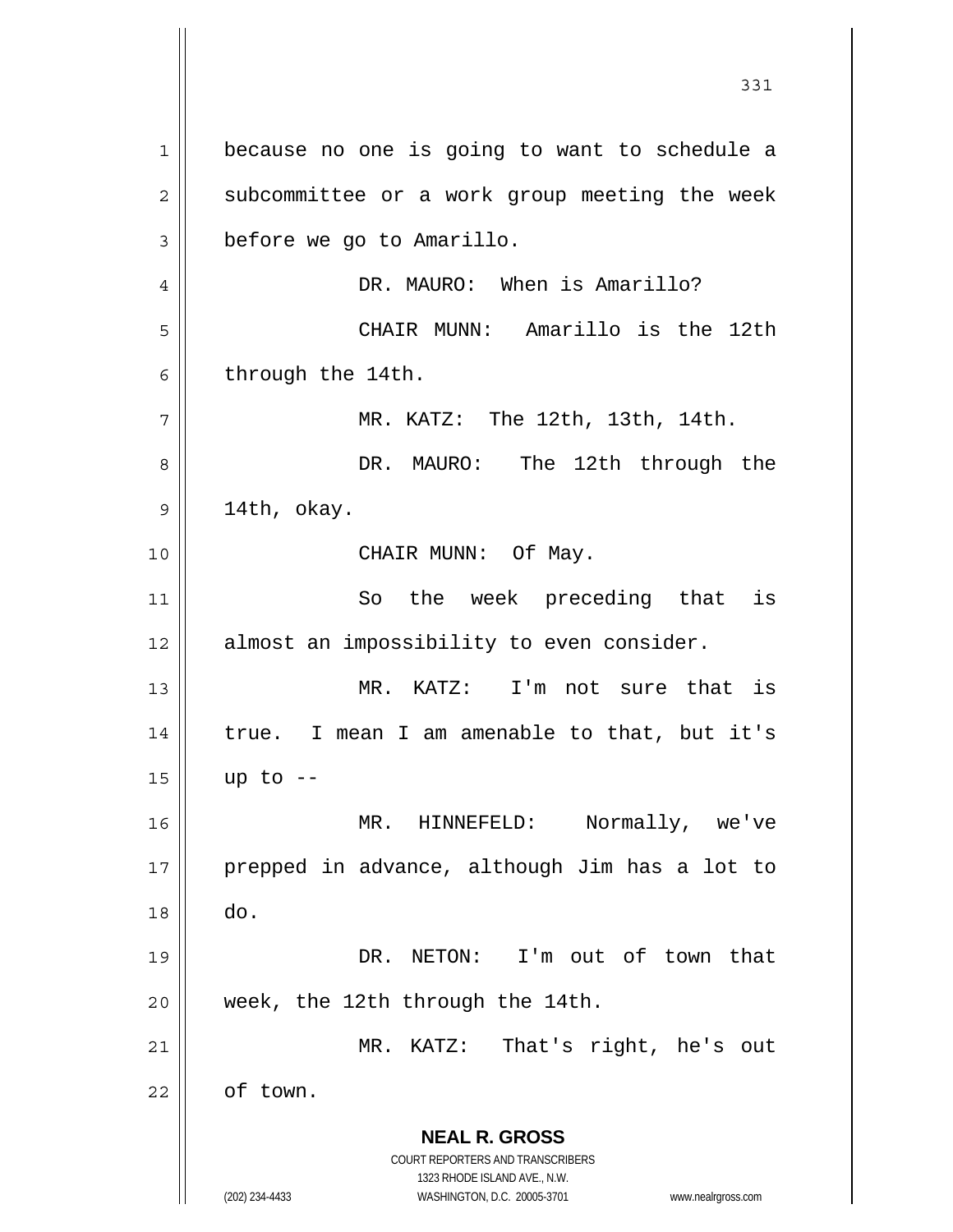**NEAL R. GROSS** 1 2 3 4 5 6 7 8 9 10 11 12 13 14 15 16 17 18 19 20 21 22 DR. NETON: I'm looking at the Board meeting. The week before I'm gone in Washington, Monday, Tuesday, Wednesday. CHAIR MUNN: Any possibilities between now and then? I see Friday, May the 1st, is about the only available day. MR. KATZ: Well, like I said, I'm out of town Monday through Wednesday. To go home on Thursday and then get on a plane Thursday night to come back here, I would like not to face that. It would be better just to push it to after the -- CHAIR MUNN: If we have to obey the 30-day rule, then we are out of luck. Our people are not available between now and Amarillo. That is catastrophic. We've got far too much to do. DR. MAURO: Let me pose a question. I know that this meeting was a little unusual in that many of us are on the phone. I have to say we were pretty effective, even though many of us were on the phone. If it turns out

332

COURT REPORTERS AND TRANSCRIBERS 1323 RHODE ISLAND AVE., N.W.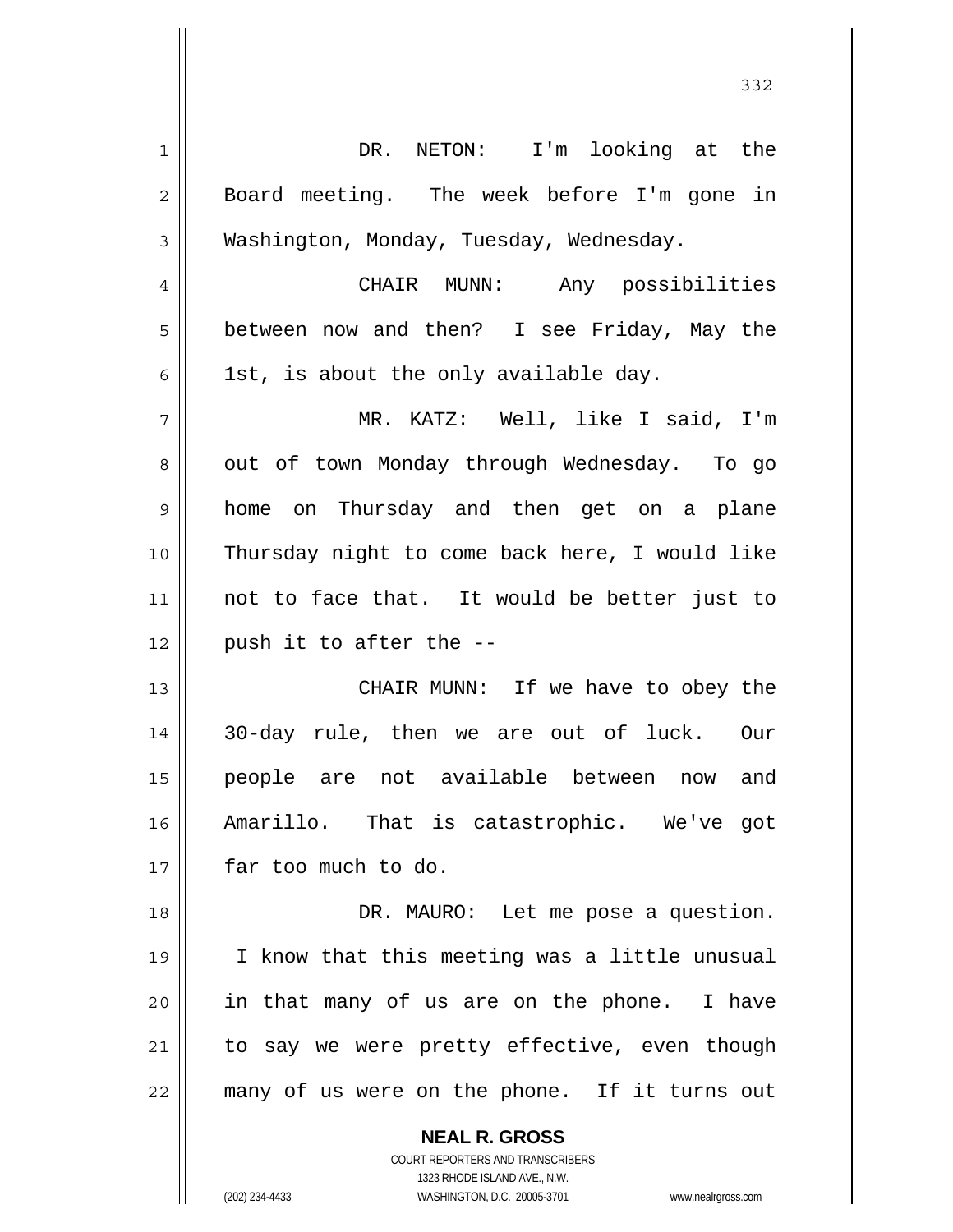|              | 333                                                      |
|--------------|----------------------------------------------------------|
| 1            | we are between a rock and a hard place, could            |
| $\mathbf{2}$ | we do it by phone?                                       |
| 3            | CHAIR MUNN: Well, I have found it                        |
| 4            | very difficult.                                          |
| 5            | DR. MAURO: Okay.                                         |
| 6            | CHAIR MUNN: All it takes is one                          |
| 7            | electronic glitch for one or our key people.             |
| 8            | MR. KATZ: Wanda, here's another                          |
| 9            | option which isn't ideal but would work: I               |
| 10           | mean we have the meeting, the Board meeting,             |
| 11           | the 12th, 13th, and 14th. I'm assuming the               |
| 12           | most important thing would be to get done with           |
| 13           | the CATI material, computer-assisted, so that            |
| 14           | you can make a recommendation to the<br>full             |
| 15           | Board?                                                   |
| 16           | CHAIR MUNN: We really do have to                         |
| 17           | get through that.                                        |
| 18           | MR. KATZ: Then what about doing                          |
| 19           | that on a half-day? Do we think we could get             |
| 20           | through that half-day on Monday, just devote             |
| 21           | it to that, get that done before the Board               |
| 22           | meeting?                                                 |
|              | <b>NEAL R. GROSS</b><br>COURT REPORTERS AND TRANSCRIBERS |

1323 RHODE ISLAND AVE., N.W.

 $\prod$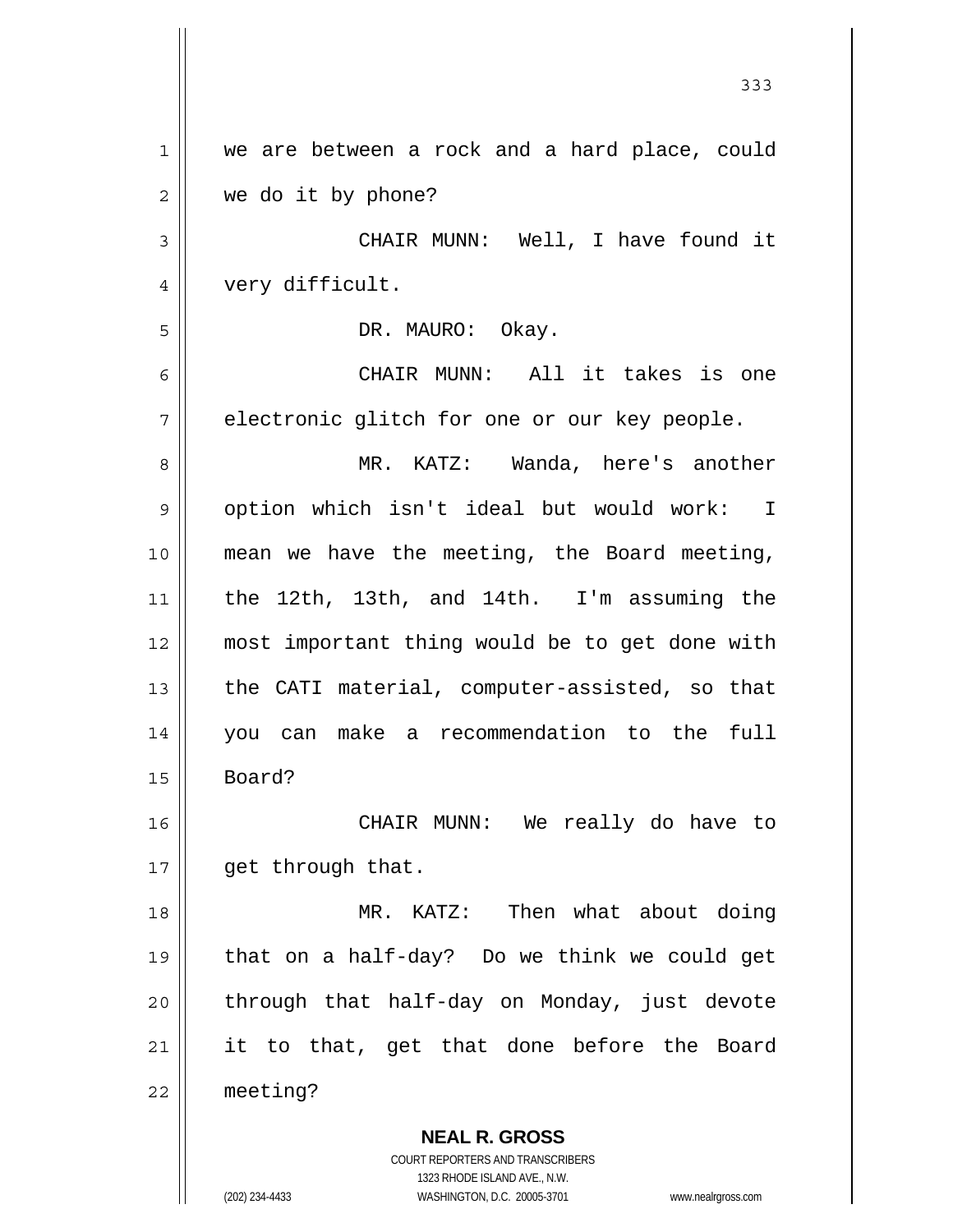|    | 334                                                                                                                                                             |
|----|-----------------------------------------------------------------------------------------------------------------------------------------------------------------|
| 1  | MEMBER ZIEMER: Well, we could, but                                                                                                                              |
| 2  | I think the Board is going to object to                                                                                                                         |
| 3  | getting something --                                                                                                                                            |
| 4  | MR. KATZ: So late, right.                                                                                                                                       |
| 5  | MEMBER ZIEMER: -- so late and                                                                                                                                   |
| 6  | having to take an action on something that is                                                                                                                   |
| 7  | going to go to them.                                                                                                                                            |
| 8  | MR. KATZ: No, you're right.                                                                                                                                     |
| 9  | That's absolutely correct.                                                                                                                                      |
| 10 | CHAIR MUNN: And the folks who are                                                                                                                               |
| 11 | involved in it probably would object to flying                                                                                                                  |
| 12 | on Mother's Day in order to get there.                                                                                                                          |
| 13 | MR. KATZ: Okay. Well, look, I can                                                                                                                               |
| 14 | do Friday, May 1st, given the circumstances,                                                                                                                    |
| 15 | if that works for everybody else. That would                                                                                                                    |
| 16 | give a whole week for the full<br>Board to                                                                                                                      |
| 17 | consider whatever comes out of<br>the                                                                                                                           |
| 18 | Subcommittee.                                                                                                                                                   |
| 19 | MEMBER ZIEMER: You have almost two                                                                                                                              |
| 20 | weeks.                                                                                                                                                          |
| 21 | CHAIR MUNN: If you can do it?                                                                                                                                   |
| 22 | MR. KATZ: Yes.                                                                                                                                                  |
|    | <b>NEAL R. GROSS</b><br>COURT REPORTERS AND TRANSCRIBERS<br>1323 RHODE ISLAND AVE., N.W.<br>(202) 234-4433<br>WASHINGTON, D.C. 20005-3701<br>www.nealrgross.com |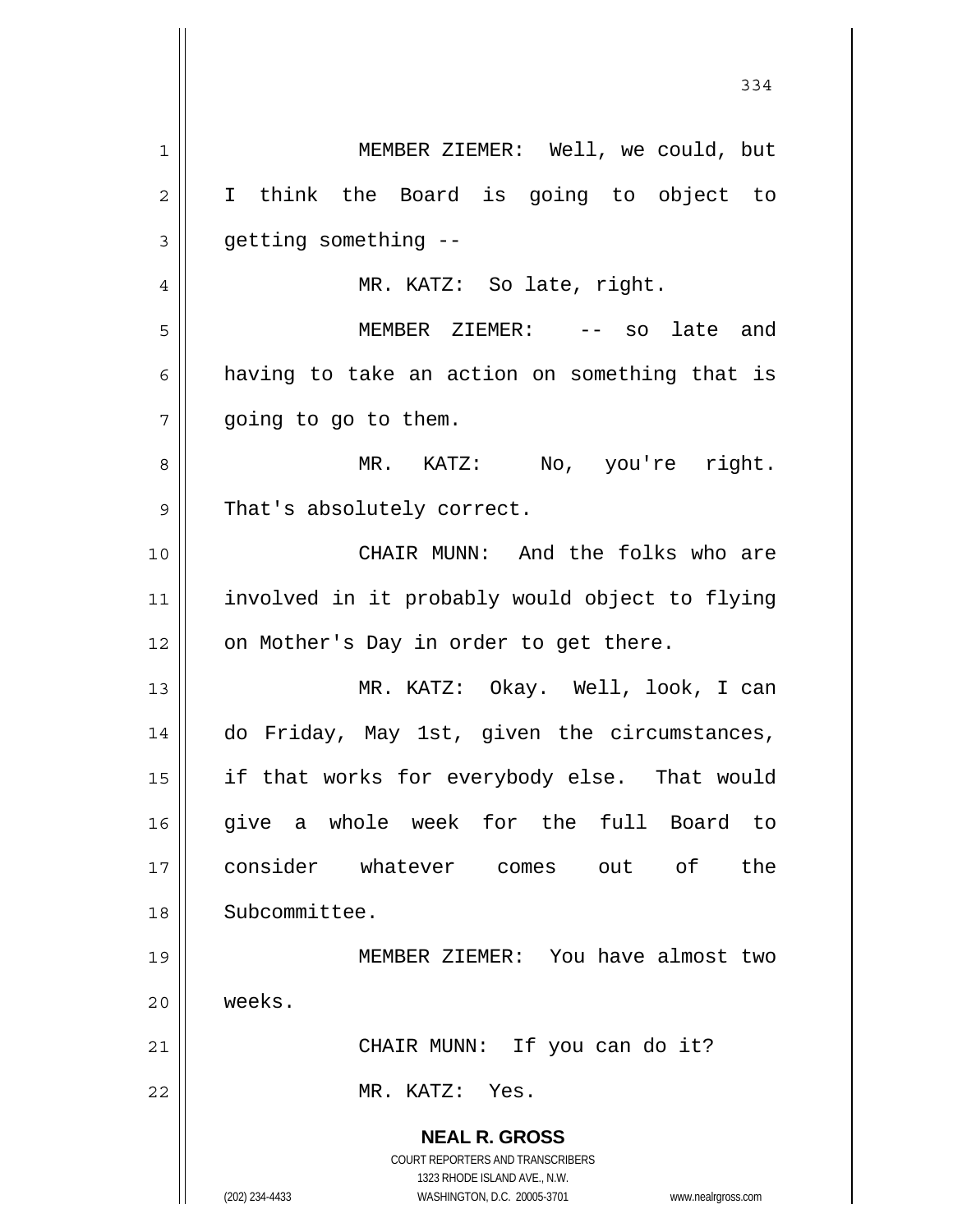**NEAL R. GROSS** COURT REPORTERS AND TRANSCRIBERS 1323 RHODE ISLAND AVE., N.W. (202) 234-4433 WASHINGTON, D.C. 20005-3701 www.nealrgross.com <u>335</u> 1 2 3 4 5 6 7 8 9 10 11 12 13 14 15 16 17 18 19 20 21 22 CHAIR MUNN: It looks like the only alternative right now. Of course, we still don't know whether -- MR. KATZ: We don't know whether Mark can do it. CHAIR MUNN: -- it's going to work for Mark and Bob. MEMBER ZIEMER: Well, I will pencil it in. MR. KATZ: May 1, okay. And I will communicate with Mark and -- well, Bob doesn't have to be in attendance. CHAIR MUNN: That's true. He is an alternate. MR. KATZ: But I will communicate with Mark. On the way to the airport, I'll send him an email. I'm just looking back, just to see if there was a half-day somewhere otherwise. MR. MARSCHKE: Is that going to be just dedicated to CATI or -- MR. KATZ: Well, that would be the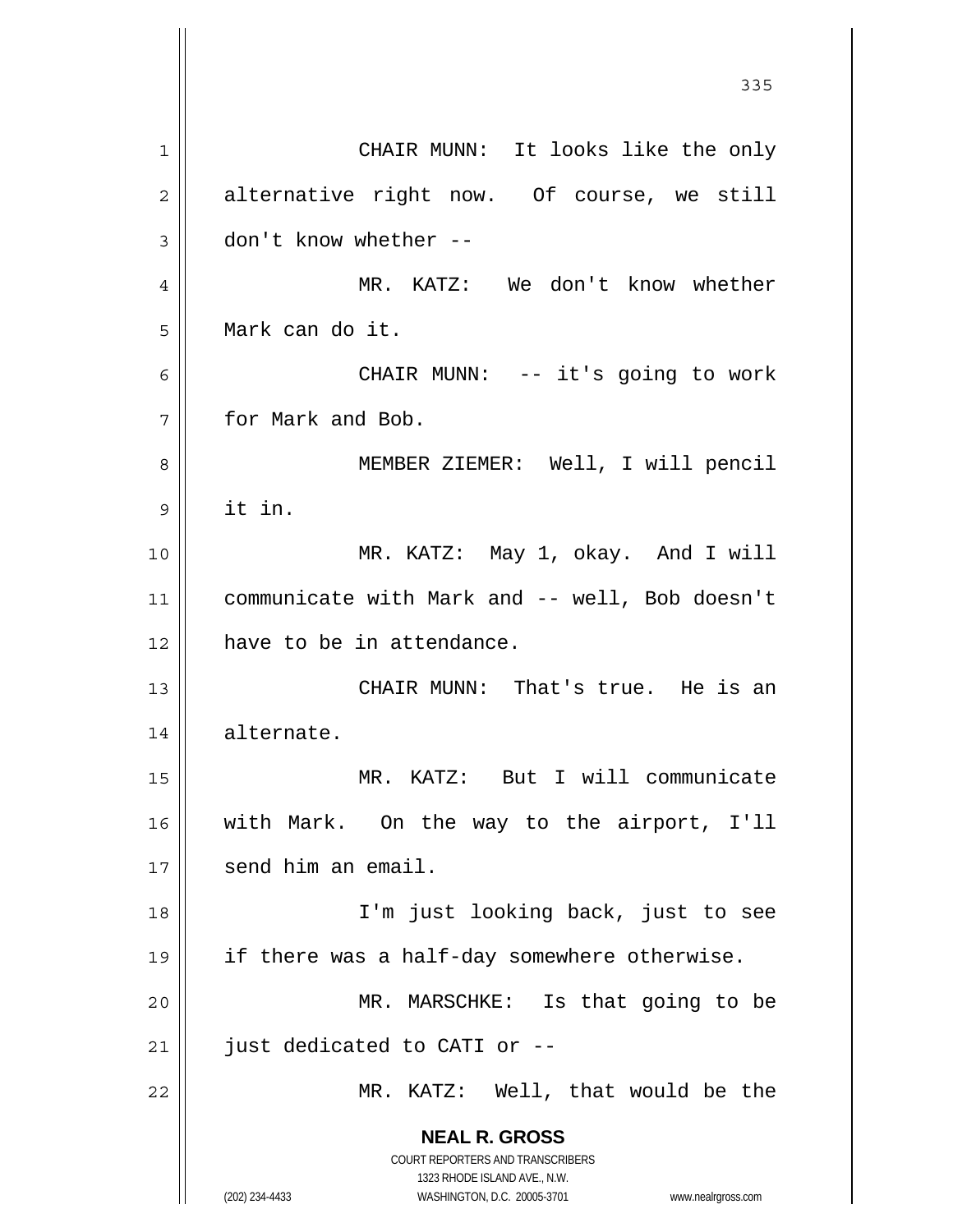$\begin{array}{c|c|c|c|c} 1 & 1 \\ \hline \end{array}$ first priority.

| $\overline{2}$ | CHAIR MUNN: We basically have to               |
|----------------|------------------------------------------------|
| $\mathfrak{Z}$ | do the CATI business.                          |
| $\overline{4}$ | MR. KATZ: I mean OCAS can't                    |
| 5              | proceed with submitting OMB a new, improved -- |
| 6              | MR. HINNEFELD: We will not submit              |
| 7              | a revision to the existing form until we get   |
| 8              | some sort of -- until we've decided with the   |
| $\mathsf 9$    | Board's input and address the Board.           |
| 10             | MR. KATZ: And the sooner, the                  |
| 11             | better, right? That's fairly important, I      |
| 12             | think. But then if you get through with that,  |
| 13             | you can continue on with others.               |
| 14             | MR. MARSCHKE: Yes, because,                    |
| 15             | myself, I don't have to be here for the CATI   |
| 16             | discussion. But if we go through the issues    |
| 17             | resolutions, then I should have to be here.    |
| 18             | CHAIR MUNN: One alternative that               |
| 19             | we could consider is, if we did only a half-   |
| 20             | day and did nothing but CATI, we probably      |
| 21             | could do that on the telephone without any     |
| 22             | problem, which, again, raises the idea of      |

**NEAL R. GROSS** COURT REPORTERS AND TRANSCRIBERS

1323 RHODE ISLAND AVE., N.W.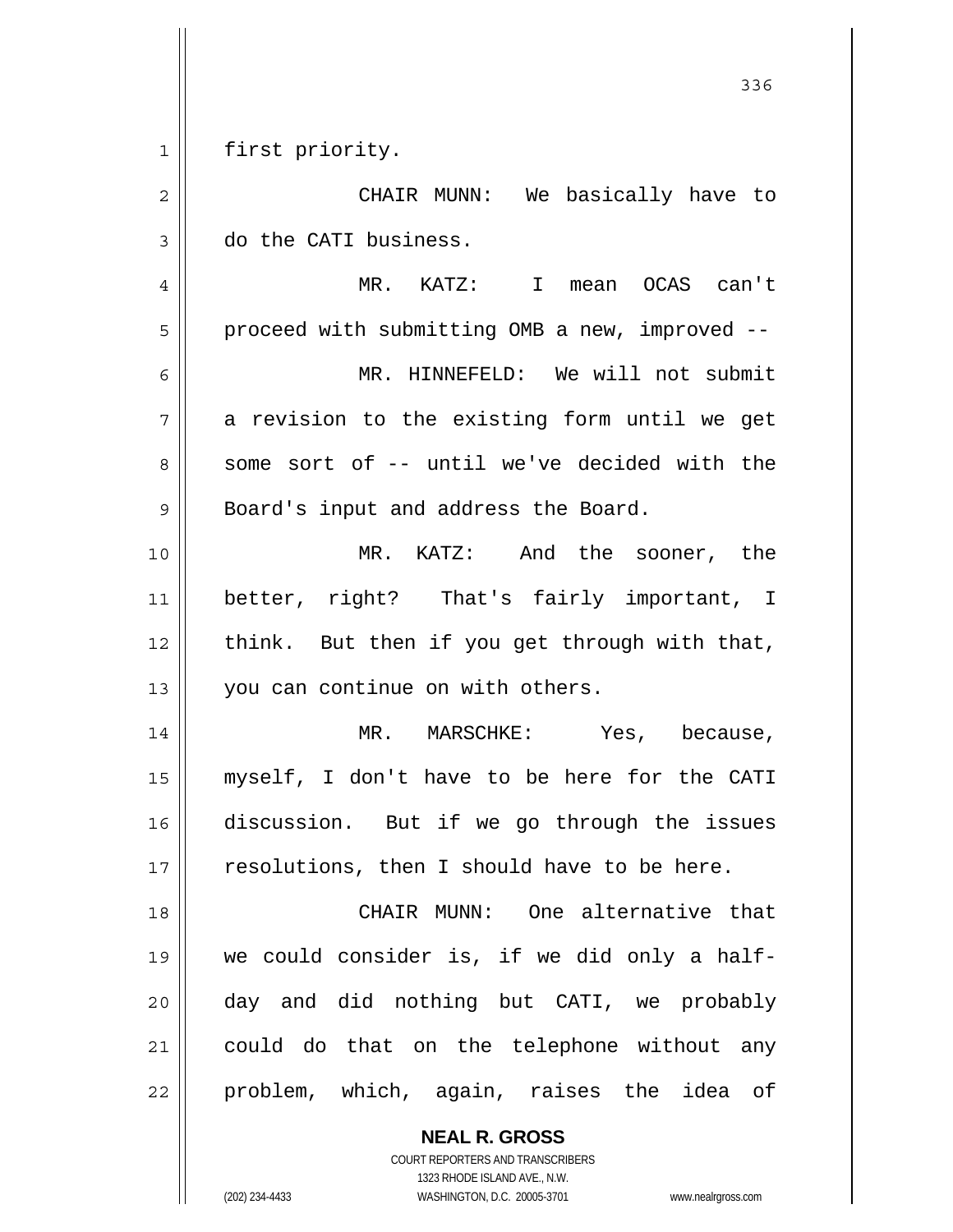1 2 whether there is any time in April that we could address that.

3 4 5 6 I hate to get to Amarillo and not have addressed anything except the CATI issue because we have a lot on our plate here, folks.

7 8 9 MR. KATZ: Yes, May 1st, Wanda -- Paul is saying, what about doing that by phone on May 1st? Just the CATI?

10 11 12 13 14 15 CHAIR MUNN: Well, and I'm just saying, if all we are going to do is the CATI, then perhaps we could do it some other time, but we have so much that's hanging out there that we have not addressed, that we really and truly need to get moving.

16 17 18 I hate to go to Amarillo with nothing except the CATI in hand. That's pretty appalling.

19 20 21 MR. KATZ: Well, what specific products does the full Board need at Amarillo besides the CATI?

CHAIR MUNN: You know, I would have

**NEAL R. GROSS** COURT REPORTERS AND TRANSCRIBERS 1323 RHODE ISLAND AVE., N.W. (202) 234-4433 WASHINGTON, D.C. 20005-3701 www.nealrgross.com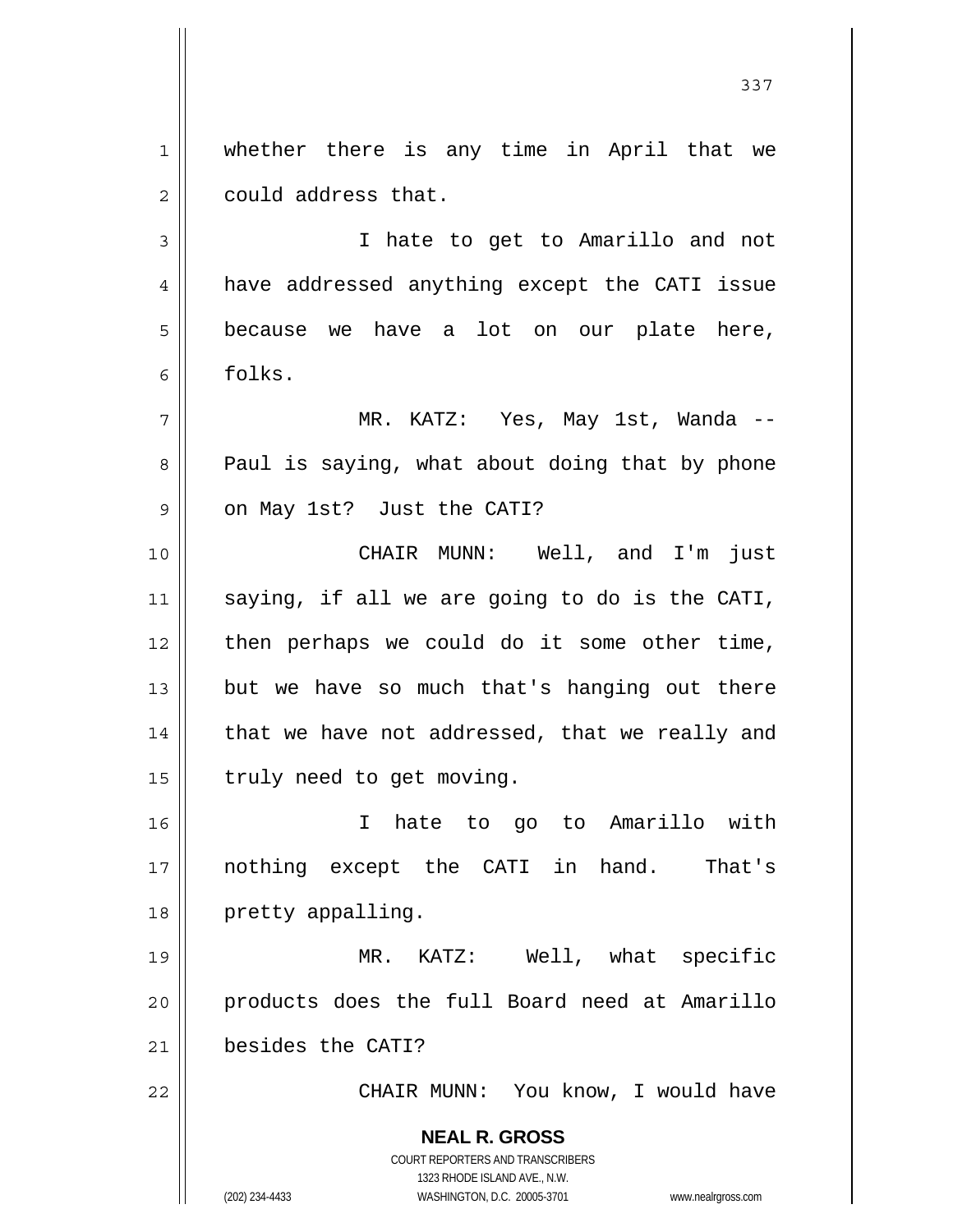| 1  | to go back and review those, especially the --                                                      |
|----|-----------------------------------------------------------------------------------------------------|
| 2  | we have been kicking OTIB-0054 around forever.                                                      |
| 3  | The same is true of 60.                                                                             |
| 4  | MR. MARSCHKE: Fifty-two?                                                                            |
| 5  | CHAIR MUNN: Sixty, item 2.                                                                          |
| 6  | MR. KATZ: Fifty-two.                                                                                |
| 7  | CHAIR MUNN: Yes, and we need to                                                                     |
| 8  | get these things off the hanging list. If we                                                        |
| 9  | don't address them, if we don't even talk                                                           |
| 10 | about them, we can't change them.                                                                   |
| 11 | MR. KATZ: Yes, but I'll grant you                                                                   |
| 12 | there's tons of work for the Subcommittee to                                                        |
| 13 | do, but it looks like you have very little --                                                       |
| 14 | there's not a lot of options for when to do                                                         |
| 15 | this other work.                                                                                    |
| 16 | CHAIR MUNN: No, we don't.                                                                           |
| 17 | MR. KATZ: We just ran through the                                                                   |
| 18 | weeks that are available, and they're heavily                                                       |
| 19 | booked already.                                                                                     |
| 20 | CHAIR MUNN: If we can possibly use                                                                  |
| 21 | the whole day on Friday, the 1st, we<br>can                                                         |
| 22 | certainly use it.                                                                                   |
|    | <b>NEAL R. GROSS</b>                                                                                |
|    | COURT REPORTERS AND TRANSCRIBERS                                                                    |
|    | 1323 RHODE ISLAND AVE., N.W.<br>(202) 234-4433<br>WASHINGTON, D.C. 20005-3701<br>www.nealrgross.com |

<u>338</u>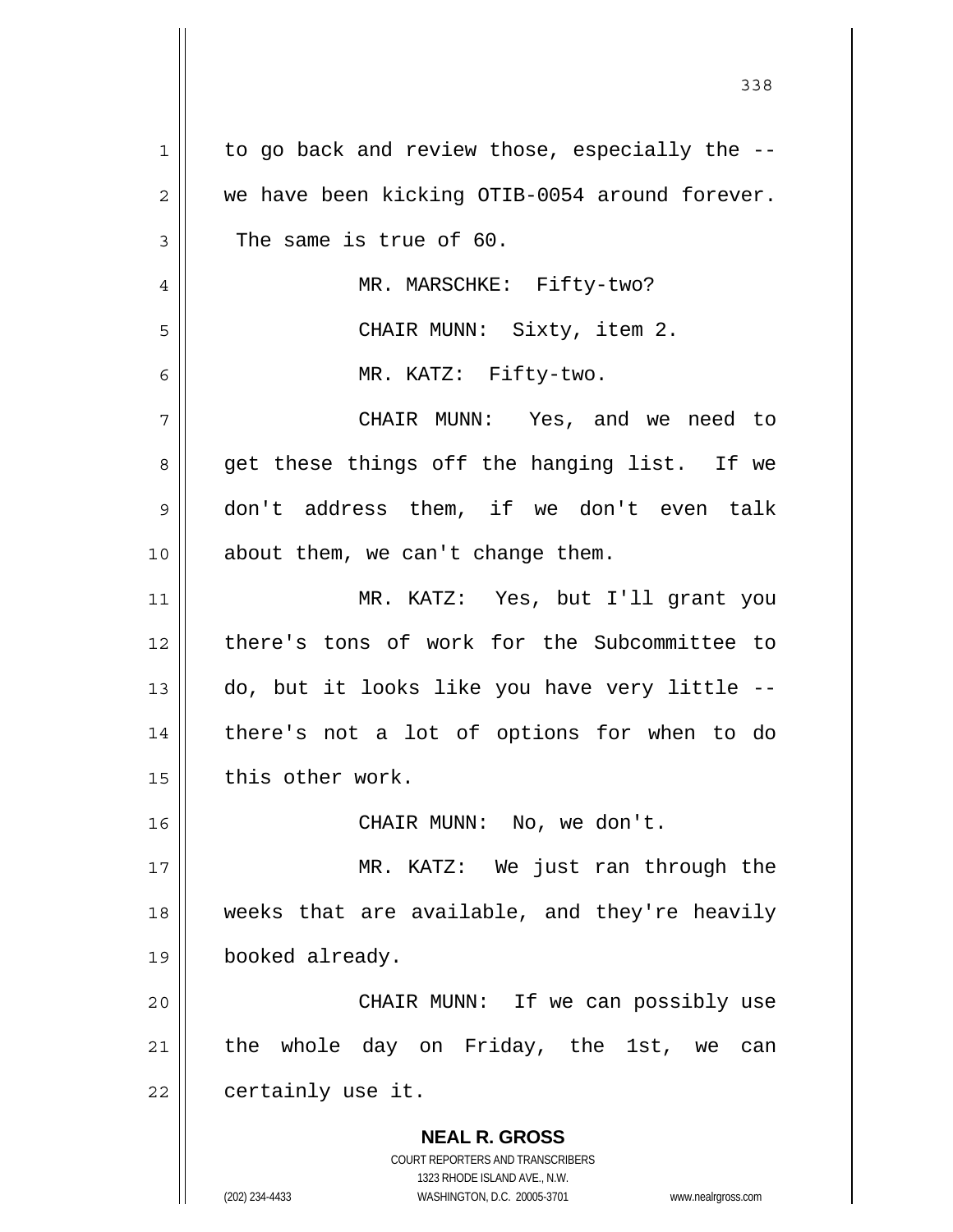**NEAL R. GROSS** COURT REPORTERS AND TRANSCRIBERS 1323 RHODE ISLAND AVE., N.W. (202) 234-4433 WASHINGTON, D.C. 20005-3701 www.nealrgross.com 1 2 3 4 5 6 7 8 9 10 11 12 13 14 15 16 17 18 19 20 21 22 MR. KATZ: Well, I'm saying I'm amenable to -- I will show up for a whole day. That's fine. That's what everybody, what we were saying. We can do a full day. We can get the CATI done as quickly as we can and move on to the next priority item. CHAIR MUNN: It looks like that is the only option that we have. If Mark says he can go, then we're probably in business for the 1st. MR. KATZ: But, Wanda, I'm going to recommend you let OCAS, particularly OCAS and SC&A know -- whatever the priority issues are for the full Board to consider, those should come first for that one day there -- CHAIR MUNN: Yes, they should. MR. KATZ: -- rather than spending time on set three and other things that aren't really time-dependent. CHAIR MUNN: Yes, they certainly should. No question about that. MS. HOWELL: For Federal Register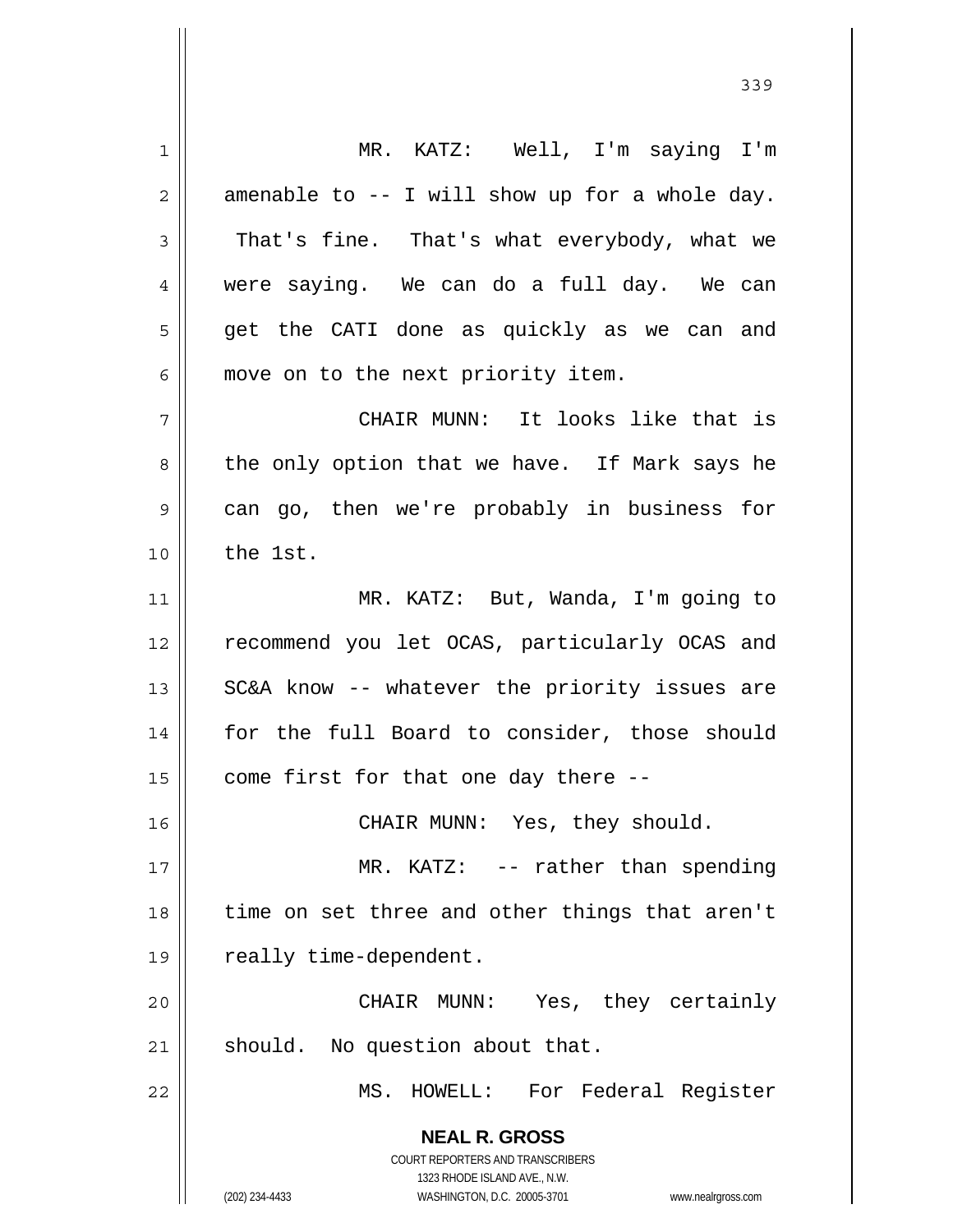**NEAL R. GROSS** COURT REPORTERS AND TRANSCRIBERS 1323 RHODE ISLAND AVE., N.W. (202) 234-4433 WASHINGTON, D.C. 20005-3701 www.nealrgross.com 1 2 3 4 5 6 7 8 9 10 11 12 13 14 15 16 17 18 19 20 21 22 concerns, you all might want to start scheduling meetings a couple of months out, like go ahead and put it on the calendar. MR. HINNEFELD: You mean the one after May 1st? MR. KATZ: Yes, I'm amenable to that, too. We can try to schedule -- we have May 1 we are going to try to book. Let's hope, keep our fingers crossed about Mark. If May 1 doesn't work, you know, I could conceivably do the 30th instead. That April 30th, it's terrible for me, but does that work for the rest of you, April 30th? CHAIR MUNN: It's certainly okay with me. MR. HINNEFELD: May 1st would be better. CHAIR MUNN: Yes. MEMBER ZIEMER: If May 1st is better, I could do the 30th, but I would have to leave early. MR. KATZ: Okay, and that sort of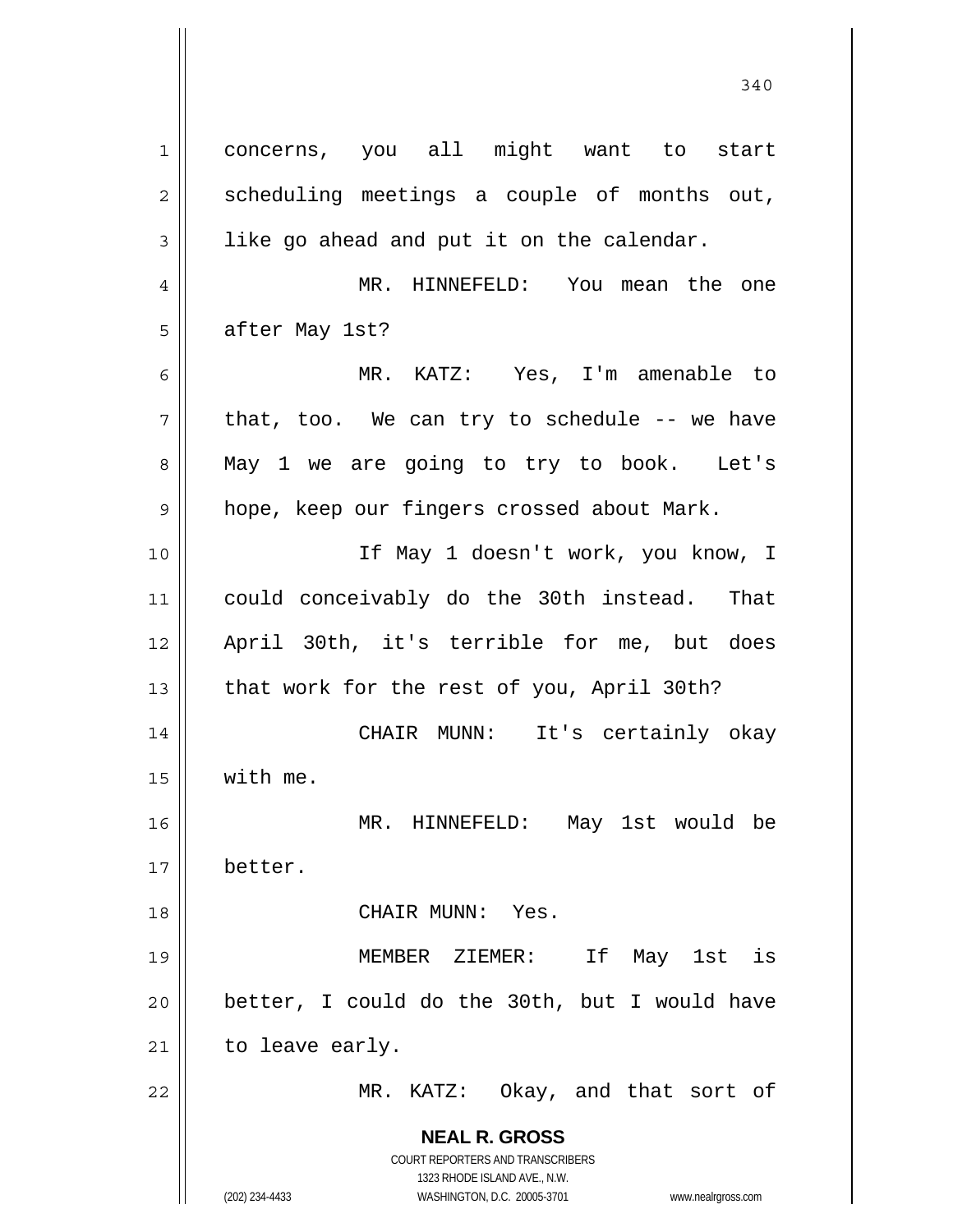**NEAL R. GROSS** COURT REPORTERS AND TRANSCRIBERS 1323 RHODE ISLAND AVE., N.W. (202) 234-4433 WASHINGTON, D.C. 20005-3701 www.nealrgross.com 341 1 2 3 4 5 6 7 8 9 10 11 12 13 14 15 16 17 18 19 20 21 22 defeats trying to get -- MEMBER ZIEMER: Well, by early, I mean like three o'clock. MR. KATZ: Okay. MEMBER ZIEMER: I have to be home by 6:00. MR. KATZ: The 30th is a poor alternative, but it's an alternative. CHAIR MUNN: Let's push for the 1st, if we possibly can. MR. KATZ: Yes, yes, that will be my first -- we'll find out. As soon as I find out from Mark, everybody else can comply with that. CHAIR MUNN: Right. Oh, my, following the Amarillo meeting, there's -- good grief. MR. KATZ: That next week looks okay. CHAIR MUNN: That next what? MR. KATZ: That week following Amarillo in my calendar looks okay, is what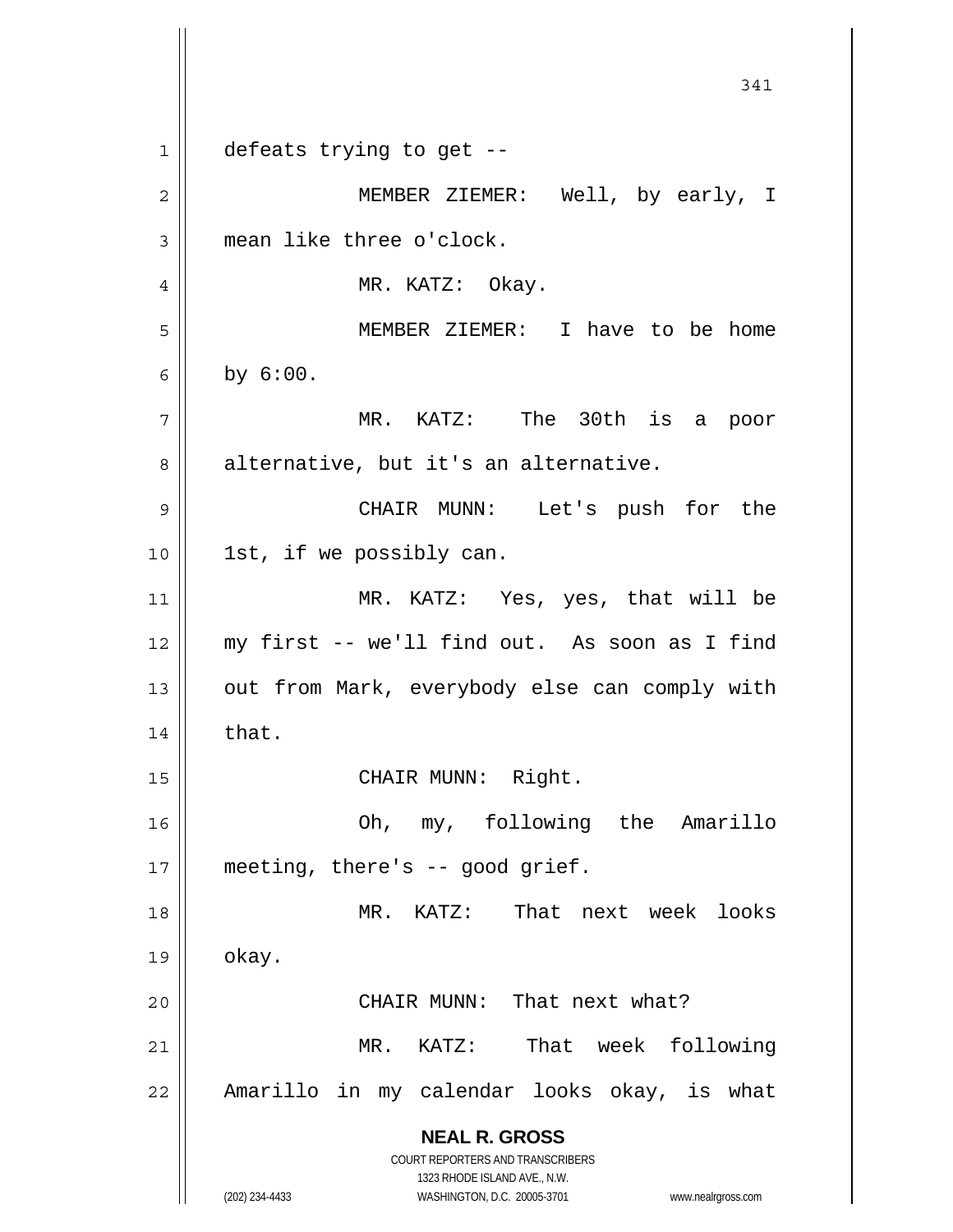**NEAL R. GROSS** COURT REPORTERS AND TRANSCRIBERS 1323 RHODE ISLAND AVE., N.W. (202) 234-4433 WASHINGTON, D.C. 20005-3701 www.nealrgross.com 342 1 2 3 4 5 6 7 8 9 10 11 12 13 14 15 16 17 18 19 20 21 22 I'm saying. CHAIR MUNN: Well, I expected to be in Texas that whole week, but -- MR. KATZ: That doesn't work for Paul. CHAIR MUNN: You get into Memorial Day. MR. KATZ: The Mound Work Group is meeting the 27th and the 28th. CHAIR MUNN: The 27th and 28th. MR. KATZ: And the 26th is out because Memorial Day is the 25th. CHAIR MUNN: Yes, that's correct. MR. KATZ: So the option that week would be the 29th. CHAIR MUNN: The 29th, which would be fine for me. MR. KATZ: May 29th, is that -- MEMBER ZIEMER: I wouldn't be here. MR. KATZ: That wouldn't work for Dr. Ziemer. MEMBER ZIEMER: I'm missing the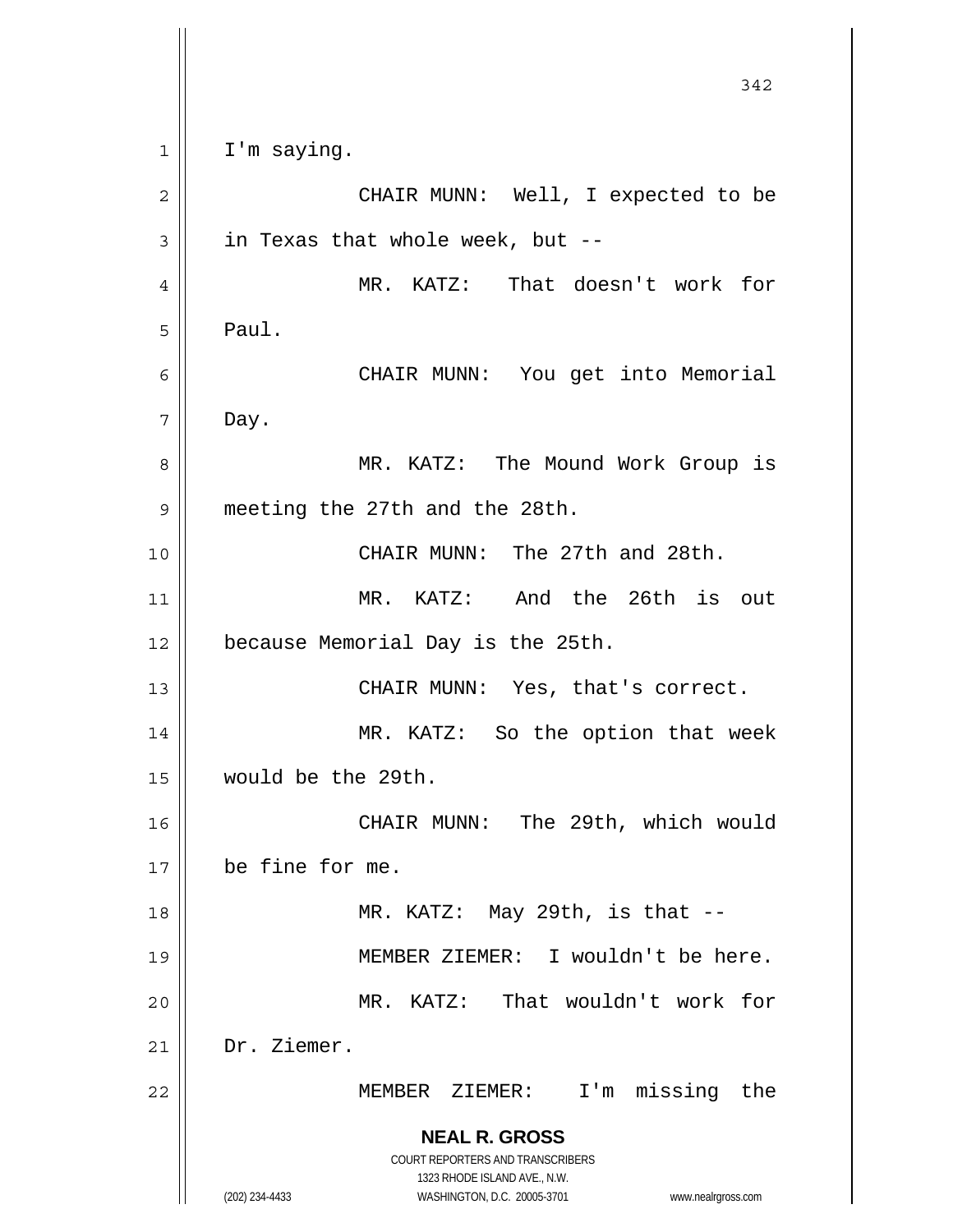**NEAL R. GROSS** COURT REPORTERS AND TRANSCRIBERS 1323 RHODE ISLAND AVE., N.W. (202) 234-4433 WASHINGTON, D.C. 20005-3701 www.nealrgross.com 343 1 2 3 4 5 6 7 8 9 10 11 12 13 14 15 16 17 18 19 20 21 22 Mound, but I'm trying to call in part of the time. MR. KATZ: Okay. Then we're into June. CHAIR MUNN: We're into June. What about early June, the first week in June, Tuesday? MR. KATZ: The first week in June I have nothing, no conflicts at this point. MEMBER ZIEMER: I'm out all week. MR. KATZ: Dr. Ziemer is out all week. The second week in June? CHAIR MUNN: The second week in June is okay for me right now. MR. KATZ: And that's okay for me right now, too. MEMBER ZIEMER: You have the teleconference the next week. MR. KATZ: Yes. CHAIR MUNN: June 9th? MR. KATZ: June 9th, does that work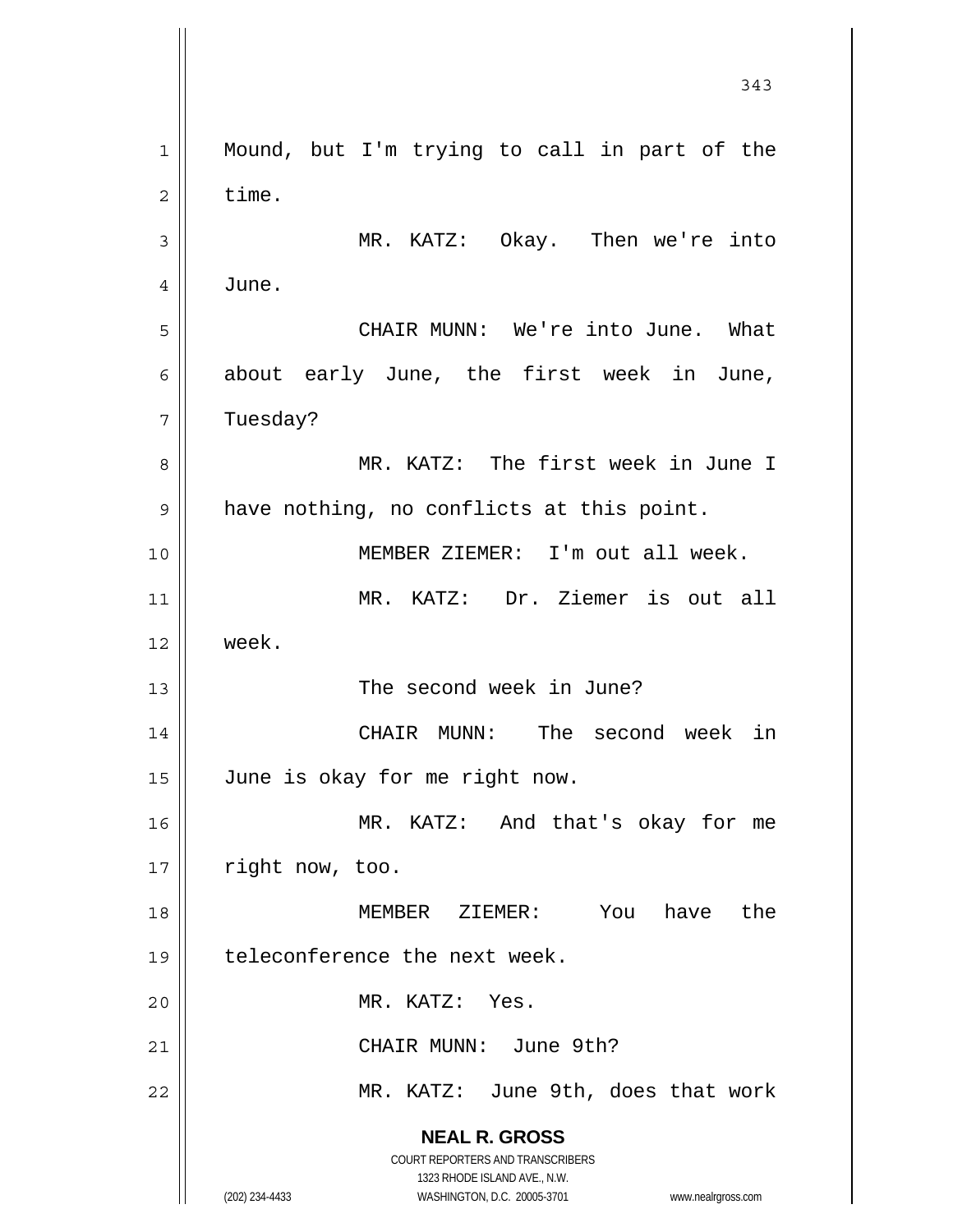**NEAL R. GROSS** COURT REPORTERS AND TRANSCRIBERS 1323 RHODE ISLAND AVE., N.W. (202) 234-4433 WASHINGTON, D.C. 20005-3701 www.nealrgross.com 344 1 2 3 4 5 6 7 8 9 10 11 12 13 14 15 16 17 18 19 20 21 22 for everybody here? June 9th would be the first choice then. And what about elsewhere in that week, if June 9th doesn't work for Mark. CHAIR MUNN: I could do the 9th, 10th, or 11th. MR. KATZ: Is everybody good for the 9th, 10th, and 11th? I am. I'm okay for those dates. Dr. Ziemer is okay for those dates. Mike, are you? MEMBER GIBSON: So far, yes. MR. KATZ: Okay. So the 9th through the 11th, we'll see what Mark can do, if he can do those. CHAIR MUNN: All right, let's do it. If you can follow up, Ted -- MR. KATZ: I'll follow up with Mark. CHAIR MUNN: Good. I appreciate that. Please do let me know so that we can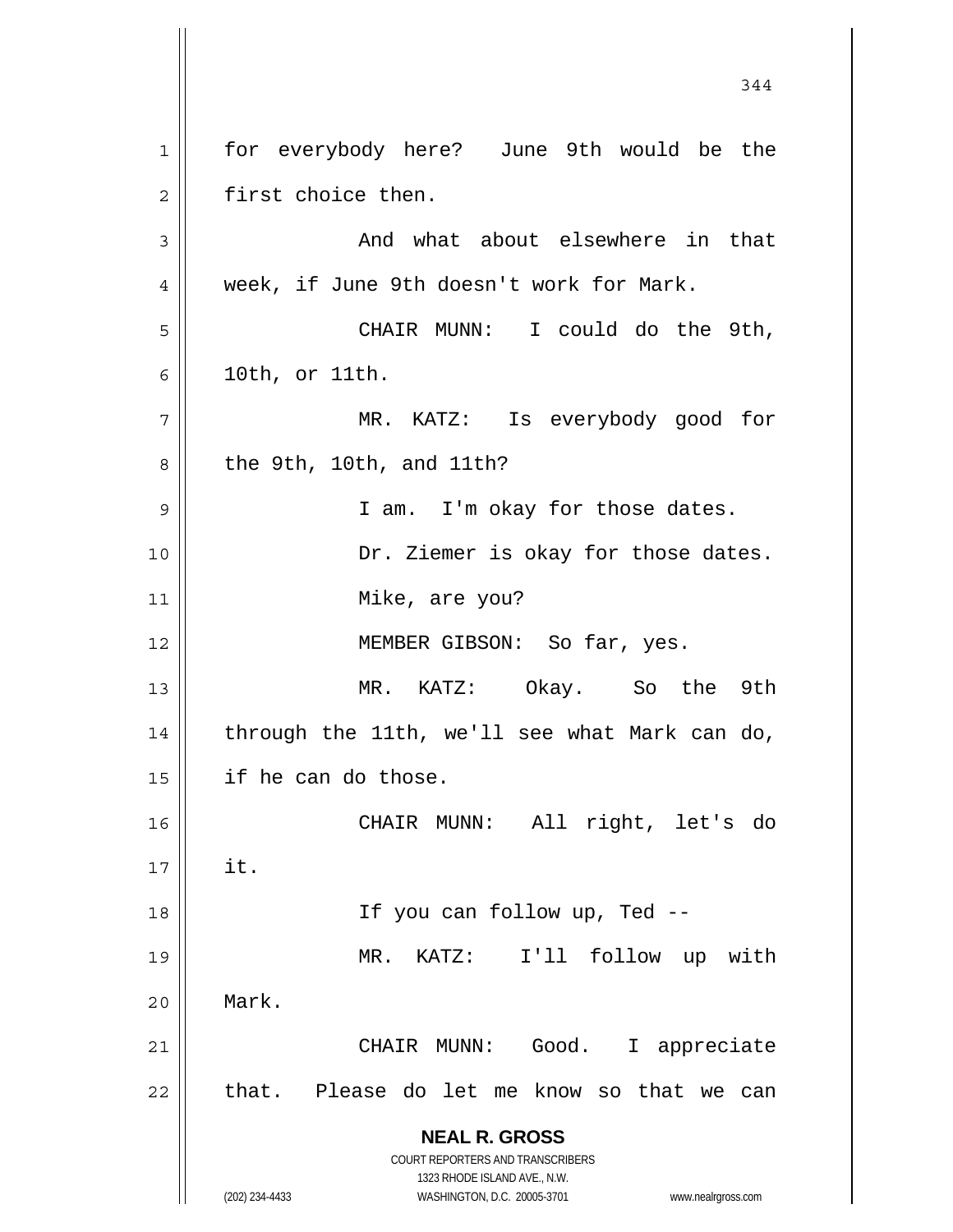**NEAL R. GROSS** COURT REPORTERS AND TRANSCRIBERS 1323 RHODE ISLAND AVE., N.W. 1 2 3 4 5 6 7 8 9 10 11 12 13 14 15 16 17 18 19 20 21 22 get the word out as quickly as possible. MR. KATZ: Absolutely. CHAIR MUNN: And I'll have to do my homework in doing some cherry picking with respect to what we are going to focus on this one single meeting that we have beforehand. Anyone who has any specific concerns and comments regarding the other CATI, the one for survivors, please try to make an effort to, at the very least, mark up your copy, so that we can move through everyone's concerns as quickly as possible, and address as many other things as we can. I'll try not to overload our plate for what we hope to do on May 1st, and we'll just go from there. MR. KATZ: Right, and I'll remind Mark about that, too, the survivor form. CHAIR MUNN: I appreciate it. Any other crucial item that we need to address before we leave where we are? I have a fairly lengthy action list

(202) 234-4433 WASHINGTON, D.C. 20005-3701 www.nealrgross.com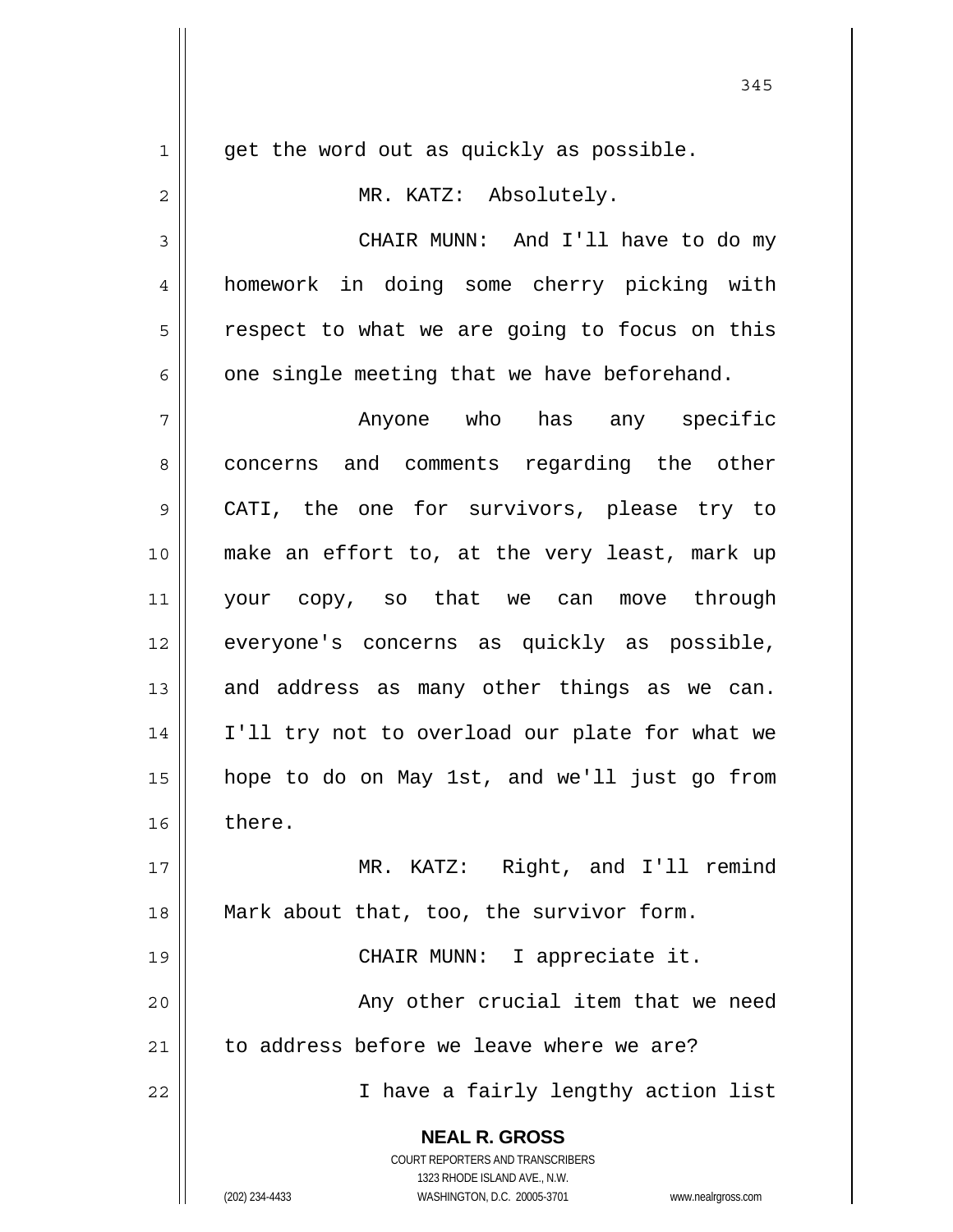**NEAL R. GROSS** COURT REPORTERS AND TRANSCRIBERS 1323 RHODE ISLAND AVE., N.W. (202) 234-4433 WASHINGTON, D.C. 20005-3701 www.nealrgross.com 1 2 3 4 5 6 7 8 9 10 11 12 13 14 15 16 17 18 19 20 21 22 here. I'm assuming that other people do as well. I will not be able to get it out to you this week, but I'll try to get it out to you next week, so that any additions that are necessary can be made. Anyone else have anything that needs to be addressed? If not, then it appears to me that it's time for us to sign off. MEMBER ZIEMER: Thank you, Wanda. CHAIR MUNN: To all of you, I look forward to seeing you, hopefully, on May 1st. Bye-bye. (Whereupon, the above-entitled was adjourned at 4:57 p.m.)